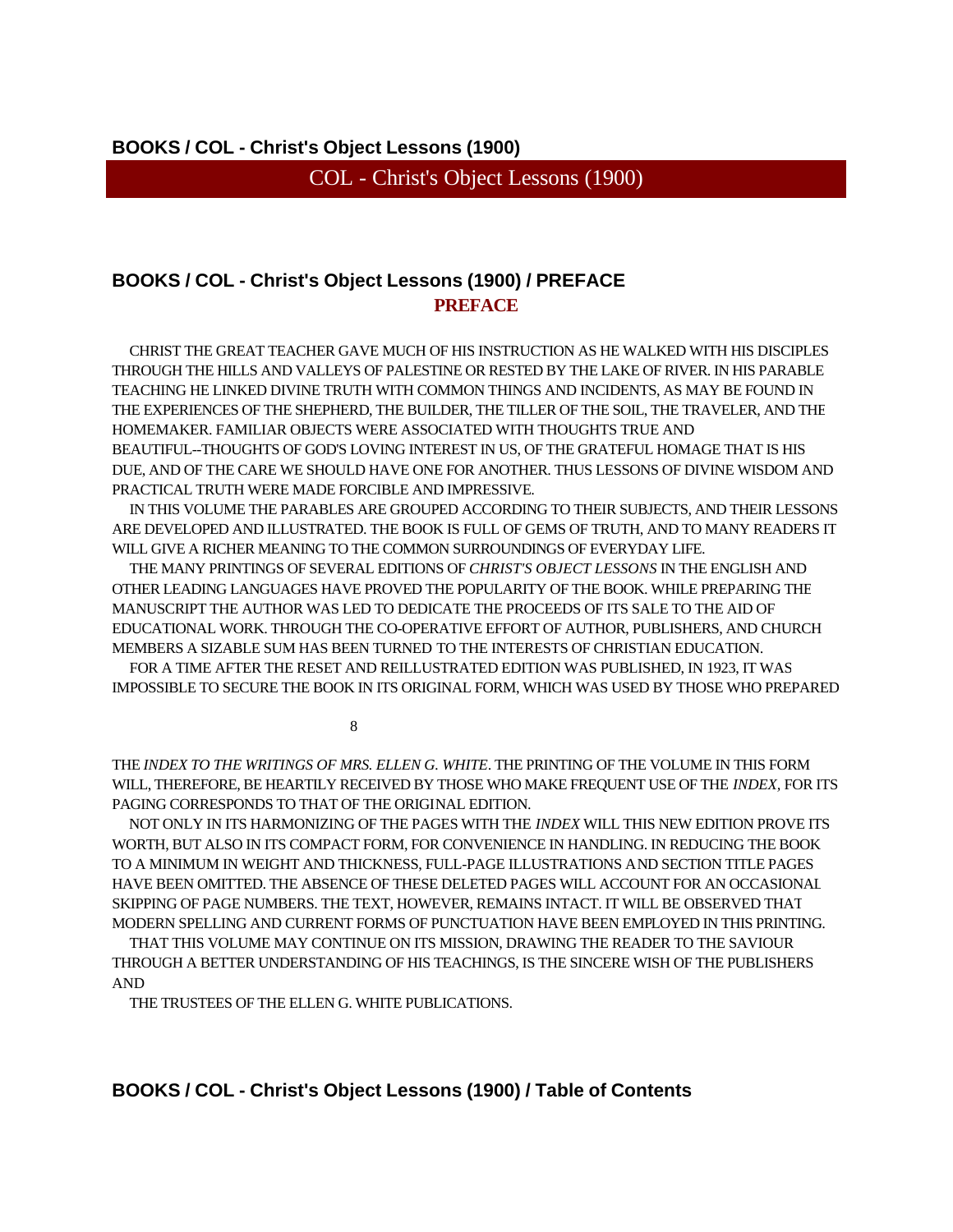### **Table of Contents**

#### **Contents**

|                                                                      | 17  |
|----------------------------------------------------------------------|-----|
|                                                                      | 33  |
|                                                                      | 62  |
|                                                                      | 70  |
|                                                                      | 76  |
|                                                                      | 80  |
|                                                                      | 95  |
|                                                                      | 103 |
|                                                                      | 115 |
|                                                                      | 122 |
|                                                                      | 124 |
|                                                                      | 139 |
|                                                                      | 150 |
|                                                                      | 164 |
|                                                                      | 185 |
|                                                                      | 198 |
|                                                                      | 212 |
| "Go into the Highways and Hedges" ---------------------------------- | 219 |
|                                                                      | 243 |
|                                                                      | 252 |
|                                                                      | 260 |

10

|                                                                      | 272 |
|----------------------------------------------------------------------|-----|
|                                                                      | 284 |
|                                                                      | 307 |
|                                                                      | 325 |
| "Friends by the Mammon of Unrighteousness"-------------------------- | 366 |
|                                                                      | 376 |
|                                                                      | 390 |
|                                                                      | 405 |

# **BOOKS / COL - Christ's Object Lessons (1900) / Chap. 1 - Teaching in Parables Chap. 1 - Teaching in Parables**

 In Christ's parable teaching the same principle is seen as in His own mission to the world. That we might become acquainted with His divine character and life, Christ took our nature and dwelt among us. Divinity was revealed in humanity; the invisible glory in the visible human form. Men could learn of the unknown through the known; heavenly things were revealed through the earthly; God was made manifest in the likeness of men. So it was in Christ's teaching: the unknown was illustrated by the known; divine truths by earthly things with which the people were most familiar. {COL 17.1}

 The Scripture says, "All these things spake Jesus unto the multitude in parables; . . . that it might be fulfilled which was spoken by the prophet, saying, I will open My mouth in parables; I will utter things which have been kept secret from the foundation of the world." Matt. 13:34, 35. Natural things were the medium for the spiritual; the things of nature and the life-experience of His hearers were connected with the truths of the written word. Leading thus from the natural to the spiritual kingdom, Christ's parables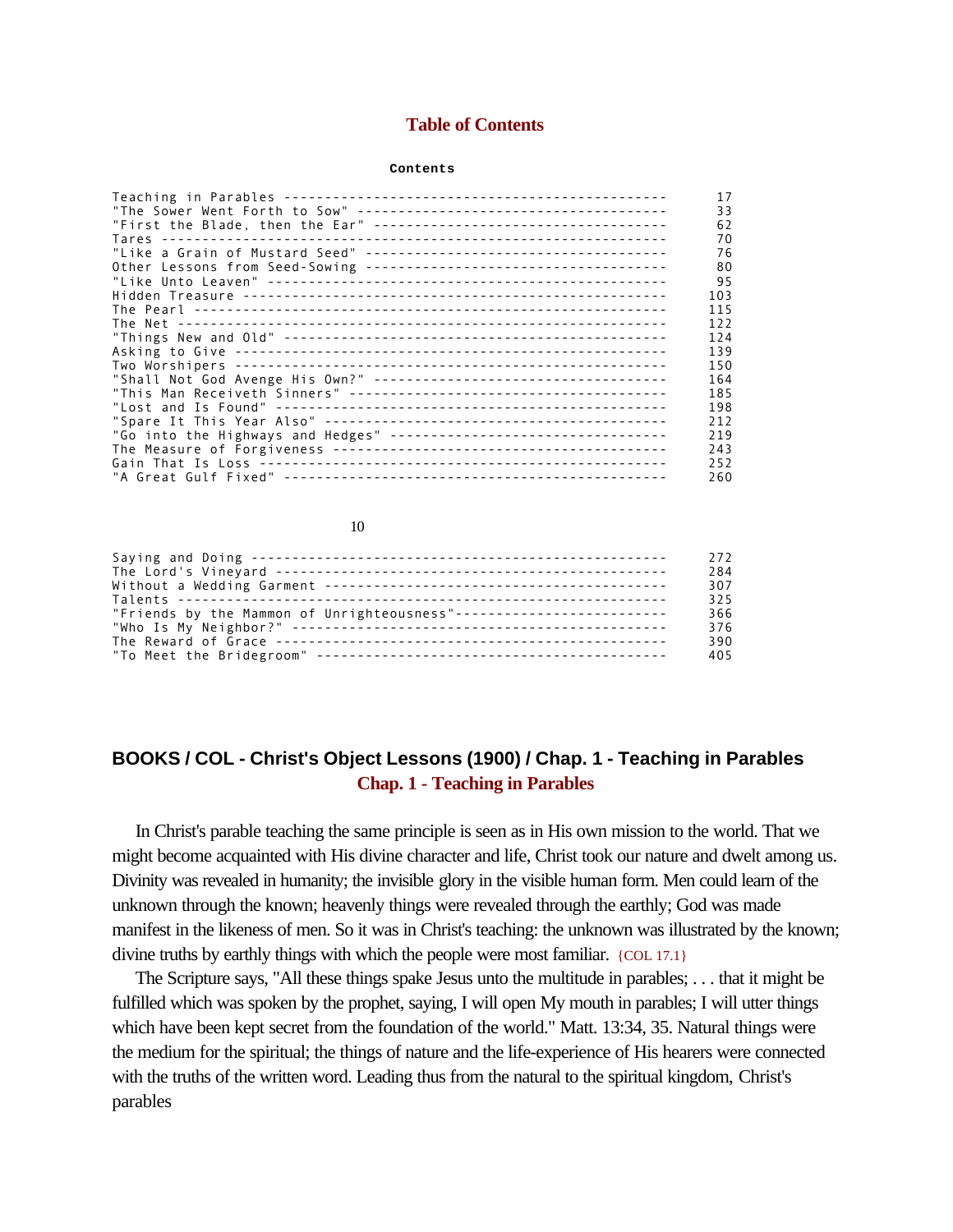18

are links in the chain of truth that unites man with God, and earth with heaven. {COL 17.2}

 In His teaching from nature, Christ was speaking of the things which His own hands had made, and which had qualities and powers that He Himself had imparted. In their original perfection all created things were an expression of the thought of God. To Adam and Eve in their Eden home nature was full of the knowledge of God, teeming with divine instruction. Wisdom spoke to the eye and was received into the heart; for they communed with God in His created works. As soon as the holy pair transgressed the law of the Most High, the brightness from the face of God departed from the face of nature. The earth is now marred and defiled by sin. Yet even in its blighted state much that is beautiful remains. God's object lessons are not obliterated; rightly understood, nature speaks of her Creator. {COL 18.1}

 In the days of Christ these lessons had been lost sight of. Men had well-nigh ceased to discern God in His works. The sinfulness of humanity had cast a pall over the fair face of creation; and instead of manifesting God, His works became a barrier that concealed Him. Men "worshiped and served the creature more than the Creator." Thus the heathen "became vain in their imaginations, and their foolish heart was darkened." Rom. 1:25, 21. So in Israel, man's teaching had been put in the place of God's. Not only the things of nature, but the sacrificial service and the Scriptures themselves--all given to reveal God--were so perverted that they became the means of concealing Him. {COL 18.2}

 Christ sought to remove that which obscured the truth. The veil that sin has cast over the face of nature, He came

19

to draw aside, bringing to view the spiritual glory that all things were created to reflect. His words placed the teachings of nature as well as of the Bible in a new aspect, and made them a new revelation. {COL 18.3}

 Jesus plucked the beautiful lily, and placed it in the hands of children and youth; and as they looked into His own youthful face, fresh with the sunlight of His Father's countenance, He gave the lesson, "Consider the lilies of the field, how they grow [in the simplicity of natural beauty]; they toil not, neither do they spin; and yet I say unto you, that even Solomon in all his glory was not arrayed like one of these." Then followed the sweet assurance and the important lesson, "Wherefore, if God so clothe the grass of the field, which today is, and tomorrow is cast into the oven, shall He not much more clothe you, O ye of little faith?" {COL 19.1}

 In the sermon on the mount these words were spoken to others besides children and youth. They were spoken to the multitude, among whom were men and women full of worries and perplexities, and sore with disappointment and sorrow. Jesus continued: "Therefore take no thought, saying, What shall we eat? or, What shall we drink? or, Wherewithal shall we be clothed? (for after all these things do the Gentiles seek:) for your Heavenly Father knoweth that ye have need of all these things." Then spreading out His hands to the surrounding multitude, He said, "But seek ye first the kingdom of God, and His righteousness; and all these things shall be added unto you." Matt. 6:28-33. {COL 19.2}

 Thus Christ interpreted the message which He Himself had given to the lilies and the grass of the field. He desires us to read it in every lily and every spire of grass. His words are full of assurance, and tend to confirm trust in God.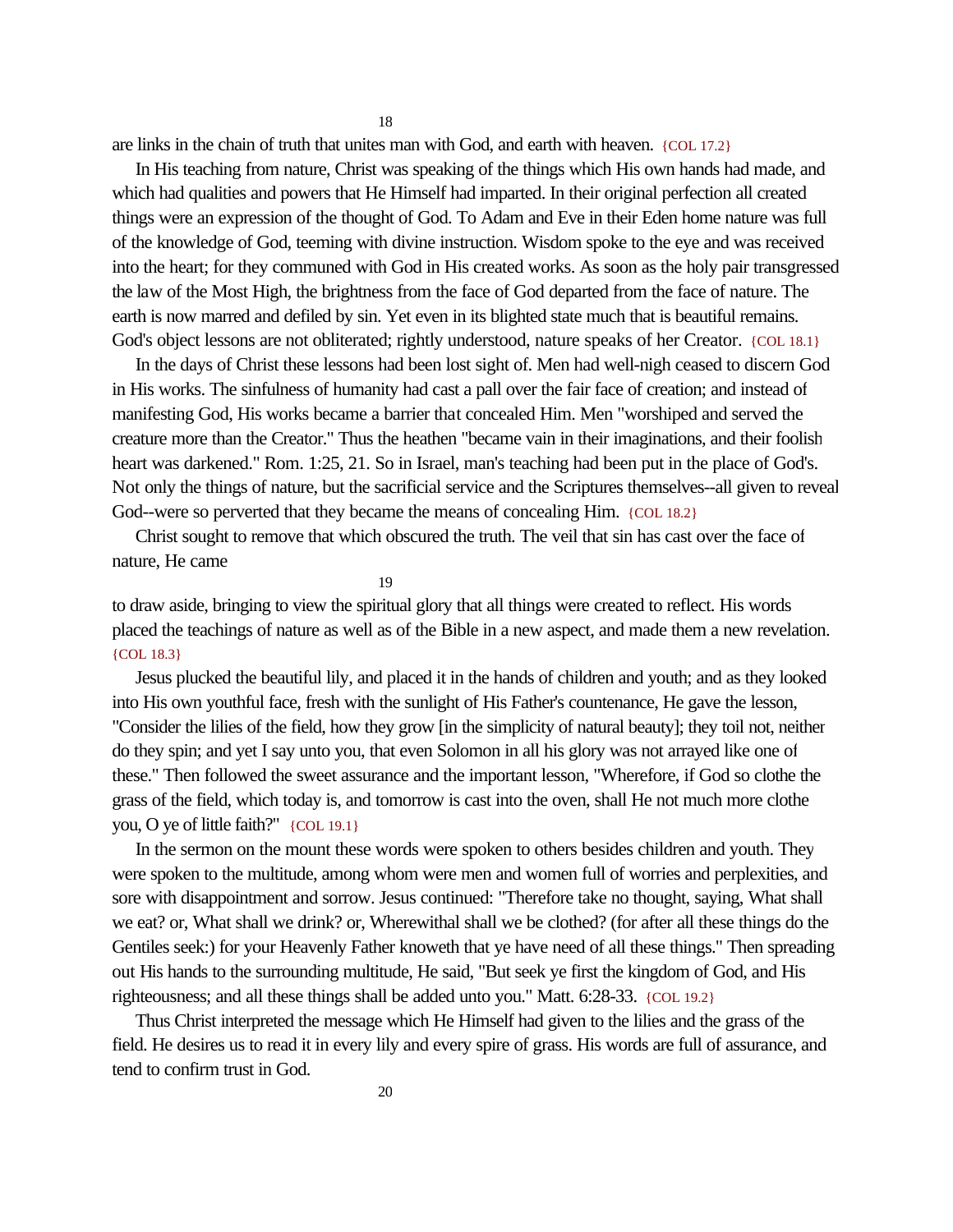### {COL 19.3}

 So wide was Christ's view of truth, so extended His teaching, that every phase of nature was employed in illustrating truth. The scenes upon which the eye daily rests were all connected with some spiritual truth, so that nature is clothed with the parables of the Master. {COL 20.1}

 In the earlier part of His ministry, Christ had spoken to the people in words so plain that all His hearers might have grasped truths which would make them wise unto salvation. But in many hearts the truth had taken no root, and it had been quickly caught away. "Therefore speak I to them in parables." He said; "because they seeing see not; and hearing they hear not, neither do they understand. . . . For this people's heart is waxed gross, and their ears are dull of hearing, and their eyes they have closed." Matt. 13:13-15. {COL 20.2}

Jesus desired to awaken inquiry. He sought to arouse

21

the careless, and impress truth upon the heart. Parable teaching was popular, and commanded the respect and attention, not only of the Jews, but of the people of other nations. No more effective method of instruction could He have employed. If His hearers had desired a knowledge of divine things, they might have understood His words; for He was always willing to explain them to the honest inquirer. {COL 20.3}

 Again, Christ had truths to present which the people were unprepared to accept or even to understand. For this reason also He taught them in parables. By connecting His teaching with the scenes of life, experience, or nature, He secured their attention and impressed their hearts. Afterward, as they looked upon the objects that illustrated His lessons, they recalled the words of the divine Teacher. To minds that were open to the Holy Spirit, the significance of the Saviour's teaching unfolded more and more. Mysteries grew clear, and that which had been hard to grasp became evident. {COL 21.1}

 Jesus sought an avenue to every heart. By using a variety of illustrations, He not only presented truth in its different phases, but appealed to the different hearers. Their interest was aroused by figures drawn from the surroundings of their daily life. None who listened to the

<u>22</u>

Saviour could feel that they were neglected or forgotten. The humblest, the most sinful, heard in His teaching a voice that spoke to them in sympathy and tenderness. {COL 21.2}

 And He had another reason for teaching in parables. Among the multitudes that gathered about Him, there were priests and rabbis, scribes and elders, Herodians and rulers, world-loving, bigoted, ambitious men, who desired above all things to find some accusation against Him. Their spies followed His steps day after day, to catch from His lips something that would cause His condemnation, and forever silence the One who seemed to draw the world after Him. The Saviour understood the character of these men, and He presented truth in such a way that they could find nothing by which to bring His case before the Sanhedrim. In parables He rebuked the hypocrisy and wicked works of those who occupied high positions, and in figurative language clothed truth of so cutting a character that had it been spoken in direct denunciation, they would not have listened to His words, and would speedily have put an end to His ministry. But while He evaded the spies, He made truth so clear that error was manifested, and the honest in heart were profited by His lessons. Divine wisdom, infinite grace, were made plain by the things of God's creation. Through nature and the experiences of life, men were taught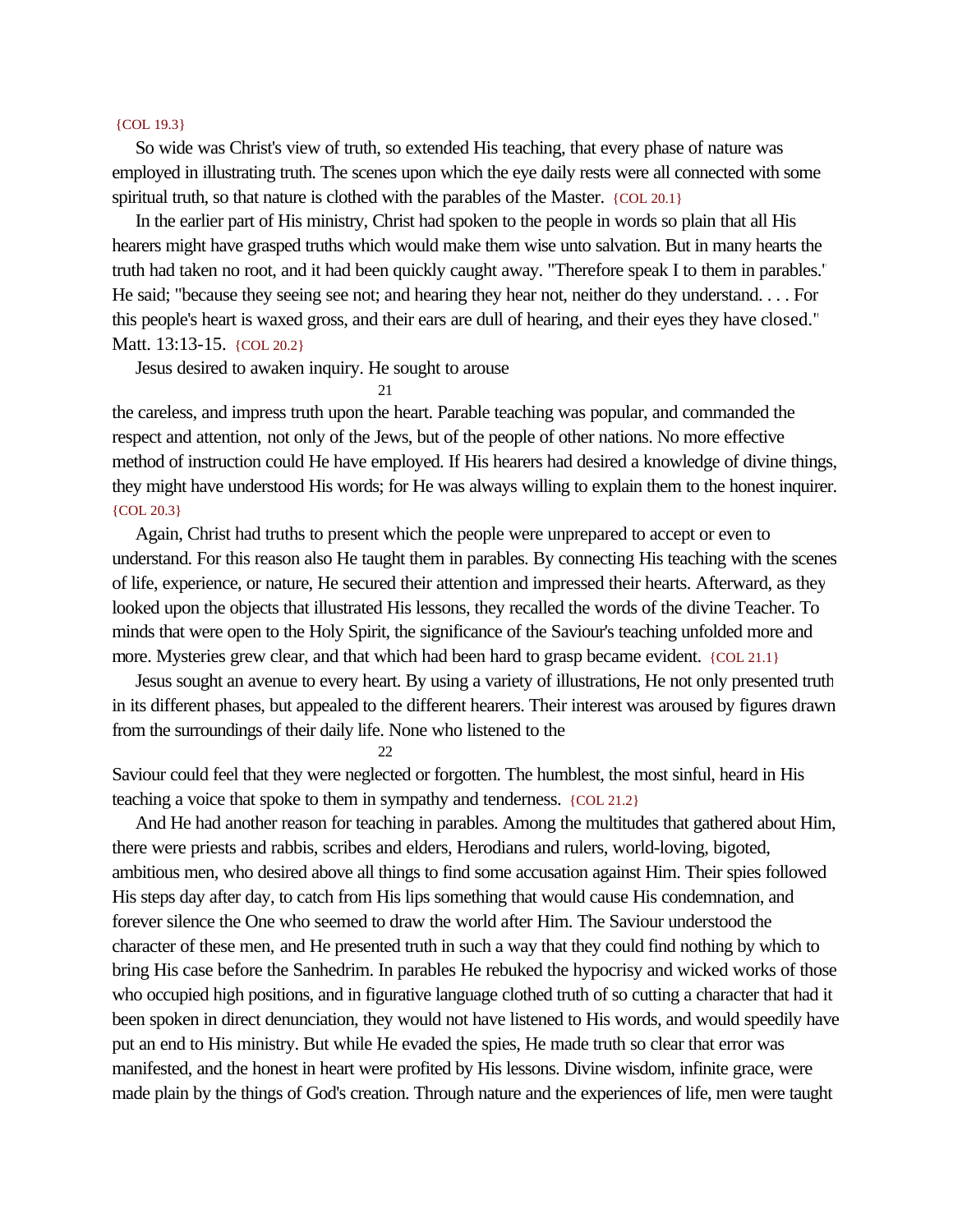of God. "The invisible things of Him since the creation of the world," were "perceived through the things that are made, even His everlasting power and divinity." Rom. 1:20, R. V. {COL 22.1}

 In the Saviour's parable teaching is an indication of what constitutes the true "higher education." Christ might have opened to men the deepest truths of science. He might have unlocked mysteries which have required many centuries of toil and study to penetrate. He might have made suggestions in scientific lines that would have

23

afforded food for thought and stimulus for invention to the close of time. But He did not do this. He said nothing to gratify curiosity, or to satisfy man's ambition by opening doors to worldly greatness. In all His teaching, Christ brought the mind of man in contact with the Infinite Mind. He did not direct the people to study men's theories about God, His word, or His works. He taught them to behold Him as manifested in His works, in His word, and by His providences. {COL 22.2}

 Christ did not deal in abstract theories, but in that which is essential to the development of character, that which will enlarge man's capacity for knowing God, and increase his efficiency to do good. He spoke to men of those truths that relate to the conduct of life, and that take hold upon eternity. {COL} 23.1}

 It was Christ who directed the education of Israel. Concerning the commandments and ordinances of the Lord He said, "Thou shalt teach them diligently unto thy children, and shalt talk of them when thou sittest in thine house, and when thou walkest by the way, and when thou liest

24

down, and when thou risest up. And thou shalt bind them for a sign upon thine hand, and they shall be as frontlets between thine eyes. And thou shalt write them upon the posts of thy house, and on thy gates." Deut. 6:7-9. In His own teaching, Jesus showed how this command is to be fulfilled--how the laws and principles of God's kingdom can be so presented as to reveal their beauty and preciousness. When the Lord was training Israel to be the special representatives of Himself, He gave them homes among the hills and valleys. In their home life and their religious service they were brought in constant contact with nature and with the word of God. So Christ taught His disciples by the lake, on the mountainside, in the fields and groves, where they could look upon the things of nature by which He illustrated His teachings. And as they learned of Christ, they put their knowledge to use by co-operating with Him in His work. {COL 23.2}

 So through the creation we are to become acquainted with the Creator. The book of nature is a great lesson book, which in connection with the Scriptures we are to use in teaching others of His character, and guiding lost sheep back to the fold of God. As the works of God are studied, the Holy Spirit flashes conviction into the mind. It is not the conviction that logical reasoning produces; but unless the mind has become too dark to know God, the eye too dim to see Him, the ear too dull to hear His voice, a deeper meaning is grasped, and the sublime, spiritual truths of the written word are impressed on the heart. {COL 24.1}

 In these lessons direct from nature, there is a simplicity and purity that makes them of the highest value. All need the teaching to be derived from this source. In itself the beauty of nature leads the soul away from sin and worldly attractions, and toward purity, peace, and God.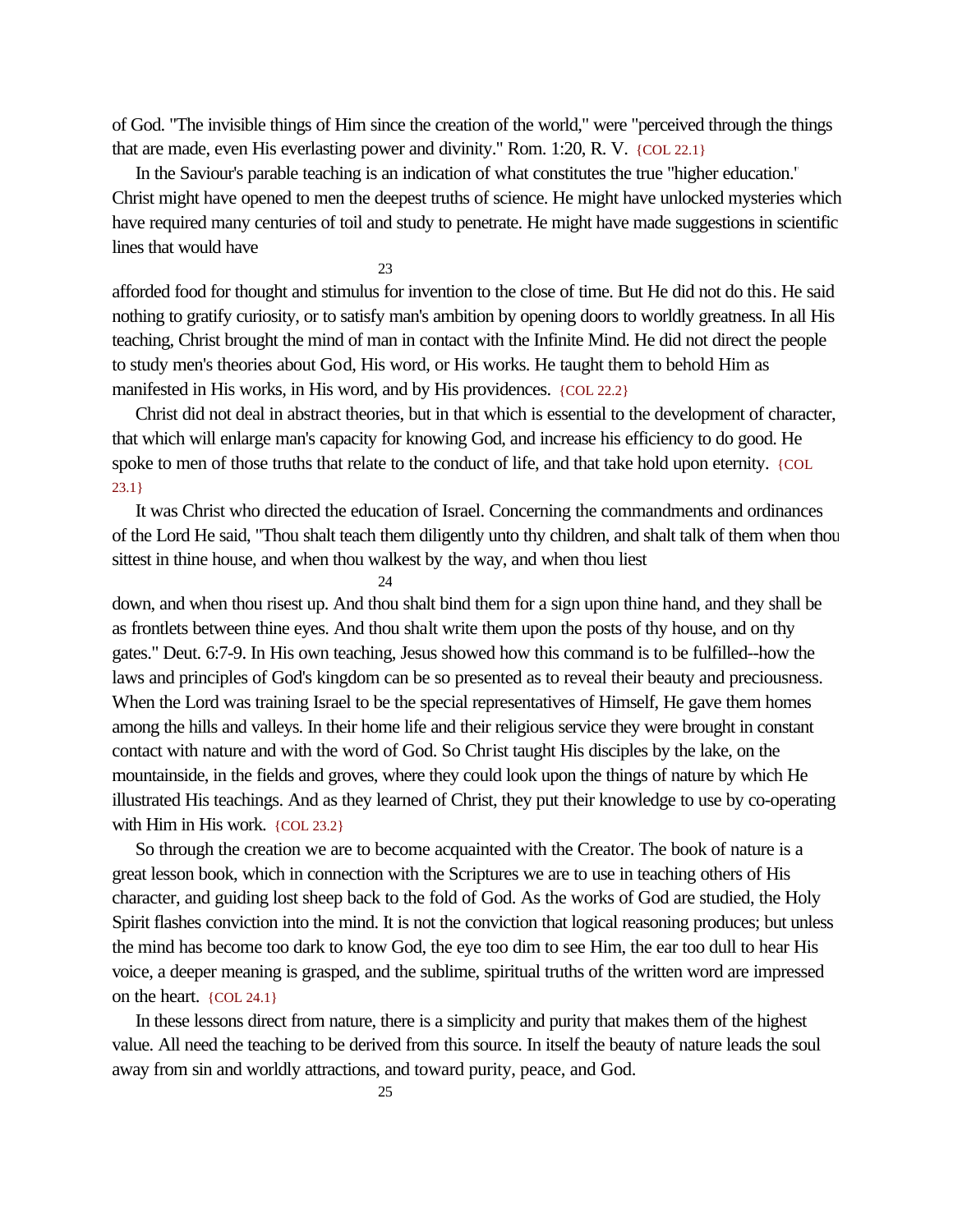Too often the minds of students are occupied with men's theories and speculations, falsely called science and philosophy. They need to be brought into close contact with nature. Let them learn that creation and Christianity have one God. Let them be taught to see the harmony of the natural with the spiritual. Let everything which their eyes see or their hands handle be made a lesson in character building. Thus the mental powers will be strengthened, the character developed, the whole life ennobled. {COL 24.2}

 Christ's purpose in parable teaching was in direct line with the purpose of the Sabbath. God gave to men the memorial of His creative power, that they might discern Him in the works of His hand. The Sabbath bids us behold in His created works the glory of the Creator. And

26

it was because He desired us to do this that Jesus bound up His precious lessons with the beauty of natural things. On the holy rest day, above all other days, we should study the messages that God has written for us in nature. We should study the Saviour's parables where He spoke them, in the fields and groves, under the open sky, among the grass and flowers. As we come close to the heart of nature, Christ makes His presence real to us, and speaks to our hearts of His peace and love. {COL 25.1}

 And Christ has linked His teaching, not only with the day of rest, but with the week of toil. He has wisdom for him who drives the plow and sows the seed. In the plowing and sowing, the tilling and reaping, He teaches us to see an illustration of His work of grace in the heart. So in every line of useful labor and every association of life, He desires us to find a lesson of divine truth. Then our daily toil will no longer absorb our attention and lead

<u>27 and 27</u>

us to forget God; it will continually remind us of our Creator and Redeemer. The thought of God will run like a thread of gold through all our homely cares and occupations. For us the glory of His face will again rest upon the face of nature. We shall ever be learning new lessons of heavenly truth, and growing into the image of His purity. Thus shall we "be taught of the Lord"; and in the lot wherein we are called, we shall "abide with God." Isa. 54:13; 1 Cor. 7:24. {COL 26.1}

# **BOOKS / COL - Christ's Object Lessons (1900) / Chap. 2 - "The Sower Went Forth to Sow"**

**Chap. 2 - "The Sower Went Forth to Sow"**

The Sower and the Seed

 By the parable of the sower, Christ illustrates the things of the kingdom of heaven, and the work of the great Husbandman for His people. Like a sower in the field, He came to scatter the heavenly grain of truth. And His parable teaching itself was the seed with which the most precious truths of His grace were sown. Because of its simplicity the parable of the sower has not been valued as it should be. From the natural seed cast into the soil, Christ desires to lead our minds to the gospel seed, the sowing of which results in bringing man back to his loyalty to God. He who gave the parable of the tiny seed is the Sovereign of heaven, and the same laws that govern earthly seed sowing govern the sowing of the seeds of truth. {COL 33.1}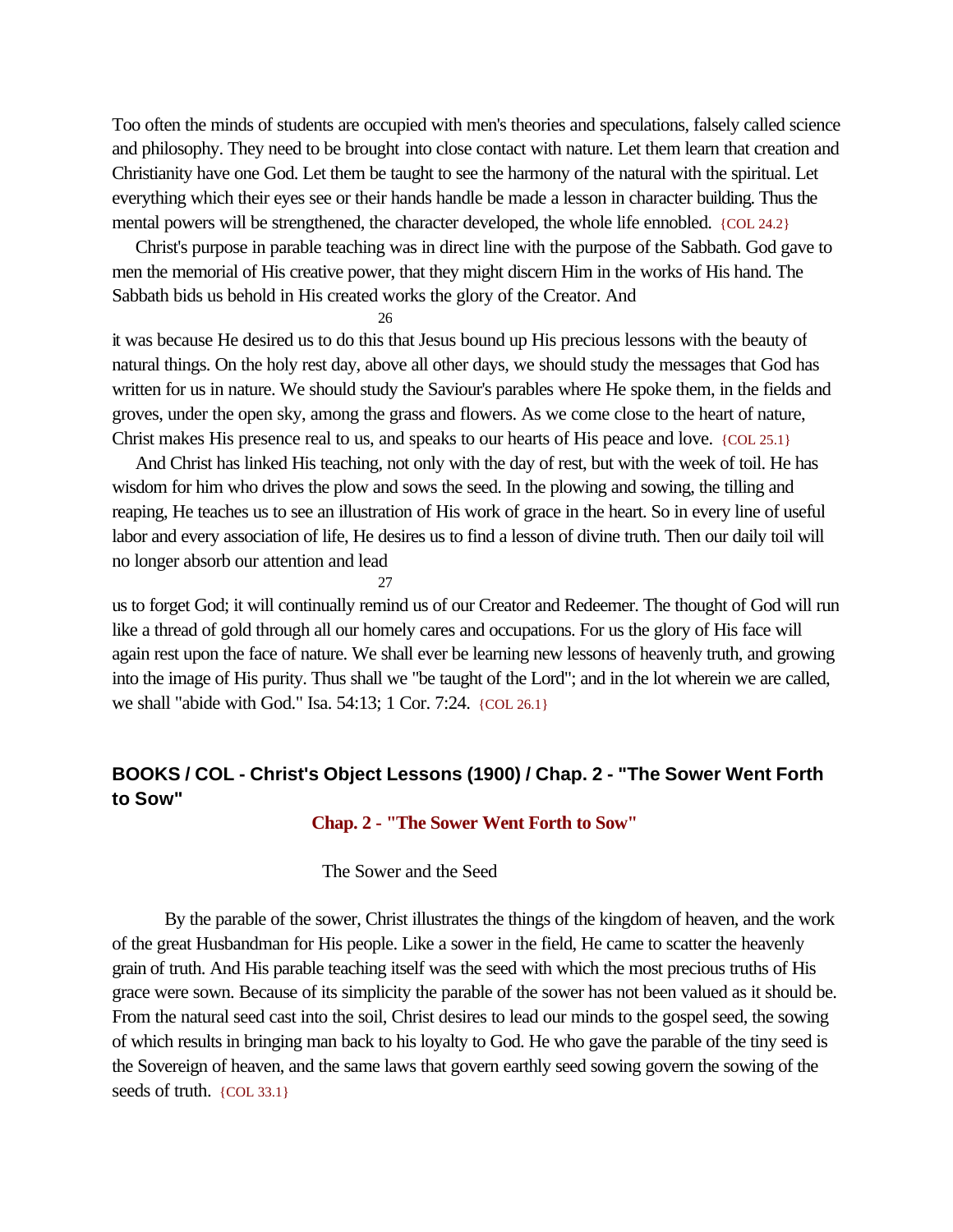By the Sea of Galilee a company had gathered to see and hear Jesus--an eager, expectant throng. The sick were there, lying on their mats, waiting to present their

34

cases before Him. It was Christ's God-given right to heal the woes of a sinful race, and He now rebuked disease, and diffused around Him life and health and peace. {COL 33.2}

 As the crowd continued to increase, the people pressed close about Christ until there was no room to receive them. Then, speaking a word to the men in their fishing boats, He stepped into the boat that was waiting to take Him across the lake, and bidding His disciples push off a little from the land, He spoke to the multitude upon the shore. {COL 34.1}

 Beside the sea lay the beautiful plain of Gennesaret, beyond rose the hills, and upon hillside and plain both sowers and reapers were busy, the one casting seed and the other harvesting the early grain. Looking upon the scene, Christ said-- {COL 34.2}

 "Behold, the sower went forth to sow; and as he sowed, some seeds fell by the wayside, and the birds came and devoured them" (R.V.); "some fell upon stony places, where they had not much earth; and forthwith they sprung up, because they had no deepness of earth: and when the sun was up, they were scorched; and because they had no root, they withered away. And some fell among thorns; and the thorns sprung up, and choked them: but other fell into good ground, and brought forth fruit, some an hundredfold, some sixtyfold, some thirtyfold." {COL 34.3}

 Christ's mission was not understood by the people of His time. The manner of His coming was not in accordance with their expectations. The Lord Jesus was the foundation of the whole Jewish economy. Its imposing services were of divine appointment. They were designed to teach the people that at the time appointed One would come to whom those ceremonies pointed. But the Jews had exalted the forms and ceremonies and had lost sight of their object. The traditions, maxims, and enactments of men hid from them the lessons which God intended to

### 35

convey. These maxims and traditions became an obstacle to their understanding and practice of true religion. And when the Reality came, in the person of Christ, they did not recognize in Him the fulfillment of all their types, the substance of all their shadows. They rejected the antitype, and clung to their types and useless ceremonies. The Son of God had come, but they continued to ask for a sign. The message, "Repent ye; for the kingdom of heaven is at hand," they answered by demands for a miracle. Matt. 3:2. The gospel of Christ was a stumbling block to them because they demanded signs instead of a Saviour. They expected the Messiah to prove His claims by mighty deeds of conquest, to establish His empire on the ruins of earthly kingdoms. This expectation Christ answered in the parable of the sower. Not by force of arms, not by violent interpositions, was the kingdom of God to prevail, but by the implanting of a new principle in the hearts of men. {COL 34.4}

 "He that soweth the good seed is the Son of man." Matt. 13:37. Christ had come, not as a king, but as a sower; not for the overthrow of kingdoms, but for the scattering of seed; not to point His followers to earthly triumphs and national greatness, but to a harvest to be gathered after patient toil and through losses and disappointments. {COL 35.1}

 The Pharisees perceived the meaning of Christ's parable, but to them its lesson was unwelcome. They affected not to understand it. To the multitude it involved in still greater mystery the purpose of the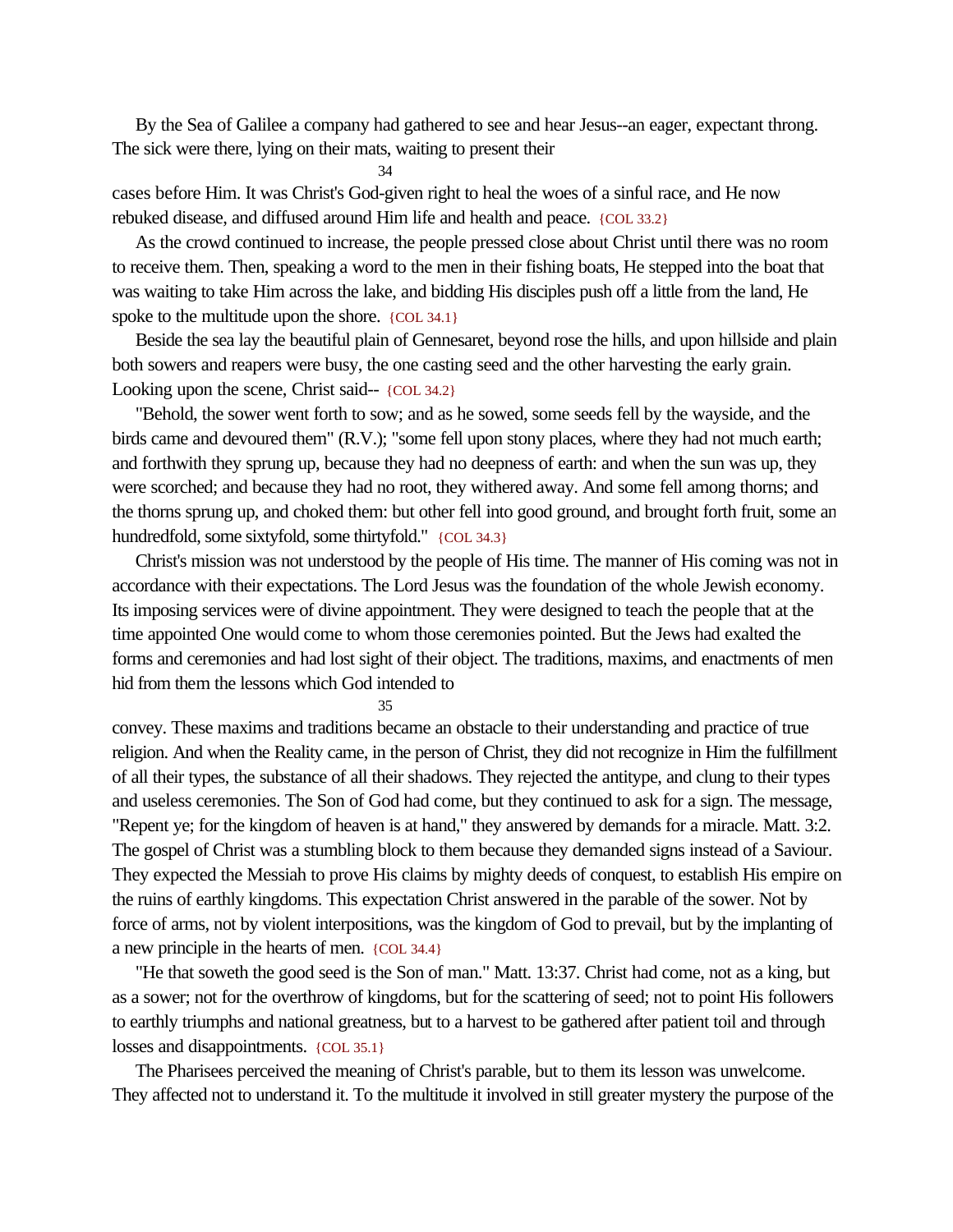new teacher, whose words had so strangely moved their hearts and so bitterly disappointed their ambitions. The disciples themselves had not understood the parable, but their interest was awakened. They came to Jesus privately and asked for an explanation. {COL 35.2}

 This was the desire which Christ wished to arouse, that He might give them more definite instruction. He

36

explained the parable to them, as He will make plain His word to all who seek Him in sincerity of heart. Those who study the word of God with hearts open to the enlightenment of the Holy Spirit, will not remain in darkness as to the meaning of the word. "If any man willeth to do His will," Christ said, "he shall know of the teaching whether it be of God, or whether I speak from Myself." John 7:17, R.V. All who come to Christ for a clearer knowledge of the truth will receive it. He will unfold to them the mysteries of the kingdom of heaven, and these mysteries will be understood by the heart that longs to know the truth. A heavenly light will shine into the soul temple, and will be revealed to others as the bright shining of a lamp on a dark path. {COL 35.3}

 "The sower went forth to sow" (R.V.). In the East the state of affairs was so unsettled, and there was so great danger from violence that the people dwelt chiefly in walled towns, and the husbandmen went forth daily to their labor outside the walls. So Christ, the heavenly Sower, went forth to sow. He left His home of security and peace, left the glory that He had with the Father before the world was, left His position upon the throne of the universe. He went forth, a suffering, tempted man; went forth in solitude, to sow in tears, to water with His blood, the seed of life for a world lost. {COL 36.1}

 His servants in like manner must go forth to sow. When called to become a sower of the seed of truth, Abraham was bidden, "Get thee out of thy country, and from thy kindred, and from thy father's house, unto a land that I will show thee." Gen. 12:1. 'And he went out, not knowing whither he went.' Heb. 11:8. So to the apostle Paul, praying in the temple at Jerusalem, came the message from God, "Depart; for I will send thee far hence unto the Gentiles." Acts 22:21. So those who are called

37

to unite with Christ must leave all, in order to follow Him. Old associations must be broken up, plans of life relinquished, earthly hopes surrendered. In toil and tears, in solitude, and through sacrifice, must the seed be sown. {COL 36.2}

 "The sower soweth the word." Christ came to sow the world with truth. Ever since the fall of man, Satan has been sowing the seeds of error. It was by a lie that he first gained control over men, and thus he still works to overthrow God's kingdom in the earth and to bring men

38

under his power. A sower from a higher world, Christ came to sow the seeds of truth. He who had stood in the councils of God, who had dwelt in the innermost sanctuary of the Eternal, could bring to men the pure principles of truth. Ever since the fall of man, Christ had been the Revealer of truth to the world. By Him the incorruptible seed, "the word of God, which liveth and abideth forever," is communicated to men. 1 Peter 1:23. In that first promise spoken to our fallen race in Eden, Christ was sowing the gospel seed. But it is to His personal ministry among men and to the work which He thus established that the parable of the sower especially applies. {COL 37.1}

The word of God is the seed. Every seed has in itself a germinating principle. In it the life of the plant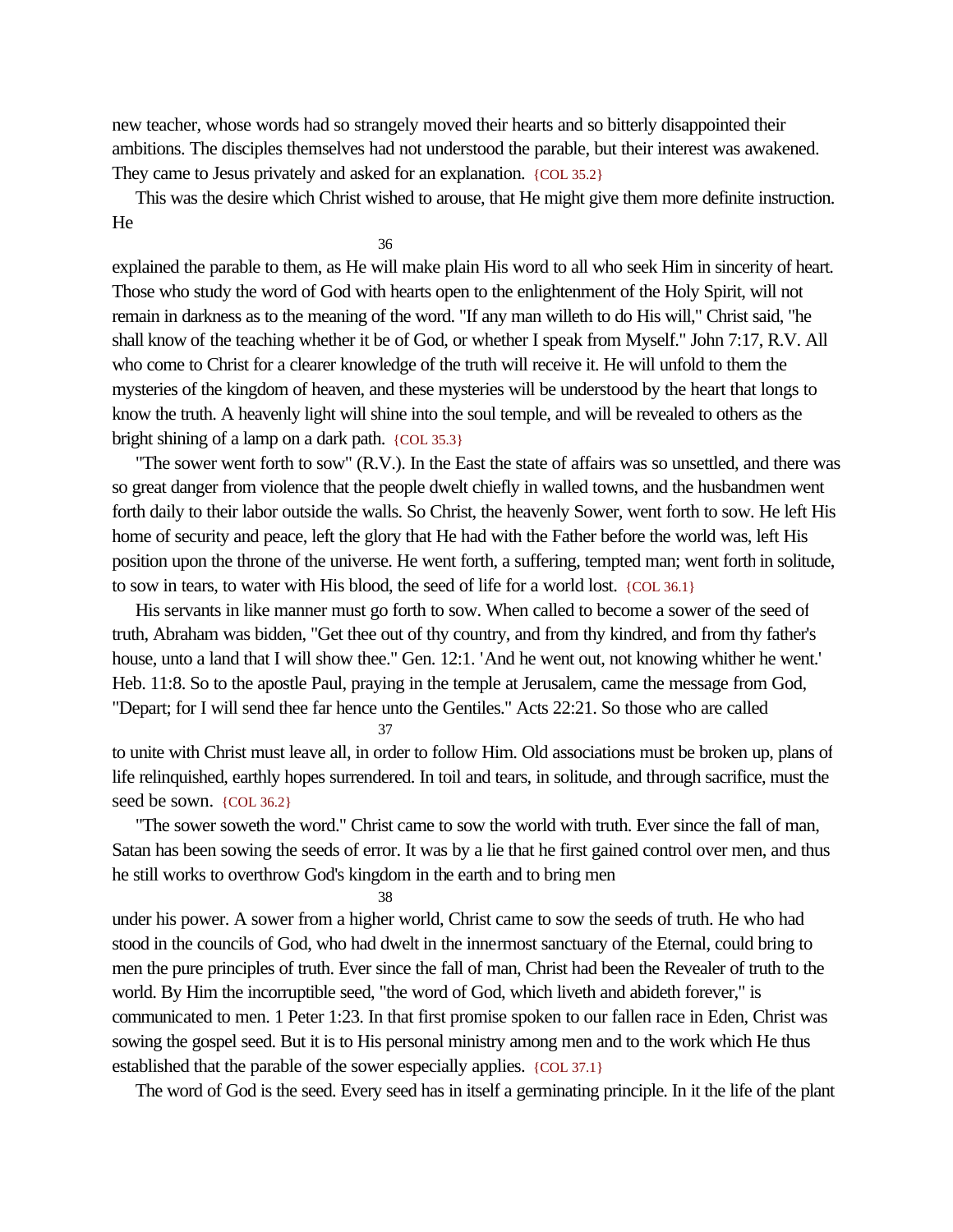is enfolded. So there is life in God's word. Christ says, "The words that I speak unto you, they are Spirit, and they are life." John 6:63. "He that heareth My word, and believeth on Him that sent Me, hath everlasting life." John 5:24. In every command and in every promise of the word of God is the power, the very life of God, by which the command may be fulfilled and the promise realized. He who by faith receives the word is receiving the very life and character of God. {COL 38.1}

 Every seed brings forth fruit after its kind. Sow the seed under right conditions, and it will develop its own life in the plant. Receive into the soul by faith the incorruptible seed of the word, and it will bring forth a character and a life after the similitude of the character and the life of God. {COL 38.2}

 The teachers of Israel were not sowing the seed of the word of God. Christ's work as a teacher of truth was in marked contrast to that of the rabbis of His time. They dwelt upon traditions, upon human theories and speculations. Often that which man had taught and written about

39

the word, they put in place of the word itself. Their teaching had no power to quicken the soul. The subject of Christ's teaching and preaching was the word of God. He met questioners with a plain, "It is written." "What saith the Scriptures?" "How readest thou?" At every opportunity, when an interest was awakened by either friend or foe, He sowed the seed of the word. He who is the Way, the Truth, and the Life, Himself the living Word, points to the Scriptures, saying, "They are they which testify of Me." And "beginning at Moses and all the prophets," He opened to His disciples "in all the Scriptures the things concerning Himself." John 5:39; Luke 24:27. {COL 38.3}

 Christ's servants are to do the same work. In our day, as of old, the vital truths of God's word are set aside for human theories and speculations. Many professed ministers of the gospel do not accept the whole Bible as the inspired word. One wise man rejects one portion; another questions another part. They set up their judgment as superior to the word; and the Scripture which they do teach rests upon their own authority. Its divine authenticity is destroyed. Thus the seeds of infidelity are sown broadcast; for the people become confused and know not what to believe. There are many beliefs that the mind has no right to entertain. In the days of Christ the rabbis put a forced, mystical construction upon many portions of Scripture. Because the plain teaching of God's word condemned their practices, they tried to destroy its force. The same thing is done today. The word of God is made to appear mysterious and obscure in order to excuse transgression of His law. Christ rebuked these practices in His day. He taught that the word of God was to be understood by all. He pointed to the Scriptures as of unquestionable authority, and we should do the same. The Bible is to be presented as the word of the infinite God, as

40

the end of all controversy and the foundation of all faith. {COL 39.1}

 The Bible has been robbed of its power, and the results are seen in a lowering of the tone of spiritual life. In the sermons from many pulpits of today there is not that divine manifestation which awakens the conscience and brings life to the soul. The hearers can not say, "Did not our heart burn within us, while He talked with us by the way, and while He opened to us the Scriptures?" Luke 24:32. There are many who are crying out for the living God, longing for the divine presence. Philosophical theories or literary essays, however brilliant, cannot satisfy the heart. The assertions and inventions of men are of no value. Let the word of God speak to the people. Let those who have heard only traditions and human theories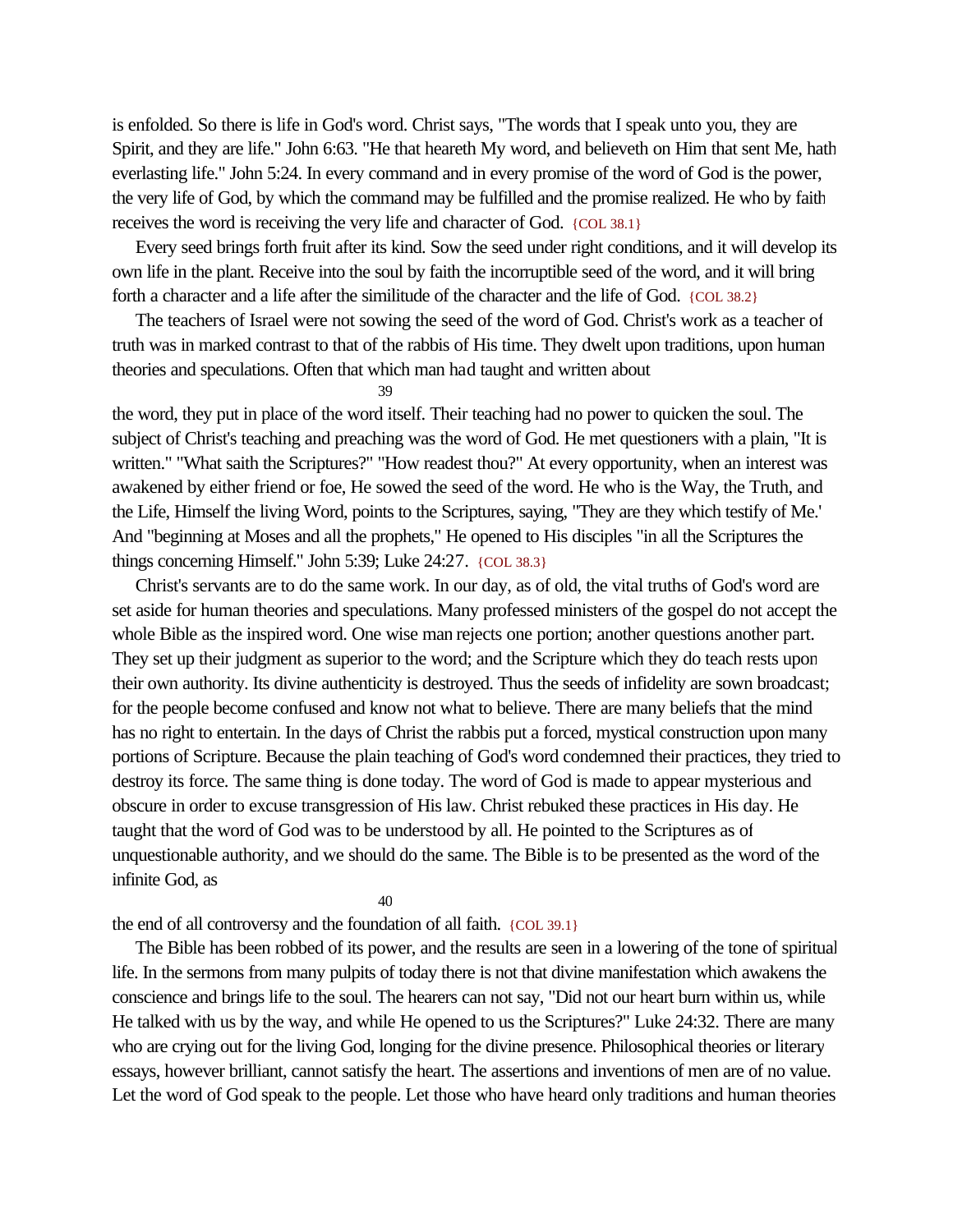and maxims hear the voice of Him whose word can renew the soul unto everlasting life. {COL 40.1}

 Christ's favorite theme was the paternal tenderness and abundant grace of God; He dwelt much upon the holiness of His character and His law; He presented Himself to the people as the Way, the Truth, and the Life. Let these be the themes of Christ's ministers. Present the truth as it is in Jesus. Make plain the requirements of the law and the gospel. Tell the people of Christ's life of self-denial and sacrifice; of His humiliation and death; of His resurrection and ascension; of His intercession for them in the courts of God; of His promise, "I will come again, and receive you unto Myself." John 14:3. {COL 40.2}

 Instead of discussing erroneous theories, or seeking to combat the opponents of the gospel, follow the example of Christ. Let fresh truths from God's treasure house flash into life. "Preach the word." "Sow beside all waters." "Be instant in season, out of season." "He that hath My word, let him speak My word faithfully. What is the chaff

41

to the wheat? saith the Lord." "Every word of God is pure. . . . Add thou not unto His words, lest He reprove thee, and thou be found a liar." 2 Tim. 4:2; Isa. 32:20; Jer. 23:28; Prov. 30:5, 6. {COL 40.3}

 "The sower soweth the word." Here is presented the great principle which should underlie all educational work. "The seed is the word of God." But in too many schools of our day God's word is set aside. Other subjects occupy the mind. The study of infidel authors holds a large place in the educational system. Skeptical sentiments are interwoven in the matter placed in school books. Scientific research becomes misleading, because its discoveries are misinterpreted and perverted. The word of God is compared with the supposed teachings of science, and is made to appear uncertain and untrustworthy. Thus the seeds of doubt are planted in the minds of the youth, and in time of temptation they spring up. When faith in God's word is lost, the soul has no guide, no safeguard. The youth are drawn into paths which lead away from God and from everlasting life. {COL 41.1}

 To this cause may in great degree be attributed the widespread iniquity in our world today. When the word of God is set aside, its power to restrain the evil passions of the natural heart is rejected. Men sow to the flesh, and of the flesh they reap corruption. {COL 41.2}

 And here, too, is the great cause of mental weakness and inefficiency. In turning from God's word to feed on the writings of uninspired men, the mind becomes dwarfed and cheapened. It is not brought in contact with deep, broad principles of eternal truth. The understanding adapts itself to the comprehension of the things with which it is familiar, and in this devotion to finite things it is weakened, its power is contracted, and after a time it becomes unable to expand. {COL 41.3}

All this is false education. The work of every teacher

42

should be to fasten the mind of the youth upon the grand truths of the word of Inspiration. This is the education essential for this life and for the life to come. {COL 41.4}

 And let it not be thought that this will prevent the study of the sciences, or cause a lower standard in education. The knowledge of God is as high as heaven and as broad as the universe. There is nothing so ennobling and invigorating as a study of the great themes which concern our eternal life. Let the youth seek to grasp these God-given truths, and their minds will expand and grow strong in the effort. It will bring every student who is a doer of the word into a broader field of thought, and secure for him a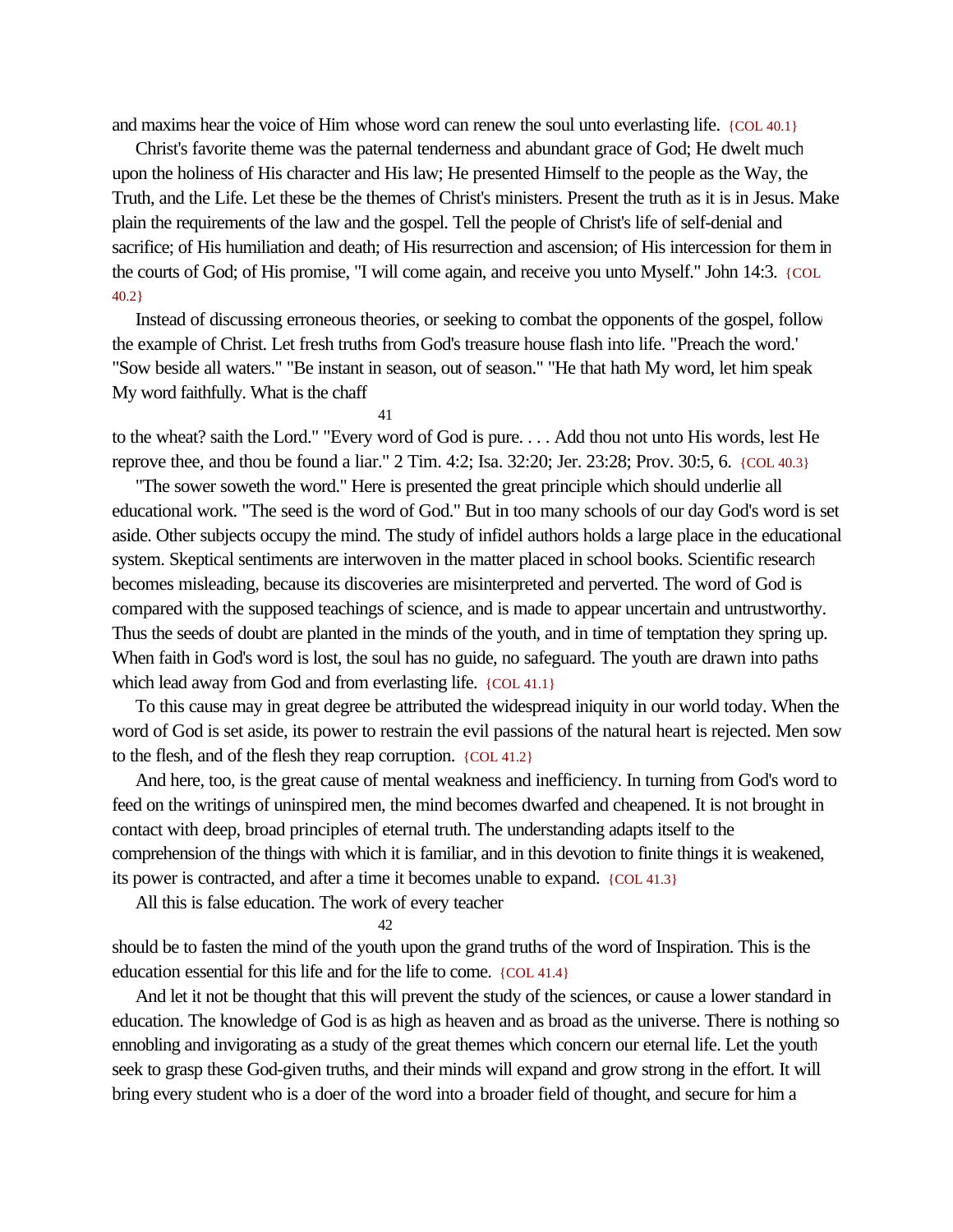wealth of knowledge that is imperishable. {COL 42.1}

43

 The education to be secured by searching the Scriptures is an experimental knowledge of the plan of salvation.

Such an education will restore the image of God in the soul. It will strengthen and fortify the mind against temptation, and fit the learner to become a co-worker with Christ in His mission of mercy to the world. It will make him a member of the heavenly family; and prepare him to share the inheritance of the saints in light.  $\{COL\ 42.2\}$ 

 But the teacher of sacred truth can impart only that which he himself knows by experience. "The sower sowed *his* seed." Christ taught the truth because He was the truth. His own thought, His character, His life-experience, were embodied in His teaching. So with His servants: those who would teach the word are to make it their own by a personal experience. They must know what it is to have Christ made unto them wisdom and righteousness and sanctification and redemption. In presenting the word of God to others, they are not to make it a suppose-so or a may-be. They should declare with the apostle Peter, "We have not followed cunningly devised fables when we made known unto you the power and coming of our Lord Jesus Christ, but were eye-witnesses of His majesty." 2 Peter 1:16. Every minister of Christ and every teacher should be able to say with the beloved John, "The life was manifested, and we have seen it, and bear witness, and show unto you that eternal life which was with the Father, and was manifested unto us." 1 John 1:2. {COL 43.1}

The Soil--by the Wayside

 That with which the parable of the sower chiefly deals is the effect produced on the growth of the seed by the soil into which it is cast. By this parable Christ was virtually saying to His hearers, It is not safe for you to stand as critics of My work, or to indulge disappointment because it does not meet your ideas. The question of

44

greatest importance to you is, How do you treat My message? Upon your reception or rejection of it your eternal destiny depends. {COL 43.2}

 Explaining the seed that fell by the wayside, He said, "When any one heareth the word of the kingdom, and understandeth it not, then cometh the wicked one, and catcheth away that which was sown in his heart. This is he which received seed by the wayside." {COL 44.1}

 The seed sown by the wayside represents the word of God as it falls upon the heart of an inattentive hearer. Like the hard-beaten path, trodden down by the feet of men and beasts, is the heart that becomes a highway for the world's traffic, its pleasures and sins. Absorbed in selfish aims and sinful indulgences, the soul is "hardened through the deceitfulness of sin." Heb. 3:13. The spiritual faculties are paralyzed. Men hear the word, but understand it not. They do not discern that it applies to themselves. They do not realize their need or their danger. They do not perceive the love of Christ, and they pass by the message of His grace as something that does not concern them. {COL 44.2}

 As the birds are ready to catch up the seed from the wayside, so Satan is ready to catch away the seeds of divine truth from the soul. He fears that the word of God may awaken the careless, and take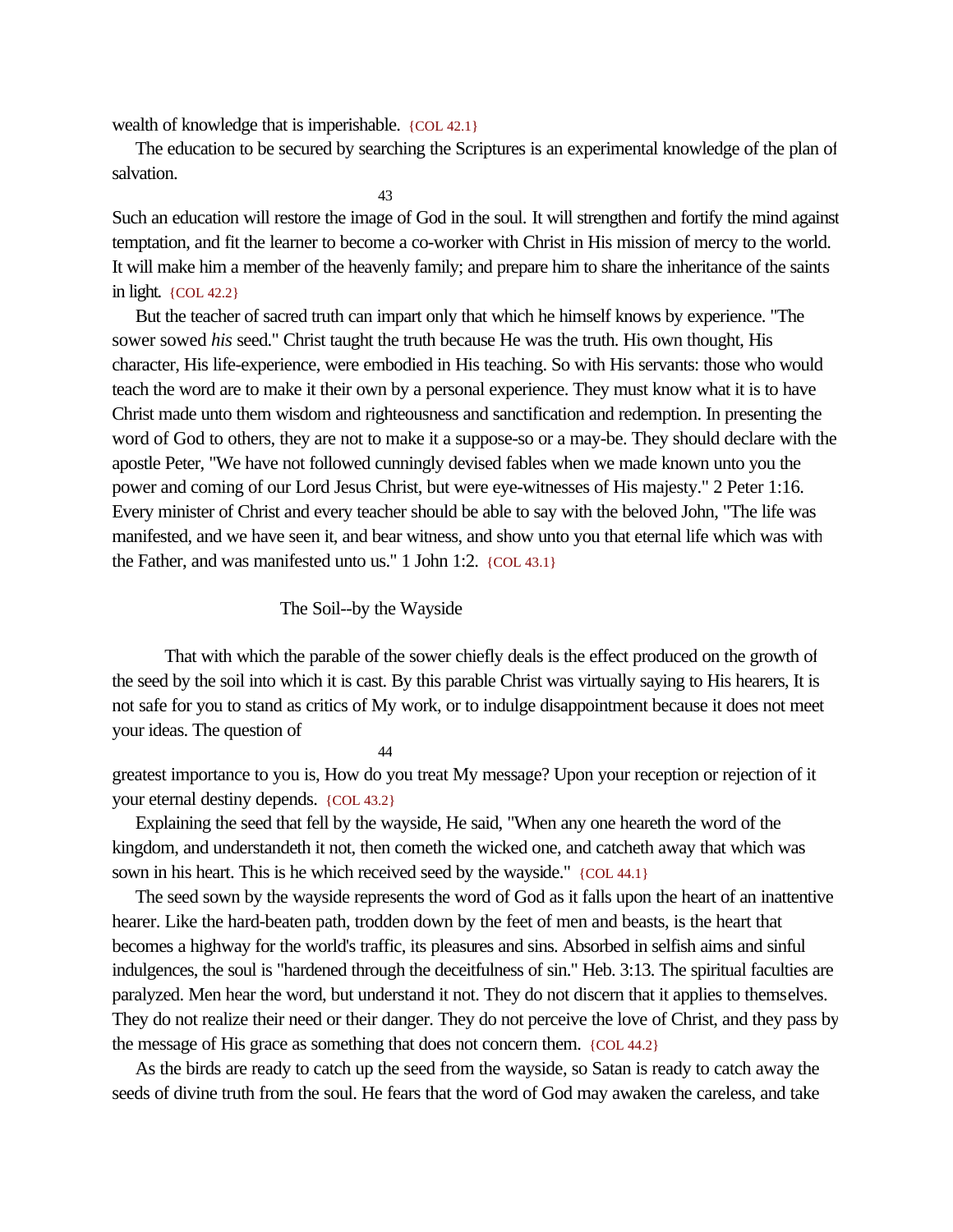effect upon the hardened heart. Satan and his angels are in the assemblies where the gospel is preached. While angels of heaven endeavor to impress hearts with the word of God, the enemy is on the alert to make the word of no effect. With an earnestness equaled only by his malice, he tries to thwart the work of the Spirit of God. While Christ is drawing the soul by His love, Satan tries to turn away the attention of the one who is moved to seek the Saviour. He engages the mind with worldly schemes. He excites

45

criticism, or insinuates doubt and unbelief. The speaker's choice of language or his manner may not please the hearers, and they dwell upon these defects. Thus the truth they need, and which God has graciously sent them, makes no lasting impression. {COL 44.3}

 Satan has many helpers. Many who profess to be Christians are aiding the tempter to catch away the seeds of truth from other hearts. Many who listen to the preaching of the word of God make it the subject of criticism at home. They sit in judgment on the sermon as they would on the words of a lecturer or a political speaker. The message that should be regarded as the word of the Lord to them is dwelt upon with trifling or sarcastic comment. The minister's character, motives, and actions, and the conduct of fellow members of the church, are freely discussed. Severe judgment is pronounced, gossip or slander repeated, and this in the hearing of the unconverted. Often these things are spoken by parents 46

in the hearing of their own children. Thus are destroyed respect for God's messengers, and reverence for their message. And many are taught to regard lightly God's word itself. {COL 45.1}

 Thus in the homes of professed Christians many youth are educated to be infidels. And the parents question why their children are so little interested in the gospel, and so ready to doubt the truth of the Bible. They wonder that it is so difficult to reach them with moral and religious influences. They do not see that their own example has hardened the hearts of their children. The good seed finds no place to take root, and Satan catches it away. {COL 46.1}

## In Stony Places

 "He that receiveth the seed into stony places, the same is he that heareth the word, and anon with joy receiveth it; yet hath he not root in himself, but dureth for a while; for when tribulation or persecution ariseth because of the word, by and by he is offended."  ${COL}$  46.2}

 The seed sown upon stony ground finds little depth of soil. The plant springs up quickly, but the root cannot penetrate the rock to find nutriment to sustain its growth, and it soon perishes. Many who make a profession of religion are stony-ground hearers. Like the rock underlying the layer of earth, the selfishness of the natural heart underlies the soil of their good desires and aspirations. The love of self is not subdued. They have not seen the exceeding sinfulness of sin, and the heart has not been humbled under a sense of its guilt. This class may be easily convinced, and appear to be bright converts, but they have only a superficial religion. {COL 46.3}

 It is not because men receive the word immediately, nor because they rejoice in it, that they fall away. As soon

47

as Matthew heard the Saviour's call, immediately he rose up, left all, and followed Him. As soon as the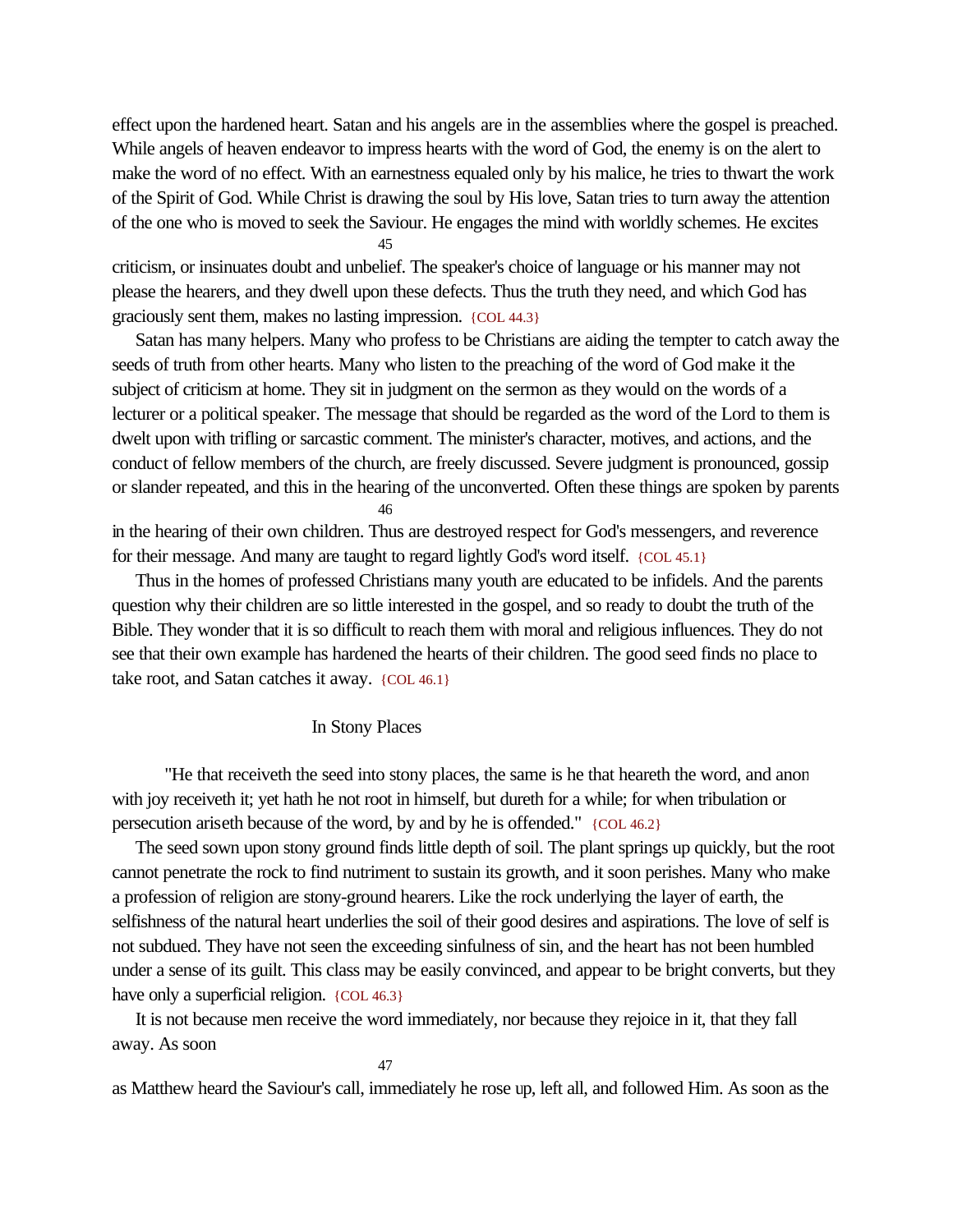divine word comes to our hearts, God desires us to receive it; and it is right to accept it with joy. "Joy shall be in heaven over one sinner that repenteth." Luke 15:7. And there is joy in the soul that believes on Christ. But those who in the parable are said to receive the word immediately, do not count the cost. They do not consider what the word of God requires of them. They do not bring it face to face with all their habits of life, and yield themselves fully to its control. {COL 46.4}

 The roots of the plant strike down deep into the soil, and hidden from sight nourish the life of the plant. So with the Christian; it is by the invisible union of the soul with Christ, through faith, that the spiritual life is nourished. But the stony-ground hearers depend upon self instead of Christ. They trust in their good works and good impulses, and are strong in their own righteousness. They are not strong in the Lord, and in the power of His might. Such a one "hath not root in himself"; for he is not connected with Christ. {COL 47.1}

 The hot summer sun, that strengthens and ripens the hardy grain, destroys that which has no depth of root. So he who "hath not root in himself," "dureth for a while"; but "when tribulation or persecution ariseth because of the word, by and by he is offended." Many receive the gospel as a way of escape from suffering, rather than as a deliverance from sin. They rejoice for a season, for they think that religion will free them from difficulty and trial. While life moves smoothly with them, they may appear to be consistent Christians. But they faint beneath the fiery test of temptation. They cannot bear reproach for Christ's sake. When the word of God points out some cherished sin, or requires self-denial or sacrifice, they are offended. It

48

would cost them too much effort to make a radical change in their life. They look at the present inconvenience and trial, and forget the eternal realities. Like the disciples who left Jesus, they are ready to say, "This is an hard saying; who can hear it?" John 6:60. {COL 47.2}

 There are very many who claim to serve God, but who have no experimental knowledge of Him. Their desire to do His will is based upon their own inclination, not upon the deep conviction of the Holy Spirit. Their conduct is not brought into harmony with the law of God. They profess to accept Christ as their Saviour, but they do not believe that He will give them power to overcome their sins. They have not a personal relation with a living Saviour, and their characters reveal defects both hereditary and cultivated. {COL 48.1}

 It is one thing to assent in a general way to the agency of the Holy Spirit, and another thing to accept His work as a reprover calling to repentance. Many feel a sense of estrangement from God, a realization of their bondage to self and sin; they make efforts for reform; but they do not crucify self. They do not give themselves entirely into the hands of Christ, seeking for divine power to do His will. They are not willing to be molded after the divine similitude. In a general way they acknowledge their imperfections, but they do not give up their particular sins. With each wrong act the old selfish nature is gaining strength. {COL 48.2}

 The only hope for these souls is to realize in themselves the truth of Christ's words to Nicodemus, "Ye must be born again." "Except a man be born from above, he can not see the kingdom of God." John 3:7, 3, margin. {COL 48.3}

 True holiness is wholeness in the service of God. This is the condition of true Christian living. Christ asks for an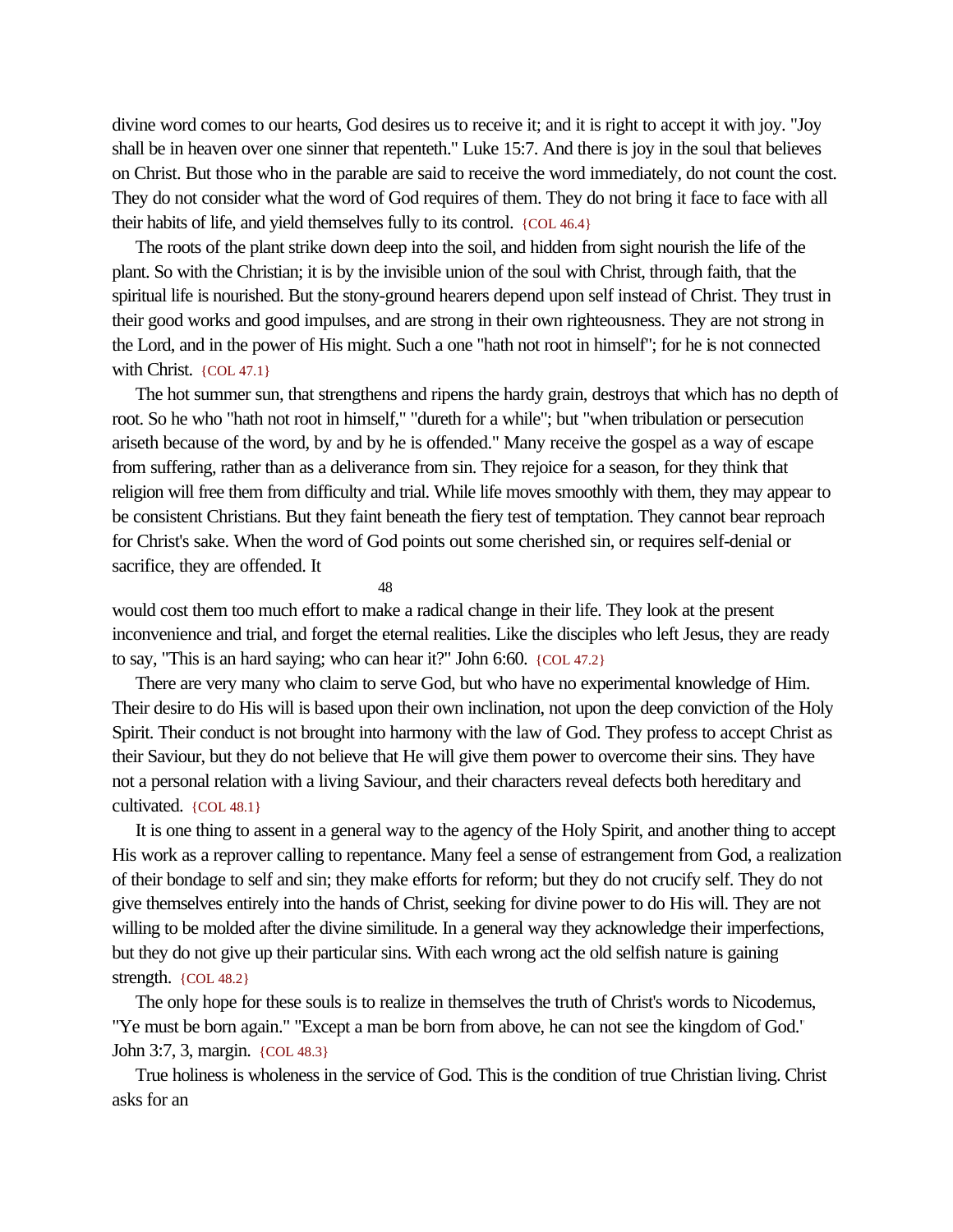unreserved consecration, for undivided service. He demands the heart, the mind, the soul, the strength. Self is not to be cherished. He who lives to himself is not a Christian. {COL 48.4}

 Love must be the principle of action. Love is the underlying principle of God's government in heaven and earth, and it must be the foundation of the Christian's character. This alone can make and keep him steadfast. This alone can enable him to withstand trial and temptation. {COL 49.1}

 And love will be revealed in sacrifice. The plan of redemption was laid in sacrifice--a sacrifice so broad and deep and high that it is immeasurable. Christ gave all for us, and those who receive Christ will be ready to sacrifice all for the sake of their Redeemer. The thought of His honor and glory will come before anything else. {COL 49.2}

 If we love Jesus, we shall love to live for Him, to present our thank offerings to Him, to labor for Him. The very labor will be light. For His sake we shall covet

50

pain and toil and sacrifice. We shall sympathize with His longing for the salvation of men. We shall feel the same tender craving for souls that He has felt. {COL 49.3}

 This is the religion of Christ. Anything short of it is a deception. No mere theory of truth or profession of discipleship will save any soul. We do not belong to Christ unless we are His wholly. It is by halfheartedness in the Christian life that men become feeble in purpose and changeable in desire. The effort to serve both self and Christ makes one a stony-ground hearer, and he will not endure when the test comes upon him. {COL 50.1}

### Among Thorns

 "He also that received seed among the thorns is he that heareth the word; and the care of this world, and the deceitfulness of riches, choke the word, and he becometh unfruitful." {COL 50.2}

 The gospel seed often falls among thorns and noxious weeds; and if there is not a moral transformation in the human heart, if old habits and practices and the former life of sin are not left behind, if the attributes of Satan are not expelled from the soul, the wheat crop will be choked. The thorns will come to be the crop, and will kill out the wheat. {COL 50.3}

 Grace can thrive only in the heart that is being constantly prepared for the precious seeds of truth. The thorns of sin will grow in any soil; they need no cultivation; but grace must be carefully cultivated. The briers and thorns are always ready to spring up, and the work of purification must advance continually. If the heart is not kept under the control of God, if the Holy Spirit does not work unceasingly to refine and ennoble the character, the old habits will reveal themselves in the life. Men may profess to believe the gospel; but unless they are sanctified

51

by the gospel their profession is of no avail. If they do not gain the victory over sin, then sin is gaining the victory over them. The thorns that have been cut off but not uprooted grow apace, until the soul is overspread with them. {COL 50.4}

 Christ specified the things that are dangerous to the soul. As recorded by Mark He mentions the cares of this world, the deceitfulness of riches, and the lusts of other things. Luke specifies the cares,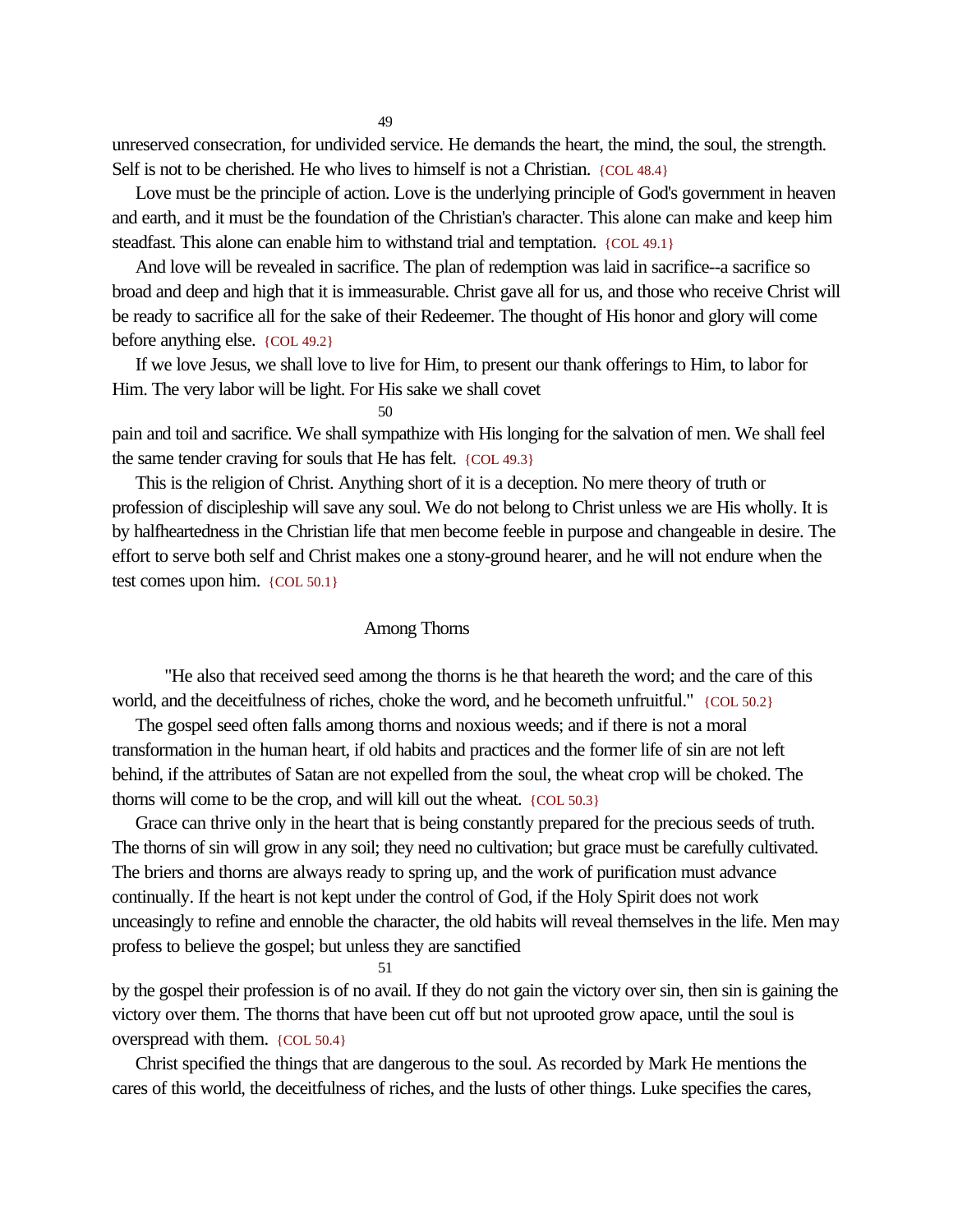riches, and pleasures of this life. These are what choke the word, the growing spiritual seed. The soul ceases to draw nourishment from Christ, and spirituality dies out of the heart. {COL 51.1}

 "The cares of this world." No class is free from the temptation to worldly care. To the poor, toil and deprivation and the fear of want bring perplexities and burdens. To the rich come fear of loss and a multitude of anxious cares. Many of Christ's followers forget the lesson He has bidden us learn from the flowers of the field. They do not trust to His constant care. Christ cannot carry their burden, because they do not cast it upon Him. Therefore the cares of life, which should drive them to the Saviour for help and comfort, separate them from Him. {COL 51.2}

 Many who might be fruitful in God's service become bent on acquiring wealth. Their whole energy is absorbed in business enterprises, and they feel obliged to neglect things of a spiritual nature. Thus they separate themselves from God. We are enjoined in the Scriptures to be "not slothful in business." Rom. 12:11. We are to labor that we may impart to him who needs. Christians must work, they must engage in business, and they can do this without committing sin. But many become so absorbed in business that they have no time for prayer, no time for the study of the Bible, no time to seek and serve God. At times the longings of the soul go out for holiness and heaven; but there

is no time to turn aside from the din of the world to listen to the majestic and authoritative utterances of the Spirit of God. The things of eternity are made subordinate, the things of the world supreme. It is impossible for the seed of the word to bring forth fruit; for the life of the soul is given to nourish the thorns of worldliness. {COL 51.3}

 And many who are working with a very different purpose, fall into a like error. They are working for others' good; their duties are pressing, their responsibilities are many, and they allow their labor to crowd out devotion. Communion with God through prayer and a study of His word is neglected. They forget that Christ has said, "Without Me ye can do nothing." John 15:5. They walk apart from Christ, their life is not pervaded by His grace, and the characteristics of self are revealed. Their service is marred by desire for supremacy, and the harsh, unlovely traits of the unsubdued heart. Here is one of the chief secrets of failure in Christian work. This is why its results are often so meager. {COL 52.1}

 "The deceitfulness of riches." The love of riches has an infatuating, deceptive power. Too often those who possess worldly treasure forget that it is God who gives them power to get wealth. They say, "My power and the might of mine hand hath gotten me this wealth." Deut. 8:17. Their riches, instead of awakening gratitude to God, lead to the exaltation of self. They lose the sense of their dependence upon God and their obligation to their fellow men. Instead of regarding wealth as a talent to be employed for the glory of God and the uplifting of humanity, they look upon it as a means of serving themselves. Instead of developing in man the attributes of God, riches thus used are developing in him the attributes of Satan. The seed of the word is choked with thorns.

### {COL 52.2}

52

53

 "And pleasures of this life." There is danger in amusement that is sought merely for self-gratification. All habits of indulgence that weaken the physical powers, that becloud the mind, or that benumb the spiritual perceptions, are "fleshly lusts, which war against the soul." 1 Peter 2:11. {COL 53.1}

"And the lusts of other things." These are not necessarily things sinful in themselves, but something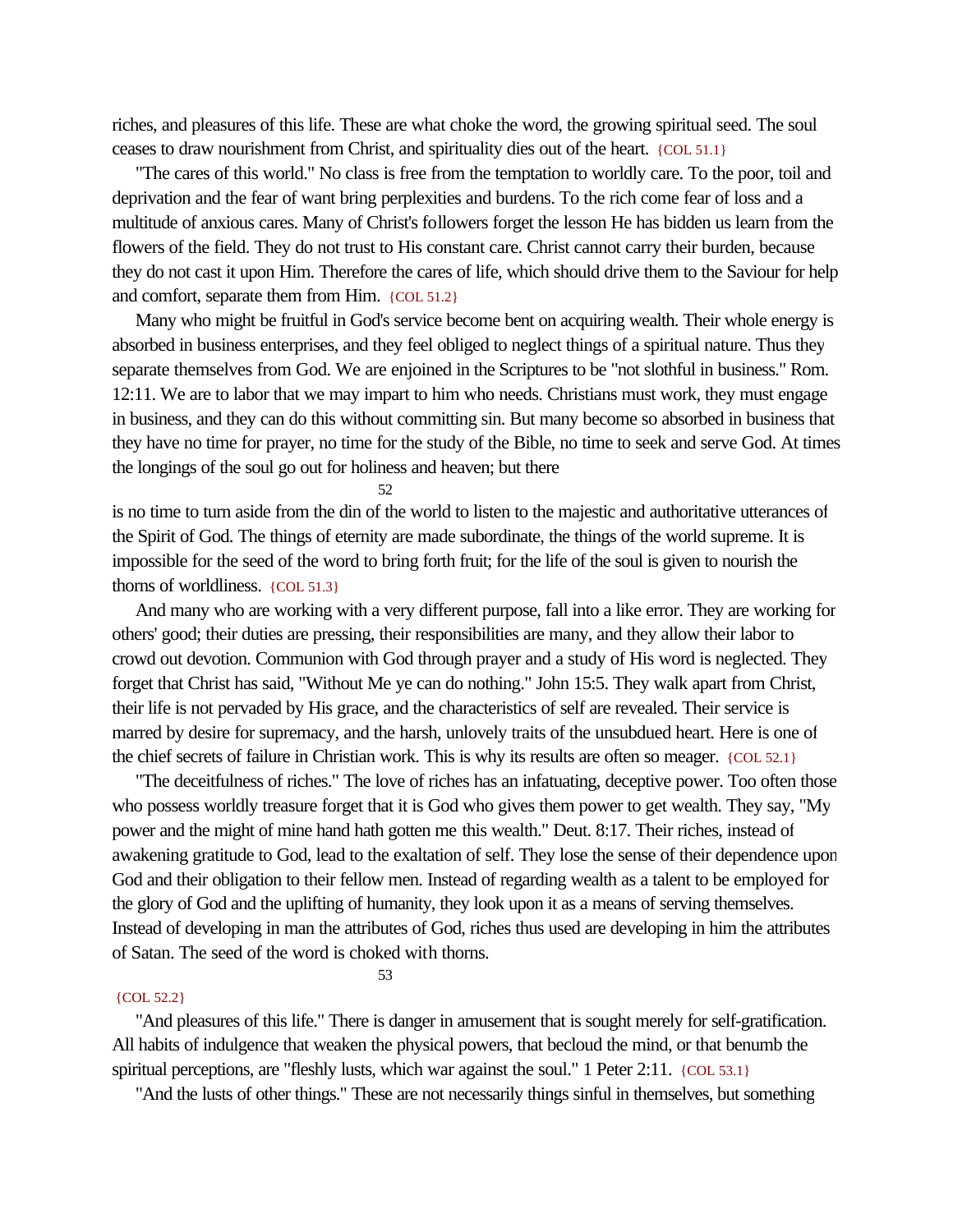that is made first instead of the kingdom of God. Whatever attracts the mind from God, whatever draws the affections away from Christ, is an enemy to the soul.

### {COL 53.2}

 When the mind is youthful and vigorous and susceptible of rapid development, there is great temptation to be ambitious for self, to serve self. If worldly schemes are successful, there is an inclination to continue in a line that deadens conscience, and prevents a correct estimate as to what constitutes real excellence of character. When circumstances favor this development, growth will be seen in a direction prohibited by the word of God. {COL 53.3}

 In this formative period of their children's life, the responsibility of parents is very great. It should be their study to surround the youth with right influences, influences that will give them correct views of life and its true success. Instead of this, how many parents make it their first object to secure for their children worldly prosperity. All their associations are chosen with reference to this object. Many parents make their home in some large city, and introduce their children into fashionable society. They surround them with influences that encourage worldliness and pride. In this atmosphere the mind and soul are dwarfed. The high and noble aims of life are lost sight of. The privilege of being sons of God, heirs of eternity, is bartered for worldly gain.

#### 54

and the state of the state of the state of the state of the state of the state of the state of the state of th

### {COL 53.4}

 Many parents seek to promote the happiness of their children by gratifying their love of amusement. They allow them to engage in sports, and to attend parties of pleasure, and provide them with money to use freely in display and self-gratification. The more the desire for pleasure is indulged, the stronger it becomes. The interest of these youth is more and more absorbed in amusement, until they come to look upon it as the great object of life. They form habits of idleness and self-indulgence that make it almost impossible for them ever to become steadfast Christians. {COL 54.1}

 Even the church, which should be the pillar and ground of the truth, is found encouraging the selfish love of pleasure. When money is to be raised for religious purposes, to what means do many churches resort? To bazaars, suppers, fancy fairs, even to lotteries, and like devices. Often the place set apart for God's worship is desecrated by feasting and drinking, buying, selling, and merrymaking. Respect for the house of God and reverence for His worship are lessened in the minds of the youth. The barriers of self-restraint are weakened. Selfishness, appetite, the love of display, are appealed to, and they strengthen as they are indulged. {COL 54.2}

 The pursuit of pleasure and amusement centers in the cities. Many parents who choose a city home for their children, thinking to give them greater advantages, meet with disappointment, and too late repent their terrible mistake. The cities of today are fast becoming like Sodom and Gomorrah. The many holidays encourage idleness. The exciting sports--theatergoing, horse racing, gambling, liquor-drinking, and reveling--stimulate every passion to intense activity. The youth are swept away by the popular current. Those who learn to love amusement for its own

 $55$ 

sake open the door to a flood of temptations. They give themselves up to social gaiety and thoughtless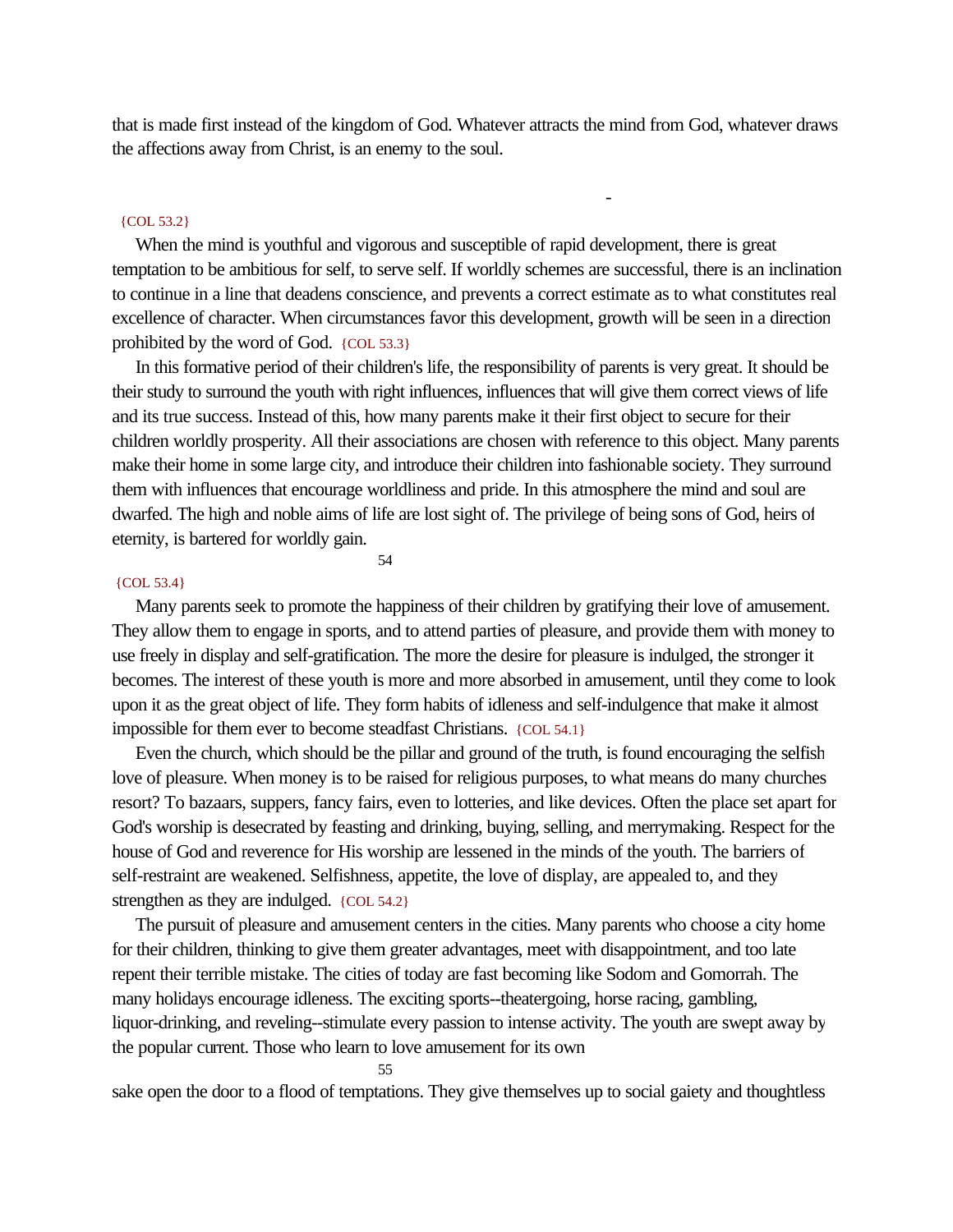mirth, and their intercourse with pleasure lovers has an intoxicating effect upon the mind. They are led on from one form of dissipation to another, until they lose both the desire and the capacity for a life of usefulness. Their religious aspirations are chilled; their spiritual life is darkened. All the nobler faculties of the soul, all that link man with the spiritual world, are debased. {COL 54.3}

 It is true that some may see their folly and repent. God may pardon them. But they have wounded their own souls, and brought upon themselves a lifelong peril. The power of discernment, which ought ever to be kept keen and sensitive to distinguish between right and wrong, is in a great measure destroyed. They are not quick to recognize the guiding voice of the Holy Spirit, or to discern the devices of Satan. Too often in time of danger they fall under temptation, and are led away from God. The end of their pleasure-loving life is ruin for this world and for the world to come. {COL 55.1}

 Cares, riches, pleasures, all are used by Satan in playing the game of life for the human soul. The warning is given, "Love not the world, neither the things that are in the world. If any man love the world, the love of the Father is not in him. For all that is in the world, the lust of the flesh, and the lust of the eyes, and the pride of life, is not of the Father, but is of the world." 1 John 2:15, 16. He who reads the hearts of men as an open book says, "Take heed to yourselves, lest at any time your hearts be overcharged with surfeiting and drunkenness and cares of this life." Luke 21:34. And the apostle Paul by the Holy Spirit writes, "They that will be rich fall into temptation and a snare, and into many foolish and hurtful lusts, which

 $56$ 

drown men in destruction and perdition. For the love of money is the root of all evil; which, while some coveted after, they have erred from the faith, and pierced themselves through with many sorrows." 1 Tim. 6:9, 10. {COL 55.2}

### Preparation of the Soil

 Throughout the parable of the sower, Christ represents the different results of the sowing as depending upon the soil. In every case the sower and the seed are the same. Thus He teaches that if the word of God fails of accomplishing its work in our hearts and lives, the reason is to be found in ourselves. But the result is not beyond our control. True, we cannot change ourselves; but the power of choice is ours, and it rests with us to determine what we will become. The wayside, the stony-ground, the thorny-ground hearers need not remain such. The Spirit of God is ever seeking to break the spell of infatuation that holds men absorbed in worldly things, and to awaken a desire for the imperishable treasure. It is by resisting the Spirit that men become inattentive to or neglectful of God's word. They are themselves responsible for the hardness of heart that prevents the good seed from taking root, and for the evil growths that check its development. {COL 56.1}

 The garden of the heart must be cultivated. The soil must be broken up by deep repentance for sin. Poisonous, Satanic plants must be uprooted. The soil once overgrown by thorns can be reclaimed only by diligent labor. So the evil tendencies of the natural heart can be overcome only by earnest effort in the name and strength of Jesus. The Lord bids us by His prophet, "Break up your fallow ground, and sow not among thorns." "Sow to yourselves in righteousness; reap in mercy." Jer. 4:3; Hosea 10:12. This work He desires to accomplish for us, and He asks us to co-operate with Him.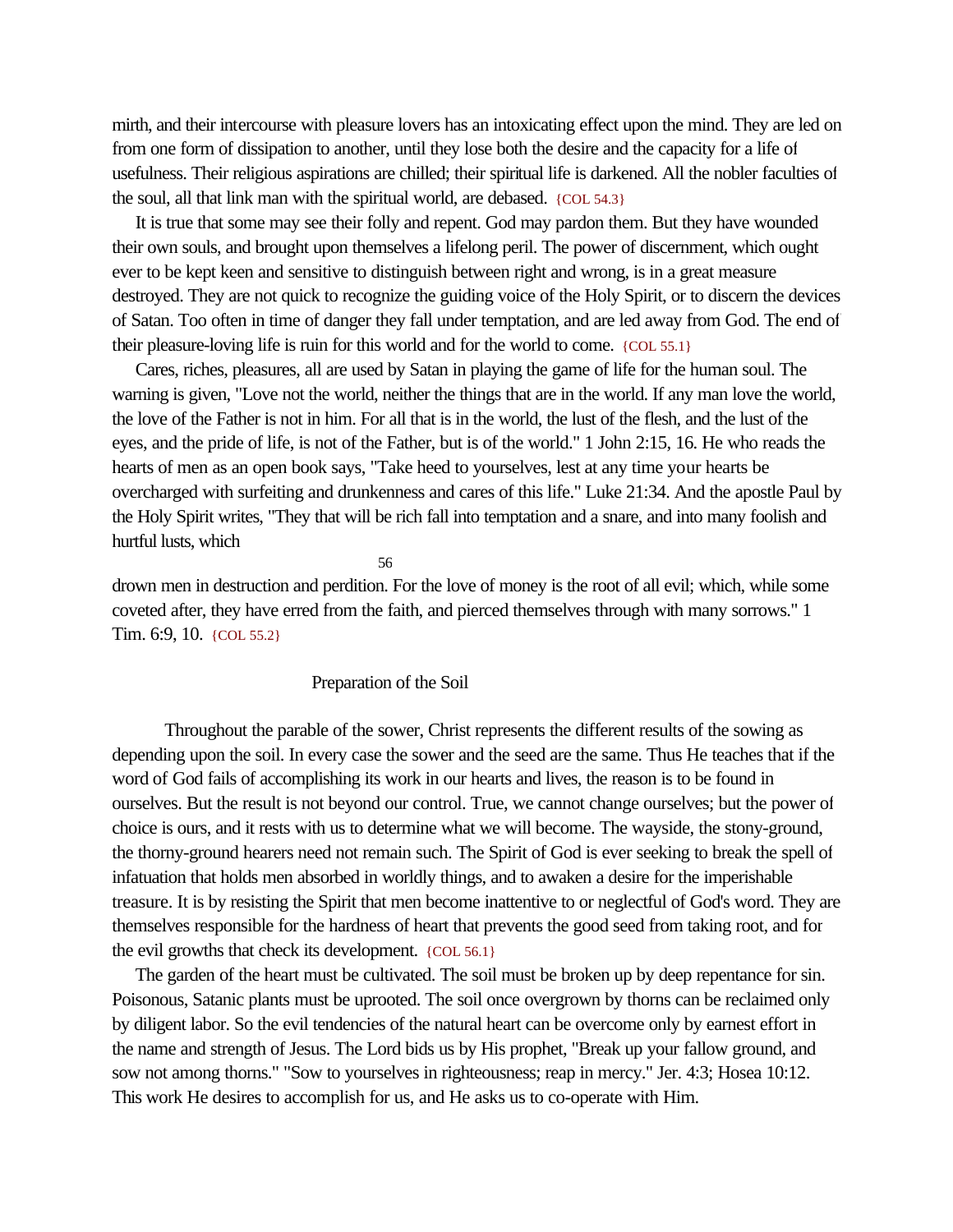### {COL 56.2}

 The sowers of the seed have a work to do in preparing hearts to receive the gospel. In the ministry of the word there is too much sermonizing, and too little of real heart-to-heart work. There is need of personal labor for the souls of the lost. In Christlike sympathy we should come close to men individually, and seek to awaken their interest in the great things of eternal life. Their hearts may be as hard as the beaten highway, and apparently it may be a useless effort to present the Saviour to them; but while logic may fail to move, and argument be powerless to convince, the love of Christ, revealed in personal ministry, may soften the stony heart, so that the seed of truth can take root. {COL 57.1}

 So the sowers have something to do that the seed may not be choked with thorns or perish because of shallowness of soil. At the very outset of the Christian life every

#### 58

believer should be taught its foundation principles. He should be taught that he is not merely to be saved by Christ's sacrifice, but that he is to make the life of Christ his life and the character of Christ his character. Let all be taught that they are to bear burdens and to deny natural inclination. Let them learn the blessedness of working for Christ, following Him in self-denial, and enduring hardness as good soldiers. Let them learn to trust His love and to cast on Him their cares. Let them taste the joy of winning souls for Him. In their love and interest for the lost, they will lose sight of self. The pleasures of the world will lose their power to attract and its burdens to dishearten. The plowshare of truth will do its work. It will break up the fallow ground. It will not merely cut off the tops of the thorns, but will take them out by the roots.  ${COL 57.2}$ 

### In Good Ground

 The sower is not always to meet with disappointment. Of the seed that fell into good ground the Saviour said, This "is he that heareth the word, and understandeth it; which also beareth fruit, and bringeth forth, some an hundredfold, some sixty, some thirty." "That on the good ground are they, which, in an honest and good heart, having heard the word, keep it, and bring forth fruit with patience." {COL 58.1}

 The "honest and good heart" of which the parable speaks, is not a heart without sin; for the gospel is to be preached to the lost. Christ said, "I came not to call the righteous, but sinners to repentance." Mark 2:17. He has an honest heart who yields to the conviction of the Holy Spirit. He confesses his guilt, and feels his need of the mercy and love of God. He has a sincere desire to know the truth, that he may obey it. The good heart is a believing

$$
59\overline{)
$$

heart, one that has faith in the word of God. Without faith it is impossible to receive the word. "He that cometh to God must believe that He is, and that He is a rewarder of them that diligently seek Him." Heb. 11:6. {COL 58.2}

 This "is he that heareth the word, and understandeth it." The Pharisees of Christ's day closed their eyes lest they should see, and their ears lest they should hear; therefore the truth could not reach their hearts. They were to suffer retribution for their willful ignorance and self-imposed blindness. But Christ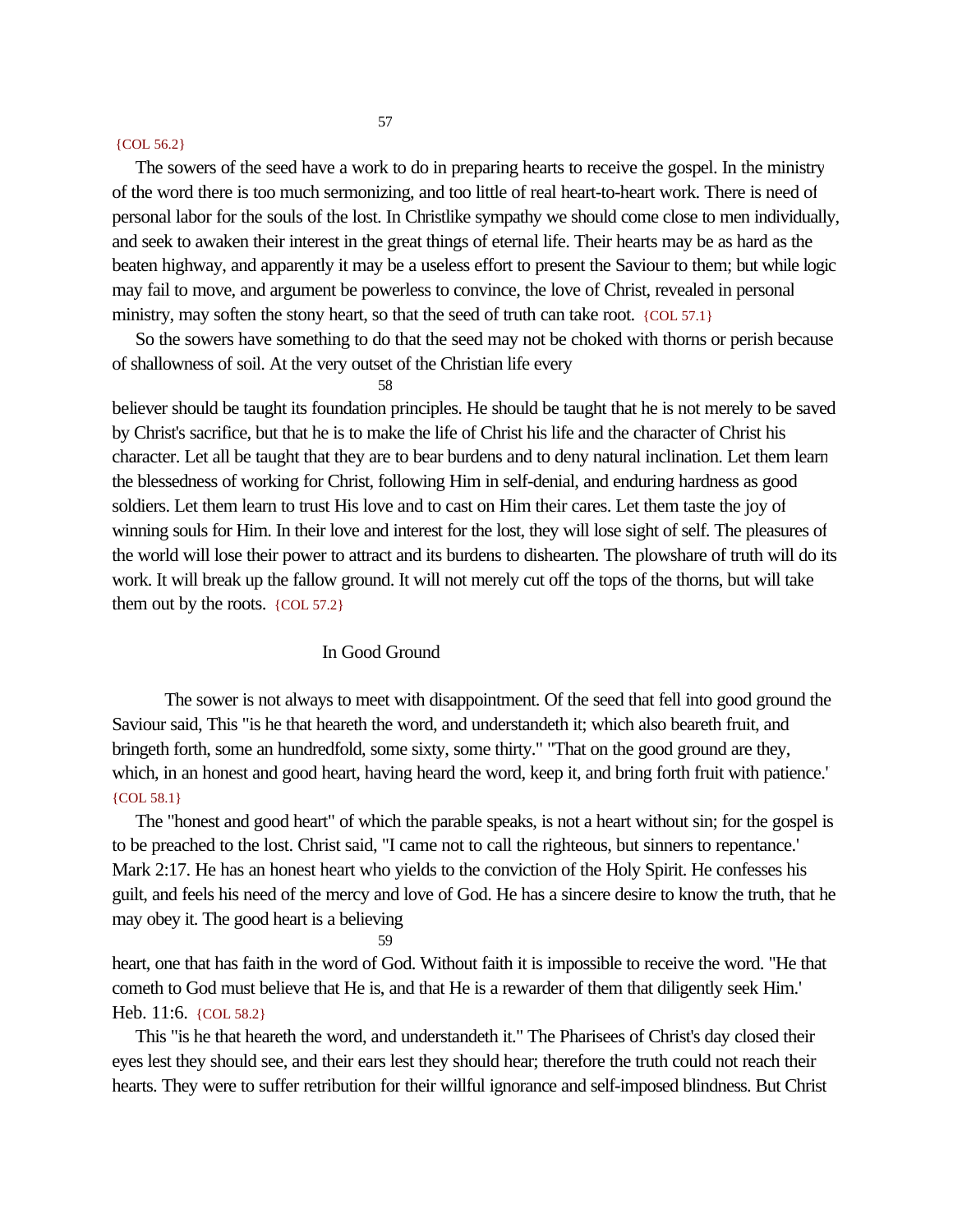taught His disciples that they were to open their minds to instruction, and be ready to believe. He pronounced a blessing upon them because they saw and heard with eyes and ears that believed. {COL 59.1}

 The good-ground hearer receives the word "not as the word of men, but as it is in truth, the word of God." 1 Thess. 2:13. Only he who receives the Scriptures as the voice of God speaking to himself is a true learner. He trembles at the word; for to him it is a living reality. He opens his understanding and his heart to receive it. Such hearers were Cornelius and his friends, who said to the apostle Peter, "Now therefore are we all here present before God, to hear all things that are commanded thee of God." Acts 10:33. {COL 59.2}

 A knowledge of the truth depends not so much upon strength of intellect as upon pureness of purpose, the simplicity of an earnest, dependent faith. To those who in humility of heart seek for divine guidance, angels of God draw near. The Holy Spirit is given to open to them the rich treasures of the truth.  $\{COL 59.3\}$ 

 The good-ground hearers, having heard the word, keep it. Satan with all his agencies of evil is not able to catch it away. {COL 59.4}

 Merely to hear or to read the word is not enough. He who desires to be profited by the Scriptures must meditate

60

upon the truth that has been presented to him. By earnest attention and prayerful thought he must learn the meaning of the words of truth, and drink deep of the spirit of the holy oracles. {COL 59.5}

 God bids us fill the mind with great thoughts, pure thoughts. He desires us to meditate upon His love and mercy, to study His wonderful work in the great plan of redemption. Then clearer and still clearer will be our perception of truth, higher, holier, our desire for purity of heart and clearness of thought. The soul dwelling in the pure atmosphere of holy thought will be transformed by communion with God through the study of Scriptures. {COL 60.1}

 "And bring forth fruit." Those who, having heard the word, keep it, will bring forth fruit in obedience. The word of God, received into the soul, will be manifest in good works. Its results will be seen in a Christlike character and life. Christ said of Himself, "I delight to do Thy will, O My God; yea, Thy law is within My heart." Ps. 40:8. "I seek not Mine own will, but the will of the Father which hath sent Me." John 5:30. And the Scripture says, "He that saith he abideth in Him ought himself also so to walk, even as He walked." 1 John 2:6. {COL 60.2}

 The word of God often comes in collision with man's hereditary and cultivated traits of character and his habits of life. But the good-ground hearer, in receiving the word, accepts all its conditions and requirements. His habits, customs, and practices are brought into submission to God's word. In his view the commands of finite, erring man sink into insignificance beside the word of the infinite God. With the whole heart, with undivided purpose, he is seeking the life eternal, and at the cost of loss, persecution, or death itself, he will obey the truth. {COL 60.3}

 And he brings forth fruit "with patience." None who receive God's word are exempt from difficulty and trial; but

61

when affliction comes, the true Christian does not become restless, distrustful, or despondent. Though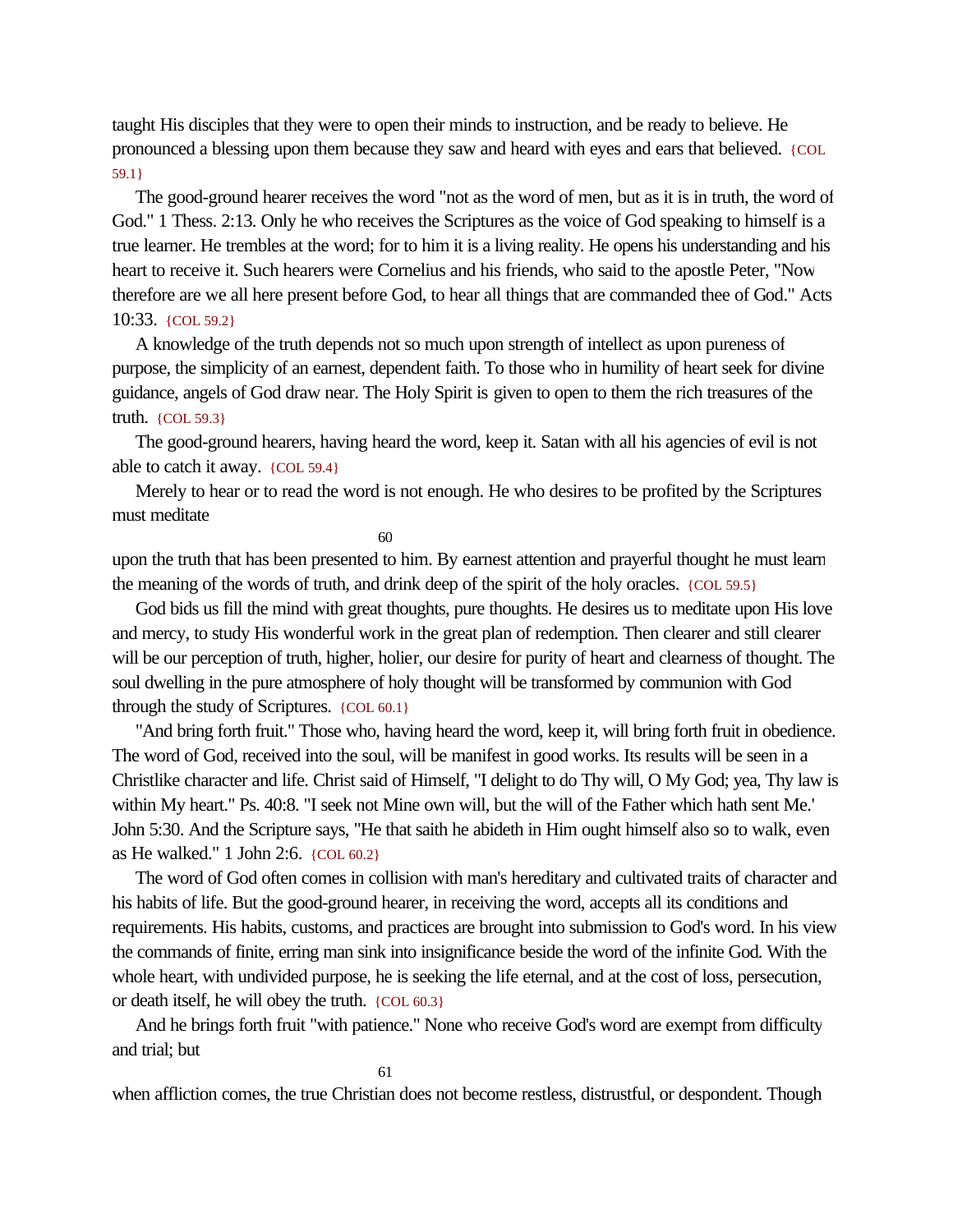we can not see the definite outcome of affairs, or discern the purpose of God's providences, we are not to cast away our confidence. Remembering the tender mercies of the Lord, we should cast our care upon Him, and with patience wait for His salvation. {COL 60.4}

 Through conflict the spiritual life is strengthened. Trials well borne will develop steadfastness of character and precious spiritual graces. The perfect fruit of faith, meekness, and love often matures best amid storm clouds and darkness. {COL 61.1}

 "The husbandman waiteth for the precious fruit of the earth, and hath long patience for it, until he receive the early and latter rain." James 5:7. So the Christian is to wait with patience for the fruition in his life of the word of God. Often when we pray for the graces of the Spirit, God works to answer our prayers by placing us in circumstances to develop these fruits; but we do not understand His purpose, and wonder, and are dismayed. Yet none can develop these graces except through the process of growth and fruit bearing. Our part is to receive God's word and to hold it fast, yielding ourselves fully to its control, and its purpose in us will be accomplished. {COL 61.2}

 "If a man love Me," Christ said, "he will keep My words; and My Father will love him, and we will come unto him, and make our abode with him." John 14:23. The spell of a stronger, a perfect mind will be over us; for we have a living connection with the source of all-enduring strength. In our divine life we shall be brought into captivity to Jesus Christ. We shall no longer live the common life of selfishness, but Christ will live in us. His character will be reproduced in our nature. Thus shall we bring forth the fruits of the Holy Spirit--"some thirty, and some sixty, and some an hundred." {COL 61.3}

# **BOOKS / COL - Christ's Object Lessons (1900) / Chap. 3 - "First the Blade, Then the Ear"**

## **Chap. 3 - "First the Blade, Then the Ear"**

 The parable of the sower excited much questioning. Some of the hearers gathered from it that Christ was not to establish an earthly kingdom, and many were curious and perplexed. Seeing their perplexity, Christ used other illustrations, still seeking to turn their thoughts from the hope of a worldly kingdom to the work of God's grace in the soul.  $\{COL 62.1\}$ 

 "And He said, So is the kingdom of God, as if a man should cast seed into the ground; and should sleep, and rise night and day, and the seed should spring and grow up, he knoweth not how. For the earth bringeth forth fruit of herself; first the blade, then the ear, after that the full corn in the ear. But when the fruit is brought forth, immediately he putteth in the sickle, because the harvest is come." {COL} 62.2}

 The husbandman who "putteth in the sickle, because the harvest is come," can be no other than Christ. It is

63

He who at the last great day will reap the harvest of the earth. But the sower of the seed represents those who labor in Christ's stead. The seed is said to "spring and grow up, he knoweth not how," and this is not true of the Son of God. Christ does not sleep over His charge, but watches it day and night. He is not ignorant of how the seed grows. {COL 62.3}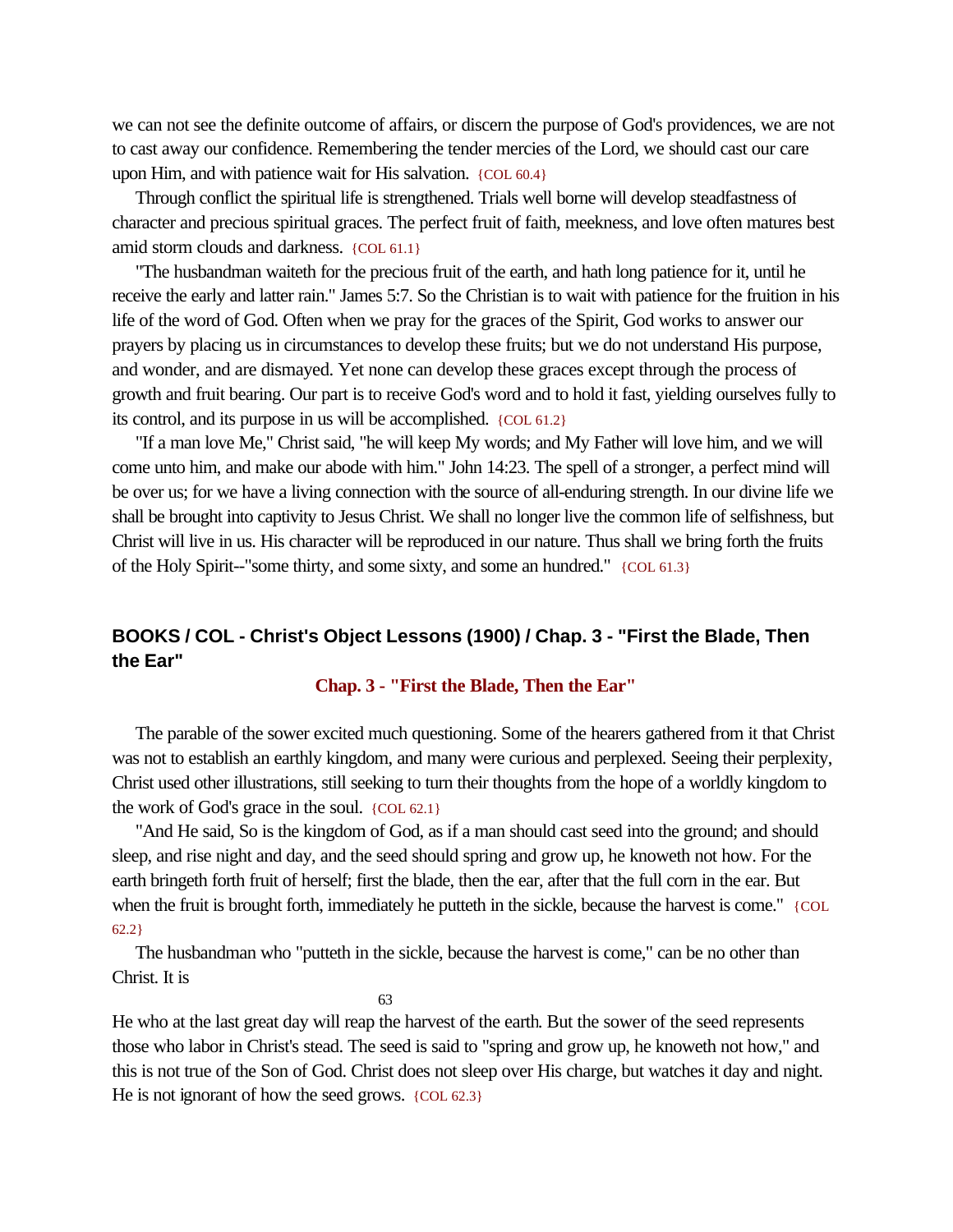The parable of the seed reveals that God is at work in nature. The seed has in itself a germinating principle, a principle that God Himself has implanted; yet if left to itself the seed would have no power to spring up. Man has his part to act in promoting the growth of the grain. He must prepare and enrich the soil and cast in the seed. He must till the fields. But there is a point beyond which he can accomplish nothing. No strength or wisdom of man can bring forth from the seed the living plant. Let man put forth his efforts to the utmost limit, he must still depend upon One who has connected the sowing and the reaping by wonderful links of His own omnipotent power. {COL 63.1}

 There is life in the seed, there is power in the soil; but unless an infinite power is exercised day and night, the seed will yield no returns. The showers of rain must be sent to give moisture to the thirsty fields, the sun must impart heat, electricity must be conveyed to the buried seed. The life which the Creator has implanted, He alone can call forth. Every seed grows, every plant develops, by the power of God.  ${COL 63.2}$ 

 "As the earth bringeth forth her bud, and as the garden causeth the things that are sown in it to spring forth, so the Lord God will cause righteousness and praise to spring forth." Isa. 61:11. As in the natural, so in the spiritual sowing; the teacher of truth must seek to prepare the soil of the heart; he must sow the seed; but the power that alone can produce life is from God. There is a point beyond

which human effort is in vain. While we are to preach the word, we can not impart the power that will quicken the soul, and cause righteousness and praise to spring forth. In the preaching of the word there must be the working of an agency beyond any human power. Only through the divine Spirit will the word be living and powerful to renew the soul unto eternal life. This is what Christ tried to impress upon His disciples. He taught that it was nothing they possessed in themselves which would give success to their labors, but that it is the miracle-working power of God which gives efficiency to His own word. {COL 63.3}

 The work of the sower is a work of faith. The mystery of the germination and growth of the seed he cannot understand. But he has confidence in the agencies by which God causes vegetation to flourish. In casting his seed into the ground, he is apparently throwing away the precious grain that might furnish bread for his family. But

 $65$ 

64

he is only giving up a present good for a larger return. He casts the seed away, expecting to gather it manyfold in an abundant harvest. So Christ's servants are to labor, expecting a harvest from the seed they sow.  $\{COL 64.1\}$ 

 The good seed may for a time lie unnoticed in a cold, selfish, worldly heart, giving no evidence that it has taken root; but afterward, as the Spirit of God breathes on the soul, the hidden seed springs up, and at last bears fruit to the glory of God. In our lifework we know not which shall prosper, this or that. This is not a question for us to settle. We are to do our work, and leave the results with God. "In the morning sow thy seed, and in the evening withhold not thine hand." Eccl. 11:6. God's great covenant declares that "while the earth remaineth, seed-time and harvest . . . shall not cease." Gen. 8:22. In the confidence of this promise the husbandman tills and sows. Not less confidently are we in the spiritual sowing to labor, trusting His assurance, "So shall My word be that goeth forth out of My mouth; it shall not return unto Me void, but it shall accomplish that which I please, and it shall prosper in the thing whereto I sent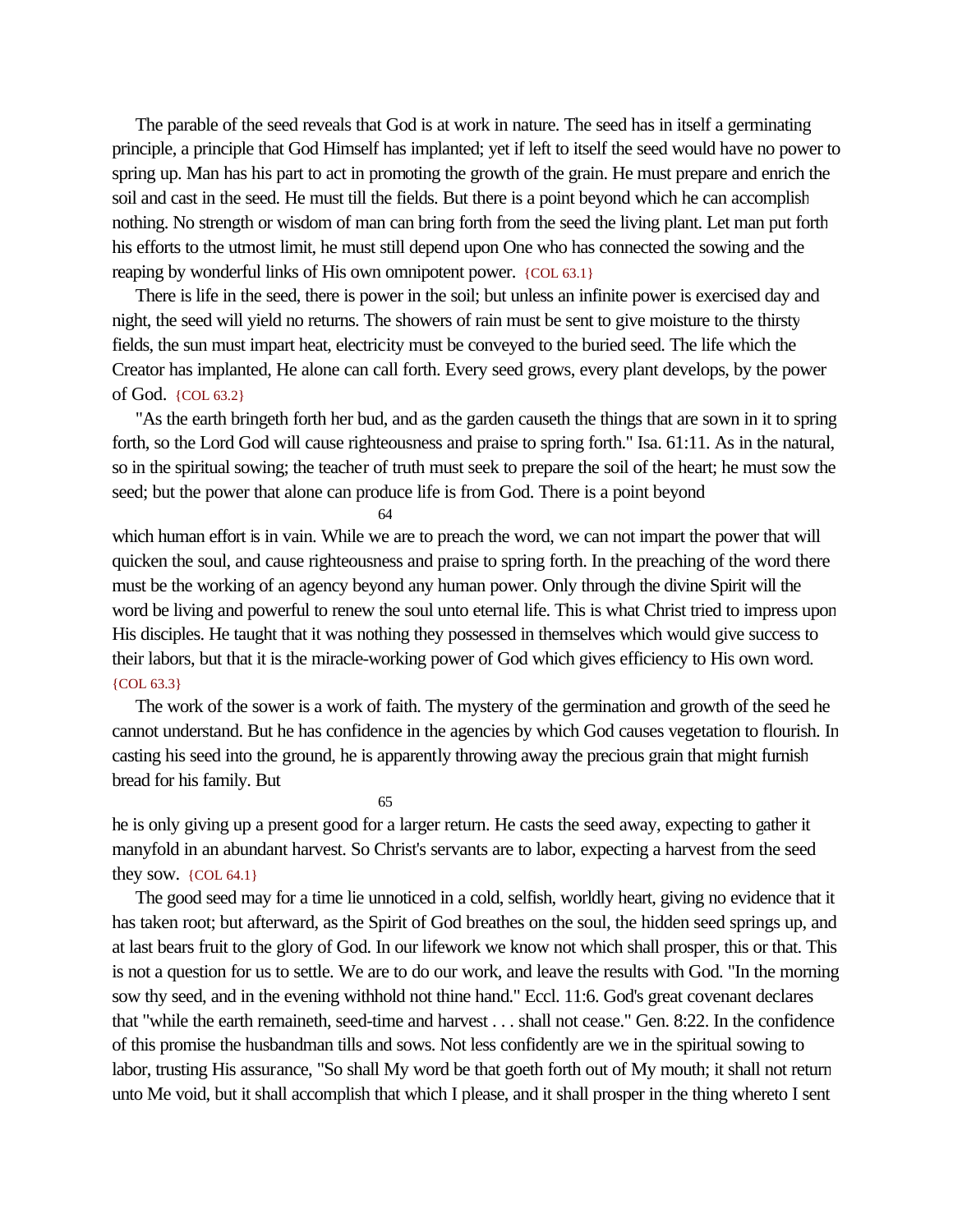it." Isa. 55:11. "He that goeth forth and weepeth, bearing precious seed, shall doubtless come again with rejoicing, bringing his sheaves with him." Ps. 126:6. {COL 65.1}

 The germination of the seed represents the beginning of spiritual life, and the development of the plant is a beautiful figure of Christian growth. As in nature, so in grace; there can be no life without growth. The plant must either grow or die. As its growth is silent and imperceptible, but continuous, so is the development of the Christian life. At every stage of development our life may be perfect; yet if God's purpose for us is fulfilled, there will be continual advancement. Sanctification is the work of a lifetime. As our opportunities multiply, our experience will enlarge, and

 $\sim$  66

67

our knowledge increase. We shall become strong to bear responsibility, and our maturity will be in proportion to our privileges. {COL 65.2}

 The plant grows by receiving that which God has provided to sustain its life. It sends down its roots into the earth. It drinks in the sunshine, the dew, and the rain. It receives the life-giving properties from the air. So the

Christian is to grow by co-operating with the divine agencies. Feeling our helplessness, we are to improve all the opportunities granted us to gain a fuller experience. As the plant takes root in the soil, so we are to take deep root in Christ. As the plant receives the sunshine, the dew, and the rain, we are to open our hearts to the Holy Spirit. The work is to be done "not by might, nor by power, but by My Spirit, saith the Lord of hosts." Zech. 4:6. If we keep our minds stayed upon Christ, He will come unto us "as the rain, as the latter and former rain unto the earth." Hosea 6:3. As the Sun of Righteousness, He will arise upon us "with healing in His wings." Mal. 4:2. We shall "grow as the lily." We shall "revive as the corn, and grow as the vine." Hosea 14:5, 7. By constantly relying upon Christ as our personal Saviour, we shall grow up into Him in all things who is our head. {COL 66.1}

 The wheat develops "first the blade, then the ear, after that the full corn in the ear." The object of the husbandman in the sowing of the seed and the culture of the growing plant is the production of grain. He desires bread for the hungry, and seed for future harvests. So the divine Husbandman looks for a harvest as the reward of His labor and sacrifice. Christ is seeking to reproduce Himself in the hearts of men; and He does this through those who believe in Him. The object of the Christian life is fruit bearing--the reproduction of Christ's character in the believer, that it may be reproduced in others. {COL 67.1}

 The plant does not germinate, grow, or bring forth fruit for itself, but to "give seed to the sower, and bread to the eater." Isa. 55:10. So no man is to live unto himself. The Christian is in the world as a representative of Christ, for the salvation of other souls. {COL 67.2}

 There can be no growth or fruitfulness in the life that is centered in self. If you have accepted Christ as a personal

68

Saviour, you are to forget yourself, and try to help others. Talk of the love of Christ, tell of His goodness. Do every duty that presents itself. Carry the burden of souls upon your heart, and by every means in your power seek to save the lost. As you receive the Spirit of Christ--the Spirit of unselfish love and labor for others--you will grow and bring forth fruit. The graces of the Spirit will ripen in your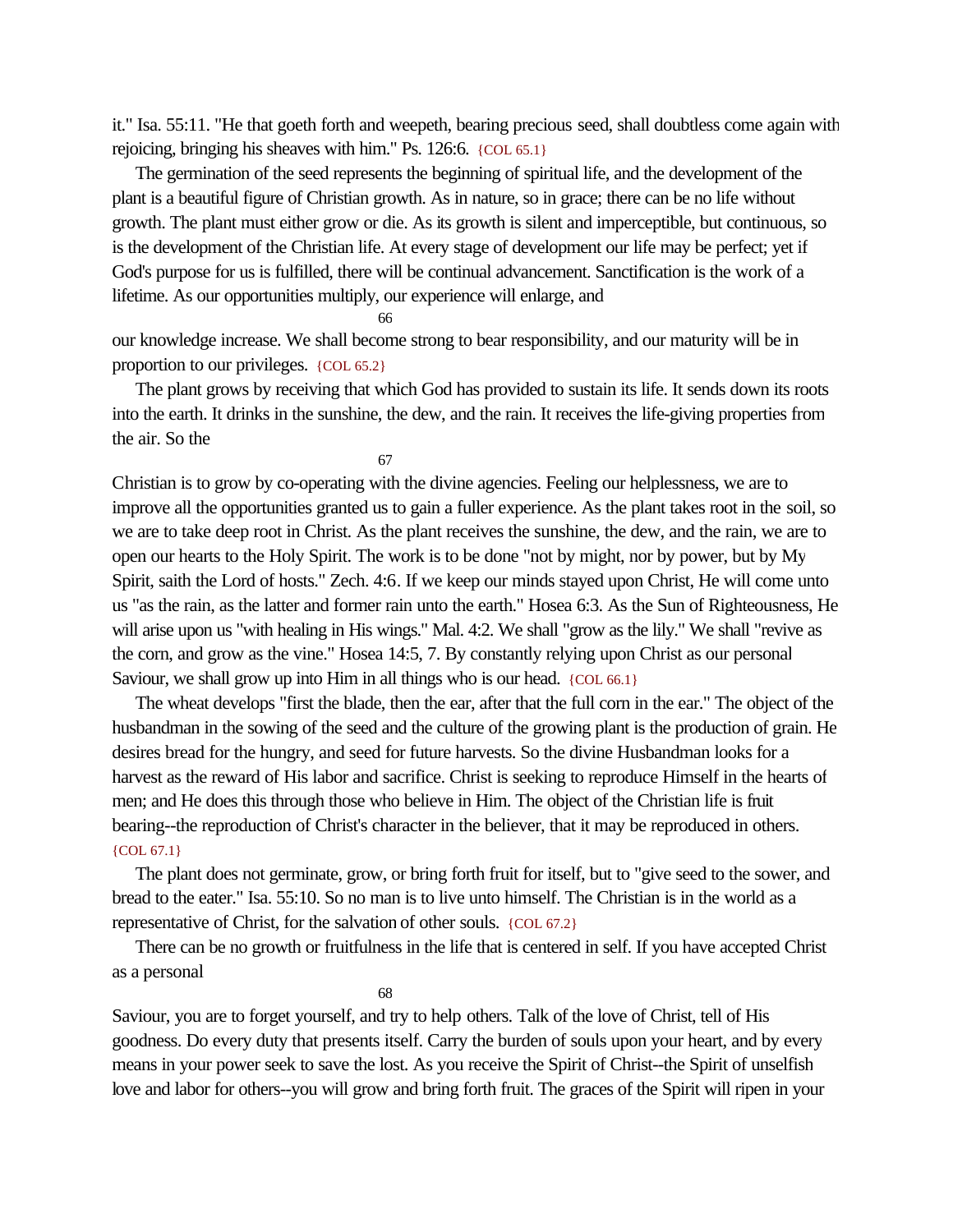character. Your faith will increase, your convictions deepen, your love be made perfect. More and more you will reflect the likeness of Christ in all that is pure, noble, and lovely. {COL 67.3}

"The fruit of the Spirit is love, joy, peace, longsuffering,

69

gentleness, goodness, faith, meekness, temperance." Gal. 5:22, 23. This fruit can never perish, but will produce after its kind a harvest unto eternal life. {COL 68.1}

 "When the fruit is brought forth, immediately he putteth in the sickle, because the harvest is come." Christ is waiting with longing desire for the manifestation of Himself in His church. When the character of Christ shall be perfectly reproduced in His people, then He will come to claim them as His own. {COL 69.1}

 It is the privilege of every Christian not only to look for but to hasten the coming of our Lord Jesus Christ, (2 Peter 3:12, margin). Were all who profess His name bearing fruit to His glory, how quickly the whole world would be sown with the seed of the gospel. Quickly the last great harvest would be ripened, and Christ would come to gather the precious grain. {COL 69.2}

# **BOOKS / COL - Christ's Object Lessons (1900) / Chap. 4 - Tares Chap. 4 - Tares**

 "Another parable put He forth unto them, saying, The kingdom of heaven is likened unto a man which sowed good seed in his field; but while men slept, his enemy came and sowed tares among the wheat, and went his way. But when the blade was sprung up, and brought forth fruit, then appeared the tares also."  $\{COL 70.1\}$ 

 "The field," Christ said, "is the world." But we must understand this as signifying the church of Christ in the world. The parable is a description of that which pertains to the kingdom of God, His work of salvation of men; and this work is accomplished through the church. True, the Holy Spirit has gone out into all the world; everywhere it is moving upon the hearts of men; but it is in the church that we are to grow and ripen for the garner of God. {COL 70.2}

 "He that sowed the good seed is the Son of man. . . . The good seed are the children of the kingdom; but the tares are the children of the wicked one." The good seed represents those who are born of the word of

71

God, the truth. The tares represent a class who are the fruit or embodiment of error, of false principles. "The enemy that sowed them is the devil." Neither God nor His angels ever sowed a seed that would produce a tare. The tares are always sown by Satan, the enemy of God and man. {COL 70.3}

 In the East, men sometimes took revenge upon an enemy by strewing his newly sown fields with the seeds of some noxious weed that, while growing, closely resembled wheat. Springing up with the wheat, it injured the crop and brought trouble and loss to the owner of the field. So it is from enmity to Christ that Satan scatters his evil seed among the good grain of the kingdom. The fruit of his sowing he attributes to the Son of God. By bringing into the church those who bear Christ's name while they deny His character, the wicked one causes that God shall be dishonored, the work of salvation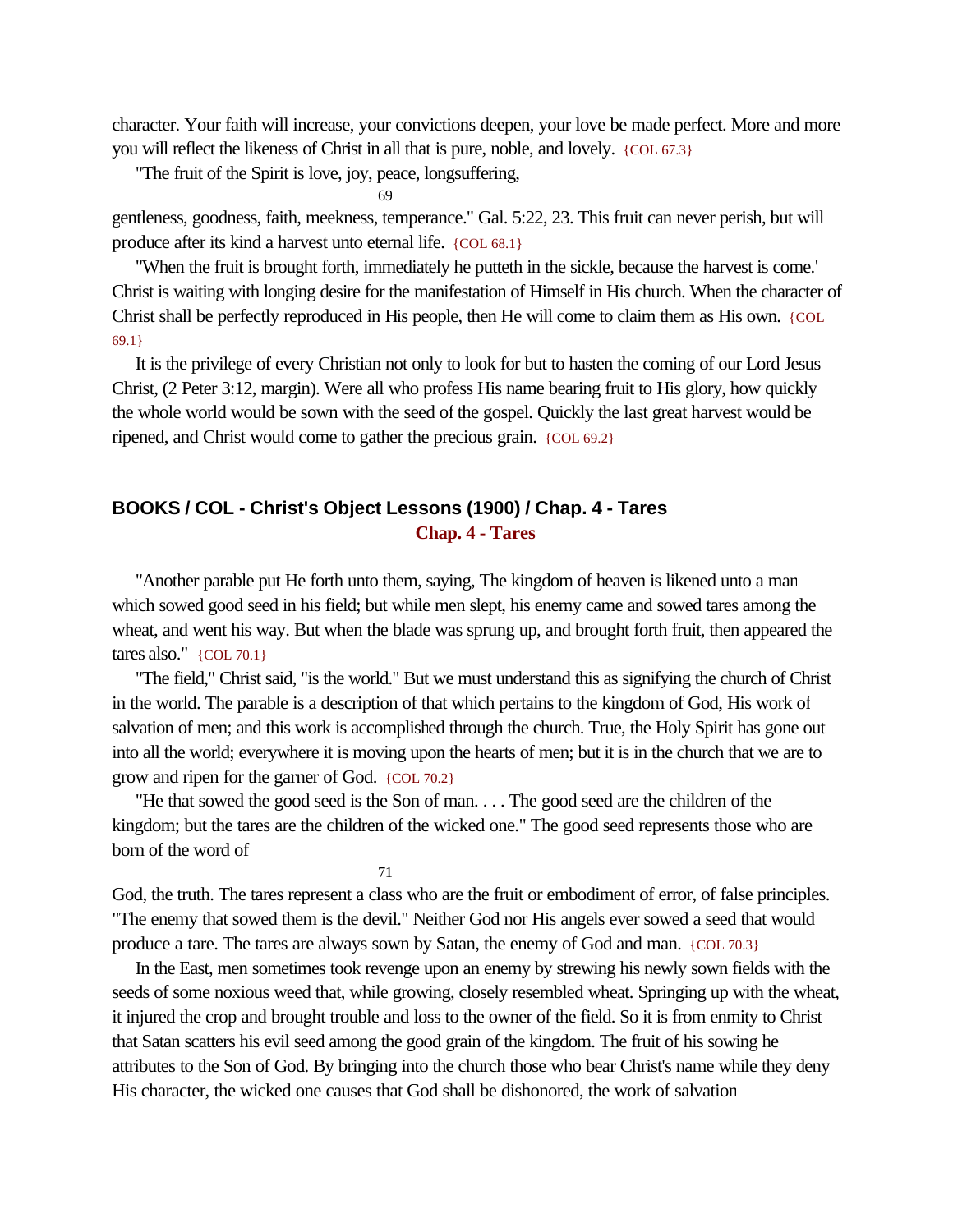misrepresented, and souls imperiled. {COL 71.1}

 Christ's servants are grieved as they see true and false believers mingled in the church. They long to do something to cleanse the church. Like the servants of the householder, they are ready to uproot the tares. But Christ says to them, "Nay; lest while ye gather up the tares, ye root up also the wheat with them. Let both grow together until the harvest." {COL 71.2}

 Christ has plainly taught that those who persist in open sin must be separated from the church, but He has not committed to us the work of judging character and motive. He knows our nature too well to entrust this work to us. Should we try to uproot from the church those whom we suppose to be spurious Christians, we should be sure to make mistakes. Often we regard as hopeless subjects the very ones whom Christ is drawing to Himself. Were we

72

to deal with these souls according to our imperfect judgment, it would perhaps extinguish their last hope. Many who think themselves Christians will at last be found wanting. Many will be in heaven who their neighbors supposed would never enter there. Man judges from appearance, but God judges the heart. The tares and the wheat are to grow together until the harvest; and the harvest is the end of probationary time. {COL 71.3}

 There is in the Saviour's words another lesson, a lesson of wonderful forbearance and tender love. As the tares have their roots closely intertwined with those of the good grain, so false brethren in the church may be closely linked with true disciples. The real character of these pretended believers is not fully manifested. Were they to be separated from the church, others might be caused to stumble, who but for this would have remained steadfast. {COL 72.1}

 The teaching of this parable is illustrated in God's own dealing with men and angels. Satan is a deceiver. When he sinned in heaven, even the loyal angels did not fully discern his character. This was why God did not at once destroy Satan. Had He done so, the holy angels would not have perceived the justice and love of God. A doubt of God's goodness would have been as evil seed that would yield the bitter fruit of sin and woe. Therefore the author of evil was spared, fully to develop his character. Through long ages God has borne the anguish of beholding the work of evil, He has given the infinite Gift of Calvary, rather than leave any to be deceived by the misrepresentations of the wicked one; for the tares could not be plucked up without danger of uprooting the precious grain. And shall we not be as forbearing toward our fellow men as the Lord of heaven and earth is toward Satan? {COL 72.2}

The world has no right to doubt the truth of Christianity

73

because there are unworthy members in the church, nor should Christians become disheartened because of these false brethren. How was it with the early church? Ananias and Sapphira joined themselves to the disciples. Simon Magus was baptized. Demas, who forsook Paul, had been counted a believer. Judas Iscariot was numbered with the apostles. The Redeemer does not want to lose one soul; His experience with Judas is recorded to show His long patience with perverse human nature; and He bids us bear with it as He has borne. He has said that false brethren will be found in the church till the close of time.

{COL 72.3}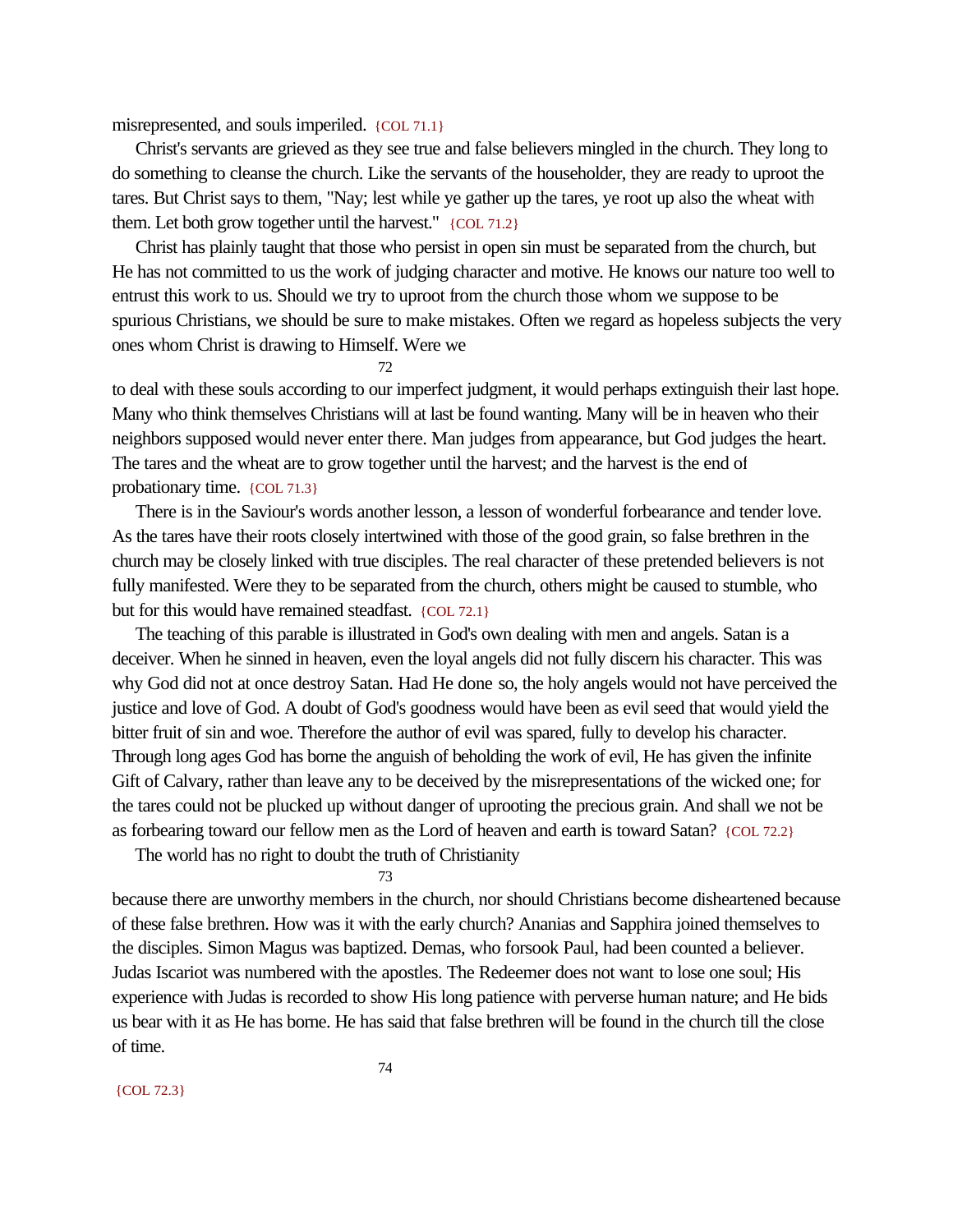Notwithstanding Christ's warning, men have sought to uproot the tares. To punish those who were supposed to be evildoers, the church has had recourse to the civil power. Those who differed from the established doctrines have been imprisoned, put to torture and to death, at the instigation of men who claimed to be acting under the sanction of Christ. But it is the spirit of Satan, not the Spirit of Christ, that inspires such acts. This is Satan's own method of bringing the world under his dominion. God has been misrepresented through the church by this way of dealing with those supposed to be heretics. {COL 74.1}

 Not judgment and condemnation of others, but humility and distrust of self, is the teaching of Christ's parable. Not all that is sown in the field is good grain. The fact that men are in the church does not prove them Christians. {COL 74.2}

 The tares closely resembled the wheat while the blades were green; but when the field was white for the harvest, the worthless weeds bore no likeness to the wheat that bowed under the weight of its full, ripe heads. Sinners who make a pretension of piety mingle for a time with the true followers of Christ, and the semblance of Christianity is calculated to deceive many; but in the harvest of the world there will be no likeness between good and evil. Then those who have joined the church, but who have not joined Christ, will be manifest. {COL 74.3}

 The tares are permitted to grow among the wheat, to have all the advantage of sun and shower; but in the time of harvest ye shall "return, and discern between the righteous and the wicked, between him that serveth God and him that serveth Him not." Mal. 3:18. Christ Himself will decide who are worthy to dwell with the family of heaven. He will judge every man according to his words and his works. Profession is as nothing in the scale. It is character that decides destiny.

### {COL 74.4}

75

 The Saviour does not point forward to a time when all the tares become wheat. The wheat and tares grow together until the harvest, the end of the world. Then the tares are bound in bundles to be burned, and the wheat is gathered into the garner of God. "Then shall the righteous shine forth as the sun in the kingdom of their Father." Then "the Son of man shall send forth His angels, and they shall gather out of His kingdom all things that offend, and them which do iniquity; and shall cast them into a furnace of fire; there shall be wailing and gnashing of teeth."  ${COL}$  75.1}

# **BOOKS / COL - Christ's Object Lessons (1900) / Chap. 5 - "Like a Grain of Mustard Seed"**

## **Chap. 5 - "Like a Grain of Mustard Seed"**

 In the multitude that listened to Christ's teaching there were many Pharisees. These noted contemptuously how few of His hearers acknowledged Him as the Messiah. And they questioned with themselves how this unpretending teacher could exalt Israel to universal dominion. Without riches, power, or honor, how was He to establish the new kingdom? Christ read their thoughts and answered them: {COL 76.1}

 "Whereunto shall we liken the kingdom of God? or with what comparison shall we compare it?" In earthly governments there was nothing that could serve for a similitude. No civil society could afford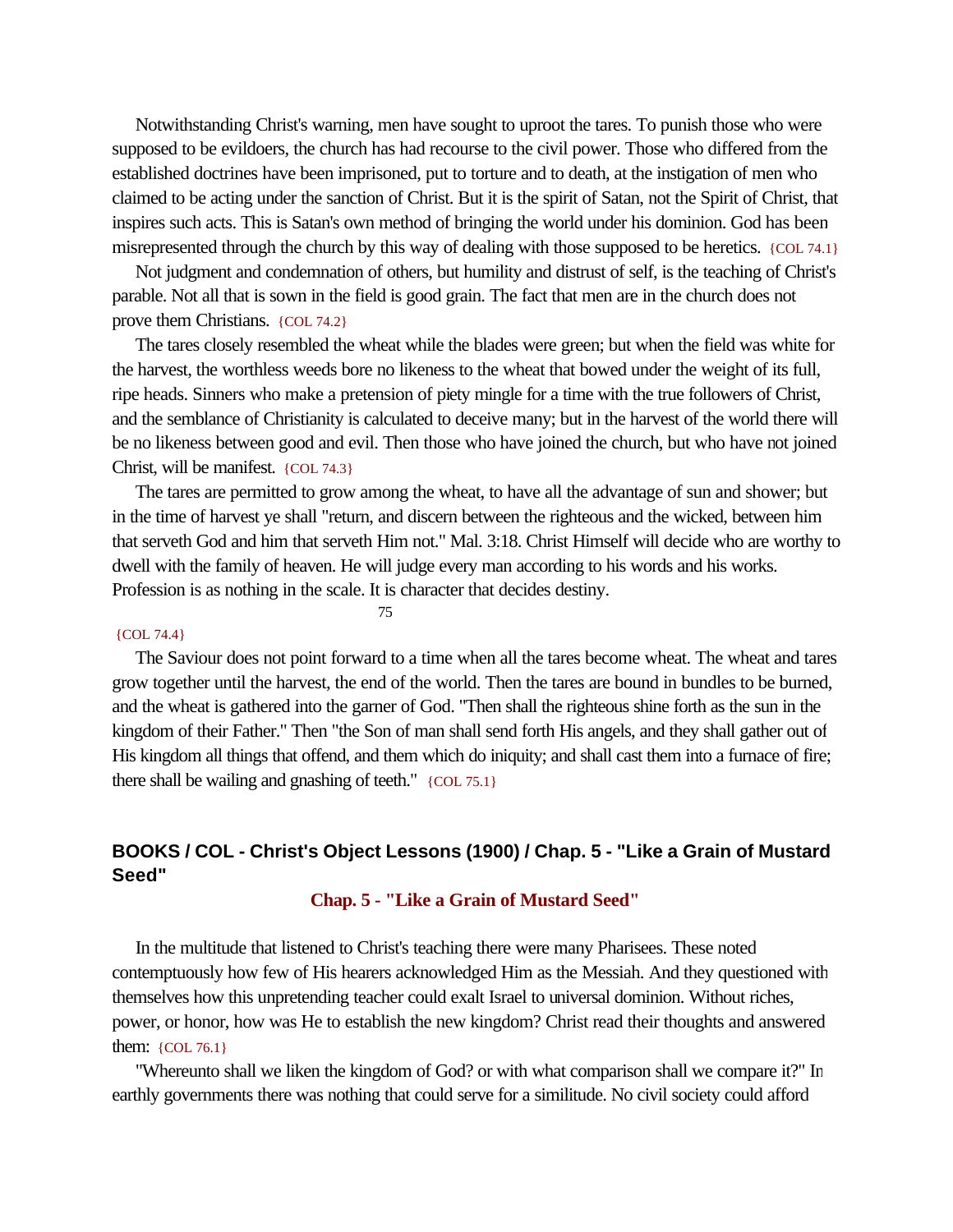Him a symbol. "It is like a grain of mustard seed," He said, "which, when it is sown upon the earth, though it be less than all the seeds that are upon the earth, yet when it is sown, groweth up, and becometh greater than all the herbs, and putteth out great branches; so that the birds of the heaven can lodge under the shadow thereof." (R.V.)

ли в село в село в село во 177 година в 177 година в 177 година в 177 година в 177 година в 177 година в 177 г<br>В 177 година в 177 година в 177 година в 177 година в 177 година в 177 година в 177 година в 177 година в 177

### {COL 76.2}

 The germ in the seed grows by the unfolding of the life-principle which God has implanted. Its development depends upon no human power. So it is with the kingdom of Christ. It is a new creation. Its principles of development are the opposite of those that rule the kingdoms of this world. Earthly governments prevail by physical force; they maintain their dominion by war; but the founder of the new kingdom is the Prince of Peace. The Holy Spirit represents worldly kingdoms under the symbol of fierce beasts of prey; but Christ is "the Lamb of God, which taketh away the sin of the world." John 1:29. In His plan of government there is no employment of brute force to compel the conscience. The Jews looked for the kingdom of God to be established in the same way as the kingdoms of the world. To promote righteousness they resorted to external measures. They devised methods and plans. But Christ implants a principle. By implanting truth and righteousness, He counterworks error and sin. {COL 77.1}

 As Jesus spoke this parable, the mustard plant could be seen far and near, lifting itself above the grass and grain, and waving its branches lightly in the air. Birds flitted from twig to twig, and sang amid the leafy foliage. Yet the seed from which sprang this giant plant was among the least of all seeds. At first it sent up a tender shoot, but it was of strong vitality, and grew and flourished until it reached its present great size. So the kingdom of Christ in its beginning seemed humble and insignificant. Compared with earthly kingdoms it appeared to be the least of all. By the rulers of this world Christ's claim to be a king was ridiculed. Yet in the mighty truths committed to His followers the kingdom of the gospel possessed a divine life. And how rapid was its growth, how widespread its influence! When Christ spoke this parable, there were only a few Galilean peasants to represent the new kingdom.

78

Their poverty, the fewness of their numbers, were urged over and over again as a reason why men should not connect themselves with these simple-minded fishermen who followed Jesus. But the mustard seed was to grow and spread forth its branches throughout the world. When the earthly kingdoms whose glory then filled the hearts of men should perish, the kingdom of Christ would remain, a mighty and far-reaching power. {COL 77.2}

 So the work of grace in the heart is small in its beginning. A word is spoken, a ray of light is shed into the soul, an influence is exerted that is the beginning of the new life; and who can measure its results? {COL 78.1}

 Not only is the growth of Christ's kingdom illustrated by the parable of the mustard seed, but in every stage of its growth the experience represented in the parable is repeated. For His church in every generation God has a special truth and a special work. The truth that is hid from the worldly wise and prudent is revealed to the child-like and humble. It calls for self-sacrifice. It has battles to fight and victories to win. At the outset its advocates are few. By the great men of the world and by a world-conforming church, they are opposed and despised. See John the Baptist, the forerunner of Christ, standing alone to rebuke the pride and formalism of the Jewish nation. See the first bearers of the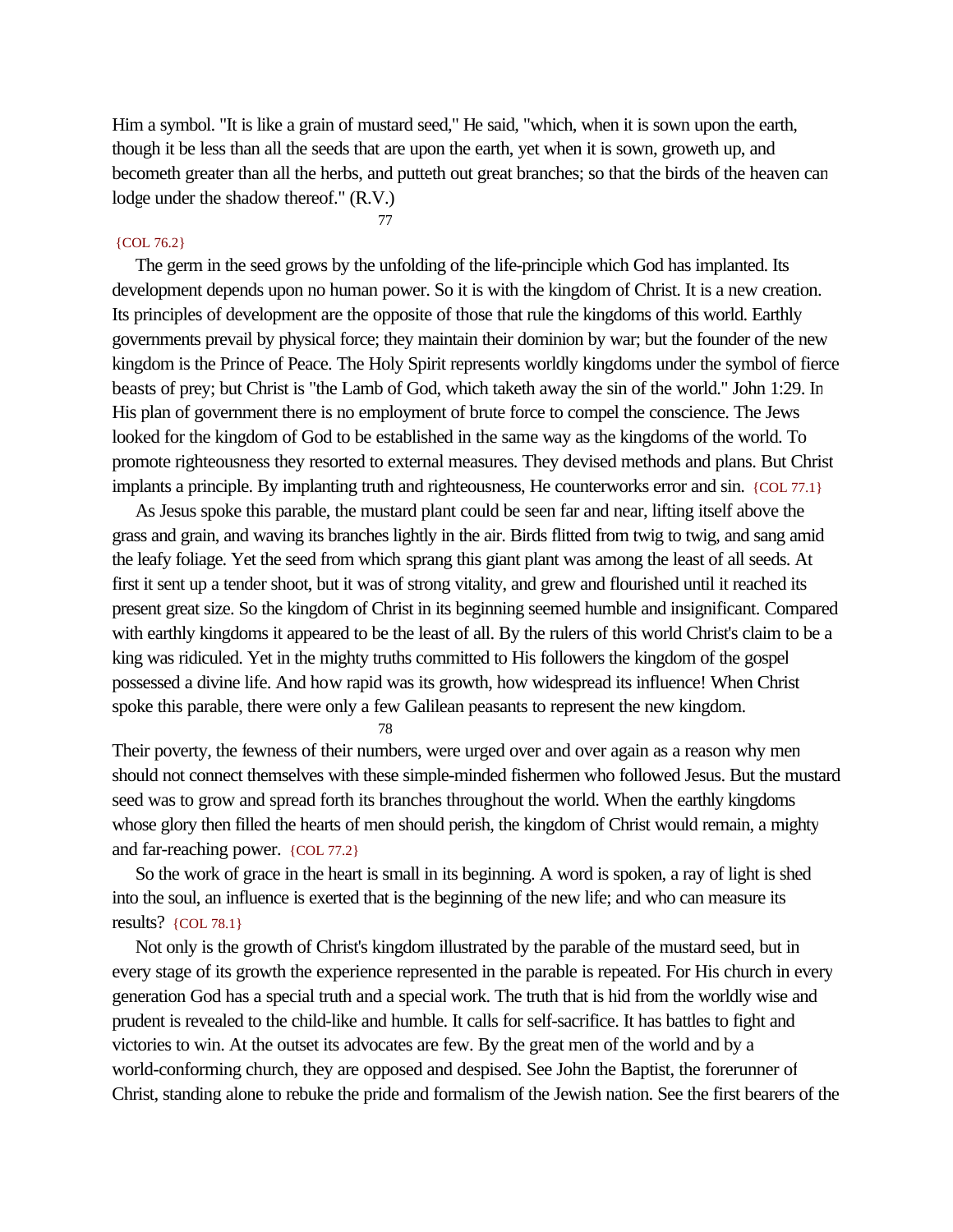gospel into Europe. How obscure, how hopeless, seemed the mission of Paul and Silas, the two tentmakers, as they with their companions took ship at Troas for Philippi. See "Paul the aged," in chains, preaching Christ in the stronghold of the Caesars. See the little communities of slaves and peasants in conflict with the heathenism of imperial Rome. See Martin Luther withstanding that mighty church which is the masterpiece of the world's wisdom. See him holding fast God's word against emperor and pope, declaring, "Here I take my stand; I can not do otherwise. God be my help." See

79

John Wesley preaching Christ and His righteousness in the midst of formalism, sensualism, and infidelity. See one burdened with the woes of the heathen world, pleading for the privilege of carrying to them Christ's message of love. Hear the response of ecclesiasticism: "Sit down, young man. When God wants to convert the heathen, He will do it without your help or mine." {COL 78.2}

 The great leaders of religious thought in this generation sound the praises and build the monuments of those who planted the seed of truth centuries ago. Do not many turn from this work to trample down the growth springing from the same seed today? The old cry is repeated, "We *know* that God spake unto Moses; as for this fellow [Christ in the messenger He sends], we know not from whence he is." John 9:29. As in earlier ages, the special truths for this time are found, not with the ecclesiastical authorities, but with men and women who are not too learned or too wise to believe the word of God. {COL 79.1}

 "For ye see your calling, brethren, how that not many wise men after the flesh, not many mighty, not many noble, are called; but God hath chosen the foolish things of the world to confound the wise; and God hath chosen the weak things of the world to confound the things which are mighty. And base things of the world, and things which are despised, hath God chosen, yea, and things which are not, to bring to naught things that are" (1 Cor. 1:26-28); "that your faith should not stand in the wisdom of men, but in the power of God" (1 Cor. 2:5). {COL 79.2}

 And in this last generation the parable of the mustard seed is to reach a signal and triumphant fulfillment. The little seed will become a tree. The last message of warning and mercy is to go to "every nation and kindred and tongue" (Rev. 14:6-14), "to take out of them a people for His name" (Acts 15:14; Rev. 18:1). And the earth shall be lightened with His glory. {COL 79.3}

# **BOOKS / COL - Christ's Object Lessons (1900) / Chap. 6 - Other Lessons from Seed-Sowing**

## **Chap. 6 - Other Lessons from Seed-Sowing**

 From the work of seed sowing and the growth of the plant from the seed, precious lessons may be taught in the family and the school. Let the children and youth learn to recognize in natural things the working of divine agencies, and they will be enabled to grasp by faith unseen benefits. As they come to understand the wonderful work of God in supplying the wants of His great family, and how we are to co-operate with Him, they will have more faith in God, and will realize more of His power in their own daily life. {COL 80.1}

 God created the seed, as He created the earth, by His word. By His word He gave it power to grow and multiply. He said, "Let the earth bring forth grass, the herb yielding seed, and the fruit tree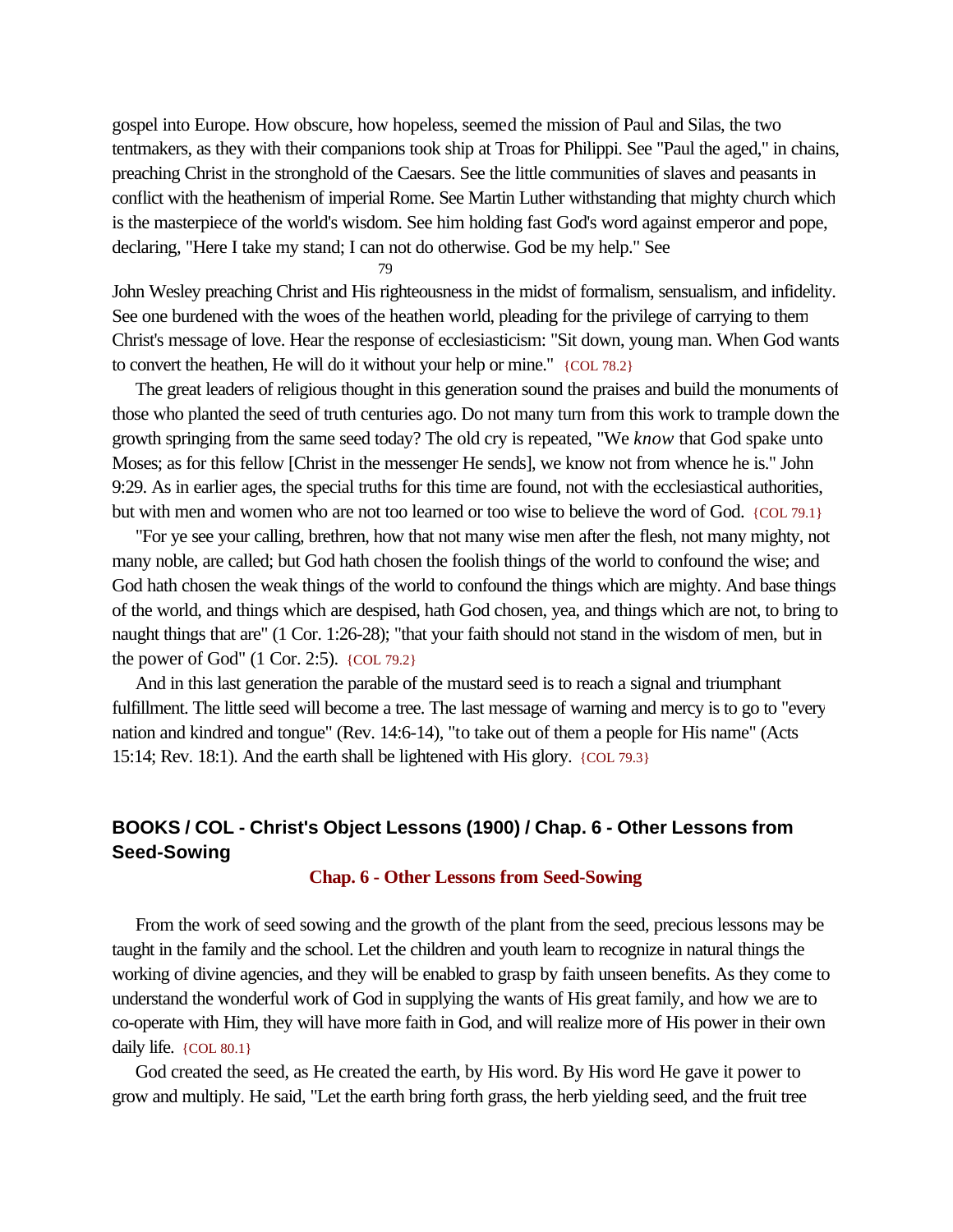yielding fruit after his kind, whose seed is in itself, upon the earth; and it was so. . . : And God saw that it was good." Gen. 1:11, 12. It is that word which still causes the seed to grow. Every

81

seed that sends up its green blade to the sunlight declares the wonder-working power of that word uttered by Him who "spake, and it was"; who "commanded, and it stood fast." Ps. 33:9. {COL 80.2}

 Christ taught His disciples to pray "Give us this day our daily bread." And pointing to the flowers He gave them the assurance, "If God so clothe the grass of the field, . . . shall He not much more clothe you?" Matt. 6:11, 30. Christ is constantly working to answer this prayer, and to make good this assurance. There is an invisible power constantly at work as man's servant to feed and to clothe him. Many agencies our Lord employs to make the seed, apparently thrown away, a living plant. And He supplies in due proportion all that is required to perfect the harvest. In the beautiful words of the psalmist:

 "Thou visitest the earth, and waterest it; Thou greatly enrichest it; The river of God is full of water; Thou providest them corn when Thou hast so prepared the earth. Thou waterest her furrows abundantly; Thou settlest the ridges thereof; Thou makest it soft with showers; Thou blessest the springing thereof. Thou crownest the year with Thy goodness; And Thy paths drop fatness."

and the state of the state of the state of the state of the state of the state of the state of the state of th

Ps. 65:9-11, R.V.

### {COL 81.1}

 The material world is under God's control. The laws of nature are obeyed by nature. Everything speaks and acts the will of the Creator. Cloud and sunshine, dew and rain, wind and storm, all are under the supervision of God, and yield implicit obedience to His command. It is in obedience to the law of God that the spire of grain bursts through the ground, "first the blade, then the ear, after that the full corn in the ear." Mark 4:28. These the Lord

82

and the state of the state of the state of the state of the state of the state of the state of the state of th

develops in their proper season because they do not resist His working. And can it be that man, made in the image of God, endowed with reason and speech, shall alone be unappreciative of His gifts and disobedient to His will? Shall rational beings alone cause confusion in our world?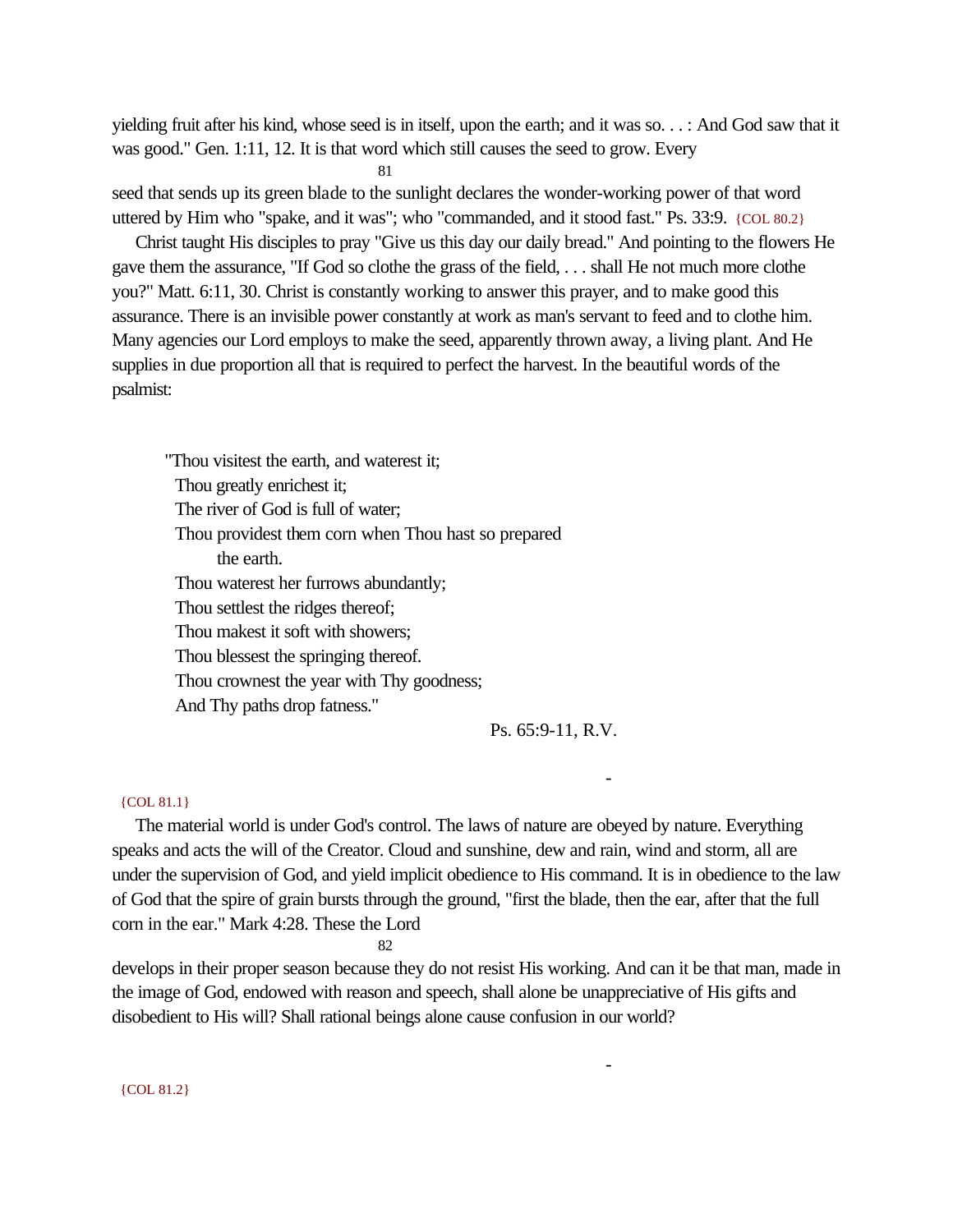In everything that tends to the sustenance of man is seen the concurrence of divine and human effort. There can be no reaping unless the human hand acts its part in the sowing of the seed. But without the agencies which God provides in giving sunshine and showers, dew and clouds, there would be no increase. Thus it is in every business pursuit, in every department of study and science. Thus it is in spiritual things, in the formation of the character, and in every line of Christian work. We have a part to act, but we must have the power of divinity to unite with us, or our efforts will be in vain. {COL 82.1}

 Whenever man accomplishes anything, whether in spiritual or in temporal lines, he should bear in mind that he does it through co-operation with his Maker. There is great necessity for us to realize our dependence on God. Too much confidence is placed in man, too much reliance on human inventions. There is too little confidence in the power which God stands ready to give. "We are laborers together with God." 1 Cor. 3:9. Immeasurably inferior is the part which the human agent sustains; but if he is linked with the divinity of Christ, he can do all things through the strength that Christ imparts.

### {COL 82.2}

 The gradual development of the plant from the seed is an object lesson in child training. There is "first the blade, then the ear, after that the full corn in the ear." He who

external contracts and the second second second second second second second second second second second second

and the state of the state of the state of the state of the state of the state of the state of the state of th

gave this parable created the tiny seed, gave it its vital properties, and ordained the laws that govern its growth. And the truths which the parable teaches were made a living reality in His own life. In both His physical and His spiritual nature He followed the divine order of growth illustrated by the plant, as He wishes all youth to do. Although He was the Majesty of heaven, the King of glory, He became a babe in Bethlehem, and for a time represented the helpless infant in its mother's care. In childhood He did the works of an obedient child. He spoke and acted with the wisdom of a child and not of a man, honoring His parents and carrying out their wishes in helpful ways, according to the ability of a child. But at each stage of His development He was perfect, with the simple, natural grace of a sinless life. The sacred record says of His childhood, "The child grew, and waxed strong in spirit, filled with wisdom; and the grace of God was upon Him." And of His youth it is recorded, "Jesus increased in wisdom and stature, and in favor with God and man." Luke 2:40, 52. {COL 82.3}

 The work of parents and teachers is here suggested. They should aim so to cultivate the tendencies of the youth that at each stage of their life they may represent the natural beauty appropriate to that period, unfolding naturally, as do the plants in the garden. {COL 83.1}

 Those children are most attractive who are natural, unaffected. It is not wise to give them special notice, and repeat their clever sayings before them. Vanity should not be encouraged by praising their looks, their words, or their actions. Nor should they be dressed in an expensive or showy manner. This encourages pride in them, and awakens envy in the hearts of their companions. {COL 83.2}

The little ones should be educated in childlike simplicity.

84

They should be trained to be content with the small, helpful duties and the pleasures and experiences natural to their years. Childhood answers to the blade in the parable, and the blade has a beauty peculiarly its own. The children should not be forced into a precocious maturity but should retain as long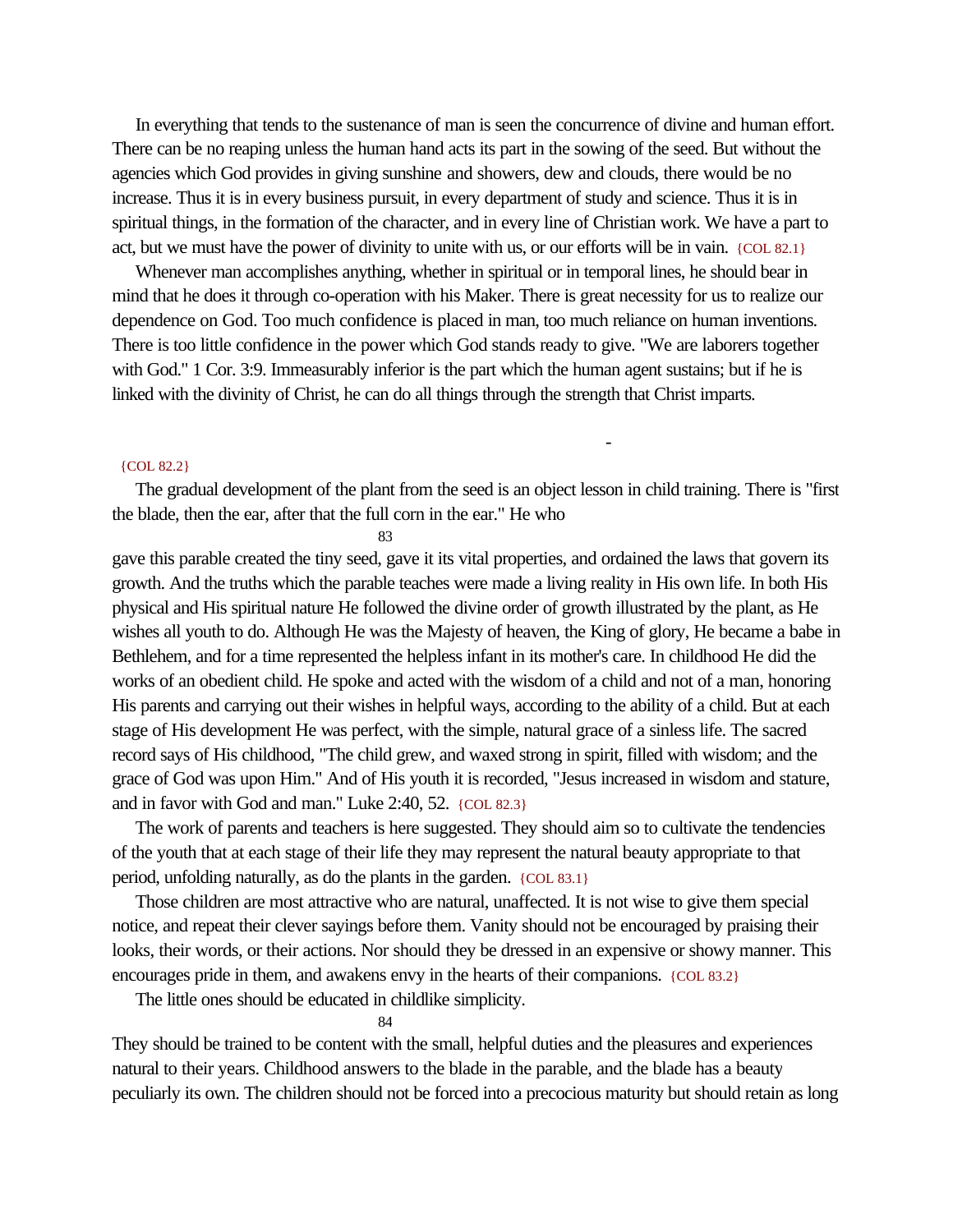as possible the freshness and grace of their early years. {COL 83.3}

and the state of the state of the state of the state of the state of the state of the state of the state of th

 The little children may be Christians, having an experience in accordance with their years. This is all that God expects of them. They need to be educated in spiritual things; and parents should give them every advantage that they may form characters after the similitude of the character of Christ.

### {COL 84.1}

 In the laws of God in nature, effect follows cause with unerring certainty. The reaping will testify as to what the sowing has been. The slothful worker is condemned by his work. The harvest bears witness against him. So in spiritual things: the faithfulness of every worker is measured by the results of his work. The character of his work, whether diligent or slothful, is revealed by the harvest. It is thus that his destiny for eternity is decided. {COL 84.2}

 Every seed sown produces a harvest of its kind. So it is in human life. We all need to sow the seeds of compassion, sympathy, and love; for we shall reap what we sow. Every characteristic of selfishness, self-love, self-esteem, every act of self-indulgence, will bring forth a like harvest. He who lives for self is sowing to the flesh, and of the flesh he will reap corruption. {COL 84.3}

 God destroys no man. Everyone who is destroyed will have destroyed himself. Everyone who stifles the admonitions of conscience is sowing the seeds of unbelief, and these will produce a sure harvest. By rejecting

85 and 2012 and 2013 and 2014 and 2014 and 2014 and 2014 and 2014 and 2014 and 2014 and 2014 and 2014 and 2014

and the state of the state of the state of the state of the state of the state of the state of the state of th

the first warning from God, Pharaoh of old sowed the seeds of obstinacy, and he reaped obstinacy. God did not compel him to disbelieve. The seed of unbelief which he sowed produced a harvest of its kind. Thus his resistance continued, until he looked upon his devastated land, upon the cold, dead form of his first-born, and the first-born of all in his house and of all the families in his kingdom, until the waters of the sea closed over his horses and his chariots and his men of war. His history is a fearful illustration of the truth of the words that "whatsoever a man soweth, that shall he also reap." Gal. 6:7. Did men but realize this, they would be careful what seed they sow. {COL 84.4}

 As the seed sown produces a harvest, and this in turn is sown, the harvest is multiplied. In our relation to others, this law holds true. Every act, every word, is a seed that will bear fruit. Every deed of thoughtful kindness, of obedience, or of self-denial, will reproduce itself in others, and through them in still others. So every act of envy, malice, or dissension is a seed that will spring up in a "root of bitterness" (Heb. 12:15), whereby many shall be defiled. And how much larger number will the "many" poison. Thus the sowing of good and evil goes on for time and for eternity.

### {COL 85.1}

 Liberality both in spiritual and in temporal things is taught in the lesson of seed sowing. The Lord says, "Blessed are ye that sow beside all waters." Isa. 32:20. "This I say, He which soweth sparingly shall reap also sparingly; and he which soweth bountifully shall reap also bountifully." 2 Cor. 9:6. To sow beside all waters means a continual imparting of God's gifts. It means giving wherever the cause of God or the needs of humanity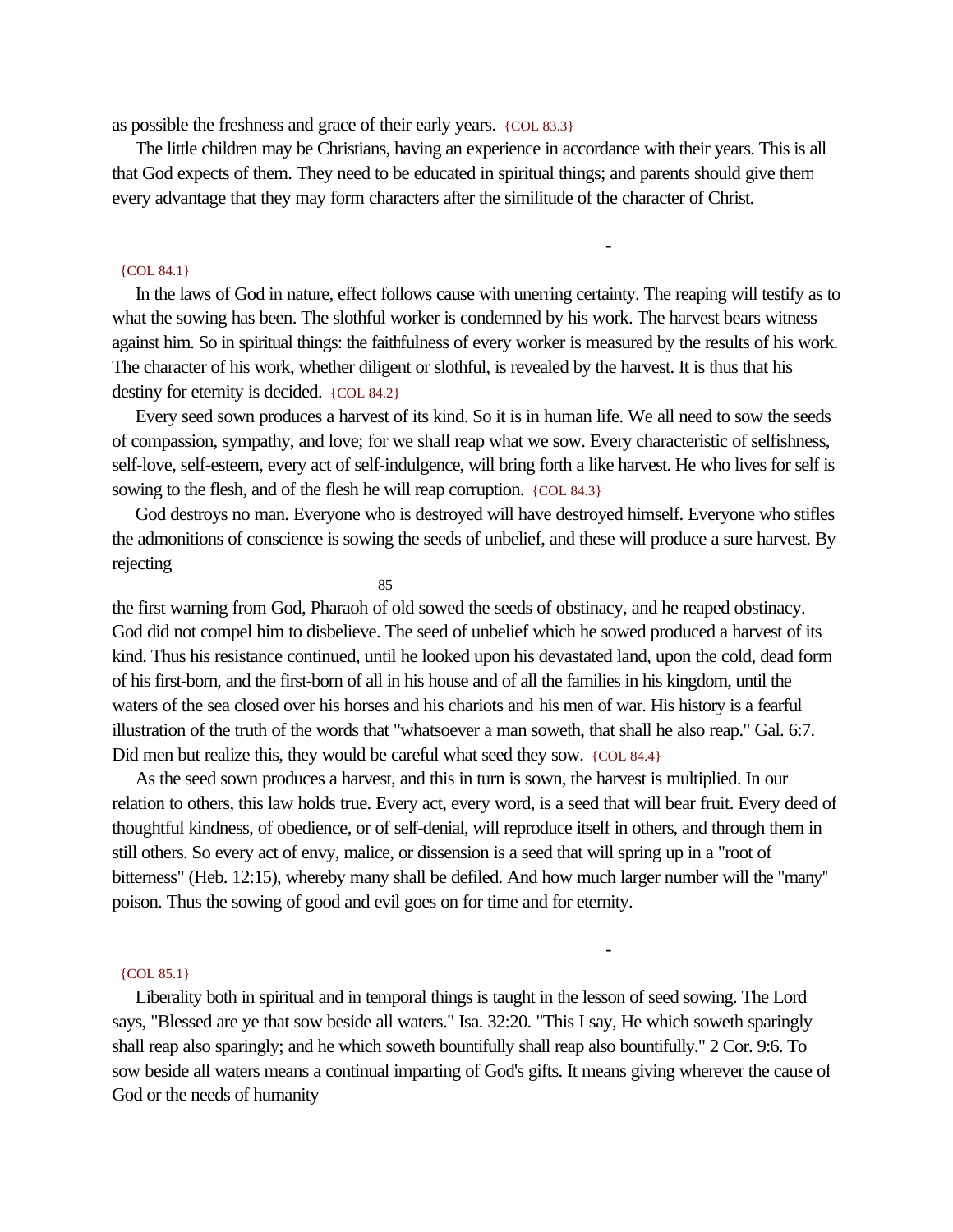demand our aid. This will not tend to poverty. "He which soweth bountifully shall reap also bountifully." The sower multiplies his seed by casting it away. So it is with those who are faithful in distributing God's gifts. By imparting they increase their blessings. God has promised them a sufficiency that they may continue to give. "Give, and it shall be given unto you; good measure, pressed down, and shaken together, and running over, shall men give into your bosom." Luke 6:38. {COL 85.2}

 And more than this is wrapped up in the sowing and the reaping. As we distribute God's temporal blessings, the evidence of our love and sympathy awakens in the receiver gratitude and thanksgiving to God. The soil of the heart is prepared to receive the seeds of spiritual truth. And He who ministers seed to the sower will cause the seed to germinate and bear fruit unto eternal life.

### {COL 86.1}

 By the casting of the grain into the soil, Christ represents the sacrifice of Himself for our redemption. "Except a corn of wheat fall into the ground and die," He says, "it abideth alone; but if it die, it bringeth forth much fruit." John 12:24. So the death of Christ will result in fruit for the kingdom of God. In accordance with the law of the vegetable kingdom, life will be the result of His death. {COL 86.2}

 And all who would bring forth fruit as workers together with Christ must first fall into the ground and die. The life must be cast into the furrow of the world's need. Self-love, self-interest, must perish. But the law of self-sacrifice is the law of self-preservation. The seed buried in the ground produces fruit, and in turn this is planted. Thus the harvest is multiplied. The husbandman preserves his grain by casting it away. So in human life, to

87

and the state of the state of the state of the state of the state of the state of the state of the state of th

and the state of the state of the state of the state of the state of the state of the state of the state of th

and the state of the state of the state of the state of the state of the state of the state of the state of th

give is to live. The life that will be preserved is the life that is freely given in service to God and man. Those who for Christ's sake sacrifice their life in this world, will keep it unto life eternal.

#### {COL 86.3}

 The seed dies to spring forth into new life, and in this we are taught the lesson of the resurrection. All who love God will live again in the Eden above. Of the human body laid away to molder in the grave God has said, "It is sown in corruption; it is raised in incorruption: it is sown in dishonor; it is raised in glory: it is sown in weakness; it is raised in power." 1 Cor. 15:42, 43.

### {COL 87.1}

 Such are a few of the many lessons taught by nature's living parable of the sower and the seed. As parents and teachers try to teach these lessons, the work should be made practical. Let the children themselves prepare the soil and sow the seed. As they work, the parent or teacher can explain the garden of the heart with the good or bad seed sown there, and that as the garden must be prepared for the natural seed, so the heart must be prepared for the seed of truth. As the seed is cast into the ground, they can teach the lesson of Christ's death; and as the blade springs up, they can teach the lesson of the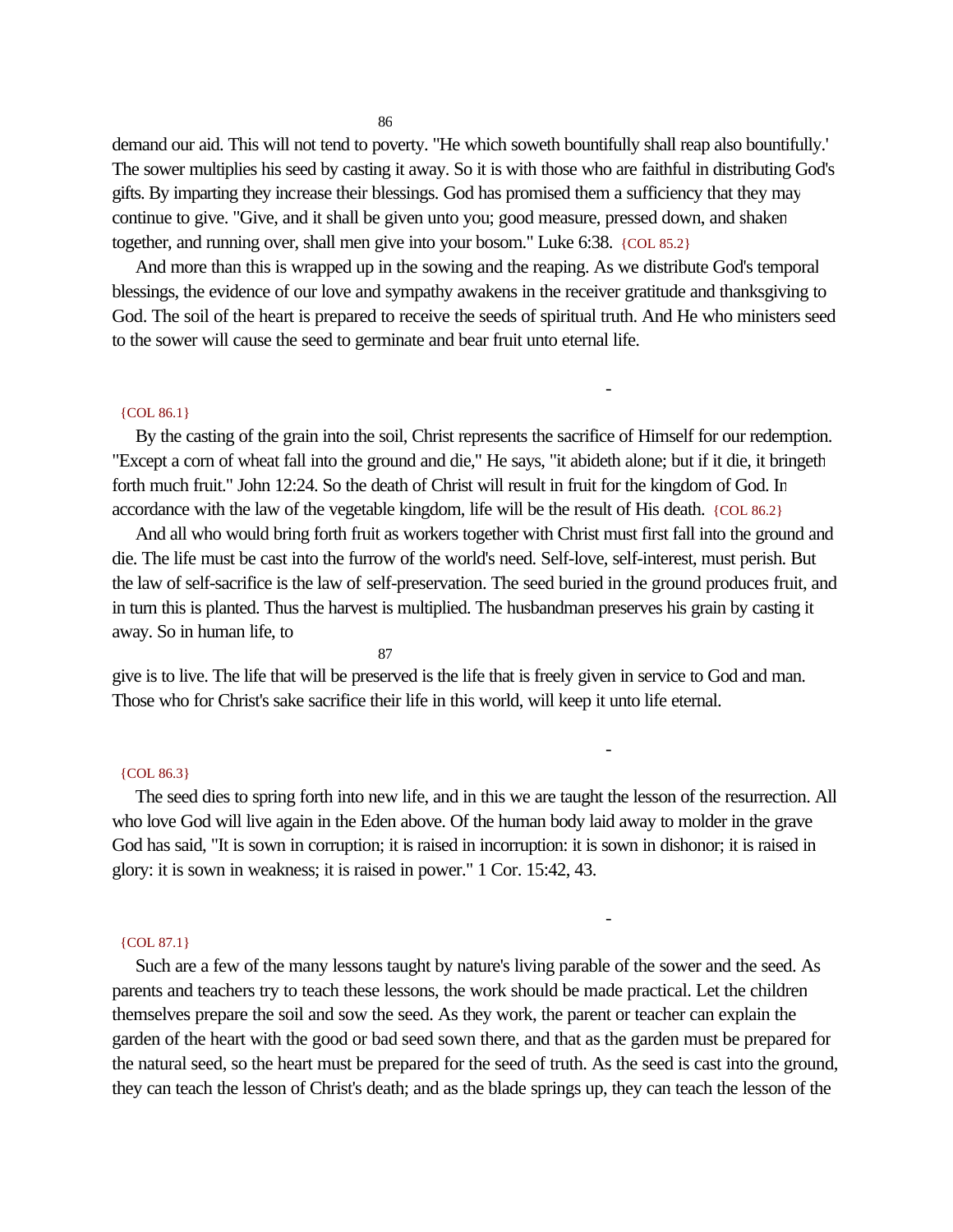truth of the resurrection. As the plants grow, the correspondence between the natural and the spiritual sowing may be continued.  $\{COL 87.2\}$ 

 The youth should be instructed in a similar way. They should be taught to till the soil. It would be well if there were, connected with every school, lands for cultivation. Such lands should be regarded as God's own schoolroom. The things of nature should be looked upon as a

#### <u>88 and 200 and 200 and 200 and 200 and 200 and 200 and 200 and 200 and 200 and 200 and 200 and 200 and 200 and 200 and 200 and 200 and 200 and 200 and 200 and 200 and 200 and 200 and 200 and 200 and 200 and 200 and 200 an</u>

lesson book which His children are to study, and from which they may obtain knowledge as to the culture of the soul. {COL 87.3}

 In tilling the soil, in disciplining and subduing the land, lessons may constantly be learned. No one would think of settling upon a raw piece of land, expecting it at once to yield a harvest. Earnestness, diligence, and persevering labor are to be put forth in treating the soil preparatory to sowing the seed. So it is in the spiritual work in the human heart. Those who would be benefited by the tilling of the soil must go forth with the word of God in their hearts. They will then find the fallow ground of the heart broken by the softening, subduing influence of the Holy Spirit. Unless hard work is bestowed on the soil, it will not yield a harvest. So with the soil of the heart: the Spirit of God must work upon it to refine and discipline it before it can bring forth fruit to the glory of God. {COL 88.1}

 The soil will not produce its riches when worked by impulse. It needs thoughtful, daily attention. It must be plowed often and deep, with a view to keeping out the weeds that take nourishment from the good seed planted. Thus those who plow and sow prepare for the harvest. None need stand in the field amid the sad wreck of their hopes. {COL 88.2}

 The blessing of the Lord will rest upon those who thus work the land, learning spiritual lessons from nature. In cultivating the soil the worker knows little what treasures will open up before him. While he is not to despise the instruction he may gather from minds that have had an experience, and from the information that intelligent men may impart, he should gather lessons for himself. This is a part of his training. The cultivation of the soil will prove an education to the soul.

89

### {COL 88.3}

 He who causes the seed to spring up, who tends it day and night, who gives it power to develop, is the Author of our being, the King of heaven, and He exercises still greater care and interest in behalf of His children. While the human sower is planting the seed to sustain our earthly life, the Divine Sower will plant in the soul the seed that will bring forth fruit unto life everlasting. {COL 89.1}

# **BOOKS / COL - Christ's Object Lessons (1900) / Chap. 7 - Like Unto Leaven Chap. 7 - Like Unto Leaven**

 Many educated and influential men had come to hear the Prophet of Galilee. Some of these looked with curious interest upon the multitude that had gathered about Christ as He taught by the sea. In this great throng all classes of society were represented. There were the poor, the illiterate, the ragged beggar, the robber with the seal of guilt upon his face, the maimed, the dissipated, the merchant and the man of leisure, high and low, rich and poor, all crowding upon one another for a place to stand and hear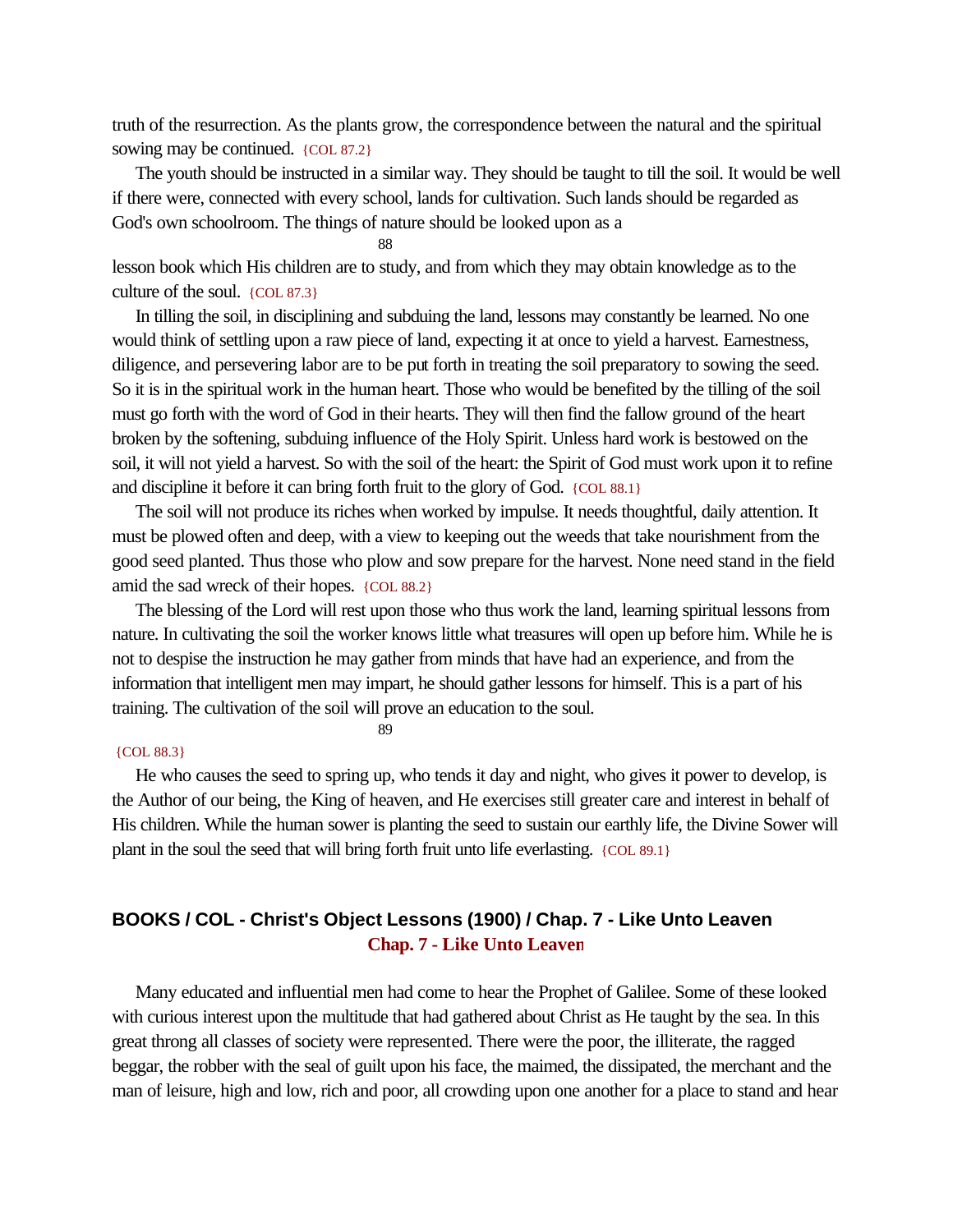the words of Christ. As these cultured men gazed upon the strange assembly, they asked themselves, Is the kingdom of God composed of such material as this? Again the Saviour replied by a parable: {COL 95.1}

 "The kingdom of heaven is like unto leaven, which a woman took, and hid in three measures of meal, till the whole was leavened." {COL 95.2}

 Among the Jews leaven was sometimes used as an emblem of sin. At the time of the Passover the people

<u>96 and 200 and 200 and 200 and 200 and 200 and 200 and 200 and 200 and 200 and 200 and 200 and 200 and 200 and 200 and 200 and 200 and 200 and 200 and 200 and 200 and 200 and 200 and 200 and 200 and 200 and 200 and 200 an</u>

were directed to remove all the leaven from their houses as they were to put away sin from their hearts. Christ warned His disciples, "Beware ye of the leaven of the Pharisees, which is hypocrisy." Luke 12:1. And the apostle Paul speaks of the "leaven of malice and wickedness." 1 Cor. 5:8. But in the Saviour's parable, leaven is used to represent the kingdom of heaven. It illustrates the quickening, assimilating power of the grace of God. {COL 95.3}

 None are so vile, none have fallen so low, as to be beyond the working of this power. In all who will submit themselves to the Holy Spirit a new principle of life is to be implanted; the lost image of God is to be restored in humanity. {COL 96.1}

 But man cannot transform himself by the exercise of his will. He possesses no power by which this change can be effected. The leaven--something wholly from without--must be put into the meal before the desired change can be wrought in it. So the grace of God must be received by the sinner before he can be fitted for the kingdom of glory. All the culture and education which the world can give will fail of making a degraded child of sin a child of heaven. The renewing energy must come from God. The change can be made only by the Holy

## 97

Spirit. All who would be saved, high or low, rich or poor, must submit to the working of this power. {COL 96.2}

 As the leaven, when mingled with the meal, works from within outward, so it is by the renewing of the heart that the grace of God works to transform the life. No mere external change is sufficient to bring us into harmony with God. There are many who try to reform by correcting this or that bad habit, and they hope in this way to become Christians, but they are beginning in the wrong place. Our first work is with the heart. {COL 97.1}

 A profession of faith and the possession of truth in the soul are two different things. The mere knowledge of truth is not enough. We may possess this, but the tenor of our thoughts may not be changed. The heart must be converted and sanctified. {COL 97.2}

 The man who attempts to keep the commandments of God from a sense of obligation merely--because he is required to do so--will never enter into the joy of obedience. He does not obey. When the requirements of God are accounted a burden because they cut across human inclination, we may know that the life is not a Christian life. True obedience is the outworking of a principle within. It springs from the love of righteousness, the love of the law of God. The essence of all righteousness

98

is loyalty to our Redeemer. This will lead us to do right because it is right--because right doing is pleasing to God. {COL 97.3}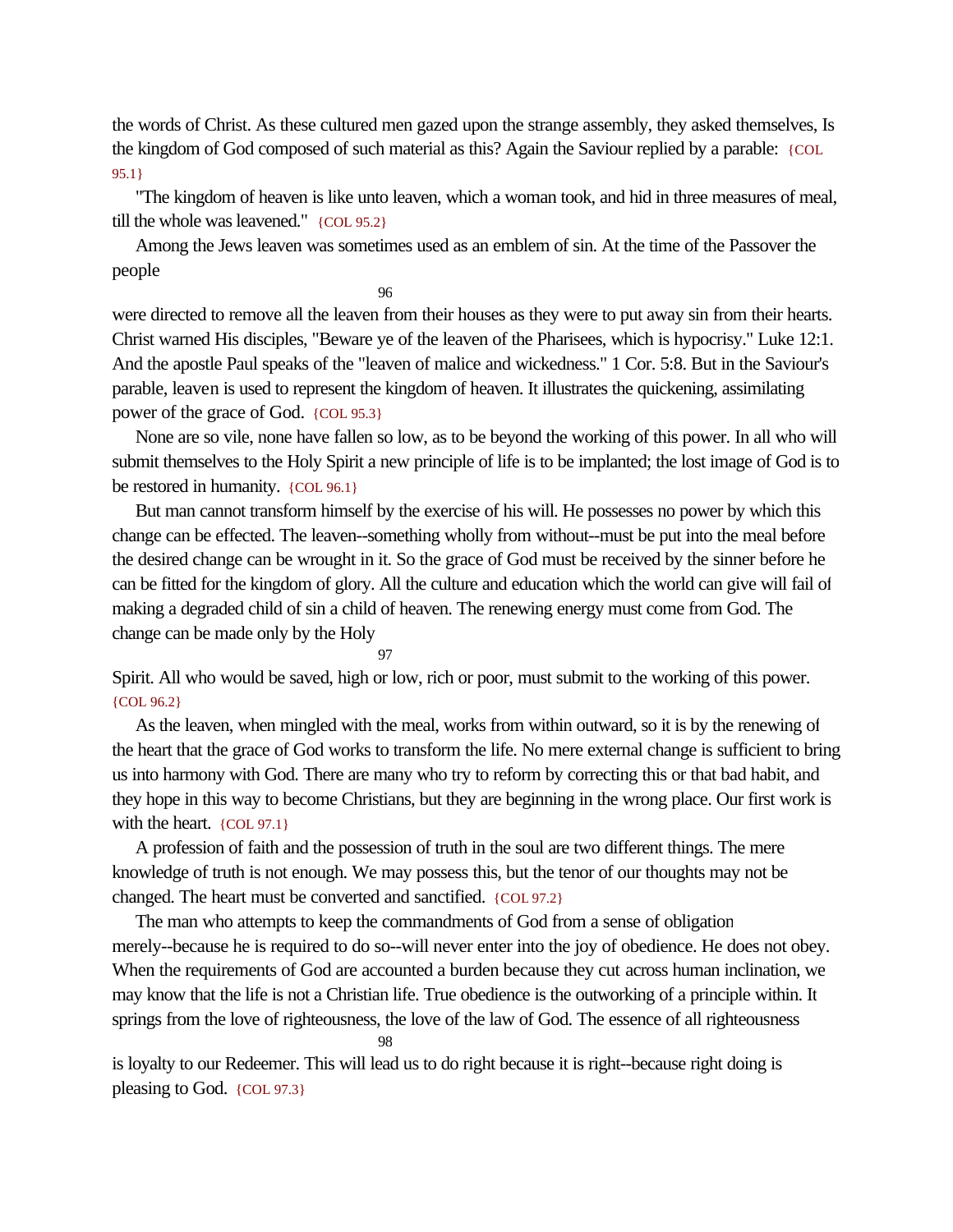The great truth of the conversion of the heart by the Holy Spirit is presented in Christ's words to Nicodemus: "Verily, verily, I say unto thee, Except a man be born from above, he can not see the kingdom of God. . . . That which is born of the flesh is flesh, and that which is born of the Spirit is spirit. Marvel not that I said unto thee, Ye must be born again. The wind bloweth where it listeth, and thou hearest the sound thereof, but canst not tell whence it cometh and whither it goeth. So is every one that is born of the Spirit." John 3:3-8, margin. {COL 98.1}

 The apostle Paul, writing by the Holy Spirit, says, "God, who is rich in mercy, for His great love wherewith He loved us, even when we were dead in sins, hath quickened us together with Christ, (by grace ye are saved;) and hath raised us up together, and made us sit together in heavenly places in Christ Jesus: that in the ages to come He might show the exceeding riches of His grace in His kindness toward us through Christ Jesus. For by grace are ye saved through faith; and that not of yourselves; it is the gift of God." Eph. 2:4-8. {COL 98.2}

 The leaven hidden in the flour works invisibly to bring the whole mass under its leavening process; so the leaven of truth works secretly, silently, steadily, to transform the soul. The natural inclinations are softened and subdued. New thoughts, new feelings, new motives, are implanted.

99

A new standard of character is set up--the life of Christ. The mind is changed; the faculties are roused to action in new lines. Man is not endowed with new faculties, but the faculties he has are sanctified. The conscience is awakened. We are endowed with traits of character that enable us to do service for God. {COL 98.3}

 Often the question arises, Why, then, are there so many, claiming to believe God's word, in whom there is not seen a reformation in words, in spirit, and in character? Why are there so many who cannot bear opposition to their purposes and plans, who manifest an unholy temper, and whose words are harsh, overbearing, and passionate? There is seen in their lives the same love of self, the same selfish indulgence, the same temper and hasty speech, that is seen in the life of the worldling. There is the same sensitive pride, the same yielding to natural inclination, the same perversity of character, as if the truth were wholly unknown to them. The reason is that they are not converted. They have not hidden the leaven of truth in the heart. It has not had opportunity to do its work. Their natural and cultivated tendencies to evil have not been submitted

### 100

to its transforming power. Their lives reveal the absence of the grace of Christ, an unbelief in His power to transform the character. {COL 99.1}

 "Faith cometh by hearing, and hearing by the word of God." Rom. 10:17. The Scriptures are the great agency in the transformation of character. Christ prayed, "Sanctify them through Thy truth; Thy word is truth." John 17:17. If studied and obeyed, the word of God works in the heart, subduing every unholy attribute. The Holy Spirit comes to convict of sin, and the faith that springs up in the heart works by love to Christ, conforming us in body, soul, and spirit to His own image. Then God can use us to do His will. The power given us works from within outwardly, leading us to communicate to others the truth that has been communicated to us. {COL 100.1}

 The truths of the word of God meet man's great practical necessity--the conversion of the soul through faith. These grand principles are not to be thought too pure and holy to be brought into the daily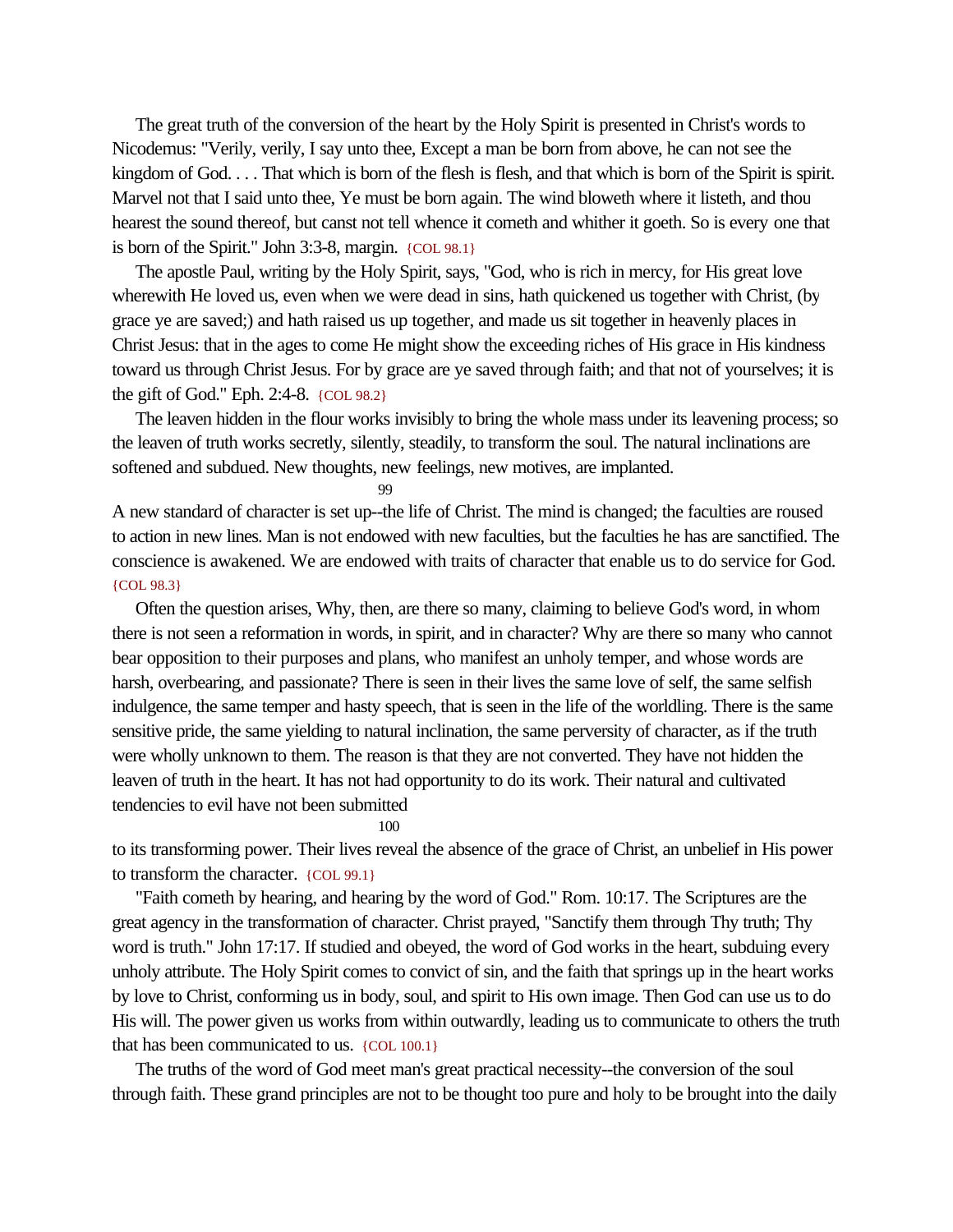life. They are truths which reach to heaven and compass eternity, yet their vital influence is to be woven into human experience. They are

101

to permeate all the great things and all the little things of life. {COL 100.2}

 Received into the heart, the leaven of truth will regulate the desires, purify the thoughts, and sweeten the disposition. It quickens the faculties of the mind and the energies of the soul. It enlarges the capacity for feeling, for loving. {COL 101.1}

 The world regards as a mystery the man who is imbued with this principle. The selfish, money-loving man lives only to secure for himself the riches, honors, and pleasures of this world. He loses the eternal world from his reckoning. But with the follower of Christ these things will not be all-absorbing. For Christ's sake he will labor and deny self, that he may aid in the great work of saving souls who are without Christ and without hope in the world. Such a man the world cannot understand; for he is keeping in view eternal realities. The love of Christ with its redeeming power has come into the heart. This love masters every other motive, and raises its possessor above the corrupting influence of the world. {COL 101.2}

 The word of God is to have a sanctifying effect on our association with every member of the human family. The leaven of truth will not produce the spirit of rivalry, the love of ambition, the desire to be first. True, heaven-born love is not selfish and changeable. It is not dependent on human praise. The heart of him who receives the grace

102

of God overflows with love for God and for those for whom Christ died. Self is not struggling for recognition. He does not love others because they love and please him, because they appreciate his merits, but because they are Christ's purchased possession. If his motives, words, or actions are misunderstood or misrepresented, he takes no offense, but pursues the even tenor of his way. He is kind and thoughtful, humble in his opinion of himself, yet full of hope, always trusting in the mercy and love of God. {COL 101.3}

 The apostle exhorts us, "As He which hath called you is holy, so be ye holy in all manner of conversation; because it is written, Be ye holy; for I am holy." 1 Peter 1:15, 16. The grace of Christ is to control the temper and the voice. Its working will be seen in politeness and tender regard shown by brother for brother, in kind, encouraging words. An angel presence is in the home. The life breathes a sweet perfume, which ascends to God as holy incense. Love is manifested in kindness, gentleness, forbearance, and long-suffering. {COL 102.1}

 The countenance is changed. Christ abiding in the heart shines out in the faces of those who love Him and keep His commandments. Truth is written there. The sweet peace of heaven is revealed. There is expressed a habitual gentleness, a more than human love. {COL 102.2}

 The leaven of truth works a change in the whole man, making the coarse refined, the rough gentle, the selfish generous. By it the impure are cleansed, washed in the blood of the Lamb. Through its life-giving power it brings all there is of mind and soul and strength into harmony with the divine life. Man with his human nature becomes a partaker of divinity. Christ is honored in excellence and perfection of character. As these changes are effected, angels break forth in rapturous song, and God and Christ rejoice over souls fashioned after the divine similitude. {COL 102.3}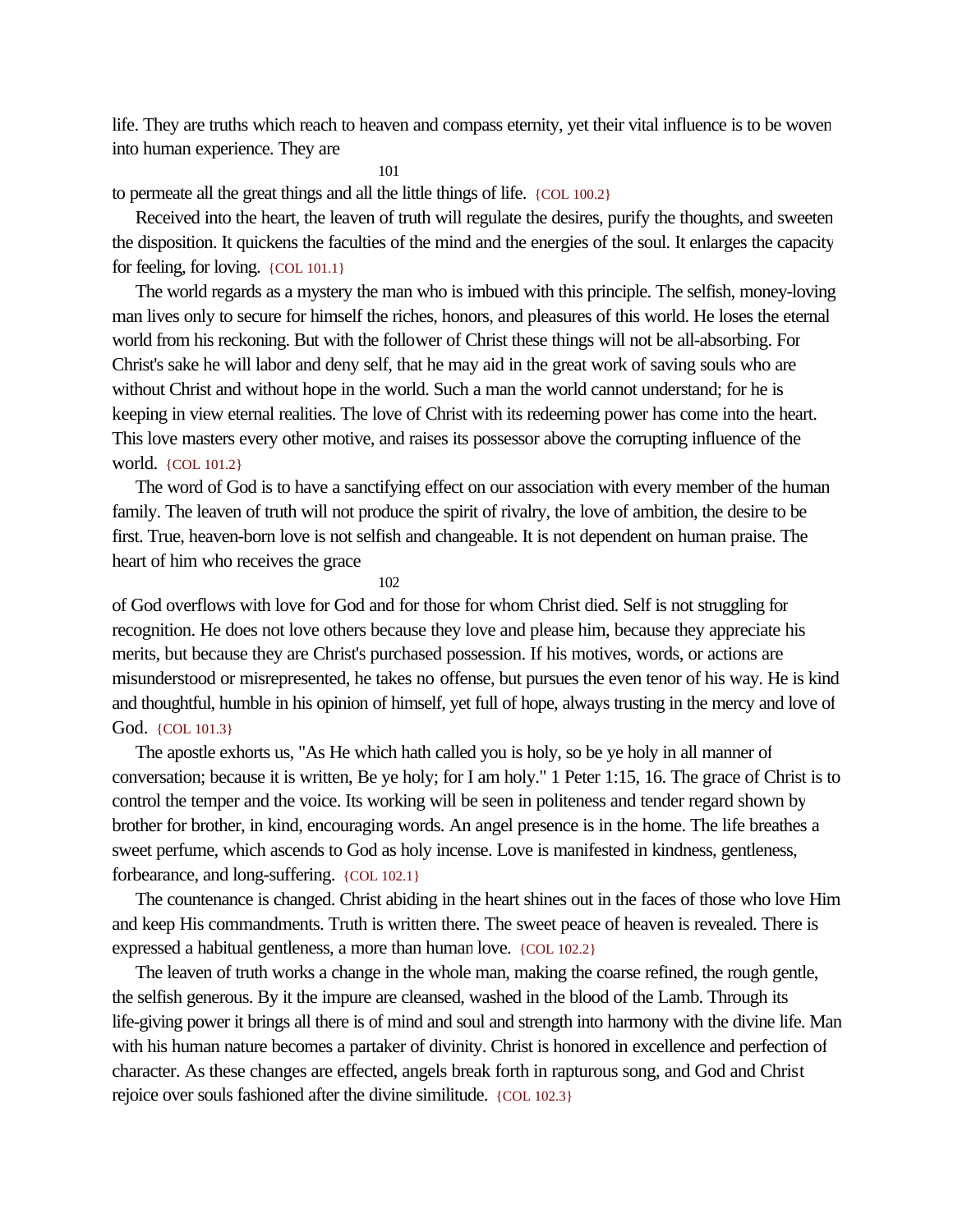# **BOOKS / COL - Christ's Object Lessons (1900) / Chap. 8 - Hidden Treasure Chap. 8 - Hidden Treasure**

 "Again, the kingdom of heaven is like unto treasure hid in a field; the which when a man hath found, he hideth, and for joy thereof goeth and selleth all that he hath, and buyeth the field." {COL 103.1}

 In ancient times it was customary for men to hide their treasures in the earth. Thefts and robberies were frequent. And whenever there was a change in the ruling power, those who had large possessions were liable to be put under heavy tribute. Moreover the country was in constant danger of invasion by marauding armies. As a consequence, the rich endeavored to preserve their wealth by concealing it, and the earth was looked upon as a safe hiding place. But often the place of concealment was forgotten; death might claim the owner, imprisonment or exile might separate him from his treasure, and the wealth he had taken such pains to preserve was left for the fortunate finder. In Christ's day it was not uncommon to discover in neglected land old coins and ornaments of gold and silver. {COL 103.2}

 A man hires land to cultivate, and as the oxen plow the soil, buried treasure is unearthed. As the man discovers

104

this treasure, he sees that a fortune is within his reach. Restoring the gold to its hiding place, he returns to his home and sells all that he has, in order to purchase the field containing the treasure. His family and his neighbors think that he is acting like a madman. Looking on the field, they see no value in the neglected soil. But the man knows what he is doing; and when he has a title to the field, he searches every part of it to find the treasure that he has secured. {COL 103.3}

 This parable illustrates the value of the heavenly treasure, and the effort that should be made to secure it. The finder of the treasure in the field was ready to part with all that he had, ready to put forth untiring labor, in order to secure the hidden riches. So the finder of heavenly treasure will count no labor too great and no sacrifice too dear, in order to gain the treasures of truth. {COL 104.1}

 In the parable the field containing the treasure represents the Holy Scriptures. And the gospel is the treasure. The earth itself is not so interlaced with golden veins and filled with precious things as is the word of God. {COL 104.2}

### How Hidden

 The treasures of the gospel are said to be hidden. By those who are wise in their own estimation, who are puffed up by the teaching of vain philosophy, the beauty and power and mystery of the plan of redemption are not perceived. Many have eyes, but they see not; they have ears, but they hear not; they have intellect, but they discern not the hidden treasure. {COL 104.3}

 A man might pass over the place where treasure had been concealed. In dire necessity he might sit down to rest at the foot of a tree, not knowing of the riches hidden

105

at its roots. So it was with the Jews. As a golden treasure, truth had been intrusted to the Hebrew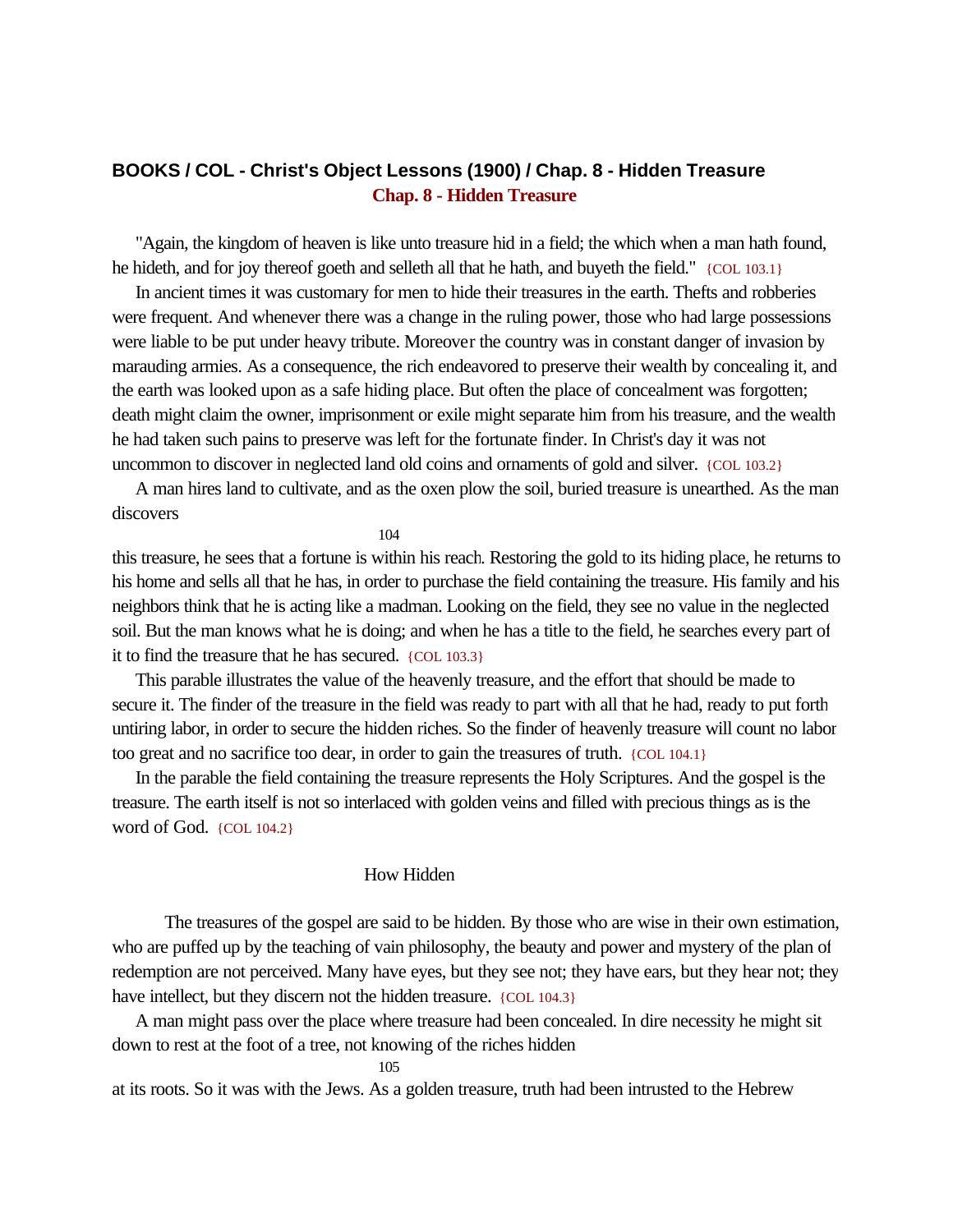people. The Jewish economy, bearing the signature of Heaven, had been instituted by Christ Himself. In types and symbols the great truths of redemption were veiled. Yet when Christ came, the Jews did not recognize Him to whom all these symbols pointed. They had the word of God in their hands; but the traditions which had been handed down from generation to generation, and the human interpretation of the Scriptures, hid from them the truth as it is in Jesus. The spiritual import of the sacred writings was lost. The treasure house of all knowledge was open to them, but they knew it not. {COL 104.4}

 God does not conceal His truth from men. By their own course of action they make it obscure to themselves. Christ gave the Jewish people abundant evidence that He was the Messiah; but His teaching called for a decided change in their lives. They saw that if they received Christ, they must give up their cherished maxims and traditions, their selfish, ungodly practices. It required a sacrifice to receive changeless, eternal truth. Therefore they would not admit the most conclusive evidence that God could give to establish faith in Christ. They professed to believe the Old Testament Scriptures, yet they refused to accept the testimony contained therein concerning Christ's life and character. They were afraid of being convinced lest they should be converted and be compelled to give up their preconceived opinions. The treasure of the gospel, the Way, the Truth, and the Life, was among them, but they rejected the greatest gift that Heaven could bestow. {COL 105.1}

 "Among the chief rulers also many believed on Him," we read; "but because of the Pharisees they did not confess

106

Him, lest they should be put out of the synagogue." John 12:42. They were convinced; they believed Jesus to be the Son of God; but it was not in harmony with their ambitious desires to confess Him. They had not the faith that would have secured for them the heavenly treasure. They were seeking worldly treasure. {COL 105.2}

 And today men are eagerly seeking for earthly treasure. Their minds are filled with selfish, ambitious thoughts. For the sake of gaining worldly riches, honor, or power, they place the maxims, traditions, and requirements of men above the requirements of God. From them the treasures of His word are hidden. {COL 106.1}

 "The natural man receiveth not the things of the Spirit of God; for they are foolishness unto him; neither can he know them, because they are spiritually discerned,"  $1 \text{ Cor. } 2:14. \text{ } \{ \text{COL } 106.2 \}$ 

 "If our gospel be hid, it is hid to them that are lost; in whom the god of this world hath blinded the minds of them which believe not, lest the light of the glorious gospel of Christ, who is the image of God, should shine unto them."  $2 \text{ Cor. } 4:3, 4$ . {COL 106.3}

# Value of the Treasure

 The Saviour saw that men were absorbed in getting gain, and were losing sight of eternal realities. He undertook to correct this evil. He sought to break the infatuating spell that was paralyzing the soul. Lifting up His voice He cried, "What is a man profited, if he shall gain the whole world, and lose his own soul? or what shall a man give in exchange for his soul?" Matt. 16:26. He presents before fallen humanity the nobler world they have lost sight of, that they may behold eternal realities. He takes them to the threshold of the Infinite, flushed with the indescribable glory of God, and shows them the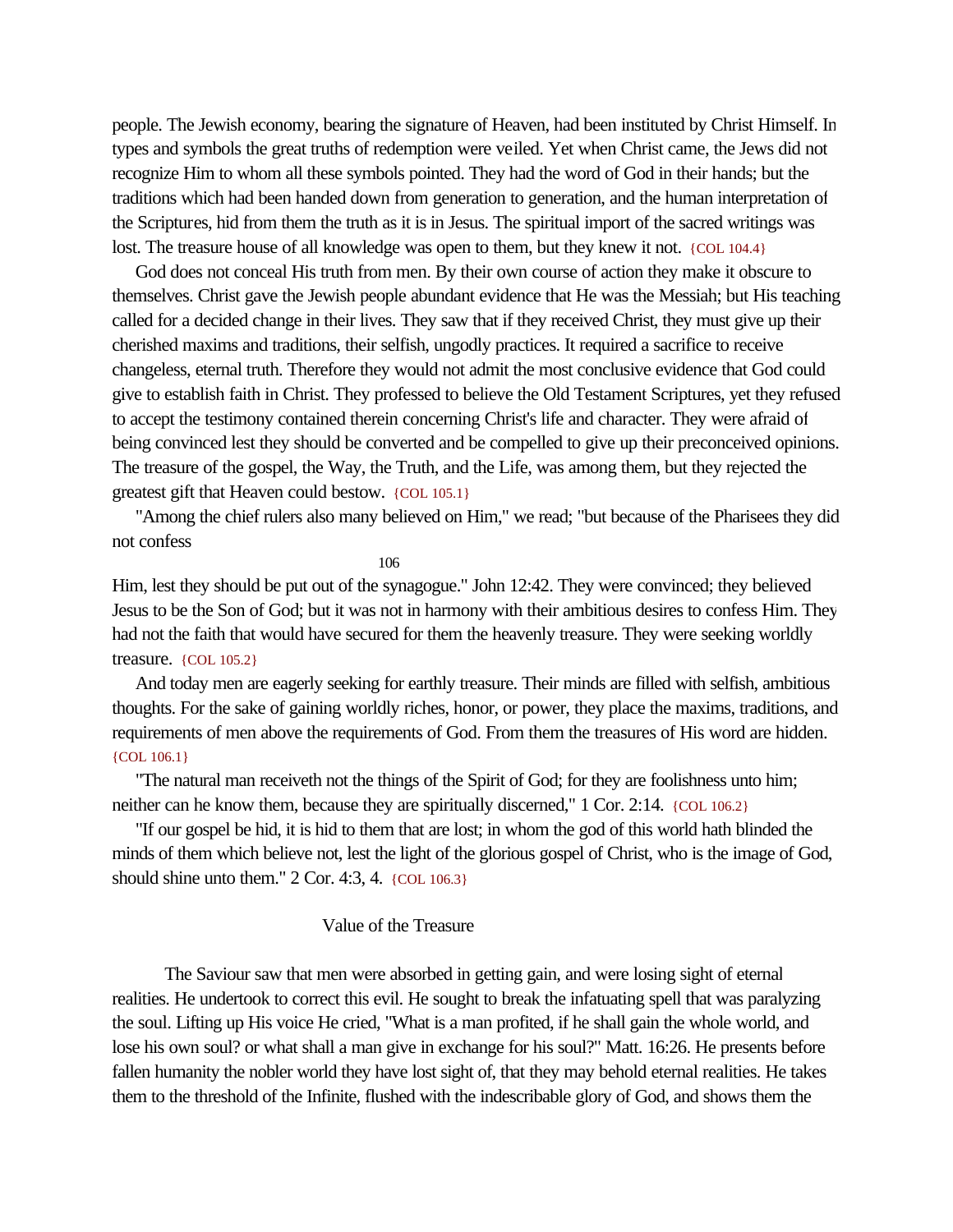treasure there.

107

# {COL 106.4}

The value of this treasure is above gold or silver. The riches of earth's mines cannot compare with it.

 "The depth saith, It is not in me; And the sea saith, It is not with me. It can not be gotten for gold, Neither shall silver be weighed for the price thereof. It can not be valued with the gold of Ophir, With the precious onyx, or the sapphire. The gold and the crystal can not equal it; And the exchange of it shall not be for jewels of fine gold. No mention shall be made of coral or of pearls, For the price of wisdom is above rubies."

# Job 28:14-18. {COL 107.1}

 This is the treasure that is found in the Scriptures. The Bible is God's great lesson book, His great educator. The foundation of all true science is contained in the Bible. Every branch of knowledge may be found by searching the word of God. And above all else it contains the science of all sciences, the science of salvation. The Bible is the mine of the unsearchable riches of Christ. {COL 107.2}

 The true higher education is gained by studying and obeying the word of God. But when God's word is laid aside for books that do not lead to God and the kingdom of heaven, the education acquired is a perversion of the name. {COL 107.3}

 There are wonderful truths in nature. The earth, the sea, and the sky are full of truth. They are our teachers. Nature utters her voice in lessons of heavenly wisdom and eternal truth. But fallen man will not understand. Sin has obscured his vision, and he cannot of himself interpret nature without placing it above God. Correct lessons cannot impress the minds of those who reject the word of God. The teaching of nature is by them so perverted that it turns the mind away from the Creator. {COL 107.4}

 By many, man's wisdom is thought to be higher than the wisdom of the divine Teacher, and God's lesson book is

108

looked upon as old-fashioned, stale, and uninteresting. But by those who have been vivified by the Holy Spirit it is not so regarded. They see the priceless treasure, and would sell all to buy the field that contains it. Instead of books containing the suppositions of reputedly great authors, they choose the word of Him who is the greatest author and the greatest teacher the world has ever known, who gave His life for us, that through Him we might have everlasting life. {COL 107.5}

Results of Neglecting the Treasure

Satan works on human minds, leading them to think that there is wonderful knowledge to be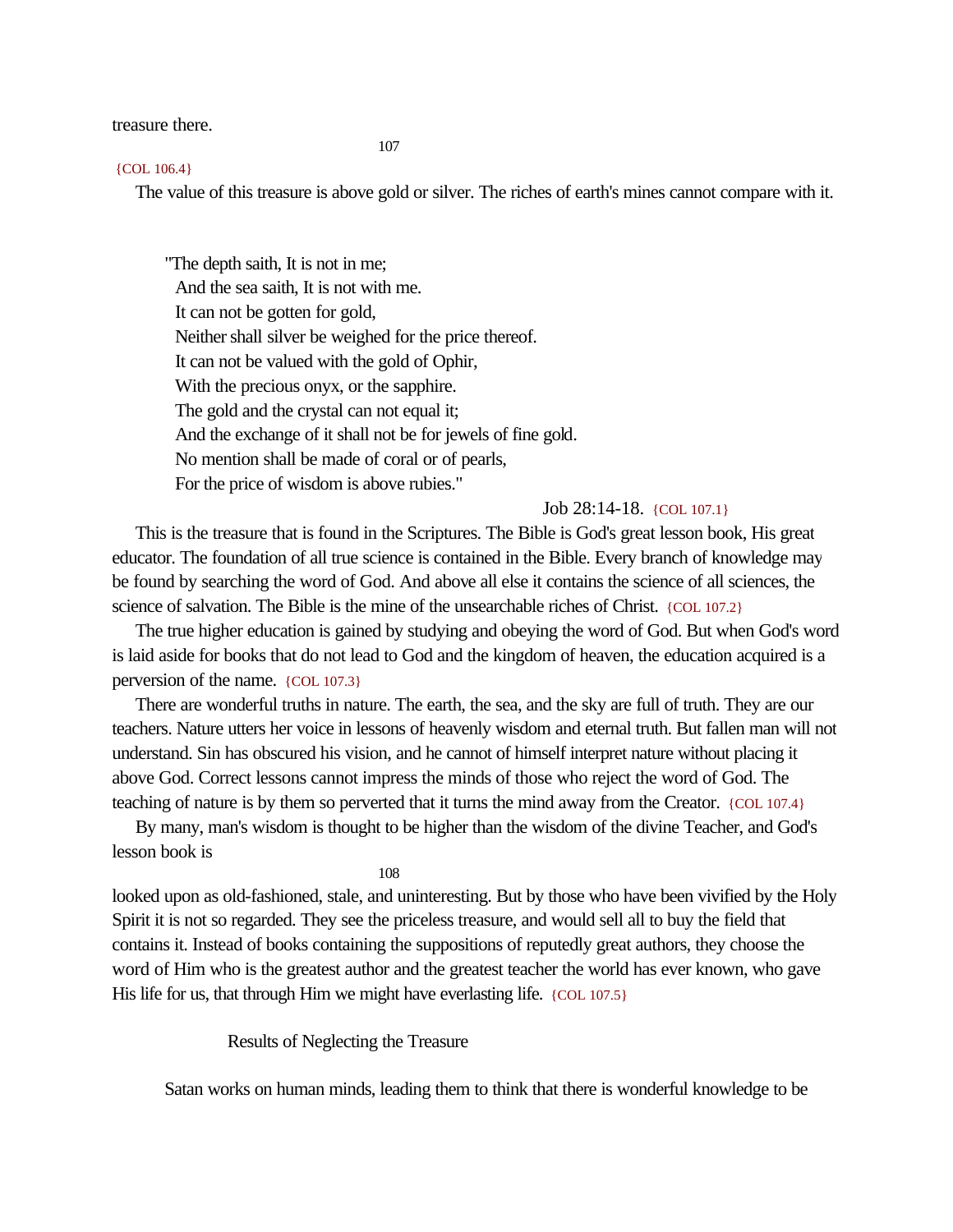gained apart from God. By deceptive reasoning he led Adam and Eve to doubt God's word, and to supply its place with a theory that led to disobedience. And his sophistry is doing today what it did in Eden. Teachers who mingle the sentiments of infidel authors with the education they are giving, plant in the minds of youth thoughts that will lead to distrust of God and transgression of His law. Little do they know what they are doing. Little do they realize what will be the result of their work. {COL 108.1}

 A student may go through all the grades of the schools and colleges of today. He may devote all his powers to acquiring knowledge. But unless he has a knowledge of God, unless he obeys the laws that govern his being, he will destroy himself. By wrong habits he loses his power of self-appreciation. He loses self-control. He cannot reason correctly about matters that concern him most closely. He is reckless and irrational in his treatment of mind and body. By wrong habits he makes of himself a wreck. Happiness he cannot have; for his neglect to cultivate pure, healthful principles places him under the control of habits that ruin his peace. His years of taxing

109

study are lost, for he has destroyed himself. He has misused his physical and mental powers, and the temple of the body is in ruins. He is ruined for this life and for the life to come. By acquiring earthly knowledge he thought to gain a treasure, but by laying his Bible aside he sacrificed a treasure worth everything else. {COL 108.2}

# Search for the Treasure

 The word of God is to be our study. We are to educate our children in the truths found therein. It is an inexhaustible treasure; but men fail to find this treasure because they do not search until it is within their possession. Very many are content with a supposition in regard to the truth. They are content with a surface work, taking for granted that they have all that is essential. They take

110

the sayings of others for truth, being too indolent to put themselves to diligent, earnest labor, represented in the word as digging for hidden treasure. But man's inventions are not only unreliable, they are dangerous; for they place man where God should be. They place the sayings of men where a "Thus saith the Lord" should be. {COL 109.1}

 Christ is the truth. His words are truth, and they have a deeper significance than appears on the surface. All the sayings of Christ have a value beyond their unpretending appearance. Minds that are quickened by the Holy Spirit will discern the value of these sayings. They will discern the precious gems of truth, though these may be buried treasures. {COL 110.1}

 Human theories and speculations will never lead to an understanding to God's word. Those who suppose that they understand philosophy think that their explanations are necessary to unlock the treasures of knowledge and to prevent heresies from coming into the church. But it is these explanations that have brought in false theories and heresies. Men have made desperate efforts to explain what they thought to be intricate scriptures; but too often their efforts have only darkened that which they tried to make clear. {COL 110.2}

 The priests and Pharisees thought they were doing great things as teachers by putting their own interpretation upon the word of God, but Christ said of them, "Ye know not the scriptures, neither the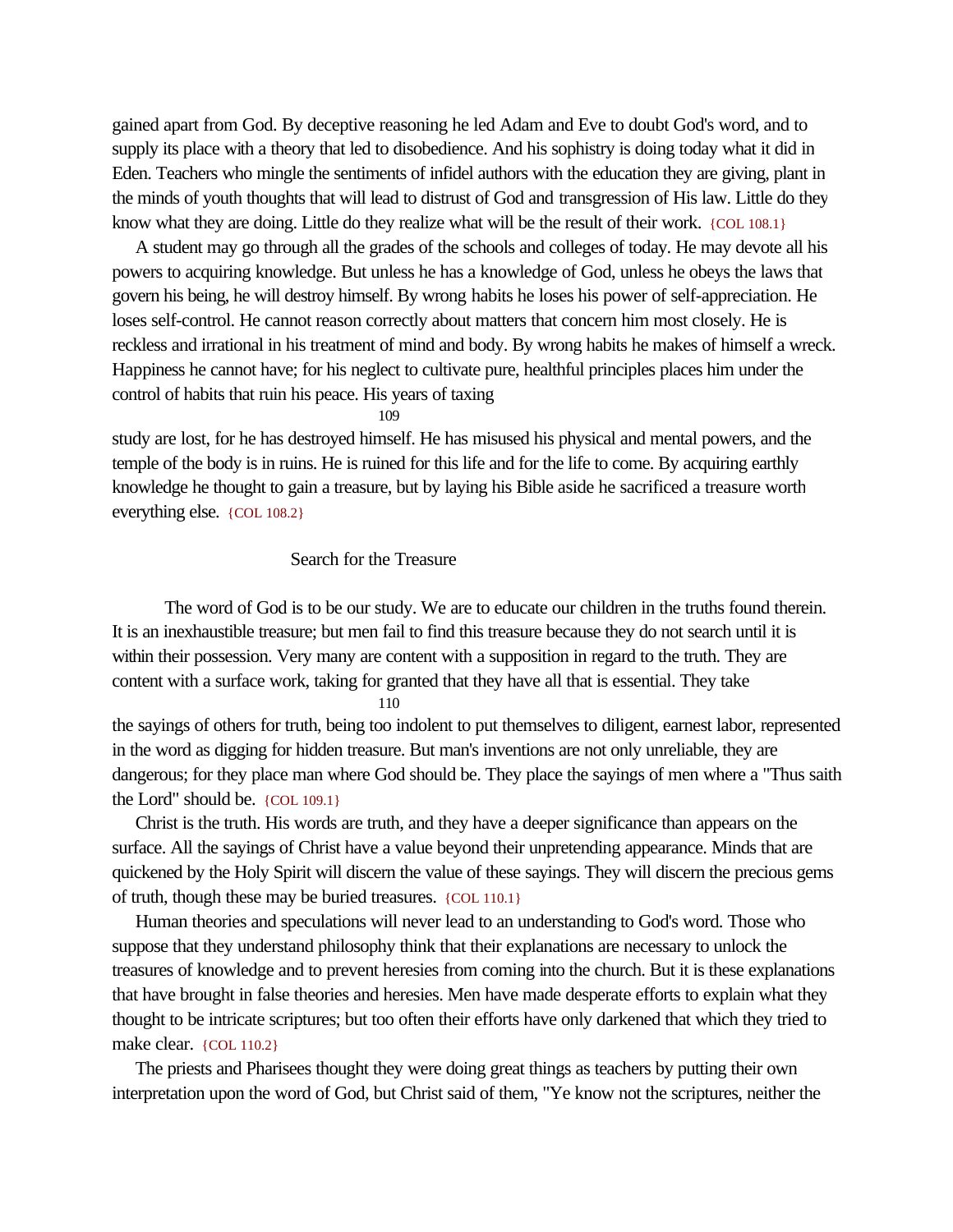power of God." Mark 12:24. He charged them with the guilt of "teaching for doctrines the commandments of men." Mark 7:7. Though they were the teachers of the oracles of God, though they were supposed to understand His word, they were not doers of the word. Satan had blinded their eyes that they should not see its true import. {COL 110.3}

 This is the work of many in our day. Many churches are guilty of this sin. There is danger, great danger, that the supposed wise men of today will repeat the experience

#### 111

of the Jewish teachers. They falsely interpret the divine oracles, and souls are brought into perplexity and shrouded in darkness because of their misconception of divine truth. {COL 110.4}

 The Scriptures need not be read by the dim light of tradition or human speculation. As well might we try to give light to the sun with a torch as to explain the Scriptures by human tradition or imagination. God's holy word needs not the torchlight glimmer of earth to make its glories distinguishable. It is light in itself--the glory of God revealed, and beside it every other light is dim. {COL 111.1}

 But there must be earnest study and close investigation. Sharp, clear perceptions of truth will never be the reward of indolence. No earthy blessing can be obtained without earnest, patient, persevering effort. If men attain success in business, they must have a will to do and a faith to look for results. And we cannot expect to gain spiritual knowledge without earnest toil. Those who desire to find the treasures of truth must dig for them as the miner digs for the treasure hidden in the earth. No halfhearted, indifferent work will avail. It is essential for old and young, not only to read God's word, but to study it with wholehearted earnestness, praying and searching for truth as for hidden treasure. Those who do this will be rewarded, for Christ will quicken the understanding. {COL 111.2}

 Our salvation depends on a knowledge of the truth contained in the Scriptures. It is God's will that we should possess this. Search, O search the precious Bible with hungry hearts. Explore God's word as the miner explores the earth to find veins of gold. Never give up the search until you have ascertained your relation to God and His will in regard to you. Christ declared, "Whatsoever ye shall ask in My name, that will I do, that the Father may be glorified in the Son. If ye shall ask anything in My name, I will do it." John 14:13, 14.

### {COL 111.3}

112

 Men of piety and talent catch views of eternal realities, but often they fail of understanding, because the things that are seen eclipse the glory of the unseen. He who would seek successfully for the hidden treasure must rise to higher pursuits than the things of this world. His affections and all His capabilities must be consecrated to the search. {COL 112.1}

 Disobedience has closed the door to a vast amount of knowledge that might have been gained from the Scriptures. Understanding means obedience to God's commandments. The Scriptures are not to be adapted to meet the prejudice and jealousy of men. They can be understood only by those who are humbly seeking for a knowledge of the truth that they may obey it. {COL 112.2}

 Do you ask, What shall I do to be saved? You must lay your preconceived opinions, your hereditary and cultivated ideas, at the door of investigation. If you search the Scriptures to vindicate your own opinions, you will never reach the truth. Search in order to learn what the Lord says. If conviction comes as you search, if you see that your cherished opinions are not in harmony with the truth, do not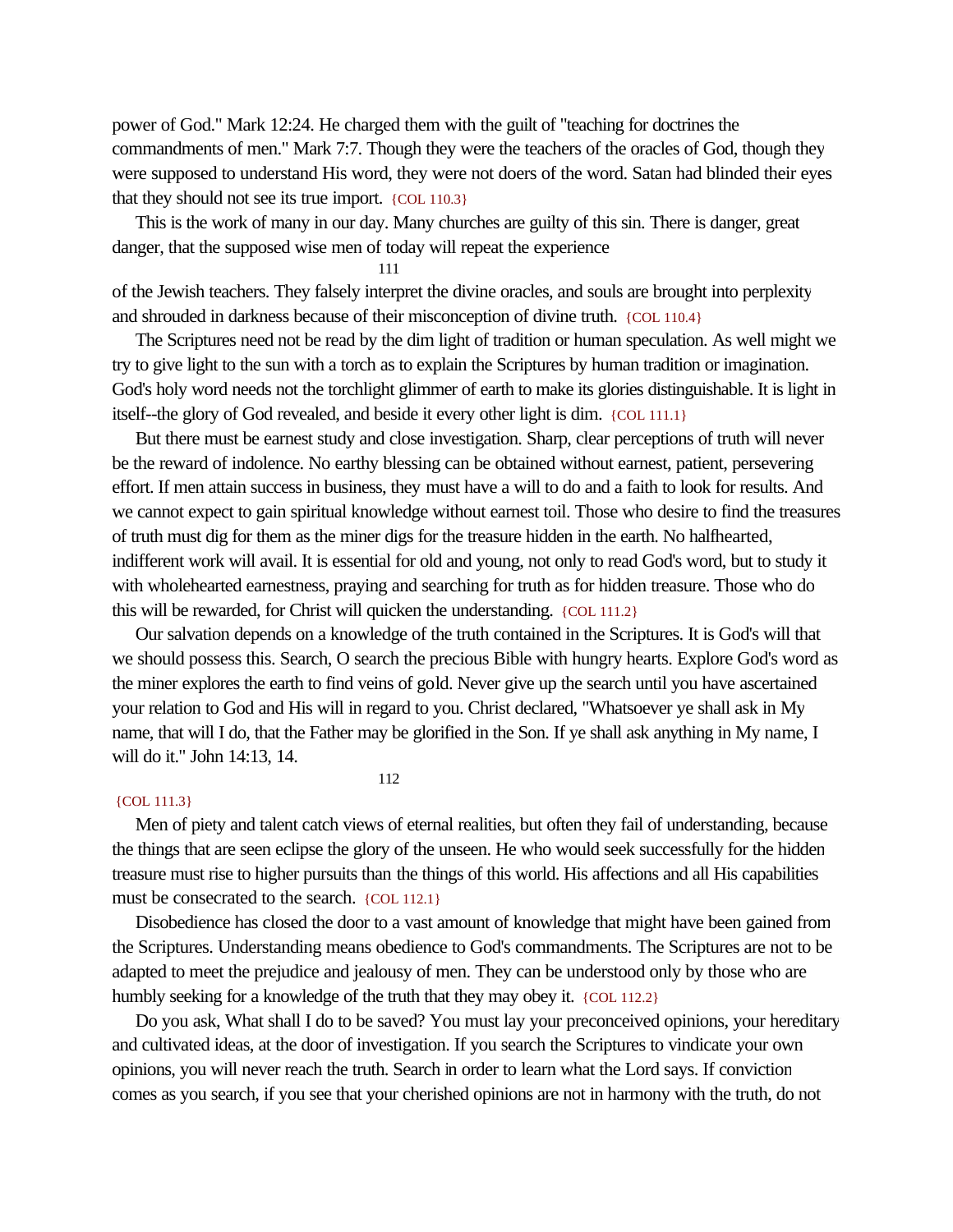misinterpret the truth in order to suit your own belief, but accept the light given. Open mind and heart that you may behold wondrous things out of God's word. {COL 112.3}

 Faith in Christ as the world's Redeemer calls for an acknowledgment of the enlightened intellect controlled by a heart that can discern and appreciate the heavenly treasure. This faith is inseparable from repentance and transformation of character. To have faith means to find and accept the gospel treasure, with all the obligations which it imposes. {COL 112.4}

 "Except a man be born again, he cannot see the kingdom of God." John 3:3. He may conjecture and imagine, but without the eye of faith he cannot see the treasure. Christ gave His life to secure for us this inestimable

113

treasure; but without regeneration through faith in His blood, there is no remission of sins, no treasure for any perishing soul. {COL 112.5}

 We need the enlightenment of the Holy Spirit in order to discern the truths in God's word. The lovely things of the natural world are not seen until the sun, dispelling the darkness, floods them with its light. So the treasures in the word of God are not appreciated until they are revealed by the bright beams of the Sun of Righteousness. {COL 113.1}

 The Holy Spirit, sent from heaven by the benevolence of infinite love, takes the things of God and reveals them to every soul that has an implicit faith in Christ. By His power the vital truths upon which the salvation of the soul depends are impressed upon the mind, and the way of life is made so plain that none need err therein. As we study the Scriptures, we should pray for the light of God's Holy Spirit to shine upon the word, that we may see and appreciate its treasures. {COL 113.2}

# Reward of Searching

 Let none think that there is no more knowledge for them to gain. The depth of human intellect may be measured; the works of human authors may be mastered; but the highest, deepest, broadest flight of the imagination cannot find out God. There is infinity beyond all that we can comprehend. We have seen only the glimmering of divine glory and of the infinitude of knowledge and wisdom; we have, as it were, been working on the surface of the mine, when rich golden ore is beneath the surface, to reward the one who will dig for it. The shaft must be sunk deeper and yet deeper in the mine, and the result will be glorious treasure. Through a correct faith, divine knowledge will become human knowledge.

### {COL 113.3}

114

 No one can search the Scriptures in the spirit of Christ without being rewarded. When man is willing to be instructed as a little child, when he submits wholly to God, he will find the truth in His word. If men would be obedient, they would understand the plan of God's government. The heavenly world would open its chambers of grace and glory for exploration. Human beings would be altogether different from what they now are, for by exploring the mines of truth men would be ennobled. The mystery of redemption, the incarnation of Christ, His atoning sacrifice, would not be as they are now, vague in our minds. They would be not only better understood, but altogether more highly appreciated. {COL 114.1}}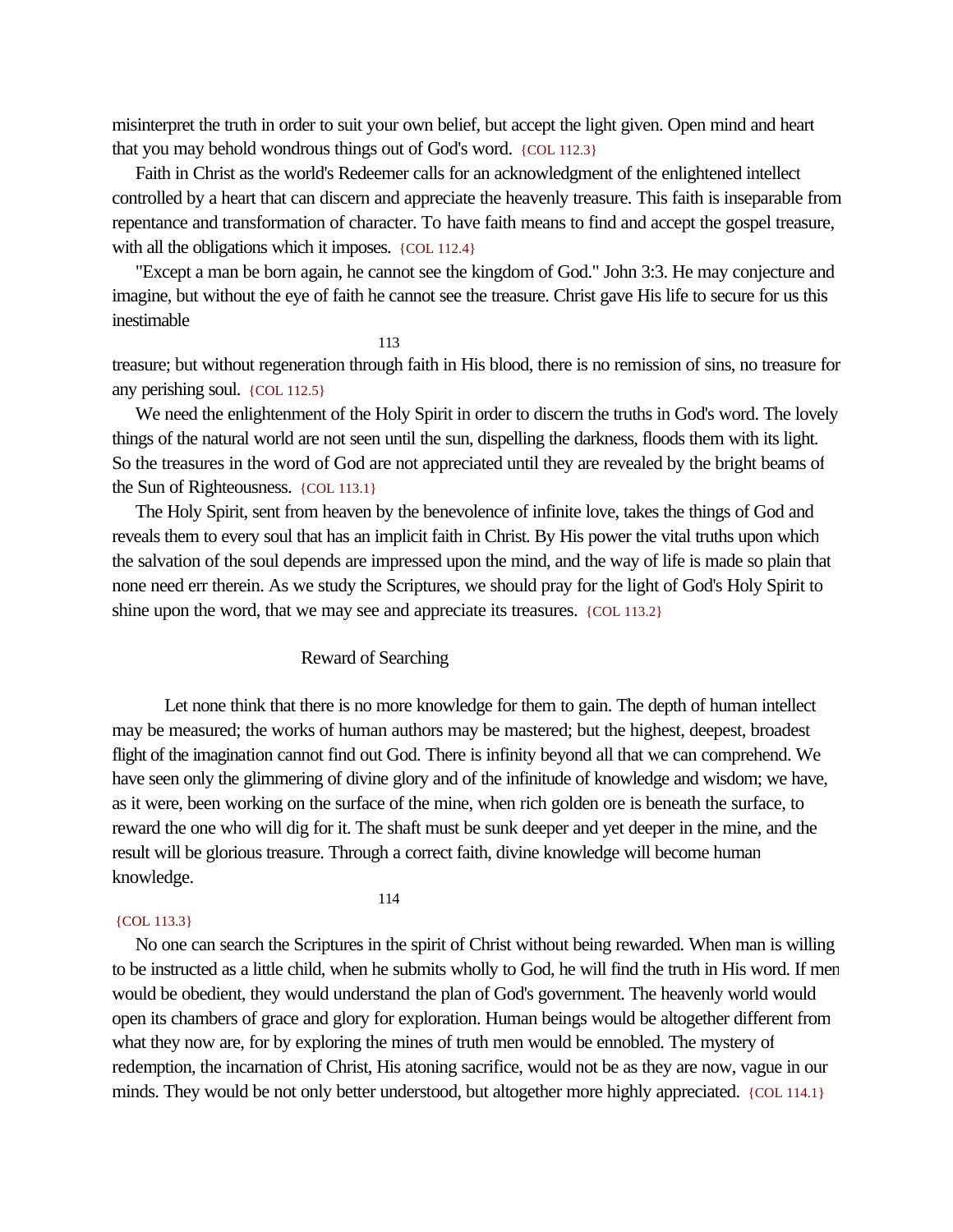In His prayer to the Father, Christ gave to the world a lesson which should be graven on mind and soul. "This is life eternal," He said, "that they might know Thee the only true God, and Jesus Christ, whom Thou hast sent." John 17:3. This is true education. It imparts power. The experimental knowledge of God and of Jesus Christ whom He has sent, transforms man into the image of God. It gives to man the mastery of himself, bringing every impulse and passion of the lower nature under the control of the higher powers of the mind. It makes its possessor a son of God and an heir of heaven. It brings him into communion with the mind of the Infinite, and opens to him the rich treasures of the universe. {COL 114.2}

 This is the knowledge which is obtained by searching the word of God. And this treasure may be found by every soul who will give all to obtain it. {COL 114.3}

 "If thou criest after knowledge, and liftest up thy voice for understanding; if thou seekest her as silver, and searchest for her as for hid treasures; then shalt thou understand the fear of the Lord, and find the knowledge of God." Prov. 2:3-5. {COL 114.4}

# **BOOKS / COL - Christ's Object Lessons (1900) / Chap. 9 - The Pearl Chap. 9 - The Pearl**

 The blessings of redeeming love our Savior compared to a precious pearl. He illustrated His lesson by the parable of the merchantman seeking goodly pearls "who, when he had found one pearl of great price, went and sold all that he had, and bought it." Christ Himself is the pearl of great price. In Him is gathered all the glory of the Father, the fullness of the Godhead. He is the brightness of the Father's glory and the express image of His person. The glory of the attributes of God is expressed in His character. Every page of the Holy Scriptures shines with His light. The righteousness of Christ, as a pure, white pearl, has no defect, no stain. No work of man can improve the great and precious gift of God. It is without a flaw. In Christ are "hid all the treasures of wisdom and knowledge." Col. 2:3. He is "made unto us wisdom, and righteousness, and sanctification, and redemption." 1 Cor. 1:30. All that can satisfy the needs and longings of the human soul, for this world and for the world to come, is found in Christ. Our Redeemer is the pearl so precious that in comparison all things else may be accounted loss. 116

#### {COL 115.1}

 Christ "came unto His own, and His own received Him not." John 1:11. The light of God shone into the darkness of the world, and "the darkness comprehended it not." John 1:5. But not all were found indifferent to the gift of heaven. The merchantman in the parable represents a class who were sincerely desiring truth. In different nations there were earnest and thoughtful men who had sought in literature and science and the religions of the heathen world for that which they could receive as the soul's treasure. Among the Jews there were those who were seeking for that which they had not. Dissatisfied with a formal religion, they longed for that which was spiritual and uplifting. Christ's chosen disciples belonged to the latter class, Cornelius and the Ethiopian eunuch to the former. They had been longing and praying for light from heaven; and when Christ was revealed to them, they received Him with gladness. {COL 116.1}

In the parable the pearl is not represented as a gift. The merchantman bought it at the price of all that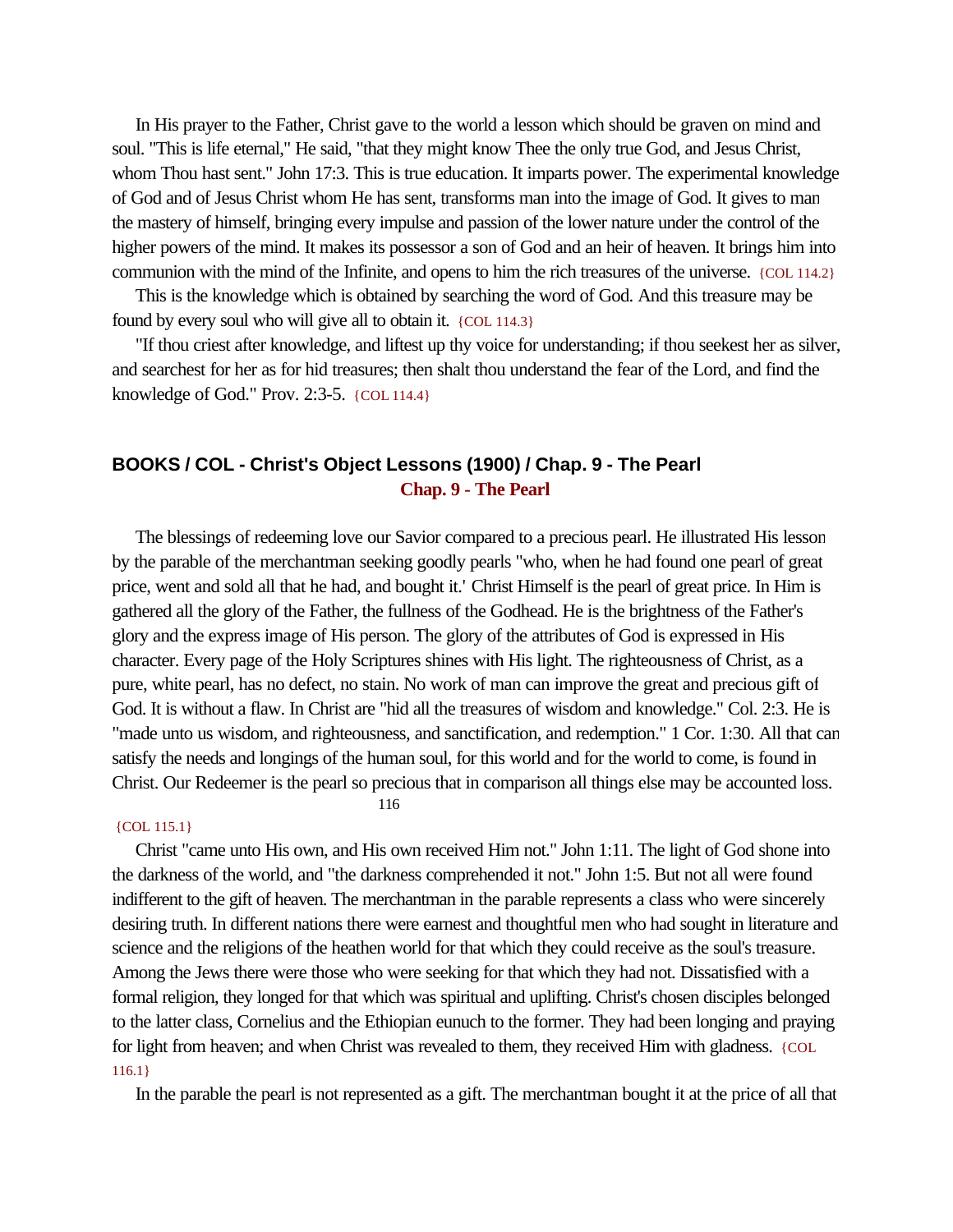he had. Many question the meaning of this, since Christ is represented in the Scriptures as a gift. He is a gift, but only to those who give themselves, soul, body, and spirit, to Him without reserve. We are to give ourselves to Christ, to live a life of willing obedience to all His requirements. All that we are, all the talents and capabilities we possess, are the Lord's, to be consecrated to His service. When we thus give ourselves wholly to Him, Christ, with all the treasures of heaven, gives Himself to us. We obtain the pearl of great price. {COL 116.2}

 Salvation is a free gift, and yet it is to be bought and sold. In the market of which divine mercy has the management, the precious pearl is represented as being bought without money and without price. In this market all may

117

obtain the goods of heaven. The treasury of the jewels of truth is open to all. "Behold, I have set before thee an open door," the Lord declares, "and no man can shut it." No sword guards the way through this door. Voices from within and at the door say, Come. The Saviour's voice earnestly and lovingly invites us: "I counsel thee to buy of Me gold tried in the fire, that thou mayest be rich." Rev. 3:8, 18. {COL 116.3}

 The gospel of Christ is a blessing that all may possess. The poorest are as well able as the richest to purchase salvation; for no amount of worldly wealth can secure it. It is obtained by willing obedience, by giving ourselves to Christ as His own purchased possession. Education, even of the highest class, cannot of itself bring a man nearer to God. The Pharisees were favored with every temporal and every spiritual advantage, and they said with boastful pride, We are "rich, and increased with goods, and have need of nothing"; yet they were "wretched, and miserable, and poor, and blind, and naked." Rev. 3:17. Christ offered them the pearl of great price; but they disdained to accept it, and He said to them, "The publicans and the harlots go into the kingdom of God before you." Matt. 21:31. {COL 117.1}

We cannot earn salvation, but we are to seek for it with as much interest and perseverance as though we would abandon everything in the world for it. {COL 117.2}

 We are to seek for the pearl of great price, but not in worldly marts or in worldly ways. The price we are required to pay is not gold or silver, for this belongs to God. Abandon the idea that temporal or spiritual advantages will win for you salvation. God calls for your willing obedience. He asks you to give up your sins. "To him that overcometh," Christ declares, "will I grant to sit with Me in My throne, even as I also overcame, and am set down with My Father in His throne." Rev. 3:21.

## {COL 117.3}

118

 There are some who seem to be always seeking for the heavenly pearl. But they do not make an entire surrender of their wrong habits. They do not die to self that Christ may live in them. Therefore they do not find the precious pearl. They have not overcome unholy ambition and their love for worldly attractions. They do not take up the cross and follow Christ in the path of self-denial and sacrifice. Almost Christians, yet not fully Christians, they seem near the kingdom of heaven, but they cannot enter there. Almost but not wholly saved, means to be not almost but wholly lost. {COL 118.1}

 The parable of the merchantman seeking goodly pearls has a double significance: it applies not only to men as seeking the kingdom of heaven, but to Christ as seeking His lost inheritance. Christ, the heavenly merchantman seeking goodly pearls, saw in lost humanity the pearl of price. In man, defiled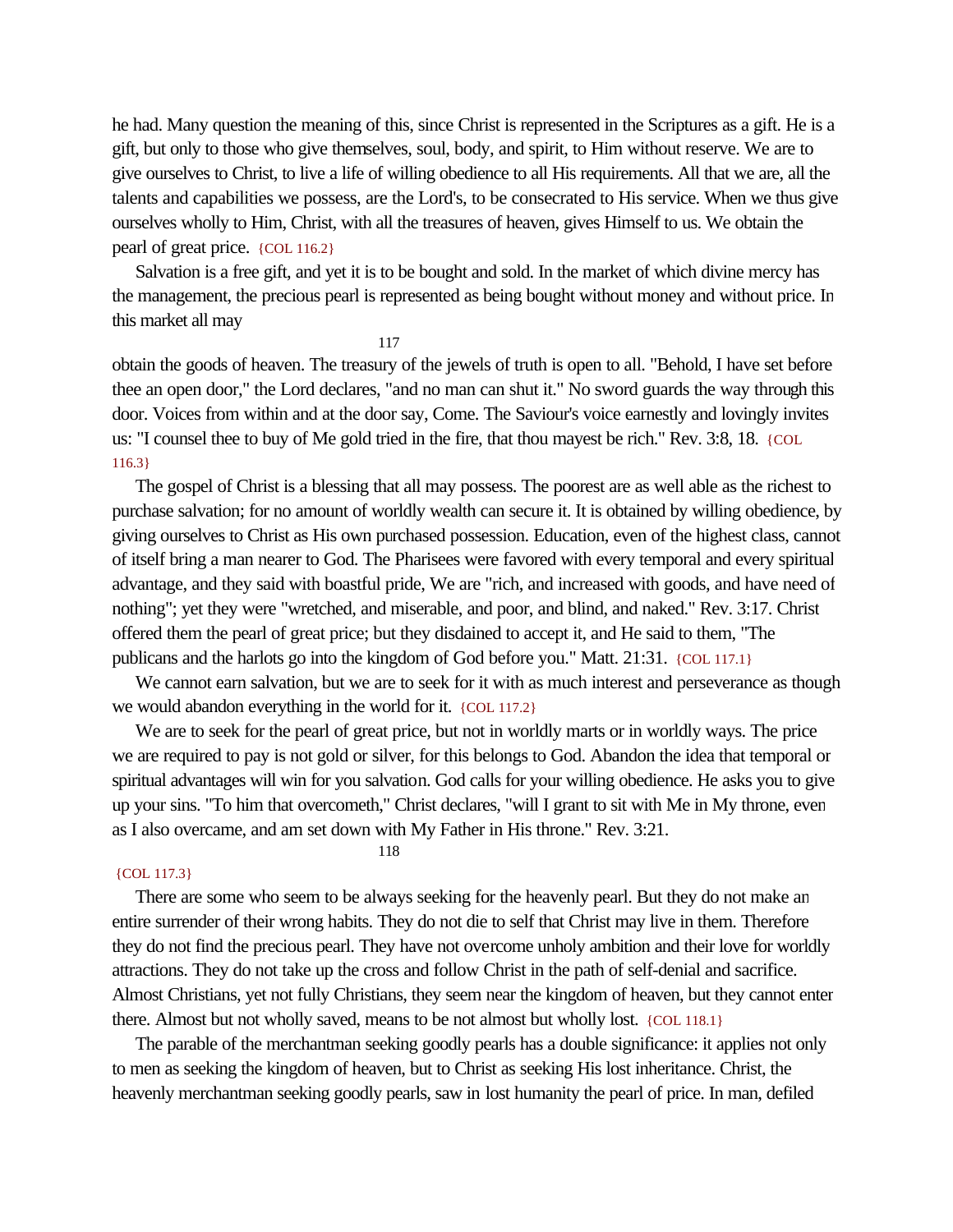and ruined by sin, He saw the possibilities of redemption. Hearts that have been the battleground of the conflict with Satan, and that have been rescued by the power of love, are more precious to the Redeemer than are those who have never fallen. God looked upon humanity, not as vile and worthless; He looked upon it in Christ, saw it as it might become through redeeming love. He collected all the riches of the universe, and laid them down in order to buy the pearl. And Jesus, having found it, resets it in His own diadem. "For they shall be as the stones of a crown, lifted up as an ensign upon His land." Zech. 9:16. "They shall be Mine, saith the Lord of hosts, in that day when I make up My jewels." Mal. 3:17. {COL 118.2}

 But Christ as the precious pearl, and our privilege of possessing this heavenly treasure, is the theme on which we most need to dwell. It is the Holy Spirit that reveals to men the preciousness of the goodly pearl. The time of the

119

Holy Spirit's power is the time when in a special sense the heavenly gift is sought and found. In Christ's day many heard the gospel, but their minds were darkened by false teaching, and they did not recognize in the humble

#### 120

Teacher of Galilee the Sent of God. But after Christ's ascension His enthronement in His mediatorial kingdom was signalized by the outpouring of the Holy Spirit. On the day of Pentecost the Spirit was given. Christ's witnesses proclaimed the power of the risen Saviour. The light of heaven penetrated the darkened minds of those who had been deceived by the enemies of Christ. They now saw Him exalted to be "a Prince and a Saviour, for to give repentance to Israel, and forgiveness of sins." Acts 5:31. They saw Him encircled with the glory of heaven, with infinite treasures in His hands to bestow upon all who would turn from their rebellion. As the apostles set forth the glory of the Only-Begotten of the Father, three thousand souls were convicted. They were made to see themselves as they were, sinful and polluted, and Christ as their friend and Redeemer. Christ was lifted up, Christ was glorified, through the power of the Holy Spirit resting upon men. By faith these believers saw Him as the One who had borne humiliation, suffering, and death that they might not perish but have everlasting life. The revelation of Christ by the Spirit brought to them a realizing sense of His power and majesty, and they stretched forth their hands to Him by faith, saying, "I believe." {COL 118.3}

 Then the glad tidings of a risen Saviour were carried to the uttermost bounds of the inhabited world. The church beheld converts flocking to her from all directions. Believers were reconverted. Sinners united with Christians in seeking the pearl of great price. The prophecy was fulfilled, The weak shall be "as David," and the house of David "as the angel of the Lord." Zech. 12:8. Every Christian saw in his brother the divine similitude of benevolence and love. One interest prevailed. One object swallowed up all others. All hearts beat in harmony. The only ambition of the believers was to reveal the likeness 121

of Christ's character, and to labor for the enlargement of His kingdom. "The multitude of them that believed were of one heart and of one soul. . . . With great power gave the apostles witness of the resurrection of the Lord Jesus; and great grace was upon them all." Acts 4:32, 33. "And the Lord added to the church daily such as should be saved." Acts 2:47. The Spirit of Christ animated the whole congregation; for they had found the pearl of great price. {COL 120.1}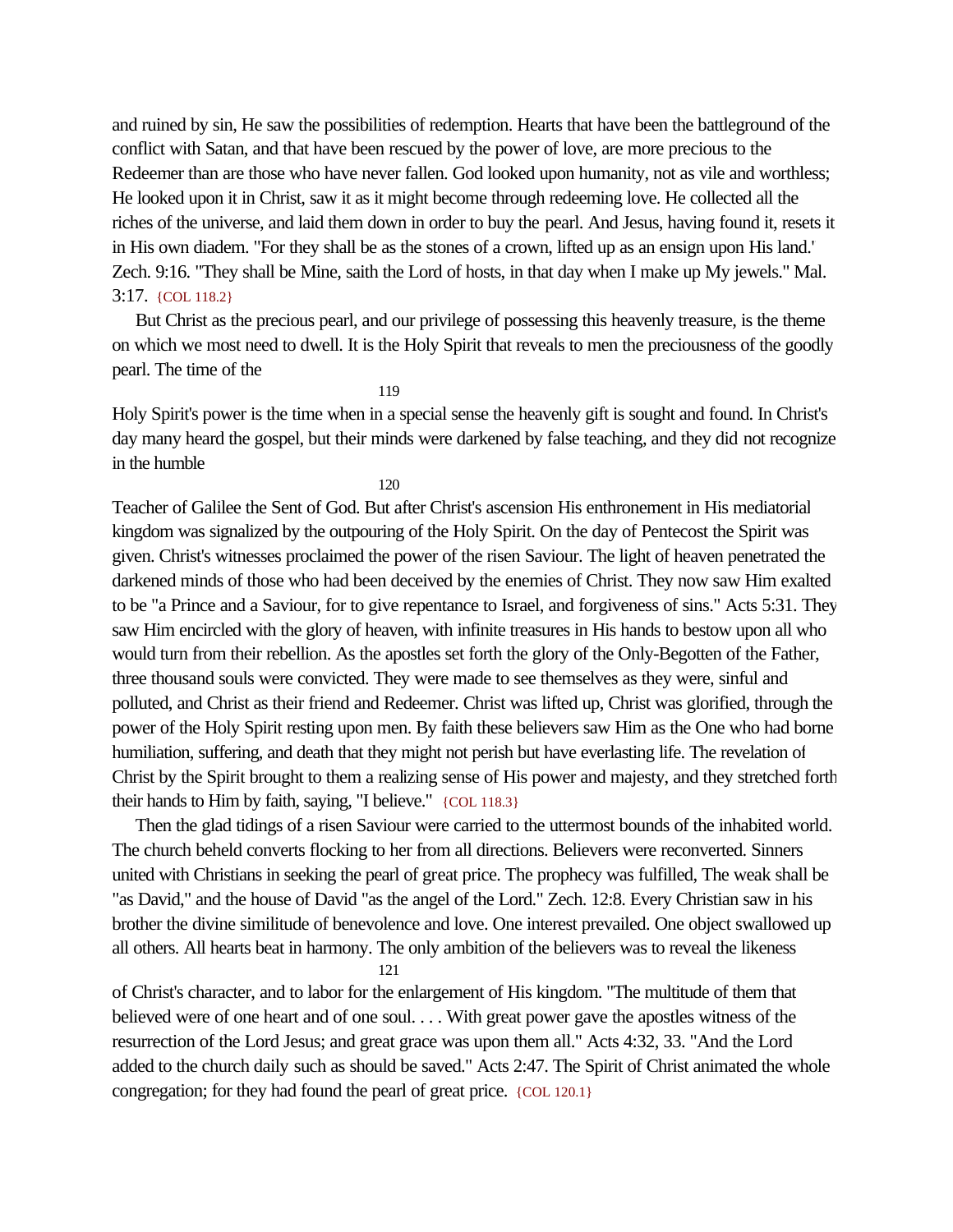These scenes are to be repeated, and with greater power. The outpouring of the Holy Spirit on the day of Pentecost was the former rain, but the latter rain will be more abundant. The Spirit awaits our demand and reception. Christ is again to be revealed in His fulness by the Holy Spirit's power. Men will discern the value of the precious pearl, and with the apostle Paul they will say, "What things were gain to me, those I counted loss for Christ. Yea doubtless, and I count all things but loss for the excellency of the knowledge of Christ Jesus my Lord." Phil. 3:7, 8. {COL 121.1}

# **BOOKS / COL - Christ's Object Lessons (1900) / Chap. 10 - The Net Chap. 10 - The Net**

 The kingdom of heaven is like unto a net, that was cast into the sea, and gathered of every kind; which, when it was full, they drew to shore, and sat down, and gathered the good into vessels, but cast the bad away. So shall it be at the end of the world: the angels shall come forth, and sever the wicked from among the just, and shall cast them into the furnace of fire: there shall be wailing and gnashing of teeth." {COL 122.1}

 The casting of the net is the preaching of the gospel. This gathers both good and evil into the church. When the mission of the gospel is completed, the judgment will accomplish the work of separation. Christ saw how the existence of false brethren in the church would cause the way of truth to be evil spoken of. The world would revile the gospel because of the inconsistent lives of false professors. Even Christians would be caused to stumble as they saw that many who bore Christ's name were not controlled by His Spirit. Because these sinners were in the church, men would be in danger of thinking that God

123

excused their sins. Therefore Christ lifts the veil from the future and bids all to behold that it is character, not position, which decides man's destiny. {COL 122.2}

 Both the parable of the tares and that of the net plainly teach that there is no time when all the wicked will turn to God. The wheat and the tares grow together until the harvest. The good and the bad fish are together drawn ashore for a final separation. {COL 123.1}

 Again, these parables teach that there is to be no probation after the judgment. When the work of the gospel is completed, there immediately follows the separation between the good and the evil, and the destiny of each class is forever fixed. {COL 123.2}

 God does not desire the destruction of any. "As I live, saith the Lord God, I have no pleasure in the death of the wicked; but that the wicked turn from his way and live. Turn ye, turn ye from your evil ways; for why will ye die?" Eze. 33:11. Throughout the period of probationary time His Spirit is entreating men to accept the gift of life. It is only those who reject His pleading that will be left to perish. God has declared that sin must be destroyed as an evil ruinous to the universe. Those who cling to sin will perish in its destruction. {COL 123.3}

# **BOOKS / COL - Christ's Object Lessons (1900) / Chap. 11 - Things New and Old**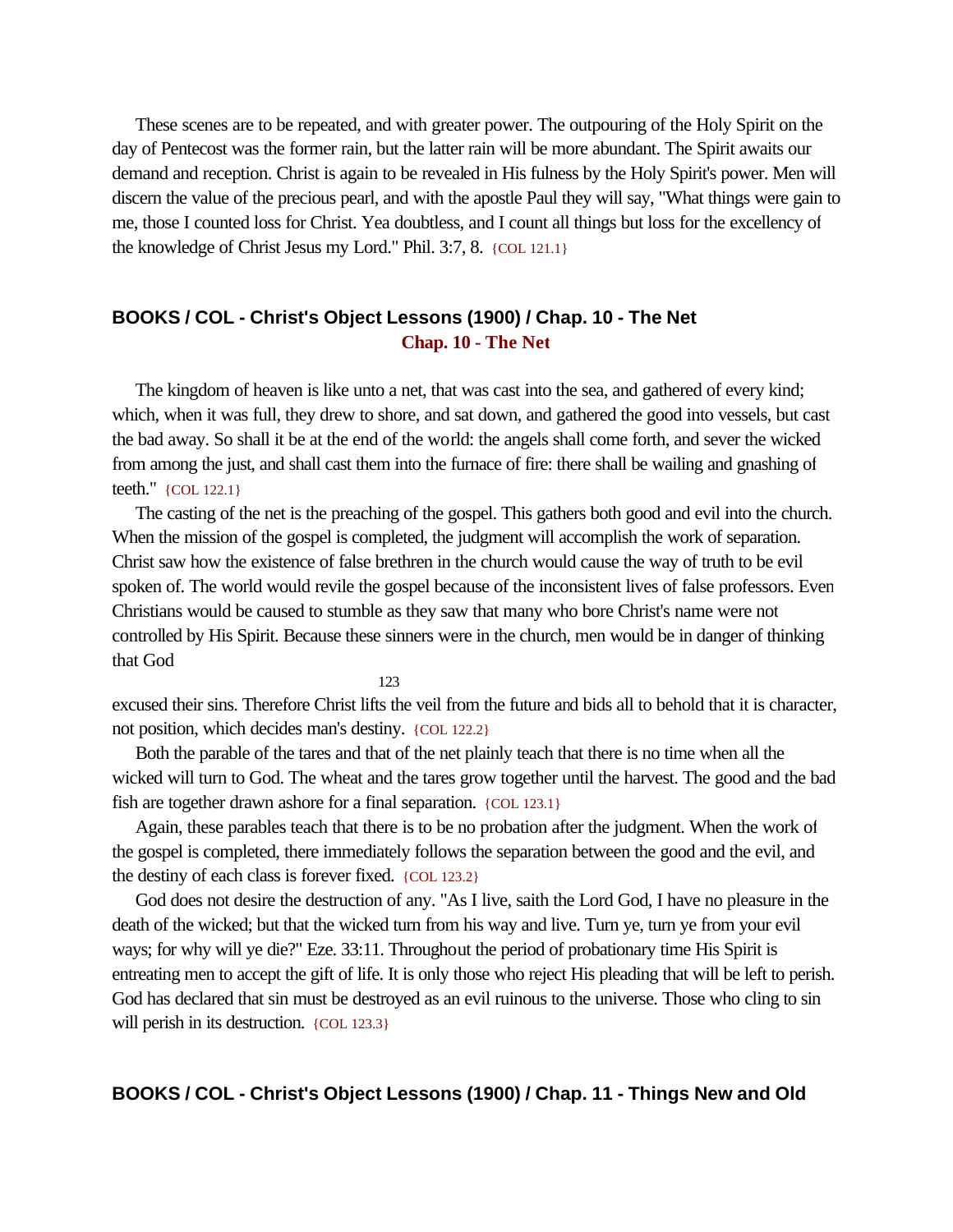### **Chap. 11 - Things New and Old**

 While Christ was teaching the people, He was also educating His disciples for their future work. In all His instruction there were lessons for them. After giving the parable of the net, He asked them, "Have ye understood all these things?" They said unto Him, "Yea, Lord." Then in another parable He set before them their responsibility in regard to the truths they had received. "Therefore," He said, "every scribe which is instructed unto the kingdom of heaven is like unto a man that is an householder, which bringeth forth out of his treasure things new and old." {COL 124.1}

 The treasure gained by the householder he does not hoard. He brings it forth to communicate to others. And by use the treasure increases. The householder has precious things both new and old. So Christ teaches that the truth committed to His disciples is to be communicated to the world. And as the knowledge of truth is imparted, it will increase.

## {COL 124.2}

125

 All who receive the gospel message into the heart will long to proclaim it. The heaven-born love of Christ must find expression. Those who have put on Christ will relate their experience, tracing step by step the leadings of the Holy Spirit--their hungering and thirsting for the knowledge of God and of Jesus Christ whom He has sent, the results of their searching of the Scriptures, their prayers, their soul agony, and the words of Christ to them, "Thy sins be forgiven thee." It is unnatural for any to keep these things secret, and those who are filled with the love of Christ will not do so. In proportion as the Lord has made them the depositaries of sacred truth will be their desire that others shall receive the same blessing. And as they make known the rich treasures of God's grace, more and still more of the grace of Christ will be imparted to them. They will have the heart of a little child in its simplicity and unreserved obedience. Their souls will pant after holiness, and more and more of the treasures of truth and grace will be revealed to them to be given to the world. {COL 125.1}

 The great storehouse of truth is the word of God-- the written word, the book of nature, and the book of experience in God's dealing with human life. Here are the treasures from which Christ's workers are to draw. In the search after truth they are to depend upon God, not upon human intelligences, the great men whose wisdom is foolishness with God. Through His own appointed channels the Lord will impart a knowledge of Himself to every seeker. {COL 125.2}

 If the follower of Christ will believe His word and practice it, there is no science in the natural world that he will not be able to grasp and appreciate. There is nothing but that will furnish him means for imparting the truth to others. Natural science is a treasure house of knowledge from which every student in the school of Christ may draw.

#### 126

As we contemplate the beauty of nature, as we study its lessons in the cultivation of the soil, in the growth of the trees, in all the wonders of earth and sea and sky, there will come to us a new perception of truth. And the mysteries connected with God's dealings with men, the depths of His wisdom and judgment as seen in human life--these are found to be a storehouse rich in treasure. {COL 125.3}

 But it is in the written word that a knowledge of God is most clearly revealed to fallen man. This is the treasure house of the unsearchable riches of Christ. {COL 126.1}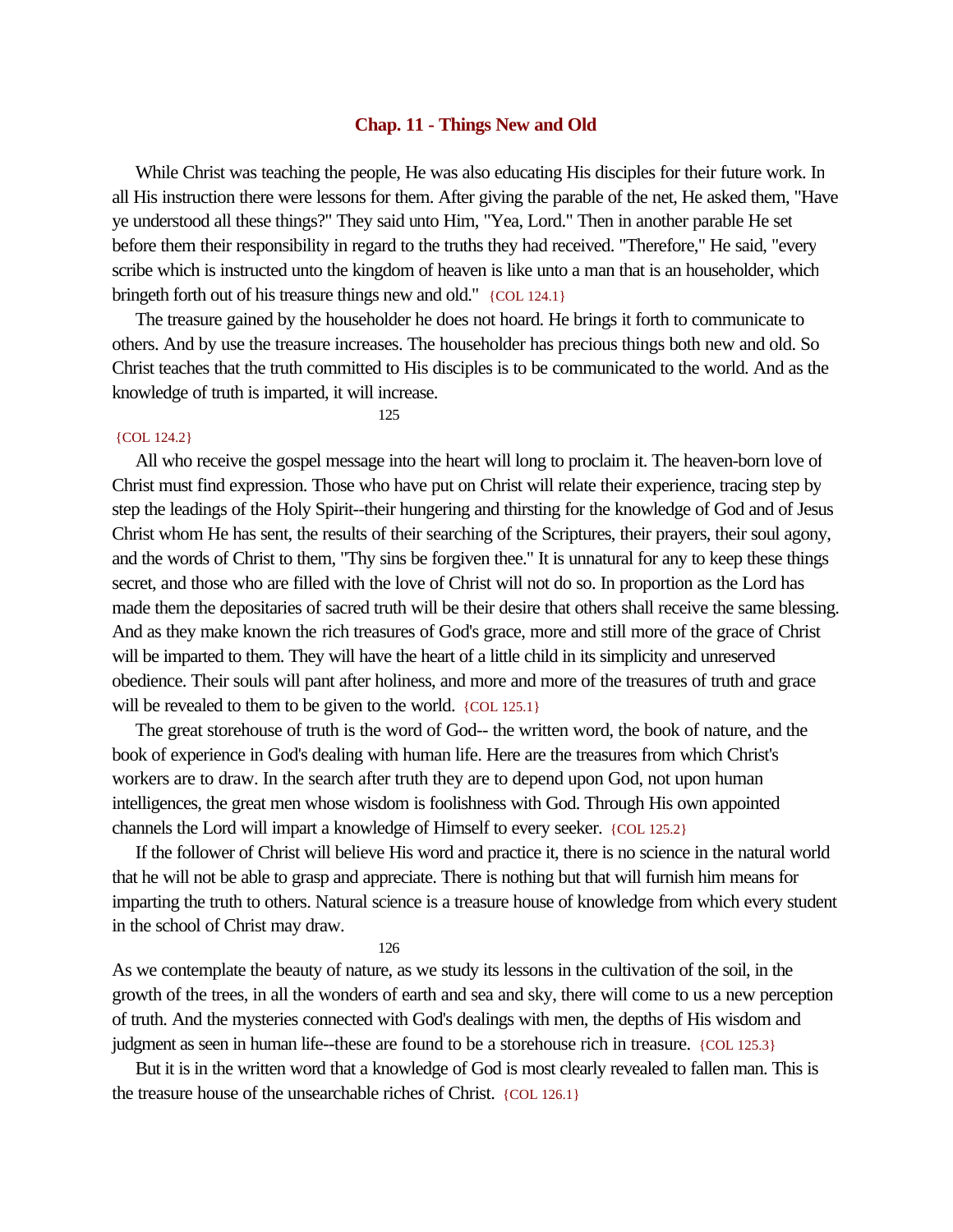The word of God includes the Scriptures of the Old Testament as well as of the New. One is not complete without the other. Christ declared that the truths of the Old Testament are as valuable as those of the New. Christ was as much man's Redeemer in the beginning of the world as He is today. Before He clothed His divinity with humanity and came to our world, the gospel message was given by Adam, Seth, Enoch, Methuselah, and Noah. Abraham in Canaan and Lot in Sodom bore the message, and from generation to generation faithful messengers proclaimed the Coming One. The rites of the Jewish economy were instituted by Christ Himself. He was the foundation of their system of sacrificial offerings, the great antitype of all their religious service. The blood shed as the sacrifices were offered pointed to the sacrifice of the Lamb of God. All the typical offerings were fulfilled in Him. {COL 126.2}

 Christ as manifested to the patriarchs, as symbolized in the sacrificial service, as portrayed in the law, and as revealed by the prophets, is the riches of the Old Testament. Christ in His life, His death, and His resurrection, Christ as He is manifested by the Holy Spirit, is the treasure of the New Testament. Our Saviour, the outshining of the Father's glory, is both the Old and the New.

#### {COL 126.3}

127

 Of Christ's life and death and intercession, which prophets had foretold, the apostles were to go forth as witnesses. Christ in His humiliation, in His purity and holiness, in His matchless love, was to be their theme. And in order to preach the gospel in its fullness, they must present the Saviour not only as revealed in His life and teachings, but as foretold by the prophets of the Old Testament and as symbolized by the sacrificial service. {COL 127.1}

 Christ in His teaching presented old truths of which He Himself was the originator, truths which He had spoken through patriarchs and prophets; but He now shed upon them a new light. How different appeared their meaning! A flood of light and spirituality was brought in by His explanation. And He promised that the Holy Spirit should enlighten the disciples, that the word of God should be ever unfolding to them. They would be able to present its truths in new beauty. {COL 127.2}

 Ever since the first promise of redemption was spoken in Eden, the life, the character, and the mediatorial work of Christ have been the study of human minds. Yet every mind through whom the Holy Spirit has worked has presented these themes in a light that is fresh and new. The truths of redemption are capable of constant development and expansion. Though old, they are ever new, constantly revealing to the seeker for truth a greater glory and a mightier power. {COL 127.3}

 In every age there is a new development of truth, a message of God to the people of that generation. The old truths are all essential; new truth is not independent of the old, but an unfolding of it. It is only as the old truths are understood that we can comprehend the new. When Christ desired to open to His disciples the truth of His resurrection, He began "at Moses and all the prophets"

128

and "expounded unto them in all the scriptures the things concerning Himself." Luke 24:27. But it is the light which shines in the fresh unfolding of truth that glorifies the old. He who rejects or neglects the new does not really possess the old. For him it loses its vital power and becomes but a lifeless form. {COL 127.4}

 There are those who profess to believe and to teach the truths of the Old Testament, while they reject the New. But in refusing to receive the teachings of Christ, they show that they do not believe that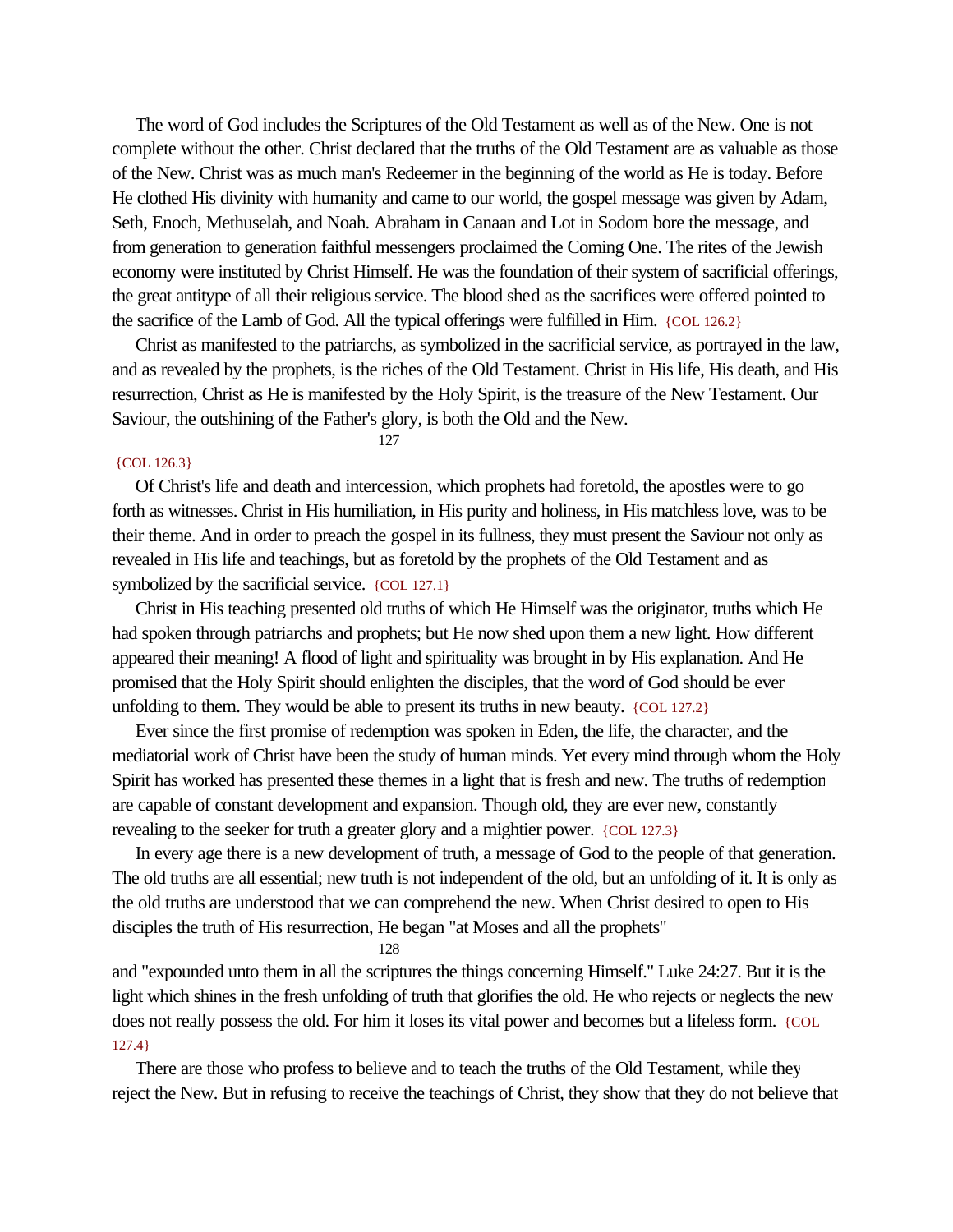which patriarchs and prophets have spoken. "Had ye believed Moses," Christ said, "ye would have believed Me; for he wrote of Me." John 5:46. Hence there is no real power in their teaching of even the Old Testament. {COL 128.1}

 Many who claim to believe and to teach the gospel are in a similar error. They set aside the Old Testament Scriptures, of which Christ declared, "They are they which testify of Me." John 5:39. In rejecting the Old, they virtually reject the New; for both are parts of an inseparable whole. No man can rightly present the law of God without the gospel, or the gospel without the law. The law is the gospel embodied, and the gospel is the law unfolded. The law is the root, the gospel is the fragrant blossom and fruit which it bears. {COL 128.2}

 The Old Testament sheds light upon the New, and the New upon the Old. Each is a revelation of the glory of God in Christ. Both present truths that will continually reveal new depths of meaning to the earnest seeker. {COL 128.3}

 Truth in Christ and through Christ is measureless. The student of Scripture looks, as it were, into a fountain that deepens and broadens as he gazes into its depths. Not in this life shall we comprehend the mystery of God's love in giving His Son to be the propitiation for our sins. The work of our Redeemer on this earth is and ever will

129

be a subject that will put to the stretch our highest imagination. Man may tax every mental power in the endeavor to fathom this mystery, but his mind will become faint and weary. The most diligent searcher will see before him a boundless, shoreless sea. {COL 128.4}

 The truth as it is in Jesus can be experienced, but never explained. Its height and breadth and depth pass our knowledge. We may task our imagination to the utmost, and then we shall see only dimly the outlines of a love that is unexplainable, that is as high as heaven, but that stooped to the earth to stamp the image of God on all mankind. {COL 129.1}

 Yet it is possible for us to see all that we can bear of the divine compassion. This is unfolded to the humble, contrite soul. We shall understand God's compassion just in proportion as we appreciate His sacrifice for us. As we search the word of God in humility of heart, the grand theme of redemption will open to our research. It will increase in brightness as we behold it, and as we aspire to grasp it, its height and depth will ever increase. {COL 129.2}

 Our life is to be bound up with the life of Christ; we are to draw constantly from Him, partaking of Him, the living Bread that came down from heaven, drawing from a fountain ever fresh, ever giving forth its abundant treasures. If we keep the Lord ever before us, allowing our hearts to go out in thanksgiving and praise to Him, we shall have a continual freshness in our religious life. Our prayers will take the form of a conversation with God as we would talk with a friend. He will speak His mysteries to us personally. Often there will come to us a sweet joyful sense of the presence of Jesus. Often our hearts will burn within us as He draws nigh to commune with us as He did with Enoch. When this

130

is in truth the experience of the Christian, there is seen in his life a simplicity, a humility, meekness, and lowliness of heart, that show to all with whom he associates that he has been with Jesus and learned of Him. {COL 129.3}

In those who possess it, the religion of Christ will reveal itself as a vitalizing, pervading principle, a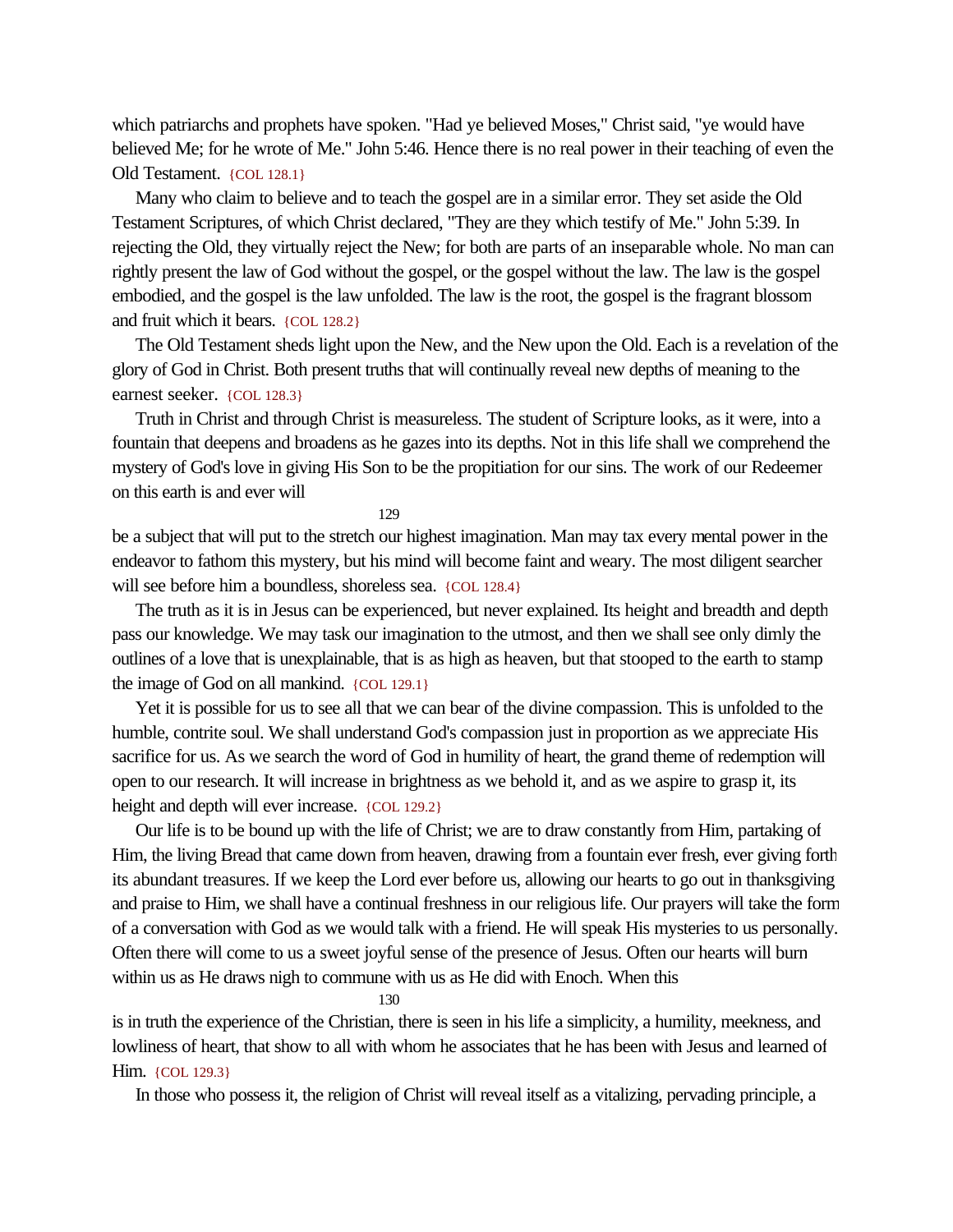living, working, spiritual energy. There will be manifest the freshness and power and joyousness of perpetual youth. The heart that receives the word of God is not as a pool that evaporates, not like a broken cistern that loses its treasure. It is like the mountain stream fed by unfailing springs, whose cool, sparkling waters leap from rock to rock, refreshing the weary, the thirsty, the heavy laden. {COL 130.1}

 This experience gives every teacher of truth the very qualifications that will make him a representative of Christ. The spirit of Christ's teaching will give a force and directness to his communications and to his prayers. His witness to Christ will not be a narrow, lifeless testimony. The minister will not preach over and over the same set discourses. His mind will be open to the constant illumination of the Holy Spirit. {COL 130.2}

 Christ said, "Whoso eateth My flesh, and drinketh My blood, hath eternal life. . . . As the living Father hath sent Me, and I live by the Father; so he that eateth Me, even he shall live by Me. . . . It is the Spirit that quickeneth; . . . the words that I speak unto you, they are spirit, and they are life." John 6:54-63. {COL 130.3}

 When we eat Christ's flesh and drink His blood, the element of eternal life will be found in the ministry. There will not be a fund of stale, oft-repeated ideas. The tame, dull sermonizing will cease. The old truths will be presented, but they will be seen in a new light. There will be a new perception of truth, a clearness and a power that

131

all will discern. Those who have the privilege of sitting under such a ministry will, if susceptible to the Holy Spirit's influence, feel the energizing power of a new life. The fire of God's love will be kindled within them. Their perceptive faculties will be quickened to discern the beauty and majesty of truth. {COL 130.4}

 The faithful householder represents what every teacher of the children and youth should be. If he makes the word of God his treasure, he will continually bring forth new beauty and new truth. When the teacher will rely upon God in prayer, the Spirit of Christ will come upon him, and God will work through him by the Holy Spirit upon the minds of others. The Spirit fills the mind and heart

132

with sweet hope and courage and Bible imagery, and all this will be communicated to the youth under his instruction. {COL 131.1}

 The springs of heavenly peace and joy, unsealed in the soul of the teacher by the words of Inspiration, will become a mighty river of influence to bless all who connect with him. The Bible will not become a tiresome book to the student. Under a wise instructor the word will become more and more desirable. It will be as the bread of life, and will never grow old. Its freshness and beauty will attract and charm the children and youth. It is like the sun shining upon the earth, perpetually imparting brightness and warmth, yet never exhausted. {COL 132.1}

 God's holy, educating Spirit is in His word. A light, a new and precious light, shines forth from every page. Truth is there revealed, and words and sentences are made bright and appropriate for the occasion, as the voice of God speaking to the soul. {COL 132.2}

 The Holy Spirit loves to address the youth, and to discover to them the treasures and beauties of God's word. The promises spoken by the great Teacher will captivate the senses and animate the soul with spiritual power that is divine. There will grow in the fruitful mind a familiarity with divine things that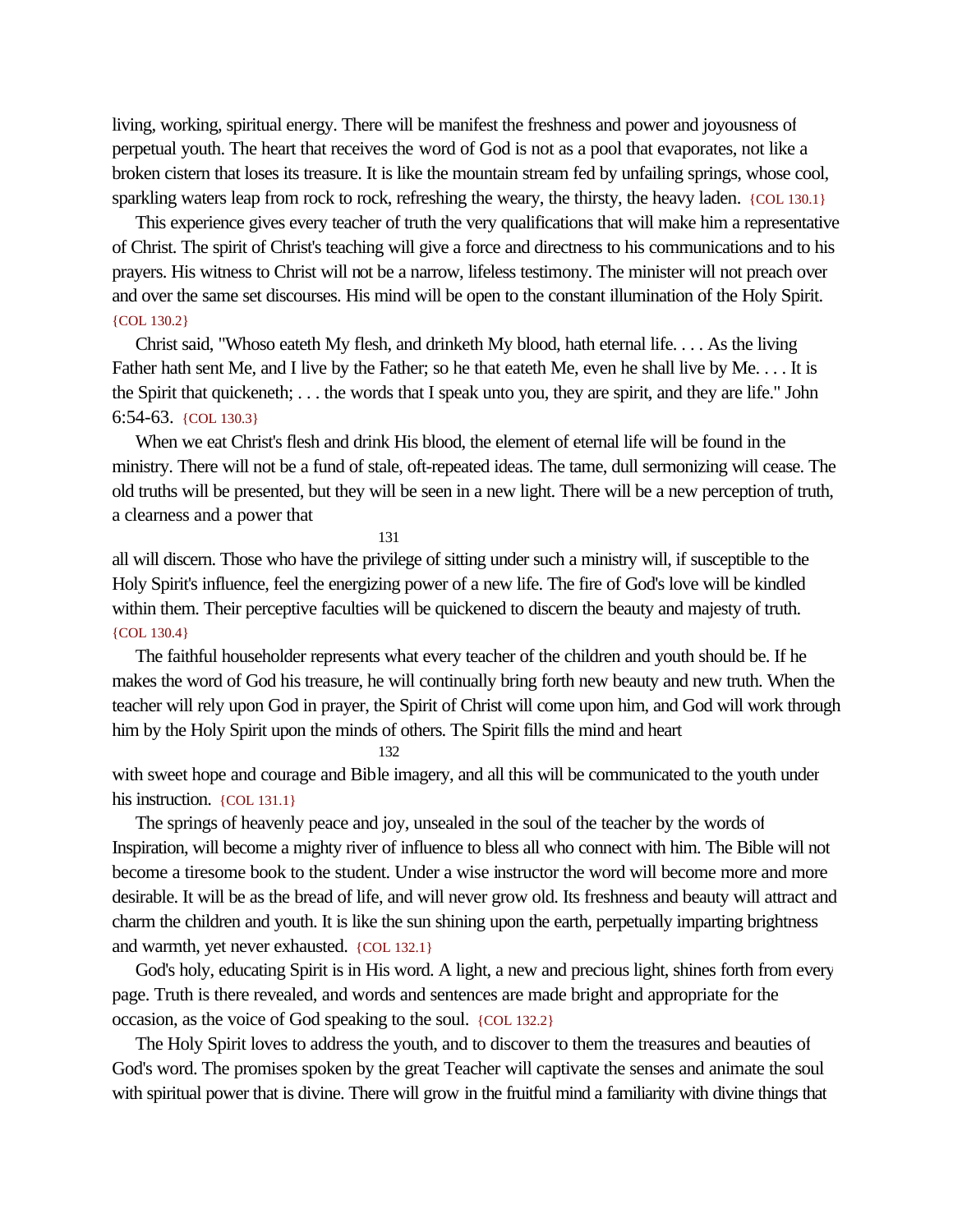will be as a barricade against temptation. {COL 132.3}

 The words of truth will grow in importance, and assume a breadth and fullness of meaning of which we have never dreamed. The beauty and riches of the word have a transforming influence on mind and character. The light of heavenly love will fall upon the heart as an inspiration. {COL 132.4}

 The appreciation of the Bible grows with its study. Whichever way the student may turn, he will find displayed the infinite wisdom and love of God.

133

## {COL 132.5}

 The significance of the Jewish economy is not yet fully comprehended. Truths vast and profound are shadowed forth in its rites and symbols. The gospel is the key that unlocks its mysteries. Through a knowledge of the plan of redemption, its truths are opened to the understanding. Far more than we do, it is our privilege to understand these wonderful themes. We are to comprehend the deep things of God. Angels desire to look into the truths that are revealed to the people who with contrite hearts are searching the word of God, and praying for greater lengths and breadths and depths and heights of the knowledge which He alone can give. {COL 133.1}

 As we near the close of this world's history, the prophecies relating to the last days especially demand our study. The last book of the New Testament scriptures is full of truth that we need to understand. Satan has blinded the minds of many, so that they have been glad of any excuse for not making the Revelation their study. But Christ through His servant John has here declared what shall be in the last days, and He says, "Blessed is he that readeth, and they that hear the words of this prophecy, and keep those things which are written therein." Rev. 1:3. {COL 133.2}

 "This is life eternal," Christ said, "that they might know Thee the only true God, and Jesus Christ, whom Thou hast sent." John 17:3. Why is it that we do not realize the value of this knowledge? Why are not these glorious truths glowing in our hearts, trembling upon our lips, and pervading our whole being? {COL 133.3}

 In giving us His word, God has put us in possession of every truth essential for our salvation. Thousands have drawn water from these wells of life, yet there is no diminishing of the supply. Thousands have set the Lord before them, and by beholding have been changed into the

#### 134

same image. Their spirit burns within them as they speak of His character, telling what Christ is to them, and what they are to Christ. But these searchers have not exhausted these grand and holy themes. Thousands more may engage in the work of searching out the mysteries of salvation. As the life of Christ and the character of His mission are dwelt upon, rays of light will shine forth more distinctly at every attempt to discover truth. Each fresh search will reveal something more deeply interesting than has yet been unfolded. The subject is inexhaustible. The study of the incarnation of Christ, His atoning sacrifice and mediatorial work, will employ the mind of the diligent student as long as time shall last; and looking to heaven with its unnumbered years he will exclaim, "Great is the mystery of godliness." {COL 133.4}

 In eternity we shall learn that which, had we received the enlightenment it was possible to obtain here, would have opened our understanding. The themes of redemption will employ the hearts and minds and tongues of the redeemed through the everlasting ages. They will understand the truths which Christ longed to open to His disciples, but which they did not have faith to grasp. Forever and forever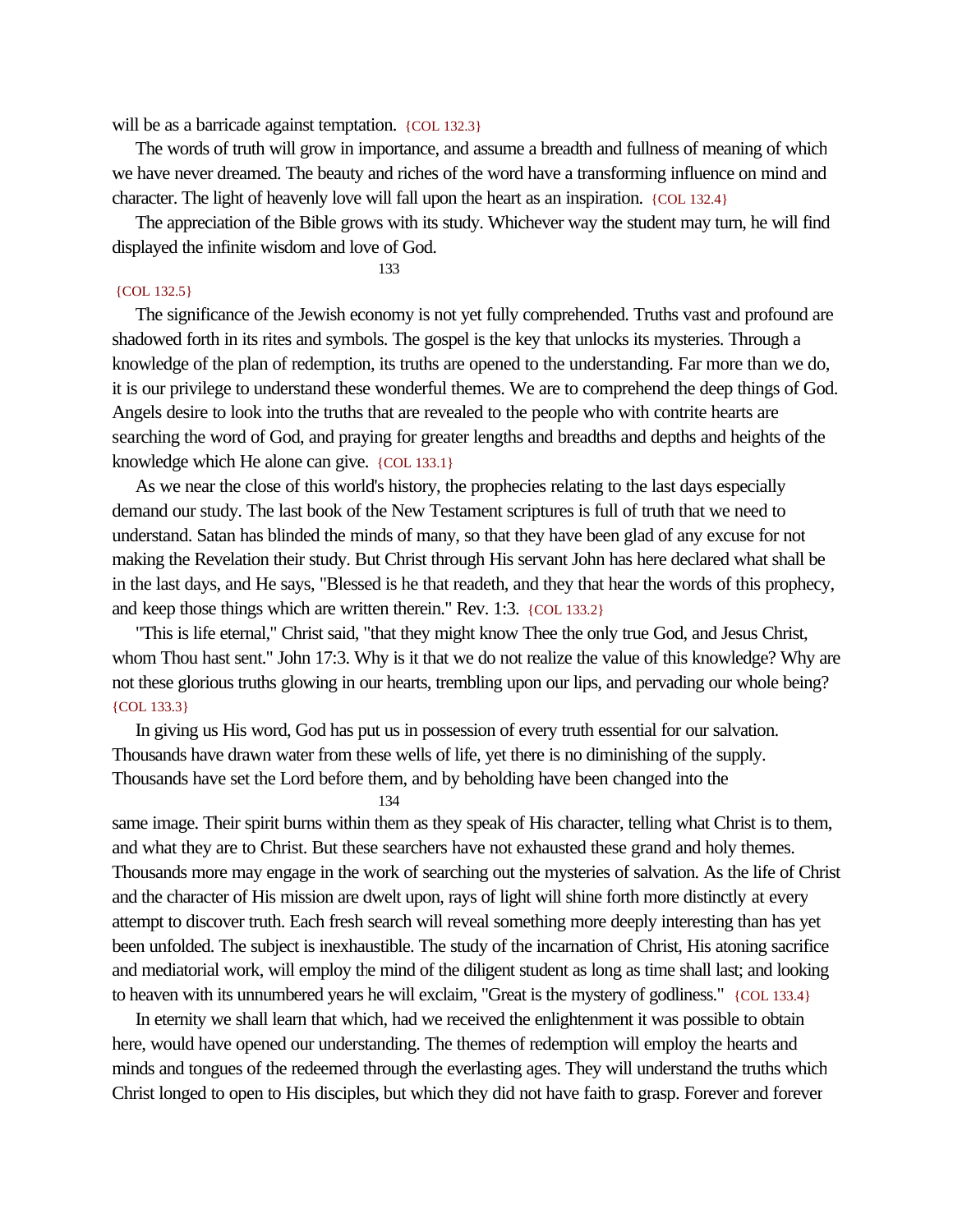new views of the perfection and glory of Christ will appear. Through endless ages will the faithful Householder bring forth from His treasure things new and old. {COL 134.1}

# **BOOKS / COL - Christ's Object Lessons (1900) / Chap. 12 - Asking to Give Chap. 12 - Asking to Give**

 Christ was continually receiving from the Father that He might communicate to us. "The word which ye hear," He said, "is not Mine, but the Father's which sent Me." John 14:24. "The Son of man came not to be ministered unto, but to minister." Matt. 20:28. Not for Himself, but for others, He lived and thought and prayed. From hours spent with God He came forth morning by morning, to bring the light of heaven to men. Daily He received a fresh baptism of the Holy Spirit. In the early hours of the new day the Lord awakened Him from His slumbers, and His soul and His lips were anointed with grace, that He might impart to others. His words were given Him fresh from the heavenly courts, words that He might speak in season to the weary and oppressed. "The Lord God hath given Me," He said, "the tongue of the learned, that I should know how to speak a word in season to him that is weary: He wakeneth morning by morning, He wakeneth Mine ear to hear as the learned." Isa. 50:4.

#### {COL 139.1}

140

 Christ's disciples were much impressed by His prayers and by His habit of communion with God. One day after a short absence from their Lord, they found Him absorbed in supplication. Seeming unconscious of their presence, He continued praying aloud. The hearts of the disciples were deeply moved. As He ceased praying, they exclaimed, "Lord, teach us to pray." {COL 140.1}

 In answer, Christ repeated the Lord's prayer, as He had given it in the sermon on the mount. Then in a parable He illustrated the lesson He desired to teach them. {COL 140.2}

 "Which of you," He said, "shall have a friend, and shall go unto him at midnight, and say unto him, Friend, lend me three loaves; for a friend of mine in his journey is come to me, and I have nothing to set before him? And he from within shall answer and say, Trouble me not; the door is now shut, and my children are with me in bed: I cannot rise and give thee. I say unto you, Though he will not rise and give him because he is his friend, yet because of his importunity he will rise and give him as many as he needeth." {COL 140.3}

 Here Christ represents the petitioner as asking that he may give again. He must obtain the bread, else he cannot supply the necessities of a weary, belated wayfarer. Though his neighbor is unwilling to be troubled, he will not desist his pleading; his friend must be relieved; and at last his importunity is rewarded, his wants are supplied. {COL 140.4}

 In like manner the disciples were to seek blessings from God. In the feeding of the multitude and in the sermon on the bread from heaven, Christ had opened to them their work as His representatives. They were to give the bread of life to the people. He who had appointed their work, saw how often their faith would be tried. Often they would be thrown into unexpected positions, and would realize

141

their human insufficiency. Souls that were hungering for the bread of life would come to them, and they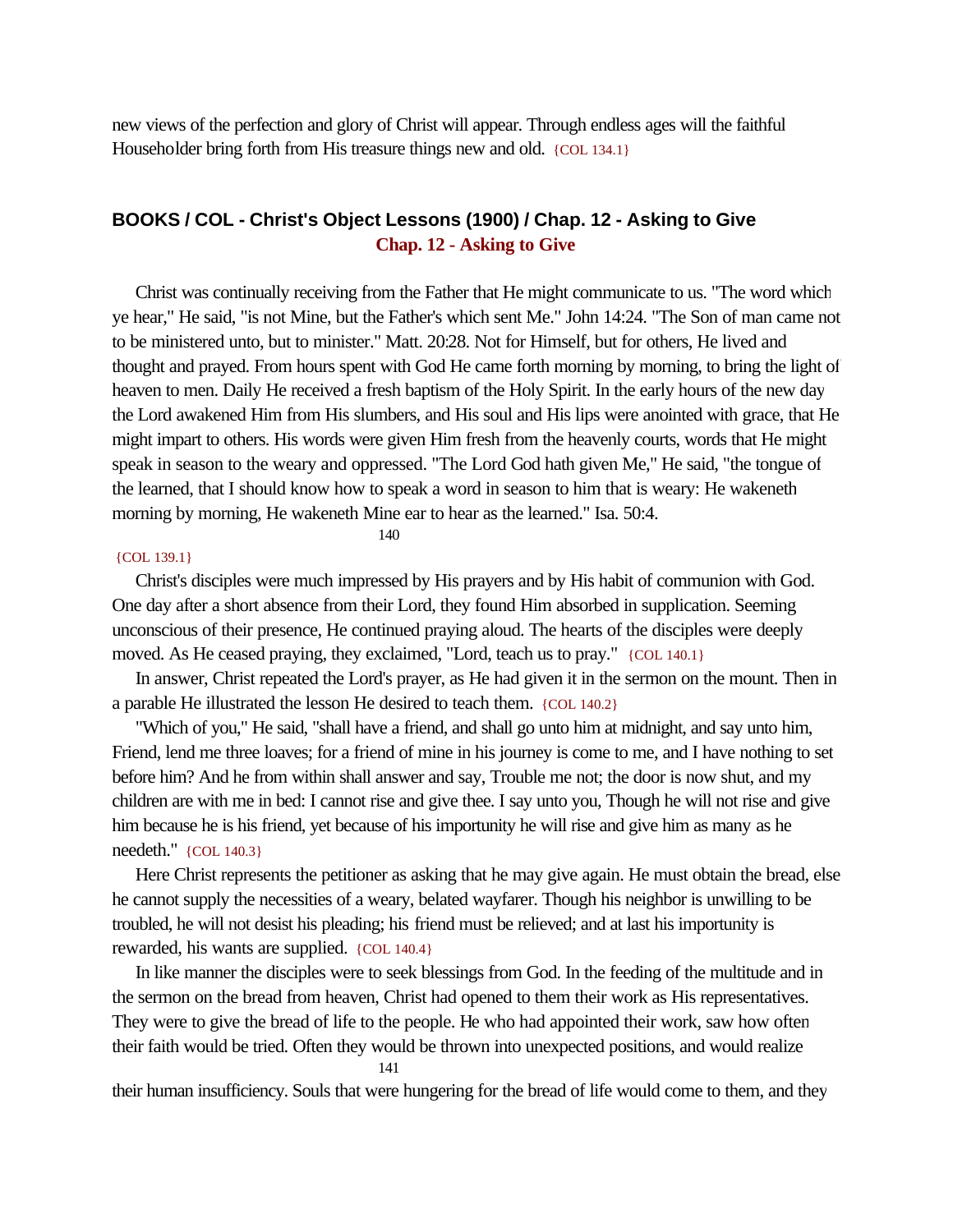would feel themselves to be destitute and helpless. They must receive spiritual food, or they would have nothing to impart. But they were not to turn one soul away unfed. Christ directs them to the source of supply. The man whose friend came to him for entertainment, even at the unseasonable hour of midnight, did not turn him away. He had nothing to set before him, but he went to one who had food and pressed his request until the neighbor supplied his need. And would not God, who had sent His servants to feed the hungry, supply their need for His own work? {COL 140.5}

 But the selfish neighbor in the parable does not represent the character of God. The lesson is drawn, not by comparison, but by contrast. A selfish man will grant an urgent request, in order to rid himself of one who disturbs his rest. But God delights to give. He is full of compassion, and He longs to grant the requests of those who come unto Him in faith. He gives to us that we may minister to others and thus become like Himself. {COL 141.1}

 Christ declares, "Ask, and it shall be given you; seek, and ye shall find; knock, and it shall be opened unto you. For every one that asketh receiveth; and he that seeketh findeth; and to him that knocketh it shall be opened." {COL 141.2}

 The Saviour continues: "If a son shall ask bread of any of you that is a father, will he give him a stone? or if he ask a fish, will he for a fish give him a serpent? or if he shall ask an egg, will he offer him a scorpion? If ye then, being evil, know how to give good gifts unto your children, how much more shall your heavenly Father give the Holy Spirit to them that ask Him?" {COL 141.3}

 In order to strengthen our confidence in God, Christ teaches us to address Him by a new name, a name entwined

142

with the dearest associations of the human heart. He gives us the privilege of calling the infinite God our Father. This name, spoken to Him and of Him, is a sign of our love and trust toward Him, and a pledge of His regard and relationship to us. Spoken when asking His favor or blessing, it is as music in His ears. That we might not think it presumption to call Him by this name, He has repeated it again and again. He desires us to become familiar with the appellation. {COL 141.4}

 God regards us as His children. He has redeemed us out of the careless world and has chosen us to become members of the royal family, sons and daughters of the heavenly King. He invites us to trust in Him with a trust deeper and stronger than that of a child in his earthly father. Parents love their children, but the love of God is larger, broader, deeper, than human love can possibly be. It is immeasurable. Then if earthly parents know how to give good gifts to their children, how much more shall our Father in heaven give the Holy Spirit to those who ask Him? {COL 142.1}

 Christ's lessons in regard to prayer should be carefully considered. There is a divine science in prayer, and His illustration brings to view principles that all need to understand. He shows what is the true spirit of prayer, He teaches the necessity of perseverance in presenting our requests to God, and assures us of His willingness to hear and answer prayer. {COL 142.2}

 Our prayers are not to be a selfish asking, merely for our own benefit. We are to ask that we may give. The principle of Christ's life must be the principle of our lives. "For their sakes," He said, speaking of His disciples, "I sanctify Myself, that they also might be sanctified." John 17:19. The same devotion, the same self-sacrifice, the same subjection to the claims of the word of God, that were manifest in Christ, must be seen in His servants. Our mission to the world is not to serve or please ourselves; we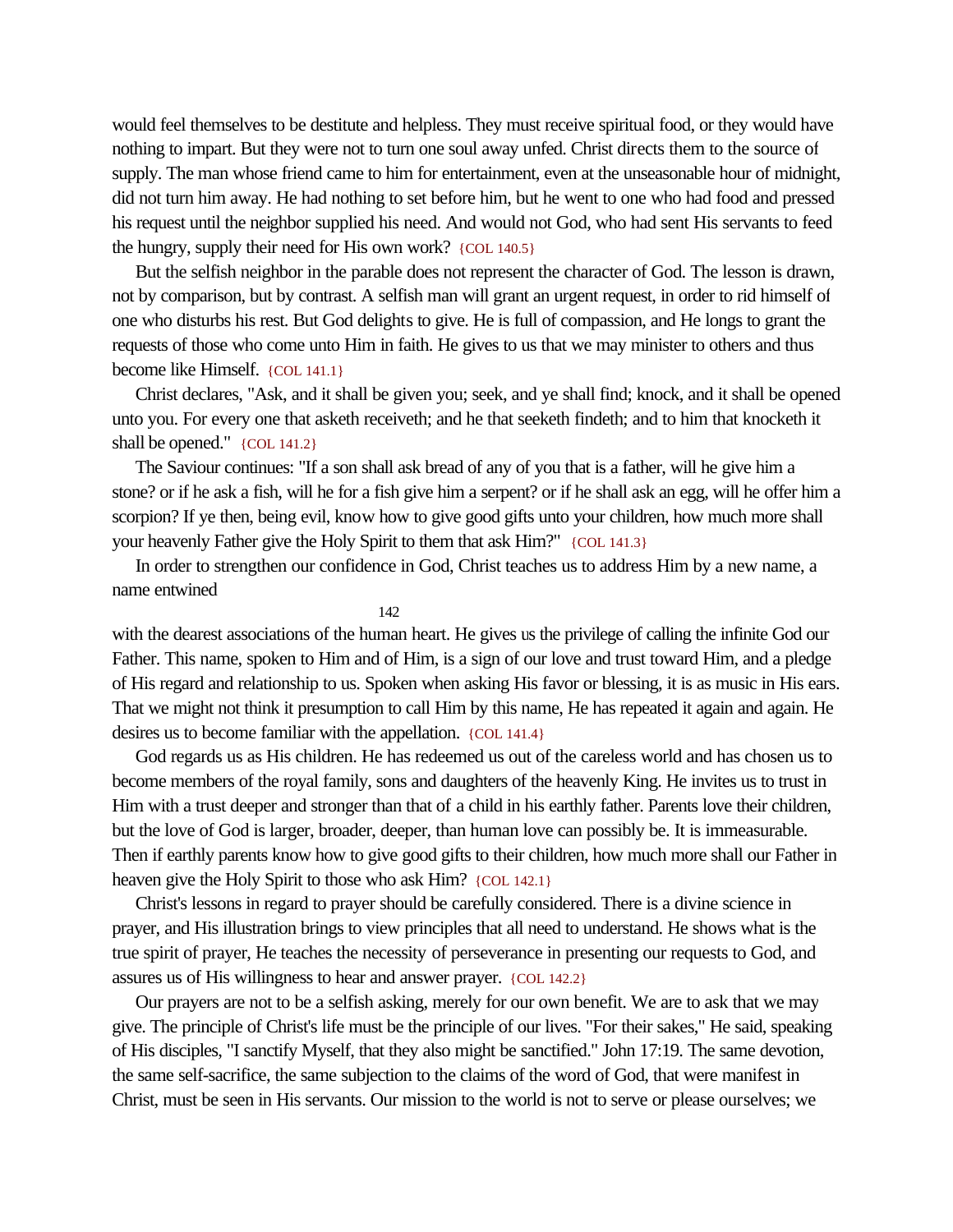are to glorify God by co-operating with Him to save sinners. We are to ask blessings from God that we may communicate to others. The capacity for receiving is preserved only by imparting. We cannot continue to receive heavenly treasure without communicating to those around us. {COL 142.3}

 In the parable the petitioner was again and again repulsed, but he did not relinquish his purpose. So our prayers do not always seem to receive an immediate answer; but Christ teaches that we should not cease to pray. Prayer is not to work any change in God; it is to bring us into harmony with God. When we make request of Him, He may see that it is necessary for us to search our hearts and repent of sin. Therefore He takes us through test and trial, He brings us through humiliation, that we may see what hinders the working of His Holy Spirit through us. {COL 143.1}

 There are conditions to the fulfillment of God's promises, and prayer can never take the place of duty. "If ye love Me," Christ says, "Keep My commandments." "He that hath My commandments, and keepeth them, he it is that loveth Me; and he that loveth Me shall be loved of My Father, and I will love him, and will manifest Myself to him." John 14:15, 21. Those who bring their petitions to God, claiming His promise while they do not comply with the conditions, insult Jehovah. They bring the name of Christ as their authority for the fulfillment of the promise, but they do not those things that would show faith in Christ and love for Him. {COL 143.2}

 Many are forfeiting the condition of acceptance with the Father. We need to examine closely the deed of trust wherewith we approach God. If we are disobedient, we bring to the Lord a note to be cashed when we have not fulfilled the conditions that would make it payable to us. We present to God His promises, and ask Him to fulfill them, when by so doing He would dishonor His own name.

144

#### {COL 143.3}

 The promise is "If ye abide in Me, and My words abide in you, ye shall ask what ye will, and it shall be done unto you." John 15:7. And John declares: "Hereby we do know that we know Him, if we keep His commandments. He that saith, I know Him, and keepeth not His commandments, is a liar, and the truth is not in him. But whoso keepeth His word, in him verily is the love of God perfected." 1 John 2:3-5.  $\{COL 144.1\}$ 

 One of Christ's last commands to His disciples was "Love one another as I have loved you." John 13:34. Do we obey this command, or are we indulging sharp, unchristlike traits of character? If we have in any way grieved or wounded others, it is our duty to confess our fault and seek for reconciliation. This is an essential preparation that we may come before God in faith, to ask His blessing. {COL 144.2}

 There is another matter too often neglected by those who seek the Lord in prayer. Have you been honest with God? By the prophet Malachi the Lord declares, "Even from the days of your fathers ye are gone away from Mine ordinances, and have not kept them. Return unto Me, and I will return unto you, saith the Lord of hosts. But ye said, Wherein shall we return? Will a man rob God? Yet ye have robbed Me. But ye say, Wherein have we robbed Thee? In tithes and offerings." Mal. 3:7, 8. {COL 144.3}

 As the Giver of every blessing, God claims a certain portion of all we possess. This is His provision to sustain the preaching of the gospel. And by making this return to God, we are to show our appreciation of His gifts. But if we withhold from Him that which is His own, how can we claim His blessing? If we are unfaithful stewards of earthly things, how can we expect Him to entrust us with the

143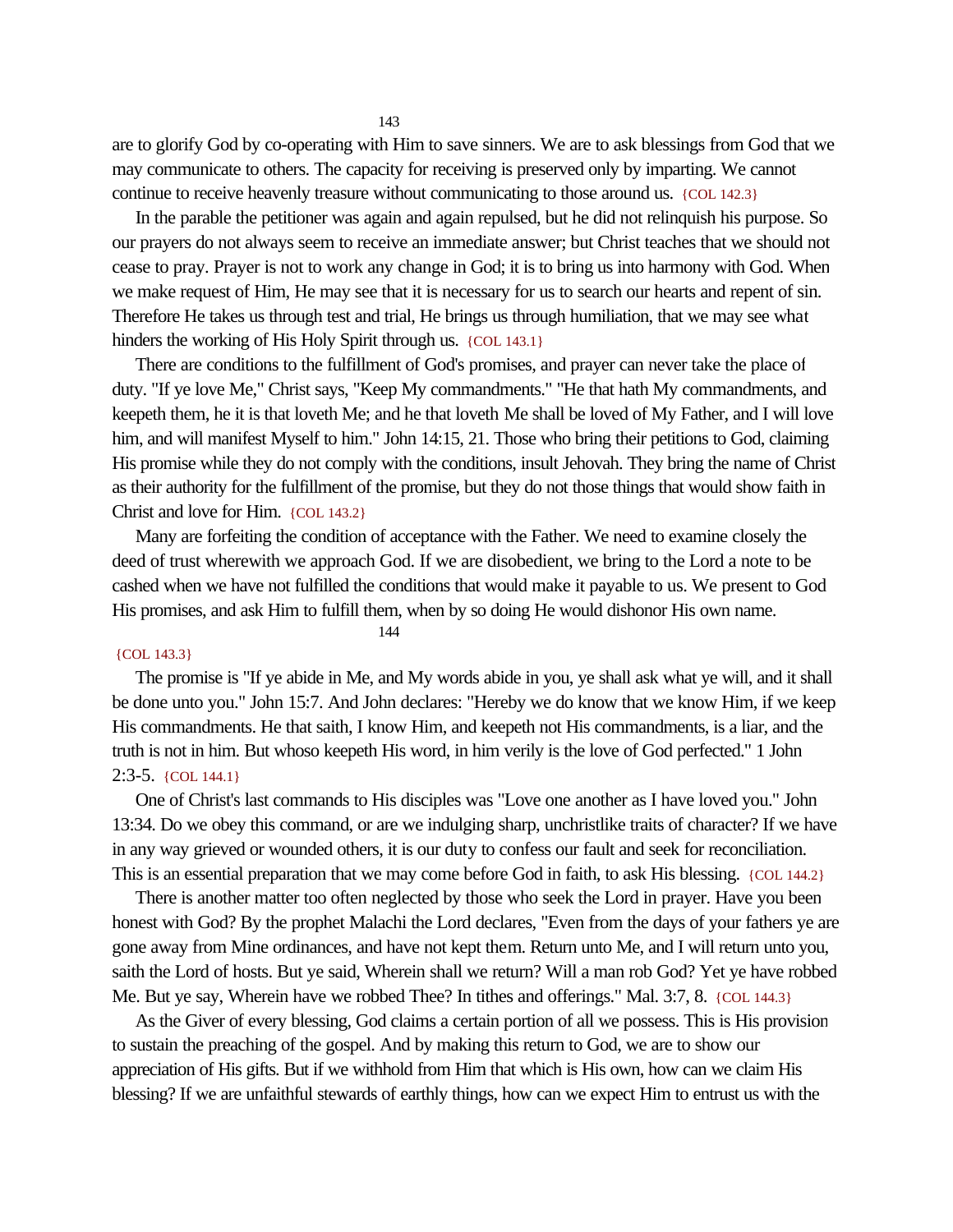things of heaven? It may be that here is the secret of unanswered prayer. {COL 144.4}

 But the Lord in His great mercy is ready to forgive, and He says, "Bring ye all the tithes into the storehouse,

145

that there may be meat in Mine house, and prove Me now herewith, . . . if I will not open you the windows of heaven, and pour you out a blessing, that there shall not be room enough to receive it. And I will rebuke the devourer for your sakes, and he shall not destroy the fruits of your ground; neither shall your vine cast her fruit before the time in the field. . . . And all nations shall call you blessed; for ye shall be a delightsome land, saith the Lord of hosts." Mal. 3:10-12. {COL 144.5}

 So it is with every other one of God's requirements. All His gifts are promised on condition of obedience. God has a heaven full of blessings for those who will co-operate with Him. All who obey Him may with confidence claim the fulfillment of His promises. {COL 145.1}

 But we must show a firm, undeviating trust in God. Often He delays to answer us in order to try our faith or test the genuineness of our desire. Having asked according to His word, we should believe His promise and press our petitions with a determination that will not be denied. {COL 145.2}

 God does not say, Ask once, and you shall receive. He bids us ask. Unwearyingly persist in prayer. The persistent asking brings the petitioner into a more earnest attitude, and gives him an increased desire to receive the things for which he asks. Christ said to Martha at the grave of Lazarus, "If thou wouldest believe, thou shouldest see the glory of God." John 11:40. {COL 145.3}

 But many have not a living faith. This is why they do not see more of the power of God. Their weakness is the result of their unbelief. They have more faith in their own working than in the working of God for them. They take themselves into their own keeping. They plan and devise, but pray little, and have little real trust in God. They think they have faith, but it is only the impulse of the moment. Failing to realize their own need, or God's

#### 146

willingness to give, they do not persevere in keeping their requests before the Lord. {COL 145.4}

 Our prayers are to be as earnest and persistent as was the petition of the needy friend who asked for the loaves at midnight. The more earnestly and steadfastly we ask, the closer will be our spiritual union with Christ. We shall receive increased blessings because we have increased faith. {COL 146.1}

 Our part is to pray and believe. Watch unto prayer. Watch, and co-operate with the prayer-hearing God. Bear in mind that "we are labourers together with God." 1 Cor. 3:9. Speak and act in harmony with your prayers. It will make an infinite difference with you whether trial shall prove your faith to be genuine, or show that your prayers are only a form. {COL 146.2}

 When perplexities arise, and difficulties confront you, look not for help to humanity. Trust all with God. The practice of telling our difficulties to others only makes us weak, and brings no strength to them. It lays upon them the burden of our spiritual infirmities, which they cannot relieve. We seek the strength of erring, finite man, when we might have the strength of the unerring, infinite God. {COL 146.3}

 You need not go to the ends of the earth for wisdom, for God is near. It is not the capabilities you now possess or ever will have that will give you success. It is that which the Lord can do for you. We need to have far less confidence in what man can do and far more confidence in what God can do for every believing soul. He longs to have you reach after Him by faith. He longs to have you expect great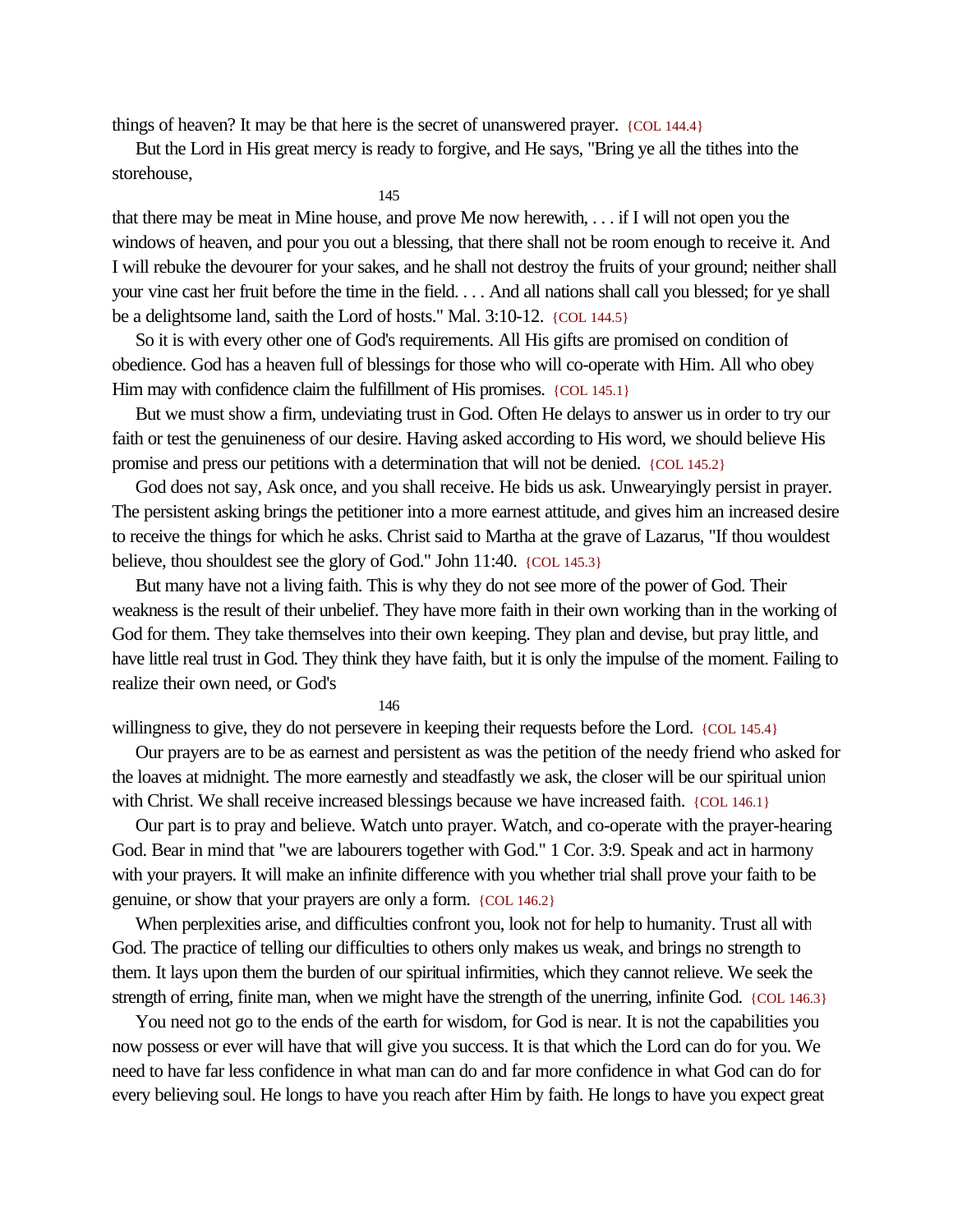things from Him. He longs to give you understanding in temporal as well as in spiritual matters. He can sharpen the intellect. He can give tact and skill. Put your talents into the work, ask God for wisdom, and it will be given you. {COL 146.4}

Take the word of Christ as your assurance. Has He

147

not invited you to come unto Him? Never allow yourself to talk in a hopeless, discouraged way. If you do you will lose much. By looking at appearances and complaining when difficulties and pressure come, you give evidence of a sickly, enfeebled faith. Talk and act as if your faith was invincible. The Lord is rich in resources; He owns the world. Look heavenward in faith. Look to Him who has light and power and efficiency. {COL 146.5}

There is in genuine faith a buoyancy, a steadfastness of principle, and a fixedness of purpose that neither time nor toil can weaken. "Even the youths shall faint and be weary, and the young men shall utterly fall: but they that wait upon the Lord shall renew their strength; they shall mount up with wings as eagles; they shall run, and not be weary; and they shall walk, and not faint." Isa. 40:30, 31. {COL 147.1}

 There are many who long to help others, but they feel that they have no spiritual strength or light to impart. Let them present their petitions at the throne of grace. Plead for the Holy Spirit. God stands back of every promise He has made. With your Bible in your hands say, I have done as Thou hast said. I present Thy promise, "Ask, and it shall be given you; seek, and ye shall find; knock, and it shall be opened unto you." {COL 147.2}

 We must not only pray in Christ's name, but by the inspiration of the Holy Spirit. This explains what is meant when it is said that the Spirit "maketh intercession for us, with groanings which cannot be uttered." Rom. 8:26. Such prayer God delights to answer. When with earnestness and intensity we breathe a prayer in the name of Christ, there is in that very intensity a pledge from God that He is about to answer our prayer "exceeding abundantly above all that we ask or think." Eph. 3:20. {COL 147.3}

 Christ has said, "What things soever ye desire, when ye pray, believe that ye receive them, and ye shall have them."

148

Mark 11:24. "Whatsoever ye shall ask in My name, that will I do, that the Father may be glorified in the Son." John 14:13. And the beloved John, under the inspiration of the Holy Spirit, speaks with great plainness and assurance: "If we ask anything according to His will, He heareth us: and if we know that He hear us, whatsoever we ask, we know that we have the petitions that we desired of Him." 1 John 5:14, 15. Then press your petition to the Father in the name of Jesus. God will honor that name. {COL 147.4}

 The rainbow round about the throne is an assurance that God is true, that in Him is no variableness, neither shadow of turning. We have sinned against Him, and are undeserving of His favor; yet He Himself has put into our lips that most wonderful of pleas, "Do not abhor us, for Thy name's sake; do not disgrace the throne of Thy glory; remember, break not Thy covenant with us." Jer. 14:21. When we come to him confessing our unworthiness and sin, He has pledged Himself to give heed to our cry. The honor of His throne is staked for the fulfillment of His word unto us. {COL 148.1}

 Like Aaron, who symbolized Christ, our Saviour bears the names of all His people on His heart in the holy place. Our great High Priest remembers all the words by which He has encouraged us to trust.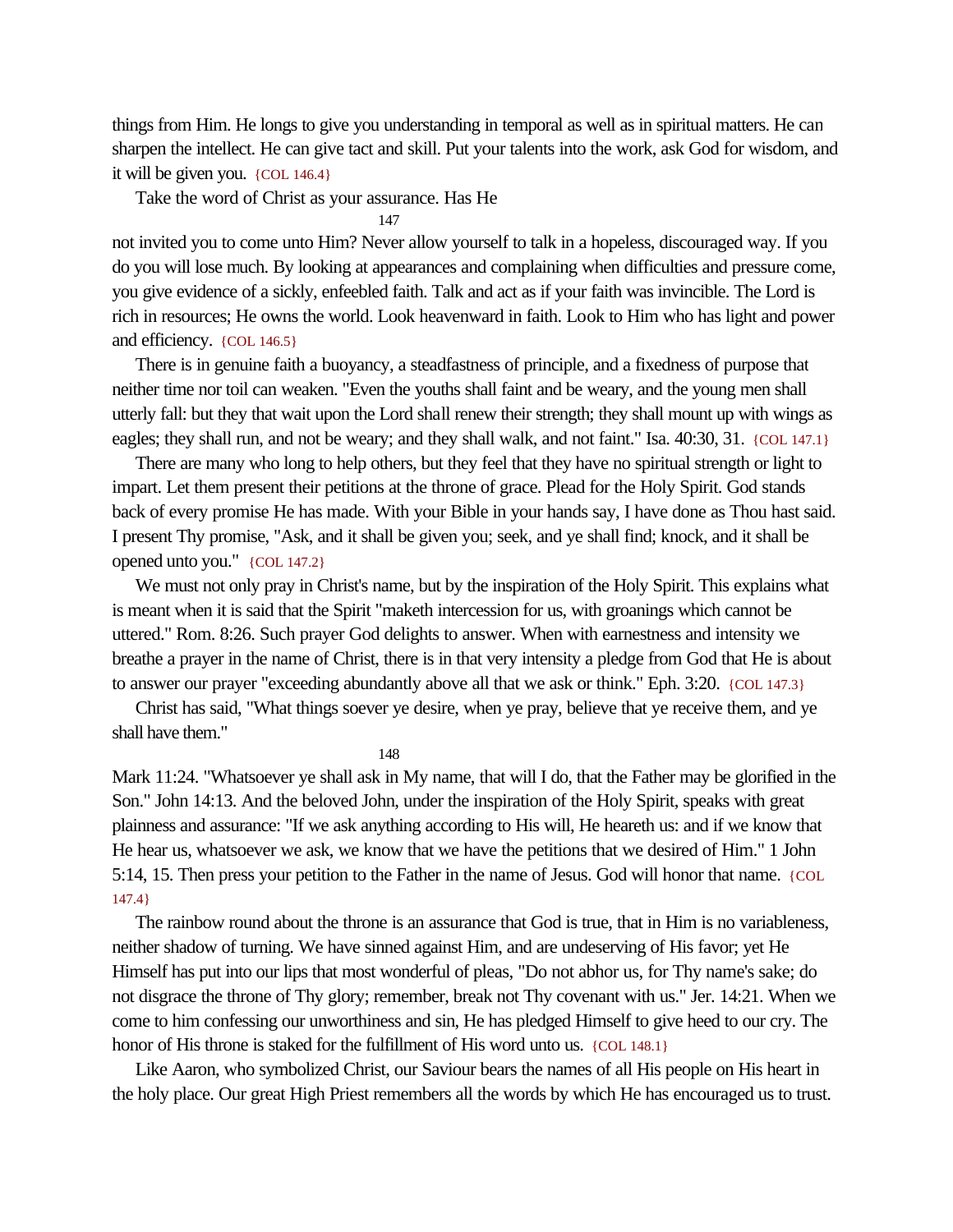He is ever mindful of His covenant. {COL 148.2}

 All who seek of Him shall find. All who knock will have the door opened to them. The excuse will not be made, Trouble Me not; the door is closed; I do not wish to open it. Never will one be told, I cannot help you. Those who beg at midnight for loaves to feed the hungry souls will be successful. {COL 148.3}

 In the parable, he who asks bread for the stranger, receives "as many as he needeth." And in what measure will God impart to us that we may impart to others?

149

"According to the measure of the gift of Christ." Eph. 4:7. Angels are watching with intense interest to see how man is dealing with his fellow men. When they see one manifest Christlike sympathy for the erring, they press to his side and bring to his remembrance words to speak that will be as the bread of life to the soul. So "God shall supply all your need according to His riches in glory by Christ Jesus." Phil. 4:19. Your testimony in its genuineness and reality He will make powerful in the power of the life to come. The word of the Lord will be in your mouth as truth and righteousness. {COL 148.4}

 Personal effort for others should be preceded by much secret prayer; for it requires great wisdom to understand the science of saving souls. Before communicating with men, commune with Christ. At the throne of heavenly grace obtain a preparation for ministering to the people. {COL 149.1}

 Let your heart break for the longing it has for God, for the living God. The life of Christ has shown what humanity can do by being partaker of the divine nature. All that Christ received from God we too may have. Then ask and receive. With the persevering faith of Jacob, with the unyielding persistence of Elijah, claim for yourself all that God has promised. {COL 149.2}

 Let the glorious conceptions of God possess your mind. Let your life be knit by hidden links to the life of Jesus. He who commanded the light to shine out of darkness is willing to shine in your heart, to give the light of the knowledge of the glory of God in the face of Jesus Christ. The Holy Spirit will take the things of God and show them unto you, conveying them as a living power into the obedient heart. Christ will lead you to the threshold of the Infinite. You may behold the glory beyond the veil, and reveal to men the sufficiency of Him who ever liveth to make intercession for us. {COL 149.3}

# **BOOKS / COL - Christ's Object Lessons (1900) / Chap. 13 - Two Worshipers Chap. 13 - Two Worshipers**

 "Unto certain which trusted in themselves that they were righteous, and despised others," Christ spoke the parable of the Pharisee and the publican. The Pharisee goes up to the temple to worship, not because he feels that he is a sinner in need of pardon, but because he thinks himself righteous and hopes to win commendation. His worship he regards as an act of merit that will recommend him to God. At the same time it will give the people a high opinion of his piety. He hopes to secure favor with both God and man. His worship is prompted by self-interest. {COL 150.1}

 And he is full of self-praise. He looks it, he walks it, he prays it. Drawing apart from others as if to say, "Come not near to me; for I am holier than thou" (Isa. 65:5), he stands and prays "with himself." Wholly self-satisfied, he thinks that God and men regard him with the same complacency. {COL 150.2}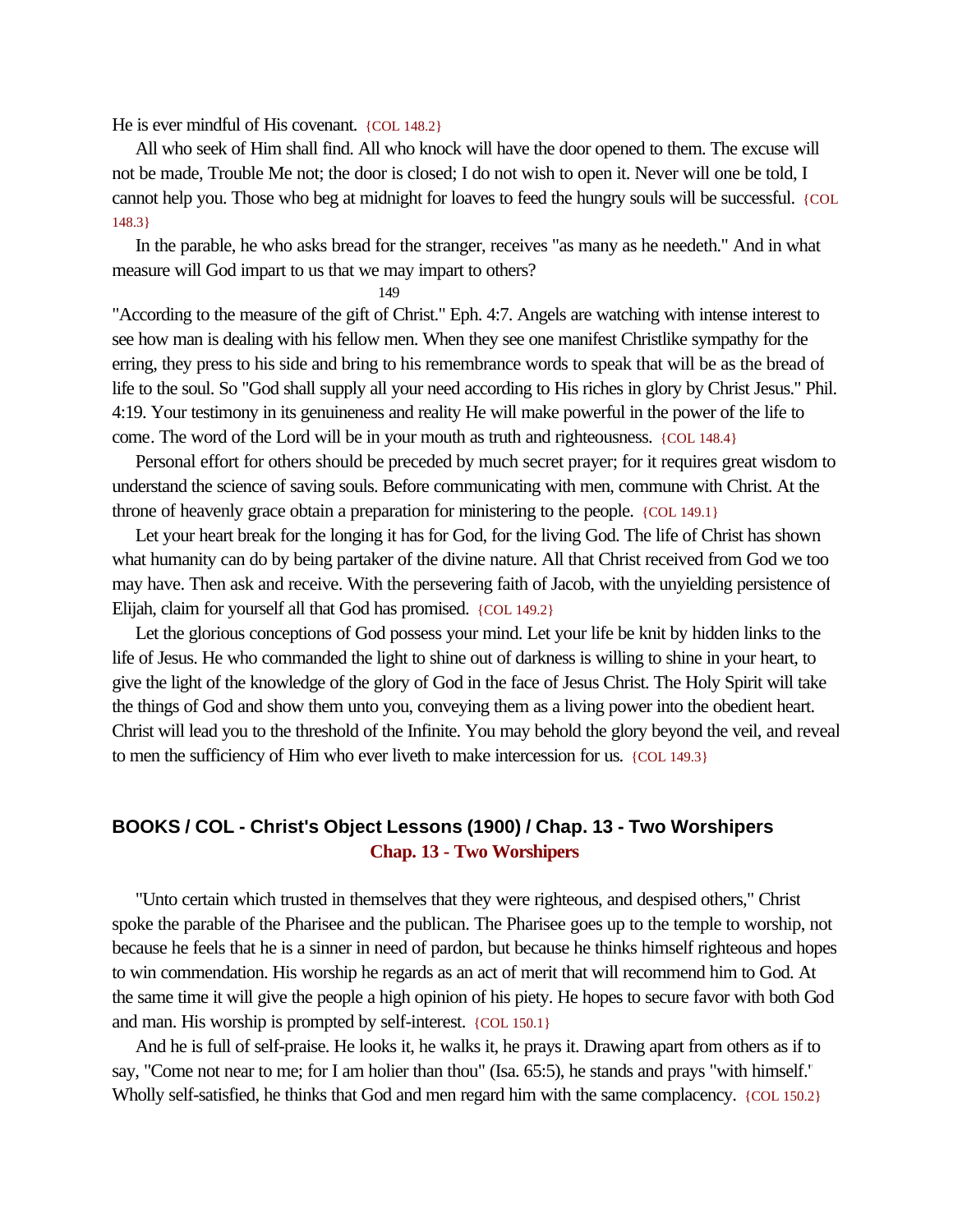"God, I thank thee," he says, "that I am not as other men are, extortioners, unjust, adulterers, or even as this

151

publican." He judges his character, not by the holy character of God, but by the character of other men. His mind is turned away from God to humanity. This is the secret of his self-satisfaction. {COL 150.3}

He proceeds to recount his good deeds: "I fast twice in the week, I give tithes of all that I possess." The religion of the Pharisee does not touch the soul. He is not seeking Godlikeness of character, a heart filled with love and mercy. He is satisfied with a religion that has to do only with outward life. His righteousness is his own--the fruit of his own works--and judged by a human standard. {COL 151.1}

 Whoever trusts in himself that he is righteous, will despise others. As the Pharisee judges himself by other men, so he judges other men by himself. His righteousness is estimated by theirs, and the worse they are the more righteous by contrast he appears. His self-righteousness leads to accusing. "Other men" he condemns as transgressors of God's law. Thus he is making manifest the very spirit of Satan, the accuser of the brethren. With this spirit it is impossible for him to enter into communion with God. He goes down to his house destitute of the divine blessing. {COL 151.2}

 The publican had gone to the temple with other worshipers, but he soon drew apart from them as unworthy to unite in their devotions. Standing afar off, he "would not lift up so much as his eyes unto heaven, but smote upon his breast," in bitter anguish and self-abhorrence. He felt that he had transgressed against God, that he was sinful and polluted. He could not expect even pity from those around him, for they looked upon him with contempt. He knew that he had no merit to commend him to God, and in utter self-despair he cried, "God be merciful to me, a sinner." He did not compare himself with others.

152

Overwhelmed with a sense of guilt, he stood as if alone in God's presence. His only desire was for pardon and peace, his only plea was the mercy of God. And he was blessed. "I tell you," Christ said, "this man went down to his house justified rather than the other." {COL 151.3}

 The Pharisee and the publican represent two great classes into which those who come to worship God are divided. Their first two representatives are found in the first two children that were born into the world. Cain thought himself righteous, and he came to God with a thank offering only. He made no confession of sin, and acknowledged no need of mercy. But Abel came with the blood that pointed to the Lamb of God. He came as a sinner, confessing himself lost; his only hope was the unmerited love of God. The Lord had respect to his offering, but to Cain and his offering He had not respect. The sense of need, the recognition of our poverty and sin, is the very first condition of acceptance with God. "Blessed are the poor in spirit; for theirs is the kingdom of heaven." Matt. 5:3. {COL 152.1}

 For each of the classes represented by the Pharisee and the publican there is a lesson in the history of the apostle Peter. In his early discipleship Peter thought himself strong. Like the Pharisee, in his own estimation he was "not as other men are." When Christ on the eve of His betrayal forewarned His disciples, "All ye shall be offended because of Me this night," Peter confidently declared, "Although all shall be offended, yet will not I." Mark 14:27, 29. Peter did not know his own danger. Self-confidence misled him. He thought himself able to withstand temptation; but in a few short hours the test came, and with cursing and swearing he denied his Lord. {COL 152.2}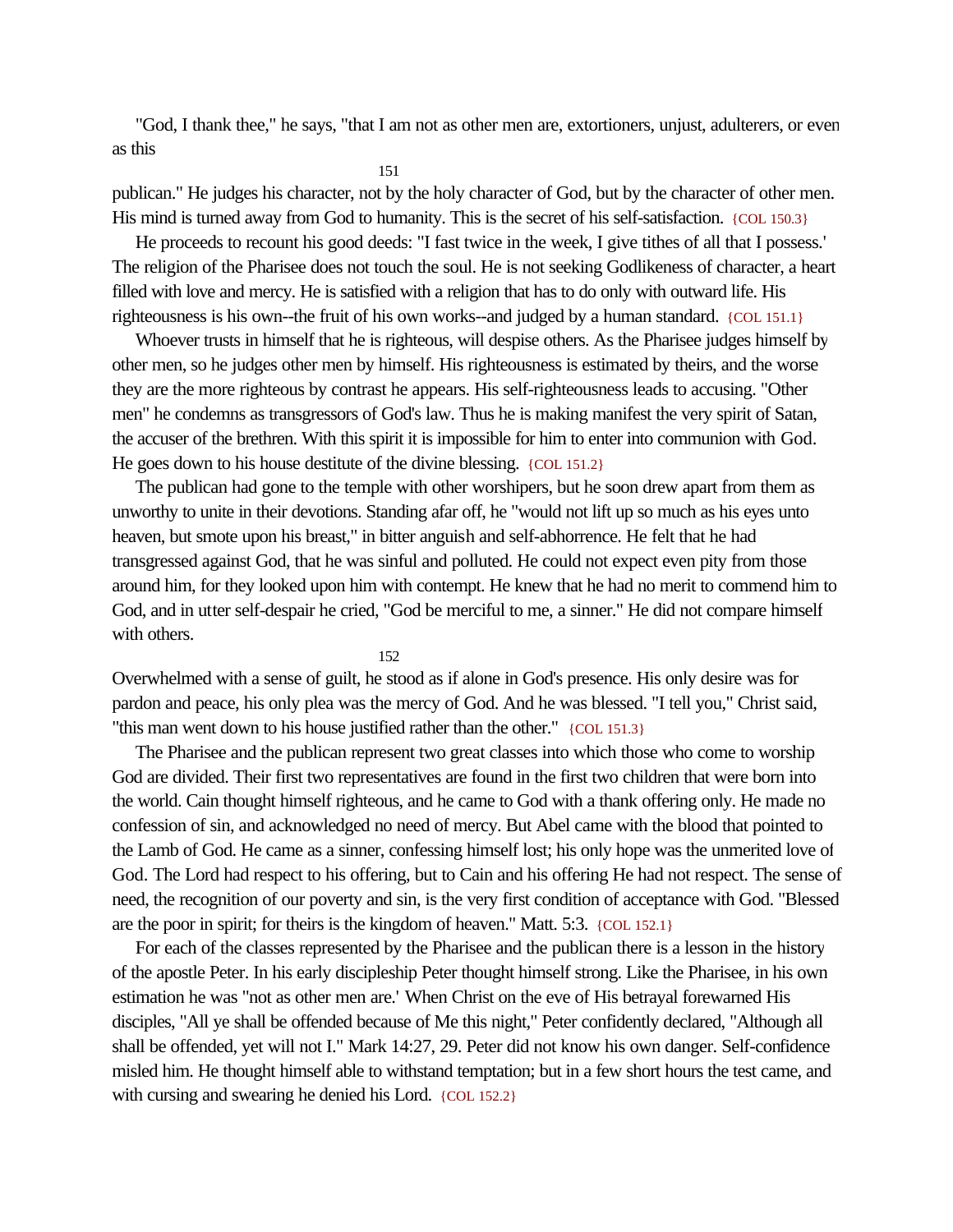When the crowing of the cock reminded him of the words of Christ, surprised and shocked at what he had just

154

done he turned and looked at his Master. At that moment Christ looked at Peter, and beneath that grieved look, in which compassion and love for him were blended, Peter understood himself. He went out and wept bitterly. That look of Christ's broke his heart. Peter had come to the turning point, and bitterly did he repent his sin. He was like the publican in his contrition and repentance, and like the publican he found mercy. The look of Christ assured him of pardon. {COL 152.3}

 Now his self-confidence was gone. Never again were the old boastful assertions repeated. {COL 154.1}

 Christ after His resurrection thrice tested Peter. "Simon, son of Jonas," He said, "lovest thou Me more than these?" Peter did not now exalt himself above his brethren. He appealed to the One who could read His heart. "Lord," he said, "Thou knowest all things; Thou knowest that I love Thee." John 21:15, 17. {COL 154.2}

 Then he received his commission. A work broader and more delicate than had heretofore been his was appointed him. Christ bade him feed the sheep and the lambs. In thus committing to his stewardship the souls for whom the Saviour had laid down his own life, Christ gave to Peter the strongest proof of confidence in his restoration. The once restless, boastful, self-confident disciple had become subdued and contrite. Henceforth he followed his Lord in self-denial and self-sacrifice. He was a partaker of Christ's sufferings; and when Christ shall sit upon the throne of His glory, Peter will be a partaker in His glory. {COL 154.3}

 The evil that led to Peter's fall and that shut out the Pharisee from communion with God is proving the ruin of thousands today. There is nothing so offensive to God or so dangerous to the human soul as pride and self-sufficiency. Of all sins it is the most hopeless, the most incurable.

155

### {COL 154.4}

 Peter's fall was not instantaneous, but gradual. Self-confidence led him to the belief that he was saved, and step after step was taken in the downward path, until he could deny his Master. Never can we safely put confidence in self or feel, this side of heaven, that we are secure against temptation. Those who accept the Saviour, however sincere their conversion, should never be taught to say or to feel that they are saved. This is misleading. Every one should be taught to cherish hope and faith; but even when we give ourselves to Christ and know that He accepts us, we are not beyond the reach of temptation. God's word declares, "Many shall be purified, and made white, and tried." Dan. 12:10. Only he who endures the trial will receive the crown of life. (James 1:12.) {COL 155.1}

 Those who accept Christ, and in their first confidence say, I am saved, are in danger of trusting to themselves. They lose sight of their own weakness and their constant need of divine strength. They are unprepared for Satan's devices, and under temptation many, like Peter, fall into the very depths of sin. We are admonished, "Let him that thinketh he standeth, take heed lest he fall." 1 Cor. 10:12. Our only safety is in constant distrust of self, and dependence on Christ. {COL 155.2}

 It was necessary for Peter to learn his own defects of character, and his need of the power and grace of Christ. The Lord could not save him from trial, but He could have saved him from defeat. Had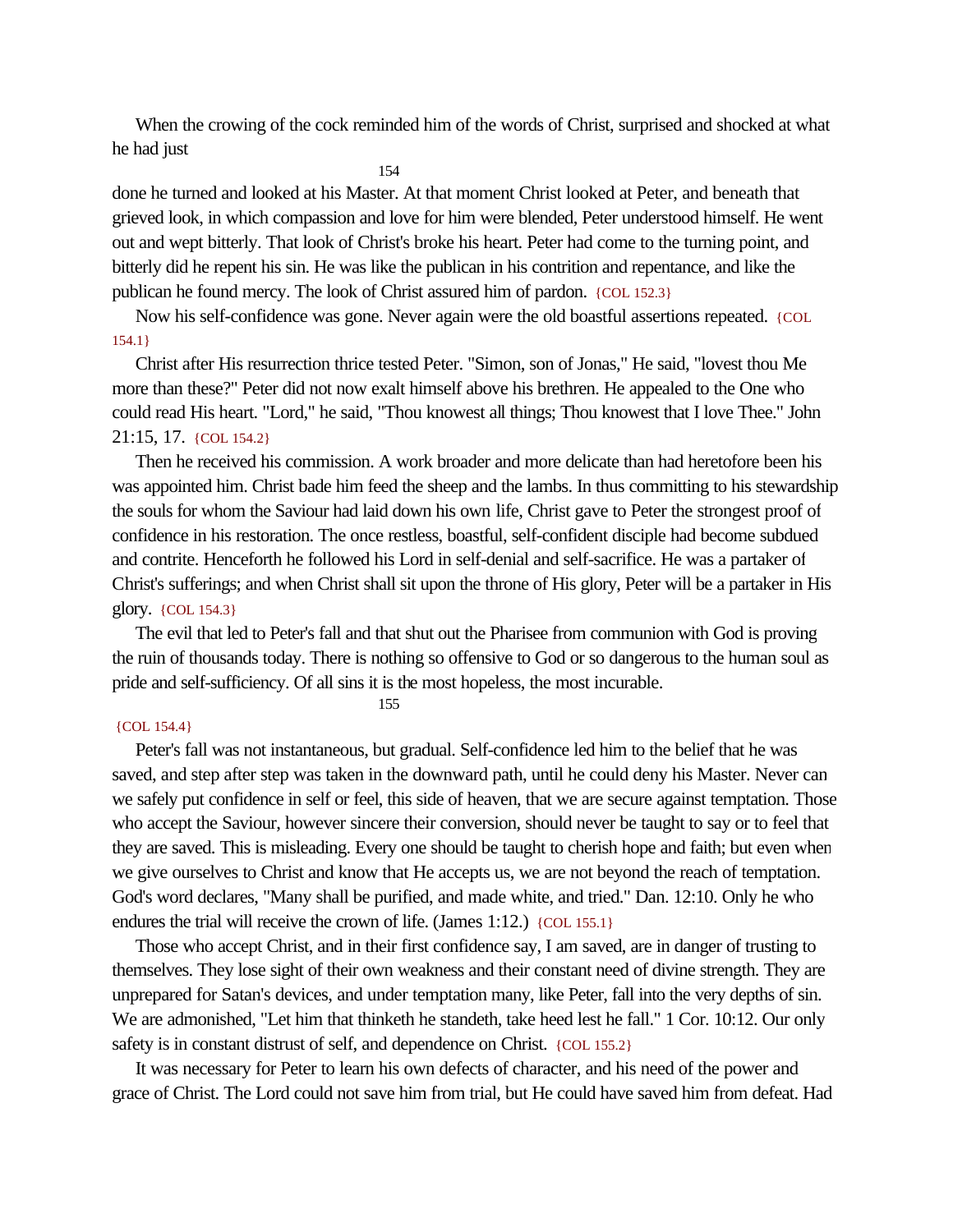Peter been willing to receive Christ's warning, he would have been watching unto prayer. He would have walked with fear and trembling lest his feet should stumble. And he would have received divine help so that Satan could not have gained the victory. {COL 155.3}

 It was through self-sufficiency that Peter fell; and it was through repentance and humiliation that his feet were again established. In the record of his experience every repenting sinner may find encouragement. Though Peter

#### 156

had grievously sinned, he was not forsaken. The words of Christ were written upon his soul, "I have prayed for thee, that thy faith fail not." Luke 22:32. In his bitter agony of remorse, this prayer, and the memory of Christ's look of love and pity, gave him hope. Christ after His resurrection remembered Peter, and gave the angel the message for the women, "Go your way, tell His disciples and Peter that He goeth before you into Galilee; there shall ye see Him." Mark 16:7. Peter's repentance was accepted by the sin-pardoning Saviour. {COL 155.4}

 And the same compassion that reached out to rescue Peter is extended to every soul who has fallen under temptation. It is Satan's special device to lead man into sin, and then leave him, helpless and trembling, fearing to seek for pardon. But why should we fear, when God has said, "Let him take hold of My strength, that he may make peace with Me; and he shall make peace with Me?" Isa. 27:5. Every provision has been made for our infirmities, every encouragement offered us to come to Christ. {COL 156.1}

 Christ offered up His broken body to purchase back God's heritage, to give man another trial. "Wherefore He is able also to save them to the uttermost that come unto God by Him, seeing He ever liveth to make intercession for them." Heb. 7:25. By His spotless life, His obedience, His death on the cross of Calvary, Christ interceded for the lost race. And now, not as a mere petitioner does the Captain of our salvation intercede for us, but as a Conqueror claiming His victory. His offering is complete, and as our Intercessor He executes His self-appointed work, holding before God the censer containing His own spotless merits and the prayers, confessions, and thanksgiving of His people. Perfumed with the fragrance of His righteousness, these ascend to God as a sweet savor. The offering is wholly acceptable, and pardon covers all transgression.

#### 157

#### {COL 156.2}

 Christ has pledged Himself to be our substitute and surety, and He neglects no one. He who could not see human beings exposed to eternal ruin without pouring out His soul unto death in their behalf, will look with pity and compassion upon every soul who realizes that he cannot save himself. {COL 157.1}

 He will look upon no trembling suppliant without raising him up. He who through His own atonement provided for man an infinite fund of moral power, will not fail to employ this power in our behalf. We may take our sins and sorrows to His feet; for He loves us. His every look and word invites our confidence. He will shape and mold our characters according to His own will.  $\{COL 157.2\}$ 

 In the whole Satanic force there is not power to overcome one soul who in simple trust casts himself on Christ. "He giveth power to the faint; and to them that have no might He increaseth strength." Isa. 40:29.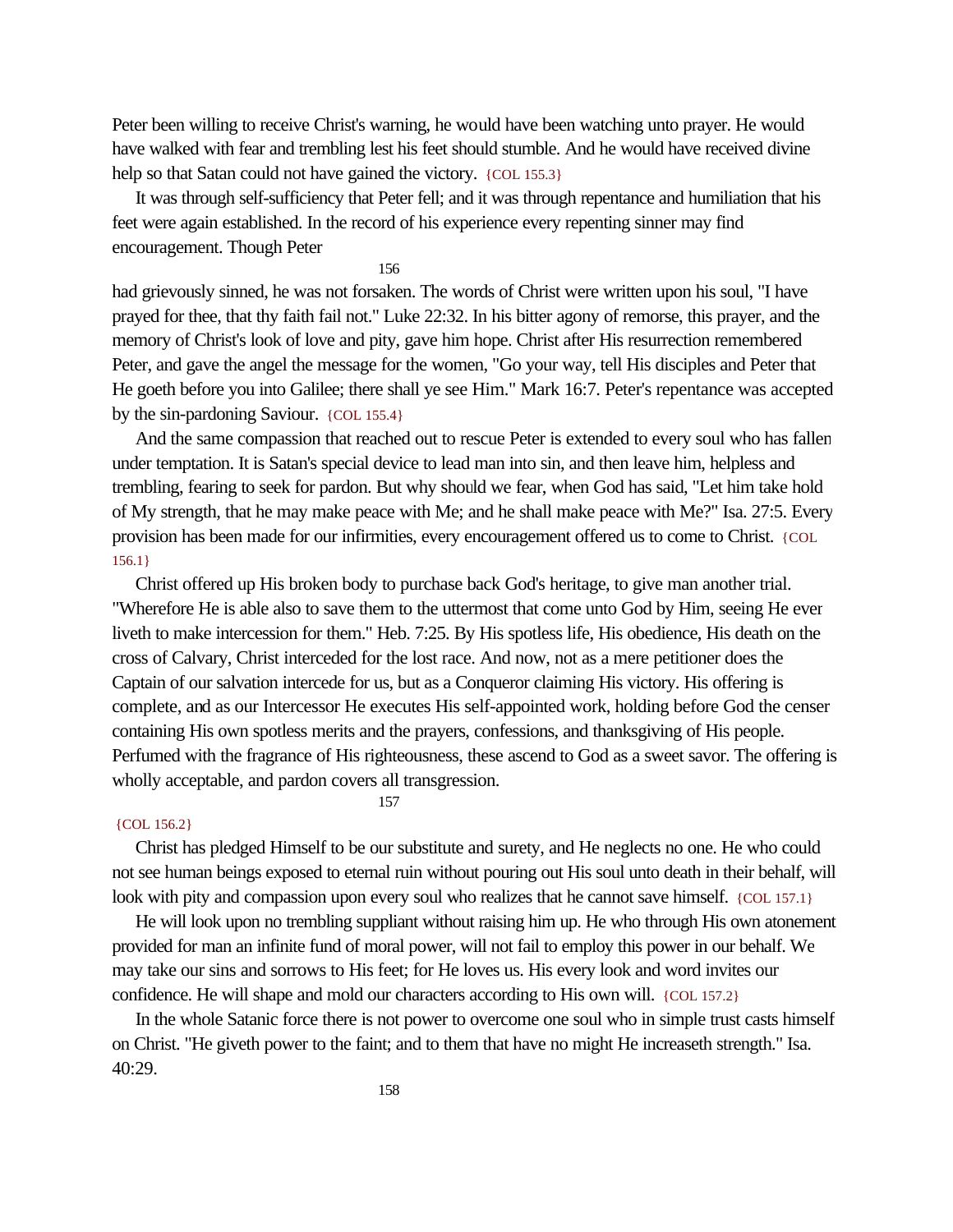"If we confess our sins, He is faithful and just to forgive us our sins, and to cleanse us from all unrighteousness." The Lord says, "Only acknowledge thine iniquity, that thou hast transgressed against the Lord thy God." "Then will I sprinkle clean water upon you, and ye shall be clean; from all your filthiness and from all your idols will I cleanse you." 1 John 1:9; Jer. 3:13; Eze. 36:25. {COL 157.3}

 But we must have a knowledge of ourselves, a knowledge that will result in contrition, before we can find pardon and peace. The Pharisee felt no conviction of sin. The Holy Spirit could not work with him. His soul was encased in a self-righteous armor which the arrows of God, barbed and true-aimed by angel hands, failed to penetrate. It is only he who knows himself to be a sinner that Christ can save. He came "to heal the brokenhearted, to preach deliverance to the captives, and recovering of sight to the blind, to set at liberty them that are bruised." Luke 4:18. But "they that are whole need not a physician." Luke 5:31. We must know our real condition, or we shall not feel our need of Christ's help. We must understand our danger, or we shall not flee to the refuge. We must feel the pain of our wounds, or we should not desire healing. {COL 158.1}

 The Lord says, "Because thou sayest, I am rich, and increased with goods, and have need of nothing; and knowest not that thou art wretched, and miserable, and poor, and blind, and naked: I counsel thee to buy of Me gold tried in the fire, that thou mayest be rich; and white raiment, that thou mayest be clothed, and that the shame of thy nakedness do not appear; and anoint thine eyes with eyesalve, that thou mayest see." Rev. 3:17, 18. The gold tried in the fire is faith that works by love. Only this can bring us into harmony with God. We may be active, we may do much work; but without love, such love as dwelt in the heart of Christ, we can never be numbered with the family of heaven.

# {COL 158.2}

159

 No man can of himself understand his errors. "The heart is deceitful above all things, and desperately wicked; who can know it?" Jer. 17:9. The lips may express a poverty of soul that the heart does not acknowledge. While speaking to God of poverty of spirit, the heart may be swelling with the conceit of its own superior humility and exalted righteousness. In one way only can a true knowledge of self be obtained. We must behold Christ. It is ignorance of Him that makes men so uplifted in their own righteousness. When we contemplate His purity and excellence, we shall see our own weakness and poverty and defects as they really are. We shall see ourselves lost and hopeless, clad in garments of self-righteousness, like every other sinner. We shall see that if we are ever saved, it will not be through our own goodness, but through God's infinite grace. {COL 159.1}

 The prayer of the publican was heard because it showed dependence reaching forth to lay hold upon Omnipotence. Self to the publican appeared nothing but shame. Thus it must be seen by all who seek God. By faith--faith that renounces all self-trust--the needy suppliant is to lay hold upon infinite power. {COL 159.2}

 No outward observances can take the place of simple faith and entire renunciation of self. But no man can empty himself of self. We can only consent for Christ to accomplish the work. Then the language of the soul will be, Lord, take my heart; for I cannot give it. It is Thy property. Keep it pure, for I cannot keep it for Thee. Save me in spite of myself, my weak, unchristlike self. Mold me, fashion me, raise me into a pure and holy atmosphere, where the rich current of Thy love can flow through my soul. {COL 159.3}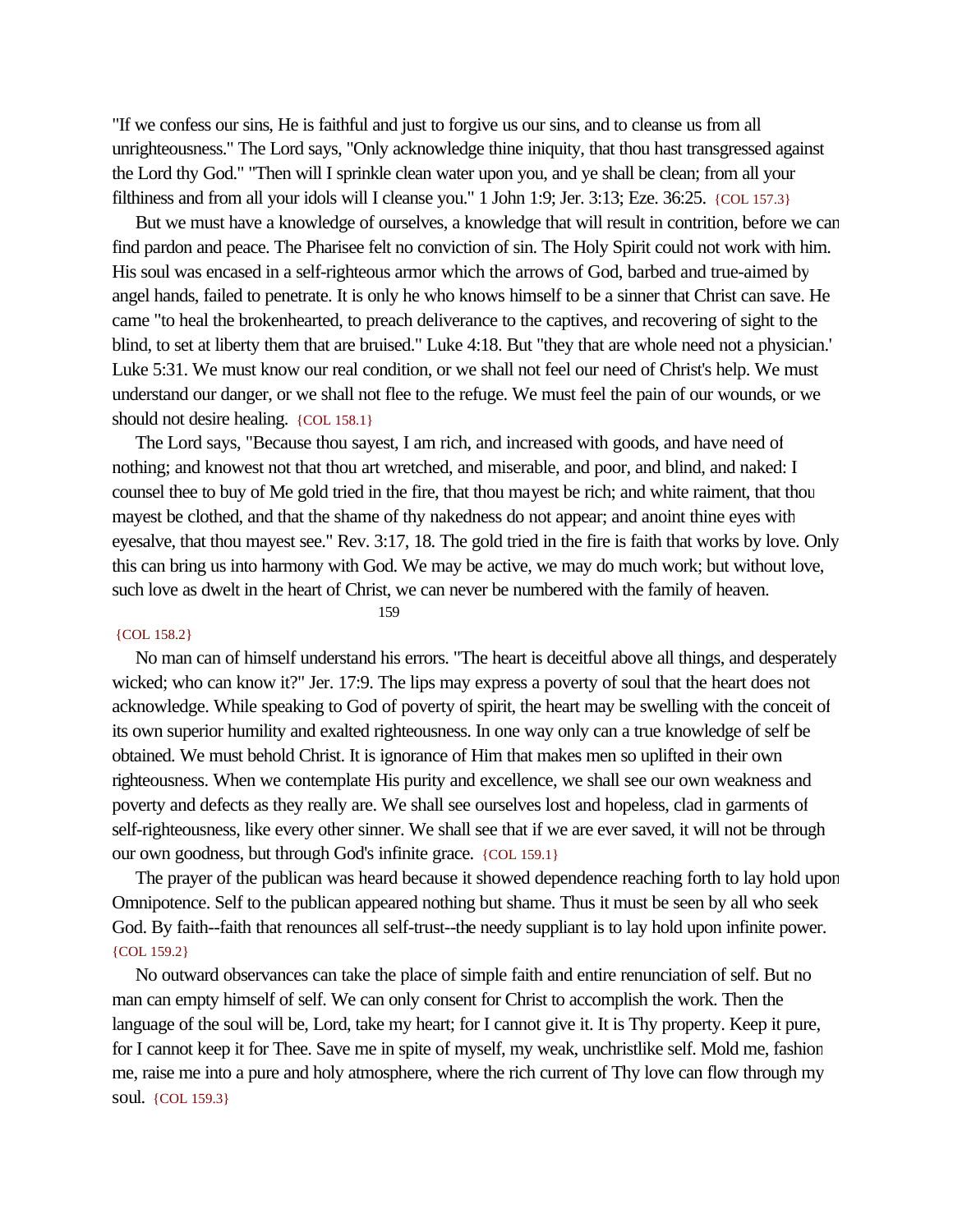It is not only at the beginning of the Christian life that this renunciation of self is to be made. At every advance

160

step heavenward it is to be renewed. All our good works are dependent on a power outside of ourselves. Therefore there needs to be a continual reaching out of the heart after God, a continual, earnest, heartbreaking confession of sin and humbling of the soul before Him. Only by constant renunciation of self and dependence on Christ can we walk safely. {COL 159.4}

 The nearer we come to Jesus and the more clearly we discern the purity of His character, the more clearly we shall discern the exceeding sinfulness of sin and the less we shall feel like exalting ourselves. Those whom heaven recognizes as holy ones are the last to parade their own goodness. The apostle Peter became a faithful minister of Christ, and he was greatly honored with divine light and power; he had an active part in the upbuilding of Christ's church; but Peter never forgot the fearful experience of his humiliation; his sin was forgiven; yet well he knew that for the weakness of character which had caused his fall only the grace of Christ could avail. He found in himself nothing in which to glory. {COL 160.1}

 None of the apostles or prophets ever claimed to be without sin. Men who have lived nearest to God, men who would sacrifice life itself rather than knowingly commit a wrong act, men whom God had honored with divine light and power, have confessed the sinfulness of their own nature. They have put no confidence in the flesh, have claimed no righteousness of their own, but have trusted wholly in the righteousness of Christ. So will it be with all who behold Christ. {COL 160.2}

 At every advance step in Christian experience our repentance will deepen. It is to those whom the Lord has forgiven, to those whom He acknowledges as His people, that He says, "Then shall ye remember your own evil ways, and your doings that were not good, and shall loathe

161

yourselves in your own sight." Eze. 36:31. Again He says, "I will establish My covenant with thee, and thou shalt know that I am the Lord; that thou mayest remember, and be confounded, and never open thy mouth any more because of thy shame, when I am pacified toward thee for all that thou hast done, saith the Lord God." Eze. 16:62, 63. Then our lips will not be opened in self-glorification. We shall know that our sufficiency is in Christ alone. We shall make the apostle's confession our own. "I know that in me (that is, in my flesh) dwelleth no good thing." Rom. 7:18. "God forbid that I should glory, save in the cross of our Lord Jesus Christ, by whom the world is crucified unto me, and I unto the world." Gal. 6:14. {COL 160.3}

 In harmony with this experience is the command, "Work out your own salvation with fear and trembling. For it is God which worketh in you both to will and to do of His good pleasure." Phil. 2:12, 13. God does not bid you fear that He will fail to fulfill His promises, that His patience will weary, or His compassion be found wanting. Fear lest your will shall not be held in subjection to Christ's will, lest your hereditary and cultivated traits of character shall control your life. "It is God which worketh in you both to will and to do of His good pleasure." Fear lest self shall interpose between your soul and the great Master Worker. Fear lest self-will shall mar the high purpose that through you God desires to accomplish. Fear to trust to your own strength, fear to withdraw your hand from the hand of Christ and attempt to walk life's pathway without His abiding presence. {COL 161.1}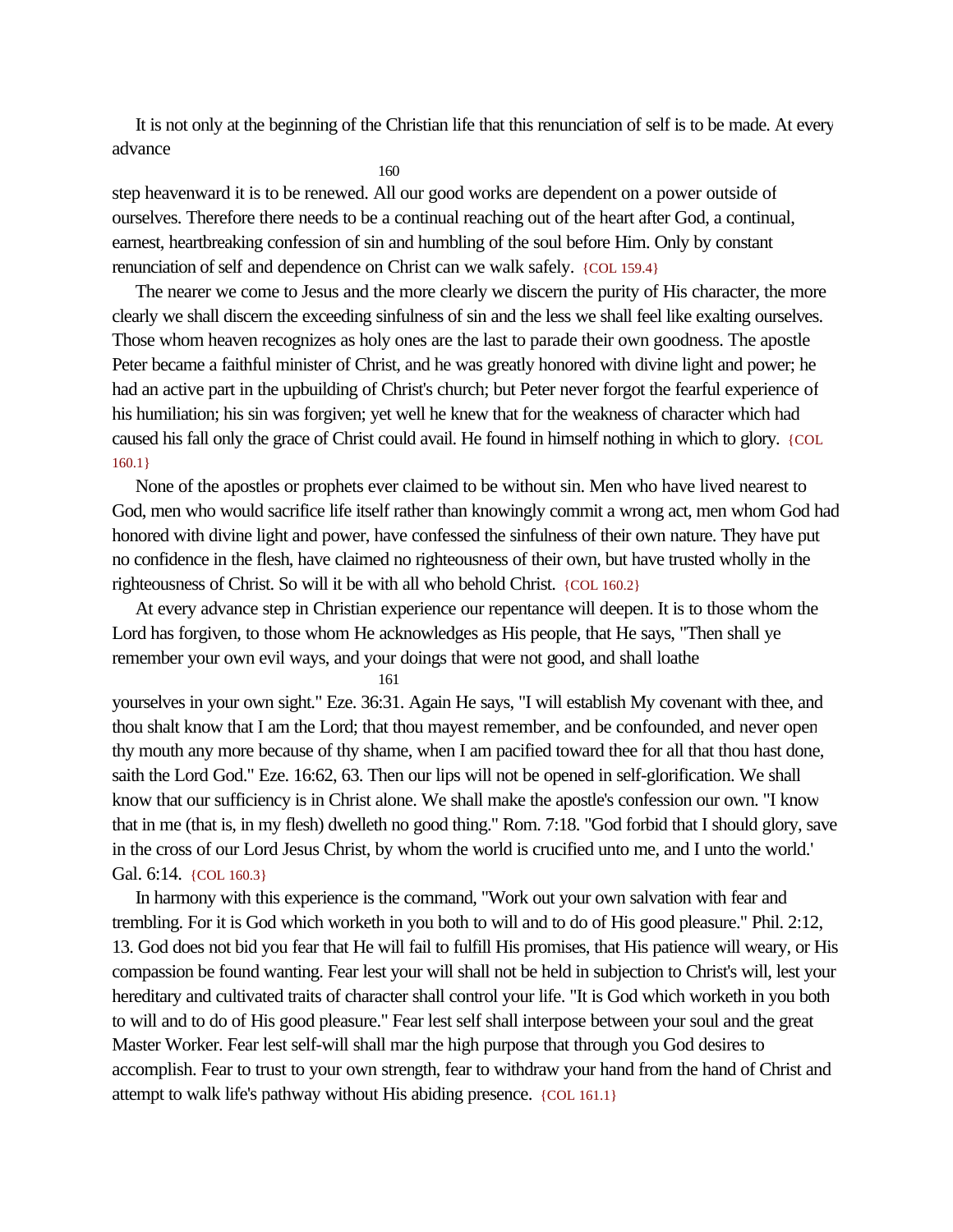We need to shun everything that would encourage pride and self-sufficiency; therefore we should beware of giving or receiving flattery or praise. It is Satan's work to flatter. He deals in flattery as well as in accusing and condemnation. Thus he seeks to work the ruin of the soul. Those

#### 162

who give praise to men are used by Satan as his agents. Let the workers for Christ direct every word of praise away from themselves. Let self be put out of sight. Christ alone is to be exalted. "Unto Him that loved us, and washed us from our sins in His own blood," let every eye be directed, and praise from every heart ascend. (Rev. 1:5.)  $\{COL 161.2\}$ 

 The life in which the fear of the Lord is cherished will not be a life of sadness and gloom. It is the absence of Christ that makes the countenance sad, and the life a pilgrimage of sighs. Those who are filled with self-esteem and self-love do not feel the need of a living, personal union with Christ. The heart that has not fallen on the Rock is proud of its wholeness. Men want a dignified religion. They desire to walk in a path wide enough to take in their own attributes. Their self-love, their love of popularity and love of praise, exclude the Saviour from their hearts, and without Him there is gloom and sadness. But Christ dwelling in the soul is a wellspring of joy. For all who receive Him, the very keynote of the word of God is rejoicing. {COL 162.1}

 "For thus saith the high and lofty One that inhabiteth eternity, whose name is Holy: I dwell in the high and holy place, with him also that is of a contrite and humble spirit, to revive the spirit of the humble, and to revive the heart of the contrite ones." Isa. 57:15. {COL 162.2}

 It was when Moses was hidden in the cleft of the rock that he beheld the glory of God. It is when we hide in the riven Rock that Christ will cover us with His own pierced hand, and we shall hear what the Lord saith unto His servants. To us as to Moses, God will reveal Himself as "merciful and gracious, long-suffering, and abundant in goodness and truth, keeping mercy for thousands, forgiving iniquity and transgression and sin." Ex. 34:6, 7. {COL 162.3}

The work of redemption involves consequences of which

163

it is difficult for man to have any conception. "Eye hath not seen, nor ear heard, neither have entered into the heart of man, the things which God hath prepared for them that love Him." 1 Cor. 2:9. As the sinner, drawn by the power of Christ, approaches the uplifted cross, and prostrates himself before it, there is a new creation. A new heart is given him. He becomes a new creature in Christ Jesus. Holiness finds that it has nothing more to require. God Himself is "the justifier of him which believeth in Jesus." Rom. 3:26. And "whom He justified, them He also glorified." Rom. 8:30. Great as is the shame and degradation through sin, even greater will be the honor and exaltation through redeeming love. To human beings striving for conformity to the divine image there is imparted an outlay of heaven's treasure, an excellency of power, that will place them higher than even the angels who have never fallen. {COL 162.4}

 "Thus saith the Lord, the Redeemer of Israel, and His Holy One, to him whom man despiseth, to him whom the nation abhorreth, . . . Kings shall see and arise, princes also shall worship, because of the Lord that is faithful, and the Holy One of Israel, and He shall choose thee." Isa. 49:7. {COL 163.1}

 "For every one that exalteth himself shall be abased; and he that humbleth himself shall be exalted." {COL 163.2}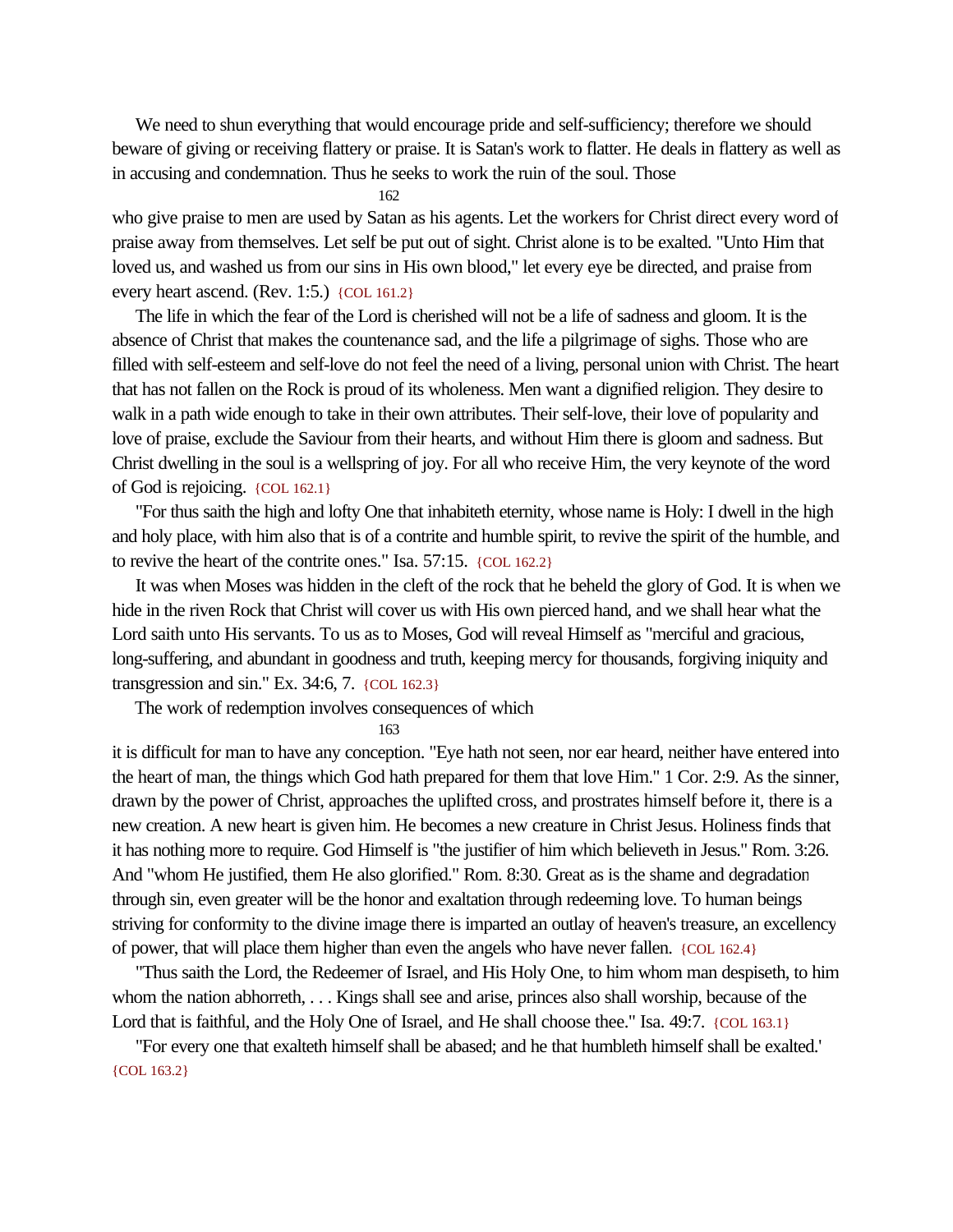# **BOOKS / COL - Christ's Object Lessons (1900) / Chap. 14 - "Shall Not God Avenge His Own?"**

# **Chap. 14 - "Shall Not God Avenge His Own?"**

 Christ had been speaking of the period just before His second coming, and of the perils through which His followers must pass. With special reference to that time He related the parable "to this end, that men ought always to pray, and not to faint."  ${COL}$  164.1}

 "There was in a city," He said, "a judge, which feared not God, neither regarded man; and there was a widow in that city; and she came unto him, saying, Avenge me of mine adversary. And he would not for a while; but afterward he said within himself, Though I fear not God, nor regard man; yet because this widow troubleth me, I will avenge her, lest by her continual coming she weary me. And the Lord said, Hear what the unjust judge saith. And shall not God avenge His own elect, which cry day and night unto Him, though He bear long with them? I tell you that He will avenge them speedily." {COL 164.2}

The judge who is here pictured had no regard for right,

166

165

nor pity for suffering. The widow who pressed her case before him was persistently repulsed. Again and again she came to him, only to be treated with contempt, and to be driven from the judgment seat. The judge knew that her cause was righteous, and he could have relieved her at once, but he would not. He wanted to show his arbitrary power, and it gratified him to let her ask and plead and entreat in vain. But she would not fail nor become discouraged. Notwithstanding his indifference and hardheartedness, she pressed her petition until the judge consented to attend to her case. "Though I fear not God, nor regard man," he said, "yet because this widow troubleth me, I will avenge her, lest by her continual coming she weary me." To save his reputation, to avoid giving publicity to his partial, one-sided judgment, he avenged the persevering woman. {COL 164.3}

 "And the Lord said, Hear what the unjust judge saith. And shall not God avenge His own elect, which cry day and night unto him, though He bear long with them? I tell you that He will avenge them speedily." Christ here draws a sharp contrast between the unjust judge and God. The judge yielded to the widow's request merely through selfishness, that he might be relieved of her importunity. He felt for her no pity or compassion; her misery was nothing to him. How different is the attitude of God toward those who seek Him. The appeals of the needy and distressed are considered by Him with infinite compassion. {COL 165.1}

 The woman who entreated the judge for justice had lost her husband by death. Poor and friendless, she had no means of retrieving her ruined fortunes. So by sin, man lost his connection with God. Of himself he has no means of salvation. But in Christ we are brought nigh unto the Father. The elect of God are dear to His heart. They are those whom He has called out of darkness into His marvelous light, to show forth His praise, to shine as lights

amid the darkness of the world. The unjust judge had no special interest in the widow who importuned him for deliverance; yet in order to rid himself of her pitiful appeals, he heard her plea, and delivered her from her adversary. But God loves His children with infinite love. To Him the dearest object on earth is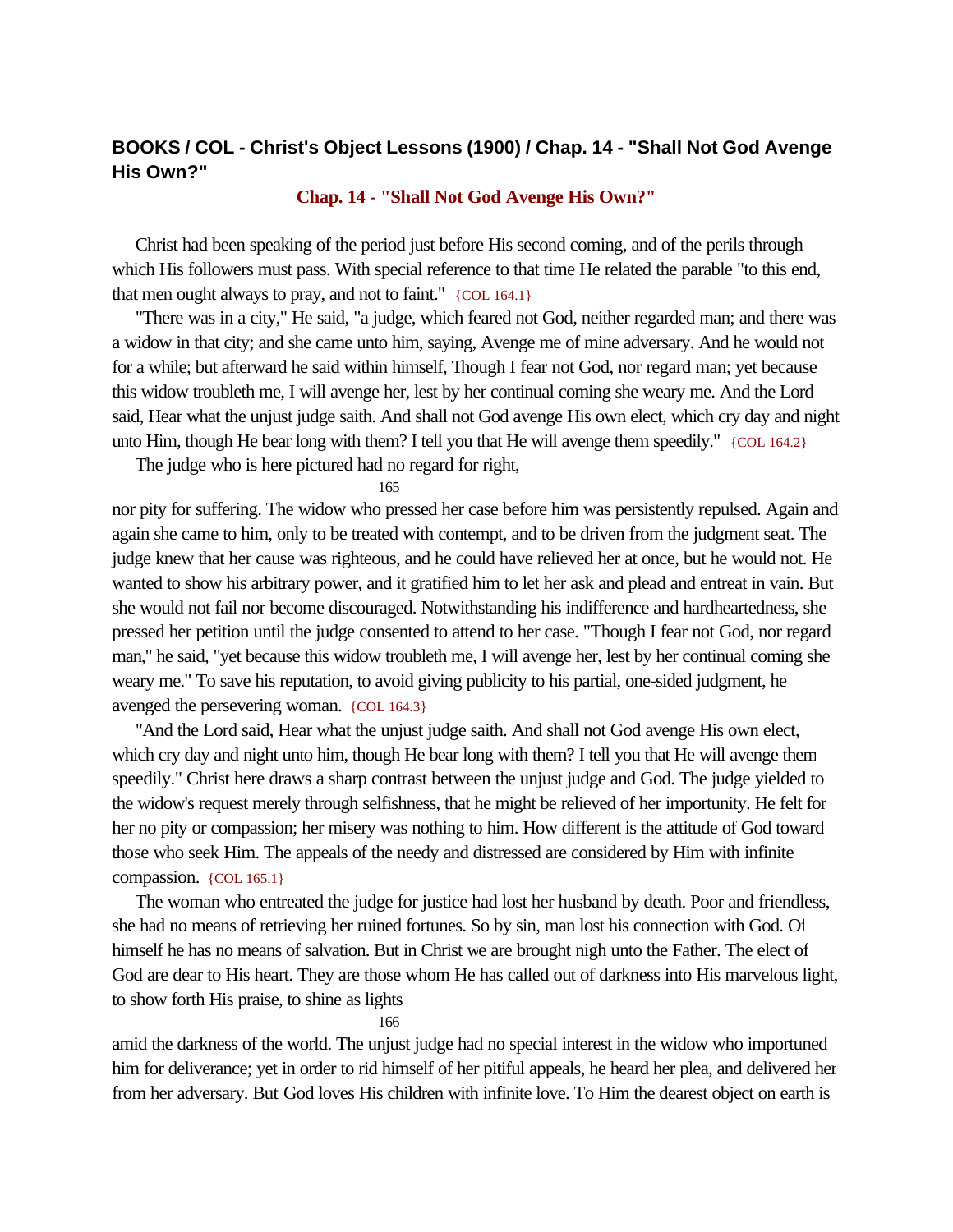His church.  $\{COL 165.2\}$ 

 "For the Lord's portion is His people; Jacob is the lot of His inheritance. He found him in a desert land, and in the waste, howling wilderness; He led him about, He instructed him, He kept him as the apple of His eye." Deut. 32:9, 10. "For thus saith the Lord of hosts: After the glory hath He sent Me unto the nations which spoiled you; for he that toucheth you toucheth the apple of His eye." Zech. 2:8. {COL 166.1}

 The widow's prayer, "Avenge me"--"do me justice" (R.V.)--"of mine adversary," represents the prayer of God's children. Satan is their great adversary. He is the "accuser of our brethren," who accuses them before God day and night. (Rev. 12:10.) He is continually working to misrepresent and accuse, to deceive and destroy the people of God. And it is for deliverance from the power of Satan and his agents that in this parable Christ teaches His disciples to pray. {COL 166.2}

 In the prophecy of Zechariah is brought to view Satan's accusing work, and the work of Christ in resisting the adversary of His people. The prophet says, "He showed me Joshua the high priest standing before the angel of the Lord, and Satan standing at his right hand to resist him. And the Lord said unto Satan, The Lord rebuke thee, O Satan; even the Lord that hath chosen Jerusalem rebuke thee: is not this a brand plucked out of the fire? Now Joshua was clothed with filthy garments, and stood before the angel." Zech. 3:1-3. {COL 166.3}

The people of God are here represented as a criminal

167

on trial. Joshua, as high priest, is seeking for a blessing for his people, who are in great affliction. While he is pleading before God, Satan is standing at his right hand as his adversary. He is accusing the children of God, and making their case appear as desperate as possible. He presents before the Lord their evil doings and their defects. He shows their faults and failures, hoping they will appear of such a character in the eyes of Christ that He will render them no help in their great need. Joshua, as the representative of God's people, stands under condemnation, clothed with filthy garments. Aware of the sins of his people, he is weighed down with discouragement. Satan is pressing upon his soul a sense of guiltiness that makes him feel almost hopeless. Yet there he stands as a suppliant, with Satan arrayed against him.  $\{COL\ 166.4\}$ 

 The work of Satan as an accuser began in heaven. This has been his work on earth ever since man's fall, and it will

168

be his work in a special sense as we approach nearer to the close of this world's history. As he sees that his time is short, he will work with greater earnestness to deceive and destroy. He is angry when he sees a people on the earth who, even in their weakness and sinfulness, have respect to the law of Jehovah. He is determined that they shall not obey God. He delights in their unworthiness, and has devices prepared for every soul, that all may be ensnared and separated from God. He seeks to accuse and condemn God and all who strive to carry out His purposes in this world in mercy and love, in compassion and forgiveness. {COL 167.1}

 Every manifestation of God's power for His people arouses the enmity of Satan. Every time God works in their behalf, Satan with his angels works with renewed vigor to compass their ruin. He is jealous of all who make Christ their strength. His object is to instigate evil, and when he has succeeded,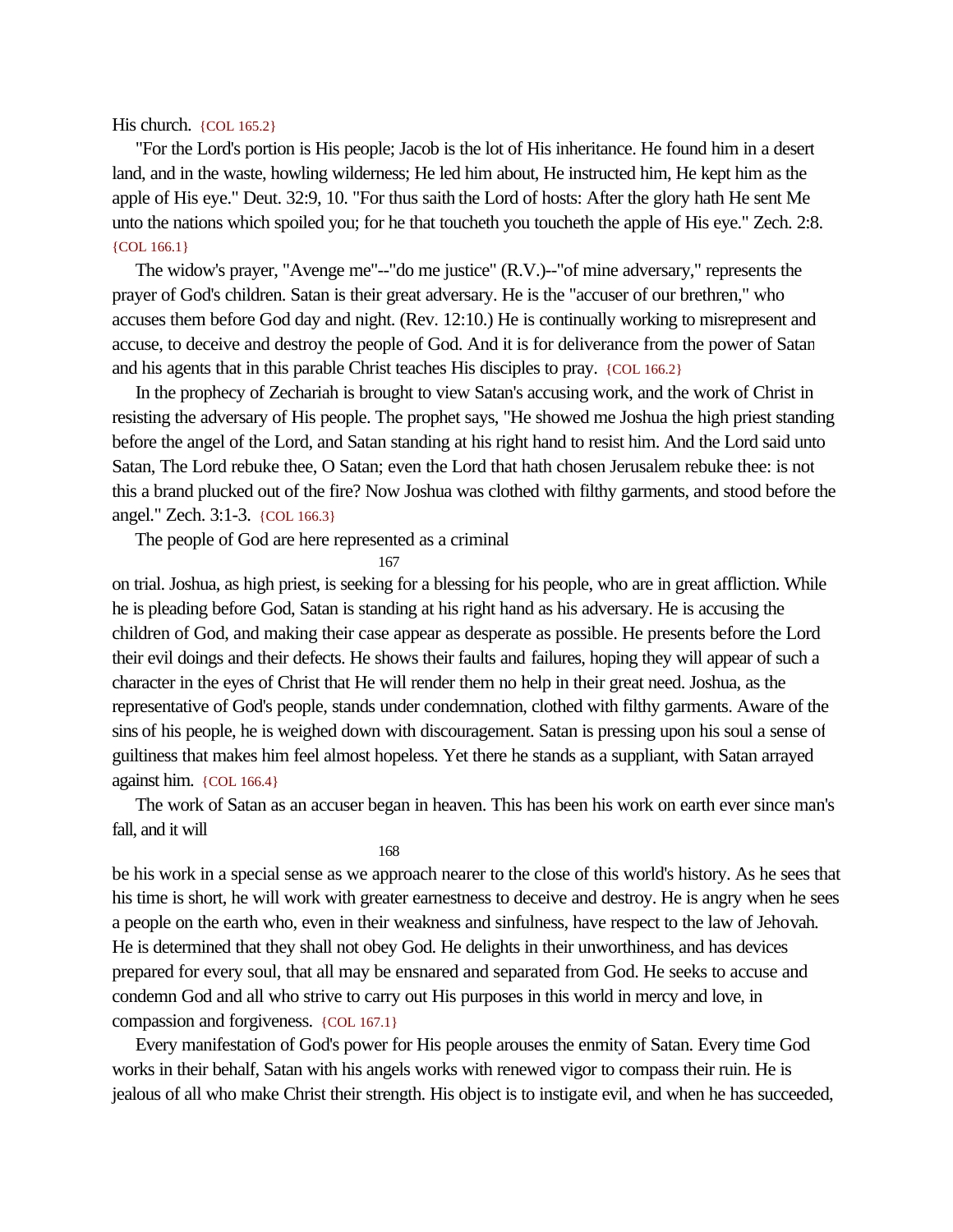throw all the blame upon the tempted ones. He points to their filthy garments, their defective characters. He presents their weakness and folly, their sins of ingratitude, their unlikeness to Christ, which have dishonored their Redeemer. All this he urges as an argument proving his right to work his will in their destruction. He endeavors to affright their souls with the thought that their case is hopeless, that the stain of their defilement can never be washed away. He hopes so to destroy their faith that they will yield fully to his temptations, and turn from their allegiance to God. {COL 168.1}

 The Lord's people cannot of themselves answer the charges of Satan. As they look to themselves they are ready to despair. But they appeal to the divine Advocate. They plead the merits of the Redeemer. God can be "just, and the justifier of him which believeth in Jesus." Rom. 3:26. With confidence the Lord's children cry unto Him

169

to silence the accusations of Satan, and bring to naught his devices. "Do me justice of mine adversary," they pray; and with the mighty argument of the cross, Christ silences the bold accuser. {COL 168.2}

 "The Lord said unto Satan, The Lord rebuke thee, O Satan, even the Lord that hath chosen Jerusalem rebuke thee: is not this a brand plucked out of the fire?" When Satan seeks to cover the people of God with blackness, and ruin them, Christ interposes. Although they have sinned, Christ has taken the guilt of their sins upon His own soul. He has snatched the race as a brand from the fire. By His human nature He is linked with man, while through His divine nature He is one with the infinite God. Help is brought within the reach of perishing souls. The adversary is rebuked. {COL 169.1}

 "Now Joshua was clothed with filthy garments, and stood before the angel: and he answered and spake unto those that stood before him, saying, Take away the filthy garments from him. And unto him he said, Behold, I have caused thine iniquity to pass from thee, and I will clothe thee with change of raiment. And I said, Let them set a fair miter upon his head. So they set a fair miter upon his head, and clothed him with garments." Then with the authority of the Lord of hosts the angel made a solemn pledge to Joshua, the representative of God's people: "If thou wilt walk in My ways, and if thou wilt keep My charge, then thou shalt also judge My house, and shalt also keep My courts, and I will give thee places to walk among these that stand by"--even among the angels that surround the throne of God. (Zech. 3:3-7.) {COL 169.2}

 Notwithstanding the defects of the people of God, Christ does not turn away from the objects of His care. He has the power to change their raiment. He removes the filthy

### 170

garments, He places upon the repenting, believing ones His own robe of righteousness, and writes pardon against their names on the records of heaven. He confesses them as His before the heavenly universe. Satan their adversary is shown to be an accuser and deceiver. God will do justice for His own elect. {COL 169.3}

 The prayer, "Do me justice of mine adversary," applies not only to Satan, but to the agencies whom he instigates to misrepresent, to tempt, and to destroy the people of God. Those who have decided to obey the commandments of God will understand by experience that they have adversaries who are controlled by a power from beneath. Such adversaries beset Christ at every step, how constantly and determinedly no human being can ever know. Christ's disciples, like their Master, are followed by continual temptation. {COL 170.1}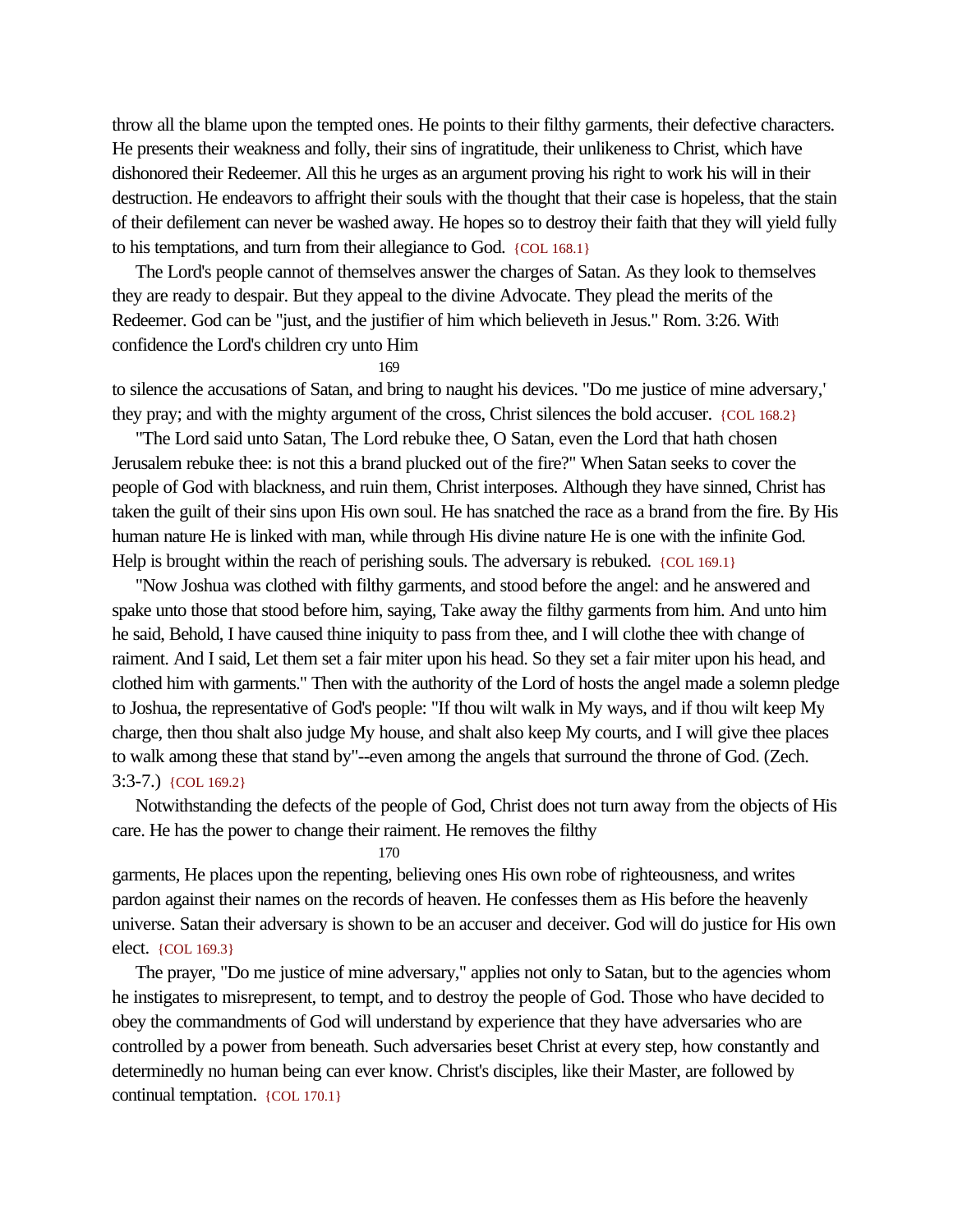The Scriptures describe the condition of the world just before Christ's second coming. James the apostle pictures the greed and oppression that will prevail. He says, "Go to now, ye rich men, . . . ye have heaped treasure together for the last days. Behold, the hire of the labourers who have reaped down your fields, which is of you kept back by fraud, crieth: and the cries of them which have reaped are entered into the ears of the Lord of sabaoth. Ye have lived in pleasure on the earth, and been wanton. Ye have nourished your hearts, as in a day of slaughter. Ye have condemned and killed the just; and he doth not resist you." James 5:1-6. This is a picture of what exists today. By every species of oppression and extortion, men are piling up colossal fortunes, while the cries of starving humanity are coming up before God. {COL 170.2}

 "Judgment is turned away backward, and justice standeth afar off; for truth is fallen in the street, and equity cannot enter. Yea, truth faileth; and he that departeth

#### 171

from evil maketh himself a prey." Isa. 59:14, 15. This was fulfilled in the life of Christ on earth. He was loyal to God's commandments, setting aside the human traditions and requirements which had been exalted in their place. Because of this He was hated and persecuted. This history is repeated. The laws and traditions of men are exalted above the law of God, and those who are true to God's commandments suffer reproach and persecution. Christ, because of His faithfulness to God, was accused as a Sabbathbreaker and blasphemer. He was declared to be possessed of a devil, and was denounced as Beelzebub. In like manner His followers are accused and misrepresented. Thus Satan hopes to lead them to sin, and cast dishonor upon God. {COL 170.3}

 The character of the judge in the parable, who feared not God nor regarded man, was presented by Christ to show the kind of judgment that was then being executed, and that would soon be witnessed at His trial. He desires His people in all time to realize how little dependence can be placed on earthly rulers or judges in the day of adversity. Often the elect people of God have to stand before men in official positions who do not make the word of God their guide and counselor, but who follow their own unconsecrated, undisciplined impulses. {COL 171.1}

 In the parable of the unjust judge, Christ has shown what we should do. "Shall not God avenge His own elect, which cry day and night unto Him?" Christ, our example, did nothing to vindicate or deliver Himself. He committed His case to God. So His followers are not to accuse or condemn, or to resort to force in order to deliver themselves. {COL 171.2}

 When trials arise that seem unexplainable, we should not allow our peace to be spoiled. However unjustly we may be treated, let not passion arise. By indulging a spirit

#### 172

of retaliation we injure ourselves. We destroy our own confidence in God, and grieve the Holy Spirit. There is by our side a witness, a heavenly messenger, who will lift up for us a standard against the enemy. He will shut us in with the bright beams of the Sun of Righteousness. Beyond this Satan cannot penetrate. He cannot pass this shield of holy light. {COL 171.3}

 While the world is progressing in wickedness, none of us need flatter ourselves that we shall have no difficulties. But it is these very difficulties that bring us into the audience chamber of the Most High. We may seek counsel of One who is infinite in wisdom. {COL 172.1}

The Lord says, "Call upon Me in the day of trouble." Ps. 50:15. He invites us to present to Him our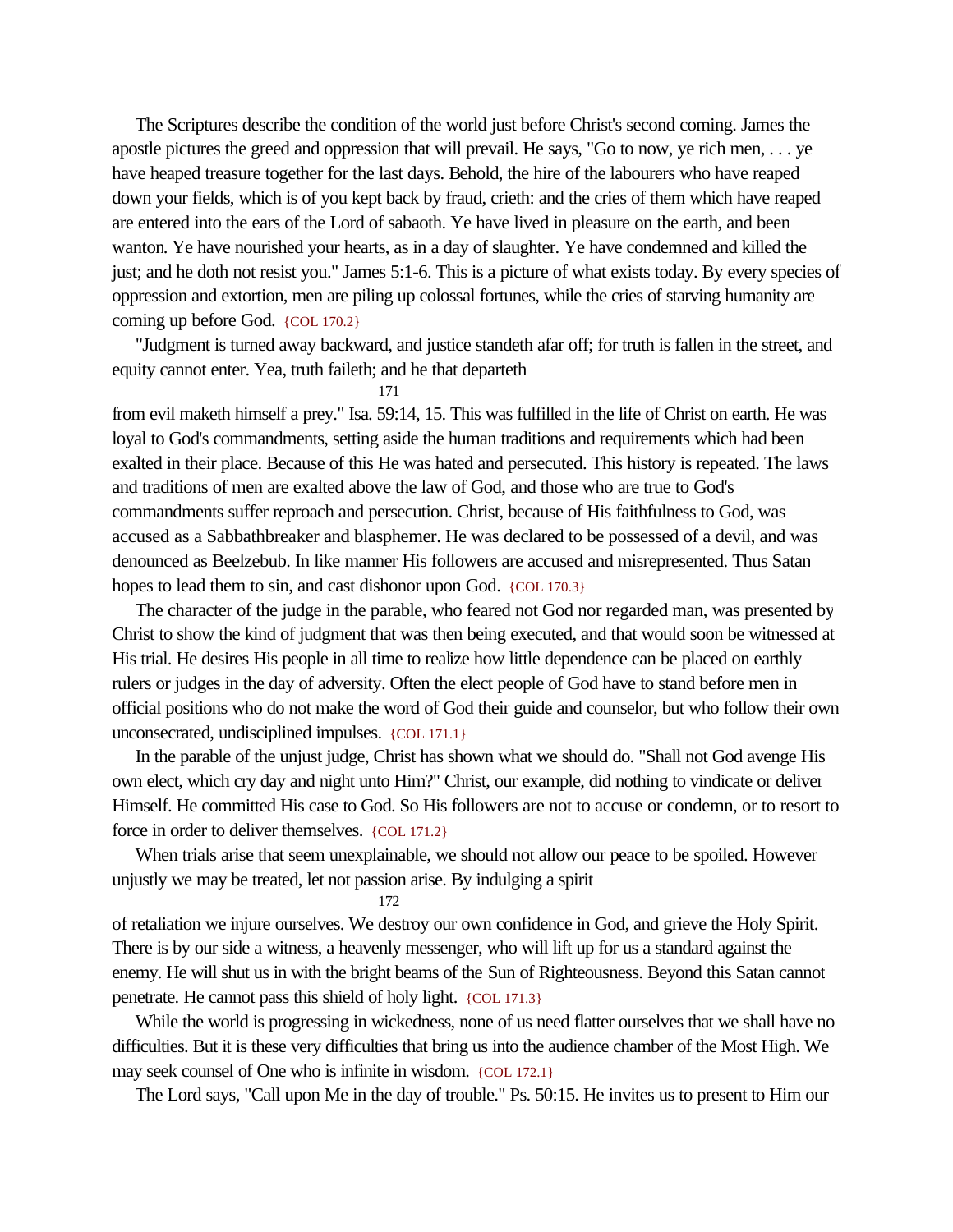perplexities and necessities, and our need of divine help. He bids us be instant in prayer. As soon as difficulties arise, we are to offer to Him our sincere, earnest petitions. By our importunate prayers we give evidence of our strong confidence in God. The sense of our need leads us to pray earnestly, and our heavenly Father is moved by our supplications. {COL 172.2}

 Often those who suffer reproach or persecution for their faith are tempted to think themselves forsaken by God. In the eyes of men they are in the minority. To all appearance their enemies triumph over them. But let them not violate their conscience. He who has suffered in their behalf, and has borne their sorrows and afflictions, has not forsaken them. {COL 172.3}

 The children of God are not left alone and defenseless. Prayer moves the arm of Omnipotence. Prayer has "subdued kingdoms, wrought righteousness, obtained promises, stopped the mouths of lions, quenched the violence of fire"--we shall know what it means when we hear the reports of the martyrs who died for their faith--"turneth to flight the armies of the aliens." Heb. 11:33, 34.

#### {COL 172.4}

173

 If we surrender our lives to His service, we can never be placed in a position for which God has not made provision. Whatever may be our situation, we have a Guide to direct our way; whatever our perplexities, we have a sure Counselor; whatever our sorrow, bereavement, or loneliness, we have a sympathizing Friend. If in our ignorance we make missteps, Christ does not leave us. His voice, clear and distinct, is heard saying,"I am the Way, the Truth, and the Life." John 14:6. "He shall deliver the needy when he crieth; the poor also, and him that hath no helper." Ps. 72:12. {COL 173.1}

 The Lord declares that He will be honored by those who draw nigh to Him, who faithfully do His service. "Thou

#### 174

wilt keep him in perfect peace whose mind is stayed on Thee, because he trusteth in Thee." Isa. 26:3. The arm of Omnipotence is outstretched to lead us onward and still onward. Go forward, the Lord says; I will send you help. It is for My name's glory that you ask, and you shall receive. I will be honored before those who are watching for your failure. They shall see My word triumph gloriously. "All things, whatsoever ye shall ask in prayer, believing, ye shall receive." Matt. 21:22. {COL 173.2}

 Let all who are afflicted or unjustly used, cry to God. Turn away from those whose hearts are as steel, and make your requests known to your Maker. Never is one repulsed who comes to Him with a contrite heart. Not one sincere prayer is lost. Amid the anthems of the celestial choir, God hears the cries of the weakest human being. We pour out our heart's desire in our closets, we breathe a prayer as we walk by the way, and our words reach the throne of the Monarch of the universe. They may be inaudible to any human ear, but they cannot die away into silence, nor can they be lost through the activities of business that are going on. Nothing can drown the soul's desire. It rises above the din of the street, above the confusion of the multitude, to the heavenly courts. It is God to whom we are speaking, and our prayer is heard. {COL 174.1}

 You who feel the most unworthy, fear not to commit your case to God. When He gave Himself in Christ for the sin of the world, He undertook the case of every soul. "He that spared not His own Son, but delivered Him up for us all, how shall He not with Him also freely give us all things?" Rom. 8:32. Will He not fulfill the gracious word given for our encouragement and strength? {COL 174.2}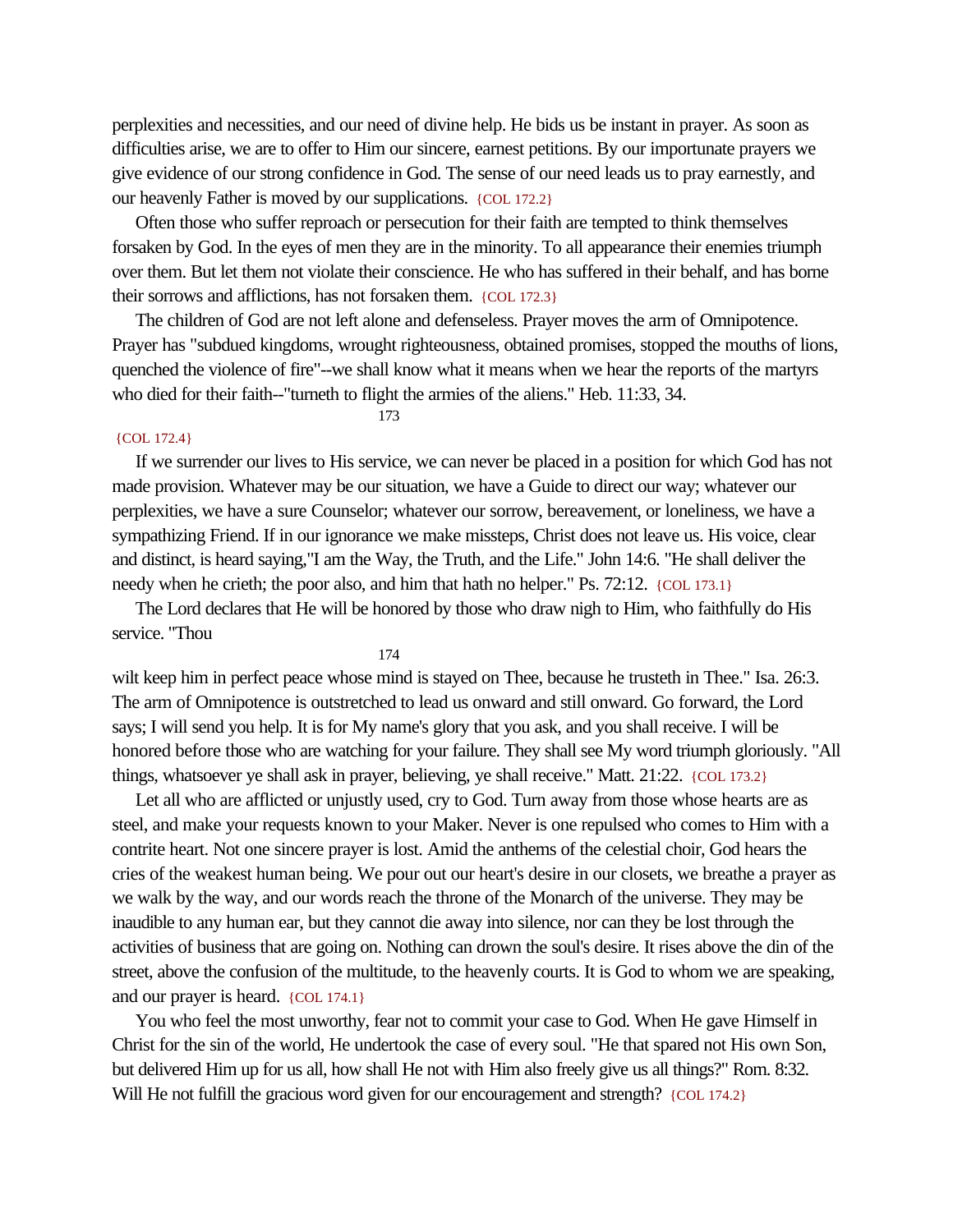Christ desires nothing so much as to redeem His heritage from the dominion of Satan. But before we are delivered from Satan's power without, we must be delivered

175

from his power within. The Lord permits trials in order that we may be cleansed from earthliness, from selfishness, from harsh, unchristlike traits of character. He suffers the deep waters of affliction to go over our souls in order that we may know Him and Jesus Christ whom He has sent, in order that we may have deep heart longings to be cleansed from defilement, and may come forth from the trial purer, holier, happier. Often we enter the furnace of trial with our souls darkened with selfishness; but if patient under the crucial test, we shall come forth reflecting the divine character. When His purpose in the affliction is accomplished, "He shall bring forth thy righteousness as the light, and thy judgment as the noonday." Ps. 37:6. {COL 174.3}

 There is no danger that the Lord will neglect the prayers of His people. The danger is that in temptation and trial they will become discouraged, and fail to persevere in prayer. {COL 175.1}

 The Saviour manifested divine compassion toward the Syrophenician woman. His heart was touched as He saw her grief. He longed to give her an immediate assurance that her prayer was heard; but He desired to teach His disciples a lesson, and for a time He seemed to neglect the cry of her tortured heart. When her faith had been made manifest, He spoke to her words of commendation and sent her away with the precious boon she had asked. The disciples never forgot this lesson, and it is placed on record to show the result of persevering prayer. {COL 175.2}

 It was Christ Himself who put into that mother's heart the persistence which would not be repulsed. It was Christ who gave the pleading widow courage and determination before the judge. It was Christ who, centuries before, in the mysterious conflict by the Jabbok, had inspired Jacob with the same persevering faith. And the confidence which He Himself had implanted, He did not fail to reward.

176

## {COL 175.3}

 He who dwells in the heavenly sanctuary judges righteously. His pleasure is more in His people, struggling with temptation in a world of sin, than in the host of angels that surround His throne. {COL 176.1}

 In this speck of a world the whole heavenly universe manifests the greatest interest, for Christ has paid an infinite price for the souls of its inhabitants. The world's Redeemer has bound earth to heaven by ties of intelligence, for the redeemed of the Lord are here. Heavenly beings still visit the earth as in the days when they walked and talked with Abraham and with Moses. Amid the busy activity of our great cities, amid the multitudes that crowd the thoroughfares and fill the marts of trade where from morning till evening the people act as if business and sport and pleasure were all there is to life, where there are so few to contemplate unseen realities--even here heaven has still its watchers and its holy ones. There are invisible agencies observing every word and deed of human beings. In every assembly for business or pleasure, in every gathering for worship, there are more listeners than can be seen with the natural sight. Sometimes the heavenly intelligences draw aside the curtain which hides the unseen world that our thoughts may be withdrawn from the hurry and rush of life to consider that there are unseen witnesses to all we do or say. {COL 176.2}

We need to understand better than we do the mission of the angel visitants. It would be well to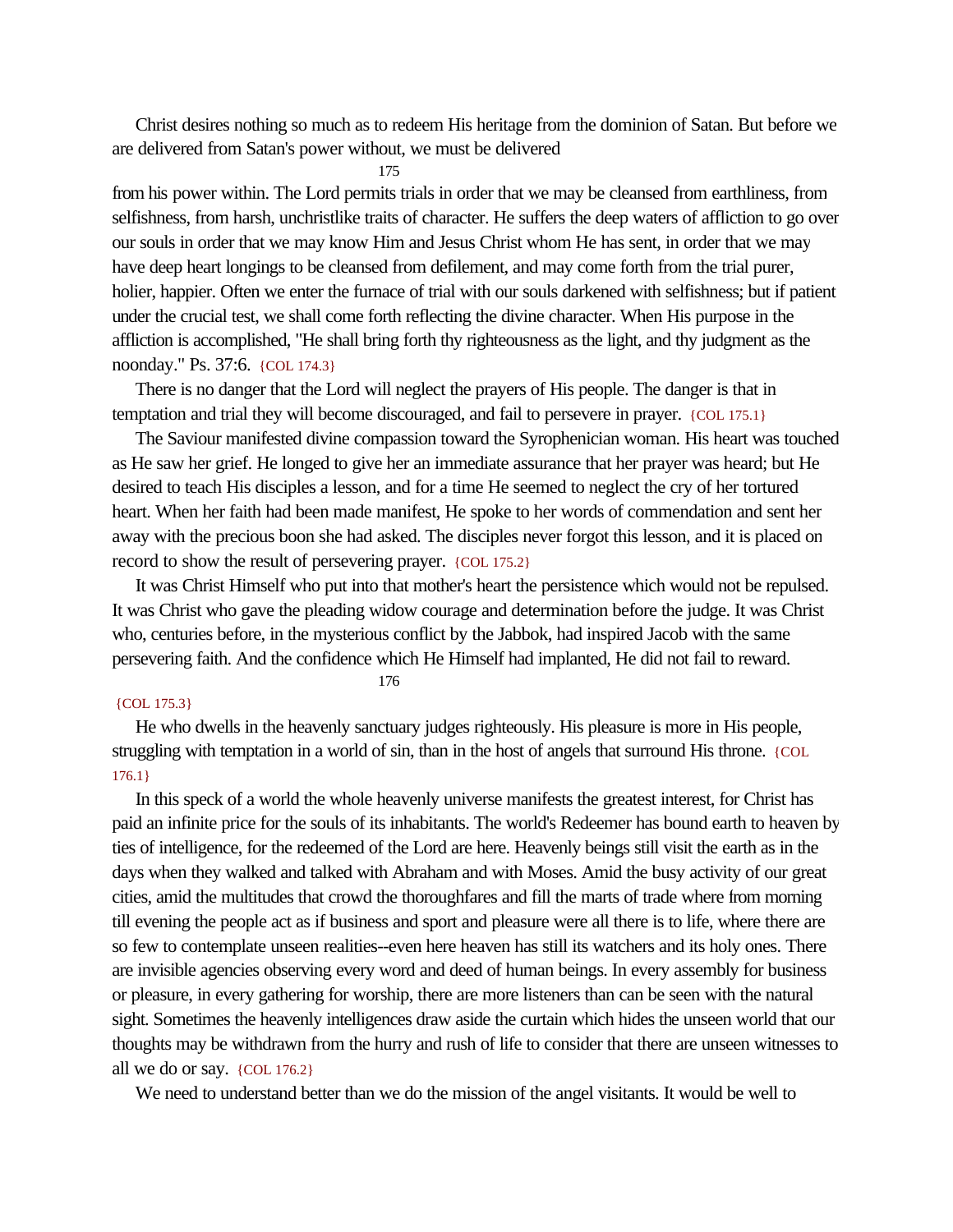consider that in all our work we have the co-operation and care of heavenly beings. Invisible armies of light and power attend the meek and lowly ones who believe and claim the promises of God. Cherubim and seraphim and angels that excel in strength--ten thousand times ten thousand and thousands of thousands--stand at His right hand, "all ministering spirits, sent forth to minister for them who shall be heirs of salvation." Heb. 1:14.

177

# {COL 176.3}

 By these angel messengers a faithful record is kept of the words and deeds of the children of men. Every act of cruelty or injustice toward God's people, all they are caused to suffer through the power of evil workers, is registered in heaven. {COL 177.1}

 "Shall not God avenge His own elect, which cry day and night unto Him, though He bear long with them? I tell you that He will avenge them speedily."  ${COL}$  177.2}

 "Cast not away therefore your confidence, which hath great recompense of reward. For ye have need of patience, that, after ye have done the will of God, ye might receive the promise. For yet a little while, and He that shall come will come, and will not tarry." Heb. 10:35-37. "Behold, the husbandman waiteth for the precious fruit of the earth, and hath long patience for it, until he receive the early and latter rain. Be ye also patient; stablish your hearts; for the coming of the Lord draweth nigh." James 5:7, 8. {COL 177.3}

 The long-suffering of God is wonderful. Long does justice wait while mercy pleads with the sinner. But "righteousness and judgment are the establishment of His throne." Ps. 97:2, margin. "The Lord is slow to anger;" but He is "great in power, and will not at all acquit the wicked: the Lord hath His way in the whirlwind and in the storm, and the clouds are the dust of His feet." Nahum 1:3. {COL 177.4}

 The world has become bold in transgression of God's law. Because of His long forbearance, men have trampled upon His authority. They have strengthened one another in oppression and cruelty toward His heritage, saying, "How doth God know? and is there knowledge in the Most High?" Ps. 73:11. But there is a line beyond which they cannot pass. The time is near when they will have reached the prescribed limit. Even now they have almost exceeded the bounds of the long-suffering of God, the limits of His

178

grace, the limits of His mercy. The Lord will interpose to vindicate His own honor, to deliver His people, and to repress the swellings of unrighteousness. {COL 177.5}

 In Noah's day, men had disregarded the law of God until almost all remembrance of the Creator had passed away from the earth. Their iniquity reached so great a height that the Lord brought a flood of waters upon the earth, and swept away its wicked inhabitants. {COL 178.1}

 From age to age the Lord has made known the manner of His working. When a crisis has come, He has revealed Himself, and has interposed to hinder the working out of Satan's plans. With nations, with families, and with individuals, He has often permitted matters to come to a crisis, that His interference might become marked. Then He has made manifest that there is a God in Israel who will maintain His law and vindicate His people. {COL 178.2}

 In this time of prevailing iniquity we may know that the last great crisis is at hand. When the defiance of God's law is almost universal, when His people are oppressed and afflicted by their fellow men, the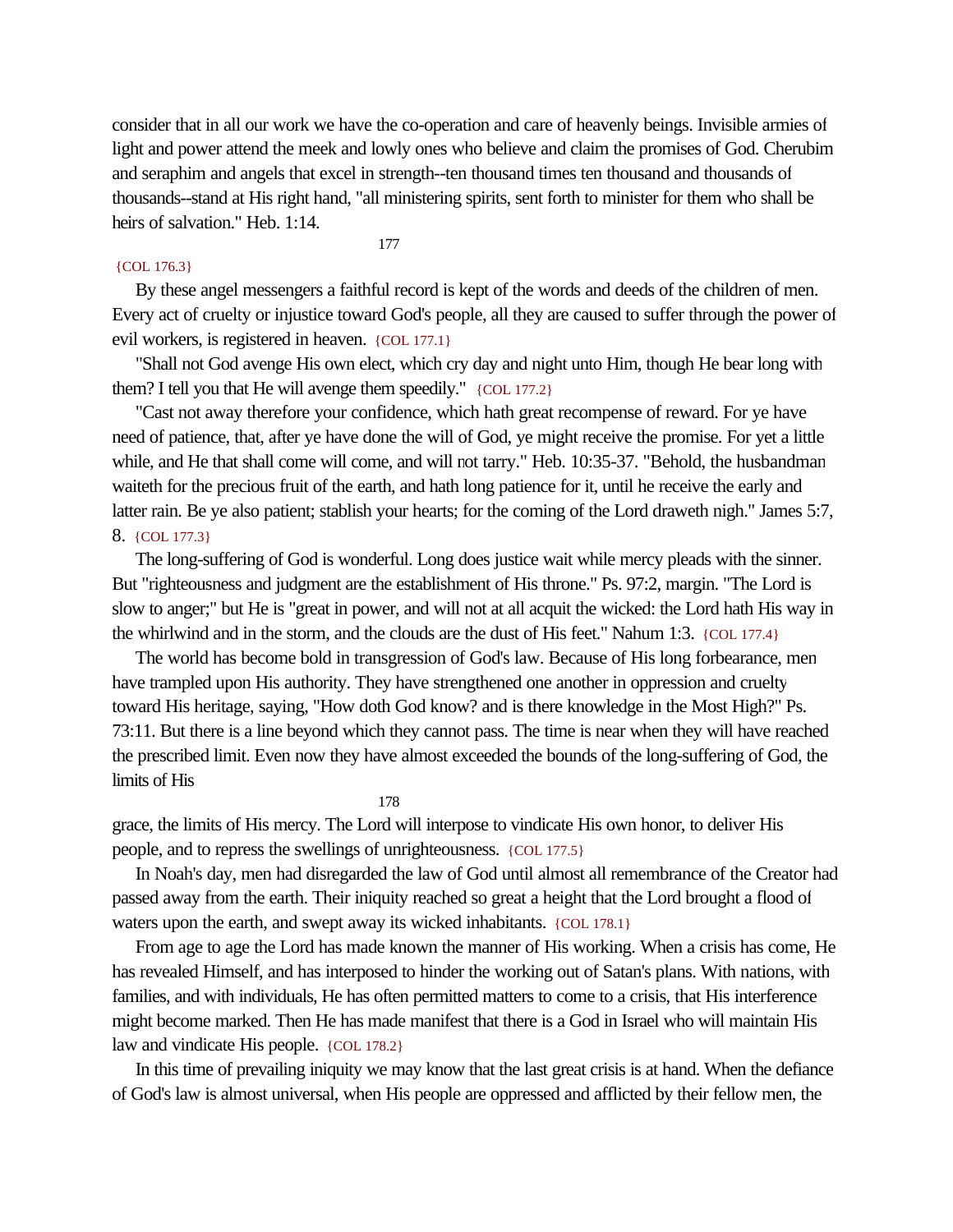# Lord will interpose. {COL 178.3}

 The time is near when He will say, "Come, My people, enter thou into thy chambers, and shut thy doors about thee: hide thyself as it were for a little moment, until the indignation be overpast. For, behold, the Lord cometh out of His place to punish the inhabitants of the earth for their iniquity; the earth also shall disclose her blood, and shall no more cover her slain." Isa. 26:20, 21. Men who claim to be Christians may now defraud and oppress the poor; they may rob the widow and fatherless; they may indulge their Satanic hatred because they cannot control the consciences of God's people; but for all this God will bring them into judgment. They "shall have judgment without mercy" that have "showed no mercy." (James 2:13.) Not long hence they will stand before the Judge of all the earth,

179

to render an account for the pain they have caused to the bodies and souls of His heritage. They may now indulge in false accusations, they may deride those whom God has appointed to do His work, they may consign His believing ones to prison, to the chain gang, to banishment, to death; but for every pang of anguish, every tear shed, they must answer. God will reward them double for their sins. Concerning Babylon, the symbol of the apostate church, He says to His ministers of judgment, "Her sins have reached unto heaven, and God hath remembered her iniquities. Reward her even as she rewarded you, and double unto her double according to her works: in the cup which she hath filled fill to her double." Rev. 18:5, 6. {COL 178.4}

 From India, from Africa, from China, from the islands of the sea, from the downtrodden millions of so-called Christian lands, the cry of human woe is ascending to God. That cry will not long be unanswered. God will cleanse the earth from it moral corruption, not by a sea of water as in Noah's day, but by a sea of fire that cannot be quenched by any human devising. {COL 179.1}

 "There shall be a time of trouble, such as never was since there was a nation even to that same time; and at that time Thy people shall be delivered, every one that shall be found written in the book." Dan. 12:1. {COL 179.2}

 From garrets, from hovels, from dungeons, from scaffolds, from mountains and deserts, from the caves of the earth and the caverns of the sea, Christ will gather His children to Himself. On earth they have been destitute, afflicted, and tormented. Millions have gone down to the grave loaded with infamy because they refused to yield to the deceptive claims of Satan. By human tribunals the children of God have been adjudged the vilest criminals. But the day is near when "God is judge Himself." (Ps. 50:6). Then the decisions of earth shall be reversed. "The

## 180

rebuke of His people shall He take away." Isa. 25:8. White robes will be given to every one of them. (Rev. 6:11.) And "they shall call them the holy people, the redeemed of the Lord." Isa. 62:12. {COL 179.3}

 Whatever crosses they have been called to bear, whatever losses they have sustained, whatever persecution they have suffered, even to the loss of their temporal life, the children of God are amply recompensed. "They shall see His face; and His name shall be in their foreheads." Rev. 22:4. {COL 180.1}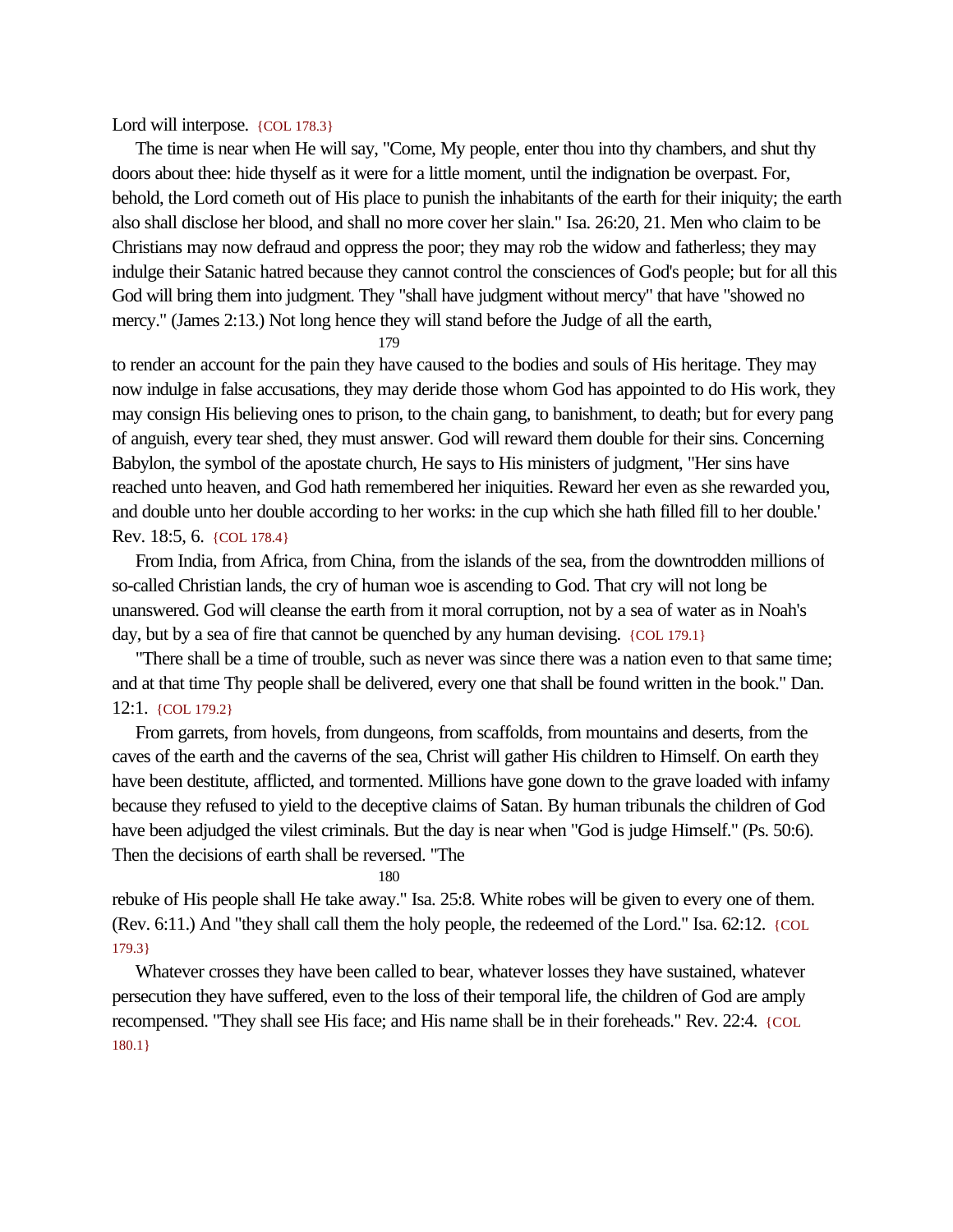# **BOOKS / COL - Christ's Object Lessons (1900) / Chap. 15 - "This Man Receiveth Sinners"**

# **Chap. 15 - "This Man Receiveth Sinners"**

 As the "publicans and sinners" gathered about Christ, the rabbis expressed their displeasure. "This man receiveth sinners," they said, "and eateth with them." {COL 185.1}

 By this accusation they insinuated that Christ liked to associate with the sinful and vile, and was insensible to their wickedness. The rabbis had been disappointed in Jesus. Why was it that one who claimed so lofty a character did not mingle with them and follow their methods of teaching? Why did He go about so unpretendingly, working among all classes? If He were a true prophet, they said, He would harmonize with them, and would treat the publicans and sinners with the indifference they deserved. It angered these guardians of society that He with whom they were continually in controversy, yet whose purity of life awed and condemned them, should meet, in such apparent sympathy, with social outcasts. They did not approve of His methods. They regarded themselves as educated, refined, and pre-eminently religious; but Christ's example laid bare their selfishness.

### {COL 185.2}

186

 It angered them also that those who showed only contempt for the rabbis and who were never seen in the synagogues should flock about Jesus and listen with rapt attention to His words. The scribes and Pharisees felt only condemnation in that pure presence; how was it, then, that publicans and sinners were drawn to Jesus? {COL 186.1}

 They knew not that the explanation lay in the very words they had uttered as a scornful charge, "This man receiveth sinners." The souls who came to Jesus felt in His presence that even for them there was escape from the pit of sin. The Pharisees had only scorn and condemnation for them; but Christ greeted them as children of God, estranged indeed from the Father's house, but not forgotten by the Father's heart. And their very misery and sin made them only the more the objects of His compassion. The farther they had wandered from Him, the more earnest the longing and the greater the sacrifice for their rescue. {COL 186.2}

 All this the teachers of Israel might have learned from the sacred scrolls of which it was their pride to be the keepers and expounders. Had not David written--David, who had fallen into deadly sin--"I have gone astray like a lost sheep, seek Thy servant"? Ps. 119:176. Had not Micah revealed God's love to the sinner, saying, "Who is a God like unto Thee, that pardoneth iniquity, and passeth by the transgression of the remnant of His heritage? He retaineth not His anger forever, because He delighteth in mercy"? Micah 7:18. {COL 186.3}

# The Lost Sheep

 Christ did not at this time remind His hearers of the words of Scripture. He appealed to the witness of their own experience. The wide-spreading tablelands on the east of Jordan afforded abundant pasturage for flocks, and through the gorges and over the wooded hills had wandered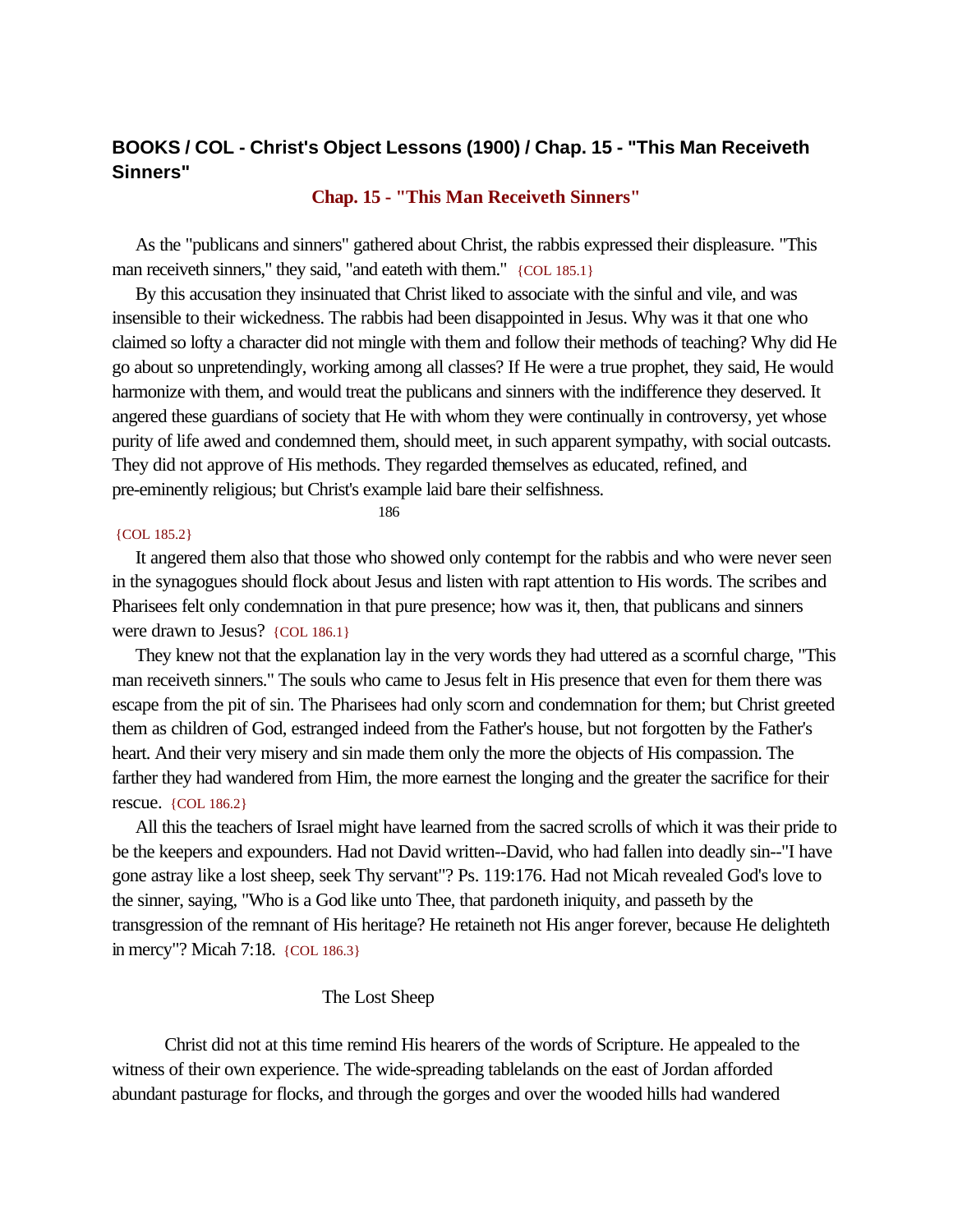many a lost sheep, to be searched for and brought back by the shepherd's care. In the company about Jesus there were shepherds, and also men who had money invested in flocks and herds, and all could appreciate His illustration: "What man of *you,* having an hundred sheep, if he lose one of them, doth not leave the ninety and nine in the wilderness, and go after that which is lost, until he find it?" {COL 186.4}

 These souls whom you despise, said Jesus, are the property of God. By creation and by redemption they are His, and they are of value in His sight. As the shepherd loves his sheep, and cannot rest if even one be missing, so, in an infinitely higher degree, does God love every outcast soul. Men may deny the claim of His love, they may wander from Him, they may choose another master; yet they are God's, and He longs to recover His own. He says, "As a shepherd seeketh out his flock in the day that he is among his sheep that are scattered; so will I seek out My sheep, and will deliver them out of all places where they have been scattered in the cloudy and dark day." Eze. 34:12. {COL 187.1}

 In the parable the shepherd goes out to search for one sheep--the very least that can be numbered. So if there had been but one lost soul, Christ would have died for that one. {COL 187.2}

 The sheep that has strayed from the fold is the most helpless of all creatures. It must be sought for by the shepherd, for it cannot find its way back. So with the soul that has wandered away from God; he is as helpless as the lost sheep, and unless divine love had come to his rescue he could never find his way to God. {COL 187.3}

 The shepherd who discovers that one of his sheep is missing does not look carelessly upon the flock that is safely housed, and say, "I have ninety and nine, and it will cost me too much trouble to go in search of the straying one.

#### 188

Let him come back, and I will open the door of the sheepfold, and let him in." No; no sooner does the sheep go astray than the shepherd is filled with grief and anxiety. He counts and recounts the flock. When he is sure that one sheep is lost, he slumbers not. He leaves the ninety and nine within the fold, and goes in search of the straying sheep. The darker and more tempestuous the night and the more perilous the way, the greater is the shepherd's anxiety and the more earnest his search. He makes every effort to find that one lost sheep. {COL 187.4}

With what relief he hears in the distance its first faint cry. Following the sound, he climbs the steepest heights, he goes to the very edge of the precipice, at the risk of his own life. Thus he searches, while the cry, growing fainter, tells him that his sheep is ready to die. At last his effort is rewarded; the lost is found. Then he does not scold it because it has caused him so much trouble. He does not drive it with a whip. He does not even try to lead it home. In his joy he takes the trembling creature upon his shoulders; if it is bruised and wounded, he gathers it in his arms, pressing it close to his bosom, that the warmth of his own heart may give it life. With gratitude that his search has not been in vain, he bears it back to the fold. {COL 188.1}

 Thank God, He has presented to our imagination no picture of a sorrowful shepherd returning without the sheep. The parable does not speak of failure but of success and joy in the recovery. Here is the divine guarantee that not even one of the straying sheep of God's fold is overlooked, not one is left unsuccored. Every one that will submit to be ransomed, Christ will rescue from the pit of corruption and from the briers of sin. {COL 188.2}

187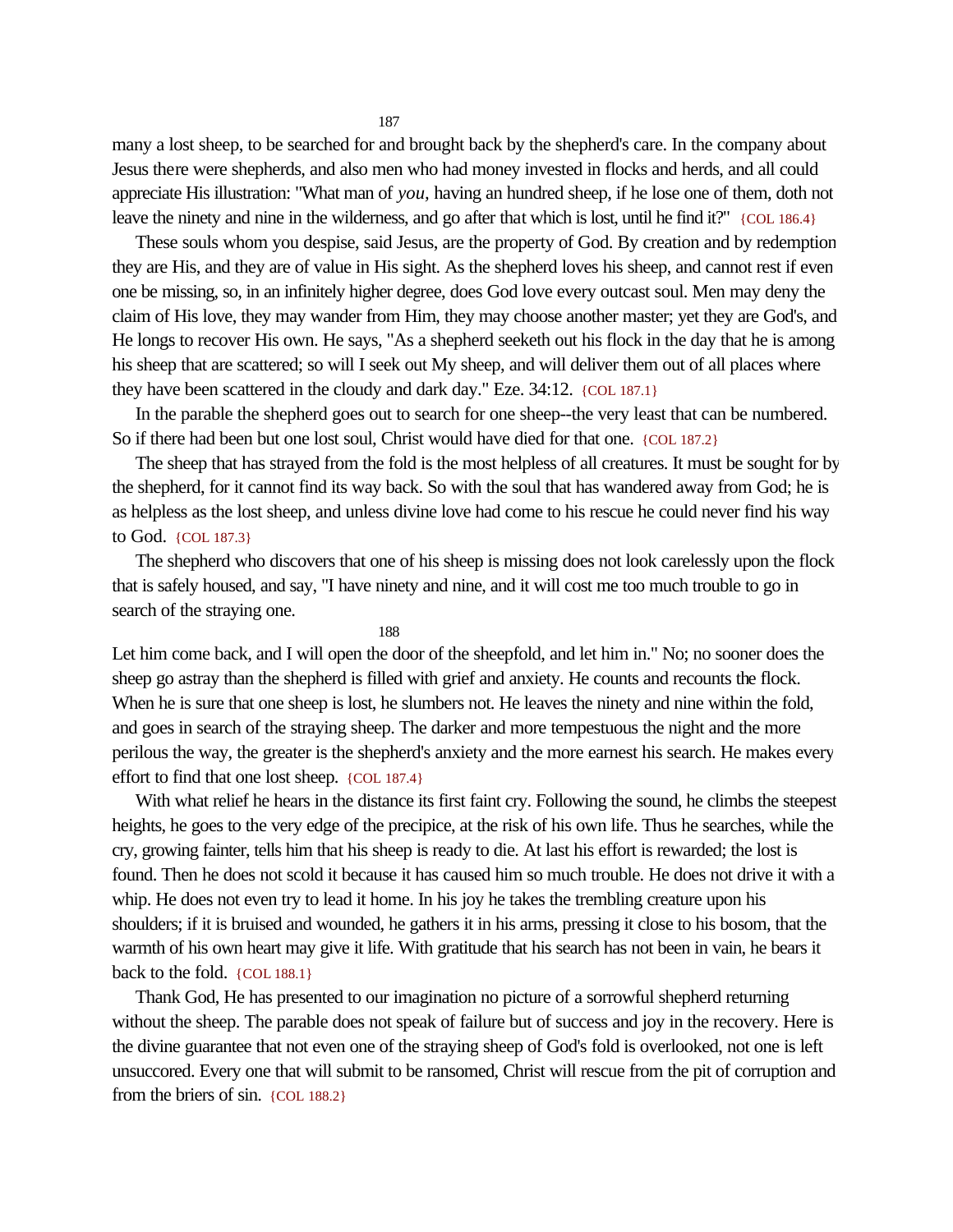Desponding soul, take courage, even though you have done wickedly. Do not think that *perhaps* God will pardon

189

your transgressions and permit you to come into His presence. God has made the first advance. While you were in rebellion against Him, He went forth to seek you. With the tender heart of the shepherd He left the ninety and nine and went out into the wilderness to find that which was lost. The soul, bruised and wounded and ready to perish, He encircles in His arms of love and joyfully bears it to the fold of safety. {COL 188.3}

 It was taught by the Jews that before God's love is extended to the sinner, he must first repent. In their view, repentance is a work by which men earn the favor of Heaven. And it was this thought that led the Pharisees to exclaim in astonishment and anger. "This man receiveth sinners." According to their ideas He should permit none to approach Him but those who had repented. But in the parable of the lost sheep, Christ teaches that salvation does not come through our seeking after God but through God's seeking after us. "There is none that understandeth, there is none that seeketh after God. They are all gone out of the way." Rom. 3:11, 12. We do not repent in order that God may love us, but He reveals to us His love in order that we may repent. {COL 189.1}

 When the straying sheep is at last brought home, the shepherd's gratitude finds expression in melodious songs of rejoicing. He calls upon his friends and neighbors, saying unto them, "Rejoice with me; for I have found my sheep which was lost." So when a wanderer is found by the great Shepherd of the sheep, heaven and earth unite in thanksgiving and rejoicing. {COL 189.2}

 "Joy shall be in heaven over one sinner that repenteth, more than over ninety and nine just persons, which need no repentance." You Pharisees, said Christ, regard yourselves as the favorites of heaven. You think yourselves secure in your own righteousness. Know, then, that if you

190

need no repentance, My mission is not to you. These poor souls who feel their poverty and sinfulness, are the very ones whom I have come to rescue. Angels of heaven are interested in these lost ones whom you despise. You complain and sneer when one of these souls joins himself to Me; but know that angels rejoice, and the song of triumph rings through the courts above. {COL 189.3}

 The rabbis had a saying that there is rejoicing in heaven when one who has sinned against God is destroyed; but Jesus taught that to God the work of destruction is a strange work. That in which all heaven delights is the restoration of God's own image in the souls whom He has made. {COL 190.1}

 When one who has wandered far in sin seeks to return to God, he will encounter criticism and distrust. There are those who will doubt whether his repentance is genuine, or will whisper, "He has no stability; I do not believe that he will hold out." These persons are doing not the work of God but the work of Satan, who is the accuser of the brethren. Through their criticisms the wicked one hopes to discourage that soul, and to drive him still farther from hope and from God. Let the repenting sinner contemplate the rejoicing in heaven over the return of the one that was lost. Let him rest in the love of God and in no case be disheartened by the scorn and suspicion of the Pharisees. {COL 190.2}

 The rabbis understood Christ's parable as applying to the publicans and sinners; but it has also a wider meaning. By the lost sheep Christ represents not only the individual sinner but the one world that has apostatized and has been ruined by sin. This world is but an atom in the vast dominions over which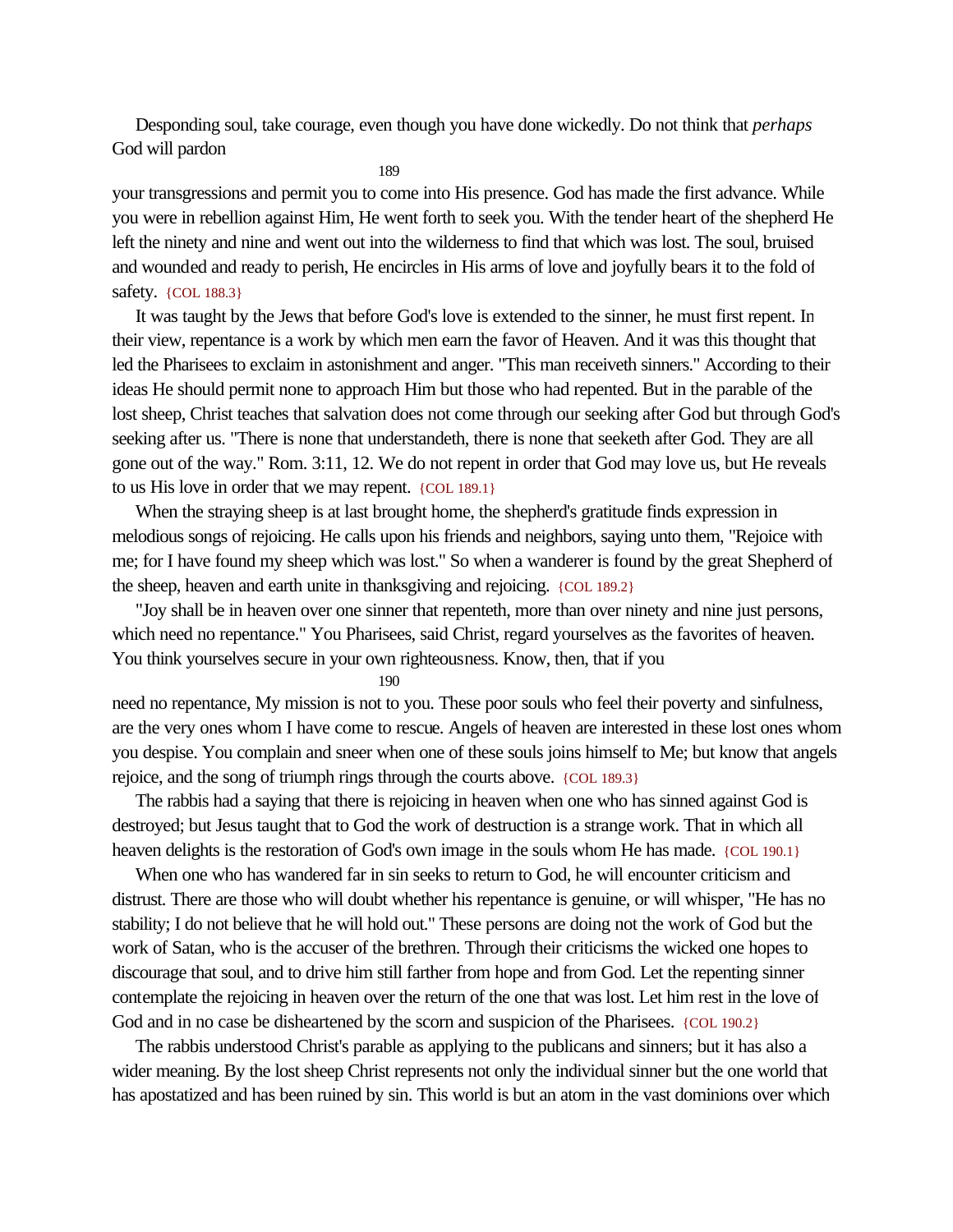God presides, yet this little fallen world--the one lost sheep--is more precious in His sight than are the ninety and nine that went not astray from the fold. Christ, the loved Commander in the heavenly courts,

#### 191

stooped from His high estate, laid aside the glory that He had with the Father, in order to save the one lost world. For this He left the sinless worlds on high, the ninety and nine that loved Him, and came to this earth, to be "wounded for our transgressions" and "bruised for our iniquities." (Isa. 53:5.) God gave Himself in His Son that He might have the joy of receiving back the sheep that was lost. {COL 190.3}

 "Behold, what manner of love the Father hath bestowed upon us, that we should be called the sons of God." 1 John 3:1. And Christ says, "As Thou hast sent Me into the world, even so have I also sent them into the world" (John 17:18)--to "fill up that which is behind of the afflictions of Christ, . . . for His body's sake, which is the church." Col. 1:24. Every soul whom Christ has rescued is called to work in His name for the saving of the lost. This work had been neglected in Israel. Is it not neglected today by those who profess to be Christ's followers? {COL 191.1}

 How many of the wandering ones have you, reader, sought for and brought back to the fold? When you turn from those who seem unpromising and unattractive, do you realize that you are neglecting the souls for whom Christ is seeking? At the very time when you turn from them, they may be in the greatest need of your compassion. In every assembly for worship, there are souls longing for rest and peace. They may appear to be living careless lives, but they are not insensible to the influence of the Holy Spirit. Many among them might be won for Christ. {COL 191.2}

 If the lost sheep is not brought back to the fold, it wanders until it perishes. And many souls go down to ruin for want of a hand stretched out to save. These erring ones may appear hard and reckless; but if they had received the same advantages that others have had, they might have revealed far more nobility of soul, and greater talent for

192

usefulness. Angels pity these wandering ones. Angels weep, while human eyes are dry and hearts are closed to pity. {COL 191.3}

 O the lack of deep, soul-touching sympathy for the tempted and the erring! O for more of Christ's spirit, and for less, far less, of self! {COL 192.1}

 The Pharisees understood Christ's parable as a rebuke to them. Instead of accepting their criticism of His work, He had reproved their neglect of the publicans and sinners. He had not done this openly, lest it should close their hearts against Him; but His illustration set before them the very work which God required of them, and which they had failed to do. Had they been true shepherds, these leaders in Israel would have done the work of a shepherd. They would have manifested the mercy and love of Christ, and would have united with Him in His mission. Their refusal to do this had proved their claims of piety to be false. Now many rejected Christ's reproof; yet to some His words brought conviction. Upon these, after Christ's ascension to heaven, the Holy Spirit came, and they united with His disciples in the very work outlined in the parable of the lost sheep. {COL 192.2}

# The Lost Piece of Silver

After giving the parable of the lost sheep Christ spoke another, saying, "What woman having ten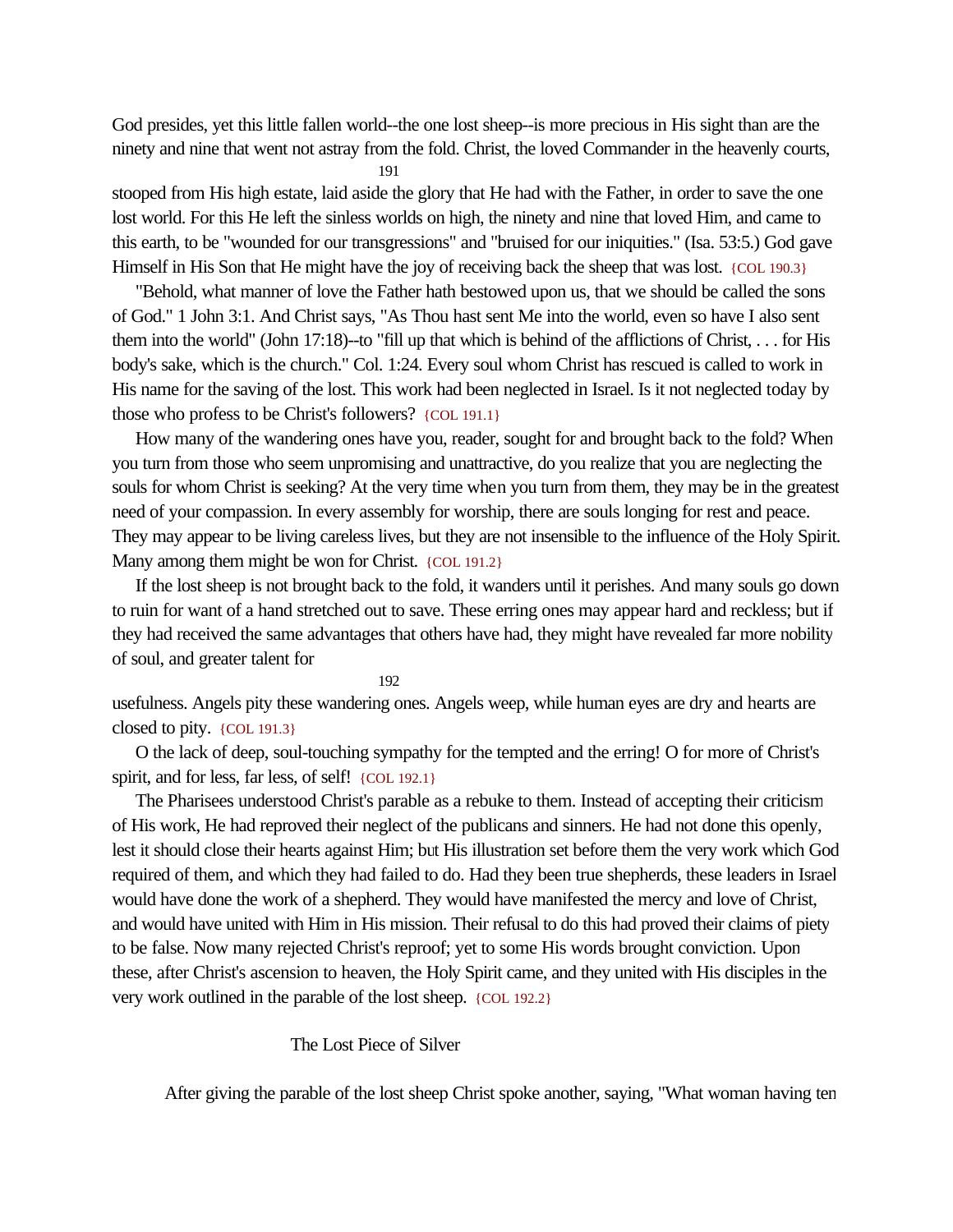pieces of silver, if she lose one piece, doth not light a candle, and sweep the house, and seek diligently till she find it?"  ${COL}$  192.3}

 In the East the houses of the poor usually consisted of but one room, often windowless and dark. The room was rarely swept, and a piece of money falling on the floor would be speedily covered by the dust and rubbish. In order that it might be found, even in the daytime, a candle must be lighted, and the house must be swept diligently.

193

# {COL 192.4}

 The wife's marriage portion usually consisted of pieces of money, which she carefully preserved as her most cherished possession, to be transmitted to her own daughters. The loss of one of these pieces would be regarded as a serious calamity, and its recovery would cause great rejoicing, in which the neighboring women would readily share. {COL 193.1}

 "When she hath found it," Christ said, "she calleth her friends and her neighbors together, saying, Rejoice with me, for I have found the piece which I had lost. Likewise, I say unto you, there is joy in the presence of the angels of God over one sinner that repenteth." {COL 193.2}

 This parable, like the preceding, sets forth the loss of something which with proper search may be recovered, and that with great joy. But the two parables represent different classes. The lost sheep knows that it is lost. It has left the shepherd and the flock, and it cannot recover itself. It represents those who realize that they are separated from God and who are in a cloud of perplexity, in humiliation, and sorely tempted. The lost coin represents those who are lost in trespasses and sins, but who have no sense of their condition. They are estranged from God, but they know it not. Their souls are in peril, but they are unconscious and

194

unconcerned. In this parable Christ teaches that even those who are indifferent to the claims of God are the objects of His pitying love. They are to be sought for that they may be brought back to God. {COL 193.3}

 The sheep wandered away from the fold; it was lost in the wilderness or upon the mountains. The piece of silver was lost in the house. It was close at hand, yet it could be recovered only by diligent search. {COL 194.1}

 This parable has a lesson to families. In the household there is often great carelessness concerning the souls of its members. Among their number may be one who is estranged from God; but how little anxiety is felt lest in the family relationship there be lost one of God's entrusted gifts. {COL 194.2}

 The coin, though lying among dust and rubbish, is a piece of silver still. Its owner seeks it because it is of value. So every soul, however degraded by sin, is in God's sight accounted precious. As the coin bears the image and superscription of the reigning power, so man at his creation bore the image and superscription of God; and though now marred and dim through the influence of sin, the traces of this inscription remain upon every soul. God desires to recover that soul and to retrace upon it His own image in righteousness and holiness. {COL 194.3}

 The woman in the parable searches diligently for her lost coin. She lights the candle and sweeps the house. She removes everything that might obstruct her search. Though only one piece is lost, she will not cease her efforts until that piece is found. So in the family if one member is lost to God every means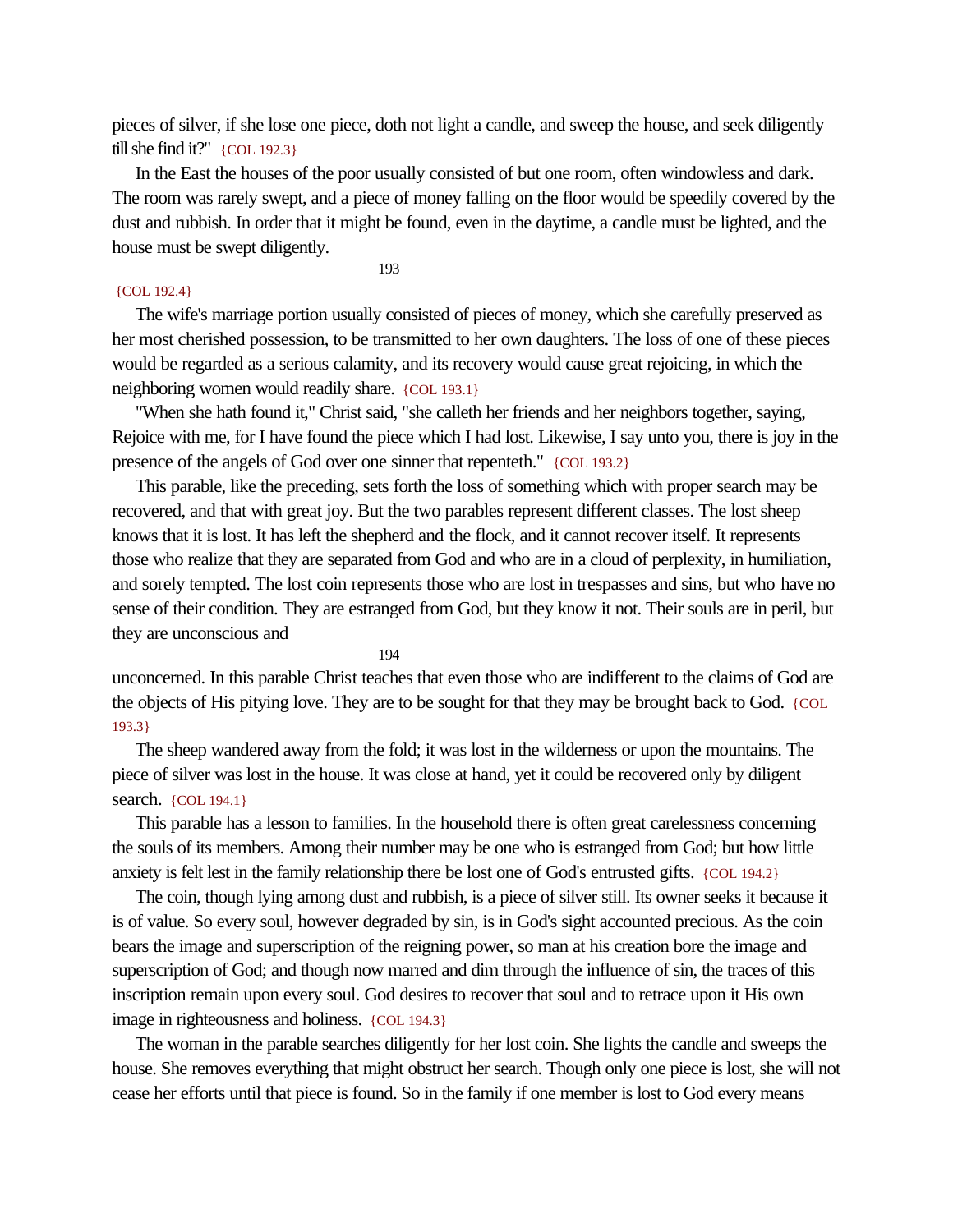should be used for his recovery. On the part of all the others let there be diligent, careful self-examination. Let the life-practice be investigated. See if there is not some mistake, some error in management, by which that soul is confirmed in impenitence.

195

## {COL 194.4}

 If there is in the family one child who is unconscious of his sinful state, parents should not rest. Let the candle be lighted. Search the word of God, and by its light let everything in the home be diligently examined, to see why this child is lost. Let parents search their own hearts, examine their habits and practices. Children are the heritage of the Lord, and we are answerable to Him for our management of His property. {COL 195.1}

 There are fathers and mothers who long to labor in some foreign mission field; there are many who are active in Christian work outside the home, while their own children are strangers to the Saviour and His love. The work of winning their children for Christ many parents trust to the minister or the Sabbath school teacher, but in doing this they are neglecting their own God-given responsibility. The education and training of their children to be Christians is the highest service that parents can render to God. It is a work that demands patient labor, a lifelong diligent and persevering effort. By a neglect of this trust we prove ourselves unfaithful stewards. No excuse for such neglect will be accepted by God. {COL 195.2}

 But those who have been guilty of neglect are not to despair. The woman whose coin was lost searched until she found it. So in love, faith, and prayer let parents work for their households, until with joy they can come to God

196

saying, "Behold, I and the children whom the Lord hath given me." Isa. 8:18. {COL 195.3}

 This is true home missionary work, and it is as helpful to those who do it as to those for whom it is done. By our faithful interest for the home circle we are fitting ourselves to work for the members of the Lord's family, with whom, if loyal to Christ, we shall live through eternal ages. For our brethren and sisters in Christ we are to show the same interest that as members of one family we have for one another. {COL 196.1}

 And God designs that all this shall fit us to labor for still others. As our sympathies shall broaden and our love increase, we shall find everywhere a work to do. God's great human household embraces the world, and none of its members are to be passed by with neglect. {COL 196.2}

 Wherever we may be, there the lost piece of silver awaits our search. Are we seeking for it? Day by day we meet with those who take no interest in religious things; we talk with them, we visit among them; do we show an interest in their spiritual welfare? Do we present Christ to them as the sin-pardoning Saviour? With our own hearts warm with the love of Christ, do we tell them about that love? If we do not, how shall we meet these souls--lost, eternally lost--when with them we stand before the throne of God? {COL 196.3}

 The value of a soul, who can estimate? Would you know its worth, go to Gethsemane, and there watch with Christ through those hours of anguish, when He sweat as it were great drops of blood. Look upon the Saviour uplifted on the cross. Hear that despairing cry, "My God, My God, why hast Thou forsaken Me?" Mark 15:34. Look upon the wounded head, the pierced side, the marred feet. Remember that Christ risked all. For our redemption, heaven itself was imperiled. At the foot of the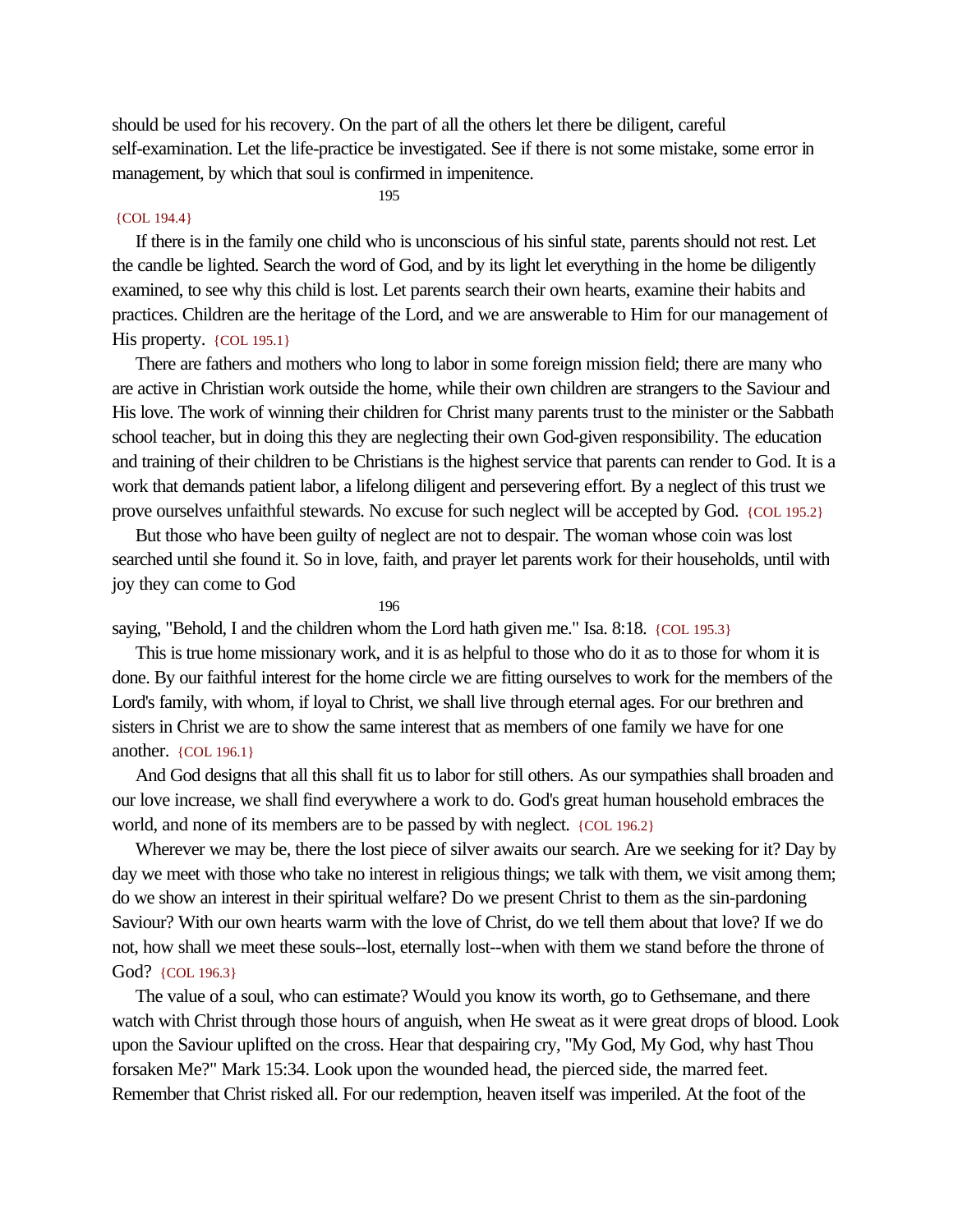cross, remembering that for one sinner Christ would have laid down His life, you may estimate the value of a soul.

### {COL 196.4}

197

 If you are in communion with Christ, you will place His estimate upon every human being. You will feel for others the same deep love that Christ has felt for you. Then you will be able to win, not drive, to attract, not repulse, those for whom He died. None would ever have been brought back to God if Christ had not made a personal effort for them; and it is by this personal work that we can rescue souls. When you see those who are going down to death, you will not rest in quiet indifference and ease. The greater their sin and the deeper their misery, the more earnest and tender will be your efforts for their recovery. You will discern the need of those who are suffering, who have been sinning against God, and who are oppressed with a burden of guilt. Your heart will go out in sympathy for them, and you will reach out to them a helping hand. In the arms of your faith and love you will bring them to Christ. You will watch over and encourage them, and your sympathy and confidence will make it hard for them to fall from their steadfastness. {COL 197.1}

 In this work all the angels of heaven are ready to co-operate. All the resources of heaven are at the command of those who are seeking to save the lost. Angels will help you to reach the most careless and the most hardened. And when one is brought back to God, all heaven is made glad; seraphs and cherubs touch their golden harps, and sing praises to God and the Lamb for their mercy and loving-kindness to the children of men. {COL 197.2}

# **BOOKS / COL - Christ's Object Lessons (1900) / Chap. 16 - "Lost, and is Found" Chap. 16 - "Lost, and is Found"**

 The parables of the lost sheep, the lost coin, and the prodigal son, bring out in distinct lines God's pitying love for those who are straying from Him. Although they have turned away from God, He does not leave them in their misery. He is full of kindness and tender pity toward all who are exposed to the temptations of the artful foe. {COL 198.1}

 In the parable of the prodigal son is presented the Lord's dealing with those who have once known the Father's love, but who have allowed the tempter to lead them captive at his will. {COL 198.2}

 "A certain man had two sons; and the younger of them said to his father, Father, give me the portion of goods that falleth to me. And he divided unto them his living. And not many days after the younger son gathered all together, and took his journey into a far country." {COL 198.3}

 This younger son had become weary of the restraint of his father's house. He thought that his liberty was restricted. His father's love and care for him were misinterpreted, and he determined to follow the dictates of his own inclination.

199

# {COL 198.4}

 The youth acknowledges no obligation to his father, and expresses no gratitude; yet he claims the privilege of a child in sharing his father's goods. The inheritance that would fall to him at his father's death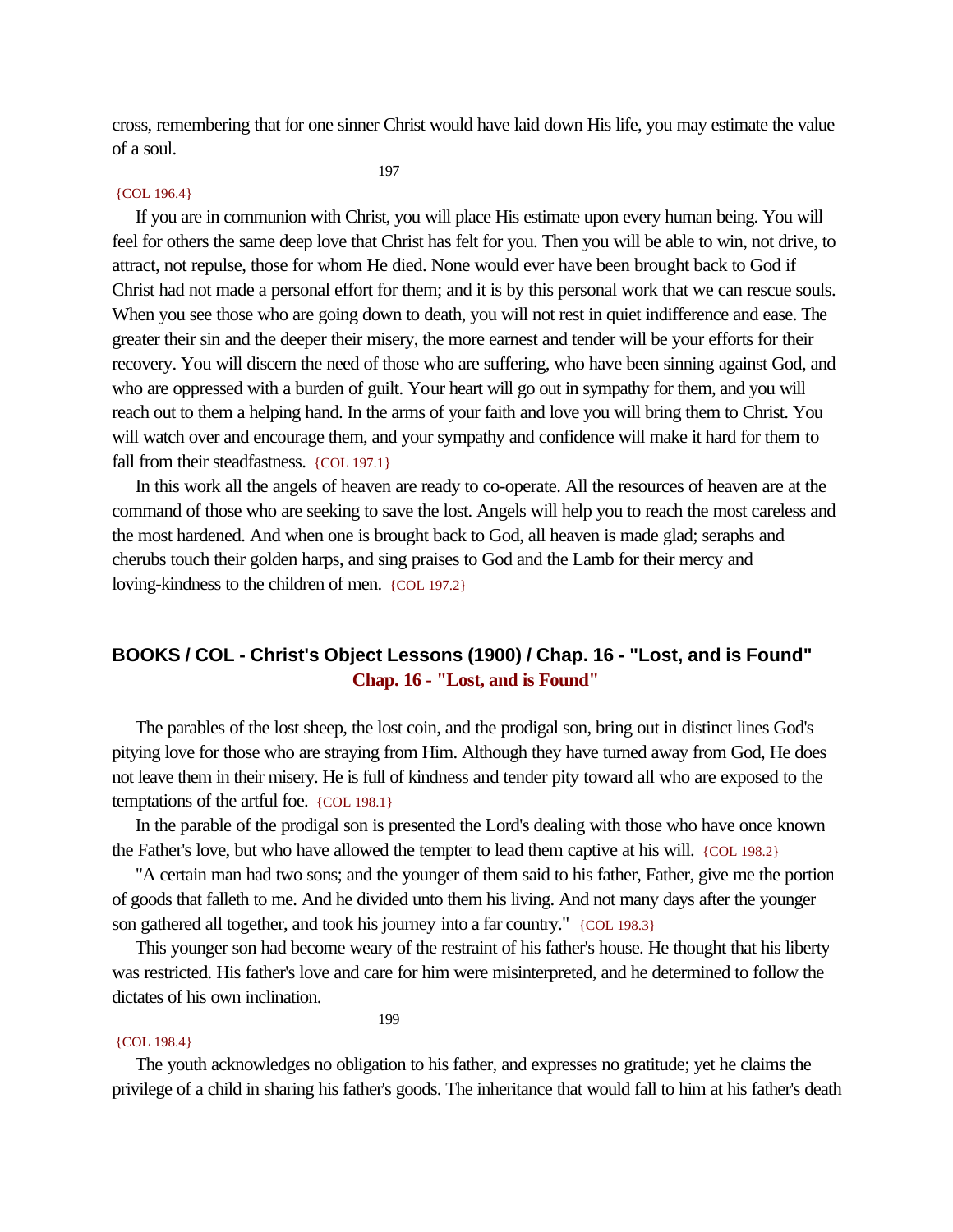he desires to receive now. He is bent on present enjoyment, and cares not for the future. {COL 199.1}

 Having obtained his patrimony, he goes into "a far country," away from his father's home. With money in plenty, and liberty to do as he likes, he flatters himself that the desire of his heart is reached. There is no one to say, Do not do this, for it will be an injury to yourself; or, Do this, because it is right. Evil companions help him to plunge ever deeper into sin, and he wastes his "substance with riotous living." {COL 199.2}

 The Bible tells of men who "professing themselves to be wise" "became fools" (Rom. 1:22); and this is the history of the young man of the parable. The wealth which he has selfishly claimed from his father he squanders upon harlots. The treasure of his young manhood is wasted.

200

The precious years of life, the strength of intellect, the bright visions of youth, the spiritual aspirations--all are consumed in the fires of lust. {COL 199.3}

 A great famine arises, he begins to be in want, and he joins himself to a citizen of the country, who sends him into the field to feed swine. To a Jew this was the most menial and degrading of employments. The youth who has boasted of his liberty, now finds himself a slave. He is in the worst of bondage--"holden with the cords of his sins." (Prov. 5:22.) The glitter and tinsel that enticed him have disappeared, and he feels the burden of his chain. Sitting upon the ground in that desolate and famine-stricken land, with no companions but the swine, he is fain to fill himself with the husks on which the beasts are fed. Of the gay companions who flocked about him in his prosperous days and ate and drank at his expense, there is not one left to befriend him. Where now is his riotous joy? Stilling his conscience, benumbing his sensibilities, he thought himself happy; but now, with money spent, with hunger unsatisfied, with pride humbled, with his moral nature dwarfed, with his will weak and untrustworthy, with his finer feelings seemingly dead, he is the most wretched of mortals. {COL 200.1}

 What a picture here of the sinner's state! Although surrounded with the blessings of His love, there is nothing that the sinner, bent on self-indulgence and sinful pleasure, desires so much as separation from God. Like the ungrateful son, he claims the good things of God as his by right. He takes them as a matter of course, and makes no return of gratitude, renders no service of love. As Cain went out from the presence of the Lord to seek his home; as the prodigal wandered into the "far country," so do sinners seek happiness in forgetfulness of God. (Rom. 1:28.) {COL 200.2}

 Whatever the appearance may be, every life centered in self is squandered. Whoever attempts to live apart from

201

God is wasting his substance. He is squandering the precious years, squandering the powers of mind and heart and soul, and working to make himself bankrupt for eternity. The man who separates from God that he may serve himself, is the slave of mammon. The mind that God created for the companionship of angels has become degraded to the service of that which is earthly and bestial. This is the end to which self-serving tends. {COL 200.3}

 If you have chosen such a life, you know that you are spending money for that which is not bread, and labor for that which satisfieth not. There come to you hours when you realize your degradation. Alone in the far country you feel your misery, and in despair you cry, "O wretched man that I am! who shall deliver me from the body of this death?" Rom. 7:24. It is the statement of a universal truth which is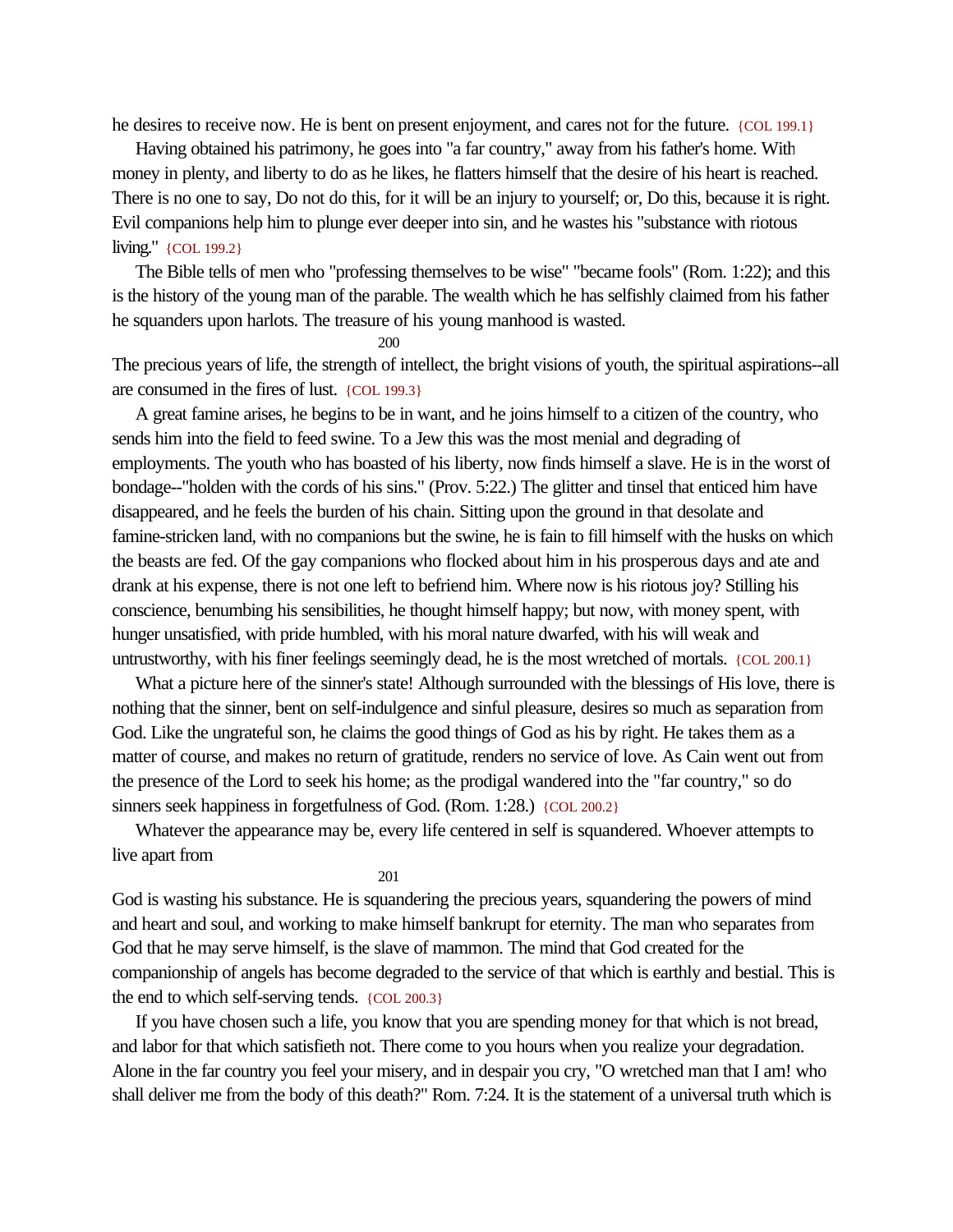contained in the prophet's words, "Cursed be the man that trusteth in man, and maketh flesh his arm, and whose heart departeth from the Lord. For he shall be like the heath in the desert, and shall not see when good cometh; but shall inhabit the parched places in the wilderness, in a salt land and not inhabited." Jer. 17:5, 6. God "maketh

#### 202

His sun to rise on the evil and on the good, and sendeth rain on the just and on the unjust" (Matt. 5:45); but men have the power to shut themselves away from sunshine and shower. So while the Sun of Righteousness shines, and the showers of grace fall freely for all, we may by separating ourselves from God still "inhabit the parched places in the wilderness." {COL 201.1}

 The love of God still yearns over the one who has chosen to separate from Him, and He sets in operation influences to bring him back to the Father's house. The prodigal son in his wretchedness "came to himself." The deceptive power that Satan had exercised over him was broken. He saw that his suffering was the result of his own folly, and he said, "How many hired servants of my father's have bread enough and to spare, and I perish with hunger! I will arise and go to my father." Miserable as he was, the prodigal found hope in the conviction of his father's love. It was that love which was drawing him toward home. So it is the assurance of God's love that constrains the sinner to return to God. "The goodness of God leadeth thee to repentance." Rom. 2:4. A golden chain, the mercy and compassion of divine love, is passed around every imperiled soul. The Lord declares, "I have loved thee with an everlasting love; therefore with loving-kindness have I drawn thee." Jer. 31:3. {COL 202.1}

 The son determines to confess his guilt. He will go to his father, saying, "I have sinned against heaven, and before thee, and am no more worthy to be called thy son." But he adds, showing how stinted is his conception of his father's love, "Make me as one of thy hired servants." {COL 202.2}

 The young man turns from the swine herds and the husks, and sets his face toward home. Trembling with weakness and faint from hunger, he presses eagerly on his way. He has no covering to conceal his rags; but his

# 203

misery has conquered pride, and he hurries on to beg a servant's place where he was once a child. {COL 202.3}

 Little did the gay, thoughtless youth, as he went out from his father's gate, dream of the ache and longing left in that father's heart. When he danced and feasted with his wild companions, little did he think of the shadow that had fallen on his home. And now as with weary and painful steps he pursues the homeward way, he knows not that one is watching for his return. But while he is yet "a great way off" the father discerns his form. Love is of quick sight. Not even the degradation of the years of sin can conceal the son from the father's eyes. He "had compassion, and ran, and fell on his neck" in a long, clinging, tender embrace. {COL 203.1}

 The father will permit no contemptuous eye to mock at his son's misery and tatters. He takes from his own shoulders the broad, rich mantle, and wraps it around the

### 204

son's wasted form, and the youth sobs out his repentance, saying, "Father, I have sinned against heaven, and in thy sight, and am no more worthy to be called thy son." The father holds him close to his side, and brings him home. No opportunity is given him to ask a servant's place. He is a son, who shall be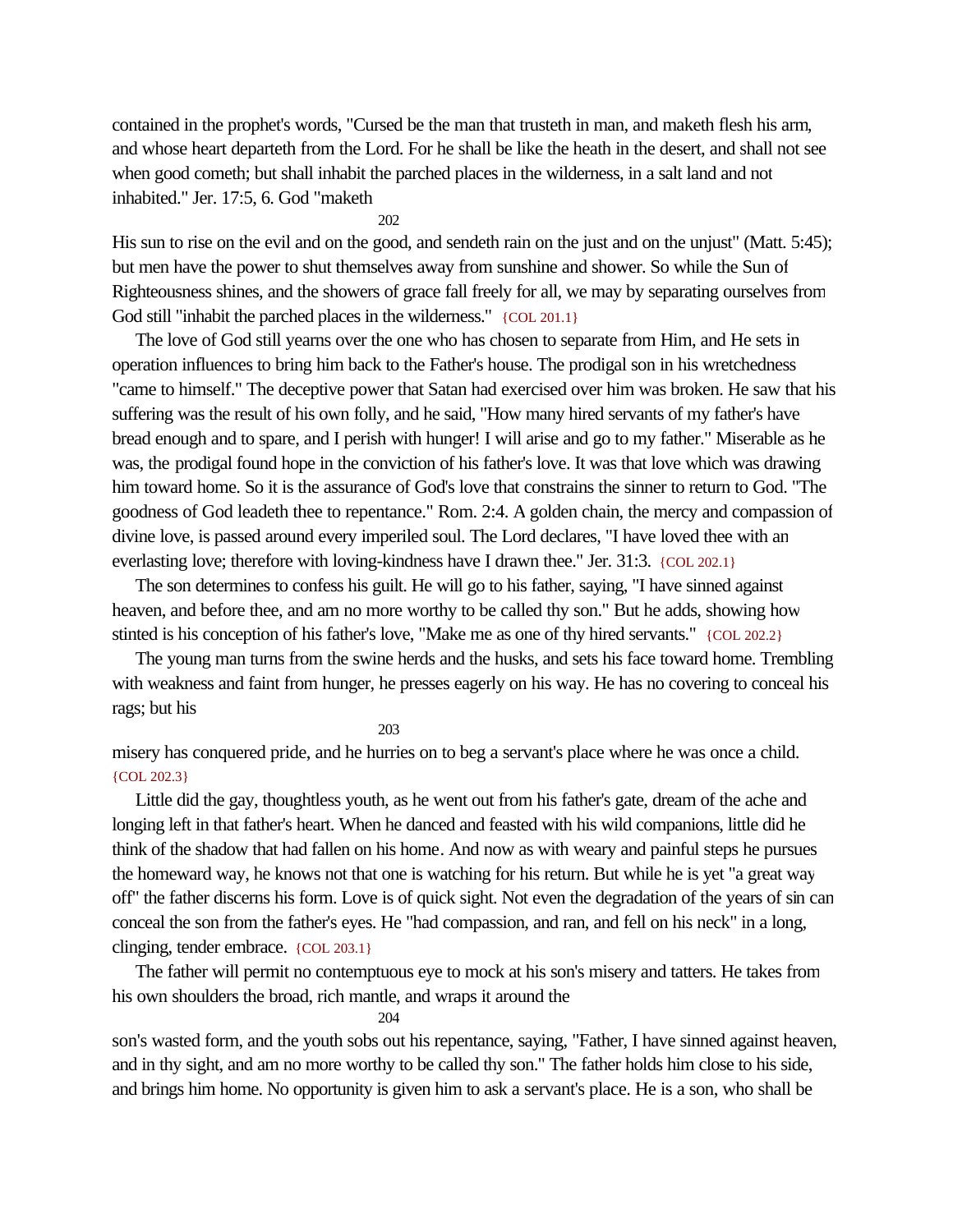honored with the best the house affords, and whom the waiting men and women shall respect and serve. {COL 203.2}

 The father said to his servants, "Bring forth the best robe, and put it on him; and put a ring on his hand, and shoes on his feet; and bring hither the fatted calf, and kill it; and let us eat and be merry; for this my son was dead, and is alive again; he was lost, and is found. And they began to be merry." {COL 204.1}

 In his restless youth the prodigal looked upon his father as stern and severe. How different his conception of him now! So those who are deceived by Satan look upon God as hard and exacting. They regard Him as watching to denounce and condemn, as unwilling to receive the sinner so long as there is a legal excuse for not helping him. His law they regard as a restriction upon men's happiness, a burdensome yoke from which they are glad to escape. But he whose eyes have been opened by the love of Christ will behold God as full of compassion. He does not appear as a tyrannical, relentless being, but as a father longing to embrace his repenting son. The sinner will exclaim with the Psalmist, "Like as a father pitieth his children, so the Lord pitieth them that fear Him." Ps. 103:13. {COL 204.2}

 In the parable there is no taunting, no casting up to the prodigal of his evil course. The son feels that the past is forgiven and forgotten, blotted out forever. And so God says to the sinner, "I have blotted out, as a thick cloud, thy transgressions, and, as a cloud, thy sins," Isa. 44:22. "I will forgive their iniquity, and I will remember

205

their sin no more." Jer. 31:34. "Let the wicked forsake his way, and the unrighteous man his thoughts; and let him return unto the Lord, and He will have mercy upon him; and to our God, for He will abundantly pardon." Isa. 55:7. "In those days, and in that time, saith the Lord, the iniquity of Israel shall be sought for, and there shall be none; and the sins of Judah, and they shall not be found." Jer. 50:20. {COL 204.3}

What assurance here, of God's willingness to receive the repenting sinner! Have you, reader, chosen your own way? Have you wandered far from God? Have you sought to feast upon the fruits of transgression, only to find them turn to ashes upon your lips? And now, your substance spent, your life-plans thwarted, and your hopes dead, do you sit alone and desolate? Now that voice which has long been speaking to your heart but to which you would not listen comes to you distinct and clear, "Arise ye, and depart; for this is not your rest; because it is polluted, it shall destroy you, even with a sore destruction." Micah 2:10. Return to your Father's house. He invites you, saying, "Return unto Me; for I have redeemed thee." Isa.  $44:22.$  {COL 205.1}

 Do not listen to the enemy's suggestion to stay away from Christ until you have made yourself better; until you are good enough to come to God. If you wait until then,

206

you will never come. When Satan points to your filthy garments, repeat the promise of Jesus, "Him that cometh to Me I will in no wise cast out." John 6:37. Tell the enemy that the blood of Jesus Christ cleanses from all sin. Make the prayer of David your own, "Purge me with hyssop, and I shall be clean; wash me, and I shall be whiter than snow." Ps. 51:7. {COL 205.2}

 Arise and go to your Father. He will meet you a great way off. If you take even one step toward Him in repentance, He will hasten to enfold you in His arms of infinite love. His ear is open to the cry of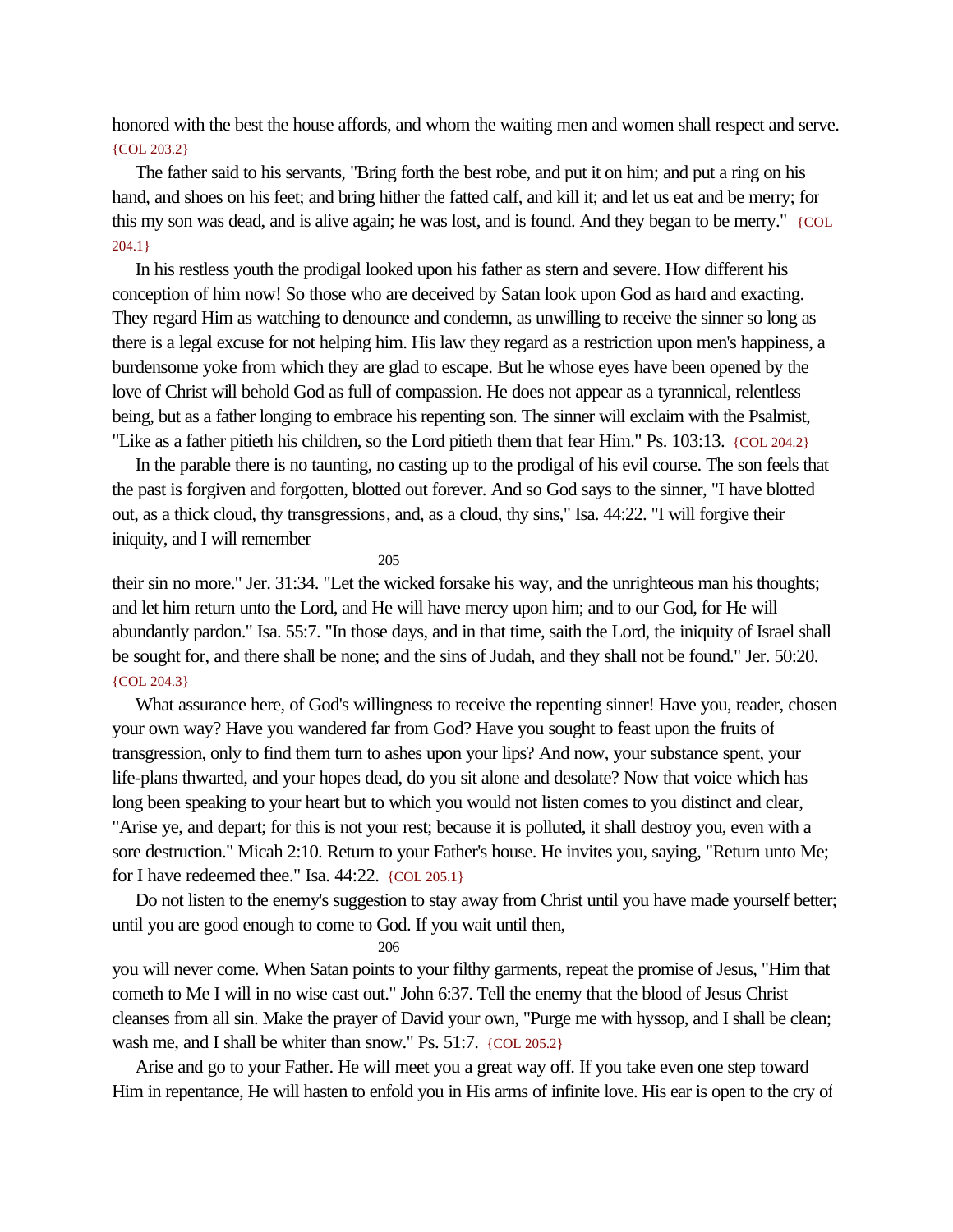the contrite soul. The very first reaching out of the heart after God is known to Him. Never a prayer is offered, however faltering, never a tear is shed, however secret, never a sincere desire after God is cherished, however feeble, but the Spirit of God goes forth to meet it. Even before the prayer is uttered or the yearning of the heart made known, grace from Christ goes forth to meet the grace that is working upon the human soul. {COL 206.1}

 Your heavenly Father will take from you the garments defiled by sin. In the beautiful parabolic prophecy of Zechariah, the high priest Joshua, standing clothed in filthy garments before the angel of the Lord, represents the sinner. And the word is spoken by the Lord, "Take away the filthy garments from him. And unto him He said, Behold, I have caused thine iniquity to pass from thee, and I will clothe thee with change of raiment. . . . So they set a fair miter upon his head, and clothed him with garments." Zech. 3:4, 5. Even so God will clothe you with "the garments of salvation," and cover you with "the robe of righteousness." Isa. 61:10. "Though ye have lien among the pots, yet shall ye be as the wings of a dove covered with silver, and her feathers with yellow gold." Ps. 68:13. {COL 206.2}

He will bring you into His banqueting house, and His

207

banner over you shall be love. (Cant. 2:4) "If thou wilt walk in My ways," He declares, "I will give thee places to walk among these that stand by"--even among the holy angels that surround His throne. (Zech. 3:7.) {COL 206.3}

 "As the bridegroom rejoiceth over the bride, so shall thy God rejoice over thee." Isa. 62:5. "He will save, He will rejoice over thee with joy; He will rest in His love; He will joy over thee with singing." Zeph. 3:17. And heaven and earth shall unite in the Father's song of rejoicing: "For this My son was dead, and is alive again; he was lost, and is found." {COL 207.1}

 Thus far in the Saviour's parable there is no discordant note to jar the harmony of the scene of joy; but now Christ introduces another element. When the prodigal came home, the elder son "was in the field; and as he came and drew nigh to the house, he heard music and dancing. And he called one of the servants, and asked what these things meant. And he said unto him, Thy brother is come; and thy father hath killed the fatted calf, because he hath received him safe and sound. And he was angry, and would not go in." This elder brother has not been sharing in his father's anxiety and watching for the one that was lost. He shares not, therefore, in the father's joy at the wanderer's return. The sounds of rejoicing kindle no gladness in his heart. He inquires of a servant the reason of the festivity, and the answer excites his jealousy. He will not go in to welcome his lost brother. The favor shown the prodigal he regards as an insult to himself. {COL 207.2}

 When the father comes out to remonstrate with him, the pride and malignity of his nature are revealed. He dwells upon his own life in his father's house as a round of unrequited service, and then places in mean contrast the favor shown to the son just returned. He makes it plain that his own service has been that of a servant rather

208

than a son. When he should have found an abiding joy in his father's presence, his mind has rested upon the profit to accrue from his circumspect life. His words show that it is for this he has foregone the pleasures of sin. Now if this brother is to share in the father's gifts, the elder son counts that he himself has been wronged. He grudges his brother the favor shown him. He plainly shows that had he been in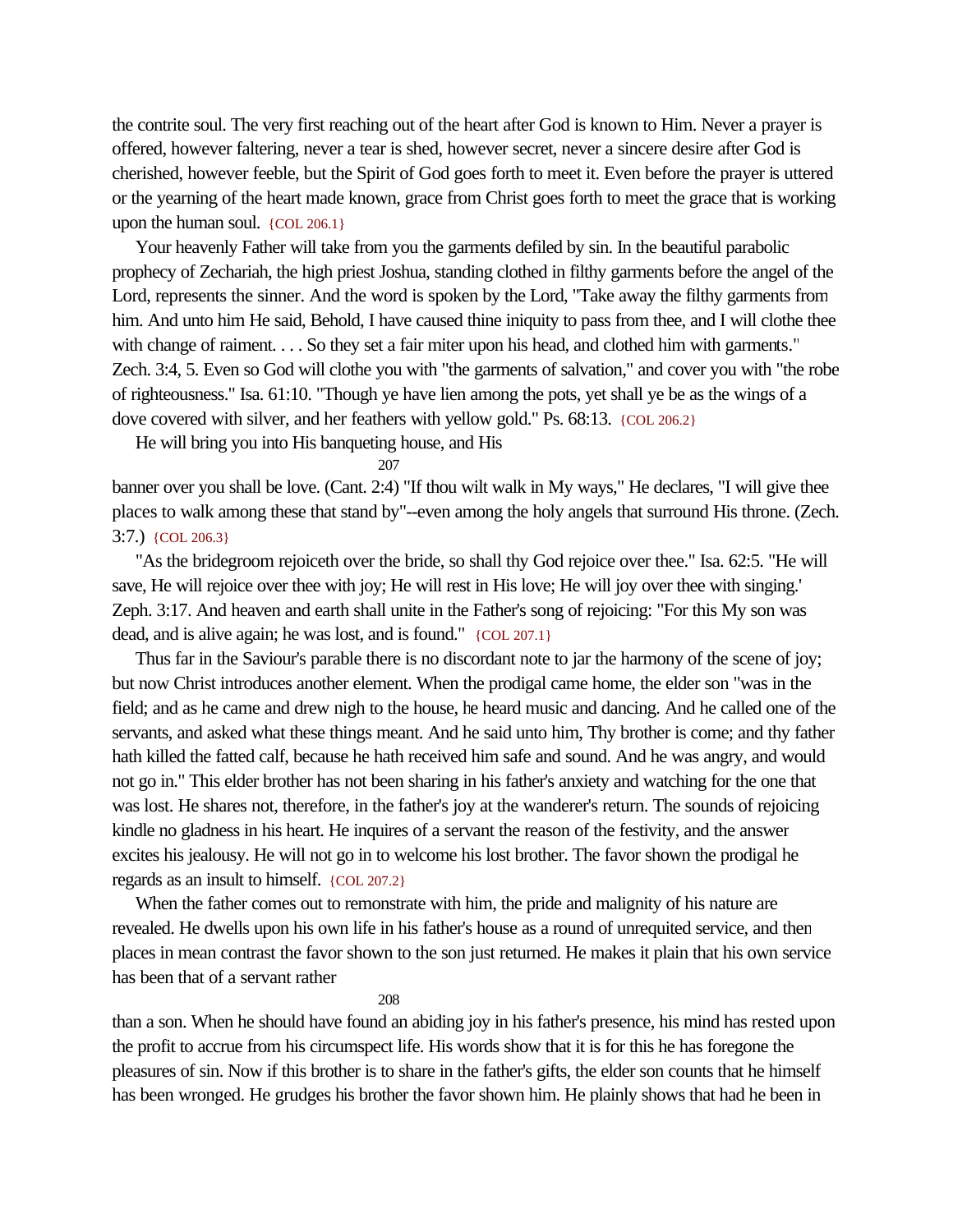the father's place, he would not have received the prodigal. He does not even acknowledge him as a brother, but coldly speaks of him as "thy son." {COL 207.3}

 Yet the father deals tenderly with him. "Son," he says, "thou art ever with me, and all that I have is thine." Through all these years of your brother's outcast life, have you not had the privilege of companionship with me? {COL 208.1}

Everything that could minister to the happiness of his

209

children was freely theirs. The son need have no question of gift or reward. "All that I have is thine." You have only to believe my love, and take the gift that is freely bestowed. {COL 208.2}

 One son had for a time cut himself off from the household, not discerning the father's love. But now he has returned, and the tide of joy sweeps away every disturbing thought. "This thy brother was dead, and is alive again; and was lost, and is found." {COL 209.1}

 Was the elder brother brought to see his own mean, ungrateful spirit? Did he come to see that though his brother had done wickedly, he was his brother still? Did the elder brother repent of his jealousy and hardheartedness? Concerning this, Christ was silent. For the parable was still enacting, and it rested with His hearers to determine what the outcome should be. {COL 209.2}

 By the elder son were represented the unrepenting Jews of Christ's day, and also the Pharisees in every age, who look with contempt upon those whom they regard as publicans and sinners. Because they themselves have not gone to great excesses in vice, they are filled with self-righteousness. Christ met these cavilers on their own ground. Like the elder son in the parable, they had enjoyed special privileges from God. They claimed to be sons in God's house, but they had the spirit of the hireling. They were working, not from love, but from hope of reward. In their eyes, God was an exacting taskmaster. They saw Christ inviting publicans and sinners to receive freely the gift of His grace--the gift which the rabbis hoped to secure only by toil and penance--and they were offended. The prodigal's return, which filled the Father's heart with joy, only stirred them to jealousy. {COL 209.3}

 In the parable the father's remonstrance with the elder son was Heaven's tender appeal to the Pharisees. "All that

210

I have is thine"--not as wages, but as a gift. Like the prodigal, you can receive it only as the unmerited bestowal of the Father's love. {COL 209.4}

 Self-righteousness not only leads men to misrepresent God, but makes them coldhearted and critical toward their brethren. The elder son, in his selfishness and jealousy, stood ready to watch his brother, to criticize every action, and to accuse him for the least deficiency. He would detect every mistake, and make the most of every wrong act. Thus he would seek to justify his own unforgiving spirit. Many today are doing the same thing. While the soul is making its very first struggles against a flood of temptations, they stand by, stubborn, self-willed, complaining, accusing. They may claim to be children of God, but they are acting out the spirit of Satan. By their attitude toward their brethren, these accusers place themselves where God cannot give them the light of His countenance. {COL 210.1}

 Many are constantly questioning, "Wherewith shall I come before the Lord, and bow myself before the high God? Shall I come before Him with burnt-offerings, with calves of a year old? Will the Lord be pleased with thousands of rams, or with ten thousands of rivers of oil?" But "He hath showed thee, O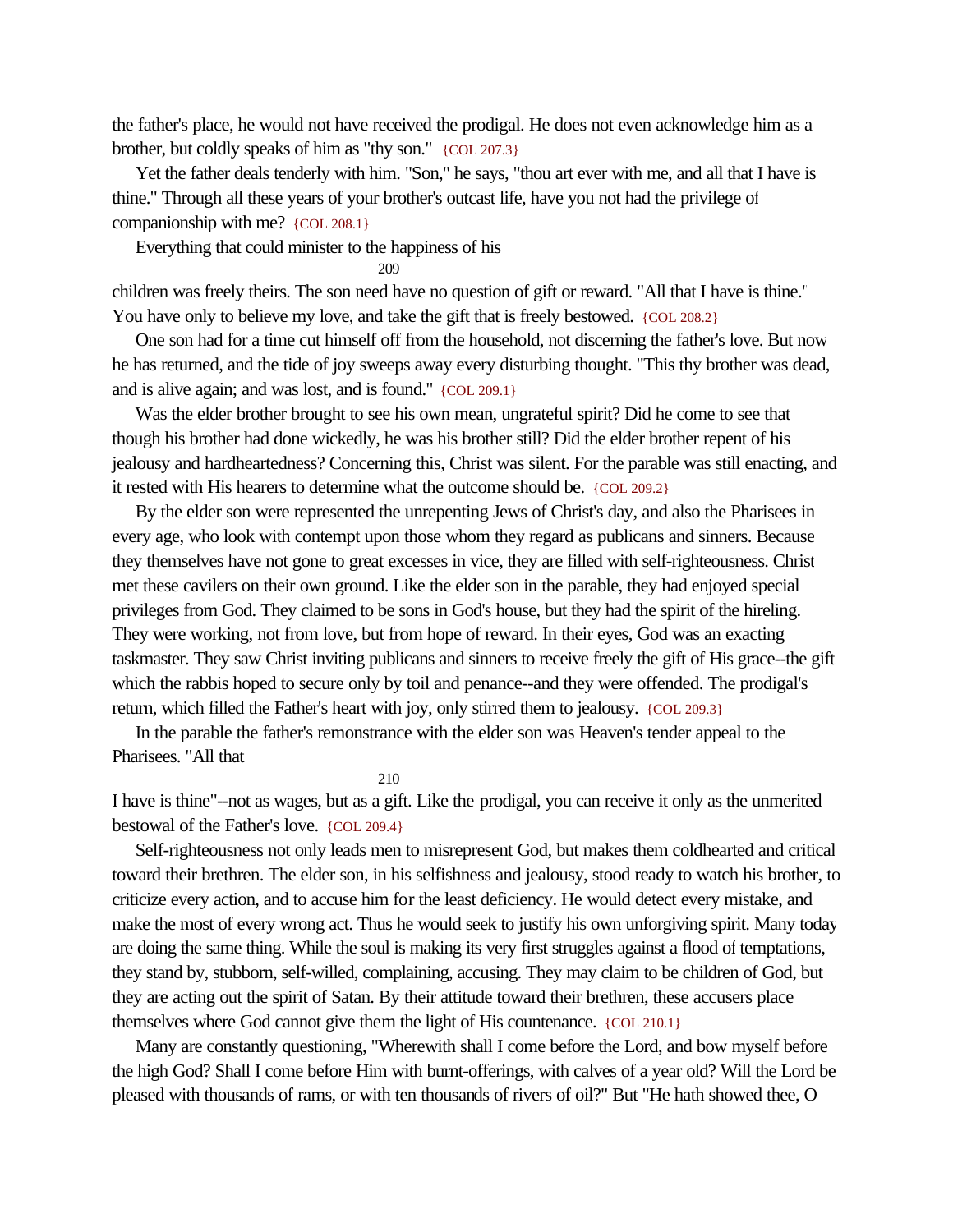man, what is good; and what doth the Lord require of thee, but to do justly, and to love mercy, and to walk humbly with thy God?" Micah 6:6-8. {COL 210.2}

 This is the service that God has chosen--"to loose the bands of wickedness, to undo the heavy burdens, and to let the oppressed go free, and that ye break every yoke, . . . and that thou hide not thyself from thine own flesh." Isa. 58:6, 7. When you see yourselves as sinners saved only by the love of your heavenly Father, you will have tender pity for others who are suffering in sin. You will no longer meet misery and repentance with jealousy and censure.

211

When the ice of selfishness is melted from your hearts, you will be in sympathy with God, and will share His joy in the saving of the lost. {COL 210.3}

 It is true that you claim to be a child of God; but if this claim be true, it is "thy brother" that was "dead, and is alive again; and was lost, and is found." He is bound to you by the closest ties; for God recognizes him as a son. Deny your relationship to him, and you show that you are but a hireling in the household, not a child in the family of God. {COL 211.1}

 Though you will not join in the greeting to the lost, the joy will go on, the restored one will have his place by the Father's side and in the Father's work. He that is forgiven much, the same loves much. But you will be in the darkness without. For "he that loveth not knoweth not God; for God is love." 1 John 4:8. {COL 211.2}

# **BOOKS / COL - Christ's Object Lessons (1900) / Chap. 17 - "Spare it this Year Also" Chap. 17 - "Spare it this Year Also"**

 Christ in His teaching linked with the warning of judgment the invitation of mercy. "The Son of man is not come," He said, "to destroy men's lives, but to save them." Luke 9:56. "God sent not His Son into the world to condemn the world; but that the world through Him might be saved." John 3:17. His mission of mercy in its relation to God's justice and judgment is illustrated in the parable of the barren fig tree. {COL 212.1}

 Christ had been warning the people of the coming of the kingdom of God, and He had sharply rebuked their ignorance and indifference. The signs in the sky, which foretold the weather, they were quick to read; but the signs of the times, which so clearly pointed to His mission, were not discerned. {COL 212.2}

 But men were as ready then as men are now to conclude that they themselves are the favorites of heaven, and that the message of reproof is meant for another. The hearers told Jesus of an event which had just caused great excitement. Some of the measures of Pontius Pilate, the governor of Judea, had given offense to the people. There had

213

been a popular tumult in Jerusalem, and Pilate had attempted to quell this by violence. On one occasion his soldiers had even invaded the precincts of the temple, and had cut down some Galilean pilgrims in the very act of slaying their sacrifices. The Jews regarded calamity as a judgment on account of the sufferer's sin, and those who told of this act of violence did so with secret satisfaction. In their view their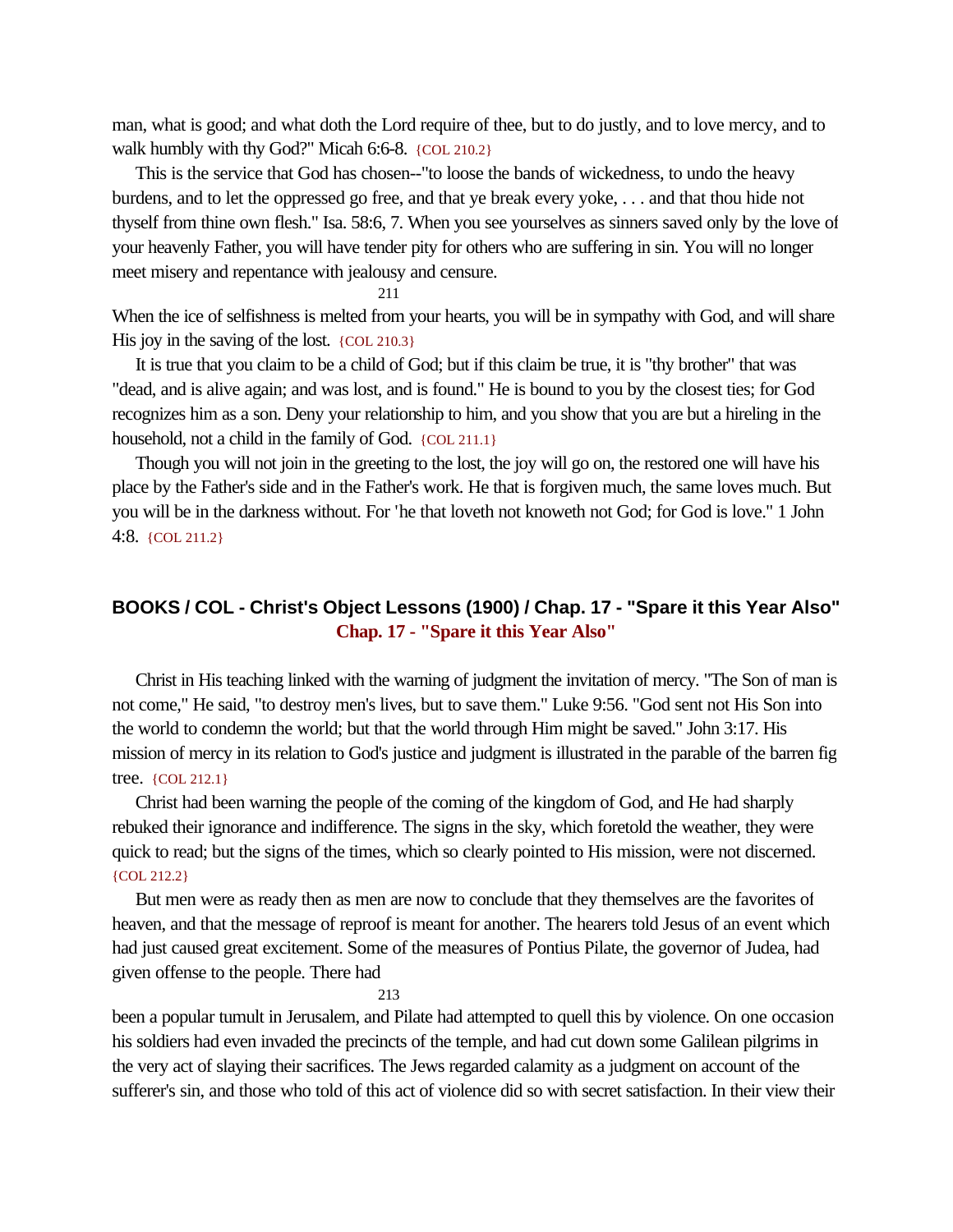own good fortune proved them to be much better, and therefore more favored by God, than were these Galileans. They expected to hear from Jesus words of condemnation for these men, who, they doubted not, richly deserved their punishment. {COL 212.3}

 The disciples of Christ did not venture to express their ideas until they had heard the opinion of their Master. He had given them pointed lessons in reference to judging other men's characters, and measuring retribution according to their finite judgment. Yet they looked for Christ to denounce these men as sinners above others. Great was their surprise at His answer. {COL 213.1}

 Turning to the multitude, the Saviour said, "Suppose ye that these Galileans were sinners above all the Galileans, because they suffered such things? I tell you, Nay; but, except ye repent, ye shall all likewise perish." These startling calamities were designed to lead them to humble their hearts, and to repent of their sins. The storm of vengeance was gathering, which was soon to burst upon all who had not found a refuge in Christ. {COL 213.2}

 As Jesus talked with the disciples and the multitude, He looked forward with prophetic glance and saw Jerusalem besieged with armies. He heard the tramp of the aliens marching against the chosen city and saw the thousands upon thousands perishing in the siege. Many of the Jews were, like those Galileans, slain in the temple courts, in the very act of offering sacrifice. The calamities that had fallen 214

upon individuals were warnings from God to a nation equally guilty. "Except ye repent," said Jesus,"ye shall all likewise perish." For a little time the day of probation lingered for them. There was still time for them to know the things that belonged to their peace. {COL 213.3}

 "A certain man," He continued, "had a fig-tree planted in his vineyard; and he came and sought fruit thereon, and found none. Then said he unto the dresser of his vineyard, Behold, these three years I come seeking fruit on this fig-tree, and find none: cut it down; why cumbereth it the ground?" {COL 214.1}

 Christ's hearers could not misunderstand the application of His words. David had sung of Israel as the vine brought out of Egypt. Isaiah had written, "The vineyard of the Lord of hosts is the house of Israel, and the men of Judah His pleasant plant." Isa. 5:7. The generation to whom the Saviour had come were represented by the fig tree in the Lord's vineyard--within the circle of His special care and blessing.  $\{COL\ 214.2\}$ 

 God's purpose toward His people, and the glorious possibilities before them, had been set forth in the beautiful words, "That they might be called trees of righteousness, the planting of the Lord, that He might be glorified," Isa. 61:3. The dying Jacob, under the Spirit of inspiration, had said of his best-loved son, "Joseph is a fruitful bough, even a fruitful bough by a well; whose branches run over the wall." And he said, "The God of thy Father" "shall help thee," the Almighty "shall bless thee with blessings of heaven above, blessings of the deep that lieth under." Gen. 49:22, 25. So God had planted Israel as a goodly vine by the wells of life. He had made His vineyard "in a very fruitful hill." He had "fenced it, and gathered out the stones thereof, and planted it with the choicest vine." Isa. 5:1, 2.

# {COL 214.3}

215

 "And He looked that it should bring forth grapes, and it brought forth wild grapes." Isa. 5:2. The people of Christ's day made a greater show of piety than did the Jews of earlier ages, but they were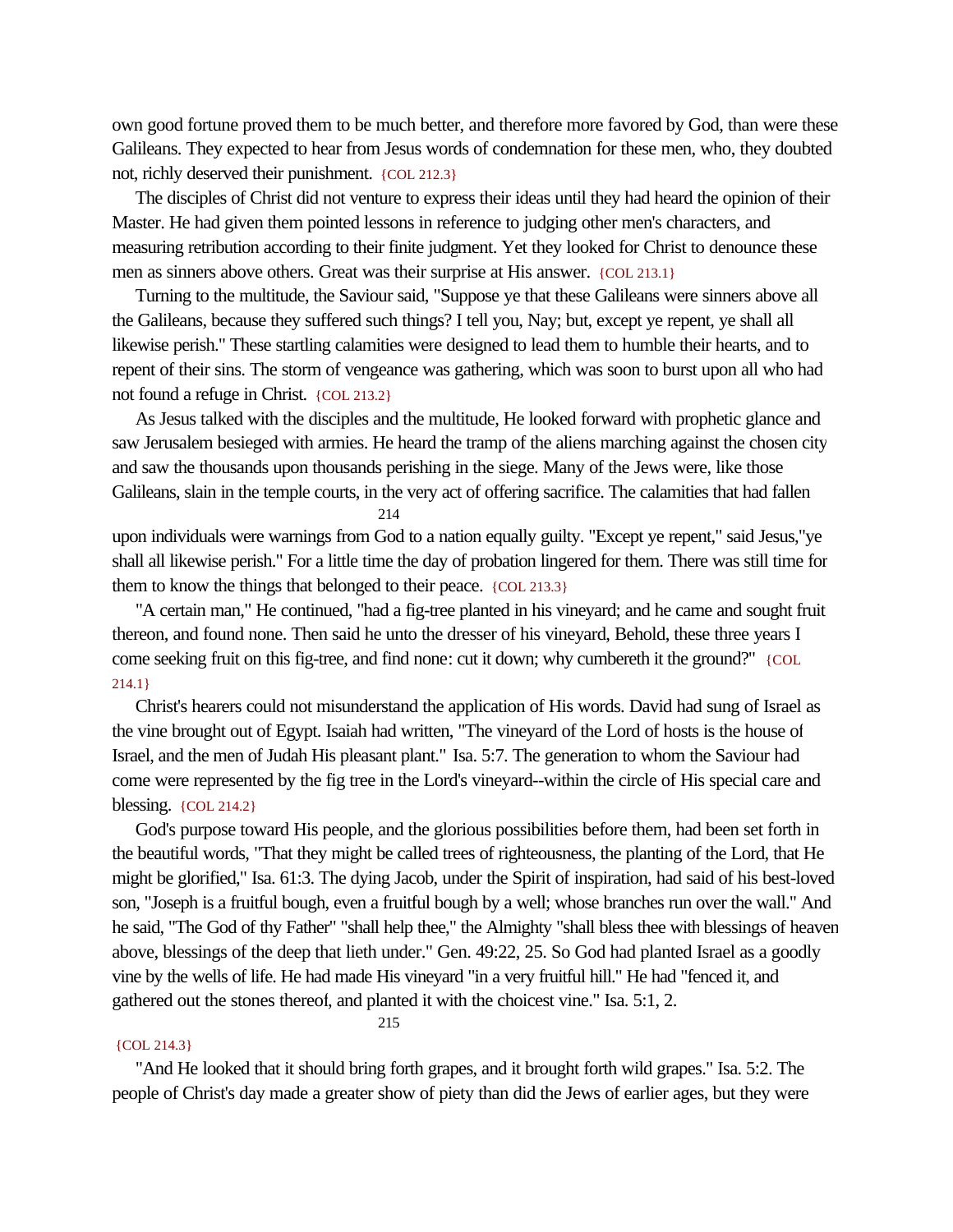even more destitute of the sweet graces of the Spirit of God. The precious fruits of character that made the life of Joseph so fragrant and beautiful, were not manifest in the Jewish nation. {COL 215.1}

 God in His Son had been seeking fruit, and had found none. Israel was a cumberer of the ground. Its very existence was a curse; for it filled the place in the vineyard that a fruitful tree might fill. It robbed the world of the blessings that God designed to give. The Israelites had misrepresented God among the nations. They were not merely useless, but a decided hindrance. To a great degree their religion was misleading, and wrought ruin instead of salvation. {COL 215.2}

 In the parable the dresser of the vineyard does not question the sentence that the tree, if it remained fruitless, should be cut down; but he knows and shares the owner's interest in that barren tree. Nothing could give him greater joy than to see its growth and fruitfulness. He responds to the desire of the owner, saying, "Let it alone this year also, till I shall dig about it and dung it; and if it bear fruit, well." {COL 215.3}

 The gardener does not refuse to minister to so unpromising a plant. He stands ready to give it still greater care.

216

He will make its surroundings most favorable, and will lavish upon it every attention. {COL 215.4}

 The owner and the dresser of the vineyard are one in their interest in the fig tree. So the Father and the Son were one in their love for the chosen people. Christ was saying to His hearers that increased opportunities would be given them. Every means that the love of God could devise would be put in operation that they might become trees of righteousness, bringing forth fruit for the blessing of the world. {COL 216.1}

 Jesus did not in the parable tell the result of the gardener's work. At that point His story was cut short. Its conclusion rested with the generation that heard His words. To them the solemn warning was given. "If not, then after that thou shalt cut it down." Upon them it depended whether the irrevocable words should be spoken. The day of wrath was near. In the calamities that had already befallen Israel, the owner of the vineyard was mercifully forewarning them of the destruction of the unfruitful tree. {COL 216.2}

 The warning sounds down along the line to us in this generation. Are you, O careless heart, a fruitless tree in the Lord's vineyard? Shall the words of doom erelong be spoken of you? How long have you received His gifts? How long has He watched and waited for a return of love? Planted in His vineyard, under the watchful care of the gardener, what privileges are yours! How often has the tender gospel message thrilled your heart! You have taken the name of Christ, you are outwardly a member of the church which is His body, and yet you are conscious of no living connection with the great heart of love. The tide of His life does not flow through you. The sweet graces of His character, "the fruits of the Spirit," are not seen in your life.

# {COL 216.3}

217

 The barren tree receives the rain and the sunshine and the gardener's care. It draws nourishment from the soil. But its unproductive boughs only darken the ground, so that fruit-bearing plants cannot flourish in its shadow. So God's gifts, lavished on you, convey no blessing to the world. You are robbing others of privileges that, but for you, might be theirs. {COL 217.1}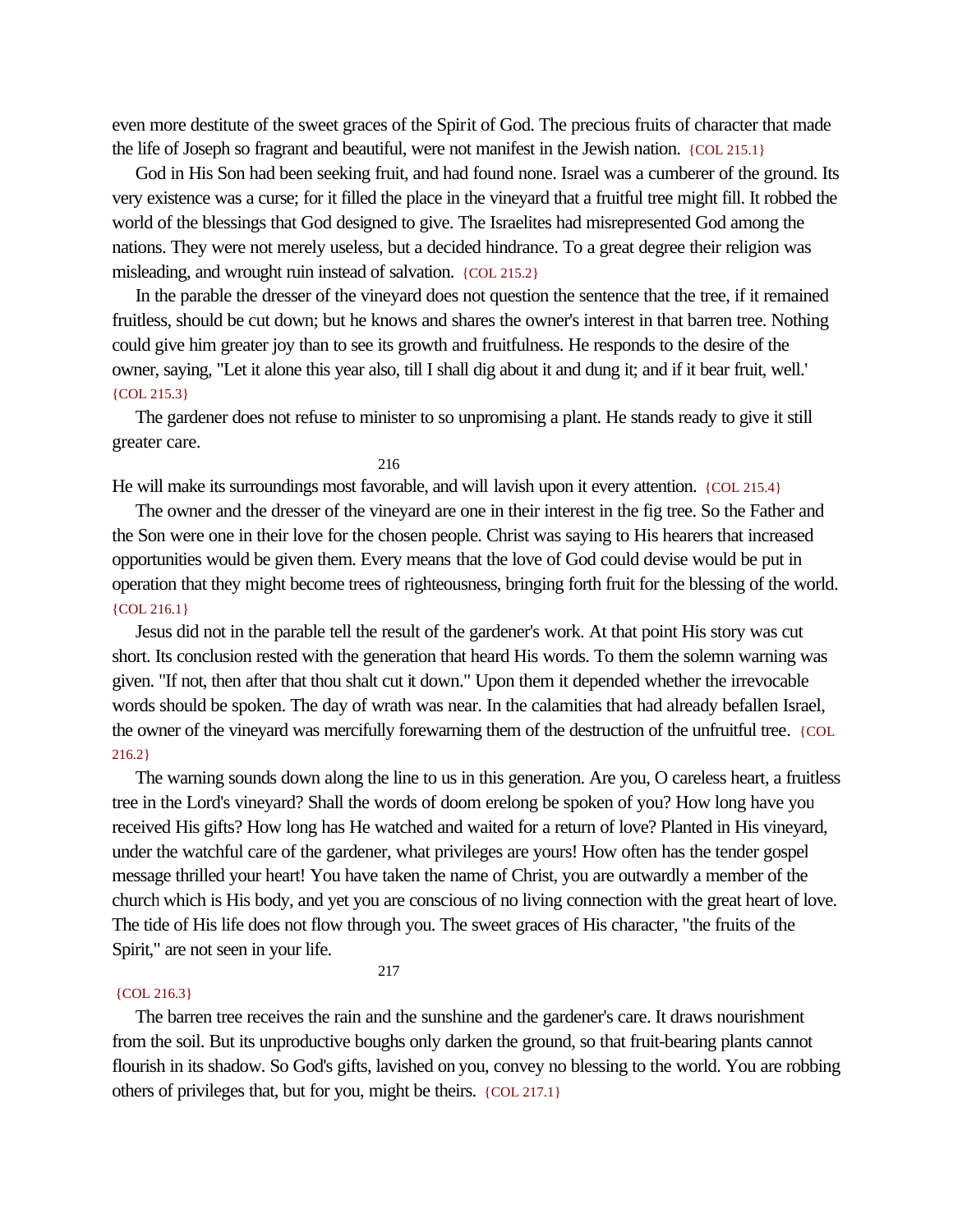You realize, though it may be but dimly, that you are a cumberer of the ground. Yet in His great mercy God has not cut you down. He does not look coldly upon you. He does not turn away with indifference, or leave you to destruction. Looking upon you He cries, as He cried so

### 218

many centuries ago concerning Israel, "How shall I give thee up, Ephraim? How shall I deliver thee, Israel? . . . I will not execute the fierceness of Mine anger. I will not return to destroy Ephraim; for I am God, and not man." Hosea 11:8, 9. The pitying Saviour is saying concerning you, Spare it this year also, till I shall dig about it and dress it. {COL 217.2}

 With what unwearied love did Christ minister to Israel during the period of added probation. Upon the cross He prayed, "Father, forgive them; for they know not what they do." Luke 23:24. After His ascension the gospel was preached first at Jerusalem. There the Holy Spirit was poured out. There the first gospel church revealed the power of the risen Saviour. There Stephen--"his face as it had been the face of an angel" (Acts 6:15)--bore his testimony and laid down his life. All that heaven itself could give was bestowed. "What could have been done more to My vineyard," Christ said, "that I have not done in it?" Isa. 5:4. So His care and labor for you are not lessened, but increased. Still He says, "I the Lord do keep it; I will water it every moment; lest any hurt it, I will keep it night and day." Isa. 27:3. {COL 218.1}

"If it bear fruit, well; and if not, then after that"-- {COL 218.2}

 The heart that does not respond to divine agencies becomes hardened until it is no longer susceptible to the influence of the Holy Spirit. Then it is that the word is spoken, "Cut it down; why cumbereth it the ground?" {COL 218.3}

 Today He invites you: "O Israel, return unto the Lord thy God. . . . I will heal their backsliding, I will love them freely. . . . I will be as the dew unto Israel; he shall grow as the lily, and cast forth his roots as Lebanon. . . . They that dwell under his shadow shall return; they shall revive as the corn, and grow as the vine. . . . From Me is thy fruit found." Hosea 14:1-8. {COL 218.4}

# **BOOKS / COL - Christ's Object Lessons (1900) / Chap. 18 - "Go into the Highways and Hedges"**

**Chap. 18 - "Go into the Highways and Hedges"**

 The Saviour was a guest at the feast of a Pharisee. He accepted invitations from the rich as well as the poor, and according to His custom He linked the scene before Him with His lessons of truth. Among the Jews the sacred feast was connected with all their seasons of national and religious rejoicing. It was to them a type of the blessings of eternal life. The great feast at which they were to sit down with Abraham, Isaac, and Jacob, while the Gentiles stood without, and looked on with longing eyes, was a theme on which they delighted to dwell. The lesson of warning and instruction which Christ desired to give, He now illustrated by the parable of a great supper. The blessings of God, both for the present and for the future life, the Jews thought to shut up to themselves. They denied God's mercy to the Gentiles. By the parable Christ showed that they were themselves at that very time rejecting the invitation of mercy, the call to God's kingdom.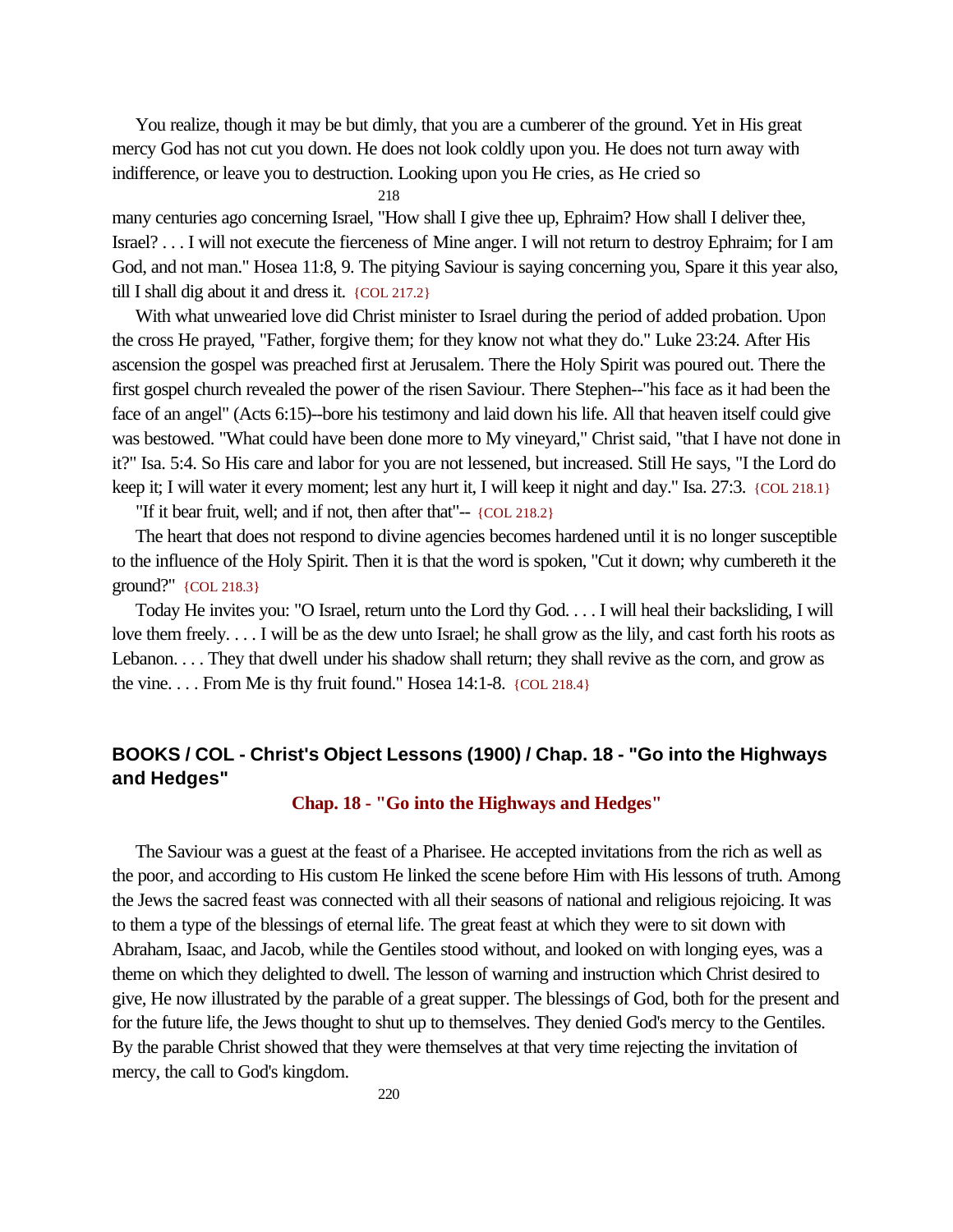He showed that the invitation which they had slighted was to be sent to those whom they despised, those from whom they had drawn away their garments as if they were lepers to be shunned. {COL 219.1}

 In choosing the guests for his feast, the Pharisee had consulted his own selfish interest. Christ said to him, "When thou makest a dinner or a supper, call not thy friends, nor thy brethren, neither thy kinsmen, nor thy rich neighbors, lest they also bid thee again, and a recompense be made thee. But when thou makest a feast, call the poor, the maimed, the lame, the blind: and thou shalt be blessed; for they cannot recompense thee: for thou shalt be recompensed at the resurrection of the just." {COL 220.1}

 Christ was here repeating the instruction He had given to Israel through Moses. At their sacred feasts the Lord had directed that "the stranger, and the fatherless, and the widow, which are within thy gates, shall come, and shall eat, and be satisfied." Deut. 14:29. These gatherings were to be as object lessons to Israel. Being thus taught the joy of true hospitality, the people were throughout the year to care for the bereaved and the poor. And these feasts

221

had a wider lesson. The spiritual blessings given to Israel were not for themselves alone. God had given the bread of life to them, that they might break it to the world. {COL 220.2}

 This work they had not fulfilled. Christ's words were a rebuke to their selfishness. To the Pharisees His words were distasteful. Hoping to turn the conversation into another channel, one of them, with a sanctimonious air, exclaimed, "Blessed is he that shall eat bread in the kingdom of God." This man spoke with great assurance, as if he himself were certain of a place in the kingdom. His attitude was similar to the attitude of those who rejoice that they are saved by Christ, when they do not comply with the conditions upon which salvation is promised. His spirit was like that of Balaam when he prayed, "Let me die the death of the righteous, and let my last end be like his." Num. 23:10. The Pharisee was not thinking of his own fitness for heaven but of what he hoped to enjoy in heaven. His remark was designed to turn away the minds of the guests at the feast from the subject of their practical duty. He thought to carry them past the present life to the remote time of the resurrection of the just. {COL 221.1}

 Christ read the heart of the pretender, and fastening His eyes upon him He opened before the company the character and value of their present privileges. He showed them that they had a part to act at that very time, in order to share in the blessedness of the future. {COL 221.2}

 "A certain man," He said, "made a great supper, and bade many." When the time of the feast arrived, the host sent his servant to the expected guests with a second message, "Come; for all things are now ready." But a strange indifference was shown. "All with one consent began to make excuse. The first said unto him, I have bought a piece of ground, and I must needs go and see it;

#### <u>222</u>

I pray thee have me excused. And another said, I have bought five yoke of oxen, and I go to prove them; I pray thee have me excused. And another said, I have married a wife, and therefore I cannot come." {COL 221.3}

 None of the excuses were founded on a real necessity. The man who "must needs go and see" his piece of ground, had already purchased it. His haste to go and see it was due to the fact that his interest was absorbed in his purchase. The oxen, too, had been bought. The proving of them was only to satisfy the interest of the buyer. The third excuse had no more semblance of reason. The fact that the intended guest had married a wife need not have prevented his presence at the feast. His wife also would have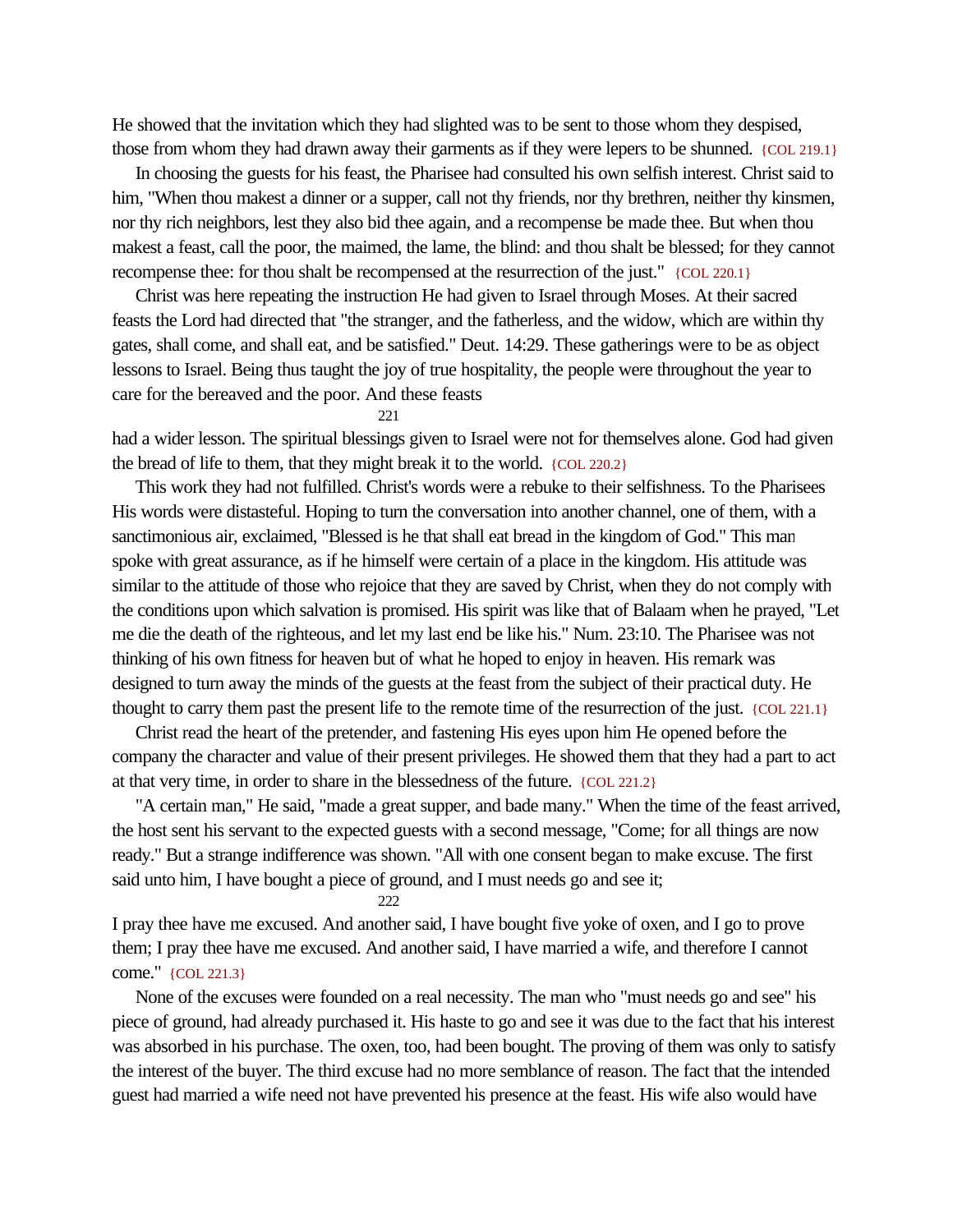been made welcome. But he had his own plans for enjoyment, and these seemed to him more desirable than the feast he had promised to attend. He had learned to find pleasure in other society than that of the host. He did not ask to be excused, made not even a pretense of courtesy in his refusal. The "I cannot" was only a veil for the truth--"I do not care to come." {COL 222.1}

 All the excuses betray a preoccupied mind. To these intended guests other interests had become all-absorbing. The invitation they had pledged themselves to accept was put aside, and the generous friend was insulted by their indifference. {COL 222.2}

 By the great supper, Christ represents the blessings offered through the gospel. The provision is nothing less than Christ Himself. He is the bread that comes down from heaven; and from Him the streams of salvation flow. The Lord's messengers had proclaimed to the Jews the advent of the Saviour; they had pointed to Christ as "the Lamb of God, which taketh away the sin of the world." John 1:29. In the feast He had provided, God offered to

223

them the greatest gift that Heaven can bestow--a gift that is beyond computation. The love of God had furnished the costly banquet, and had provided inexhaustible resources. "If any man eat of this bread," Christ said, "he shall live for ever." John 6:51. {COL 222.3}

 But in order to accept the invitation to the gospel feast, they must make their worldly interests subordinate to the one purpose of receiving Christ and His righteousness. God gave all for man, and He asks him to place His service above every earthly and selfish consideration. He cannot accept a divided heart. The heart that is absorbed in earthly affections cannot be given up to God.  $\{COL\ 223.1\}$ 

 The lesson is for all time. We are to follow the Lamb of God whithersoever He goeth. His guidance is to be chosen, His companionship valued above the companionship of earthly friends. Christ says, "He that loveth father or mother more than Me is not worthy of Me, and he that loveth son or daughter more than Me is not worthy of Me." Matt.  $10:37$ .  $\{COL 223.2\}$ 

 Around the family board, when breaking their daily bread, many in Christ's day repeated the words, "Blessed is he that shall eat bread in the kingdom of God." But Christ showed how difficult it was to find guests for the table provided at infinite cost. Those who listened to His words knew that they had slighted the invitation of mercy. To them worldly possessions, riches, and pleasures were

#### 224

all-absorbing. With one consent they had made excuse. {COL 223.3}

 So it is now. The excuses urged for refusing the invitation to the feast cover the whole ground of excuses for refusing the gospel invitation. Men declare that they cannot imperil their worldly prospects by giving attention to the claims of the gospel. They count their temporal interests as of more value than the things of eternity. The very blessings they have received from God become a barrier to separate their souls from their Creator and Redeemer. They will not be interrupted in their worldly pursuits, and they say to the messenger of mercy, "Go thy way for this time; when I have a convenient season, I will call for thee." Acts 24:25. Others urge the difficulties that would arise in their social relations should they obey the call of God. They say they cannot afford to be out of harmony with their relatives and acquaintances. Thus they prove themselves to be the very actors described in the parable. The Master of the feast regards their flimsy excuses as showing contempt for His invitation. {COL 224.1}

The man who said, "I have married a wife, and therefore I cannot come," represents a large class.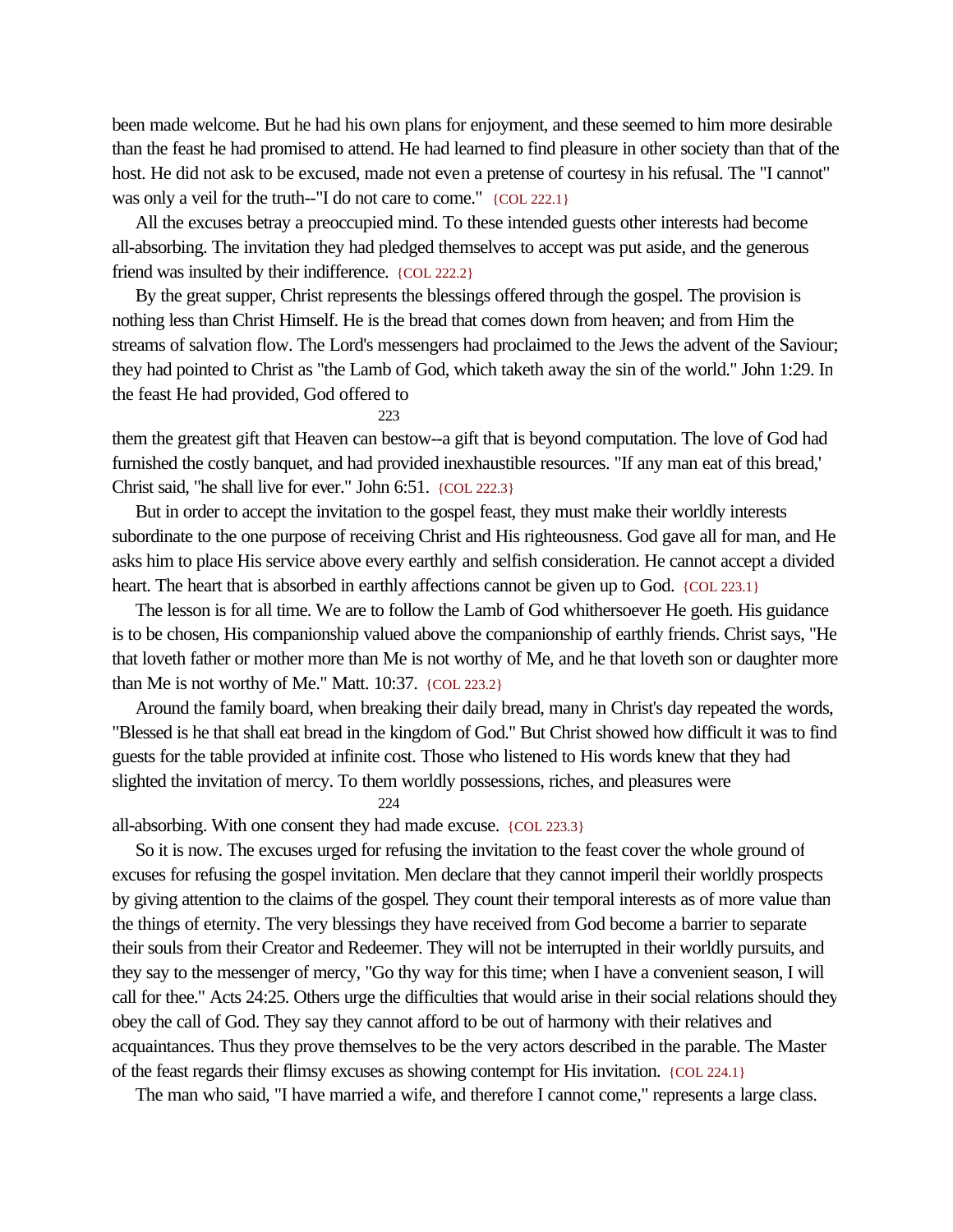Many there are who allow their wives or their husbands to prevent them from heeding the call of God. The husband says, "I cannot obey my convictions of duty while my wife is opposed to it. Her influence would make it exceedingly hard for me to do so." The wife hears the gracious call, "Come; for all things are now ready," and she says, "'I pray thee have me excused.' My husband refuses the invitation of mercy. He says that his business stands in the way. I must go with my husband, and therefore I cannot come." The children's hearts are impressed. They desire to come. But they love their father and mother, and since these do not heed the gospel call, the children think that

<u>225</u>

they cannot be expected to come. They too say, "Have me excused." {COL 224.2}

 All these refuse the Saviour's call because they fear division in the family circle. They suppose that in refusing to obey God they are insuring the peace and prosperity of the home; but this is a delusion. Those who sow selfishness will reap selfishness. In rejecting the love of Christ they reject that which alone can impart purity and steadfastness to human love. They will not only lose heaven, but will fail of the true enjoyment of that for which heaven was sacrificed. {COL 225.1}

 In the parable, the giver of the feast learned how his invitation had been treated, and "being angry, said to his servant, Go out quickly into the streets and lanes of the city, and bring in hither the poor, and the maimed, and the halt, and the blind." {COL 225.2}

 The host turned from those who despised his bounty, and invited a class who were not full, who were not in possession of houses and lands. He invited those who were

<u>226</u>

poor and hungry, and who would appreciate the bounties provided. "The publicans and the harlots," Christ said, "go into the kingdom of God before you." Matt. 21:31. However wretched may be the specimens of humanity that men spurn and turn aside from, they are not too low, too wretched, for the notice and love of God. Christ longs to have care-worn, weary, oppressed human beings come to Him. He longs to give them the light and joy and peace that are to be found nowhere else. The veriest sinners are the objects of His deep, earnest pity and love. He sends His Holy Spirit to yearn over them with tenderness, seeking to draw them to Himself. {COL 225.3}

 The servant who brought in the poor and the blind reported to his master, "It is done as thou hast commanded, and yet there is room. And the Lord said unto the servant, Go out into the highways and hedges, and compel them to come in, that my house may be filled." Here Christ pointed to the work of the gospel outside the pale of Judaism, in the highways and byways of the world. {COL 226.1}

 In obedience to this command, Paul and Barnabas declared to the Jews, "It was necessary that the word of God should first have been spoken to you; but seeing ye put it from you, and judge yourselves unworthy of everlasting life, lo, we turn to the Gentiles. For so hath the Lord commanded us, saying, I have set Thee to be a light of the Gentiles, that Thou shouldest be for salvation unto the ends of the earth. And when the Gentiles heard this, they were glad, and glorified the word of the Lord; and as many as were ordained to eternal life believed." Acts 13:46-48. {COL 226.2}

 The gospel message proclaimed by Christ's disciples was the announcement of His first advent to the world. It bore to men the good tidings of salvation through faith in Him. It pointed forward to His second coming in glory to redeem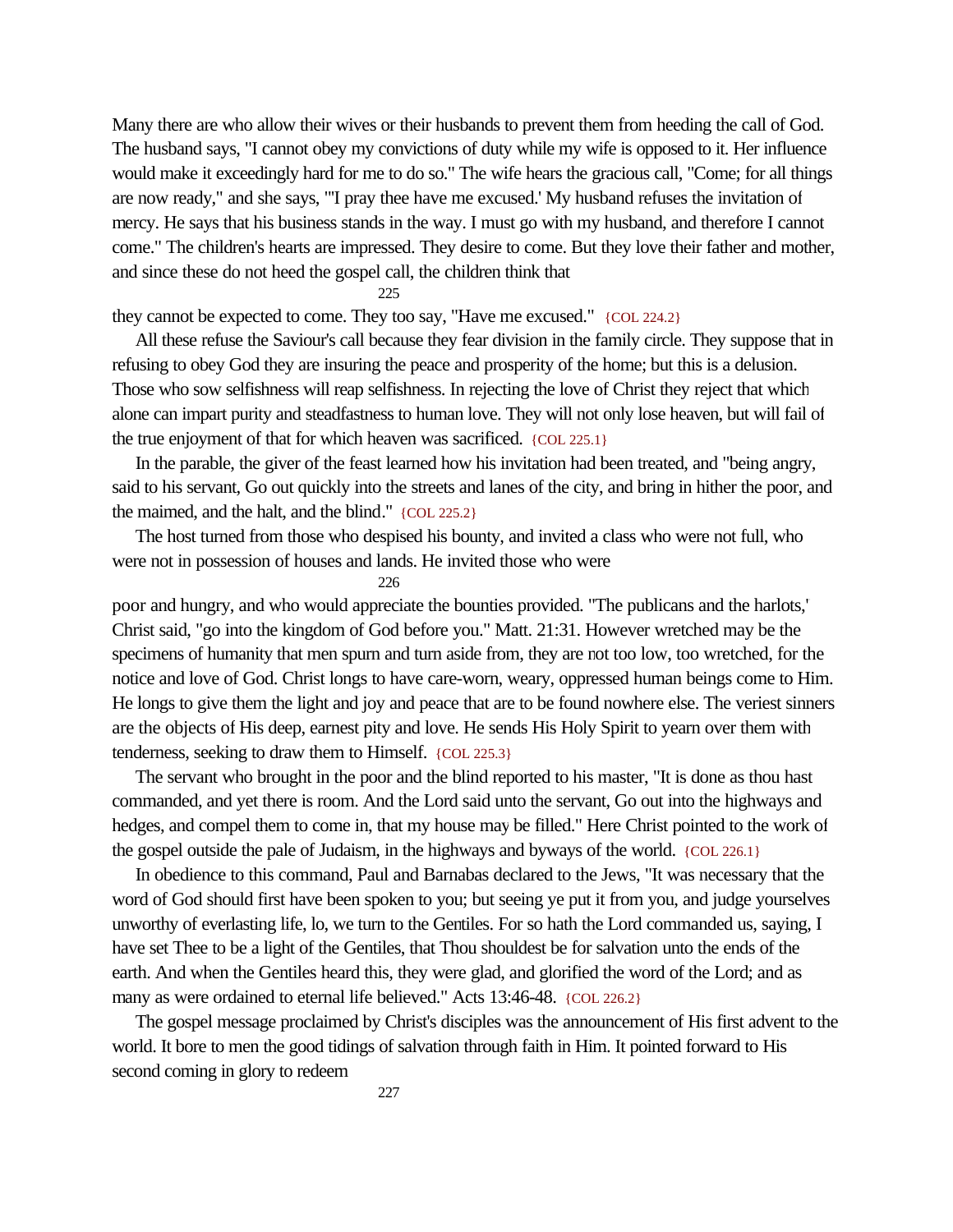His people, and it set before men the hope, through faith and obedience, of sharing the inheritance of the saints in light. This message is given to men today, and at this time there is coupled with it the announcement of Christ's second coming as at hand. The signs which He Himself gave of His coming have been fulfilled, and by the teaching of God's word we may know that the Lord is at the door. {COL} 226.3}

 John in the Revelation foretells the proclamation of the gospel message just before Christ's second coming. He beholds an angel flying "in the midst of heaven, having the everlasting gospel to preach unto them that dwell on the earth, and to every nation, and kindred, and tongue, and people, saying with a loud voice, Fear God, and give glory to Him; for the hour of His judgment is come." Rev. 14:6, 7. {COL} 227.1}

 In the prophecy this warning of the judgment, with its connected messages, is followed by the coming of the Son of man in the clouds of heaven. The proclamation of the judgment is an announcement of Christ's second coming as at hand. And this proclamation is called the everlasting gospel. Thus the preaching of Christ's second

228

coming, the announcement of its nearness, is shown to be an essential part of the gospel message. {COL 227.2}

 The Bible declares that in the last days men will be absorbed in worldly pursuits, in pleasure and money-getting. They will be blind to eternal realities. Christ says, "As the days of Noah were, so shall also the coming of the Son of man be. For as in the days that were before the flood they were eating and drinking, marrying and giving in marriage, until the day that Noah entered into the ark, and knew not until the flood came, and took them all away; so shall also the coming of the Son of man be." Matt. 24:37-39. {COL 228.1}

 So it is today. Men are rushing on in the chase for gain and selfish indulgence as if there were no God, no heaven, and no hereafter. In Noah's day the warning of the flood was sent to startle men in their wickedness and call them to repentance. So the message of Christ's soon coming is designed to arouse men from their absorption in worldly things. It is intended to awaken them to a sense of eternal realities, that they may give heed to the invitation to the Lord's table. {COL 228.2}

 The gospel invitation is to be given to all the world--"to every nation, and kindred, and tongue, and people." Rev. 14:6. The last message of warning and mercy is to lighten the whole earth with its glory. It is to reach all classes of men, rich and poor, high and low. "Go out into the highways and hedges," Christ says, "and compel them to come in, that My house may be filled." {COL 228.3}

 The world is perishing for want of the gospel. There is a famine for the word of God. There are few who preach the word unmixed with human tradition. Though men have the Bible in their hands, they do not receive the blessing that God has placed in it for them. The Lord calls upon His servants to carry His message to the people.

229

The word of everlasting life must be given to those who are perishing in their sins. {COL 228.4}

 In the command to go into the highways and hedges, Christ sets forth the work of all whom He calls to minister in His name. The whole world is the field for Christ's ministers. The whole human family is comprised in their congregation. The Lord desires that His word of grace shall be brought home to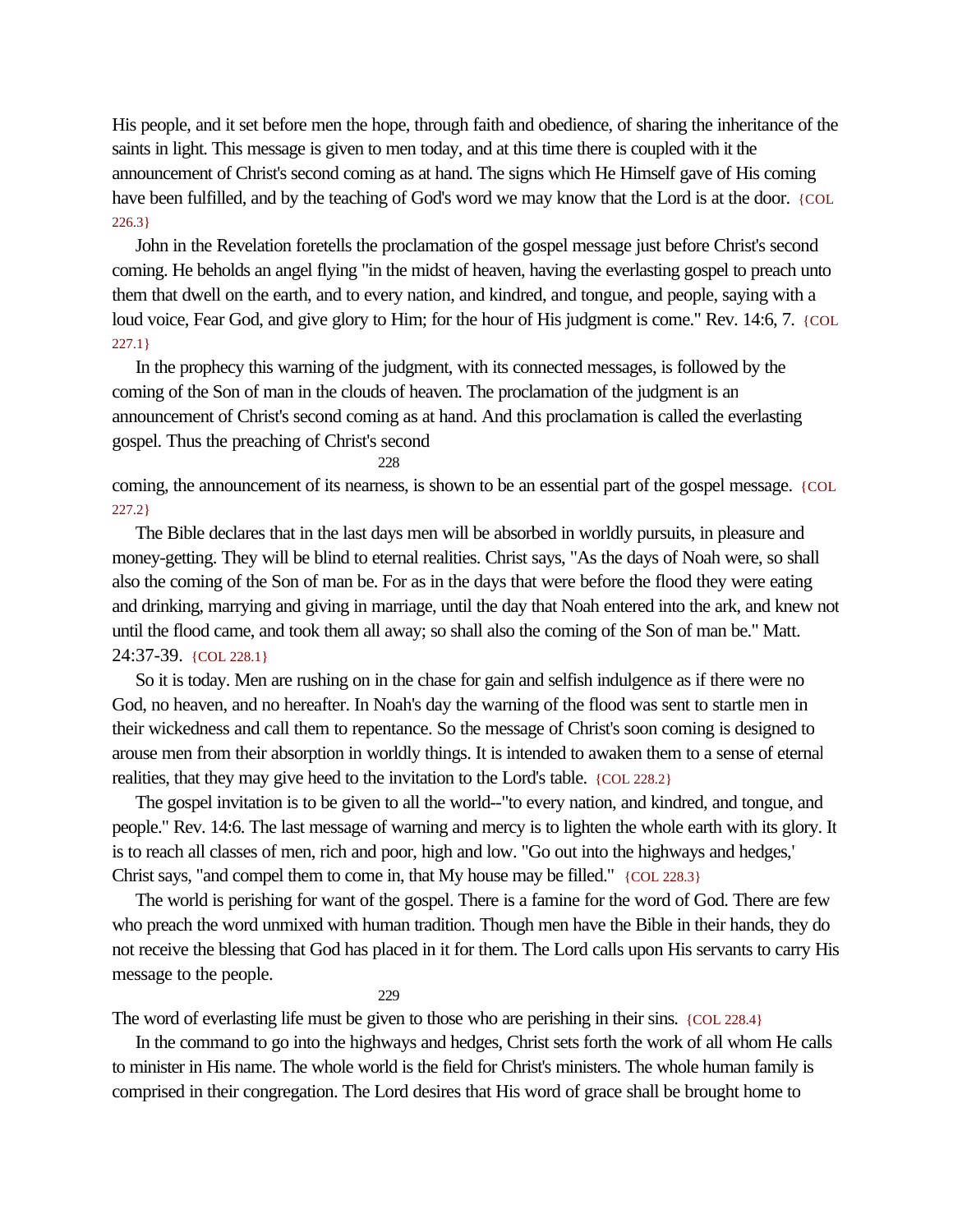every soul. {COL 229.1}

 To a great degree this must be accomplished by personal labor. This was Christ's method. His work was largely made up of personal interviews. He had a faithful regard for the one-soul audience. Through that one soul the message was often extended to thousands. {COL 229.2}

 We are not to wait for souls to come to us; we must seek them out where they are. When the word has been preached in the pulpit, the work has but just begun. There are multitudes who will never be reached by the gospel unless it is carried to them. {COL 229.3}

 The invitation to the feast was first given to the Jewish people, the people who had been called to stand as teachers and leaders among men, the people in whose hands were the prophetic scrolls foretelling Christ's advent, and to whom was committed the symbolic service foreshadowing His mission. Had priests and people heeded the call, they would have united with Christ's messengers in giving the gospel invitation to the world. The truth was sent to them that they might impart it. When they refused the call, it was sent to the poor, the maimed, the halt, and the blind. Publicans and sinners received the invitation. When the gospel call is sent to the Gentiles, there is the same plan of working. The message is first to be given "in the highways"--to men who have an active part in the world's work, to the teachers and leaders of the people.

#### {COL 229.4}

230

 Let the Lord's messengers bear this in mind. To the shepherds of the flock, the teachers divinely appointed, it should come as a word to be heeded. Those who belong to the higher ranks of society are to be sought out with tender affection and brotherly regard. Men in business life, in high positions of trust, men with large inventive faculties and scientific insight, men of genius, teachers of the gospel whose minds have not been called to the special truths for this time--these should be the first to hear the call. To them the invitation must be given. {COL 230.1}

 There is a work to be done for the wealthy. They need to be awakened to their responsibility as those entrusted with the gifts of heaven. They need to be reminded that they must give an account to Him who shall judge the living and the dead. The wealthy man needs your labor in the love and fear of God. Too often he trusts in his riches, and feels not his danger. The eyes of his mind need to be attracted to things of enduring value. He needs to recognize the authority of true goodness, which says, "Come unto Me, all ye that labour and are heavy laden, and I will give you rest. Take My yoke upon you, and learn of Me; for I am meek and lowly in heart, and ye shall find rest unto your souls; for My yoke is easy, and My burden is light." Matt. 11:28-30. {COL 230.2}

 Those who stand high in the world for their education, wealth, or calling, are seldom addressed personally in regard to the interests of the soul. Many Christian workers hesitate to approach these classes. But this should not be. If a man were drowning, we would not stand by and see him perish because he was a lawyer, a merchant, or a judge. If we saw persons rushing over a precipice, we would not hesitate to urge them back, whatever might be their position or calling. Neither should we hesitate to warn men of the peril of the soul.

#### {COL 230.3}

231

None should be neglected because of their apparent devotion to worldly things. Many in high social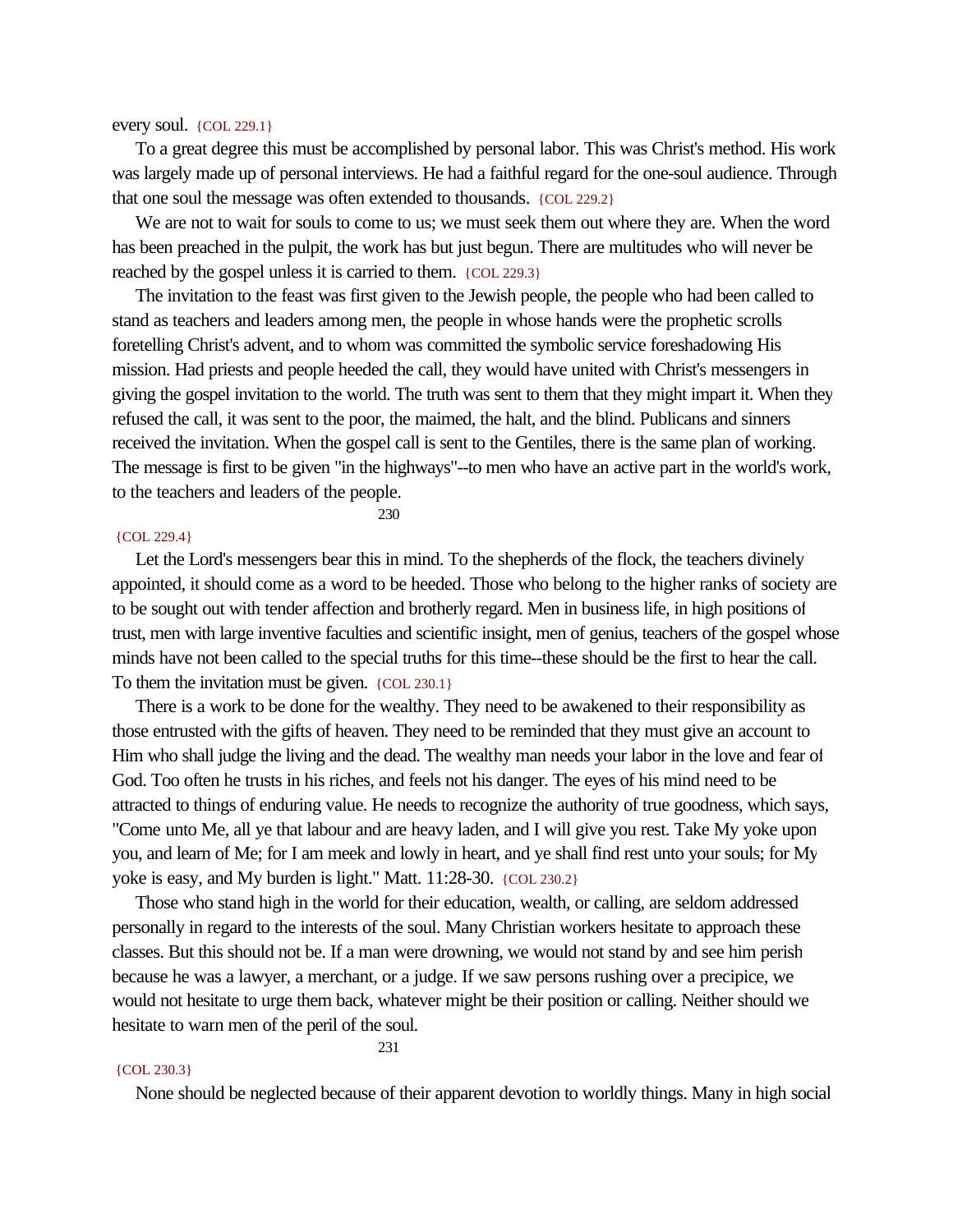positions are heartsore, and sick of vanity. They are longing for a peace which they have not. In the very highest ranks of society are those who are hungering and thirsting for salvation. Many would receive help if the Lord's workers would approach them personally, with a kind manner, a heart made tender by the love of Christ.  $\{COL\ 231.1\}$ 

 The success of the gospel message does not depend upon learned speeches, eloquent testimonies, or deep arguments. It depends upon the simplicity of the message and its adaptation to the souls that are hungering for the bread of life. "What shall I do to be saved?"--this is the want of the soul.

### 232

# {COL 231.2}

 Thousands can be reached in the most simple and humble way. The most intellectual, those who are looked upon as the world's most gifted men and women, are often refreshed by the simple words of one who loves God, and who can speak of that love as naturally as the worldling speaks of the things that interest him most deeply. {COL 232.1}

 Often the words well prepared and studied have but little influence. But the true, honest expression of a son or daughter of God, spoken in natural simplicity, has power to unbolt the door to hearts that have long been closed against Christ and His love. {COL 232.2}

Let the worker for Christ remember that he is not to labor in his own strength. Let him lay hold of the throne of God with faith in His power to save. Let him wrestle with God in prayer, and then work with all the facilities God has given him. The Holy Spirit is provided as his efficiency. Ministering angels will be by his side to impress hearts. {COL 232.3}

 If the leaders and teachers at Jerusalem had received the truth Christ brought, what a missionary center their city would have been! Backslidden Israel would have been converted. A vast army would have been gathered for the Lord. And how rapidly they could have carried the gospel to all parts of the world. So now, if men of influence and large capacity for usefulness could be won for Christ, then through them what a work could be accomplished in lifting up the fallen, gathering in the outcasts, and spreading far and wide the tidings of salvation. Rapidly the invitation might be given, and the guests be gathered for the Lord's table. {COL 232.4}

 But we are not to think only of great and gifted men, to the neglect of the poorer classes. Christ instructs His messengers to go also to those in the byways and hedges, to the poor and lowly of the earth. In the courts and lanes of the great cities, in the lonely byways of the country,

#### 233

are families and individuals--perhaps strangers in a strange land--who are without church relations, and who, in their loneliness, come to feel that God has forgotten them. They do not understand what they must do to be saved. Many are sunken in sin. Many are in distress. They are pressed with suffering, want, unbelief, despondency. Disease of every type afflicts them, both in body and in soul. They long to find a solace for their troubles, and Satan tempts them to seek it in lusts and pleasures that lead to ruin and death. He is offering them the apples of Sodom, that will turn to ashes upon their lips. They are spending their money for that which is not bread and their labor for that which satisfieth not. {COL 232.5}

 In these suffering ones we are to see those whom Christ came to save. His invitation to them is "Ho, every one that thirsteth, come ye to the waters, and he that hath no money; come ye, buy and eat; yea, come, buy wine and milk without money and without price. . . . Hearken diligently unto Me, and eat ye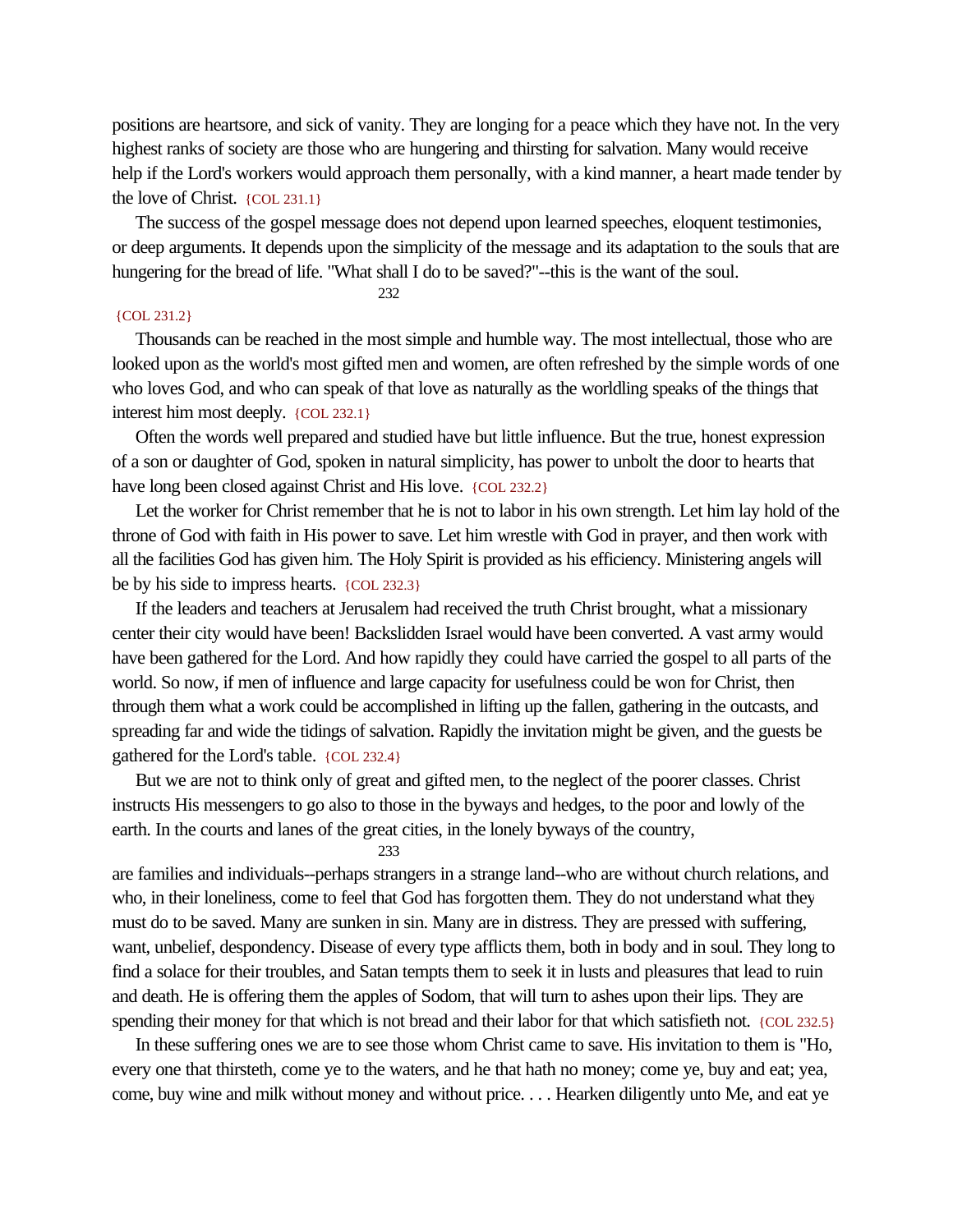that which is good, and let your soul delight itself in fatness. Incline your ear, and come unto Me: hear, and your soul shall live." Isa. 55:1-3. {COL 233.1}

 God has given a special command that we should regard the stranger, the outcast, and the poor souls who are weak in moral power. Many who appear wholly indifferent to religious things are in heart longing for rest and peace. Although they may have sunken to the very depths of sin, there is a possibility of saving them. {COL 233.2}

 Christ's servants are to follow His example. As He went from place to place, He comforted the suffering and healed the sick. Then He placed before them the great truths in regard to His kingdom. This is the work of His followers. As you relieve the sufferings of the body, you will find ways for ministering to the wants of the soul. You can point to the uplifted Saviour, and tell of the love 234

of the great Physician, who alone has power to restore. {COL 233.3}

 Tell the poor desponding ones who have gone astray that they need not despair. Though they have erred, and have not been building a right character, God has joy to restore them, even the joy of His salvation. He delights to take apparently hopeless material, those through whom Satan has worked, and make them the subjects of His grace. He rejoices to deliver them from the wrath which is to fall upon the disobedient. Tell them there is healing, cleansing for every soul. There is a place for them at the Lord's table. He is waiting to bid them welcome. {COL 234.1}

 Those who go into the byways and hedges will find others of a widely different character, who need their ministry. There are those who are living up to all the light they have, and are serving God the best they know how. But they realize that there is a great work to be done for themselves and for those about them. They are longing for an increased knowledge of God, but they have only begun to see the glimmering of greater light. They are praying with tears that God will send them the blessing which by faith they discern afar off. In the midst of the wickedness of the great cities many of these souls are to be found. Many of them are in very humble circumstances, and because of this they are unnoticed by the world. There are many of whom ministers and churches know nothing. But in lowly, miserable places they are the Lord's witnesses. They may have had little light and few opportunities for Christian training, but in the midst of nakedness, hunger, and cold they are seeking to minister to others. Let the stewards of the manifold grace of God seek out these souls, visit their homes, and through the power of the Holy Spirit minister to their needs. Study the Bible with them and pray with them with that simplicity which the Holy Spirit inspires. Christ will give His servants a message that will be

# <u>235</u>

as the bread of heaven to the soul. The precious blessing will be carried from heart to heart, from family to family. {COL 234.2}

 The command given in the parable, to "compel them to come in," has often been misinterpreted. It has been regarded as teaching that we should force men to receive the gospel. But it denotes rather the urgency of the invitation, and the effectiveness of the inducements presented. The gospel never employs force in bringing men to Christ. Its message is "Ho, every one that thirsteth, come ye to the waters." Isa. 55:1. "The Spirit and the bride say, Come. . . . And whosoever will, let him take the water of life freely." Rev. 22:17. The power of God's love and grace constrains us to come. {COL 235.1}

The Saviour says, "Behold, I stand at the door, and knock; if any man hear My voice, and open the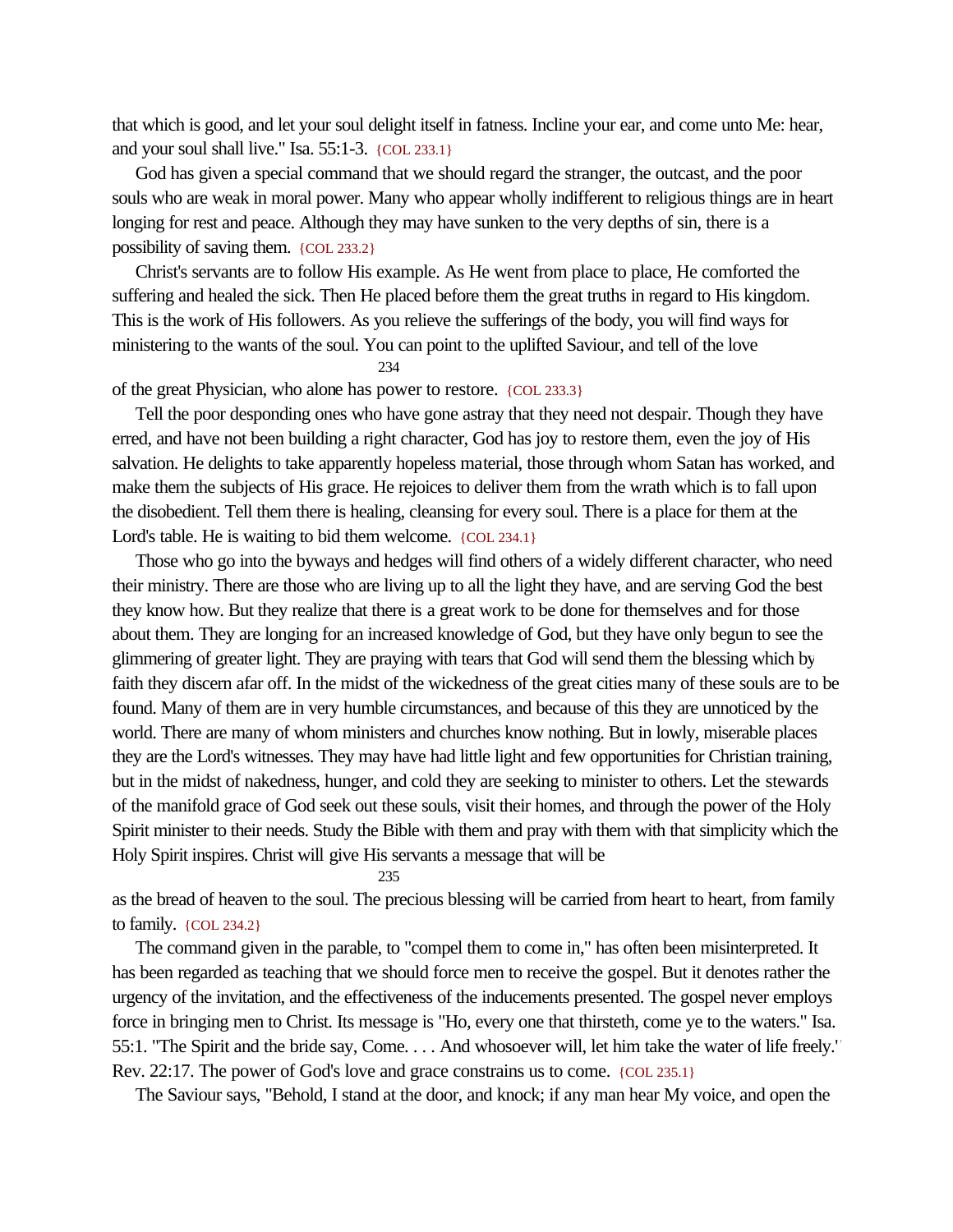door, I will come in to him, and will sup with him, and he with Me." Rev. 3:20. He is not repulsed by scorn or turned aside by threatening, but continually seeks the lost ones, saying, "How shall I give thee up?" Hosea 11:8. Although His love is driven back by the stubborn heart, He returns to plead with greater force, "Behold, I stand at the door, and knock." The winning power of His love compels souls to come in. And to Christ they say, "Thy gentleness hath made me great." Ps. 18:35. {COL 235.2}

 Christ will impart to His messengers the same yearning love that He Himself has in seeking for the lost. We are not merely to say, "Come." There are those who hear the call, but their ears are too dull to take in its meaning. Their eyes are too blind to see anything good in store for them. Many realize their great degradation. They say, I am not fit to be helped; leave me alone. But the workers must not desist. In tender, pitying love, lay hold of the discouraged and helpless ones. Give them your courage, your hope, your strength. By kindness compel them to

# 236

come. "Of some have compassion, making a difference; and others save with fear, pulling them out of the fire." Jude 22, 23. {COL 235.3}

 If the servants of God will walk with Him in faith, He will give power to their message. They will be enabled so to present His love and the danger of rejecting the grace of God that men will be constrained to accept the gospel. Christ will perform wonderful miracles if men will but do their God-given part. In human hearts today as great a transformation may be wrought as has ever been wrought in generations past. John Bunyan was redeemed from profanity and reveling, John Newton from slave dealing, to proclaim an uplifted Saviour. A Bunyan and a Newton may be redeemed from among men today. Through human agents who co-operate with the divine, many a poor outcast will be reclaimed, and in his turn will seek to restore the image of God in man. There are those who have had very meager opportunities, who have walked in ways of error because they knew no better way, to whom beams of light will come. As the word of Christ came to Zacchaeus, "Today I must abide at thy house" (Luke 19:5), so the word will come to them; and those who were supposed to be hardened sinners will be found to have hearts as tender as a child's because Christ has deigned to notice them. Many will come from the grossest error and sin, and will take the place of others who have had opportunities and privileges but have not prized them. They will be accounted the chosen of God, elect, precious; and when Christ shall come into His kingdom, they will stand next His throne. {COL 236.1}

 But "see that ye refuse not Him that speaketh." Heb. 12:25. Jesus said, "None of those men which were bidden shall taste of My supper." They had rejected the invitation, and none of them were to be invited again. In rejecting Christ, the Jews were hardening their hearts, and giving themselves into the power of Satan so that it

## 237

would be impossible for them to accept His grace. So it is now. If the love of God is not appreciated and does not become an abiding principle to soften and subdue the soul, we are utterly lost. The Lord can give no greater manifestation of His love than He has given. If the love of Jesus does not subdue the heart, there are no means by which we can be reached. {COL 236.2}

 Every time you refuse to listen to the message of mercy, you strengthen yourself in unbelief. Every time you fail to open the door of your heart to Christ, you become more and more unwilling to listen to the voice of Him that speaketh. You diminish your chance of responding to the last appeal of mercy. Let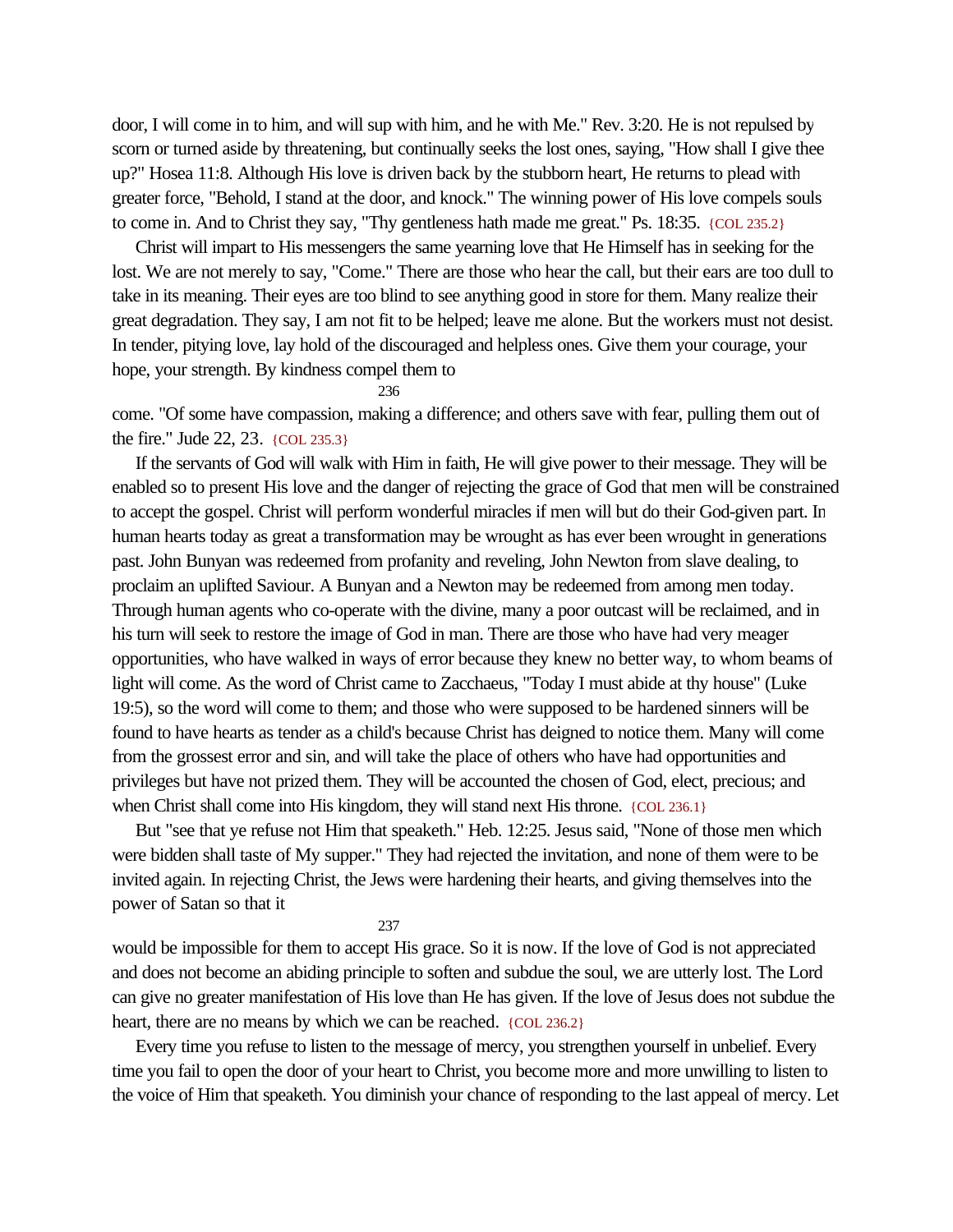it not be written of you, as of ancient Israel, "Ephraim is joined to idols; let him alone." Hosea 4:17. Let not Christ weep over you as He wept over Jerusalem, saying, "How often would I have gathered thy children together, as a hen doth gather her brood under her wings, and ye would not! Behold, your house is left unto you desolate." Luke 13:34, 35. {COL 237.1}

 We are living in a time when the last message of mercy, the last invitation, is sounding to the children of men. The command, "Go out into the highways and hedges," is reaching its final fulfillment. To every soul Christ's invitation will be given. The messengers are saying, "Come; for all things are now ready." Heavenly angels are still working in co-operation with human agencies. The Holy Spirit is presenting every inducement to constrain you to come. Christ is watching for some sign that will betoken the removing of the bolts and the opening of the door of your heart for His entrance. Angels are waiting to bear the tidings to heaven that another lost sinner has been found. The hosts of heaven are waiting, ready to strike their harps and to sing a song of rejoicing that another soul has accepted the invitation to the gospel feast. {COL 237.2}

# **BOOKS / COL - Christ's Object Lessons (1900) / Chap. 19 - The Measure of Forgiveness**

**Chap. 19 - The Measure of Forgiveness**

 Peter had come to Christ with the question, "How oft shall my brother sin against me, and I forgive him? till seven times?" The rabbis limited the exercise of forgiveness to three offenses. Peter, carrying out, as he supposed, the teaching of Christ, thought to extend it to seven, the number signifying perfection. But Christ taught that we are never to become weary of forgiving. Not "Until seven times," He said, "but, Until seventy times seven." {COL 243.1}

 Then He showed the true ground upon which forgiveness is to be granted and the danger of cherishing an unforgiving spirit. In a parable He told of a king's dealing with the officers who administered the affairs of his government. Some of these officers were in receipt of vast sums of money belonging to the state. As the king investigated their administration of this trust, there was brought before him one man whose account showed a debt to his lord for the immense sum of ten thousand talents. He had

244 and 244

nothing to pay, and according to the custom, the king ordered him to be sold, with all that he had, that payment might be made. But the terrified man fell at his feet and besought him, saying, "Have patience with me, and I will pay thee all. Then the lord of that servant was moved with compassion, and loosed him, and forgave him the debt. {COL 243.2}

 "But the same servant went out, and found one of his fellowservants, which owed him an hundred pence; and he laid hands on him, and took him by the throat, saying, Pay me that thou owest. And his fellowservant fell down at his feet, and besought him, saying, Have patience with me, and I will pay thee all. And he would not; but went and cast him into prison, till he should pay the debt. So when his fellowservants saw what was done, they were very sorry, and came and told unto their lord all that was done. Then his lord, after that he had called him, said unto him, O thou wicked servant, I forgave thee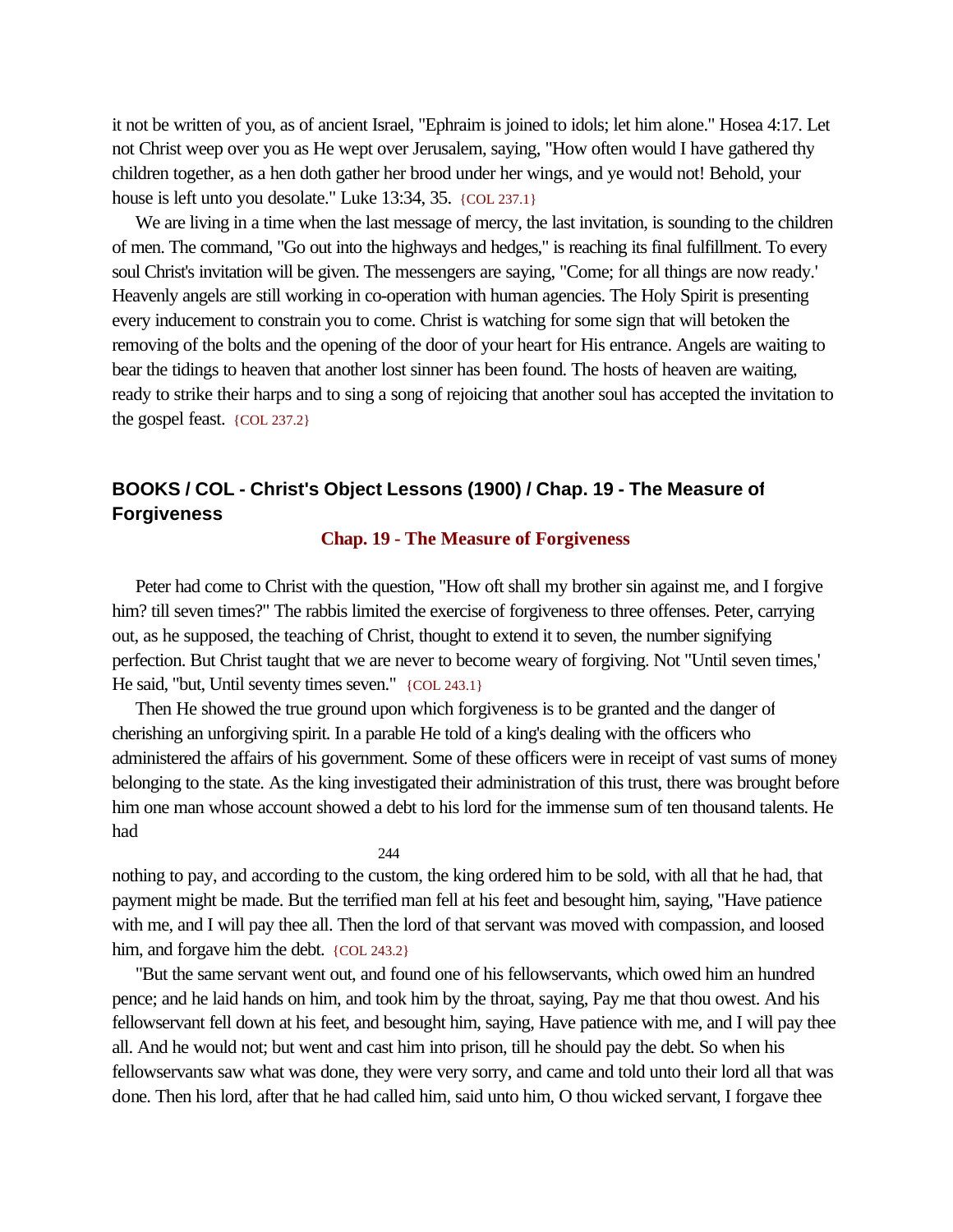all that debt, because thou desiredst me: shouldest not thou also have had compassion on thy fellowservant, even as I had pity on thee? And his lord was wroth, and delivered him to the tormentors, till he should pay all that was due unto him."  ${COL}$  244.1}

 This parable presents details which are needed for the filling out of the picture but which have no counterpart in its spiritual significance. The attention should not be diverted to them. Certain great truths are illustrated, and to these our thought should be given. {COL 244.2}

 The pardon granted by this king represents a divine forgiveness of all sin. Christ is represented by the king, who, moved with compassion, forgave the debt of his servant. Man was under the condemnation of the broken law. He could not save himself, and for this reason Christ came to this world, clothed His divinity with humanity, and gave His life, the just for the unjust. He gave Himself

$$
245\,
$$

for our sins, and to every soul He freely offers the blood-bought pardon. "With the Lord there is mercy, and with Him is plenteous redemption." Ps. 130:7. {COL 244.3}

 Here is the ground upon which we should exercise compassion toward our fellow sinners. "If God so loved us, we ought also to love one another." John 4:11. "Freely ye have received," Christ says, "freely give." Matt. 10:8. {COL 245.1}

 In the parable, when the debtor pleaded for delay, with the promise, "Have patience with me, and I will pay thee all," the sentence was revoked. The whole debt was canceled. And he was soon given an opportunity to follow the example of the master who had forgiven him. Going out, he met a fellow servant who owed him a small sum. He had been forgiven ten thousand talents; the debtor owed him a hundred pence. But he who had been so mercifully treated, dealt with his fellow laborer in an altogether different manner. His debtor made an appeal similar to that which he himself had made to the king, but without a similar result. He who had so recently been forgiven was not tenderhearted and pitiful. The mercy shown him he did not exercise in dealing with his fellowservant. He heeded not the request to be patient. The small sum owed to him was all that the ungrateful servant would keep in mind. He demanded all that he thought his due, and carried into effect a sentence similar to that which had been so graciously revoked for him. {COL 245.2}

 How many are today manifesting the same spirit. When the debtor pleaded with his lord for mercy, he had no true sense of the greatness of his debt. He did not realize his helplessness. He hoped to deliver himself. "Have patience with me," he said, "and I will pay thee all." So there are many who hope by their own works to merit God's favor. They do not realize their helplessness. They

### 246

do not accept the grace of God as a free gift, but are trying to build themselves up in self-righteousness. Their own hearts are not broken and humbled on account of sin, and they are exacting and unforgiving toward others. Their

247

own sins against God, compared with their brother's sins against them, are as ten thousand talents to one hundred pence--nearly one million to one; yet they dare to be unforgiving. {COL 245.3}

 In the parable the lord summoned the unmerciful debtor, and "said unto him, O thou wicked servant, I forgave thee all that debt, because thou desiredst me; shouldest not thou also have had compassion on thy fellowservant, even as I had pity on thee? And his lord was wroth, and delivered him to the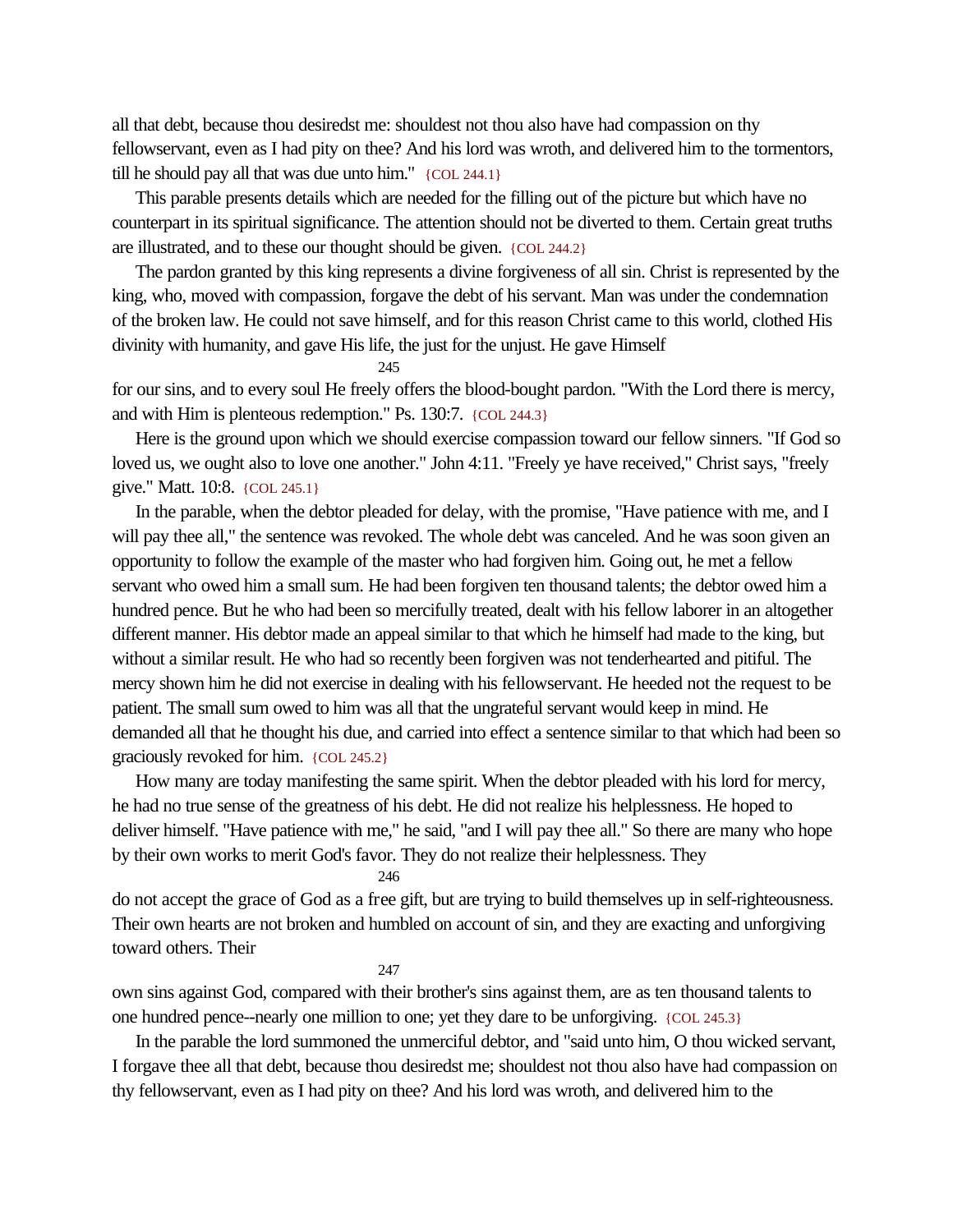tormentors, till he should pay all that was due unto him." "So likewise," said Jesus, "shall My Heavenly Father do also unto you, if ye from your hearts forgive not every one his brother their trespasses." He who refuses to forgive is thereby casting away his own hope of pardon. {COL 247.1}

 But the teaching of this parable should not be misapplied. God's forgiveness toward us lessens in no wise our duty to obey Him. So the spirit of forgiveness toward our fellow men does not lessen the claim of just obligation. In the prayer which Christ taught His disciples He said, "Forgive us our debts, as we forgive our debtors." Matt. 6:12. By this He did not mean that in order to be forgiven our sins we must not require our just dues from our debtors. If they cannot pay, even though this may be the result of unwise management, they are not to be cast into prison, oppressed, or even treated harshly; but the parable does not teach us to encourage indolence. The word of God declares that if a man will not work, neither shall he eat. (2 Thess. 3:10.) The Lord does not require the hard-working man to support others in idleness. With many there is a waste of time, a lack of effort, which brings to poverty and want. If these faults are not corrected by those who indulge them, all that might be done in their behalf would be like putting treasure into a bag with holes. Yet there is an unavoidable poverty, and we are to manifest tenderness and compassion toward those who are unfortunate.

248

We should treat others just as we ourselves, in like circumstances, would wish to be treated. {COL} 247.2}

 The Holy Spirit through the apostle Paul charges us: "If there be therefore any consolation in Christ, if any comfort of love, if any fellowship of the Spirit, if any bowels and mercies, fulfil ye my joy, that ye be like-minded, having the same love, being of one accord, of one mind. Let nothing be done through strife or vainglory; but in lowliness of mind let each esteem other better than themselves. Look not every man on his own things, but every man also on the things of others. Let this mind be in you, which was also in Christ Jesus." Phil. 2:1-5. {COL 248.1}

 But sin is not to be lightly regarded. The Lord has commanded us not to suffer wrong upon our brother. He says, "If thy brother trespass against thee, rebuke him." Luke 17:3. Sin is to be called by its right name, and is to be plainly laid out before the wrongdoer. {COL 248.2}

 In his charge to Timothy, Paul, writing by the Holy Spirit, says, "Be instant in season, out of season; reprove, rebuke, exhort with all longsuffering and doctrine." 2 Tim. 4:2. And to Titus he writes, "There are many unruly and vain talkers and deceivers. . . . Wherefore rebuke them sharply, that they may be sound in the faith." Titus 1:10-13. {COL 248.3}

 "If thy brother shall trespass against thee," Christ said, "go and tell him his fault between thee and him alone: if he shall hear thee, thou hast gained thy brother. But if he will not hear thee, then take with thee one or two more, that in the mouth of two or three witnesses every word may be established. And if he shall neglect to hear them, tell it unto the church: but if he neglect to hear the church, let him be unto thee as an heathen man and a publican." Matt. 18:15-17. {COL 248.4}

 Our Lord teaches that matters of difficulty between Christians are to be settled within the church. They should

249

not be opened before those who do not fear God. If a Christian is wronged by his brother, let him not appeal to unbelievers in a court of justice. Let him follow out the instruction Christ has given. Instead of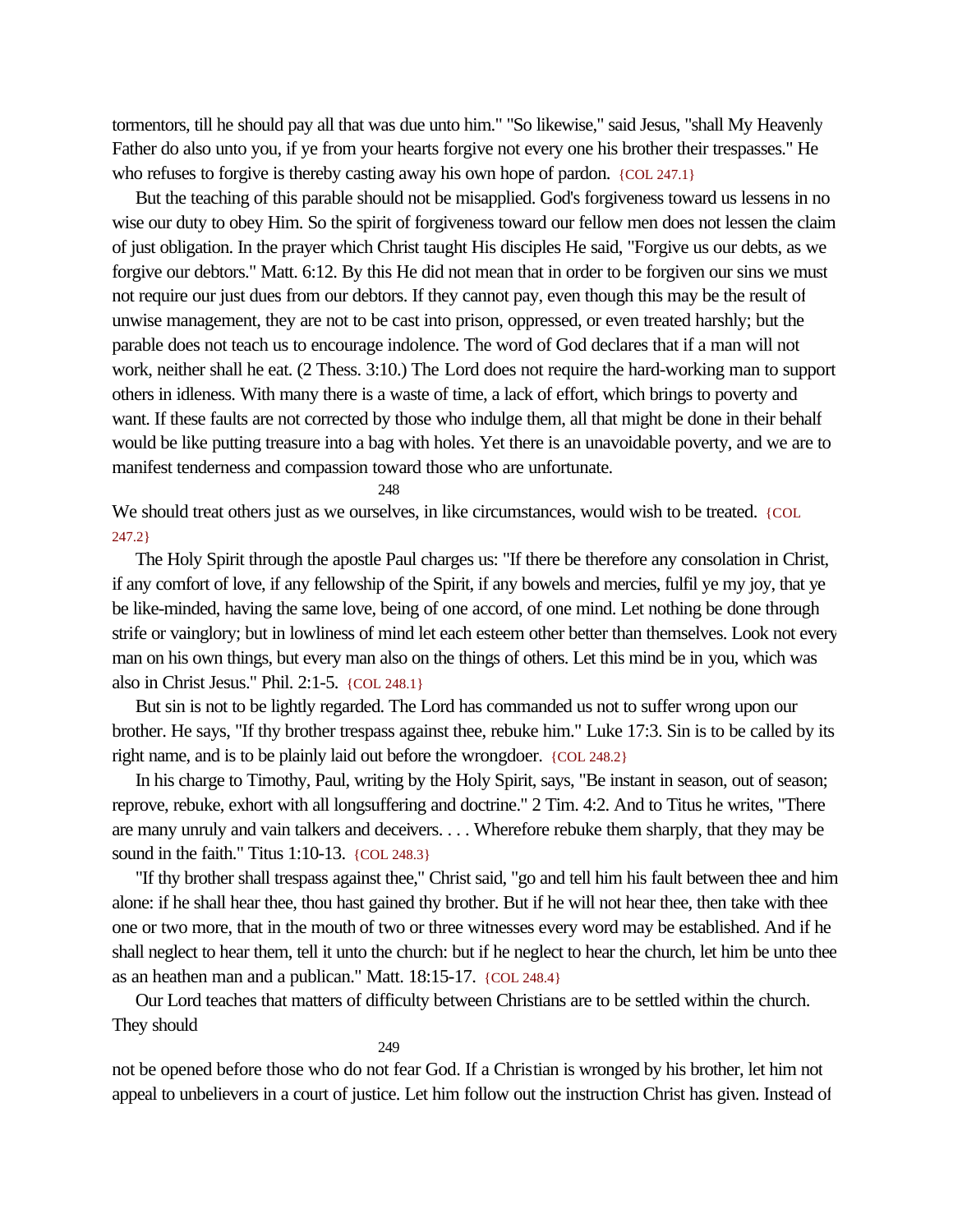trying to avenge himself, let him seek to save his brother. God will guard the interests of those who love and fear Him, and with confidence we may commit our case to Him who judges righteously. {COL 248.5}

 Too often when wrongs are committed again and again, and the wrongdoer confesses his fault, the injured one becomes weary, and thinks he has forgiven quite enough. But the Saviour has plainly told us how to deal with the erring: "If thy brother trespass against thee, rebuke him; and if he repent, forgive him." Luke 17:3. Do not hold him off as unworthy of your confidence. Consider "thyself, lest thou also be tempted." Gal. 6:1. {COL 249.1}

 If your brethren err, you are to forgive them. When they come to you with confession, you should not say, I

250

do not think they are humble enough. I do not think they feel their confession. What right have you to judge them, as if you could read the heart? The word of God says, "If he repent, forgive him. And if he trespasses against thee seven times in a day, and seven times in a day turn again to thee, saying, I repent; thou shalt forgive him." Luke 17:3, 4. And not only seven times, but seventy times seven--just as often as God forgives you. {COL 249.2}

 We ourselves owe everything to God's free grace. Grace in the covenant ordained our adoption. Grace in the Saviour effected our redemption, our regeneration, and our exaltation to heirship with Christ. Let this grace be revealed to others. {COL 250.1}

 Give the erring one no occasion for discouragement. Suffer not a Pharisaical hardness to come in and hurt your brother. Let no bitter sneer rise in mind or heart. Let no tinge of scorn be manifest in the voice. If you speak a word of your own, if you take an attitude of indifference, or show suspicion or distrust, it may prove the ruin of a soul. He needs a brother with the Elder Brother's heart of sympathy to touch his heart of humanity. Let him feel the strong clasp of a sympathizing hand, and hear the whisper, Let us pray. God will give a rich experience to you both. Prayer unites us with one another and with God. Prayer brings Jesus to our side, and gives to the fainting, perplexed soul new strength to overcome the world, the flesh, and the devil. Prayer turns aside the attacks of Satan. {COL 250.2}

 When one turns away from human imperfections to behold Jesus, a divine transformation takes place in the character. The Spirit of Christ working upon the heart conforms it to His image. Then let it be your effort to lift up Jesus. Let the mind's eye be directed to "the Lamb of God, which taketh away the sin of the world." John 1:29. And as you engage in this work, remember that "he

#### 251

which converteth the sinner from the error of his way, shall save a soul from death, and shall hide a multitude of sins." James 5:20. {COL 250.3}

 "But if ye forgive not men their trespasses, neither will your Father forgive your trespasses." Matt. 6:15. Nothing can justify an unforgiving spirit. He who is unmerciful toward others shows that he himself is not a partaker of God's pardoning grace. In God's forgiveness the heart of the erring one is drawn close to the great heart of Infinite Love. The tide of divine compassion flows into the sinner's soul, and from him to the souls of others. The tenderness and mercy that Christ has revealed in His own precious life will be seen in those who become sharers of His grace. But "if any man have not the Spirit of Christ, he is none of His." Rom. 8:9. He is alienated from God, fitted only for eternal separation from Him. {COL 251.1}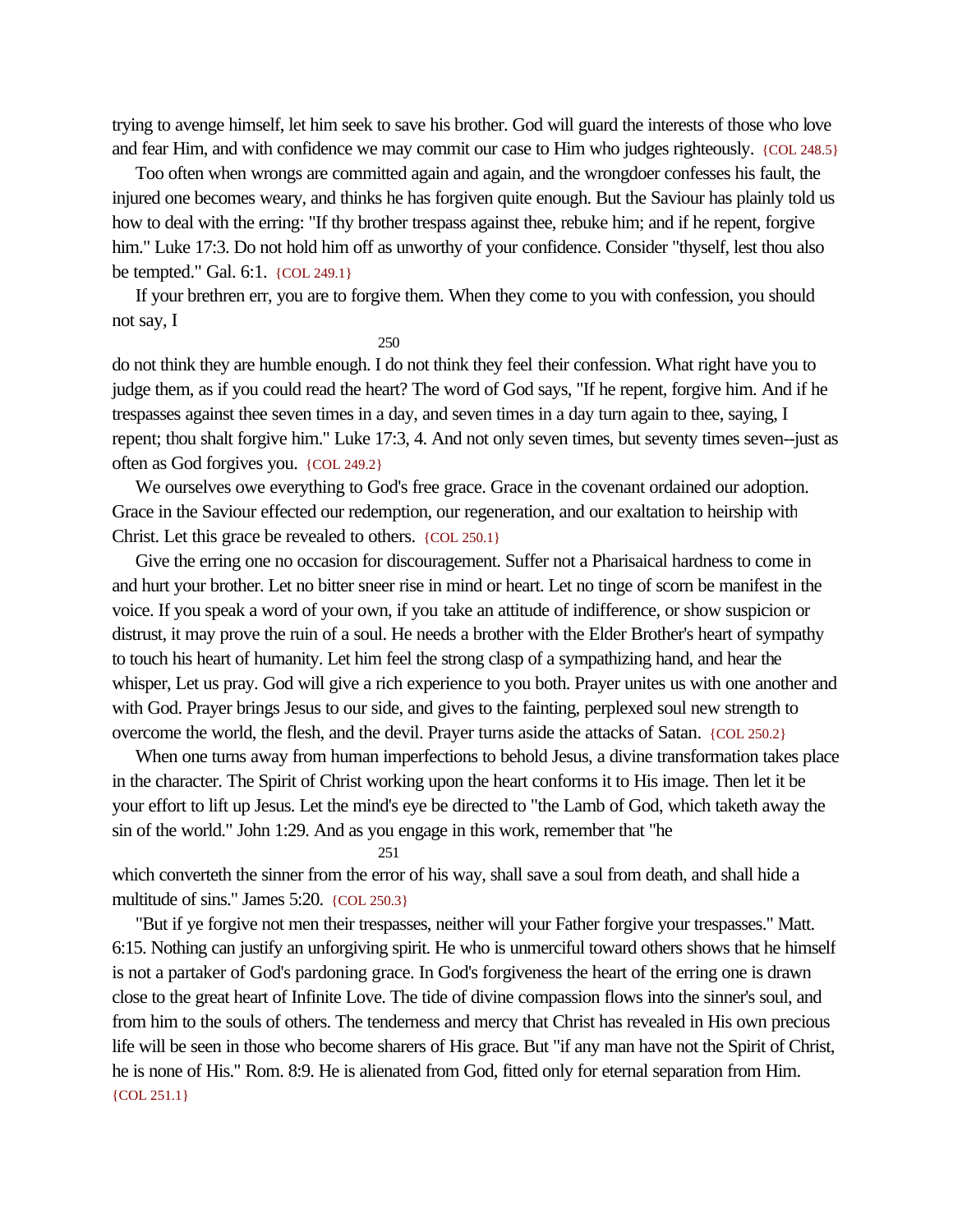It is true that he may once have received forgiveness; but his unmerciful spirit shows that he now rejects God's pardoning love. He has separated himself from God, and is in the same condition as before he was forgiven. He has denied his repentance, and his sins are upon him as if he had not repented.  $\{COL\ 251.2\}$ 

 But the great lesson of the parable lies in the contrast between God's compassion and man's hardheartedness; in the fact that God's forgiving mercy is to be the measure of our own. "Shouldest not thou also have had compassion on thy fellowservant, even as I had pity on thee?" {COL 251.3}

 We are not forgiven *because* we forgive, but *as* we forgive. The ground of all forgiveness is found in the unmerited love of God, but by our attitude toward others we show whether we have made that love our own. Wherefore Christ says, "With what judgment ye judge, ye shall be judged; and with what measure ye mete, it shall be measured to you again." Matt. 7:2. {COL 251.4}

# **BOOKS / COL - Christ's Object Lessons (1900) / Chap. 20 - Gain that is Loss Chap. 20 - Gain that is Loss**

 Christ was teaching, and, as usual, others besides His disciples had gathered about Him. He had been speaking to the disciples of the scenes in which they were soon to act a part. They were to publish abroad the truths He had committed to them, and they would be brought in conflict with the rulers of this world. For His sake they would be called into courts, and before magistrates and kings. He had assured them of wisdom which none could gainsay. His own words, that moved the hearts of the multitude, and brought to confusion His wily adversaries, witnessed to the power of that indwelling Spirit which He had promised to His followers. {COL 252.1}

 But there were many who desired the grace of heaven only to serve their selfish purposes. They recognized the marvelous power of Christ in setting forth the truth in a clear light. They heard the promise to His followers of wisdom to speak before rulers and magistrates. Would He not lend His power for their worldly benefit?

#### {COL 252.2}

253

 "And one of the company said unto Him, Master, speak to my brother, that he divide the inheritance with me." Through Moses, God had given directions concerning the transmission of property. The eldest son received a double portion of the father's estate (Deut. 21:17), while the younger brothers were to share alike. This man thinks that his brother has defrauded him of his inheritance. His own efforts have failed to secure what he regards as his due, but if Christ will interpose the end will surely be gained. He has heard Christ's stirring appeals, and His solemn denunciations of the scribes and Pharisees. If words of such command could be spoken to this brother, he would not dare to refuse the aggrieved man his portion. {COL 253.1}

 In the midst of the solemn instruction that Christ had given, this man had revealed his selfish disposition. He could appreciate that ability of the Lord which might work for the advancement of his own temporal affairs; but spiritual truths had taken no hold on his mind and heart. The gaining of the inheritance was his absorbing theme. Jesus, the King of glory, who was rich, yet for our sake became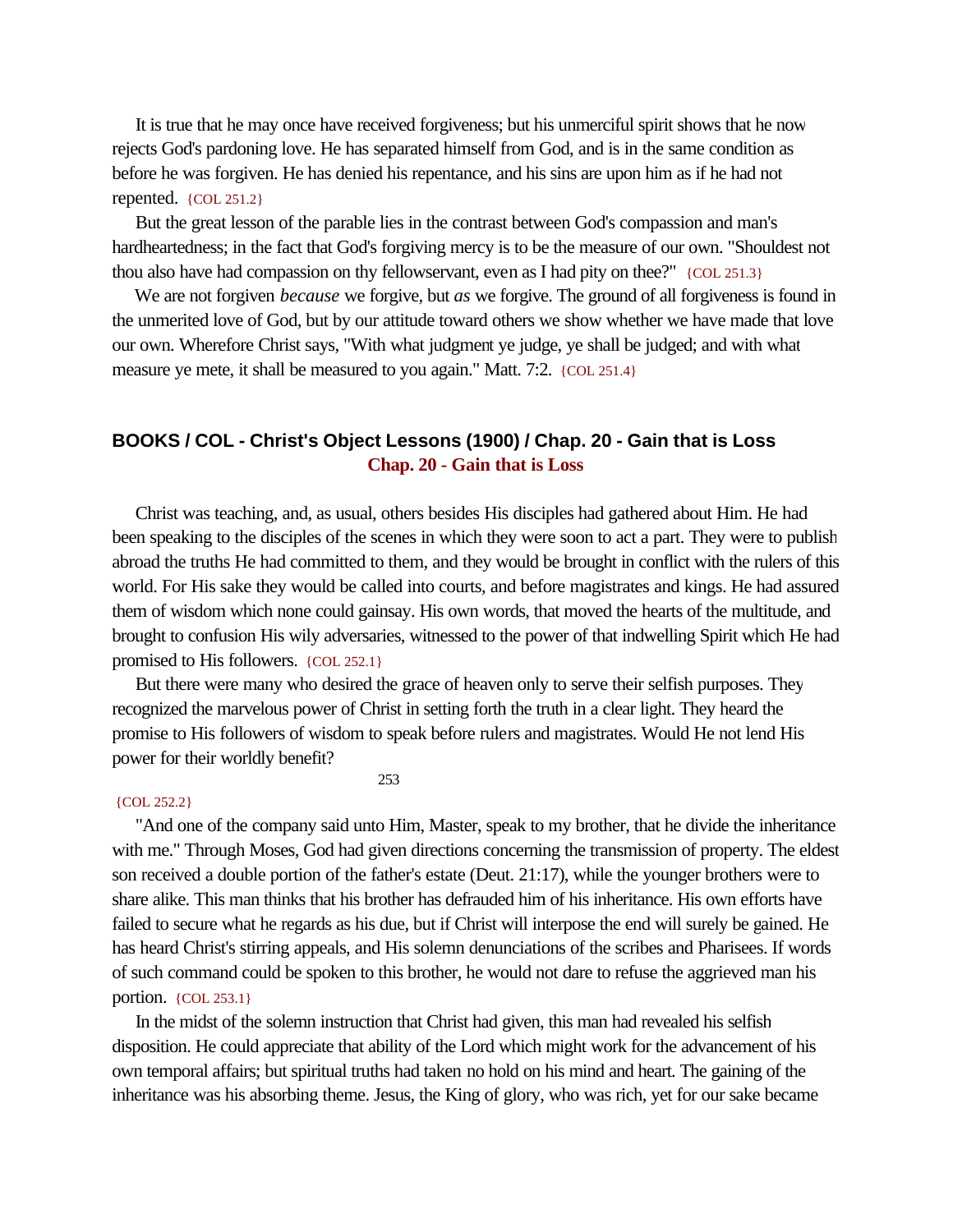poor, was opening to him the treasures of divine love. The Holy Spirit was pleading with him to become an heir of the inheritance that is "incorruptible, and undefiled, and that fadeth not away." 1 Peter 1:4. He had seen evidence of the power of Christ. Now the opportunity was his to speak to the great Teacher, to express the desire uppermost in his heart. But like the man with the muck rake in Bunyan's allegory, his eyes were fixed on the earth. He saw not the crown above his head. Like Simon Magus, he valued the gift of God as a means of worldly gain. {COL 253.2}

 The Saviour's mission on earth was fast drawing to a close. Only a few months remained for Him to complete what He had come to do, in establishing the kingdom of

254

His grace. Yet human greed would have turned Him from His work to take up the dispute over a piece of land. But Jesus was not to be diverted from His mission. His answer was, "Man, who made Me a judge or a divider over you?" {COL 253.3}

 Jesus could have told this man just what was right. He knew the right in the case; but the brothers were in a quarrel because both were covetous. Christ virtually said, It is not My work to settle controversies of this kind. He came for another purpose, to preach the gospel, and thus to arouse men to a sense of eternal realities. {COL 254.1}

 In Christ's treatment of this case is a lesson for all who minister in His name. When He sent forth the twelve, He said, "As ye go, preach, saying, The kingdom of heaven is at hand. Heal the sick, cleanse the lepers, raise the dead, cast out devils: freely ye have received, freely give." Matt. 10:7, 8. They were not to settle the temporal affairs of the people. Their work was to persuade men to be reconciled to God. In this work lay their power to bless humanity. The only remedy for the sins and sorrows of men is Christ. The gospel of His grace alone can cure the evils that curse society. The injustice of the rich toward the poor, the hatred of the poor toward the rich, alike have their root in selfishness, and this can be eradicated only through submission to Christ. He alone, for the selfish heart of sin, gives the new heart of love. Let the servants of Christ preach the gospel with the Spirit sent down from heaven, and work as He did for the benefit of men. Then such results will be manifest in the blessing and uplifting of mankind as are wholly impossible of accomplishment by human power. {COL 254.2}

 Our Lord struck at the root of the affair that troubled this questioner, and of all similar disputes, saying, "Take heed, and beware of covetousness; for a man's life

<u>255</u>

consisteth not in the abundance of the things which he possesseth. {COL 254.3}

 "And He spake a parable unto them, saying, The ground of a certain rich man brought forth plentifully; and he thought within himself, saying, What shall I do, because I have no room where to bestow my fruits? And he said, This will I do: I will pull down my barns, and build greater; and there will I bestow all my fruits and my goods. And I will say to my soul, Soul, thou hast much goods 256

laid up for many years; take thine ease, eat, drink, be merry. But God said unto him, Thou fool, this night thy soul shall be required of thee: then whose shall these things be, which thou hast provided? So is he that layeth up treasure for himself, and is not rich toward God." {COL 255.1}

 By the parable of the foolish rich man, Christ showed the folly of those who make the world their all. This man had received everything from God. The sun had been permitted to shine upon his land; for its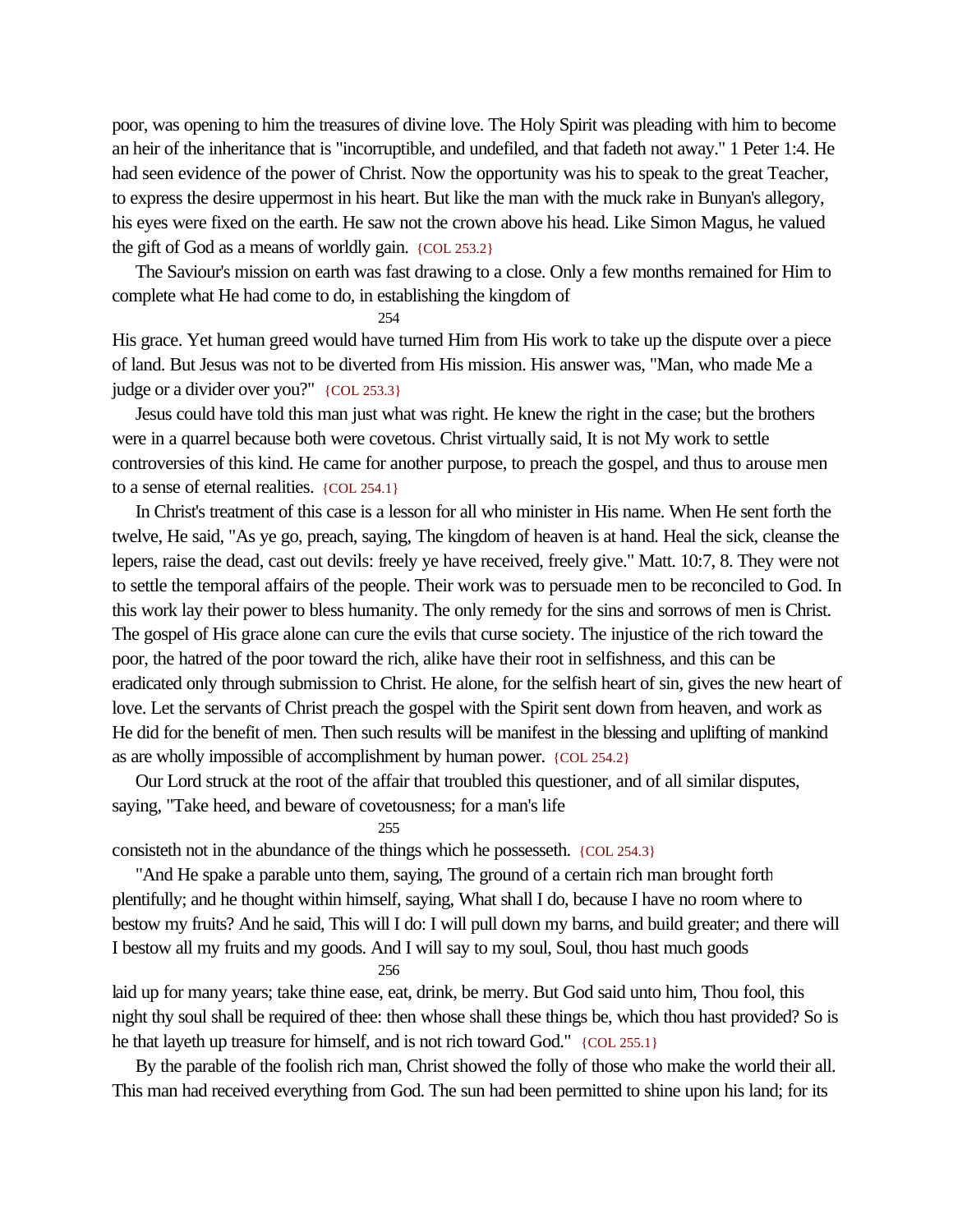rays fall on the just and on the unjust. The showers of heaven descend on the evil and on the good. The Lord had caused vegetation to flourish, and the fields to bring forth abundantly. The rich man was in perplexity as to what he should do with his produce. His barns were full to overflowing, and he had no place to put the surplus of his harvest. He did not think of God, from whom all his mercies had come. He did not realize that God had made him a steward of His goods that he might help the needy. He had a blessed opportunity of being God's almoner, but he thought only of ministering to his own comfort. {COL 256.1}

 The situation of the poor, the orphan, the widow, the suffering, the afflicted, was brought to this rich man's attention; there were many places in which to bestow his goods. He could easily have relieved himself of a portion of his abundance, and many homes would have been freed from want, many who were hungry would have been fed, many naked clothed, many hearts made glad, many prayers for bread and clothing answered, and a melody of praise would have ascended to heaven. The Lord had heard the prayers of the needy, and of His goodness He had prepared for the poor. (Ps. 68:10.) Abundant provision for the wants of many had been made in the blessings bestowed upon the rich man. But he closed his heart to the cry of the needy, and said to his servants, "This will I do: I will pull

257

down my barns, and build greater; and there will I bestow all my fruits and my goods. And I will say to my soul, Soul, thou hast much goods laid up for many years; take thine ease, eat, drink, and be merry." {COL 256.2}

 This man's aims were no higher than those of the beasts that perish. He lived as if there were no God, no heaven,

258

no future life; as if everything he possessed were his own, and he owed nothing to God or man. The psalmist described this rich man when he wrote, "The fool hath said in his heart, There is no God." Ps. 14:1. {COL 257.1}

 This man has lived and planned for self. He sees that the future is abundantly provided for; there is nothing for him now but to treasure and enjoy the fruits of his labors. He regards himself as favored above other men, and takes credit to himself for his wise management. He is honored by his fellow townsmen as a man of good judgment and a prosperous citizen. For "men will praise thee, when thou doest well to thyself." Ps. 49:18. {COL 258.1}

 But "the wisdom of this world is foolishness with God." 1 Cor. 3:19. While the rich man is looking forward to years of enjoyment, the Lord is making far different plans. The message comes to this unfaithful steward, "Thou fool, this night thy soul shall be required of thee." Here is a demand that money cannot supply. The wealth he has treasured can purchase no reprieve. In one moment that which he has toiled through his whole life to secure becomes worthless to him. "Then whose shall those things be which thou hast provided?" His broad fields and well-filled granaries pass from under his control. "He heapeth up riches, and knoweth not who shall gather them." Ps. 39:6. {COL 258.2}

 The only thing that would be of value to him now he has not secured. In living for self he has rejected that divine love which would have flowed out in mercy to his fellow men. Thus he has rejected life. For God is love, and love is life. This man has chosen the earthly rather than the spiritual, and with the earthly he must pass away. "Man that is in honour, and understandeth not, is like the beasts that perish."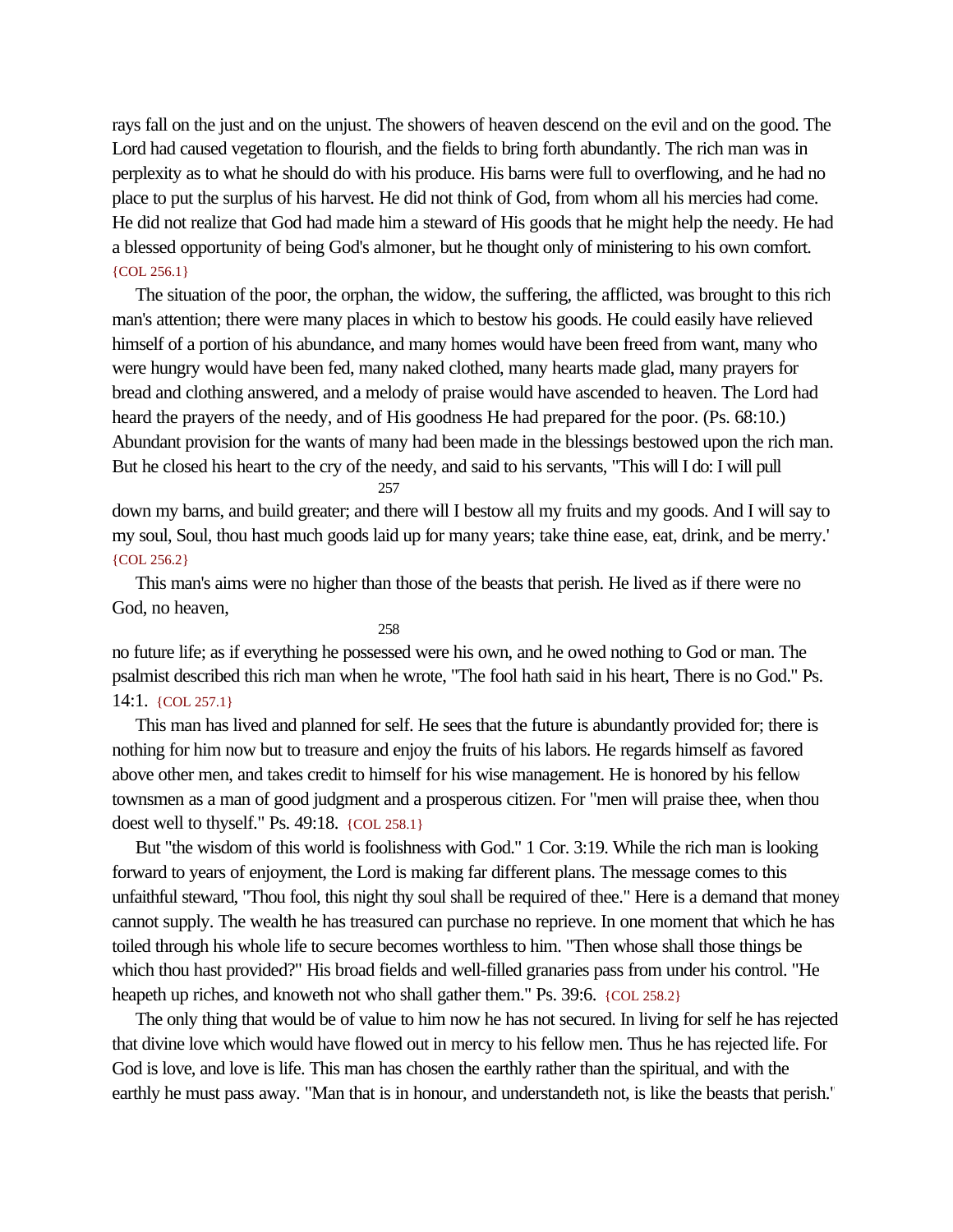Ps. 49:20. {COL 258.3}

"So is he that layeth up treasure for himself, and is not

259

rich toward God." The picture is true for all time. You may plan for merely selfish good, you may gather together treasure, you may build mansions great and high, as did the builders of ancient Babylon; but you cannot build wall so high or gate so strong as to shut out the messengers of doom. Belshazzar the king "feasted in his palace," and "praised the gods of gold, and of silver, of brass, of iron, of wood, and of stone." But the hand of One invisible wrote upon his walls the words of doom, and the tread of hostile armies was heard at his palace gates. "In that night was Belshazzar the king of the Chaldeans slain,' and an alien monarch sat upon the throne. (Dan. 5:30) {COL 258.4}

 To live for self is to perish. Covetousness, the desire of benefit for self's sake, cuts the soul off from life. It is the spirit of Satan to get, to draw to self. It is the spirit of Christ to give, to sacrifice self for the good of others. "And this is the record, that God hath given to us eternal life, and this life is in His Son. He that hath the Son hath life; and he that hath not the Son of God hath not life." 1 John 5:11, 12. {COL 259.1}

 Wherefore He says, "Take heed, and beware of covetousness; for a man's life consisteth not in the abundance of the things which he possesseth." {COL 259.2}

# **BOOKS / COL - Christ's Object Lessons (1900) / Chap. 21 - "A Great Gulf Fixed" Chap. 21 - "A Great Gulf Fixed"**

 In the parable of the rich man and Lazarus, Christ shows that in this life men decide their eternal destiny. During probationary time the grace of God is offered to every soul. But if men waste their opportunities in self-pleasing, they cut themselves off from everlasting life. No afterprobation will be granted them. By their own choice they have fixed an impassable gulf between them and their God. {COL 260.1}

 This parable draws a contrast between the rich who have not made God their dependence, and the poor who have made God their dependence. Christ shows that the time is coming when the position of the two classes will be reversed. Those who are poor in this world's goods, yet who trust in God and are patient in suffering, will one day be exalted above those who now hold the highest positions the world can give but who have not surrendered their life to God. {COL 260.2}

 "There was a certain rich man," Christ said, "which was clothed in purple and fine linen, and fared sumptuously every day. And there was a certain beggar named Lazarus,

 261 which was laid at his gate, full of sores, and desiring to be fed with the crumbs which fell from the rich

man's table." {COL 260.3}

 The rich man did not belong to the class represented by the unjust judge, who openly declared his disregard for God and man. He claimed to be a son of Abraham. He did not treat the beggar with violence or require him to go away because the sight of him was disagreeable. If the poor, loathsome specimen of humanity could be comforted by beholding him as he entered his gates, the rich man was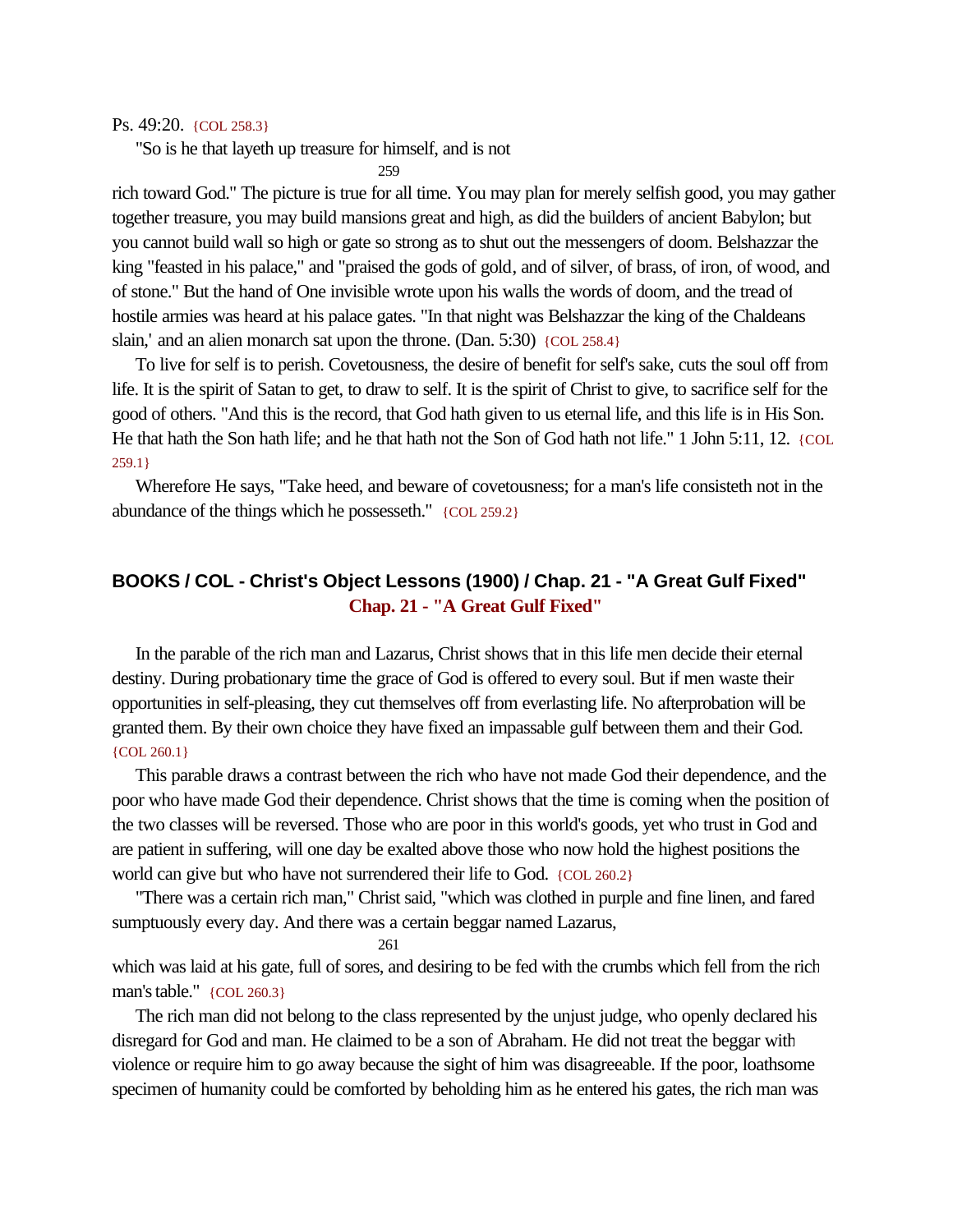willing that he should remain. But he was selfishly indifferent to the needs of his suffering brother. {COL 261.1}

 There were then no hospitals in which the sick might be cared for. The suffering and needy were brought to the notice of those to whom the Lord had entrusted wealth, that they might receive help and sympathy. Thus it was with the beggar and the rich man. Lazarus was in great need of help; for he was without friends, home, money, or food. Yet he was allowed to remain in this condition day after day, while the wealthy nobleman had every want supplied. The one who was abundantly able to relieve the sufferings of his fellow creature, lived to himself, as many live today. {COL 261.2}

 There are today close beside us many who are hungry, naked, and homeless. A neglect to impart of our means to these needy, suffering ones places upon us a burden of guilt which we shall one day fear to meet. All covetousness is condemned as idolatry. All selfish indulgence is an offense in God's sight. {COL 261.3}

 God had made the rich man a steward of His means, and it was his duty to attend to just such cases as that of the beggar. The command had been given, "Thou shalt love the Lord thy God with all thine heart, and with all thy soul, and with all thy might" (Deut. 6:5); and "thou shalt love thy neighbor as thyself" (Lev. 19:18). The

262

rich man was a Jew, and he was acquainted with the command of God. But he forgot that he was accountable for the use of his entrusted means and capabilities. The Lord's blessings rested upon him abundantly, but he employed them selfishly, to honor himself, not his Maker. In proportion to his abundance was his obligation to use his gifts for the uplifting of humanity. This was the Lord's command, but the rich man had no thought of his obligation to God. He lent money, and took interest for what he loaned; but he returned no interest for what God had lent him. He had knowledge and talents, but did not improve them. Forgetful of his accountability to God, he devoted all his powers to pleasure. Everything with which he was surrounded, his round of amusements, the praise and flattery of his friends, ministered to his selfish enjoyment. So engrossed was he in the society of his friends that he lost all sense of his responsibility to co-operate with God in His ministry of mercy. He had opportunity to understand the word of God, and to practice its teachings; but the pleasure-loving society he chose so occupied his time that he forgot the God of eternity. {COL 261.4}

 The time came when a change took place in the condition of the two men. The poor man had suffered day by day, but he had patiently and quietly endured. In the course of time he died and was buried. There was no one to mourn for him; but by his patience in suffering he had witnessed for Christ, he had endured the test of his faith, and at his death he is represented as being carried by the angels into Abraham's bosom. {COL 262.1}

 Lazarus represents the suffering poor who believe in Christ. When the trumpet sounds and all that are in the graves hear Christ's voice and come forth, they will receive their reward; for their faith in God was not a mere theory, but a reality.

263

# {COL 262.2}

 "The rich man also died, and was buried; and in hell he lift up his eyes, being in torments, and seeth Abraham afar off, and Lazarus in his bosom. And he cried and said, Father Abraham, have mercy on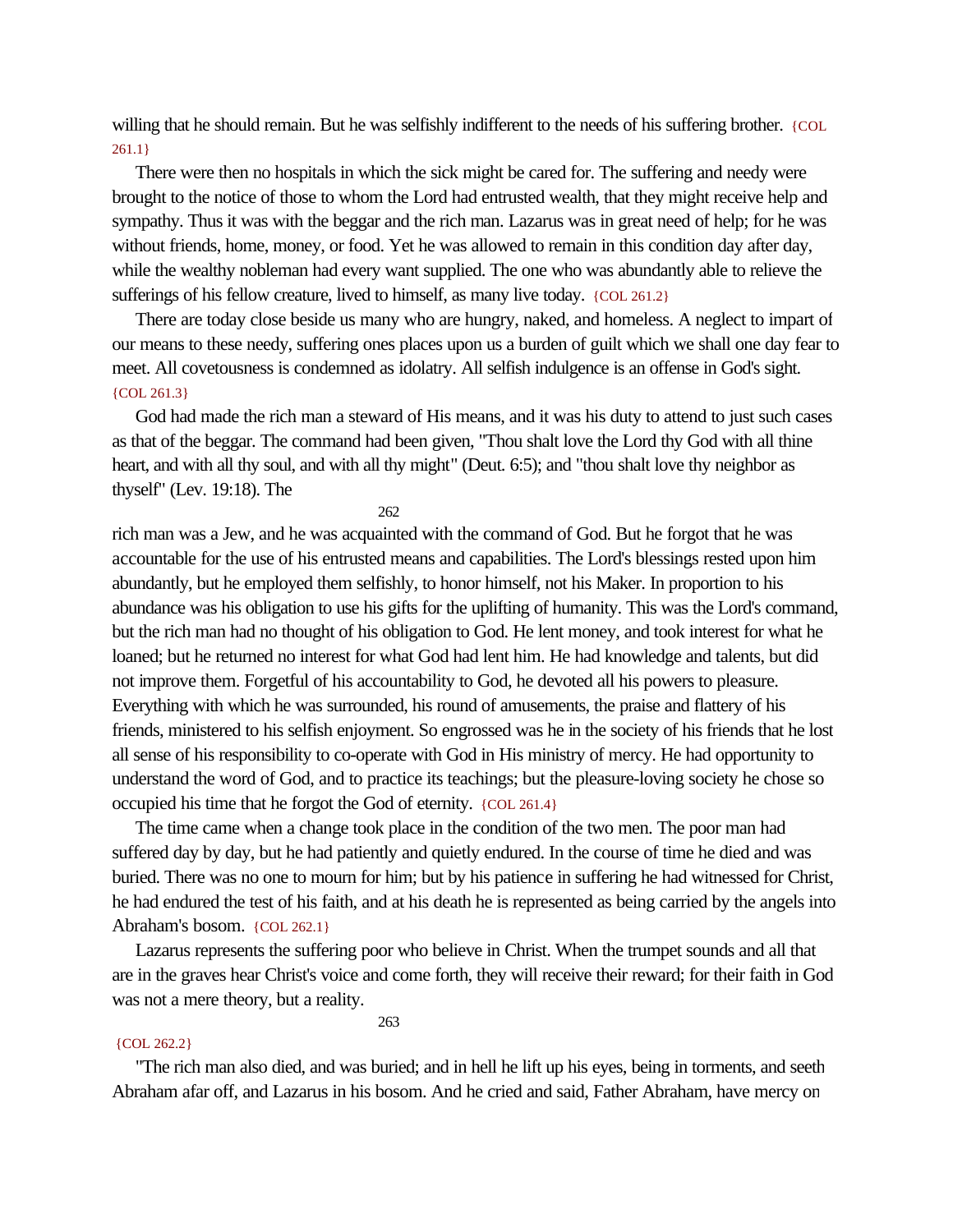me, and send Lazarus, that he may dip the tip of his finger in water, and cool my tongue; for I am tormented in this flame." {COL 263.1}

 In this parable Christ was meeting the people on their own ground. The doctrine of a conscious state of existence between death and the resurrection was held by many of those who were listening to Christ's words. The Saviour knew of their ideas, and He framed His parable so as to inculcate important truths through these preconceived opinions. He held up before His hearers a mirror wherein they might see themselves in their true relation to God. He used the prevailing opinion to convey the idea He wished to make prominent to all--that no man is valued for his possessions; for all he has belongs to him only as lent by the Lord. A misuse of these gifts will place him below the poorest and most afflicted man who loves God and trusts in Him. {COL 263.2}

 Christ desires His hearers to understand that it is impossible for men to secure the salvation of the soul after death. "Son," Abraham is represented as answering, "remember that thou in thy lifetime receivedst thy good things, and likewise Lazarus evil things; but now he is comforted, and thou art tormented. And beside all this, between us and you there is a great gulf fixed; so that they which would pass from hence to you can not; neither can they pass to us, that would come from thence." Thus Christ represented the hopelessness of looking for a second probation. This life is the only time given to man in which to prepare for eternity. {COL 263.3}

 The rich man had not abandoned the idea that he was a child of Abraham, and in his distress he is represented as

#### 264

calling upon him for aid. "Father Abraham," he prayed, "have mercy on me." He did not pray to God, but to Abraham. Thus he showed that he placed Abraham above God, and that he relied on his relationship to Abraham for salvation. The thief on the cross offered his prayer to Christ. "Remember me when Thou comest into Thy kingdom," he said. (Luke 23:42.) And at once the response came, Verily I say unto thee today (as I hang on the cross in humiliation and suffering), thou shalt be with Me in Paradise. But the rich man prayed to Abraham, and his petition was not granted. Christ alone is exalted to be "a Prince and a Saviour, for to give repentance to Israel, and forgiveness of sins." Acts 5:31. "Neither is there salvation in any other." Acts 4:12. {COL 263.4}

 The rich man had spent his life in self-pleasing, and too late he saw that he had made no provision for eternity. He realized his folly, and thought of his brothers, who would go on as he had gone, living to please themselves. Then he made the request, "I pray thee therefore, father, that thou wouldest send him [Lazarus] to my father's house; for I have five brethren; that he may testify unto them, lest they also come into this place of torment." But "Abraham saith unto him, They have Moses and the prophets; let them hear them. And he said, Nay, father Abraham; but if one went unto them from the dead, they will repent. And he said unto him, If they hear not Moses and the prophets, neither will they be persuaded though one rose from the dead." {COL 264.1}

 When the rich man solicited additional evidence for his brothers, he was plainly told that should this evidence be given, they would not be persuaded. His request cast a reflection on God. It was as if the rich man had said, If you had more thoroughly warned me, I should not now be here. Abraham in his answer to this request is represented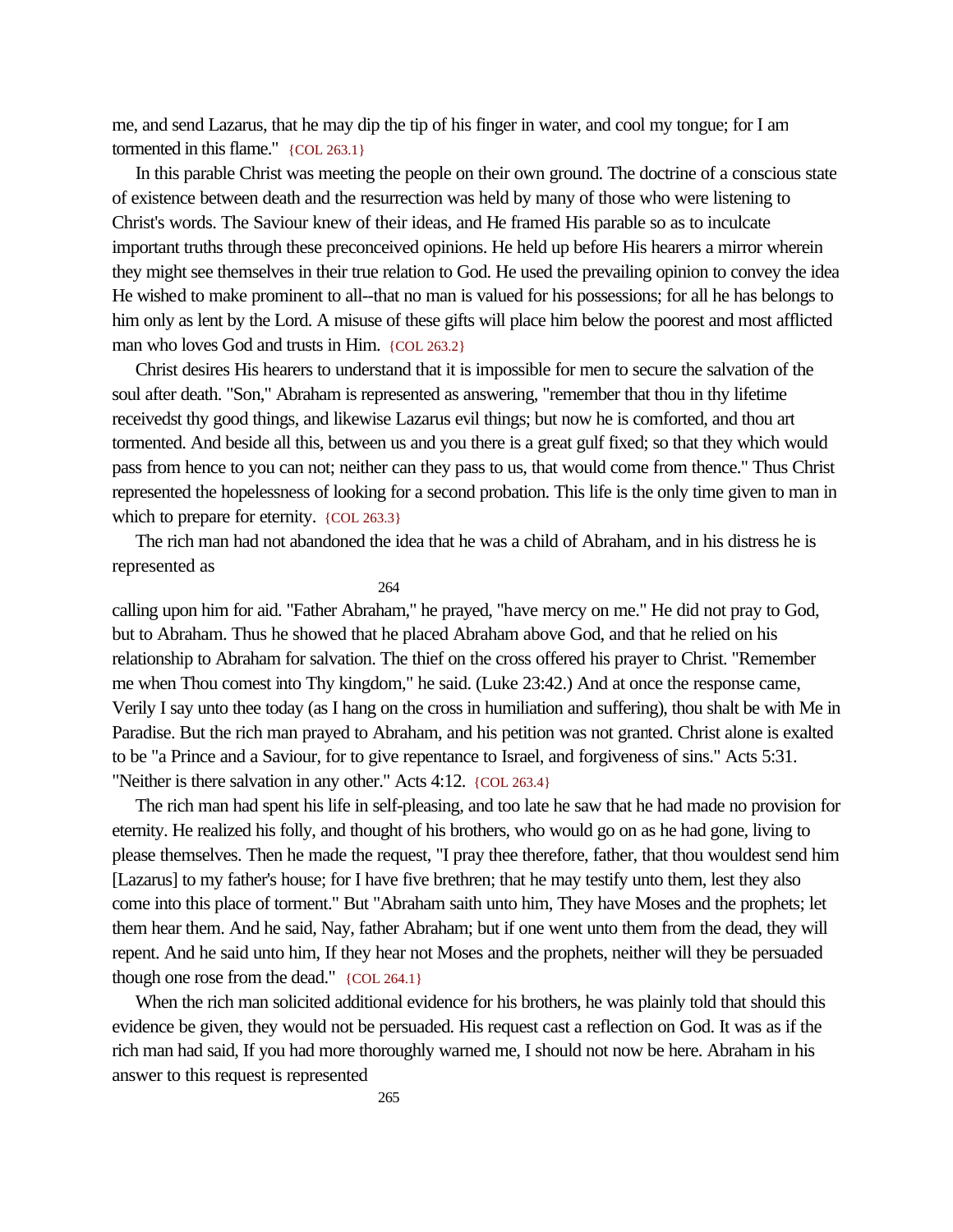as saying, Your brothers have been sufficiently warned. Light has been given them, but they would not see; truth has been presented to them, but they would not hear. {COL 264.2}

 "If they hear not Moses and the prophets, neither will they be persuaded, though one rose from the dead." These words were proved true in the history of the Jewish nation. Christ's last and crowning miracle was the raising of Lazarus of Bethany, after he had been dead four days. The Jews were given this wonderful evidence of the Saviour's divinity, but they rejected it. Lazarus rose from the dead and bore his testimony before them, but they hardened their hearts against all evidence, and even sought to take his life. (John 12:9-11.) {COL 265.1}

 The law and the prophets are God's appointed agencies for the salvation of men. Christ said, Let them give heed to these evidences. If they do not listen to the voice of God in His word, the testimony of a witness raised from the dead would not be heeded. {COL 265.2}

 Those who heed Moses and the prophets will require no greater light than God has given; but if men reject the light, and fail to appreciate the opportunities granted them, they would not hear if one from the dead should come to them with a message. They would not be convinced even by this evidence; for those who reject the law and the prophets so harden their hearts that they will reject all light. {COL 265.3}

 The conversation between Abraham and the once-rich man is figurative. The lesson to be gathered from it is that every man is given sufficient light for the discharge of the duties required of him. Man's responsibilities are proportionate to his opportunities and privileges. God gives to every one sufficient light and grace to do the work He has given him to do. If man fails to do that which a little light shows to be his duty, greater light would only reveal unfaithfulness, neglect to improve the blessings given. "He 266

that is faithful in that which is least is faithful also in much; and he that is unjust in the least is unjust also in much." Luke 16:10. Those who refuse to be enlightened by Moses and the prophets and ask for some wonderful miracle to be performed would not be convinced if their wish were granted. {COL 265.4}

 The parable of the rich man and Lazarus shows how the two classes represented by these men are estimated in the unseen world. There is no sin in being rich if riches are not acquired by injustice. A rich man is not condemned for having riches, but condemnation rests upon him if the means entrusted to him is spent in selfishness. Far better might he lay up his money beside the throne of God, by using it to do good. Death cannot make any man poor who thus devotes himself to seeking eternal riches. But the man who hoards his treasure for self can not take any of it to heaven. He has proved himself to be an unfaithful steward. During his lifetime he had his good things, but he was forgetful of his obligation to God. He failed of securing the heavenly treasure. {COL 266.1}

 The rich man who had so many privileges is represented to us as one who should have cultivated his gifts, so that his works should reach to the great beyond, carrying with them improved spiritual advantages. It is the purpose of redemption, not only to blot out sin, but to give back to man those spiritual gifts lost because of sin's dwarfing power. Money cannot be carried into the next life; it is not needed there; but the good deeds done in winning souls to Christ are carried to the heavenly courts. But those who selfishly spend the Lord's gifts on themselves, leaving their needy fellow creatures without aid and doing nothing to advance God's work in the world, dishonor their Maker. Robbery of God is written opposite their names in the books of heaven.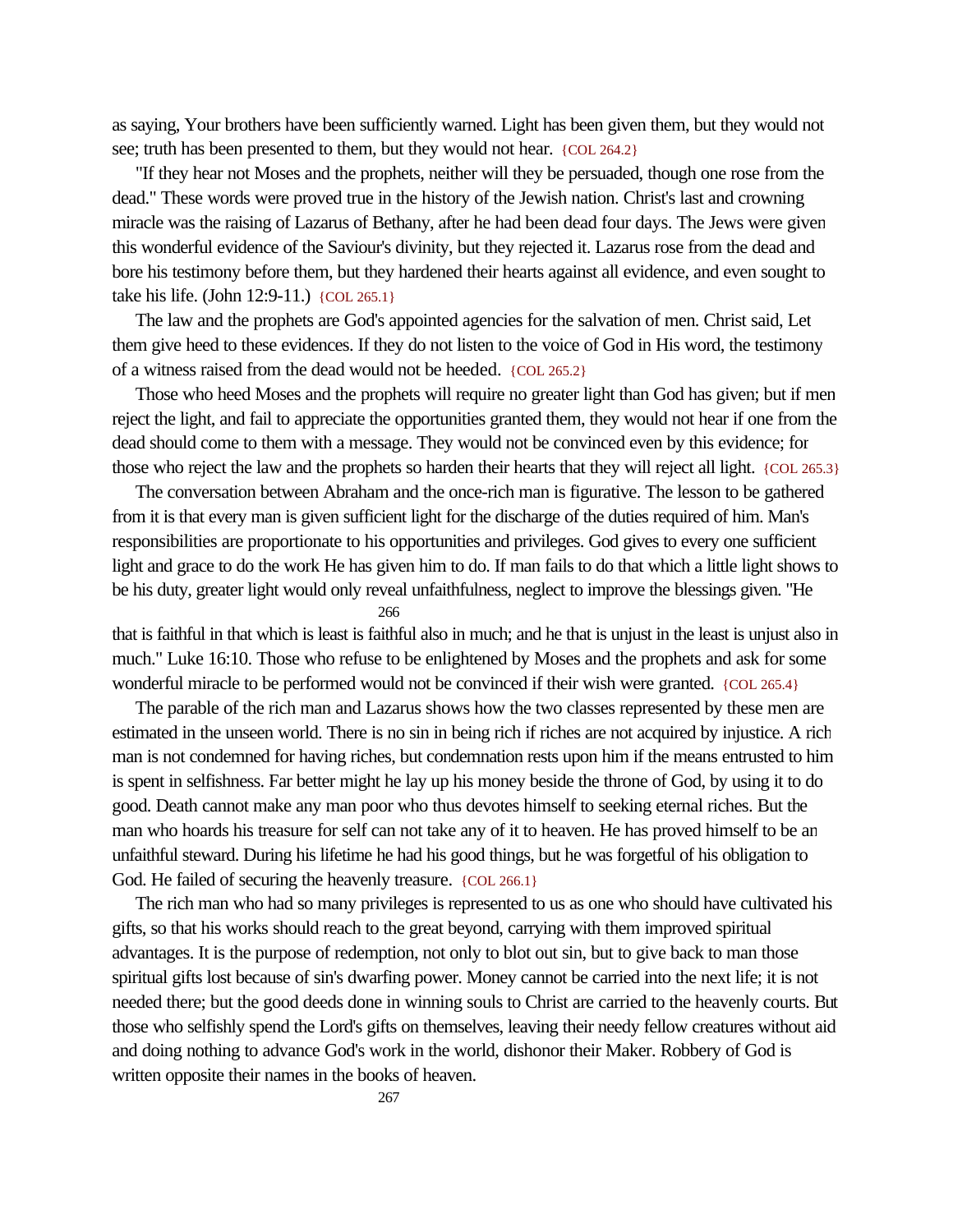# {COL 266.2}

 The rich man had all that money could procure, but he did not possess the riches that would have kept his account right with God. He had lived as if all that he possessed were his own. He had neglected the call of God and the claims of the suffering poor. But at length there comes a call which he cannot neglect. By a power which he cannot question or resist he is commanded to quit the premises of which he is no longer steward. The once-rich man is reduced to hopeless poverty. The robe of Christ's righteousness, woven in the loom of heaven, can never cover him. He who once wore the richest purple, the finest linen, is reduced to nakedness. His probation is ended. He brought nothing into the world, and he can take nothing out of it.  $\{COL\ 267.1\}$ 

 Christ lifted the curtain and presented this picture before priests and rulers, scribes and Pharisees. Look at it, you who are rich in this world's goods and are not rich toward God. Will you not contemplate this scene? That which is highly esteemed among men is abhorrent in the sight of God. Christ asks, "What shall it profit a man, if he shall gain the whole world, and lose his own soul? or what shall a man give in exchange for his soul?" Mark 8:36, 37. {COL 267.2}

# Application to the Jewish Nation

 When Christ gave the parable of the rich man and Lazarus, there were many in the Jewish nation in the pitiable condition of the rich man, using the Lord's goods for selfish gratification, preparing themselves to hear the sentence, "Thou art weighed in the balances, and art found wanting." Dan. 5:27. The rich man was favored with every temporal and spiritual blessing, but he refused to cooperate with God in the use of these blessings. Thus it was with the Jewish nation. The Lord had made the Jews the depositaries of sacred truth. He had appointed them

#### 268

stewards of His grace. He had given them every spiritual and temporal advantage, and He called upon them to impart these blessings. Special instruction had been given them in regard to their treatment of their brethren who had fallen into decay, of the stranger within their gates, and of the poor among them. They were not to seek to gain everything for their own advantage, but were to remember those in need and share with them. And God promised to bless them in accordance with their deeds of love and mercy. But like the rich man, they put forth no helping hand to relieve the temporal or spiritual necessities of suffering humanity. Filled with pride, they regarded themselves as the chosen and favored people of God; yet they did not serve or worship God. They put their dependence in the fact that they were children of Abraham. "We be Abraham's seed," they said proudly. (John 8:33.) When the crisis came, it was revealed that they had divorced themselves from God, and had placed their trust in Abraham, as if he were God. {COL 267.3}

 Christ longed to let light shine into the darkened minds of the Jewish people. He said to them, "If ye were Abraham's children, ye would do the works of Abraham. But now ye seek to kill Me, a man that hath told you the truth, which I have heard of God. This did not Abraham." John 8:39, 40. {COL 268.1}

 Christ recognized no virtue in lineage. He taught that spiritual connection supersedes all natural connection. The Jews claimed to have descended from Abraham; but by failing to do the works of Abraham, they proved that they were not his true children. Only those who prove themselves to be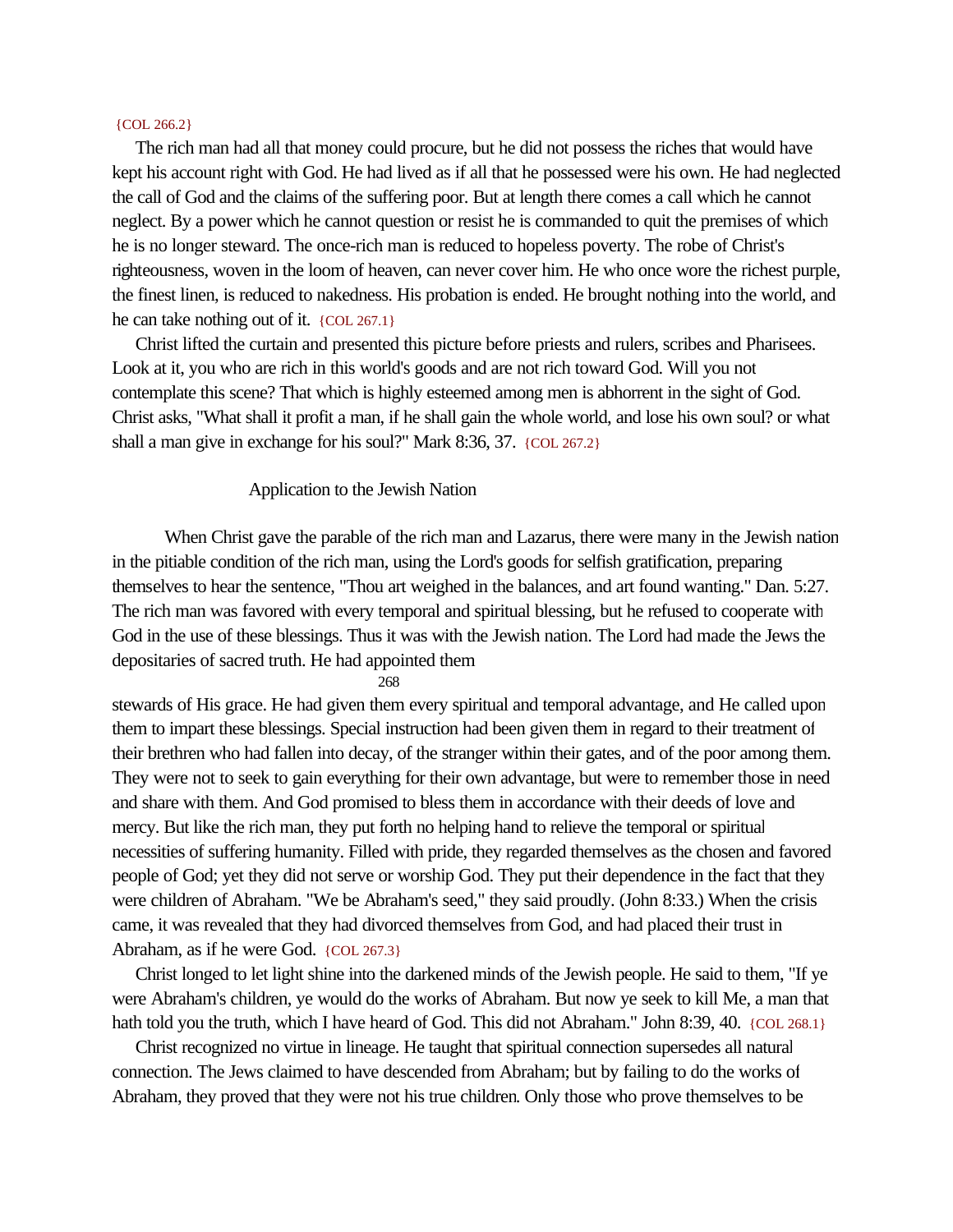spiritually in harmony with Abraham by obeying the voice of God, are reckoned as of true descent. Although the beggar belonged to the class looked upon by men as inferior, Christ recognized him as one whom Abraham would take into the very closest friendship.

269

# {COL 268.2}

 The rich man though surrounded with all the luxuries of life was so ignorant that he put Abraham where God should have been. If he had appreciated his exalted privileges and had allowed God's Spirit to mold his mind and heart, he would have had an altogether different position. So with the nation he represented. If they had responded to the divine call, their future would have been wholly different. They would have shown true spiritual discernment. They had means which God would have increased, making it sufficient to bless and enlighten the whole world. But they had so far separated from the Lord's arrangement that their whole life was perverted. They failed to use their gifts as God's stewards in accordance with truth and righteousness. Eternity was not brought into their reckoning, and the result of their unfaithfulness was ruin to the whole nation. {COL 269.1}

 Christ knew that at the destruction of Jerusalem the Jews would remember His warning. And it was so. When calamity came upon Jerusalem, when starvation and suffering of every kind came upon the people, they remembered these words of Christ and understood the parable. They had brought their suffering upon themselves by their neglect to let their God-given light shine forth to the world. {COL 269.2}

# In the Last Days

 The closing scenes of this earth's history are portrayed in the closing of the rich man's history. The rich man claimed to be a son of Abraham, but he was separated from Abraham by an impassable gulf--a character wrongly developed. Abraham served God, following His word in faith and obedience. But the rich man was unmindful of God and of the needs of suffering humanity. The great gulf fixed between him and Abraham was the gulf of

### 270

disobedience. There are many today who are following the same course. Though church members, they are unconverted. They may take part in the church service, they may chant the psalm, "As the hart panteth after the water brooks, so panteth my soul after Thee, O God" (Ps. 42:1); but they testify to a falsehood. They are no more righteous in God's sight than is the veriest sinner. The soul that longs after the excitement of worldly pleasure, the mind that is full of love for display, cannot serve God. Like the rich man in the parable, such a one has no inclination to war against the lust of the flesh. He longs to indulge appetite. He chooses the atmosphere of sin. He is suddenly snatched away by death, and he goes down to the grave with the character formed during his lifetime in copartnership with Satanic agencies. In the grave he has no power to choose anything, be it good or evil; for in the day when a man dies, his thoughts perish. (Ps. 146:4; Eccl. 9:5, 6.) {COL 269.3}

When the voice of God awakes the dead, he will come from the grave with the same appetites and passions, the same likes and dislikes, that he cherished when living. God works no miracle to re-create a man who would not be re-created when he was granted every opportunity and provided with every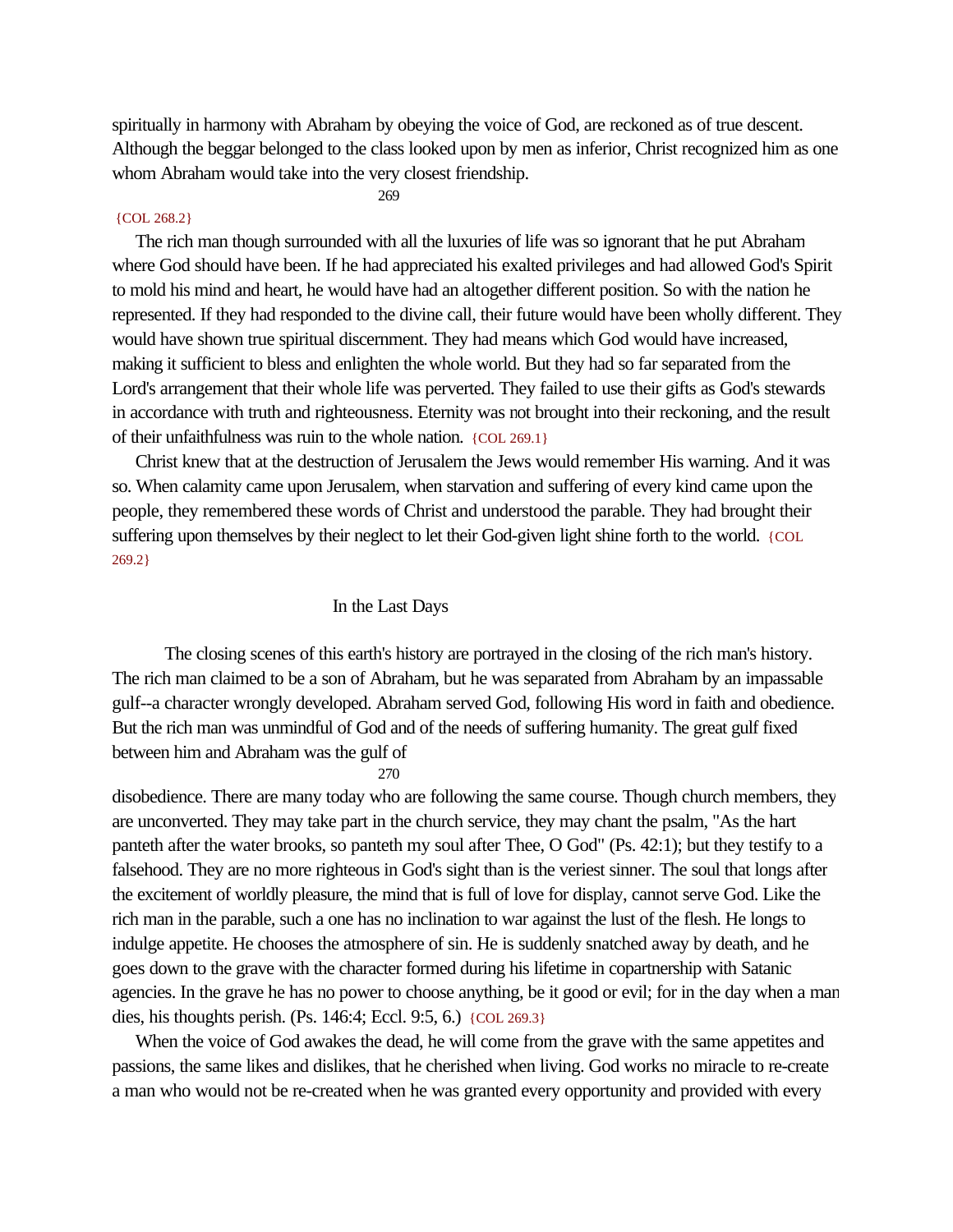facility. During his lifetime he took no delight in God, nor found pleasure in His service. His character is not in harmony with God, and he could not be happy in the heavenly family. {COL 270.1}

 Today there is a class in our world who are self-righteous. They are not gluttons, they are not drunkards, they are not infidels; but they desire to live for themselves, not for God. He is not in their thoughts; therefore they are classed with unbelievers. Were it possible for them to enter the gates of the city of God, they could have no right to the tree of life, for when God's commandments were laid before them with all their binding claims they

271

said, No. They have not served God here; therefore they would not serve Him hereafter. They could not live in His presence, and they would feel that any place was preferable to heaven. {COL 270.2}

 To learn of Christ means to receive His grace, which is His character. But those who do not appreciate and utilize the precious opportunities and sacred influences granted them on earth, are not fitted to take part in the pure devotion of heaven. Their characters are not molded according to the divine similitude. By their own neglect they have formed a chasm which nothing can bridge. Between them and the righteous there is a great gulf fixed.  $\{COL\ 271.1\}$ 

# **BOOKS / COL - Christ's Object Lessons (1900) / Chap. 22 - Saying and Doing Chap. 22 - Saying and Doing**

 "A certain man had two sons; and he came to the first, and said, Son, go work today in my vineyard. He answered and said, I will not; but afterward he repented, and went. And he came to the second, and said likewise. And he answered and said, I go, sir; and went not. Whether of them twain did the will of his father? They say unto him, The first." {COL 272.1}

 In the sermon on the mount Christ said, "Not every one that saith unto Me, Lord, Lord, shall enter into the kingdom of heaven; but he that doeth the will of My Father which is in heaven." Matt. 7:21. The test of sincerity is not in words, but in deeds. Christ does not say to any man, What say ye more than others? but, "What do ye more than others?" Matt. 5:47. Full of meaning are His words, "If ye know these things, happy are ye if ye do them." John 13:17. Words are of no value unless they are accompanied with appropriate deeds. This is the lesson taught in the parable of the two sons. {COL 272.2}

This parable was spoken at Christ's last visit to Jerusalem

273

before His death. He had driven out the buyers and sellers from the temple. His voice had spoken to their hearts with the power of God. Amazed and terrified, they had obeyed His command without excuse or resistance. {COL 272.3}

 When their terror was abated, the priests and elders, returning to the temple, had found Christ healing the sick and the dying. They had heard the voice of rejoicing and the song of praise. In the temple itself the children who had been restored to health were waving palm branches and singing hosannas to the Son of David. Baby voices were lisping the praises of the mighty Healer. Yet with the priests and elders all this did not suffice to overcome their prejudice and jealousy. {COL 273.1}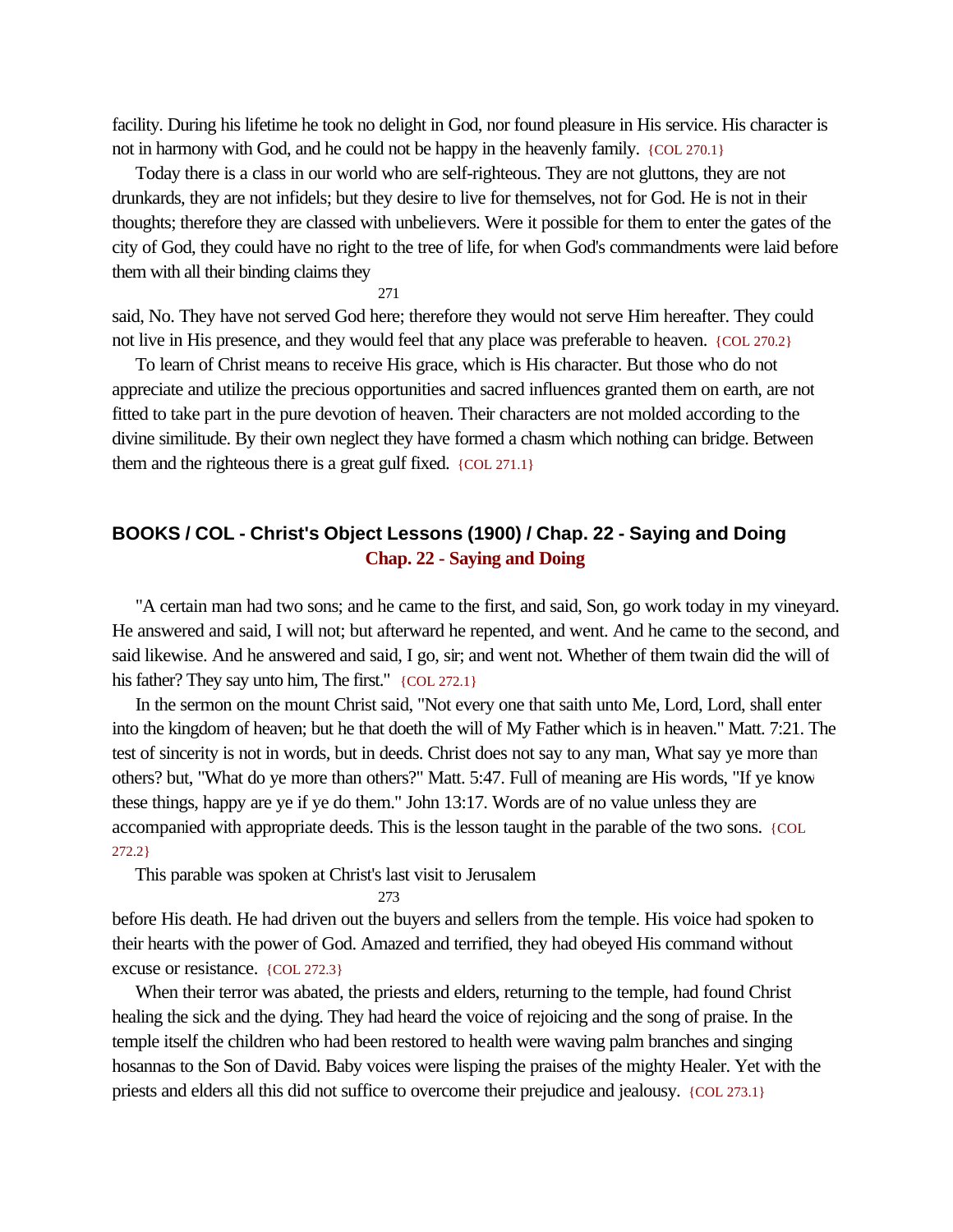The next day, as Christ was teaching in the temple, the chief priests and elders of the people came to Him and said, "By what authority doest Thou these things? and who gave Thee this authority?" {COL 273.2}

 The priests and elders had had unmistakable evidence of Christ's power. In His cleansing of the temple they had seen Heaven's authority flashing from His face. They could not resist the power by which He spoke. Again in His wonderful deeds of healing He had answered their question. He had given evidence of His authority which could not be controverted. But it was not evidence that was wanted. The priests and elders were anxious for Jesus to proclaim Himself the Messiah that they might misapply His words and stir up the people against Him. They wished to destroy His influence and to put Him to death. {COL 273.3}

 Jesus knew that if they could not recognize God in Him or see in His works the evidence of His divine character, they would not believe His own testimony that He was the Christ. In His answer He evades the issue they hope to bring about and turns the condemnation upon themselves.

274

"I also will ask you one thing," He said, "which if ye tell Me, I in like wise will tell you by what authority I do these things. The baptism of John, whence was it? from heaven, or of men?" {COL 273.4}

 The priests and rulers were perplexed. "They reasoned with themselves, saying, If we shall say, From heaven, He will say unto us, Why did ye not then believe him? But if we shall say, Of men, we fear the people; for all hold John as a prophet. And they answered Jesus, and said, We can not tell. And He said unto them, Neither tell I you by what authority I do these things." {COL 274.1}

 "We can not tell." This answer was a falsehood. But the priests saw the position they were in, and falsified in order to screen themselves. John the Baptist had come bearing witness of the One whose authority they were now questioning. He had pointed Him out, saying, "Behold the Lamb of God, which taketh away the sin of the world." John 1:29. He had baptized Him, and after the baptism, as Christ was praying, the heavens were opened, and the Spirit of God like a dove rested upon Him, while a voice from heaven was heard saying, "This is My beloved Son, in whom I am well pleased." Matt. 3:17. {COL 274.2}

 Remembering how John had repeated the prophecies concerning the Messiah, remembering the scene at the baptism of Jesus, the priests and rulers dared not say that John's baptism was from heaven. If they acknowledged John to be a prophet, as they believed him to be, how could they deny his testimony that Jesus of Nazareth was the Son of God? And they could not say that John's baptism was of men, because of the people, who believed John to be a prophet. So they said, "We can not tell." {COL 274.3}

 Then Christ gave the parable of the father and the two sons. When the father went to the first son, saying, "Go

<u>275</u>

work today in my vineyard," the son promptly answered, "I will not." He refused to obey, and gave himself up to wicked ways and associations. But afterward he repented, and obeyed the call. {COL} 274.4}

 The father went to the second son with the same command, "Go work today in my vineyard." This son made reply, "I go, sir," but he went not. {COL 275.1}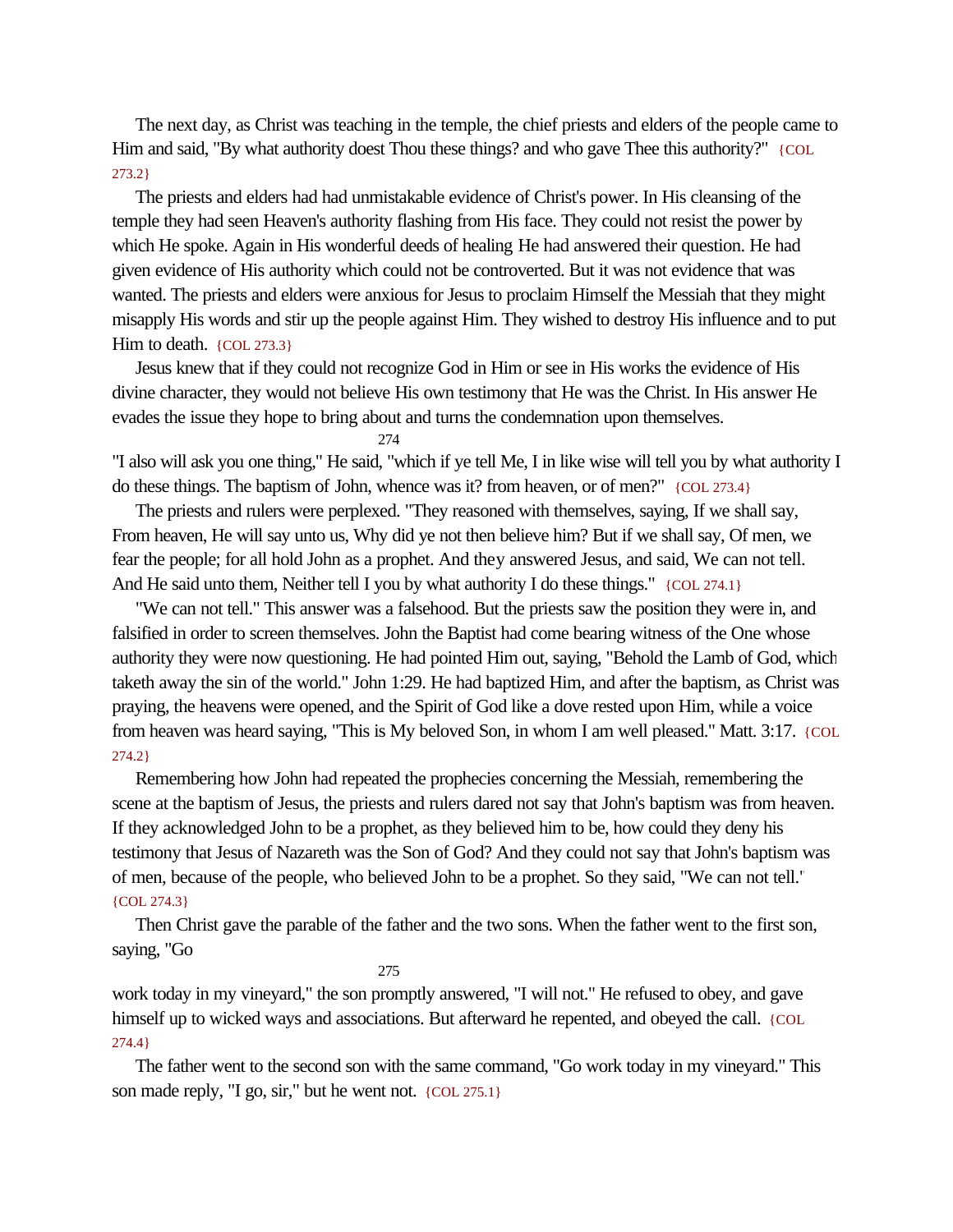In this parable the father represents God, the vineyard the church. By the two sons are represented two classes of

276

people. The son who refused to obey the command, saying, "I will not," represented those who were living in open transgression, who made no profession of piety, who openly refused to come under the yoke of restraint and obedience which the law of God imposes. But many of these afterward repented and obeyed the call of God. When the gospel came to them in the message of John the Baptist, "Repent ye; for the kingdom of heaven is at hand," they repented, and confessed their sins. (Matt. 3:2.) {COL 275.2}

 In the son who said, "I go, sir," and went not, the character of the Pharisees was revealed. Like this son, the Jewish leaders were impenitent and self-sufficient. The religious life of the Jewish nation had become a pretense. When the law was proclaimed on Mount Sinai by the voice of God, all the people pledged themselves to obey. They said, "I go, sir," but they went not. When Christ came in person to set before them the principles of the law, they rejected Him. Christ had given the Jewish leaders of His day abundant evidence of His authority and divine power, but although they were convinced, they would not accept the evidence. Christ had shown them that they continued to disbelieve because they had not the spirit which leads to obedience. He had declared to them, "Ye made the commandment of God of none effect by your tradition. . . . In vain they do worship Me, teaching for doctrines the commandments of men." Matt. 15:6, 9. {COL 276.1}

 In the company before Christ there were scribes and Pharisees, priests and rulers, and after giving the parable of the two sons, Christ addressed to His hearers the question, "Whether of them twain did the will of his father?" Forgetting themselves, the Pharisees answered, "The first." This they said without realizing that they were pronouncing sentence against themselves. Then there fell from Christ's lips the denunciation, "Verily I say unto you, That the

<u>277</u>

publicans and the harlots go into the kingdom of God before you. For John came unto you in the way of righteousness, and ye believed him not; but the publicans and the harlots believed him: and ye, when ye had seen it, repented not afterward, that ye might believe him." {COL 276.2}

 John the Baptist came preaching truth, and by his preaching sinners were convicted and converted. These would go into the kingdom of heaven before the ones who in self-righteousness resisted the solemn warning. The publicans and harlots were ignorant, but these learned men knew the way of truth. Yet they refused to walk in the path which leads to the Paradise of God. The truth that should have been to them a savor of life unto life became a savor of death unto death. Open sinners who loathed themselves had received baptism at the hands of John; but these teachers were hypocrites. Their own stubborn hearts were the obstacle to their receiving the truth. They resisted the conviction of the Spirit of God. They refused obedience to God's commandments. {COL 277.1}

 Christ did not say to them, Ye cannot enter the kingdom of heaven; but He showed that the obstacle which prevented them from entering was of their own creating. The door was still open to these Jewish leaders; the invitation was

still held out. Christ longed to see them convicted and converted. {COL 277.2}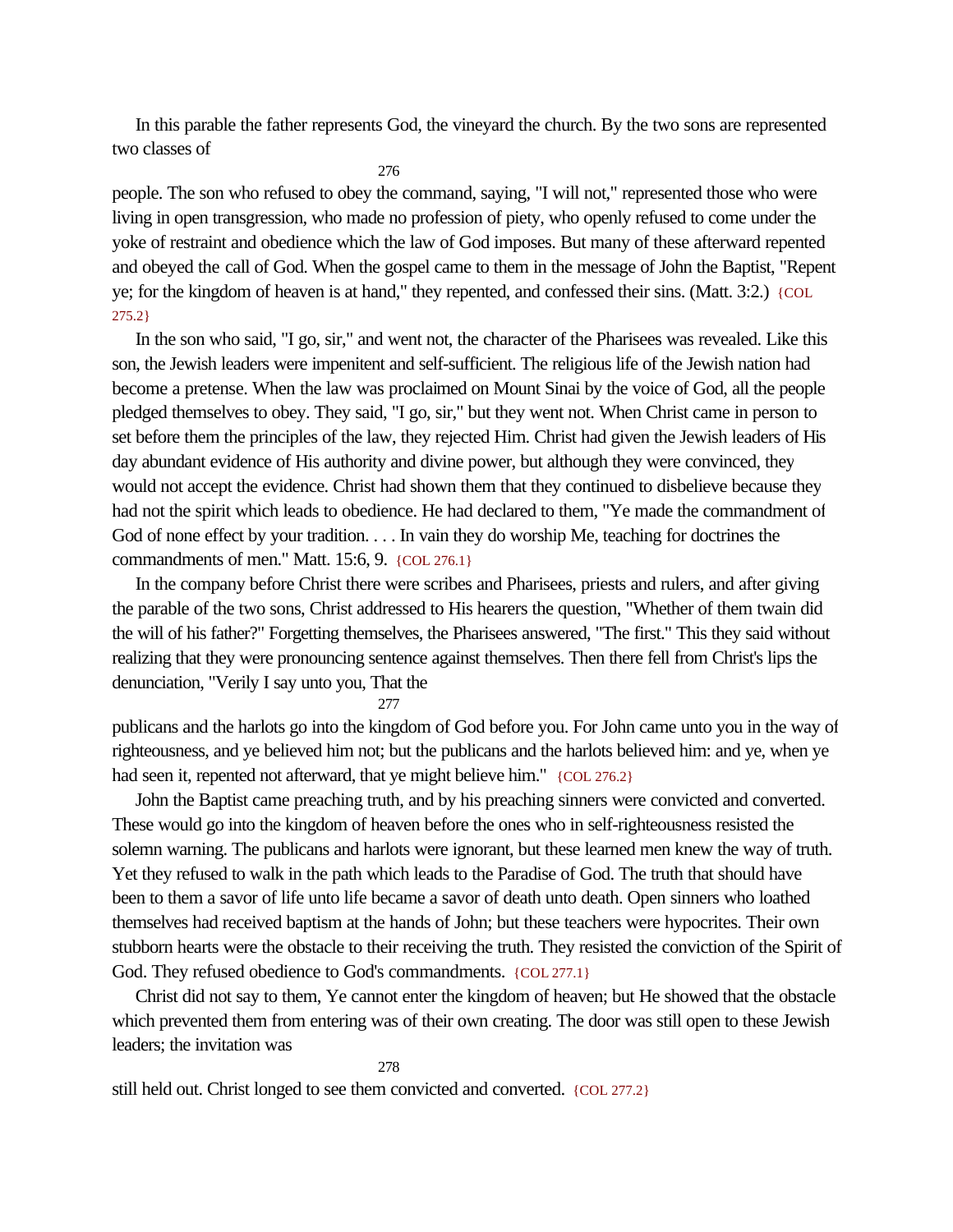The priests and elders of Israel spent their lives in religious ceremonies, which they regarded as too sacred to be connected with secular business. Therefore their lives were supposed to be wholly religious. But they performed their ceremonies to be seen by men that they might be thought by the world to be pious and devoted. While professing to obey they refused to render obedience to God. They were not doers of the truth which they professed to teach. {COL 278.1}

 Christ declared John the Baptist to be one of the greatest of the prophets, and He showed His hearers that they had had sufficient evidence that John was a messenger from God. The words of the preacher in the wilderness were with power. He bore his message unflinchingly, rebuking the sins of priests and rulers, and enjoining upon them the works of the kingdom of heaven. He pointed out to them their sinful disregard of their Father's authority in refusing to do the work appointed them. He made no compromise with sin, and many were turned from their unrighteousness. {COL 278.2}

 Had the profession of the Jewish leaders been genuine, they would have received John's testimony and accepted Jesus as the Messiah. But they did not show the fruits of repentance and righteousness. The very ones whom they despised were pressing into the kingdom of God before them. {COL 278.3}

 In the parable the son who said, "I go, sir," represented himself as faithful and obedient; but time proved that his profession was not real. He had no true love for his father. So the Pharisees prided themselves on their holiness, but when tested, it was found wanting. When it was for their interest to do so, they made the requirements of the law very exacting; but when obedience was required from themselves, by cunning sophistries they reasoned away the force of God's precepts. Of them Christ declared, "Do not ye

279

after their works; for they say, and do not." Matt. 23:3. They had no true love for God or man. God called them to be co-workers with Him in blessing the world; but while in profession they accepted the call, in action they refused obedience. They trusted to self, and prided themselves on their goodness; but they set the commands of God at defiance. They refused to do the work which God had appointed them, and because of their transgression the Lord was about to divorce Himself from the disobedient nation. {COL 278.4}

 Self-righteousness is not true righteousness, and those who cling to it will be left to take the consequences of holding a fatal deception. Many today claim to obey the commandments of God, but they have not the love of God in their hearts to flow forth to others. Christ calls them to unite with Him in His work for the saving of the world, but they content themselves with saying, "I go, sir." They do not go. They do not co-operate with those who are doing God's service. They are idlers. Like the unfaithful son, they make false promises to God. In taking upon themselves the solemn covenant of the church they have pledged themselves to receive and obey the word of God, to give themselves to God's service, but they do not do this. In profession they claim to be sons of God, but in life and character they deny the relationship. They do not surrender the will to God. They are living a lie. {COL 279.1}

 The promise of obedience they appear to fulfill when this involves no sacrifice; but when self-denial and self-sacrifice are required, when they see the cross to be lifted, they draw back. Thus the conviction of duty wears away, and known transgression of God's commandments becomes habit. The ear may hear God's word, but the spiritual perceptive powers have departed. The heart is hardened, the conscience seared. {COL 279.2}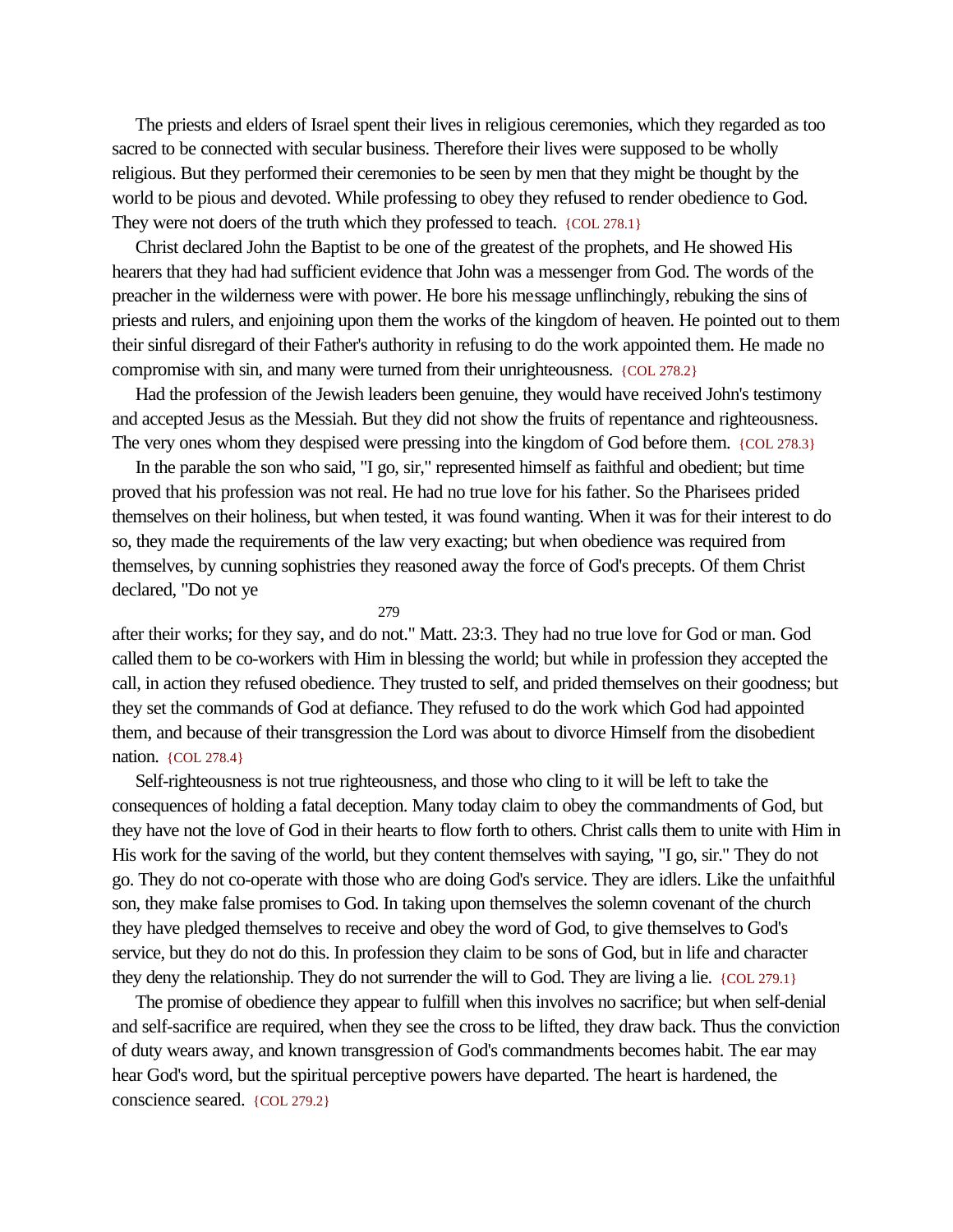Do not think that because you do not manifest decided

280

hostility to Christ you are doing Him service. We thus deceive our own souls. By withholding that which God has given us to use in His service, be it time or means or any other of His entrusted gifts, we work against Him. {COL 279.3}

 Satan uses the listless, sleepy indolence of professed Christians to strengthen his forces and win souls to his side. Many, who think that though they are doing no actual work for Christ, they are yet on His side, are enabling the enemy to pre-occupy ground and gain advantages. By their failure to be diligent workers for the Master, by leaving duties undone and words unspoken, they have allowed Satan to gain control of souls who might have been won for Christ. {COL 280.1}

 We can never be saved in indolence and inactivity. There is no such thing as a truly converted person living a helpless, useless life. It is not possible for us to drift into heaven. No sluggard can enter there. If we do not strive to gain an entrance into the kingdom, if we do not seek earnestly to learn what constitutes its laws, we are not fitted for a part in it. Those who refuse to co-operate with God on earth would not co-operate with Him in heaven. It would not be safe to take them to heaven. {COL 280.2}

 There is more hope for publicans and sinners than for those who know the word of God but refuse to obey it. He who sees himself a sinner with no cloak for his sin, who knows that he is corrupting soul, body, and spirit before God, becomes alarmed lest he be eternally separated from the kingdom of heaven. He realizes his diseased condition, and seeks healing from the great Physician who has said, "Him that cometh to Me, I will in no wise cast out." John 6:37. These souls the Lord can use as workers in His vineyard. {COL 280.3}

 The son who for a time refused obedience to his father's command was not condemned by Christ; and neither was he commended. The class who act the part of the first

281

son in refusing obedience deserve no credit for holding this position. Their frankness is not to be regarded as a virtue. Sanctified by truth and holiness, it would make men bold witnesses for Christ; but used as it is by the sinner, it is insulting and defiant, and approaches to blasphemy. The fact that a man is not a hypocrite does not make him any the less really a sinner. When the appeals of the Holy Spirit come to the heart, our only safety lies in responding to them without delay. When the call comes, "Go work today in My vineyard," do not refuse the invitation. "Today if ye will hear His voice, harden not your hearts." Heb. 4:7. It is unsafe to delay obedience. You may never hear the invitation again. {COL 280.4}

 And let none flatter themselves that sins cherished for a time can easily be given up by and by. This is not so. Every sin cherished weakens the character and strengthens habit; and physical, mental, and moral depravity is the result. You may repent of the wrong you have done, and set your feet in right paths; but the mold of your mind and your familiarity with evil will make it difficult for you to distinguish between right and wrong. Through the wrong habits formed, Satan will assail you again and again. {COL 281.1}

 In the command, "Go work today in My vineyard," the test of sincerity is brought to every soul. Will there be deeds as well as words? Will the one called put to use all the knowledge he has, working faithfully, disinterestedly, for the Owner of the vineyard? {COL 281.2}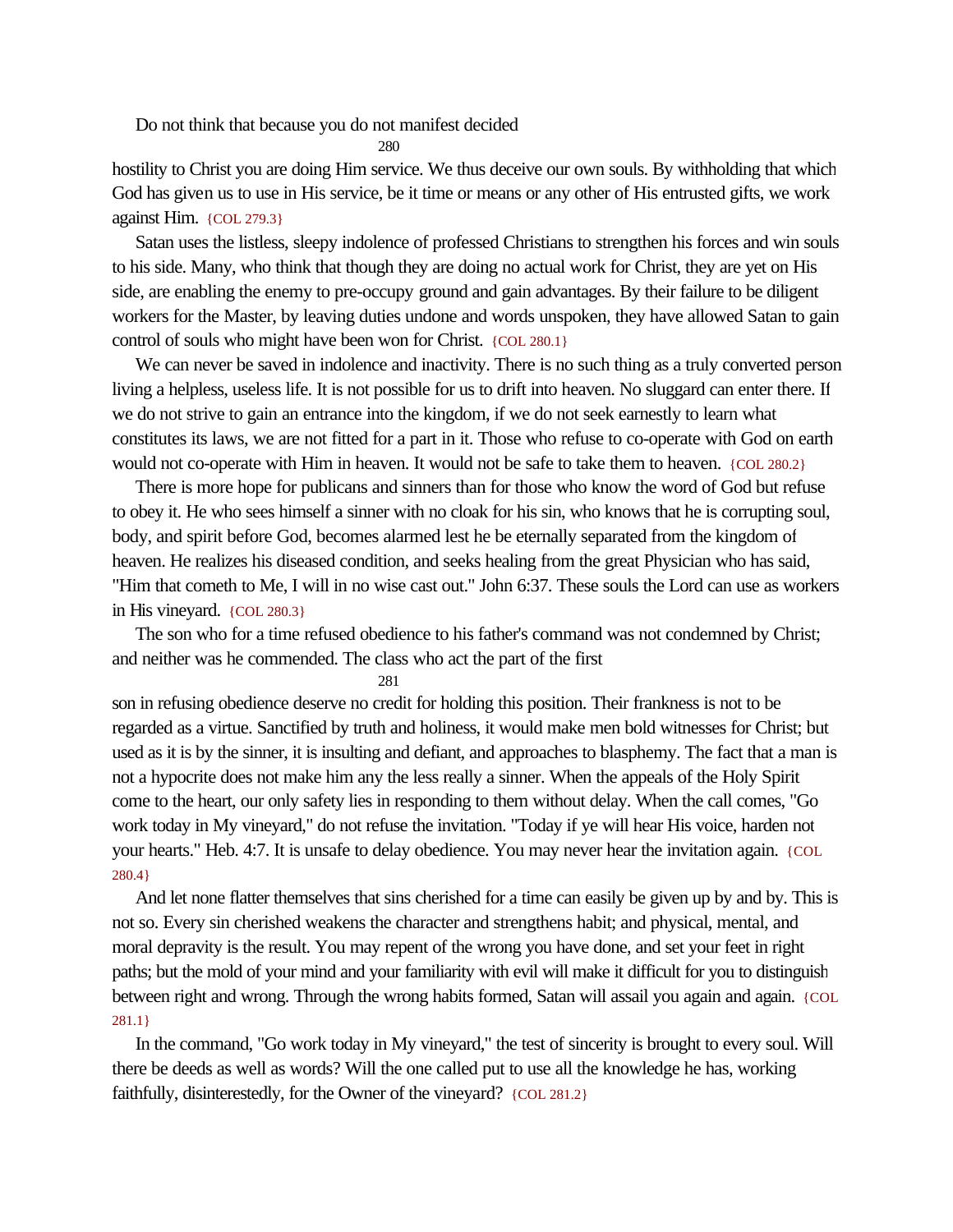The apostle Peter instructs us as to the plan on which we must work. "Grace and peace be multiplied unto you," he says, "through the knowledge of God, and of Jesus our Lord, according as His divine power hath given unto us all things that pertain unto life and godliness, through the knowledge of Him that hath called us to glory and virtue: whereby are given unto us exceeding great and precious

#### 282

promises; that by these ye might be partakers of the divine nature, having escaped the corruption that is in the world through lust. {COL 281.3}

 "And beside this, giving all diligence, add to your faith virtue; and to virtue knowledge; and to knowledge temperance; and to temperance patience; and to patience godliness; and to godliness brotherly kindness; and to brotherly kindness charity." 2 Peter 1:2-7. {COL 282.1}

 If you cultivate faithfully the vineyard of your soul, God is making you a laborer together with Himself. And you will have a work to do not only for yourself, but for others. In representing the church as the vineyard, Christ does not teach that we are to restrict our sympathies and labors to our own numbers. The Lord's vineyard is to be enlarged. In all parts of the earth He desires it to be extended. As we receive the instruction and grace of God, we should impart to others a knowledge of how to care for the precious plants. Thus we may extend the vineyard of the Lord. God is watching for evidence of our faith, love, and patience. He looks to see if we are using every spiritual advantage to become skillful workers in His vineyard on earth, that we may enter the Paradise of God, that Eden home from which Adam and Eve were excluded by transgression. {COL 282.2}

 God stands toward His people in the relation of a father, and He has a father's claim to our faithful service. Consider the life of Christ. Standing at the head of humanity, serving His Father, He is an example of what every son should and may be. The obedience that Christ rendered God requires from human beings today. He served His Father with love, in willingness and freedom. "I delight to do Thy will, O My God," He declared; "yea, Thy law is within My heart." Ps. 40:8. Christ counted no sacrifice too great, no toil too hard, in order to accomplish the work which He came to do. At the age of twelve He said, "Wist

#### 283

ye not that I must be about My Father's business?" Luke 2:49. He had heard the call, and had taken up the work. "My meat," He said, "is to do the will of Him that sent Me, and to finish His work." John 4:34. {COL 282.3}

 Thus we are to serve God. He only serves who acts up to the highest standard of obedience. All who would be sons and daughters of God must prove themselves co-workers with God and Christ and the heavenly angels. This is the test for every soul. Of those who faithfully serve Him the Lord says, "They shall be Mine, . . . in that day when I make up My jewels; and I will spare them, as a man spareth his own son that serveth him." Mal. 3:17. {COL 283.1}

 God's great object in the working out of His providences is to try men, to give them opportunity to develop character. Thus He proves whether they are obedient or disobedient to His commands. Good works do not purchase the love of God, but they reveal that we possess that love. If we surrender the will to God, we shall not work in order to earn God's love. His love as a free gift will be received into the soul, and from love to Him we shall delight to obey His commandments. {COL 283.2}

There are only two classes in the world today, and only two classes will be recognized in the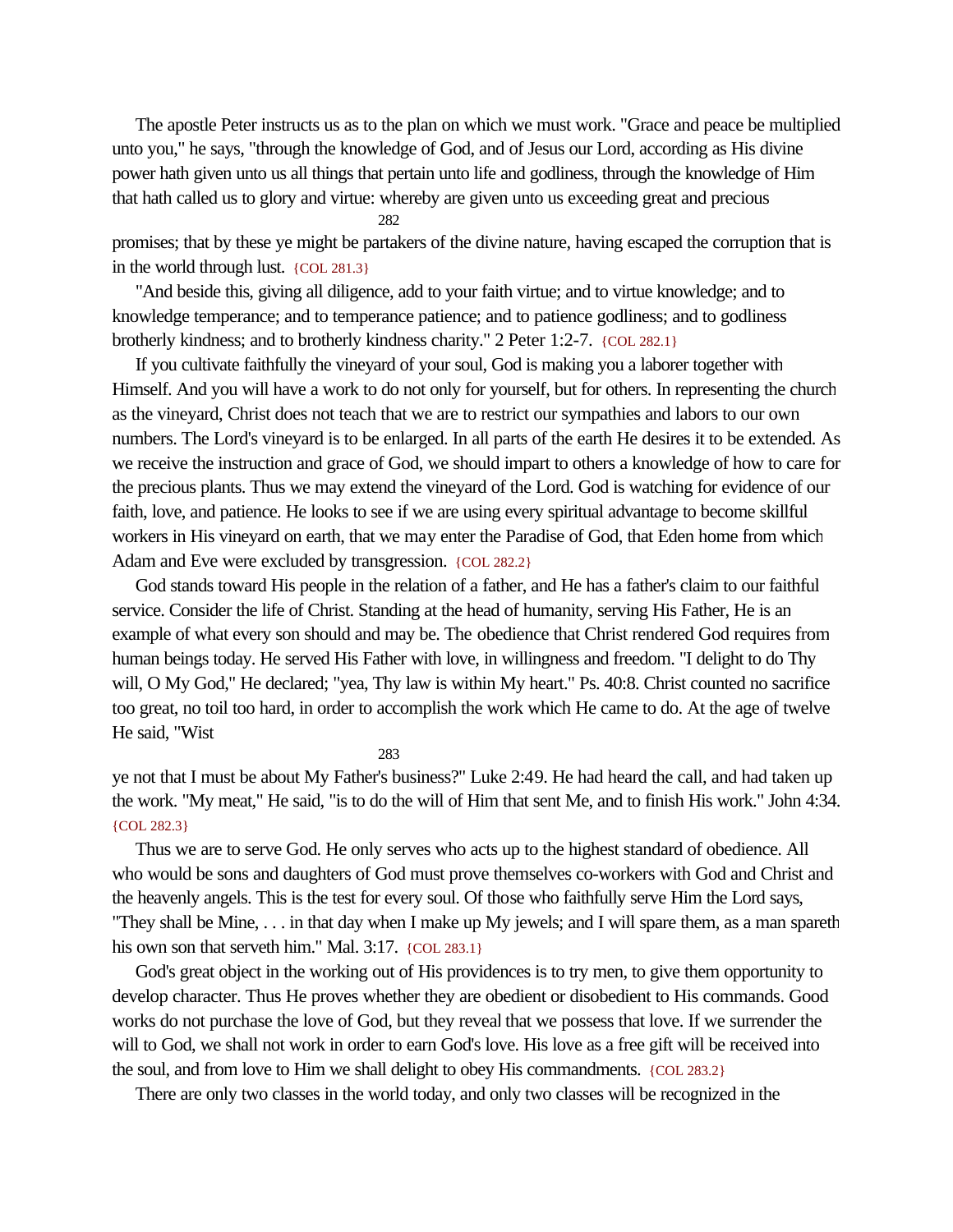judgment--those who violate God's law and those who obey it. Christ gives the test by which to prove our loyalty or disloyalty. "If ye love Me," He says, "keep My commandments. . . . He that hath My commandments, and keepeth them, he it is that loveth Me. And he that loveth Me shall be loved of My Father, and I will love him, and will manifest Myself to him. . . . He that loveth Me not keepeth not My sayings; and the word which ye hear is not Mine, but the Father's which sent Me." "If ye keep My commandments, ye shall abide in My love; even as I have kept My Father's commandments, and abide in His love." John 14:15-24; 15:10. {COL 283.3}

# **BOOKS / COL - Christ's Object Lessons (1900) / Chap. 23 - The Lord's Vineyard Chap. 23 - The Lord's Vineyard**

## The Jewish Nation

 The parable of the two sons was followed by the parable of the vineyard. In the one, Christ had set before the Jewish teachers the importance of obedience. In the other, He pointed to the rich blessings bestowed upon Israel, and in these showed God's claim to their obedience. He set before them the glory of God's purpose, which through obedience they might have fulfilled. Withdrawing the veil from the future, He showed how, by failure to fulfill His purpose, the whole nation was forfeiting His blessing, and bringing ruin upon itself. {COL 284.1}

 "There was a certain householder," Christ said, "which planted a vineyard, and hedged it round about, and digged a winepress in it, and built a tower, and let it out to husbandmen, and went into a far country." {COL 284.2}

 A description of this vineyard is given by the prophet Isaiah: "Now will I sing to my wellbeloved a song of my beloved touching His vineyard. My wellbeloved hath a

285

vineyard in a very fruitful hill; and He fenced it, and gathered out the stones thereof, and planted it with the choicest vine, and built a tower in the midst of it, and also made a winepress therein; and He looked that it should bring forth grapes." Isa.  $5:1, 2$ . {COL 284.3}

 The husbandman chooses a piece of land from the wilderness; he fences, clears, and tills it, and plants it with choice vines, expecting a rich harvest. This plot of ground, in its superiority to the uncultivated waste, he expects to do him honor by showing the results of his care and toil in its cultivation. So God had chosen a people from the world to be trained and educated by Christ. The prophet says, "The vineyard of the Lord of hosts is the house of Israel, and the men of Judah His pleasant plant." Isa. 5:7. Upon this people God had bestowed great privileges, blessing them richly from His abundant goodness. He looked for them to honor Him by yielding fruit. They were to reveal the principles of His kingdom. In the midst of a fallen, wicked world they were to represent the character of God. {COL 285.1}

 As the Lord's vineyard they were to produce fruit altogether different from that of the heathen nations. These idolatrous peoples had given themselves up to work wickedness. Violence and crime, greed, oppression, and the most corrupt practices, were indulged without restraint. Iniquity,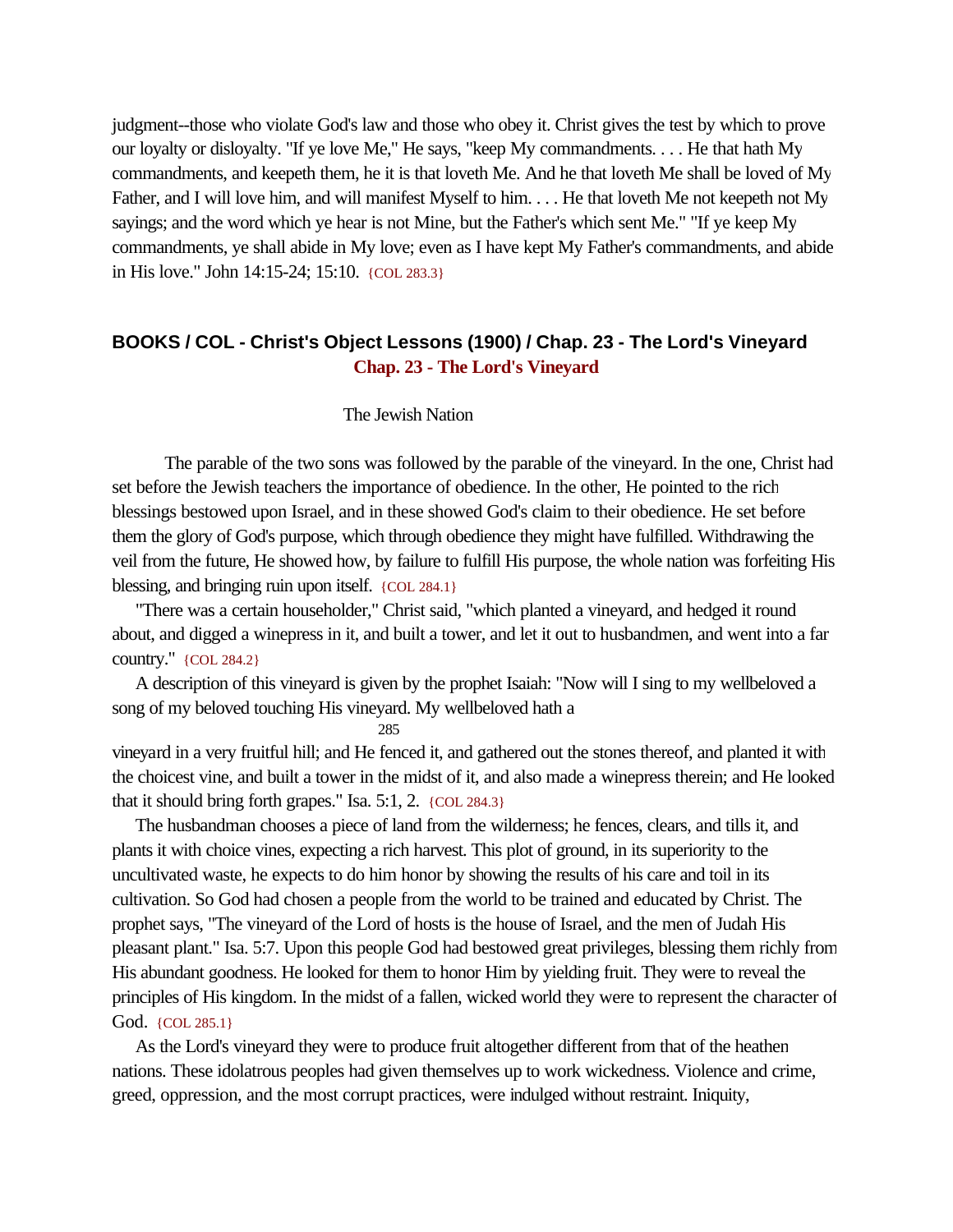degradation, and misery were the fruits of the corrupt tree. In marked contrast was to be the fruit borne on the vine of God's planting. {COL 285.2}

 It was the privilege of the Jewish nation to represent the character of God as it had been revealed to Moses. In answer to the prayer of Moses, "Show me Thy glory," the Lord promised, "I will make all My goodness pass before thee." Ex. 33:18, 19. "And the Lord passed by before him, and proclaimed, The Lord, the Lord God,

#### 286

merciful and gracious, longsuffering, and abundant in goodness and truth, keeping mercy for thousands, forgiving iniquity and transgression and sin." Ex. 34:6, 7. This was the fruit that God desired from His people. In the purity of their characters, in the holiness of their lives, in their mercy and loving-kindness and compassion, they were to show that "the law of the Lord is perfect, converting the soul." Ps. 19:7. {COL 285.3}

 Through the Jewish nation it was God's purpose to impart rich blessings to all peoples. Through Israel the way was to be prepared for the diffusion of His light to the whole world. The nations of the world, through following corrupt practices, had lost the knowledge of God. Yet in His mercy God did not blot them out of existence. He purposed to give them opportunity for becoming acquainted with Him through His church. He designed that the principles revealed through His people should be the means of restoring the moral image of God in man. {COL 286.1}

 It was for the accomplishment of this purpose that God called Abraham out from his idolatrous kindred and bade him dwell in the land of Canaan. "I will make of thee a great nation," He said, "and I will bless thee, and make thy name great; and thou shalt be a blessing." Gen. 12:2. {COL 286.2}

 The descendants of Abraham, Jacob and his posterity, were brought down to Egypt that in the midst of that great and wicked nation they might reveal the principles of God's kingdom. The integrity of Joseph and his wonderful work in preserving the lives of the whole Egyptian people were a representation of the life of Christ. Moses and many others were witnesses for God. {COL 286.3}

 In bringing forth Israel from Egypt, the Lord again manifested His power and His mercy. His wonderful works in their deliverance from bondage and His dealings with them in their travels through the wilderness were not

287

for their benefit alone. These were to be as an object lesson to the surrounding nations. The Lord revealed Himself as a God above all human authority and greatness. The signs and wonders He wrought in behalf of His people showed His power over nature and over the greatest of those who worshiped nature. God went through the proud land of Egypt as He will go through the earth in the last days. With fire and tempest, earthquake and death, the great I AM redeemed His people. He took them out of the land of bondage. He led them through the "great and terrible wilderness, wherein were fiery serpents, and scorpions, and drought." Deut. 8:15. He brought them forth water out of "the rock of flint," and fed them with "the corn of heaven." Ps. 78:24. "For," said Moses, "the Lord's portion is His people; Jacob is the lot of His inheritance. He found him in a desert land, and in the waste howling wilderness; He led him about, He instructed him, He kept him as the apple of His eye. As an eagle stirreth up her nest, fluttereth over her young, spreadeth abroad her wings, taketh them, beareth them on her wings: so the Lord alone did lead him, and there was no strange god with him." Deut. 32:9-12. Thus He brought them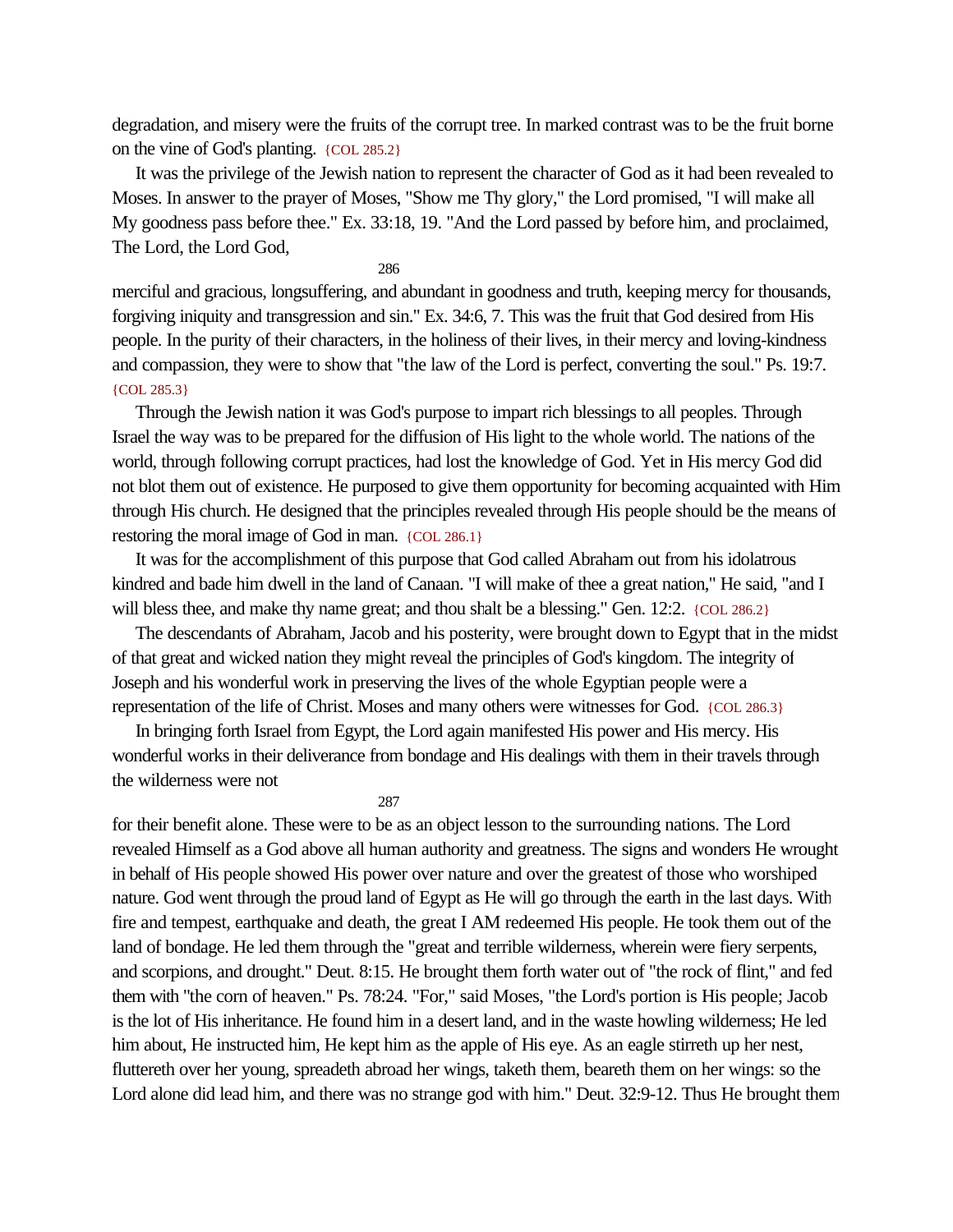unto Himself, that they might dwell as under the shadow of the Most High. {COL 286.4}

 Christ was the leader of the children of Israel in their wilderness wanderings. Enshrouded in the pillar of cloud by day and the pillar of fire by night, He led and guided them. He preserved them from the perils of the wilderness, He brought them into the land of promise, and in the sight of all the nations that acknowledged not God He established Israel as His own chosen possession, the Lord's vineyard. {COL 287.1}

 To this people were committed the oracles of God. They were hedged about by the precepts of His law, the everlasting principles of truth, justice, and purity. Obedience to these principles was to be their protection, for it

288

would save them from destroying themselves by sinful practices. And as the tower in the vineyard, God placed in the midst of the land His holy temple. {COL 287.2}

 Christ was their instructor. As He had been with them in the wilderness, so He was still to be their teacher and guide. In the tabernacle and the temple His glory dwelt in the holy shekinah above the mercy seat. In their behalf He constantly manifested the riches of His love and patience. {COL 288.1}

 God desired to make of His people Israel a praise and a glory. Every spiritual advantage was given them. God withheld from them nothing favorable to the formation of character that would make them representatives of Himself. {COL 288.2}

 Their obedience to the law of God would make them marvels of prosperity before the nations of the world. He who could give them wisdom and skill in all cunning work would continue to be their teacher, and would ennoble and elevate them through obedience to His laws. If obedient, they would be preserved from the diseases that afflicted other nations, and would be blessed with vigor of intellect. The glory of God, His majesty and power, were to be revealed in all their prosperity. They were to be a kingdom of priests and princes. God furnished them with every facility for becoming the greatest nation on the earth. {COL 288.3}

 In the most definite manner Christ through Moses had set before them God's purpose, and had made plain the terms of their prosperity. "Thou art an holy people unto the Lord thy God," He said; "the Lord thy God hath chosen thee to be a special people unto Himself, above all people that are upon the face of the earth. . . . Know therefore that the Lord thy God, He is God, the faithful God, which keepeth covenant and mercy with them that love Him and keep His commandments to a thousand generations. . . . Thou shalt therefore keep the commandments,

#### 289

and the statutes, and the judgments, which I command thee this day, to do them. Wherefore it shall come to pass, if ye hearken to these judgments, and keep, and do them, that the Lord thy God shall keep unto thee the covenant and the mercy which He sware unto thy fathers; and He will love thee, and bless thee, and multiply thee: He will also bless the fruit of thy womb, and the fruit of thy land, thy corn, and thy wine, and thine oil, the increase of thy kine, and the flocks of thy sheep, in the land which He sware unto thy fathers to give thee. Thou shalt be blessed above all people. . . . And the Lord will take away from thee all sickness, and will put none of the evil diseases of Egypt, which thou knowest, upon thee." Deut. 7:6, 9, 11-15. {COL 288.4}

If they would keep His commandments, God promised to give them the finest of the wheat, and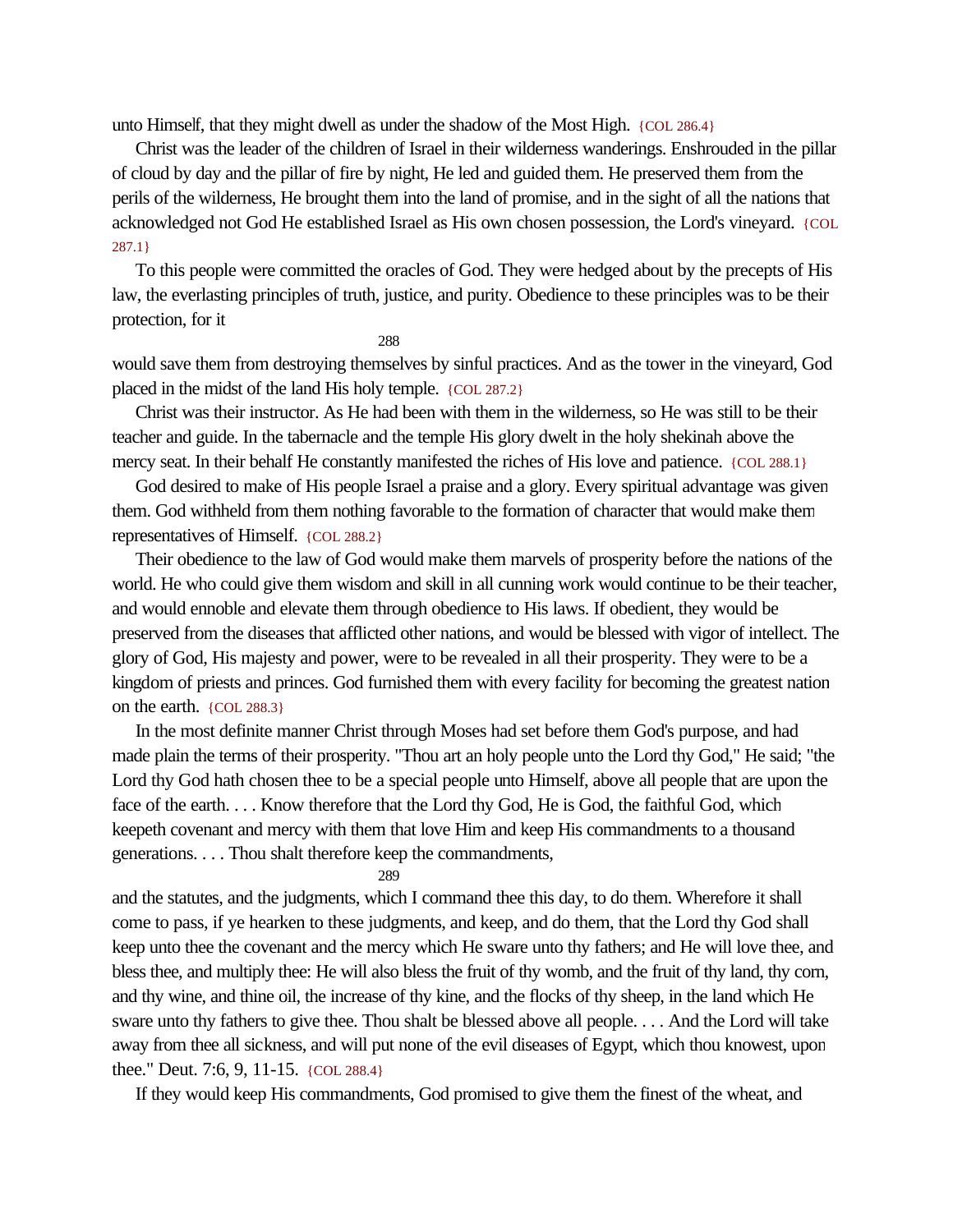bring them honey out of the rock. With long life would He satisfy them, and show them His salvation. {COL 289.1}

 Through disobedience to God, Adam and Eve had lost Eden, and because of sin the whole earth was cursed. But if God's people followed His instruction, their land would be restored to fertility and beauty. God Himself gave them directions in regard to the culture of the soil, and they were to co-operate with Him in its restoration. Thus the whole land, under God's control, would become an object lesson of spiritual truth. As in obedience to His natural laws the earth should produce its treasures, so in obedience to His moral law the hearts of the people were to reflect the attributes of His character. Even the heathen would recognize the superiority of those who served and worshiped the living God.  $\{COL\ 289.2\}$ 

 "Behold," said Moses, "I have taught you statutes and judgments, even as the Lord my God commanded me, that ye should do so in the land whither ye go to possess it. Keep therefore and do them; for this is your wisdom and

290

your understanding in the sight of the nations, which shall hear all these statutes, and say, Surely this great nation is a wise and understanding people. For what nation is there so great, who hath God so nigh unto them, as the Lord our God is in all things that we call upon Him for? And what nation is there so great, that hath statutes and judgments so righteous as all this law, which I set before you this day?" Deut. 4:5-8. {COL 289.3}

 The children of Israel were to occupy all the territory which God appointed them. Those nations that rejected the worship and service of the true God were to be dispossessed. But it was God's purpose that by the revelation of His character through Israel men should be drawn unto Him. To all the world the gospel invitation was to be given. Through the teaching of the sacrificial service Christ was to be uplifted before the nations, and all who would look unto Him should live. All who, like Rahab the Canaanite, and Ruth the Moabitess, turned from idolatry to the worship of the true God, were to unite themselves with His chosen people. As the numbers of Israel increased they were to enlarge their borders, until their kingdom should embrace the world. {COL 290.1}

 God desired to bring all peoples under His merciful rule. He desired that the earth should be filled with joy and peace. He created man for happiness, and He longs to fill human hearts with the peace of heaven. He desires that the families below shall be a symbol of the great family above. {COL 290.2}

 But Israel did not fulfill God's purpose. The Lord declared, "I had planted thee a noble vine, wholly a right seed: how then art thou turned into the degenerate plant of a strange vine unto Me?" Jer. 2:21. "Israel is an empty vine, he bringeth forth fruit unto himself." Hosea 10:1. "And now, O inhabitants of Jerusalem, and men of Judah, judge, I pray you, betwixt Me and My vineyard. What could have been done more to My vineyard, that I have not

291

done in it? Wherefore when I looked that it should bring forth grapes, brought it forth wild grapes? And now go to; I will tell you what I will do to My vineyard: I will take away the hedge thereof, and it shall be eaten up; and break down the wall thereof, and it shall be trodden down: and I will lay it waste; it shall not be pruned nor digged; but there shall come up briers and thorns: I will also command the clouds that they rain no rain upon it. For . . . He looked for judgment, but behold oppression; for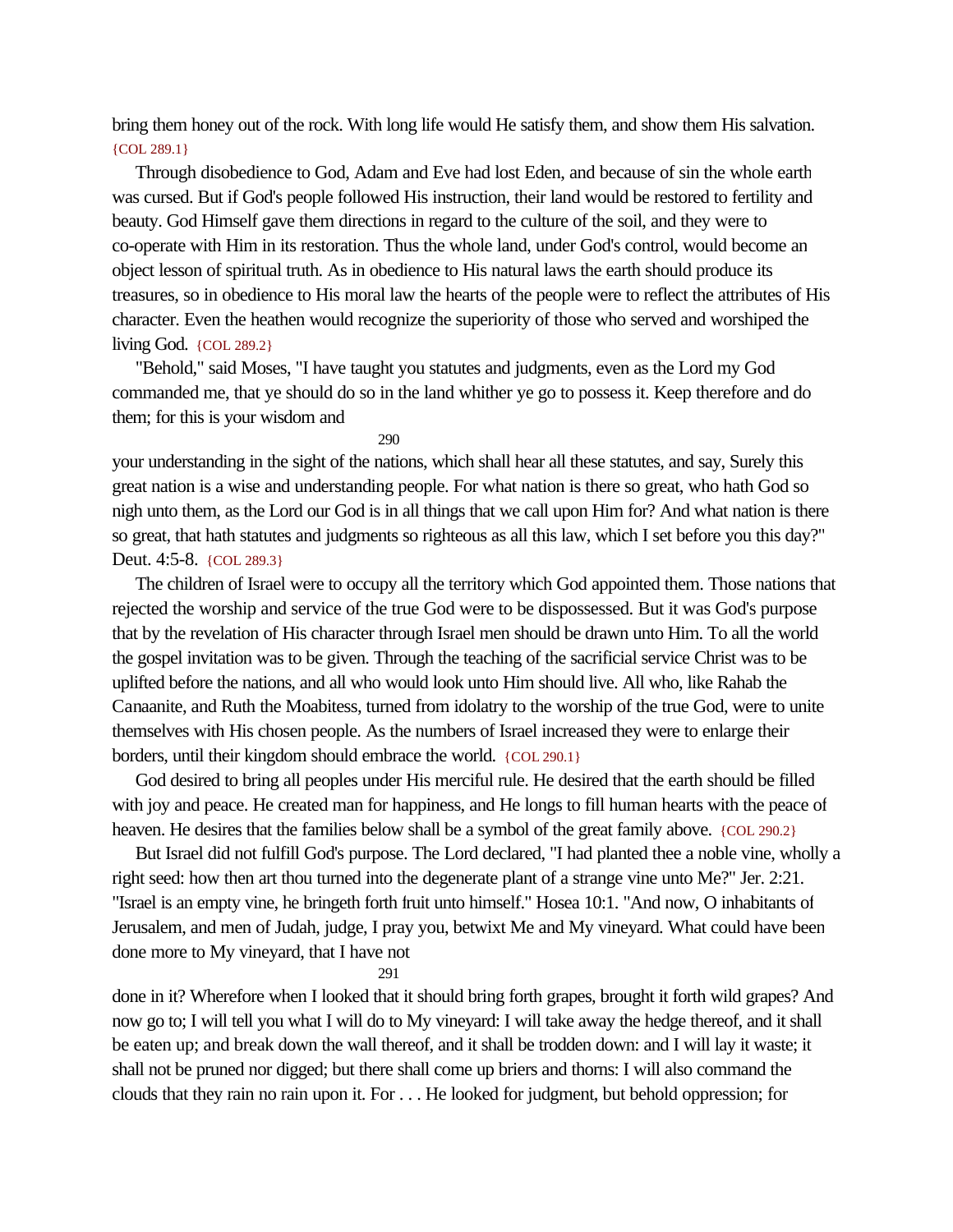righteousness, but behold a cry." Isa. 5:3-7. {COL 290.3}

 The Lord had through Moses set before His people the result of unfaithfulness. By refusing to keep His covenant, they would cut themselves off from the life of God, and His blessing could not come upon them. "Beware," said Moses, "that thou forget not the Lord thy God, in not keeping His commandments, and His judgments, and His statutes, which I command thee this day: lest when thou hast eaten and art full, and hast built goodly houses, and dwelt therein; and when thy herds and thy flocks multiply, and thy silver and thy gold is multiplied, and all that thou hast is multiplied; then thine heart be lifted up, and thou forget the Lord thy God. . . . And thou say in thine heart, My power and the might of mine hand hath gotten me this wealth. . . . And it shall be, if thou do at all forget the Lord thy God, and walk after other gods, and serve them, and worship them, I testify against you this day that ye shall surely perish. As the nations which the Lord destroyeth before your face, so shall ye perish; because ye would not be obedient unto the voice of the Lord your God." Deut. 8:11-14, 17, 19, 20. {COL 291.1}

 The warning was not heeded by the Jewish people. They forgot God, and lost sight of their high privilege as His representatives. The blessings they had received brought no blessing to the world. All their advantages were appropriated for their own glorification. They robbed

292

God of the service He required of them, and they robbed their fellow men of religious guidance and a holy example. Like the inhabitants of the antediluvian world, they followed out every imagination of their evil hearts. Thus they made sacred things appear a farce, saying, "The temple of the Lord, the temple of the Lord, are these" (Jer. 7:4), while at the same time they were misrepresenting God's character, dishonoring His name, and polluting His sanctuary. {COL 291.2}

 The husbandmen who had been placed in charge of the Lord's vineyard were untrue to their trust. The priests and teachers were not faithful instructors of the people. They did not keep before them the goodness and mercy of God and His claim to their love and service. These husbandmen sought their own glory. They desired to appropriate the fruits of the vineyard. It was their study to attract attention and homage to themselves. {COL 292.1}

 The guilt of these leaders in Israel was not like the guilt of the ordinary sinner. These men stood under the most solemn obligation to God. They had pledged themselves to teach a "Thus saith the Lord" and to bring strict obedience into their practical life. Instead of doing this they were perverting the Scriptures. They laid heavy burdens upon men, enforcing ceremonies that reached to every step in life. The people lived in continual unrest, for they could not fulfill the requirements laid down by the rabbis. As they saw the impossibility of keeping man-made commandments, they became careless in regard to the commandments of God. {COL 292.2}

 The Lord had instructed His people that He was the owner of the vineyard, and that all their possessions were given them in trust to be used for Him. But the priests and teachers did not perform the work of their sacred office as if they were handling the property of God. They were systematically robbing Him of the means and facilities

#### 293

entrusted to them for the advancement of His work. Their covetousness and greed caused them to be despised even by the heathen. Thus the Gentile world was given occasion to misinterpret the character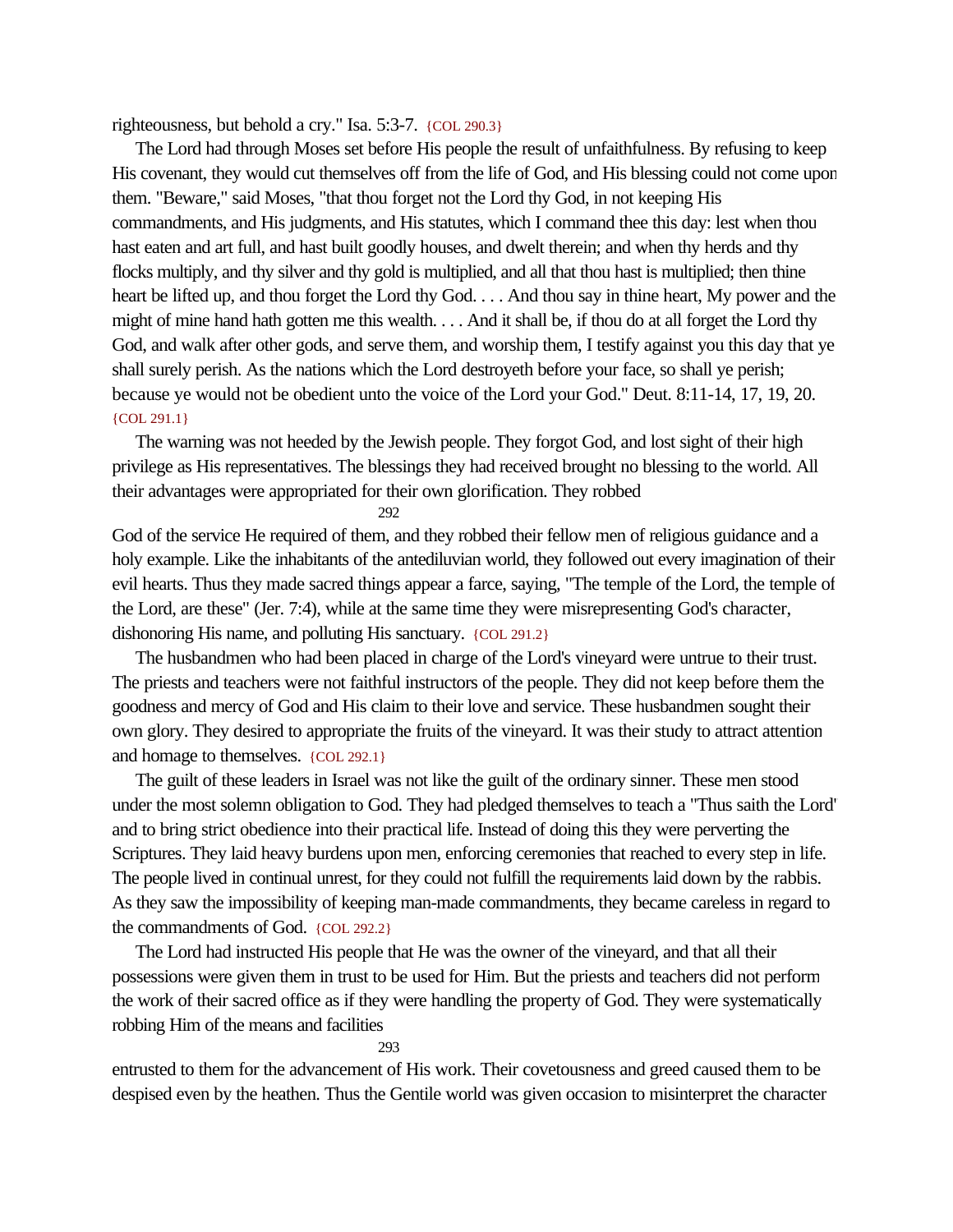of God and the laws of His kingdom. {COL 292.3}

 With a father's heart, God bore with His people. He pleaded with them by mercies given and mercies withdrawn. Patiently He set their sins before them, and in forbearance waited for their acknowledgment. Prophets and messengers were sent to urge God's claim upon the husbandmen; but instead of being welcomed, they were treated as enemies. The husbandmen persecuted and killed them. God sent still other messengers, but they received the same treatment as the first, only that the husbandmen showed still more determined hatred. {COL 293.1}

 As a last resource, God sent His Son, saying, "They will reverence My Son." But their resistance had made them vindictive, and they said among themselves, "This is the heir; come, let us kill Him, and let us seize on His inheritance." We shall then be left to enjoy the vineyard, and to do as we please with the fruit. {COL 293.2}

 The Jewish rulers did not love God; therefore they cut themselves away from Him, and rejected all His overtures for a just settlement. Christ, the Beloved of God, came to assert the claims of the Owner of the vineyard; but the husbandmen treated Him with marked contempt, saying, We will not have this man to rule over us. They envied Christ's beauty of character. His manner of teaching was far superior to theirs, and they dreaded His success. He remonstrated with them, unveiling their hypocrisy, and showing them the sure results of their course of action. This stirred them to madness. They smarted under the rebukes they could not silence. They hated the high

294

standard of righteousness which Christ continually presented. They saw that His teaching was placing them where their selfishness would be uncloaked, and they determined to kill Him. They hated His example of truthfulness and piety and the elevated spirituality revealed in all He did. His whole life was a reproof to their selfishness, and when the final test came, the test which meant obedience unto eternal life or disobedience unto eternal death, they rejected the Holy One of Israel. When they were asked to choose between Christ and Barabbas, they cried out, "Release unto us Barabbas!" Luke 23:18. And when Pilate asked, "What shall I do then with Jesus?" they cried fiercely, "Let Him be crucified." Matt. 27:22. "Shall I crucify your King?" Pilate asked, and from the priests and rulers came the answer, "We have no king but Caesar." John 19:15. When Pilate washed his hands, saying, "I am innocent of the blood of this just person," the priests joined with the ignorant mob in declaring passionately, "His blood be on us, and on our children." Matt. 27:24, 25. {COL 293.3}

 Thus the Jewish leaders made their choice. Their decision was registered in the book which John saw in the hand of Him that sat upon the throne, the book which no man could open. In all its vindictiveness this decision will appear before them in the day when this book is unsealed by the Lion of the tribe of Judah.  $\{COL\ 294.1\}$ 

 The Jewish people cherished the idea that they were the favorites of heaven, and that they were always to be exalted as the church of God. They were the children of Abraham, they declared, and so firm did the foundation of their prosperity seem to them that they defied earth and heaven to dispossess them of their rights. But by lives of unfaithfulness they were preparing for the condemnation of heaven and for separation from God. {COL 294.2}

In the parable of the vineyard, after Christ had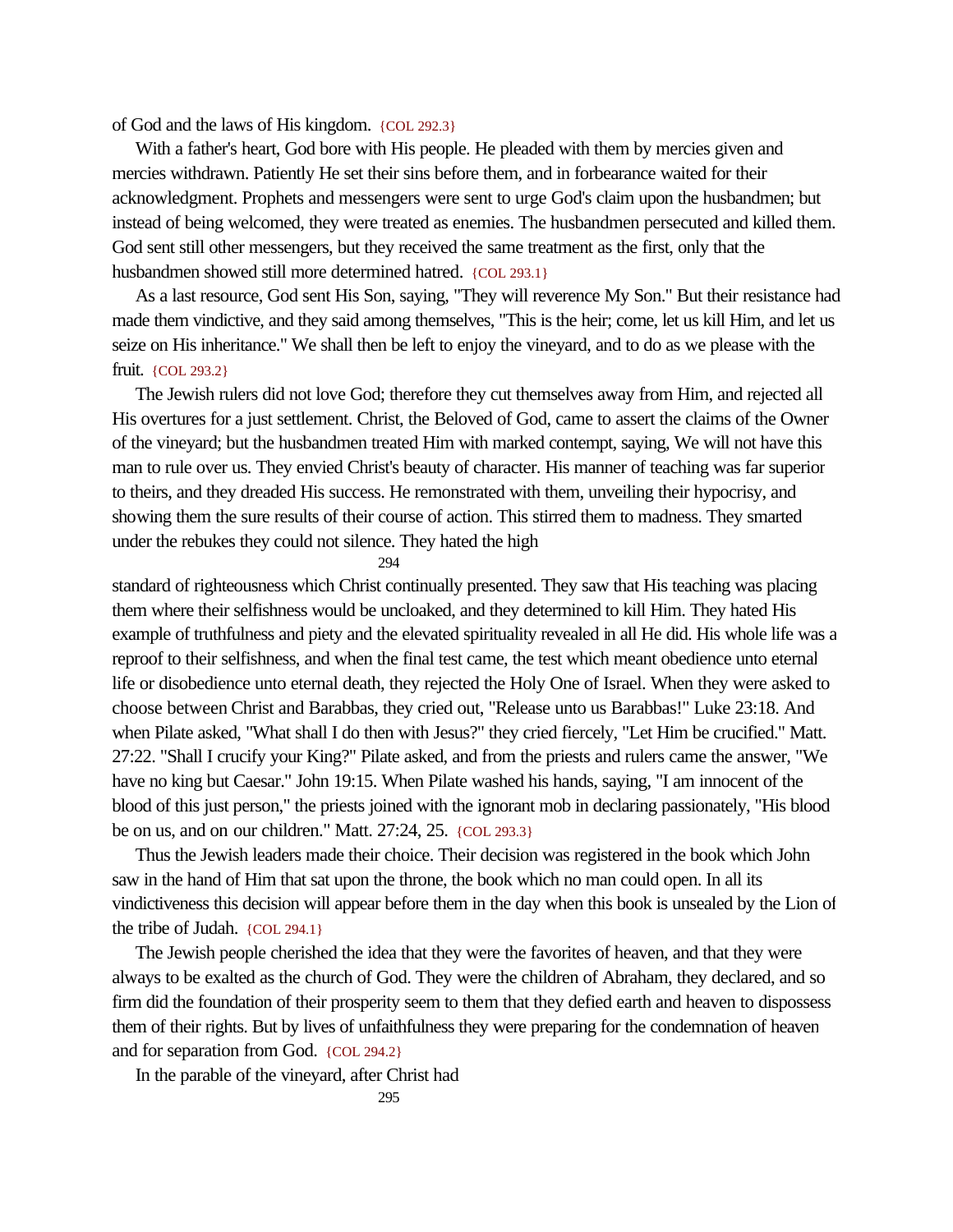portrayed before the priests their crowning act of wickedness, He put to them the question, "When the Lord therefore of the vineyard cometh, what will he do unto those husbandmen?" The priests had been following the narrative with deep interest, and without considering the relation of the subject to themselves they joined with the people in answering, "He will miserably destroy those wicked men, and will let out His vineyard unto other husbandmen, which shall render Him the fruits in their seasons." {COL 294.3}

 Unwittingly they had pronounced their own doom. Jesus looked upon them, and under His searching gaze they knew that He read the secrets of their hearts. His divinity flashed out before them with unmistakable power. They saw in the husbandmen a picture of themselves, and they involuntarily exclaimed, "God forbid!" {COL 295.1}

 Solemnly and regretfully Christ asked, "Did ye never read in the scriptures, The stone which the builders rejected, the same is become the head of the corner; this is the Lord's doing, and it is marvelous in our eyes? Therefore say I unto you, The kingdom of God shall be taken from you, and given to a nation bringing forth the fruits thereof. And whosoever shall fall on this stone shall be broken; but on whomsoever it shall fall, it will grind him to powder." {COL 295.2}

 Christ would have averted the doom of the Jewish nation if the people had received Him. But envy and jealousy made them implacable. They determined that they would not receive Jesus of Nazareth as the Messiah. They rejected the Light of the world, and thenceforth their lives were surrounded with darkness as the darkness of midnight. The doom foretold came upon the Jewish nation. Their own fierce passions, uncontrolled, wrought their ruin. In their blind rage they destroyed one another. Their 296

rebellious, stubborn pride brought upon them the wrath of their Roman conquerors. Jerusalem was destroyed, the temple laid in ruins, and its site plowed like a field. The children of Judah perished by the most horrible forms of death. Millions were sold, to serve as bondmen in heathen lands. {COL 295.3}

 As a people the Jews had failed of fulfilling God's purpose, and the vineyard was taken from them. The privileges they had abused, the work they had slighted, was entrusted to others. {COL 296.1}

## The Church of Today

 The parable of the vineyard applies not alone to the Jewish nation. It has a lesson for us. The church in this generation has been endowed by God with great privileges and blessings, and He expects corresponding returns. {COL 296.2}

We have been redeemed by a costly ransom. Only by the greatness of this ransom can we conceive of its results. On this earth, the earth whose soil has been moistened by the tears and blood of the Son of God, are to be brought forth the precious fruits of Paradise. In the lives of God's people the truths of His word are to reveal their glory and excellence. Through His people Christ is to manifest His character and the principles of His kingdom. {COL 296.3}

 Satan seeks to counterwork the work of God, and he is constantly urging men to accept his principles. He represents the chosen people of God as a deluded people. He is an accuser of the brethren, and his accusing power is employed against those who work righteousness. The Lord desires through His people to answer Satan's charges by showing the results of obedience to right principles.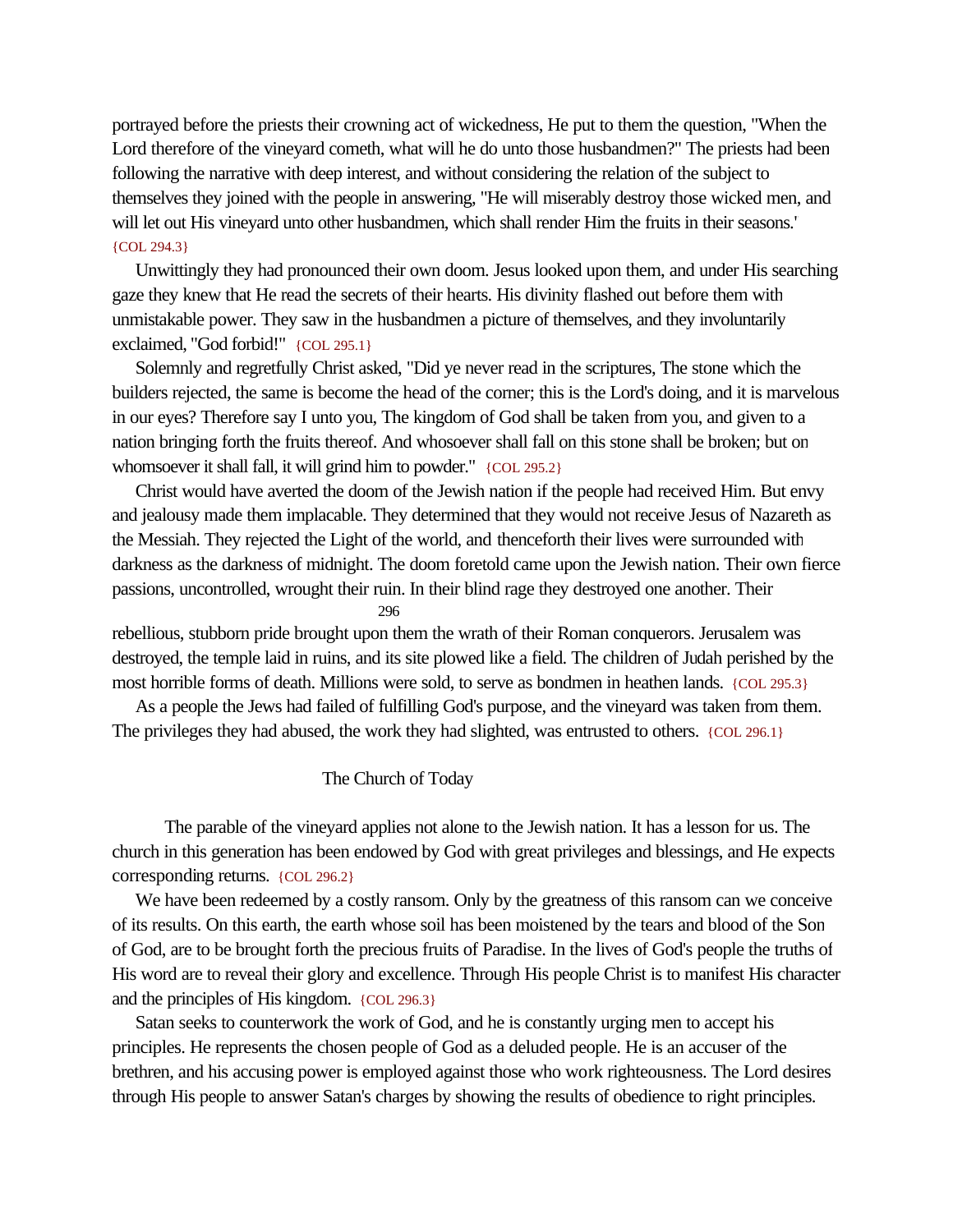### {COL 296.4}

 These principles are to be manifest in the individual Christian, in the family, in the church, and in every institution established for God's service. All are to be symbols of

297

what can be done for the world. They are to be types of the saving power of the truths of the gospel. All are agencies in the fulfillment of God's great purpose for the human race. {COL 296.5}

 The Jewish leaders looked with pride upon their magnificent temple, and the imposing rites of their religious service; but justice, mercy, and the love of God were lacking. The glory of the temple, the splendor of their service, could not recommend them to God; for that which alone is of value in His sight they did not offer. They did not bring Him the sacrifice of a humble and contrite spirit. It is when the vital principles of the kingdom of God are lost that ceremonies become multitudinous and extravagant.

298

It is when the character building is neglected, when the adornment of the soul is lacking, when the simplicity of godliness is lost sight of, that pride and love of display demand magnificent church edifices, splendid adornings, and imposing ceremonials. In all this God is not honored. A fashionable religion that consists of ceremonies, pretense, and display, is not acceptable to Him. Its services call forth no response from the heavenly messengers. {COL 297.1}

 The church is very precious in God's sight. He values it, not for its external advantages, but for the sincere piety which distinguishes it from the world. He estimates it according to the growth of the members in the knowledge of Christ, according to their progress in spiritual experience. {COL 298.1}

 Christ hungers to receive from His vineyard the fruit of holiness and unselfishness. He looks for the principles of love and goodness. Not all the beauty of art can bear comparison with the beauty of temper and character to be revealed in those who are Christ's representatives. It is the atmosphere of grace which surrounds the soul of the believer, the Holy Spirit working upon mind and heart, that makes him a savor of life unto life, and enables God to bless his work. {COL 298.2}

 A congregation may be the poorest in the land. It may be without the attraction of any outward show; but if the members possess the principles of the character of Christ, they will have His joy in their souls. Angels will unite with them in their worship. The praise and thanksgiving from grateful hearts will ascend to God as a sweet oblation. {COL 298.3}

 The Lord desires us to make mention of His goodness and tell of His power. He is honored by the expression of praise and thanksgiving. He says, "Whoso offereth praise glorifieth Me." Ps. 50:23. The people of Israel, as they

#### 299

journeyed through the wilderness, praised God in sacred song. The commandments and promises of the Lord were set to music, and all along the journey these were sung by the pilgrim travelers. And in Canaan as they met at their sacred feasts God's wonderful works were to be recounted, and grateful thanksgiving was to be offered to His name. God desired that the whole life of His people should be a life of praise. Thus His way was to be made "known upon earth," His "saving health among all nations." Ps. 67:2. {COL 298.4}

 So it should be now. The people of the world are worshiping false gods. They are to be turned from their false worship, not by hearing denunciation of their idols, but by beholding something better. God's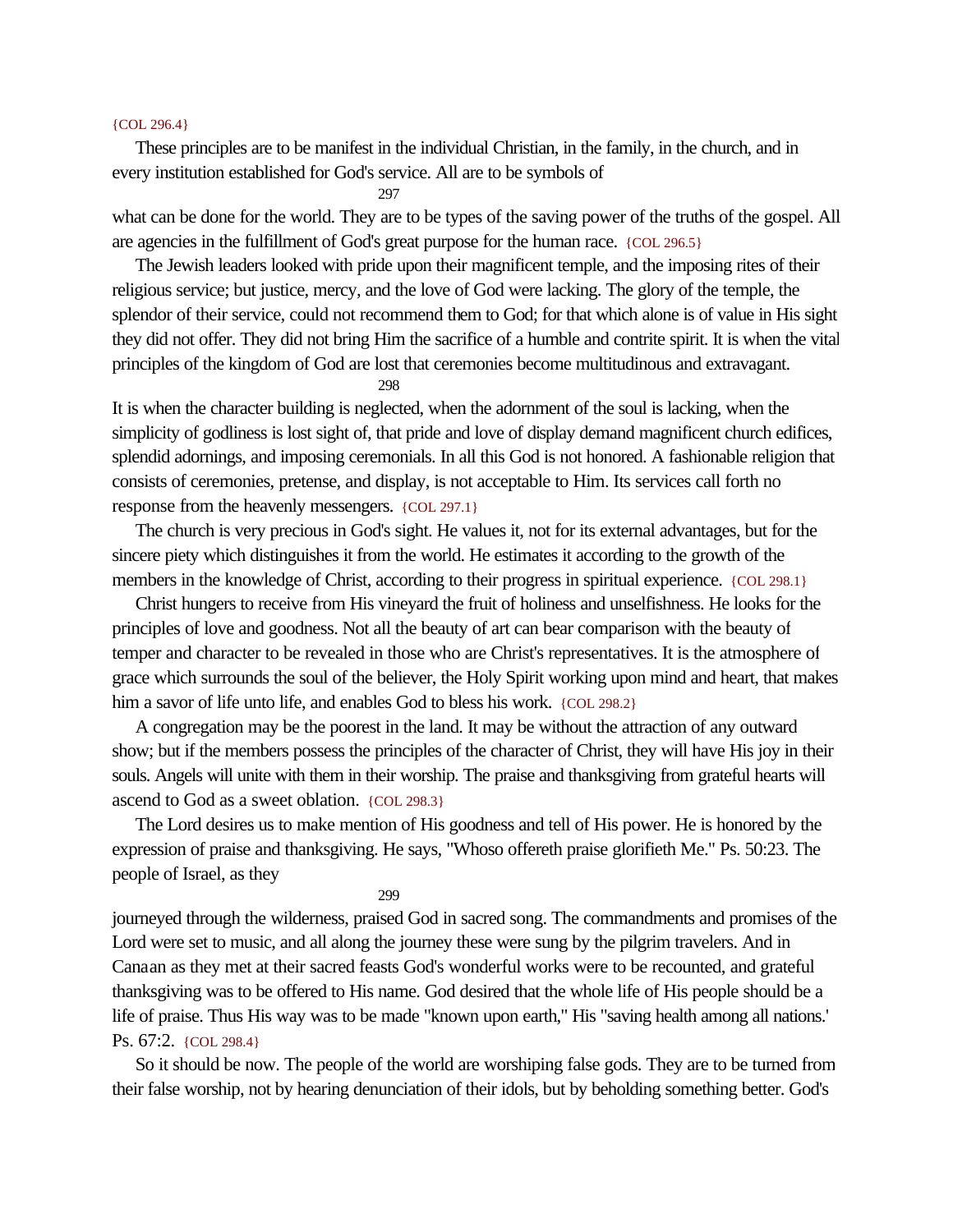goodness is to be made known. "Ye are My witnesses, saith the Lord, that I am God." Isa. 43:12. {COL 299.1}

 The Lord desires us to appreciate the great plan of redemption, to realize our high privilege as the children of God, and to walk before Him in obedience, with grateful thanksgiving. He desires us to serve Him in newness of life, with gladness every day. He longs to see gratitude welling up in our hearts because our names are written in the Lamb's book of life, because we may cast all our care upon Him who cares for us. He bids us rejoice because we are the heritage of the Lord, because the righteousness of Christ is the white robe of His saints, because we have the blessed hope of the soon coming of our Saviour. {COL 299.2}

 To praise God in fullness and sincerity of heart is as much a duty as is prayer. We are to show to the world and to all the heavenly intelligences that we appreciate the wonderful love of God for fallen humanity and that we are expecting larger and yet larger blessings from His infinite fullness. Far more than we do, we need to speak of the precious chapters in our experience. After a special outpouring of the Holy Spirit, our joy in the Lord and our

300

efficiency in His service would be greatly increased by recounting His goodness and His wonderful works in behalf of His children. {COL 299.3}

 These exercises drive back the power of Satan. They expel the spirit of murmuring and complaint, and the tempter loses ground. They cultivate those attributes of character which will fit the dwellers on earth for the heavenly mansions. {COL 300.1}

 Such a testimony will have an influence upon others. No more effective means can be employed for winning souls to Christ. {COL 300.2}

 We are to praise God by tangible service, by doing all in our power to advance the glory of His name. God imparts His gifts to us that we also may give, and thus make known His character to the world. Under the Jewish economy, gifts and offerings formed an essential part of God's worship. The Israelites were taught to devote a tithe of all their income to the service of the sanctuary. Besides this they were to bring sin offerings, free-will gifts, and offerings of gratitude. These were the means for supporting the ministry of the gospel for that time. God expects no less from us than He expected from His people anciently. The great work for the salvation of souls must be carried forward. In the tithe, with gifts and offerings, He has made provision for this work. Thus He intends that the ministry of the gospel shall be sustained. He claims the tithe as His own, and it should ever be regarded as a sacred reserve, to be placed in His treasury for the benefit of His cause. He asks also for our free-will gifts and offerings of gratitude. All are to be devoted to the sending of the gospel unto the uttermost parts of the earth. {COL 300.3}

 Service to God includes personal ministry. By personal effort we are to co-operate with Him for the saving of the world. Christ's commission, "Go ye into all the world, and

#### 301

preach the gospel to every creature," is spoken to every one of His followers. (Mark 16:15.) All who are ordained unto the life of Christ are ordained to work for the salvation of their fellow men. Their hearts will throb in unison with the heart of Christ. The same longing for souls that He has felt will be manifest in them. Not all can fill the same place in the work, but there is a place and a work for all.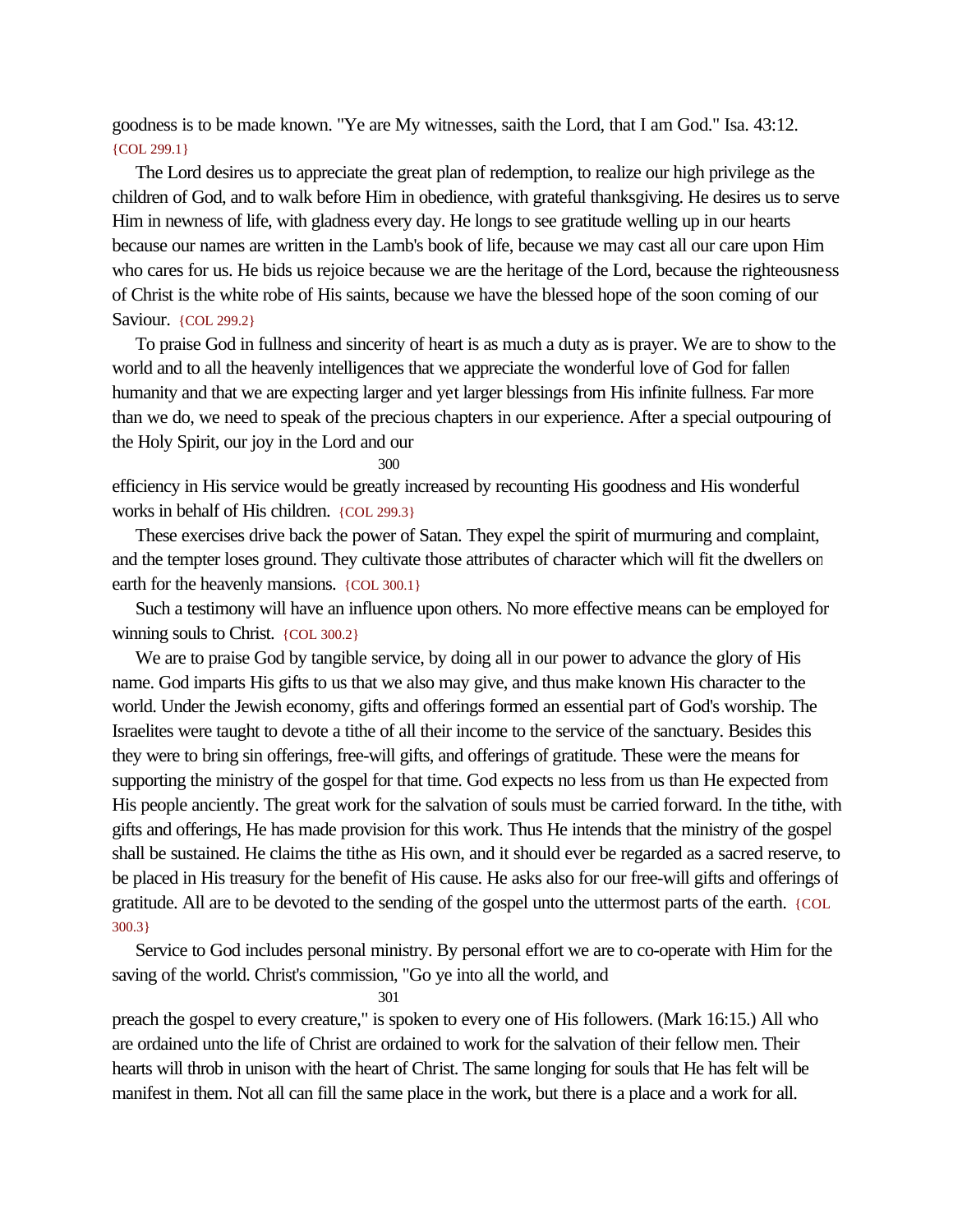#### {COL 300.4}

 In ancient times, Abraham, Isaac, Jacob, Moses with his meekness and wisdom, and Joshua with his varied capabilities, were all enlisted in God's service. The music of Miriam, the courage and piety of Deborah, the filial affection of Ruth, the obedience and faithfulness of Samuel, the stern fidelity of Elijah, the softening, subduing influence of Elisha--all were needed. So now all upon whom God's blessing has been bestowed are to respond by actual service; every gift is to be employed for the advancement of His kingdom and the glory of His name. {COL 301.1}

 All who receive Christ as a personal Saviour are to demonstrate the truth of the gospel and its saving power upon the life. God makes no requirement without making provision for its fulfillment. Through the grace of Christ we may accomplish everything that God requires. All the riches of heaven are to be revealed through God's people. "Herein is My Father glorified," Christ says, "that ye bear much fruit; so shall ye be My disciples." John 15:8. {COL 301.2}

 God claims the whole earth as His vineyard. Though now in the hands of the usurper, it belongs to God. By redemption no less than by creation it is His. For the world Christ's sacrifice was made. "God so loved the world, that He gave His only begotten Son." John 3:16. It is through that one gift that every other is imparted to men. Daily the whole world receives blessing from God. Every drop of rain, every ray of light shed on our unthankful

#### 302

race, every leaf and flower and fruit, testifies to God's long forbearance and His great love. {COL 301.3}

 And what returns are made to the great Giver? How are men treating the claims of God? To whom are the masses of mankind giving the service of their lives? They are serving mammon. Wealth, position, pleasure in the world, is their aim. Wealth is gained by robbery, not of man only, but of God. Men are using His gifts to gratify their selfishness. Everything they can grasp is made to minister to their greed and their love of selfish pleasure. {COL 302.1}

 The sin of the world today is the sin that brought destruction upon Israel. Ingratitude to God, the neglect of opportunities and blessings, the selfish appropriation of God's gifts--these were comprised in the sin that brought wrath upon Israel. They are bringing ruin upon the world today. {COL 302.2}

 The tears which Christ shed upon Olivet as He stood overlooking the chosen city were not for Jerusalem alone. In the fate of Jerusalem He beheld the destruction of the world. {COL 302.3}

 "If thou hadst known, even thou, at least in this thy day, the things which belong unto thy peace! but now they are hid from thine eyes." Luke 19:42. {COL 302.4}

 "In this thy day." The day is nearing its close. The period of mercy and privilege is well-nigh ended. The clouds of vengeance are gathering. The rejectors of God's grace are about to be involved in swift and irretrievable ruin. {COL 302.5}

Yet the world is asleep. The people know not the time of their visitation. {COL 302.6}

 In this crisis, where is the church to be found? Are its members meeting the claims of God? Are they fulfilling His commission, and representing His character to the world? Are they urging upon the attention of their fellow men the last merciful message of warning?

#### {COL 302.7}

303

Men are in peril. Multitudes are perishing. But how few of the professed followers of Christ are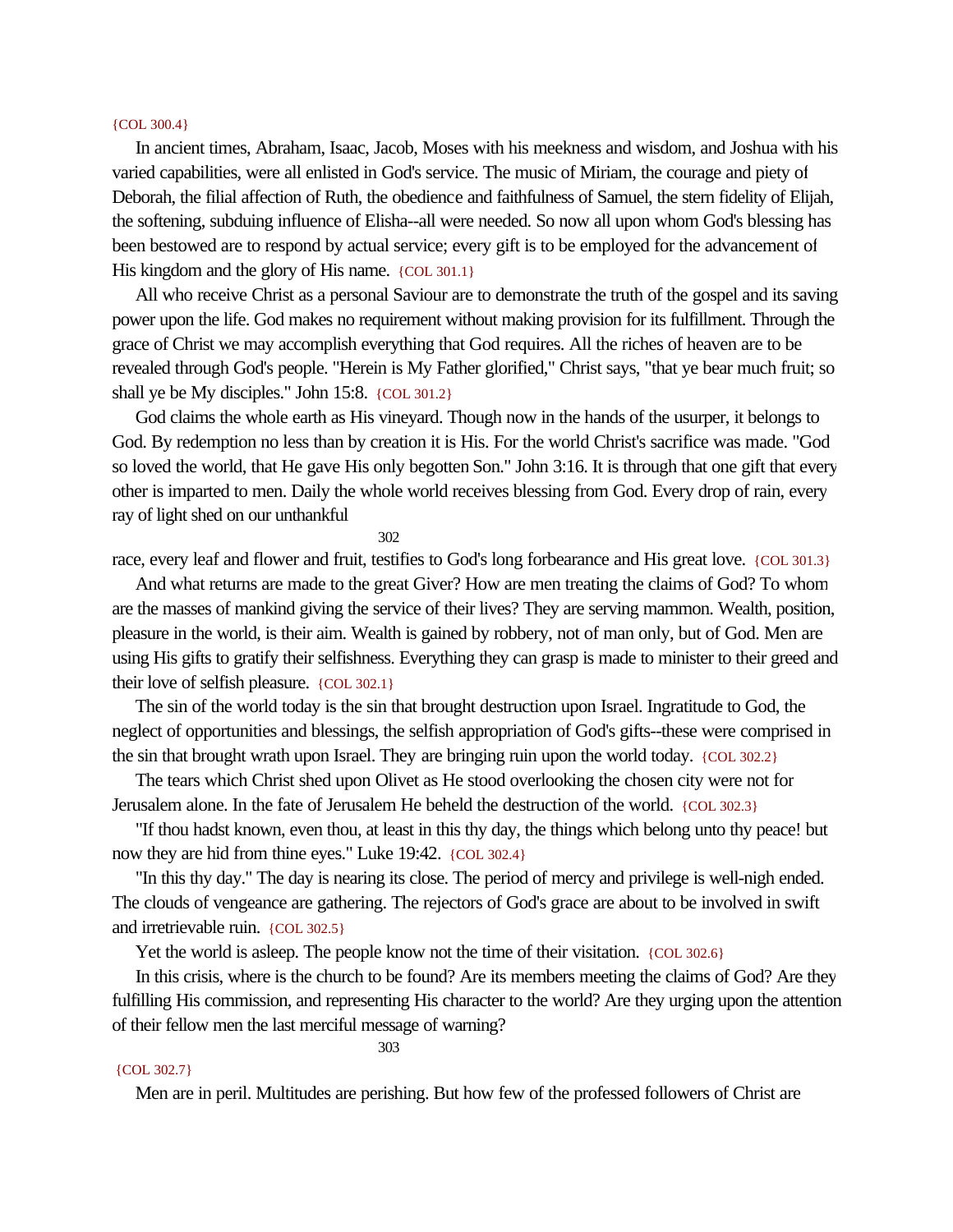burdened for these souls. The destiny of a world hangs in the balance; but this hardly moves even those who claim to believe the most far-reaching truth ever given to mortals. There is a lack of that love which led Christ to leave His heavenly home and take man's nature that humanity might touch humanity and draw humanity to divinity. There is a stupor, a paralysis, upon the people of God, which prevents them from understanding the duty of the hour. {COL 303.1}

 When the Israelites entered Canaan, they did not fulfill God's purpose by taking possession of the whole land. After making a partial conquest, they settled down to enjoy the fruit of their victories. In their unbelief and love of ease, they congregated in the portions already conquered instead of pushing forward to occupy new territory. Thus they began to depart from God. By their failure to carry out His purpose, they made it impossible for Him to fulfill to them His promise of blessing. Is not the church of today doing the same thing? With the whole world before them in need of the gospel, professed Christians congregate where they themselves can enjoy gospel privileges. They do not feel the necessity of occupying new territory, carrying the message of salvation into regions beyond. They refuse to fulfill Christ's commission, "Go ye into all the world, and preach the gospel to every creature." Mark 16:15. Are they less guilty than was the Jewish church? {COL 303.2}

 The professed followers of Christ are on trial before the heavenly universe; but the coldness of their zeal and the feebleness of their efforts in God's service mark them as unfaithful. If what they are doing were the best they could do, condemnation would not rest upon them; but were their hearts enlisted in the work, they could do much more.

304

They know and the world knows that they have to a great degree lost the spirit of self-denial and cross bearing. Many there are against whose names will be found written in the books of heaven, Not producers, but consumers. By many who bear Christ's name, His glory is obscured, His beauty veiled, His honor withheld. {COL 303.3}

 There are many whose names are on the church books, but who are not under Christ's rule. They are not heeding His instruction or doing His work. Therefore they are under the control of the enemy. They are doing no positive good; therefore they are doing incalculable harm. Because their influence is not a savor of life unto life, it is a savor of death unto death. {COL 304.1}

 The Lord says, "Shall I not visit for these things?" Jer. 5:9. Because they failed of fulfilling God's purpose, the children of Israel were set aside, and God's call was extended to other peoples. If these too prove unfaithful, will they not in like manner be rejected? {COL 304.2}

 In the parable of the vineyard it was the husbandmen whom Christ pronounced guilty. It was they who had refused to return to their lord the fruit of his ground. In the Jewish nation it was the priests and teachers who, by misleading the people, had robbed God of the service which He claimed. It was they who turned the nation away from Christ. {COL 304.3}

 The law of God unmixed with human tradition was presented by Christ as the great standard of obedience. This aroused the enmity of the rabbis. They had set human teaching above God's word, and had turned the people away from His precepts. They would not give up their man-made commandments in order to obey the requirements of the word of God. They would not, for the truth's sake, sacrifice the pride of reason and the praise of men. When Christ came, presenting to the nation the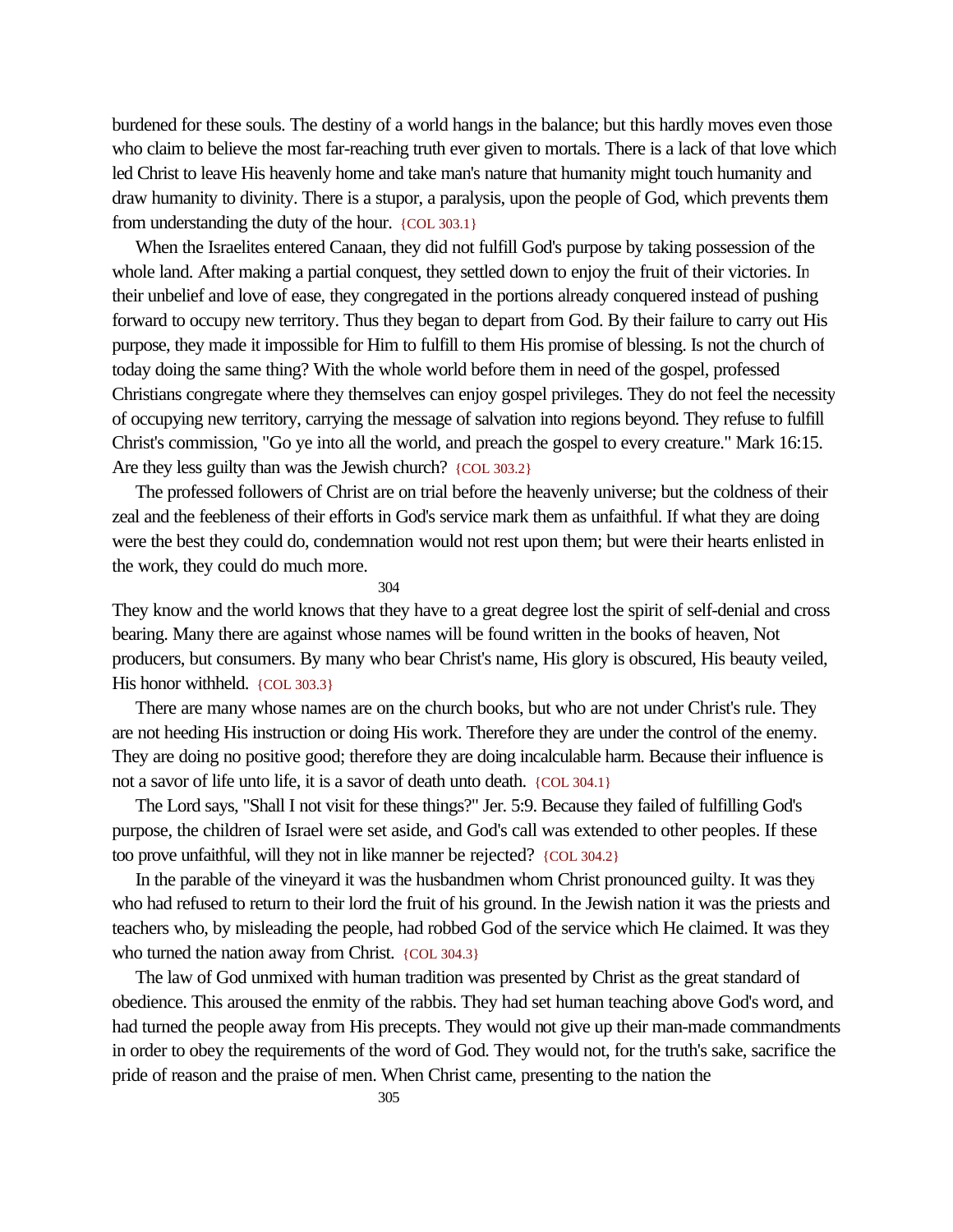claims of God, the priests and elders denied His right to interpose between them and the people. They would not accept His rebukes and warnings, and they set themselves to turn the people against Him and to compass His destruction. {COL 304.4}

 For the rejection of Christ, with the results that followed, they were responsible. A nation's sin and a nation's ruin were due to the religious leaders. {COL 305.1}

 In our day are not the same influences at work? Of the husbandmen of the Lord's vineyard are not many following in the steps of the Jewish leaders? Are not religious teachers turning men away from the plain requirements of the word of God? Instead of educating them in obedience to God's law, are they not educating them in transgression? From many of the pulpits of the churches the people are taught that the law of God is not binding upon them. Human traditions, ordinances, and customs are exalted. Pride and self-satisfaction because of the gifts of God are fostered, while the claims of God are ignored. {COL 305.2}

 In setting aside the law of God, men know not what they are doing. God's law is the transcript of His character. It embodies the principles of His kingdom. He who refuses to accept these principles is placing himself outside the channel where God's blessings flow. {COL 305.3}

 The glorious possibilities set before Israel could be realized only through obedience to God's commandments. The same elevation of character, the same fulness of blessing--blessing on mind and soul and body, blessing on house and field, blessing for this life and for the life to come--is possible for us only through obedience. {COL 305.4}

 In the spiritual as in the natural world, obedience to the laws of God is the condition of fruit bearing. And when men teach the people to disregard God's commandments, they are preventing them from bearing fruit to His glory.

#### 306

They are guilty of withholding from the Lord the fruits of His vineyard. {COL 305.5}

 To us God's messengers come at the bidding of the Master. They come demanding, as did Christ, obedience to the word of God. They present His claim to the fruits of the vineyard, the fruits of love, and humility, and self-sacrificing service. Like the Jewish leaders, are not many of the husbandmen of the vineyard stirred to anger? When the claim of God's law is set before the people, do not these teachers use their influence in leading men to reject it? Such teachers God calls unfaithful servants. {COL 306.1}

 The words of God to ancient Israel have a solemn warning to the church and its leaders today. Of Israel the Lord said, "I have written to him the great things of My law; but they were counted as a strange thing." Hosea 8:12. And to the priests and teachers He declared, "My people are destroyed for lack of knowledge; because thou hast rejected knowledge, I will also reject thee; . . . seeing thou hast forgotten the law of thy God, I will also forget thy children." Hosea 4:6. {COL 306.2}

 Shall the warnings from God be passed by unheeded? Shall the opportunities for service be unimproved? Shall the world's scorn, the pride of reason, conformity to human customs and traditions, hold the professed followers of Christ from service to Him? Will they reject God's word as the Jewish leaders rejected Christ? The result of Israel's sin is before us. Will the church of today take warning? {COL 306.3}

"If some of the branches be broken off, and thou, being a wild olive tree, wert graffed in among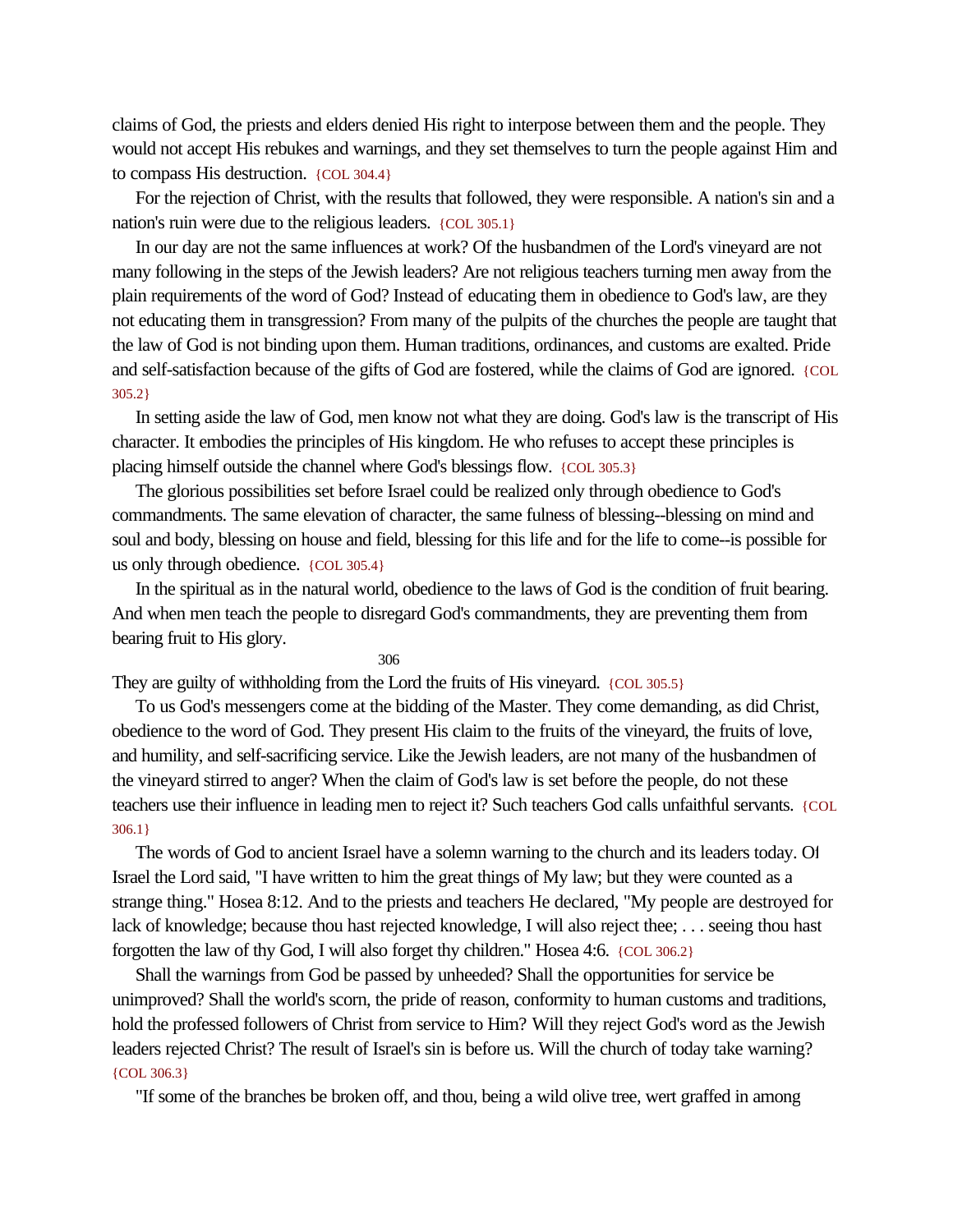them, and with them partakest of the root and fatness of the olive tree; boast not. . . . Because of unbelief they were broken off, and thou standest by faith. Be not highminded, but fear; for if God spared not the natural branches, take heed lest He also spare not thee." Rom. 11:17-21. {COL 306.4}

# **BOOKS / COL - Christ's Object Lessons (1900) / Chap. 24 - Without a Wedding Garment**

# **Chap. 24 - Without a Wedding Garment**

 The parable of the wedding garment opens before us a lesson of the highest consequence. By the marriage is represented the union of humanity with divinity; the wedding garment represents the character which all must possess who shall be accounted fit guests for the wedding. {COL 307.1}

 In this parable, as in that of the great supper, are illustrated the gospel invitation, its rejection by the Jewish people, and the call of mercy to the Gentiles. But on the part of those who reject the invitation, this parable brings to view a deeper insult and a more dreadful punishment. The call to the feast is a king's invitation. It proceeds from one who is vested with power to command. It confers high honor. Yet the honor is unappreciated. The king's authority is despised. While the householder's invitation was regarded with indifference, the king's is met with insult and murder. They treated his servants with scorn, despitefully using them and slaying them. {COL 307.2}

 The householder, on seeing his invitation slighted, declared that none of the men who are bidden should taste of his supper. But for those who had done despite

308

to the king, more than exclusion from his presence and his table is decreed. "He sent forth his armies, and destroyed those murderers, and burned up their city." {COL 307.3}

 In both parables the feast is provided with guests, but the second shows that there is a preparation to be made by all who attend the feast. Those who neglect this preparation are cast out. "The king came in to see the guests," and "saw there a man which had not on a wedding garment; and he saith unto him, Friend, how camest thou in hither not having a wedding garment? And he was speechless. Then said the king to the servants, Bind him hand and foot, and take him away, and cast him into outer darkness; there shall be weeping and gnashing of teeth." {COL 308.1}

 The call to the feast had been given by Christ's disciples. Our Lord had sent out the twelve and afterward the seventy, proclaiming that the kingdom of God was at hand, and calling upon men to repent and believe the gospel. But the call was not heeded. Those who are bidden to the feast did not come. The servants were sent out later to say, "Behold, I have prepared my dinner; my oxen and my fatlings are killed, and all things are ready: come unto the marriage." This was the message borne to the Jewish nation after the crucifixion of Christ; but the nation that claimed to be God's peculiar people rejected the gospel brought to them in the power of the Holy Spirit. Many did this in the most scornful manner. Others were so exasperated by the offer of salvation, the offer of pardon for rejecting the Lord of glory, that they turned upon the bearers of the message. There was "a great persecution." Acts 8:1. Many both of men and women were thrust into prison, and some of the Lord's messengers, as Stephen and James, were put to death. {COL 308.2}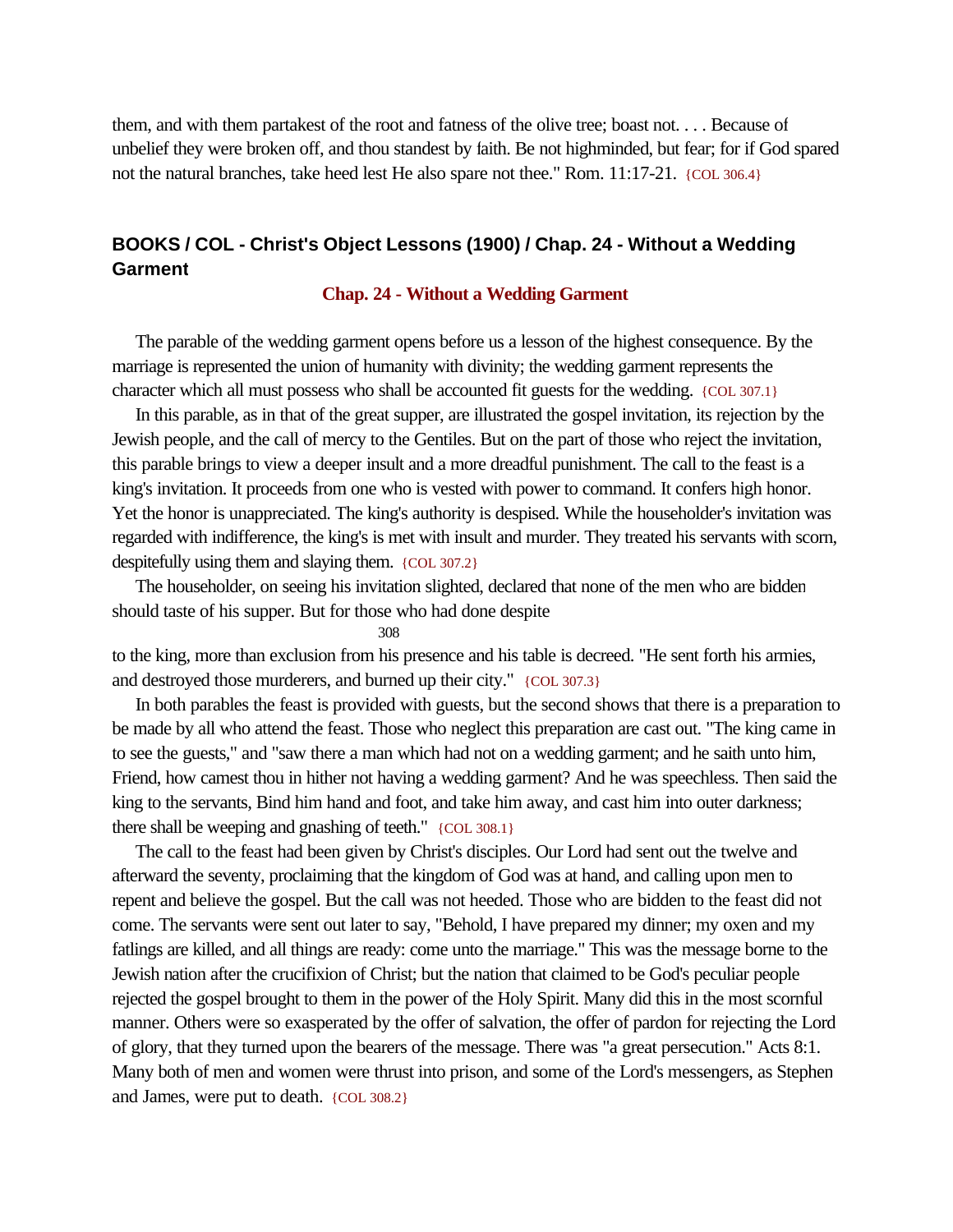Thus the Jewish people sealed their rejection of God's

309

mercy. The result was foretold by Christ in the parable. The king "sent forth his armies, and destroyed those murderers, and burned up their city." The judgment pronounced came upon the Jews in the destruction of Jerusalem and the scattering of the nation. {COL 308.3}

 The third call to the feast represents the giving of the gospel to the Gentiles. The king said, "The wedding is ready, but they which were bidden were not worthy. Go ye therefore into the highways, and as many as ye shall find, bid to the marriage." {COL 309.1}

 The king's servants who went out into the highways "gathered together all as many as they found, both bad and good." It was a mixed company. Some of them had no more real regard for the giver of the feast than had the ones who rejected the call. The class first bidden could not afford, they thought, to sacrifice any worldly advantage for the sake of attending the king's banquet. And of those who accepted the invitation, there were some who thought only of benefiting themselves. They came to share the provisions of the feast, but had no desire to honor the king. {COL 309.2}

When the king came in to view the guests, the real character of all was revealed. For every guest at the feast there had been provided a wedding garment. This garment was a gift from the king. By wearing it the guests showed their respect for the giver of the feast. But one man was clothed in his common citizen dress. He had refused to make the preparation required by the king. The garment provided for him at great cost he disdained to wear. Thus he insulted his lord. To the king's demand, "How camest thou in hither not having a wedding garment?" he could answer nothing. He was self-condemned. Then the king said, "Bind him hand and foot, and take him away, and cast him into outer darkness."

310

### {COL 309.3}

 By the king's examination of the guests at the feast is represented a work of judgment. The guests at the gospel feast are those who profess to serve God, those whose names are written in the book of life. But not all who profess to be Christians are true disciples. Before the final reward is given, it must be decided who are fitted to share the inheritance of the righteous. This decision must be made prior to the second coming of Christ in the clouds of heaven; for when He comes, His reward is with Him, "to give every man according as his work shall be." Rev. 22:12. Before His coming, then, the character of every man's work will have been determined, and to every one of Christ's followers the reward will have been apportioned according to his deeds. {COL 310.1}

 It is while men are still dwelling upon the earth that the work of investigative judgment takes place in the courts of heaven. The lives of all His professed followers pass in review before God. All are examined according to the record of the books of heaven, and according to his deeds the destiny of each is forever fixed. {COL 310.2}

 By the wedding garment in the parable is represented the pure, spotless character which Christ's true followers will possess. To the church it is given "that she should be arrayed in fine linen, clean and white," "not having spot, or wrinkle, or any such thing." Rev. 19:8; Eph. 5:27. The fine linen, says the Scripture, "is the righteousness of saints." Rev. 19:8. It is the righteousness of Christ, His own unblemished character, that through faith is imparted to all who receive Him as their personal Saviour. {COL 310.3}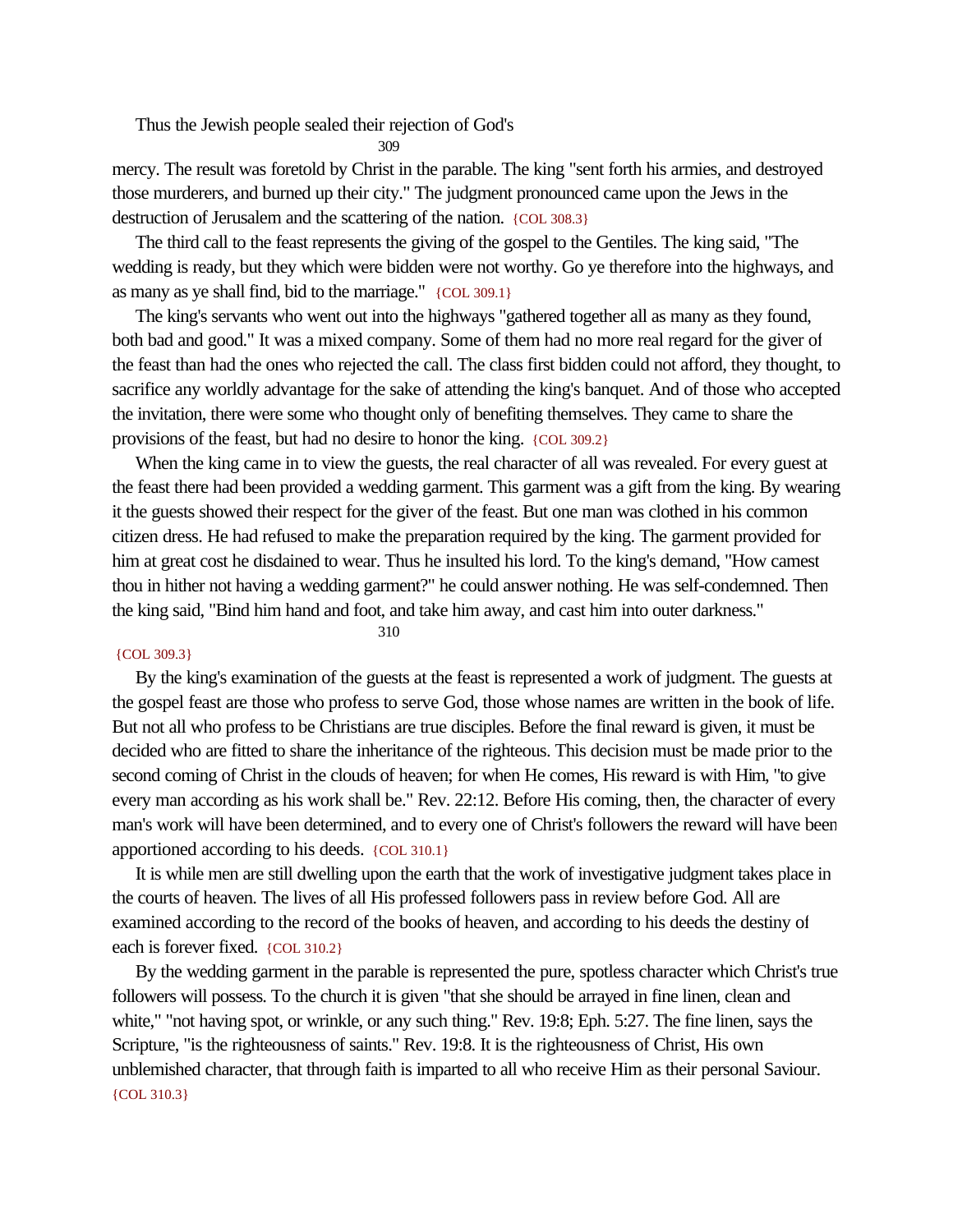The white robe of innocence was worn by our first parents when they were placed by God in holy Eden. They lived in perfect conformity to the will of God. All the strength of their affections was given to their heavenly Father. A beautiful soft light, the light of God, enshrouded

311

the holy pair. This robe of light was a symbol of their spiritual garments of heavenly innocence. Had they remained true to God it would ever have continued to enshroud them. But when sin entered, they severed their connection with God, and the light that had encircled them departed. Naked and ashamed, they tried to supply the place of the heavenly garments by sewing together fig leaves for a covering. {COL 310.4}

 This is what the transgressors of God's law have done ever since the day of Adam and Eve's disobedience. They have sewed together fig leaves to cover the nakedness caused by transgression. They have worn the garments of their own devising, by works of their own they have tried to cover their sins, and make themselves acceptable with God. {COL 311.1}

 But this they can never do. Nothing can man devise to supply the place of his lost robe of innocence. No fig-leaf garment, no worldly citizen dress, can be worn by those who sit down with Christ and angels at the marriage supper of the Lamb. {COL 311.2}

 Only the covering which Christ Himself has provided can make us meet to appear in God's presence. This covering, the robe of His own righteousness, Christ will put upon every repenting, believing soul. "I counsel thee," He says, "to buy of Me . . . white raiment, that thou mayest be clothed, and that the shame of thy nakedness do not appear." Rev. 3:18. {COL 311.3}

 This robe, woven in the loom of heaven, has in it not one thread of human devising. Christ in His humanity wrought out a perfect character, and this character He offers to impart to us. "All our righteousness are as filthy rags." Isa. 64:6. Everything that we of ourselves can do is defiled by sin. But the Son of God "was manifested to take away our sins; and in Him is no sin." Sin is defined to be "the transgression of the law." 1 John 3:5, 4. But

312

Christ was obedient to every requirement of the law. He said of Himself, "I delight to do Thy will, O My God; yea, Thy law is within My heart." Ps. 40:8. When on earth, He said to His disciples, "I have kept My Father's commandments." John 15:10. By His perfect obedience He has made it possible for every human being to obey God's commandments. When we submit ourselves to Christ, the heart is united with His heart, the will is merged in His will, the mind becomes one with His mind, the thoughts are brought into captivity to Him; we live His life. This is what it means to be clothed with the garment of His righteousness. Then as the Lord looks upon us He sees, not the fig-leaf garment, not the nakedness and deformity of sin, but His own robe of righteousness, which is perfect obedience to the law of Jehovah. {COL 311.4}

 The guests at the marriage feast were inspected by the king. Only those were accepted who had obeyed his requirements and put on the wedding garment. So it is with the guests at the gospel feast. All must pass the scrutiny of the great King, and only those are received who have put on the robe of Christ's righteousness. {COL 312.1}

 Righteousness is right doing, and it is by their deeds that all will be judged. Our characters are revealed by what we do. The works show whether the faith is genuine. {COL 312.2}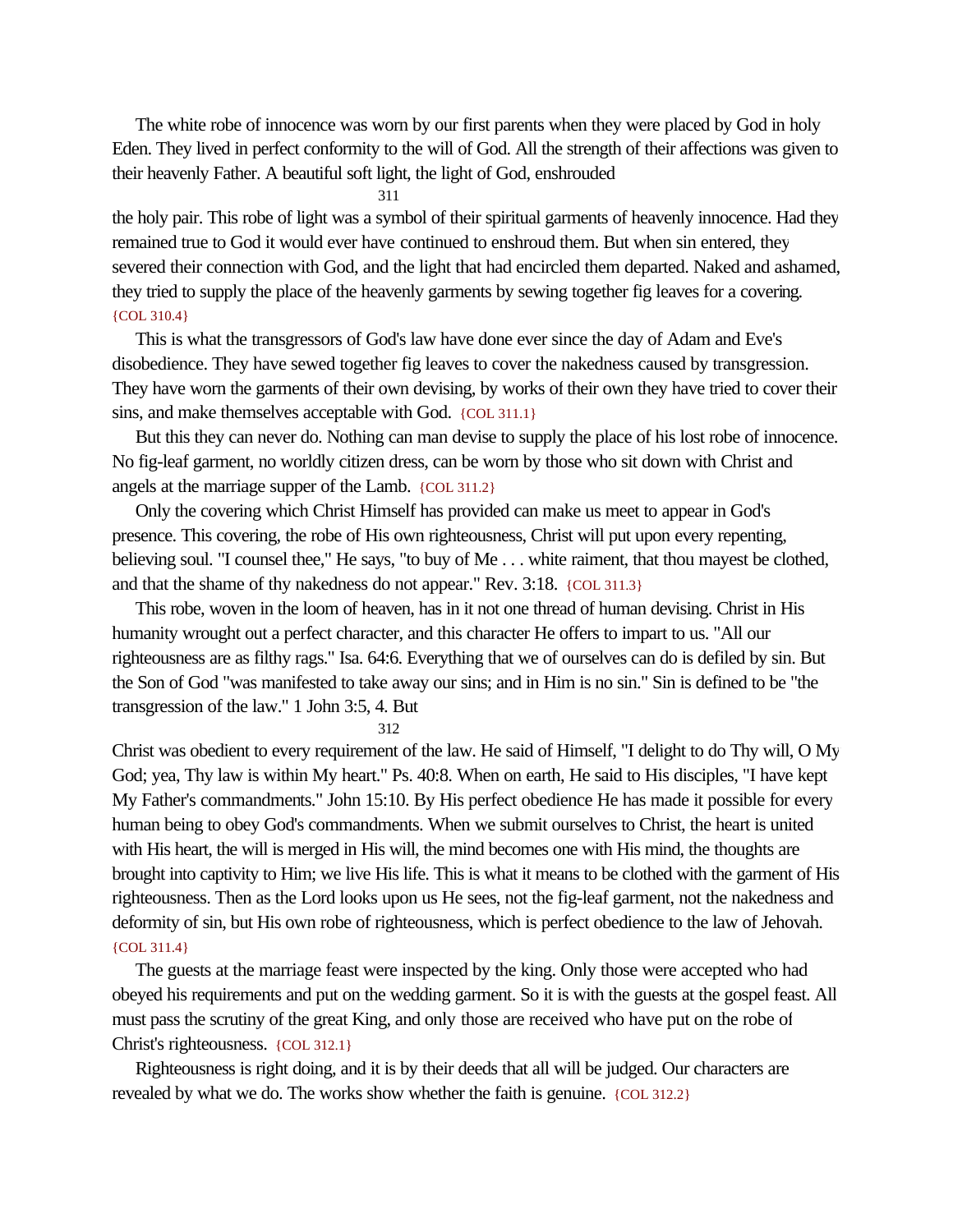It is not enough for us to believe that Jesus is not an impostor, and that the religion of the Bible is no cunningly devised fable. We may believe that the name of Jesus is the only name under heaven whereby man may be saved, and yet we may not through faith make Him our personal Saviour. It is not enough to believe the theory of truth. It is not enough to make a profession of faith in Christ and have our names registered on the church roll. "He that keepeth His commandments dwelleth in Him, and He in him. And hereby we know that He abideth in us, by

313

the Spirit which He hath given us." "Hereby we do know that we know Him if we keep His commandments." 1 John 3:24; 2:3. This is the genuine evidence of conversion. Whatever our profession, it amounts to nothing unless Christ is revealed in works of righteousness.

## {COL 312.3}

314

 The truth is to be planted in the heart. It is to control the mind and regulate the affections. The whole character must be stamped with the divine utterances. Every jot and tittle of the word of God is to be brought into the daily practice. {COL 314.1}

 He who becomes a partaker of the divine nature will be in harmony with God's great standard of righteousness, His holy law. This is the rule by which God measures the actions of men. This will be the test of character in the judgment. {COL 314.2}

 There are many who claim that by the death of Christ the law was abrogated; but in this they contradict Christ's own words, "Think not that I am come to destroy the law, or the prophets. . . . Till heaven and earth pass, one jot or one tittle shall in no wise pass from the law." Matt. 5:17, 18. It was to atone for man's transgression of the law that Christ laid down His life. Could the law have been changed or set aside, then Christ need not have died. By His life on earth He honored the law of God. By His death He established it. He gave His life as a sacrifice, not to destroy God's law, not to create a lower standard, but that justice might be maintained, that the law might be shown to be immutable, that it might stand fast forever. {COL 314.3}

 Satan had claimed that it was impossible for man to obey God's commandments; and in our own strength it is true that we cannot obey them. But Christ came in the form of humanity, and by His perfect obedience He proved that humanity and divinity combined can obey every one of God's precepts. {COL 314.4}

 "As many as received Him, to them gave He power to become the sons of God, even to them that believe on His name." John 1:12. This power is not in the human agent. It is the power of God. When a soul receives Christ, he receives power to live the life of Christ.

## {COL 314.5}

315

 God requires perfection of His children. His law is a transcript of His own character, and it is the standard of all character. This infinite standard is presented to all that there may be no mistake in regard to the kind of people whom God will have to compose His kingdom. The life of Christ on earth was a perfect expression of God's law, and when those who claim to be children of God become Christlike in character, they will be obedient to God's commandments. Then the Lord can trust them to be of the number who shall compose the family of heaven. Clothed in the glorious apparel of Christ's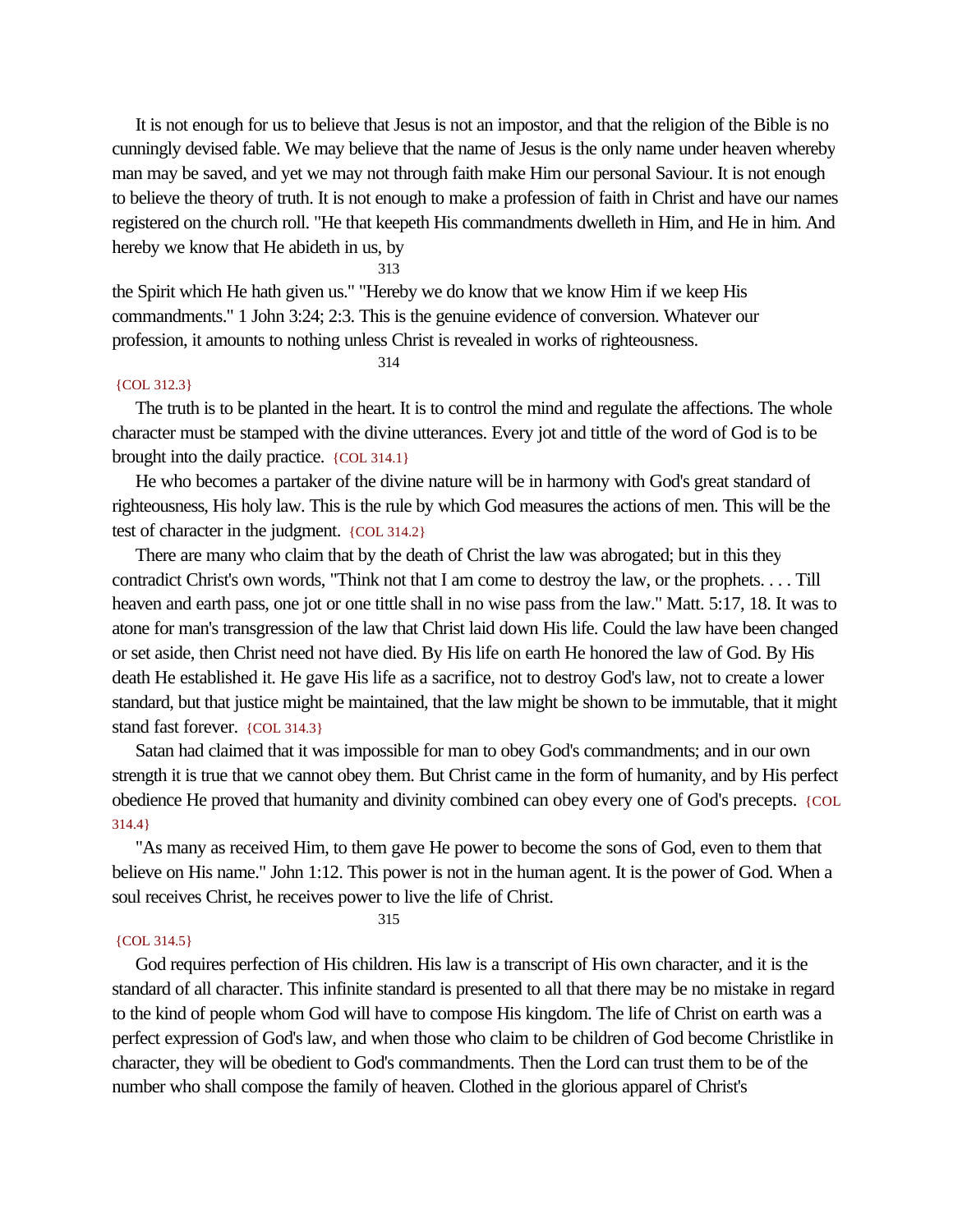righteousness, they have a place at the King's feast. They have a right to join the blood-washed throng. {COL 315.1}

 The man who came to the feast without a wedding garment represents the condition of many in our world today. They profess to be Christians, and lay claim to the blessings and privileges of the gospel; yet they feel no need of a transformation of character. They have never felt true repentance for sin. They do not realize their need of Christ or exercise faith in Him. They have not overcome their hereditary or cultivated tendencies to wrongdoing. Yet they think that they are good enough in themselves, and they rest upon their own merits instead of trusting in Christ. Hearers of the word, they come to the banquet, but they have not put on the robe of Christ's righteousness. {COL 315.2}

 Many who call themselves Christians are mere human moralists. They have refused the gift which alone could enable them to honor Christ by representing Him to the world. The work of the Holy Spirit is to them a strange work. They are not doers of the word. The heavenly principles that distinguish those who are one with Christ from those who are one with the world have become almost indistinguishable. The professed followers of Christ are

316

no longer a separate and peculiar people. The line of demarcation is indistinct. The people are subordinating themselves to the world, to its practices, its customs, its selfishness. The church has gone over to the world in transgression of the law, when the world should have come over to the church in obedience to the law. Daily the church is being converted to the world. {COL 315.3}

 All these expect to be saved by Christ's death, while they refuse to live His self-sacrificing life. They extol the riches of free grace, and attempt to cover themselves with an appearance of righteousness, hoping to screen their defects of character; but their efforts will be of no avail in the day of God. {COL} 316.1}

 The righteousness of Christ will not cover one cherished sin. A man may be a law-breaker in heart; yet if he commits no outward act of transgression, he may be regarded by the world as possessing great integrity. But God's law looks into the secrets of the heart. Every act is judged by the motives that prompt it. Only that which is in accord with the principles of God's law will stand in the judgment. {COL 316.2}

 God is love. He has shown that love in the gift of Christ. When "He gave His only begotten Son, that whosoever believeth in Him should not perish, but have everlasting life," He withheld nothing from His purchased possession. (John 3:16.) He gave all heaven, from which we may draw strength and efficiency, that we be not repulsed or overcome by our great adversary. But the love of God does not lead Him to excuse sin. He did not excuse it in Satan; He did not excuse it in Adam or in Cain; nor will He excuse it in any other of the children of men. He will not connive at our sins or overlook our defects of character. He expects us to overcome in His name. {COL 316.3}

Those who reject the gift of Christ's righteousness are

317

rejecting the attributes of character which would constitute them the sons and daughters of God. They are rejecting that which alone could give them a fitness for a place at the marriage feast. {COL 316.4}

 In the parable, when the king inquired, "How camest thou in hither not having a wedding garment?" the man was speechless. So it will be in the great judgment day. Men may now excuse their defects of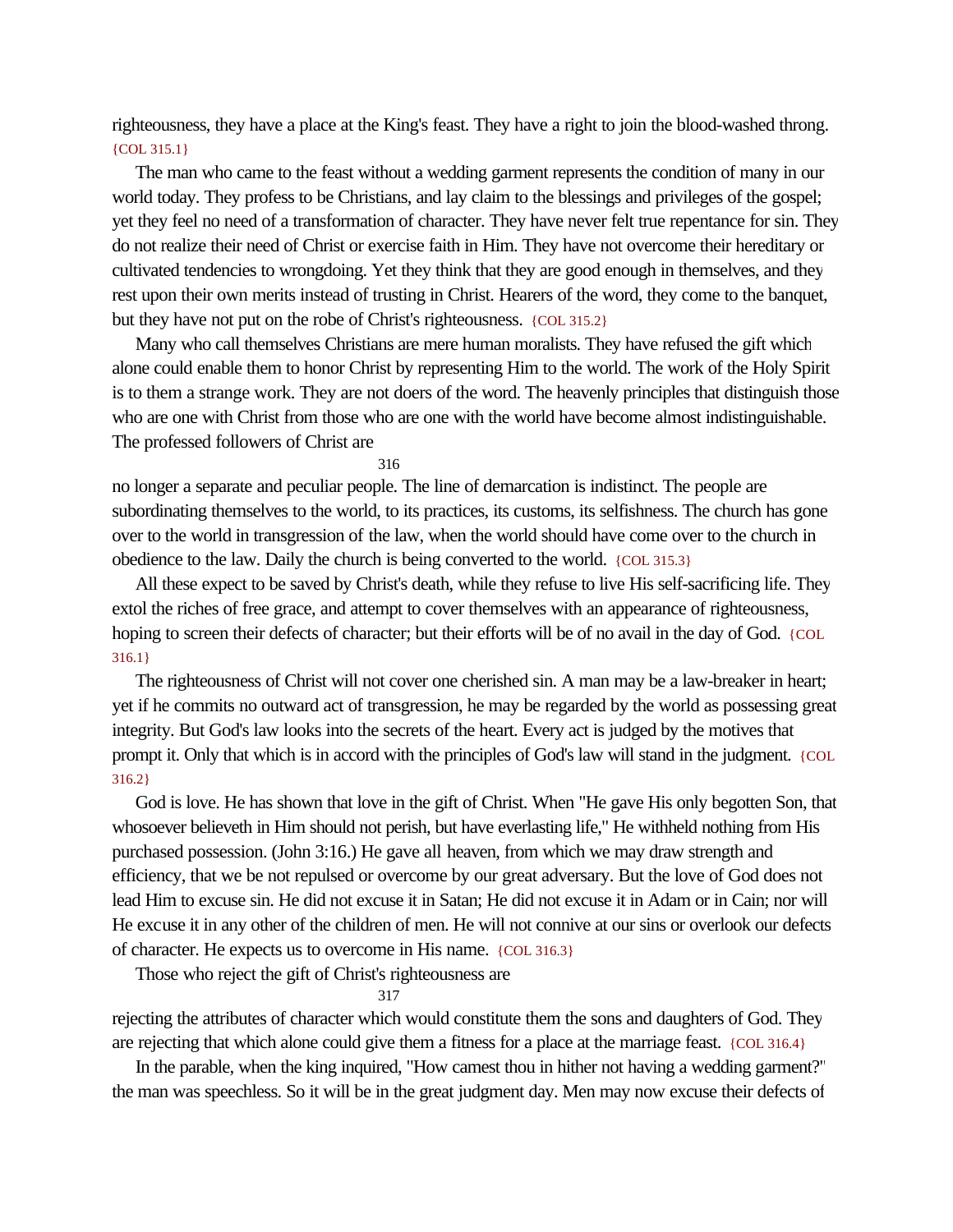character, but in that day they will offer no excuse. {COL 317.1}

 The professed churches of Christ in this generation are exalted to the highest privileges. The Lord has been revealed to us in ever-increasing light. Our privileges are far greater than were the privileges of God's ancient people. We have not only the great light committed to Israel, but we have the increased evidence of the great salvation brought to us through Christ. That which was type and symbol to the Jews is reality to us. They had the Old Testament history; we have that and the New Testament also. We have the assurance of a Saviour who has come, a Saviour who has been crucified, who has risen, and over the rent sepulcher of Joseph has proclaimed, "I am the resurrection and the life." In our knowledge of Christ and His love the kingdom of God is placed in the midst of us. Christ is revealed to us in sermons and chanted to us in songs. The spiritual banquet is set before us in rich abundance. The wedding garment, provided at infinite cost, is freely offered to every soul. By the messengers of God are presented to us the righteousness of Christ, justification by faith, the exceeding great and precious promises of God's word, free access to the Father by Christ, the comfort of the Spirit, the well-grounded assurance of eternal life in the kingdom of God. What could God do for us that He has not done in providing the great supper, the heavenly banquet?

## {COL 317.2}

319

318

 In heaven it is said by the ministering angels: The ministry which we have been commissioned to perform we have done. We pressed back the army of evil angels. We sent brightness and light into the souls of men, quickening their memory of the love of God expressed in Jesus. We attracted their eyes to the cross of Christ. Their hearts were deeply moved by a sense of the sin that crucified the Son of God. They were convicted. They saw the steps to be taken in conversion; they felt the power of the gospel; their hearts were made tender as they saw the sweetness of the love of God. They beheld the beauty of the character of Christ. But with the many it was all in vain. They would not surrender their own habits and character. They would not put off the garments of earth in order to be clothed with the robe of heaven. Their hearts were given to covetousness. They loved the associations of the world more than they loved their God. {COL 318.1}

 Solemn will be the day of final decision. In prophetic vision the apostle John describes it: "I saw a great white throne, and Him that sat on it, from whose face the earth and the heaven fled away; and there was found no place for them. And I saw the dead, small and great, stand before God; and the books were opened; and another book was opened, which is the book of life; and the dead were judged out of those things which were written in the books, according to their works." Rev. 20:11, 12. {COL 318.2}

 Sad will be the retrospect in that day when men stand face to face with eternity. The whole life will present itself just as it has been. The world's pleasures, riches, and honors will not then seem so important. Men will then see that the righteousness they despised is alone of value. They will see that they have fashioned their characters under the deceptive allurements of Satan. The garments they have chosen are the badge of their allegiance to the first great

apostate. Then they will see the results of their choice. They will have a knowledge of what it means to transgress the commandments of God. {COL 318.3}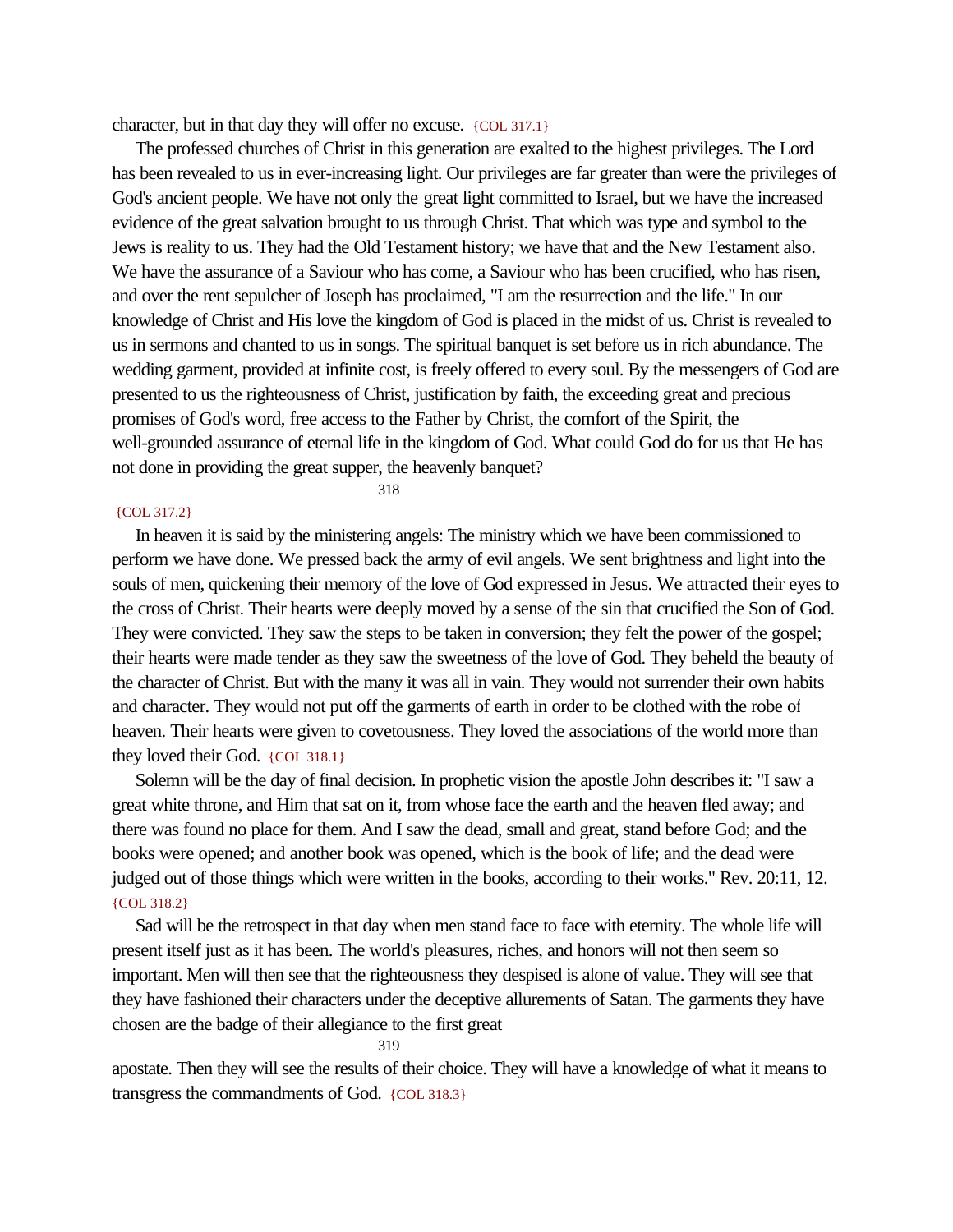There will be no future probation in which to prepare for eternity. It is in this life that we are to put on the robe of Christ's righteousness. This is our only opportunity to form characters for the home which Christ has made ready for those who obey His commandments. {COL 319.1}

 The days of our probation are fast closing. The end is near. To us the warning is given, "Take heed to yourselves, lest at any time your hearts be overcharged with surfeiting, and drunkenness, and cares of this life, and so that day come upon you unawares." Luke 21:34. Beware lest it find you unready. Take heed lest you be found at the King's feast without a wedding garment. {COL 319.2}

 "In such an hour as ye think not the Son of man cometh." "Blessed is he that watcheth, and keepeth his garments, lest he walk naked, and they see his shame." Matt. 24:44; Rev. 16:15. {COL 319.3}

# **BOOKS / COL - Christ's Object Lessons (1900) / Chap. 25 - Talents Chap. 25 - Talents**

 Christ on the Mount of Olives had spoken to His disciples of His second advent to the world. He had specified certain signs that were to show when His coming was near, and had bidden His disciples watch and be ready. Again He repeated the warning, "Watch therefore; for ye know neither the day nor the hour wherein the Son of man cometh." Then He showed what it means to watch for His coming. The time is to be spent, not in idle waiting, but in diligent working. This lesson He taught in the parable of the talents.  $\{COL\ 325.1\}$ 

 "The kingdom of heaven," He said, "is as a man traveling into a far country, who called his own servants, and delivered unto them his goods. And unto one he gave five talents, to another two, and to another one; to every man according to his several ability; and straightway took his journey." {COL 325.2}

The man traveling into a far country represents Christ,

326

who, when speaking this parable, was soon to depart from this earth to heaven. The "bondservants" (R.V.), or slaves, of the parable, represent the followers of Christ. We are not our own. We have been "bought with a price" (1 Cor. 6:20), not "with corruptible things, as silver and gold, . . . but with the precious blood of Christ" (1 Peter 1:18, 19); "that they which live should not henceforth live unto themselves, but unto Him which died for them, and rose again" (2 Cor. 5:15).  $\{COL 325.3\}$ 

 All men have been bought with this infinite price. By pouring the whole treasury of heaven into this world, by giving us in Christ all heaven, God has purchased the will, the affections, the mind, the soul, of every human being. Whether believers or unbelievers, all men are the Lord's property. All are called to do service for Him, and for the manner in which they have met this claim, all will be required to render an account at the great judgment day. {COL 326.1}

 But the claims of God are not recognized by all. It is those who profess to have accepted Christ's service who in the parable are represented as His own servants. {COL 326.2}

 Christ's followers have been redeemed for service. Our Lord teaches that the true object of life is ministry. Christ Himself was a worker, and to all His followers He gives the law of service--service to God and to their fellow men. Here Christ has presented to the world a higher conception of life than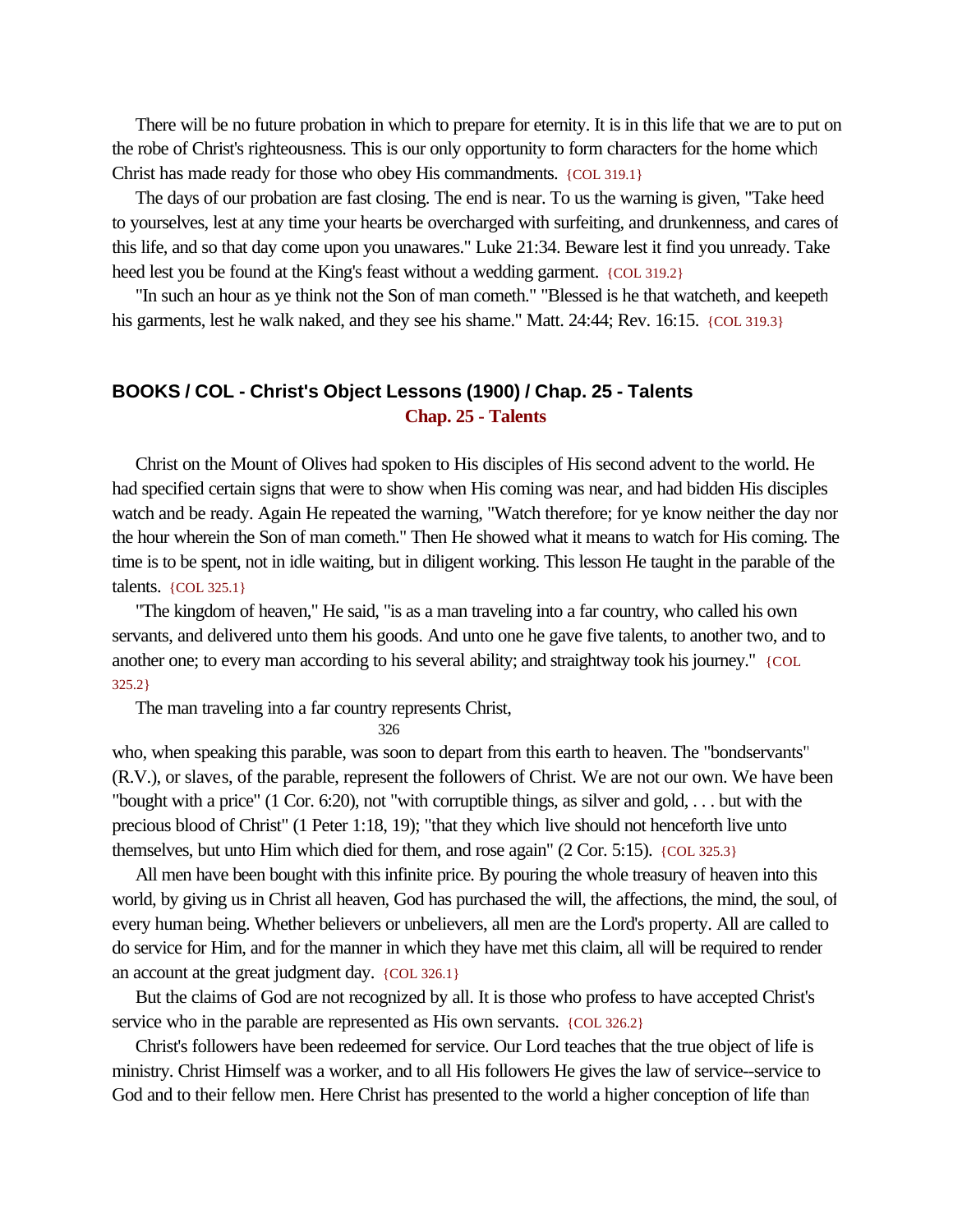they had ever known. By living to minister for others, man is brought into connection with Christ. The law of service becomes the connecting link which binds us to God and to our fellow men. {COL 326.3}

 To His servants Christ commits "His goods"--something to be put to use for Him. He gives "to every man his work." Each has his place in the eternal plan of heaven. Each is to work in co-operation with Christ for the salvation

## 327

of souls. Not more surely is the place prepared for us in the heavenly mansions than is the special place designated on earth where we are to work for God. {COL 326.4}

## Gifts of the Holy Spirit

 The talents that Christ entrusts to His church represent especially the gifts and blessings imparted by the Holy Spirit. "To one is given by the Spirit the word of wisdom; to another the word of knowledge by the same Spirit; to another faith by the same Spirit; to another the gifts of healing by the same Spirit; to another the working of miracles; to another prophecy; to another discerning of spirits; to another divers kinds of tongues; to another the interpretation of tongues: but all these worketh that one and the selfsame Spirit, dividing to every man severally as He will." 1 Cor. 12:8-11. All men do not receive the same gifts, but to every servant of the Master some gift of the Spirit is promised. {COL 327.1}

 Before He left His disciples, Christ "breathed on them, and saith unto them, Receive ye the Holy Ghost." John 20:22. Again He said, "Behold, I send the promise of My Father upon you." Luke 24:49. But not until after the ascension was the gift received in its fullness. Not until through faith and prayer the disciples had surrendered themselves fully for His working was the outpouring of the Spirit received. Then in a special sense the goods of heaven were committed to the followers of Christ. "When He ascended up on high, He led captivity captive, and gave gifts unto men." Eph. 4:8. "Unto every one of us is given grace, according to the measure of the gift of Christ," the Spirit "dividing to every man severally as He will." Eph. 4:7; 1 Cor. 12:11. The gifts are already ours in Christ, but their actual possession depends upon our reception of the Spirit of God.

#### {COL 327.2}

328

 The promise of the Spirit is not appreciated as it should be. Its fulfillment is not realized as it might be. It is the absence of the Spirit that makes the gospel ministry so powerless. Learning, talents, eloquence, every natural or acquired endowment, may be possessed; but without the presence of the Spirit of God, no heart will be touched, no sinner be won to Christ. On the other hand, if they are connected with Christ, if the gifts of the Spirit are theirs, the poorest and most ignorant of His disciples will have a power that will tell upon hearts. God makes them the channel for the outworking of the highest influence in the universe. {COL 328.1}

# Other Talents

 The special gifts of the Spirit are not the only talents represented in the parable. It includes all gifts and endowments, whether original or acquired, natural or spiritual. All are to be employed in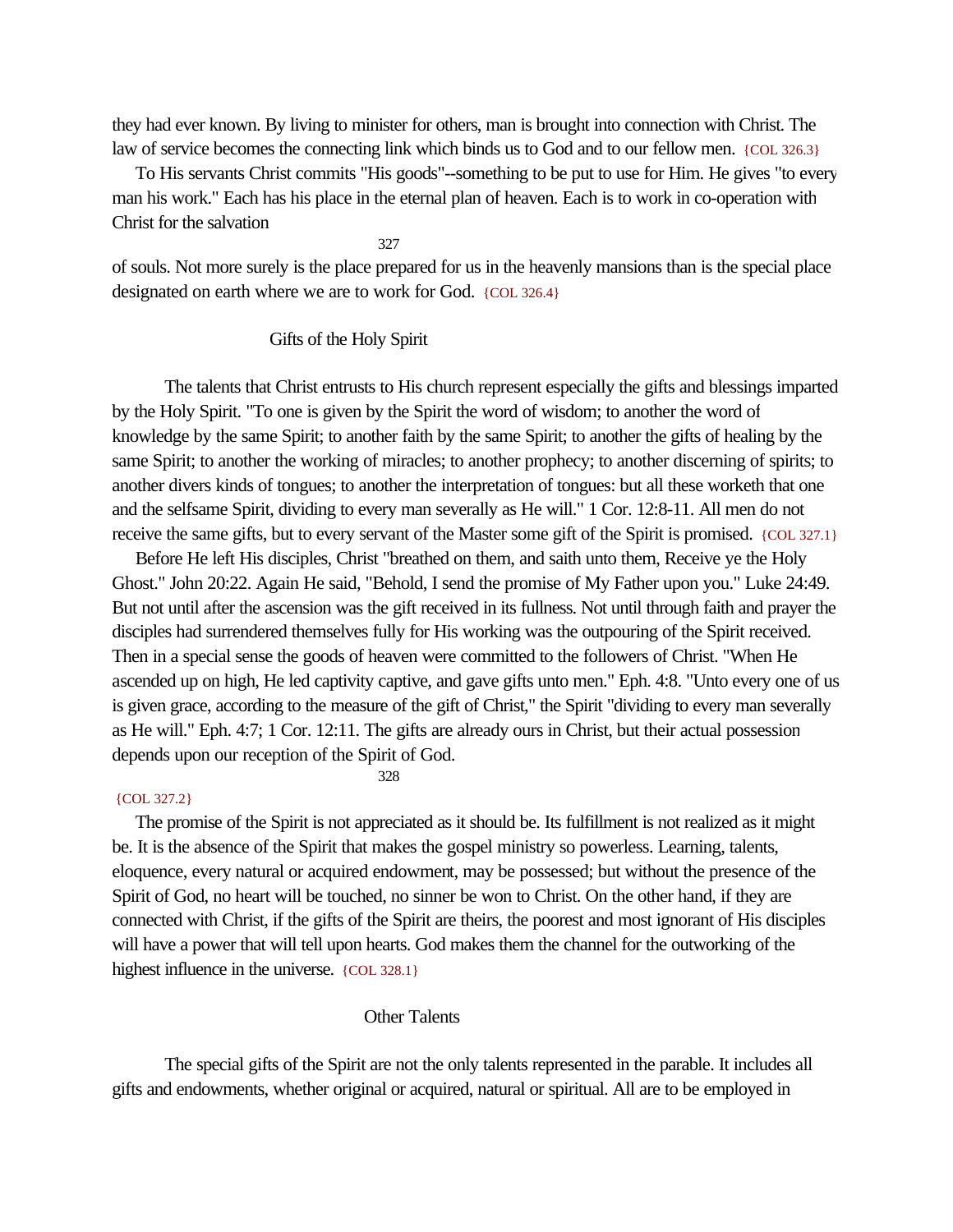Christ's service. In becoming His disciples, we surrender ourselves to Him with all that we are and have. These gifts He returns to us purified and ennobled, to be used for His glory in blessing our fellow men. {COL 328.2}

 To every man God has given "according to his several ability." The talents are not apportioned capriciously. He who has ability to use five talents receives five. He who can improve but two, receives two. He who can wisely use only one, receives one. None need lament that they have not received larger gifts; for He who has apportioned to every man is equally honored by the improvement of each trust, whether it be great or small. The one to whom five talents have been committed is to render the improvement of five; he who has but one, the improvement of one. God expects returns "according to that a man hath, and not according to that he hath not." 2 Cor. 8:12.

### {COL 328.3}

329

 In the parable he that had "received the five talents went and traded with the same, and made them other five talents; and likewise he that had received two, he also gained other two." {COL 329.1}

 The talents, however few, are to be put to use. The question that most concerns us is not, How much have I received? but, What am I doing with that which I have? The development of all our powers is the first duty we owe to God and to our fellow men. No one who is not growing daily in capability and usefulness is fulfilling the purpose

330

of life. In making a profession of faith in Christ we pledge ourselves to become all that it is possible for us to be as workers for the Master, and we should cultivate every faculty to the highest degree of perfection, that we may do the greatest amount of good of which we are capable. {COL 329.2}

 The Lord has a great work to be done, and He will bequeath the most in the future life to those who do the most faithful, willing service in the present life. The Lord chooses His own agents, and each day under different circumstances He gives them a trial in His plan of operation. In each true-hearted endeavor to work out His plan, He chooses His agents not because they are perfect but because, through a connection with Him, they may gain perfection. {COL 330.1}

 God will accept only those who are determined to aim high. He places every human agent under obligation to do his best. Moral perfection is required of all. Never should we lower the standard of righteousness in order to accommodate inherited or cultivated tendencies to wrong-doing. We need to understand that imperfection of character is sin. All righteous attributes of character dwell in God as a perfect, harmonious whole, and every one who receives Christ as a personal Saviour is privileged to possess these attributes. {COL 330.2}

 And those who would be workers together with God must strive for perfection of every organ of the body and quality of the mind. True education is the preparation of the physical, mental, and moral powers for the performance of every duty; it is the training of body, mind, and soul for divine service. This is the education that will endure unto eternal life. {COL 330.3}

 Of every Christian the Lord requires growth in efficiency and capability in every line. Christ has paid us our wages, even His own blood and suffering, to secure

331

our willing service. He came to our world to give us an example of how we should work, and what spirit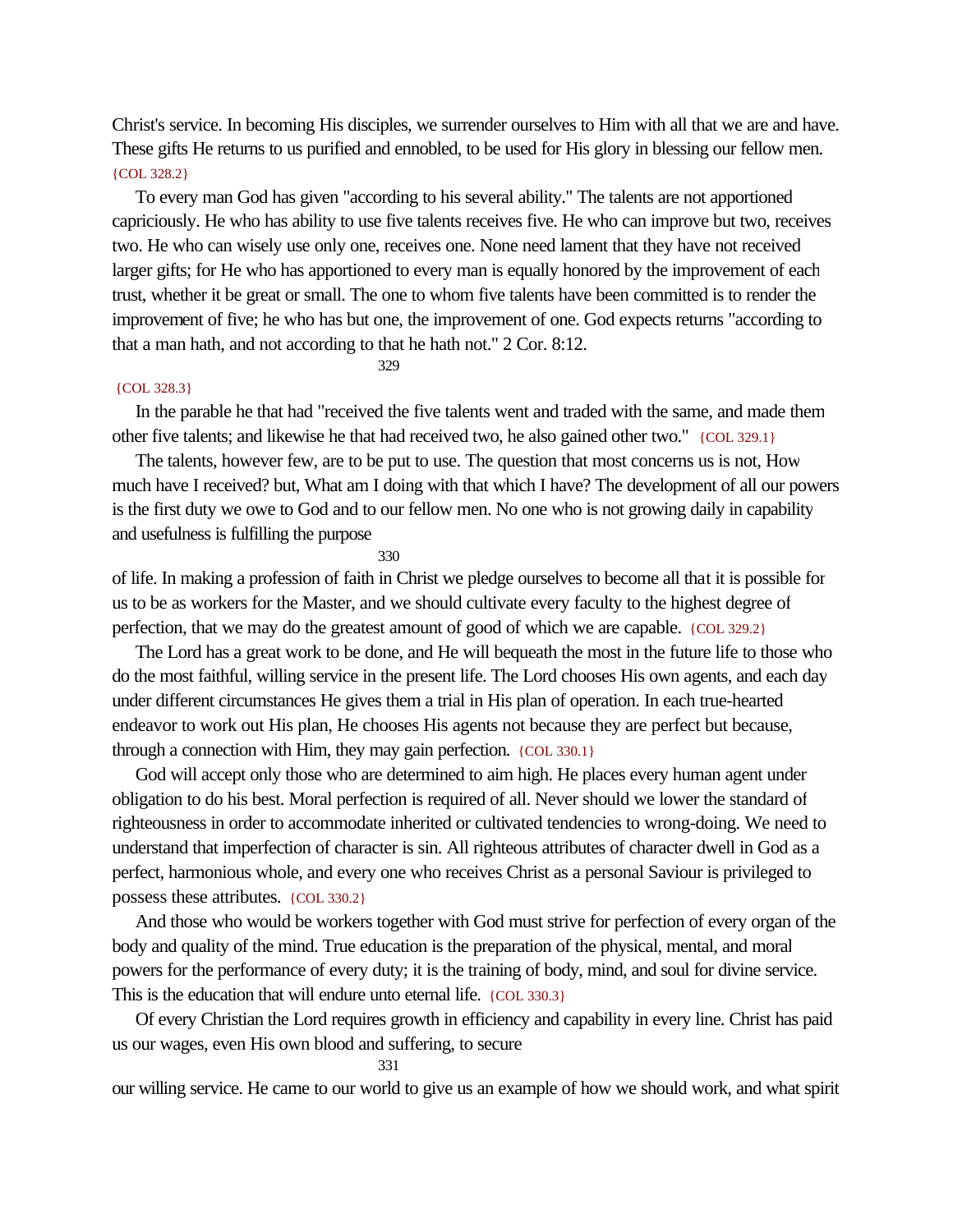we should bring into our labor. He desires us to study how we can best advance His work and glorify His name in the world, crowning with honor, with the greatest love and devotion, the Father who "so loved the world, that He gave His only begotten Son, that whosoever believeth in Him should not perish, but have everlasting life." John 3:16. {COL 330.4}

 But Christ has given us no assurance that to attain perfection of character is an easy matter. A noble, all-round character is not inherited. It does not come to us by accident. A noble character is earned by individual effort through the merits and grace of Christ. God gives the talents, the powers of the mind; we form the character. It is formed by hard, stern battles with self. Conflict after conflict must be waged against hereditary tendencies. We shall have to criticize ourselves closely, and allow not one unfavorable trait to remain uncorrected. {COL 331.1}

 Let no one say, I cannot remedy my defects of character. If you come to this decision, you will certainly fail of obtaining everlasting life. The impossibility lies in your own will. If you will not, then you can not overcome. The real difficulty arises from the corruption of an unsanctified heart, and an unwillingness to submit to the control of God. {COL 331.2}

 Many whom God has qualified to do excellent work accomplish very little, because they attempt little. Thousands pass through life as if they had no definite object for which to live, no standard to reach. Such will obtain a reward proportionate to their works. {COL 331.3}

 Remember that you will never reach a higher standard than you yourself set. Then set your mark high, and step by step, even though it be by painful effort, by self-denial and sacrifice, ascend the whole length of the ladder

332

of progress. Let nothing hinder you. Fate has not woven its meshes about any human being so firmly that he need remain helpless and in uncertainty. Opposing circumstances should create a firm determination to overcome them. The breaking down of one barrier will give greater ability and courage to go forward. Press with determination in the right direction, and circumstances will be your helpers, not your hindrances. {COL 331.4}

 Be ambitious, for the Master's glory, to cultivate every grace of character. In every phase of your character building you are to please God. This you may do; for Enoch pleased Him though living in a degenerate age. And there are Enochs in this our day. {COL 332.1}

 Stand like Daniel, that faithful statesman, a man whom no temptation could corrupt. Do not disappoint Him who so loved you that He gave His own life to cancel your sins. He says, "Without Me ye can do nothing." John 15:5. Remember this. If you have made mistakes, you certainly gain a victory if you see these mistakes and regard them as beacons of warning. Thus you turn defeat into victory, disappointing the enemy and honoring your Redeemer. {COL 332.2}

 A character formed according to the divine likeness is the only treasure that we can take from this world to the next. Those who are under the instruction of Christ in this world will take every divine attainment with them to the heavenly mansions. And in heaven we are continually to improve. How important, then, is the development of character in this life. {COL 332.3}

 The heavenly intelligences will work with the human agent who seeks with determined faith that perfection of character which will reach out to perfection in action. To everyone engaged in this work Christ says, I am at your right hand to help you.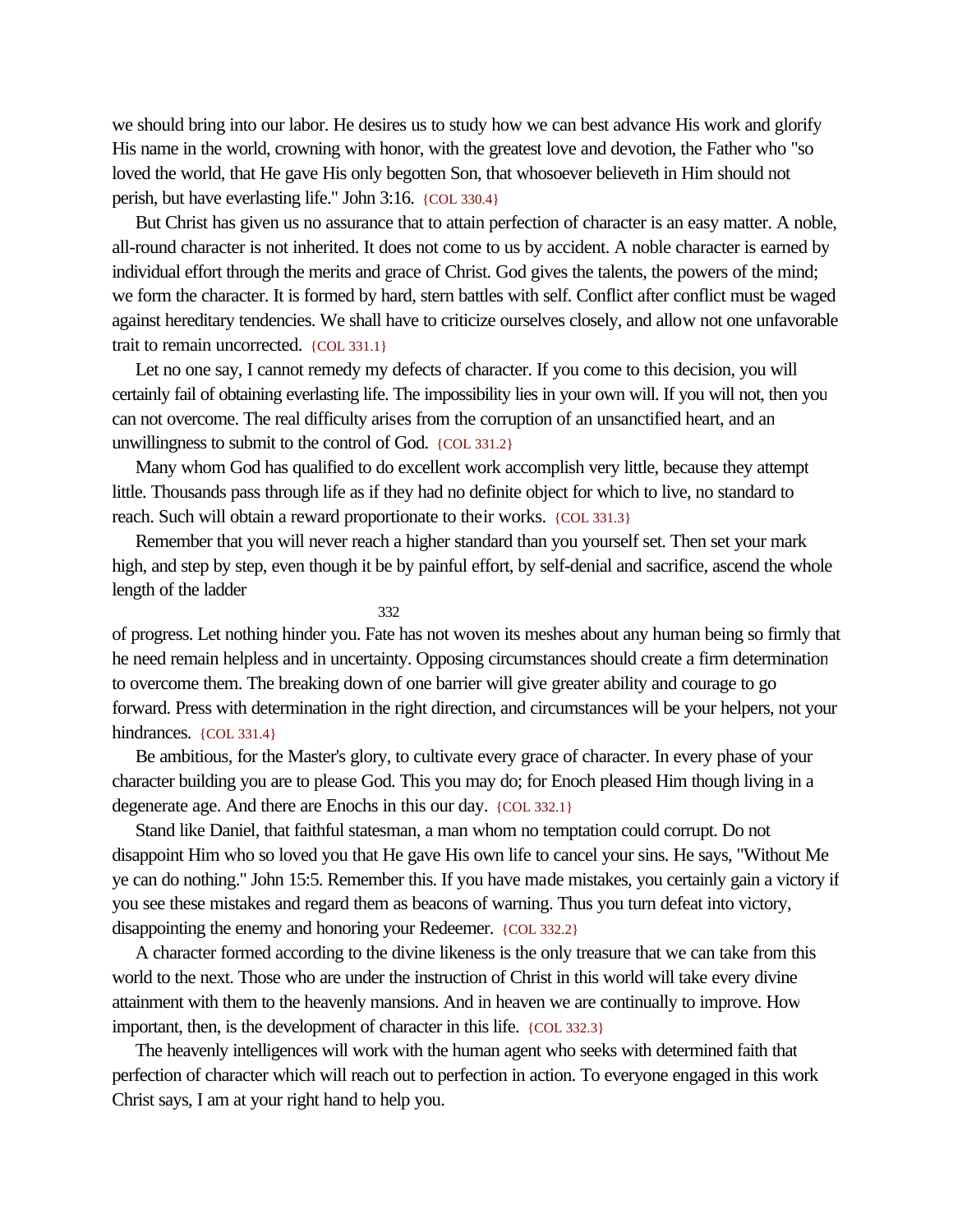## {COL 332.4}

 As the will of man co-operates with the will of God, it becomes omnipotent. Whatever is to be done at His command may be accomplished in His strength. All His biddings are enablings. {COL 333.1}

# Mental Faculties

 God requires the training of the mental faculties. He designs that His servants shall possess more intelligence and clearer discernment than the worldling, and He is displeased with those who are too careless or too indolent to become efficient, well-informed workers. The Lord bids us love Him with all the heart, and with all the soul, and with all the strength, and with all the mind. This lays upon us the obligation of developing the intellect to its fullest capacity, that with all the mind we may know and love our Creator. {COL 333.2}

 If placed under the control of His Spirit, the more thoroughly the intellect is cultivated, the more effectively it can be used in the service of God. The uneducated man who is consecrated to God and who longs to bless others can be, and is, used by the Lord in His service. But those who, with the same spirit of consecration, have had the benefit of a thorough education, can do a much more extensive work for Christ. They stand on vantage ground. {COL 333.3}

 The Lord desires us to obtain all the education possible, with the object in view of imparting our knowledge to others. None can know where or how they may be called to labor or to speak for God. Our heavenly Father alone sees what He can make of men. There are before us possibilities which our feeble faith does not discern. Our minds should be so trained that if necessary we can present the truths of His word before the highest earthly authorities

### 334

in such a way as to glorify His name. We should not let slip even one opportunity of qualifying ourselves intellectually to work for God. {COL 333.4}

 Let the youth who need an education set to work with a determination to obtain it. Do not wait for an opening; make one for yourselves. Take hold in any small way that presents itself. Practice economy. Do not spend your means for the gratification of appetite, or in pleasure seeking. Be determined to become as useful and efficient as God calls you to be. Be thorough and faithful in whatever you undertake. Procure every advantage within your reach for strengthening the intellect. Let the study of books be combined with useful manual labor, and by faithful endeavor, watchfulness, and prayer secure the wisdom that is from above. This will give you an all-round education. Thus you may rise in character, and gain an influence over other minds, enabling you to lead them in the path of uprightness and holiness. {COL 334.1}

 Far more might be accomplished in the work of self-education if we were awake to our own opportunities and privileges. True education means more than the colleges can give. While the study of the sciences is not to be neglected, there is a higher training to be obtained through a vital connection with God. Let every student take his Bible and place himself in communion with the great Teacher. Let the mind be trained and disciplined to wrestle with hard problems in the search for divine truth. {COL 334.2}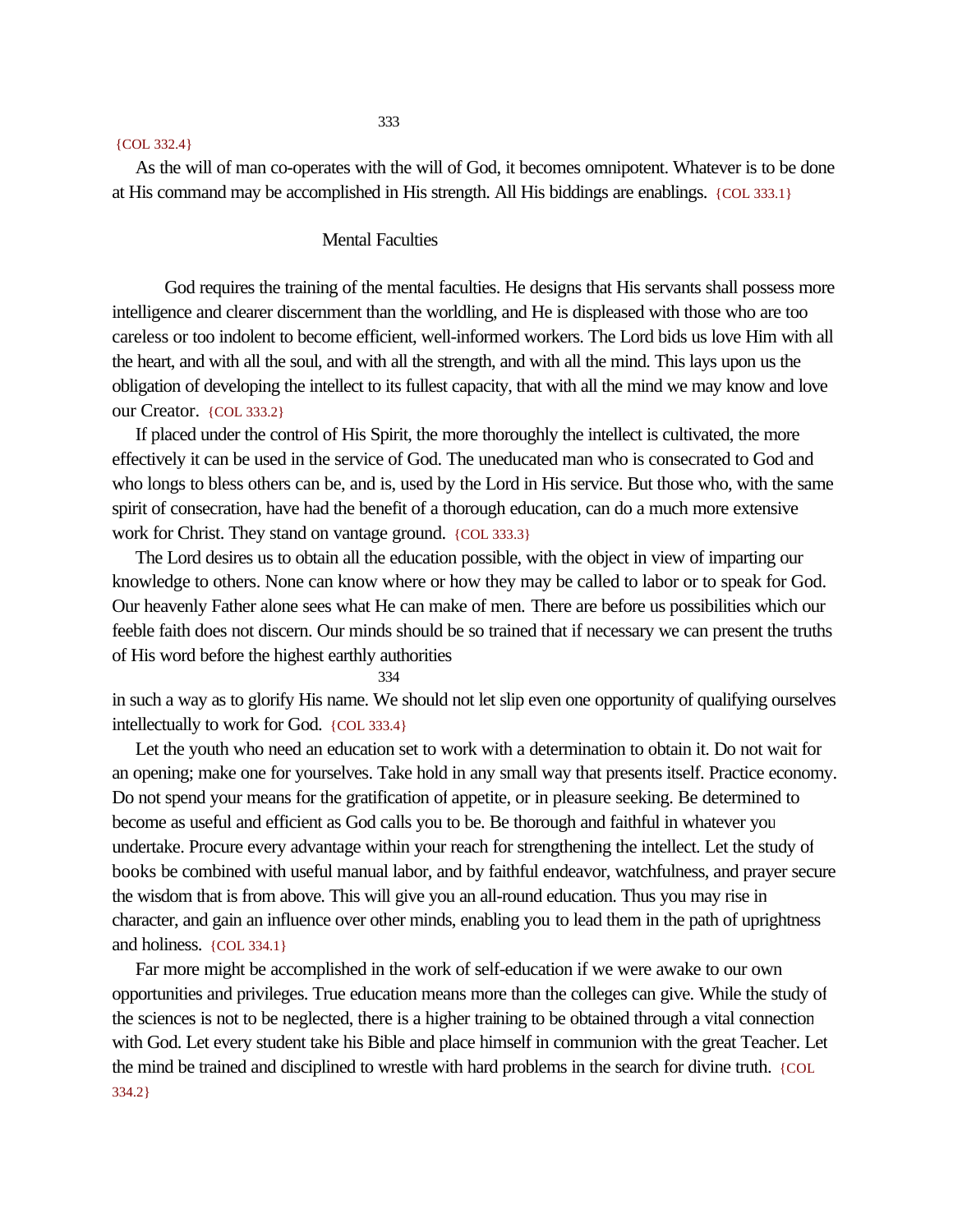Those who hunger for knowledge that they may bless their fellow men will themselves receive blessing from God. Through the study of His word their mental powers will be aroused to earnest activity. There will be an expansion and development of the faculties, and the mind will acquire power and efficiency.

#### {COL 334.3}

 Self-discipline must be practiced by everyone who would be a worker for God. This will accomplish more than eloquence or the most brilliant talents. An ordinary mind, well disciplined, will accomplish more and higher work than will the most highly educated mind and the greatest talents without self-control. {COL 335.1}

# Speech

 The power of speech is a talent that should be diligently cultivated. Of all the gifts we have received from God, none is capable of being a greater blessing than this. With the voice we convince and persuade, with it we offer prayer and praise to God, and with it we tell others of the Redeemer's love. How important, then, that it be so trained as to be most effective for good. {COL 335.2}

 The culture and right use of the voice are greatly neglected, even by persons of intelligence and Christian activity. There are many who read or speak in so low or so rapid a manner that they cannot be readily understood. Some have a thick, indistinct utterance; others speak in a high key, in sharp, shrill tones, that are painful to the hearers. Texts, hymns, and the reports and other papers presented before public assemblies are sometimes read in such a way that they are not understood and often so that their force and impressiveness are destroyed. {COL 335.3}

 This is an evil that can and should be corrected. On this point the Bible gives instruction. Of the Levites who read the Scriptures to the people in the days of Ezra, it is said, "They read in the book in the law of God distinctly, and gave the sense, and caused them to understand the reading." Neh. 8:8. {COL 335.4}

 By diligent effort all may acquire the power to read intelligibly, and to speak in a full, clear, round tone, in a

336

distinct and impressive manner. By doing this we may greatly increase our efficiency as workers for Christ. {COL 335.5}

 Every Christian is called to make known to others the unsearchable riches of Christ; therefore he should seek for perfection in speech. He should present the word of God in a way that will commend it to the hearers. God does not design that His human channels shall be uncouth. It is not His will that man shall belittle or degrade the heavenly current that flows through him to the world.  $\{COL\ 336.1\}$ 

 We should look to Jesus, the perfect pattern; we should pray for the aid of the Holy Spirit, and in His strength we should seek to train every organ for perfect work. {COL 336.2}

 Especially is this true of those who are called to public service. Every minister and every teacher should bear in mind that he is giving to the people a message that involves eternal interests. The truth spoken will judge them in the great day of final reckoning. And with some souls the manner of the one

335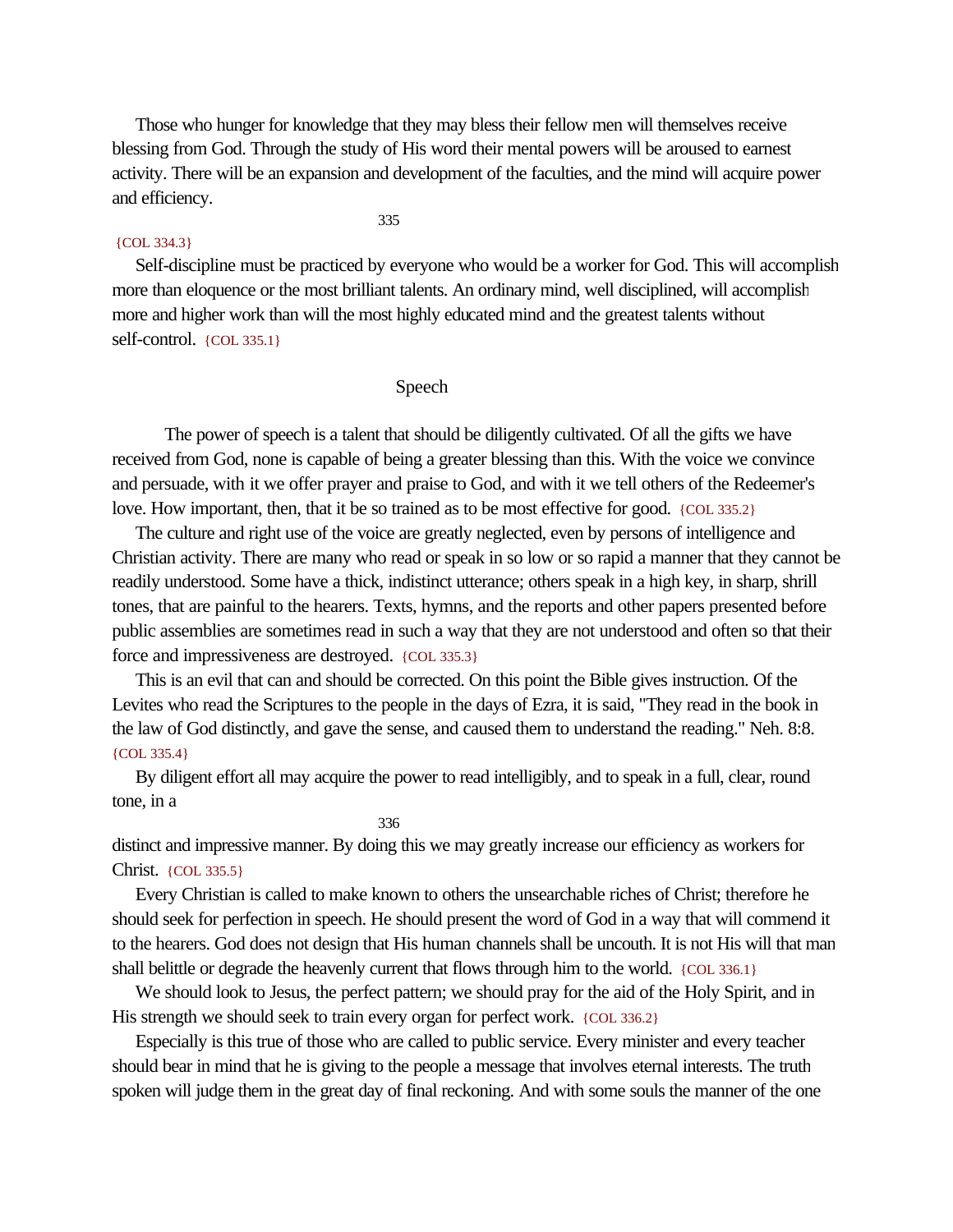delivering the message will determine its reception or rejection. Then let the word be so spoken that it will appeal to the understanding and impress the heart. Slowly, distinctly, and solemnly should it be spoken, yet with all the earnestness which its importance demands. {COL 336.3}

 The right culture and use of the power of speech has to do with every line of Christian work; it enters into the home life, and into all our intercourse with one another. We should accustom ourselves to speak in pleasant tones, to use pure and correct language, and words that are kind and courteous. Sweet, kind words are as dew and gentle showers to the soul. The Scripture says of Christ that grace was poured into His lips that He might "know how to speak a word in season to him that is weary." Ps. 45:2; Isa. 50:4. And the Lord bids us, "Let your speech be alway with grace" (Col. 4:6) "that it may minister grace unto the hearers" (Eph. 4:29).

# 337

#### {COL 336.4}

 In seeking to correct or reform others we should be careful of our words. They will be a savor of life unto life or of death unto death. In giving reproof or counsel, many indulge in sharp, severe speech, words not adapted to heal the wounded soul. By these ill-advised expressions the spirit is chafed, and often the erring ones are stirred to rebellion. All who would advocate the principles of truth need to receive the heavenly oil of love. Under all circumstances reproof should be spoken in love. Then our words will reform but not exasperate. Christ by His Holy Spirit will supply the force and the power. This is His work. {COL 337.1}

 Not one word is to be spoken unadvisedly. No evil speaking, no frivolous talk, no fretful repining or impure suggestion, will escape the lips of him who is following Christ. The apostle Paul, writing by the Holy Spirit, says, "Let no corrupt communication proceed out of your mouth." Eph. 4:29. A corrupt communication does not mean only words that are vile. It means any expression contrary to holy principles and pure and undefiled religion. It includes impure hints and covert insinuations of evil. Unless instantly resisted, these lead to great sin. {COL 337.2}

 Upon every family, upon every individual Christian, is laid the duty of barring the way against corrupt speech. When in the company of those who indulge in foolish talk, it is our duty to change the subject of conversation if possible. By the help of the grace of God we should quietly drop words or introduce a subject that will turn the conversation into a profitable channel. {COL 337.3}

 It is the work of parents to train their children to proper habits of speech. The very best school for this culture is the home life. From the earliest years the children should be taught to speak respectfully and lovingly to their parents and to one another. They should be taught that only words

#### 338

of gentleness, truth, and purity must pass their lips. Let the parents themselves be daily learners in the school of Christ. Then by precept and example they can teach their children the use of "sound speech, that cannot be condemned." Titus 2:8. This is one of the greatest and most responsible of their duties. {COL 337.4}

 As followers of Christ we should make our words such as to be a help and an encouragement to one another in the Christian life. Far more than we do, we need to speak of the precious chapters in our experience. We should speak of the mercy and loving-kindness of God, of the matchless depths of the Saviour's love. Our words should be words of praise and thanksgiving. If the mind and heart are full of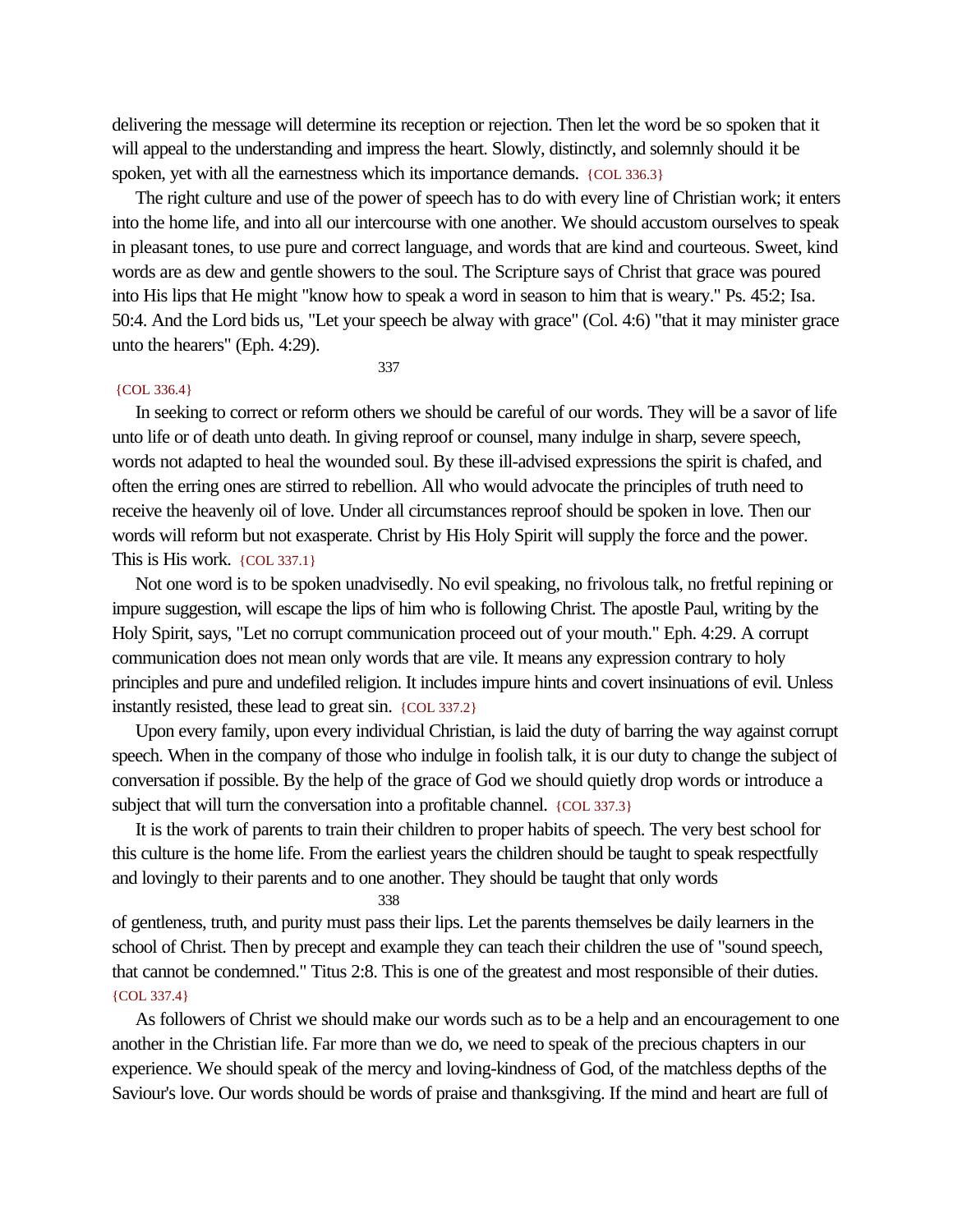the love of God, this will be revealed in the conversation. It will not be a difficult matter to impart that which enters into our spiritual life. Great thoughts, noble aspirations, clear perceptions of truth, unselfish purposes, yearnings for piety and holiness, will bear fruit in words that reveal the character of the heart treasure. When Christ is thus revealed in our speech, it will have power in winning souls to Him. {COL 338.1}

 We should speak of Christ to those who know Him not. We should do as Christ did. Wherever He was, in the synagogue, by the wayside, in the boat thrust out a little from the land, at the Pharisee's feast or the table of the publican, He spoke to men of the things pertaining to the higher life. The things of nature, the events of daily life, were bound up by Him with the words of truth. The hearts of His hearers were drawn to Him; for He had healed their sick, had comforted their sorrowing ones, and had taken their children in His arms and blessed them. When He opened His lips to speak, their attention was riveted upon Him, and every word was to some soul a savor of life unto life.

## {COL 338.2}

339

 So it should be with us. Wherever we are, we should watch for opportunities of speaking to others of the Saviour. If we follow Christ's example in doing good, hearts will open to us as they did to Him. Not abruptly, but with tact born of divine love, we can tell them of Him who is the "Chiefest among ten thousand" and the One "altogether lovely." Cant. 5:10, 16. This is the very highest work in which we can employ the talent of speech. It was given to us that we might present Christ as the sin-pardoning Saviour. {COL 339.1}

### Influence

 The life of Christ was an ever-widening, shoreless influence, an influence that bound Him to God and to the whole human family. Through Christ, God has invested man with an influence that makes it impossible for him to live to himself. Individually we are connected with our fellow men, a part of God's great whole, and we stand under mutual obligations. No man can be independent of his fellow men; for the well-being of each affects others. It is God's purpose that each shall feel himself necessary to others' welfare, and seek to promote their happiness. {COL 339.2}

 Every soul is surrounded by an atmosphere of its own--an atmosphere, it may be, charged with the life-giving power of faith, courage, and hope, and sweet with the fragrance of love. Or it may be heavy and chill with the gloom of discontent and selfishness, or poisonous with the deadly taint of cherished sin. By the atmosphere surrounding us, every person with whom we come in contact is consciously or unconsciously affected. {COL 339.3}

 This is a responsibility from which we cannot free ourselves. Our words, our acts, our dress, our deportment, even the expression of the countenance, has an influence.

$$
340\,
$$

Upon the impression thus made there hang results for good or evil which no man can measure. Every impulse thus imparted is seed sown which will produce its harvest. It is a link in the long chain of human events, extending we know not whither. If by our example we aid others in the development of good principles, we give them power to do good. In their turn they exert the same influence upon others, and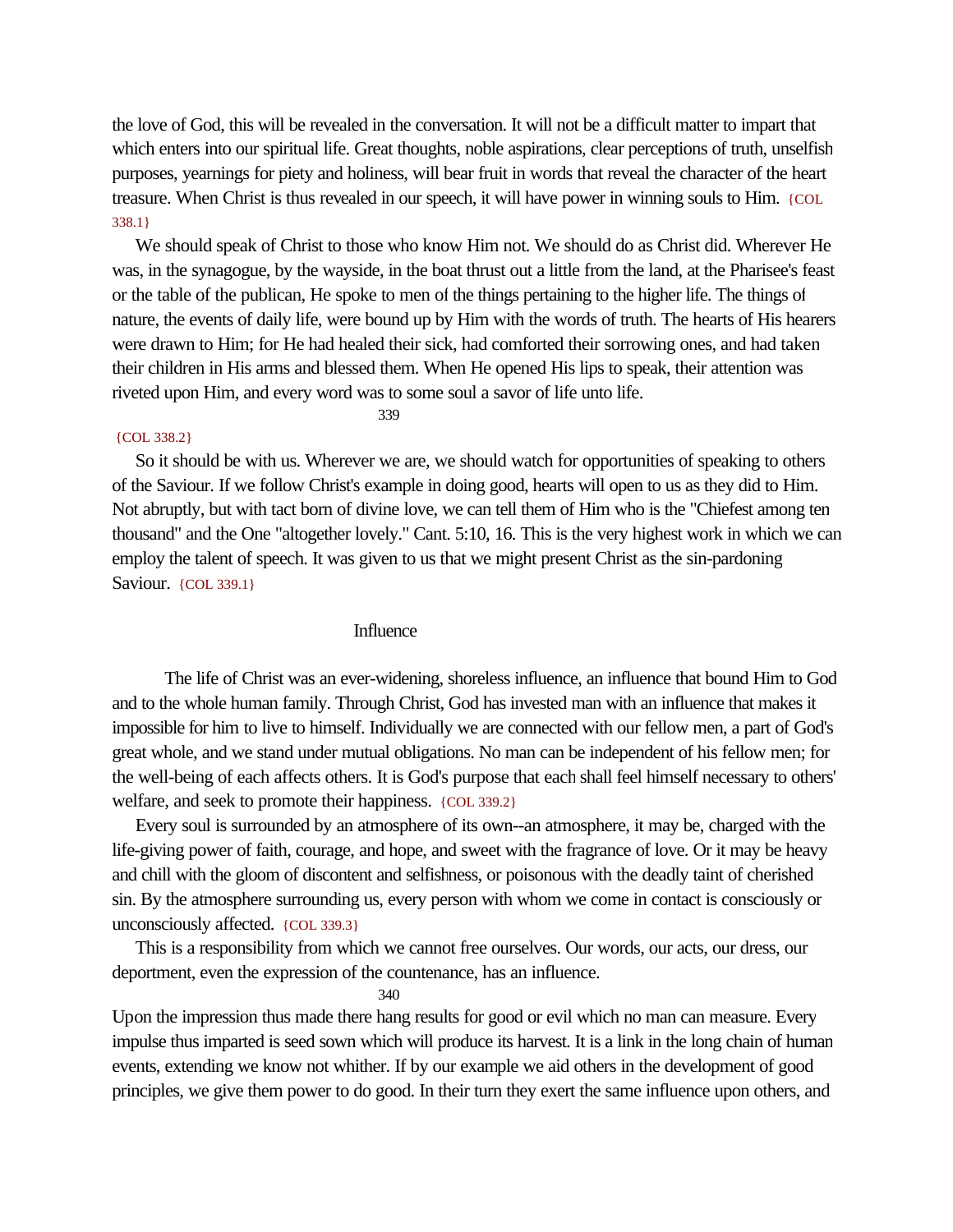they upon still others. Thus by our unconscious influence thousands may be blessed. {COL 339.4}

 Throw a pebble into the lake, and a wave is formed, and another and another; and as they increase, the circle widens, until it reaches the very shore. So with our influence. Beyond our knowledge or control it tells upon others in blessing or in cursing. {COL 340.1}

 Character is power. The silent witness of a true, unselfish, godly life carries an almost irresistible influence. By revealing in our own life the character of Christ we co-operate with Him in the work of saving souls. It is only by revealing in our life His character that we can co-operate with Him. And the wider the sphere of our influence, the more good we may do. When those who profess to serve God follow Christ's example, practicing the principles of the law in their daily life; when every act bears witness that they love God supremely and their neighbor as themselves, then will the church have power to move the world. {COL 340.2}

 But never should it be forgotten that influence is no less a power for evil. To lose one's own soul is a terrible thing; but to cause the loss of other souls is still more terrible. That our influence should be a savor of death unto death is a fearful thought; yet this is possible. Many who profess to gather with Christ are scattering from Him. This is why the church is so weak. Many indulge freely

341

in criticism and accusing. By giving expression to suspicion, jealousy, and discontent, they yield themselves as instruments to Satan. Before they realize what they are doing, the adversary has through them accomplished his purpose. The impression of evil has been made, the shadow has been cast, the arrows of Satan have found their mark. Distrust, unbelief, and downright infidelity have fastened upon those who otherwise might have accepted Christ. Meanwhile the workers for Satan look complacently upon those whom they have driven to skepticism, and who are now hardened against reproof and entreaty. They flatter themselves that in comparison with these souls they are virtuous and righteous. They do not realize that these sad wrecks of character are the work of their own unbridled tongues and rebellious hearts. It is through their influence that these tempted ones have fallen. {COL 340.3}

 So frivolity, selfish indulgence, and careless indifference on the part of professed Christians are turning away many souls from the path of life. Many there are who will fear to meet at the bar of God the results of their influence. {COL 341.1}

 It is only through the grace of God that we can make a right use of this endowment. There is nothing in us of ourselves by which we can influence others for good. If we realize our helplessness and our need of divine power, we shall not trust to ourselves. We know not what results a day, an hour, or a moment may determine, and never should we begin the day without committing our ways to our heavenly Father. His angels are appointed to watch over us, and if we put ourselves under their guardianship, then in every time of danger they will be at our right hand. When unconsciously we are in danger of exerting a wrong influence, the angels will be by our side, prompting us to a

342

better course, choosing our words for us, and influencing our actions. Thus our influence may be a silent, unconscious, but mighty power in drawing others to Christ and the heavenly world. {COL 341.2}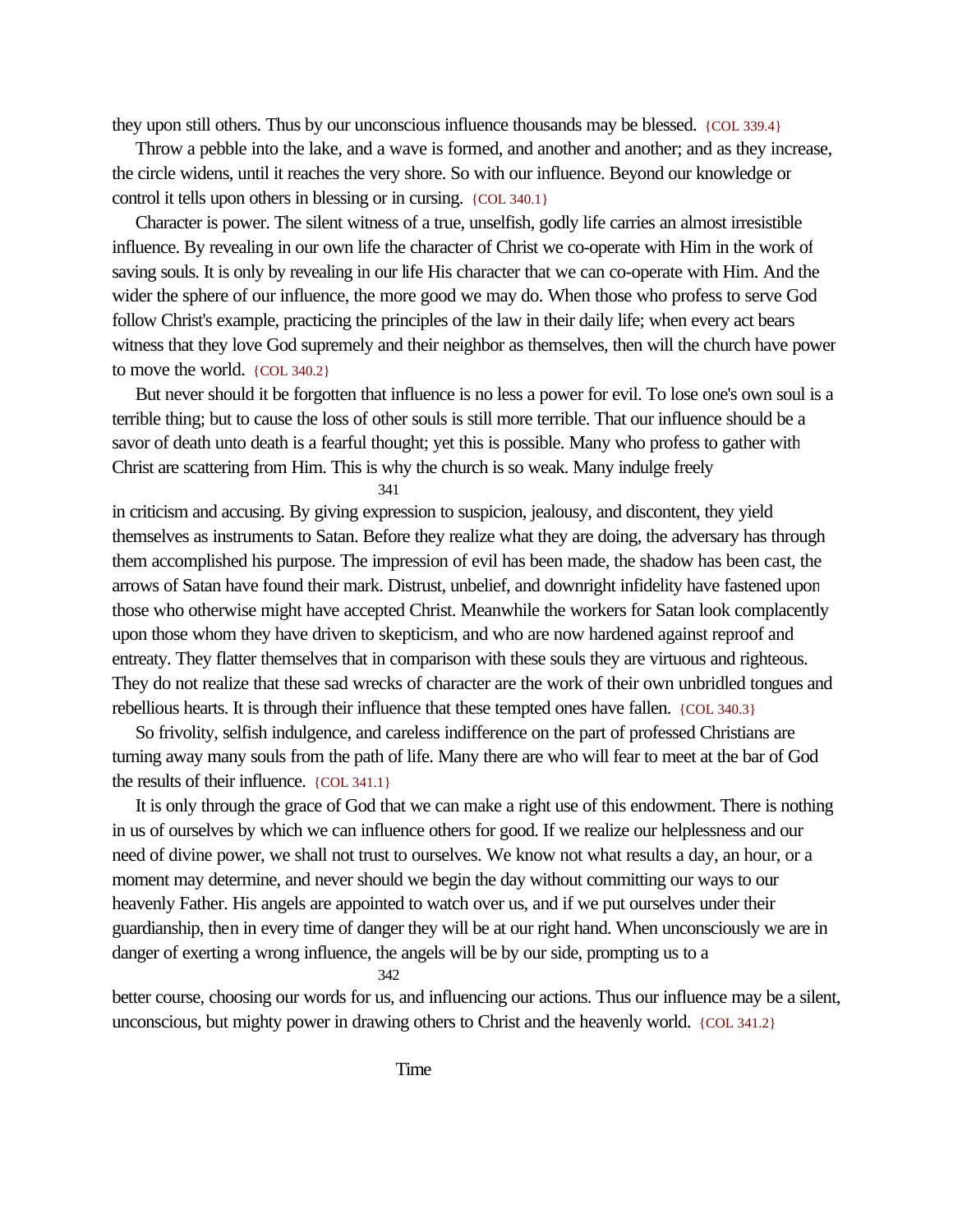Our time belongs to God. Every moment is His, and we are under the most solemn obligation to improve it to His glory. Of no talent He has given will He require a more strict account than of our time. {COL 342.1}

 The value of time is beyond computation. Christ regarded every moment as precious, and it is thus that we should regard it. Life is too short to be trifled away. We have but a few days of probation in which to prepare for eternity. We have no time to waste, no time to devote to selfish pleasure, no time for the indulgence of sin. It is now that we are to form characters for the future, immortal life. It is now that we are to prepare for the searching judgment. {COL 342.2}

 The human family have scarcely begun to live when they begin to die, and the world's incessant labor ends in nothingness unless a true knowledge in regard to eternal life is gained. The man who appreciates time as his working day will fit himself for a mansion and for a life that is immortal. It is well that he was born.  ${COL}$  342.3}

 We are admonished to redeem the time. But time squandered can never be recovered. We cannot call back even one moment. The only way in which we can redeem our time is by making the most of that which remains, by being co-workers with God in His great plan of redemption. {COL 342.4}

 In him who does this, a transformation of character takes place. He becomes a son of God, a member of the royal family, a child of the heavenly King. He is fitted to be the companion of the angels.

#### {COL 342.5}

343

 Now is our time to labor for the salvation of our fellow men. There are some who think that if they give money to the cause of Christ, this is all they are required to do; the precious time in which they might do personal service for Him passes unimproved. But it is the privilege and duty of all who have health and strength to render to God active service. All are to labor in winning souls to Christ. Donations of money cannot take the place of this. {COL 343.1}

 Every moment is freighted with eternal consequences. We are to stand as minute men, ready for service at a moment's notice. The opportunity that is now ours to speak to some needy soul the word of life may never offer again. God may say to that one, "This night thy soul shall be required of thee," and through our neglect he may not be ready. (Luke 12:20.) In the great judgment day, how shall we render our account to God? {COL 343.2}

 Life is too solemn to be absorbed in temporal and earthly matters, in a treadmill of care and anxiety for the things that are but an atom in comparison with the things of eternal interest. Yet God has called us to serve Him in the temporal affairs of life. Diligence in this work is as much a part of true religion as is devotion. The Bible gives no indorsement to idleness. It is the greatest curse that afflicts our world. Every man and woman who is truly converted will be a diligent worker. {COL 343.3}

 Upon the right improvement of our time depends our success in acquiring knowledge and mental culture. The cultivation of the intellect need not be prevented by poverty, humble origin, or unfavorable surroundings. Only let the moments be treasured. A few moments here and a few there, that might be frittered away in aimless talk; the morning hours so often wasted in bed; the time spent in traveling on trams or railway cars, or waiting at the

## 344

station; the moments of waiting for meals, waiting for those who are tardy in keeping an appointment--if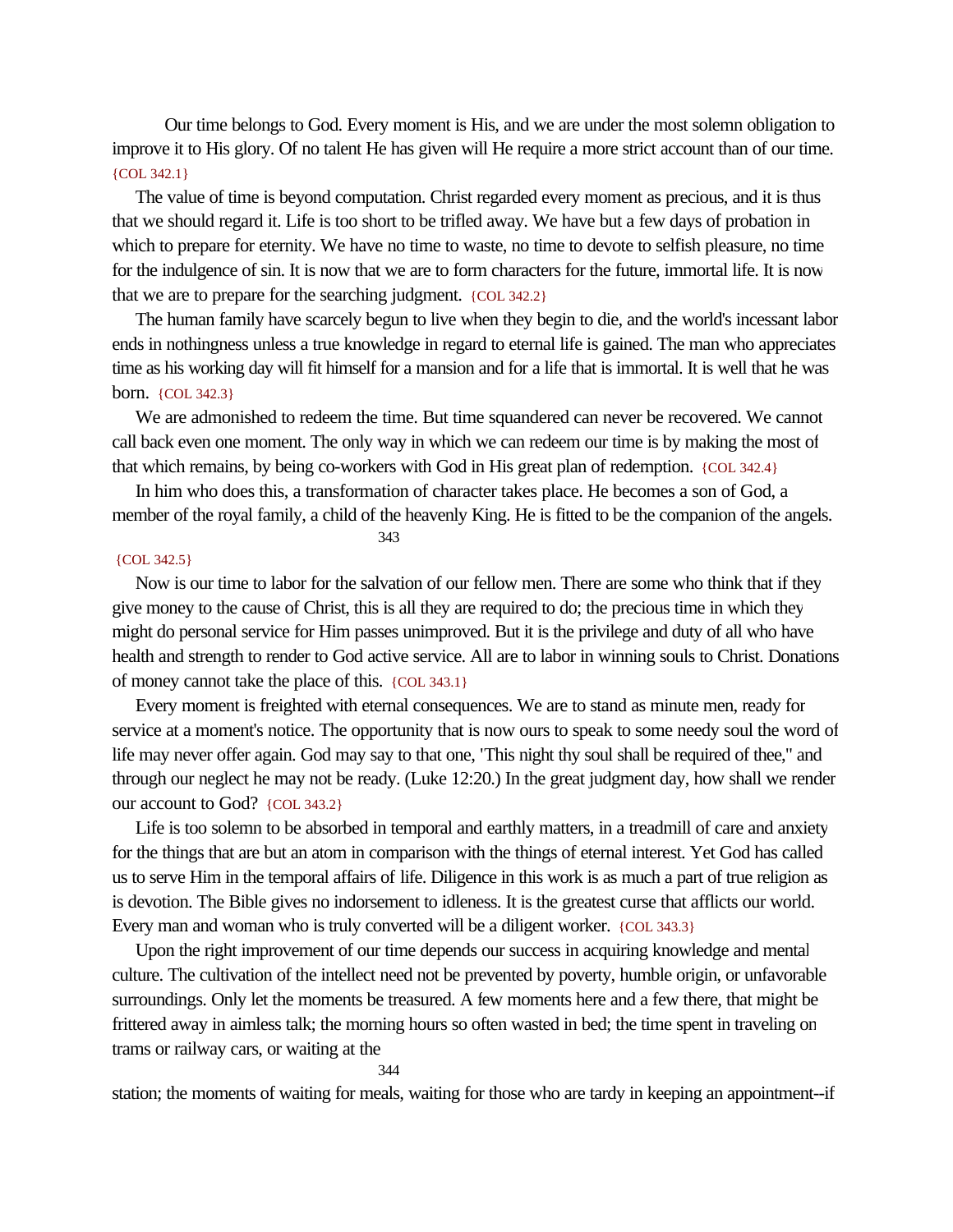a book were kept at hand, and these fragments of time were improved in study, reading, or careful thought, what might not be accomplished. A resolute purpose, persistent industry, and careful economy of time, will enable men to acquire knowledge and mental discipline which will qualify them for almost any position of influence and usefulness. {COL 343.4}

 It is the duty of every Christian to acquire habits of order, thoroughness, and dispatch. There is no excuse for slow bungling at work of any character. When one is always at work and the work is never done, it is because mind and heart are not put into the labor. The one who is slow and who works at a disadvantage should realize that these are faults to be corrected. He needs to exercise his mind in planning how to use the time so as to secure the best results. By tact and method, some will accomplish as much in five hours as others do in ten. Some who are engaged in domestic labor are always at work not because they have so much to do but because they do not plan so as to save time. By their slow, dilatory ways they make much work out of very little. But all who will, may overcome these fussy, lingering habits. In their work let them have a definite aim. Decide how long a time is required for a given task, and then bend every effort toward accomplishing the work in the given time. The exercise of the will power will make the hands move deftly. {COL 344.1}

 Through lack of determination to take themselves in hand and reform, persons can become stereotyped in a wrong course of action; or by cultivating their powers they may acquire ability to do the very best of service. Then they will find themselves in demand anywhere and everywhere. They will be appreciated for all that they are worth.

## {COL 344.2}

345

 By many children and youth, time is wasted that might be spent in carrying home burdens, and thus showing a loving interest in father and mother. The youth might take upon their strong young shoulders many responsibilities which someone must bear. {COL 345.1}

 The life of Christ from His earliest years was a life of earnest activity. He lived not to please Himself. He was the Son of the infinite God, yet He worked at the carpenter's trade with His father Joseph. His trade was significant. He had come into the world as the character builder, and as such all His work was perfect. Into all His secular labor He brought the same perfection as into the characters He was transforming by His divine power. He is our pattern. {COL 345.2}

 Parents should teach their children the value and right use of time. Teach them that to do something which will honor God and bless humanity is worth striving for. Even in their early years they can be missionaries for God. {COL 345.3}

 Parents cannot commit a greater sin than to allow their children to have nothing to do. The children soon learn to love idleness, and they grow up shiftless, useless men and women. When they are old enough to earn their living, and find employment, they work in a lazy, droning way, yet expect to be paid as much as if they were faithful. There is a world-wide difference between this class of workers and those who realize that they must be faithful stewards. {COL 345.4}

 Indolent, careless habits indulged in secular work will be brought into the religious life and will unfit one to do any efficient service for God. Many who through diligent labor might have been a blessing to the world, have been ruined through idleness. Lack of employment and of steadfast purpose opens the door to a thousand temptations. Evil companions and vicious habits deprave mind and soul, and the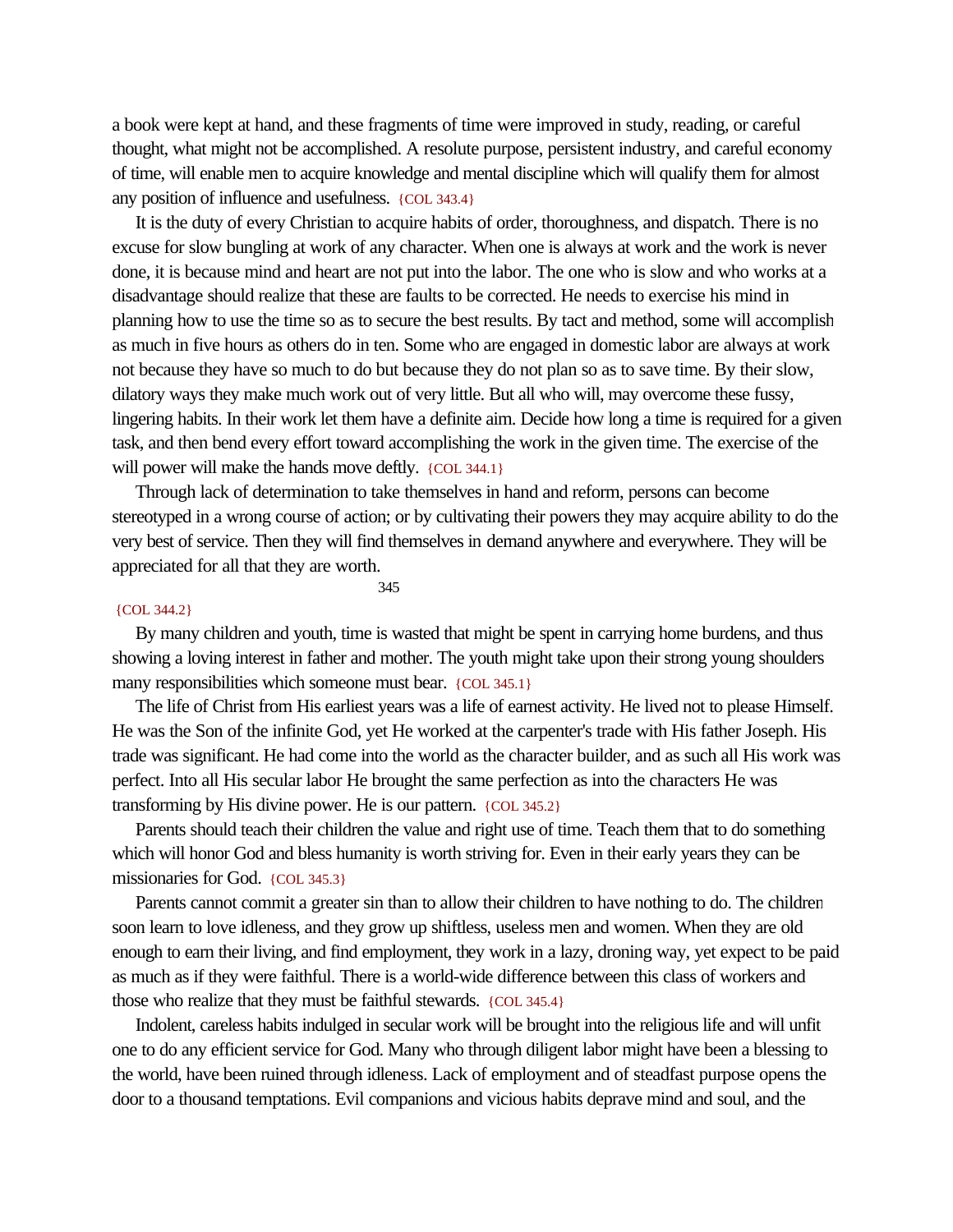result is ruin for this life and for the life to come.

346

## {COL 345.5}

 Whatever the line of work in which we engage, the word of God teaches us to be "not slothful in business; fervent in spirit; serving the Lord." "Whatsoever thy hand findeth to do, do it with thy might," "knowing that of the Lord ye shall receive the reward of the inheritance; for ye serve the Lord Christ." Rom. 12:11; Eccl. 9:10; Col. 3:24. {COL 346.1}

# **Health**

 Health is a blessing of which few appreciate the value; yet upon it the efficiency of our mental and physical powers largely depends. Our impulses and passions have their seat in the body, and it must be kept in the best condition physically and under the most spiritual influences in order that our talents may be put to the highest use. {COL 346.2}

 Anything that lessens physical strength enfeebles the mind and makes it less capable of discriminating between right and wrong. We become less capable of choosing the good and have less strength of will to do that which we know to be right. {COL 346.3}

 The misuse of our physical powers shortens the period of time in which our lives can be used for the glory of God. And it unfits us to accomplish the work God has given us to do. By allowing ourselves to form wrong habits, by keeping late hours, by gratifying appetite at the expense of health, we lay the foundation for feebleness. By neglecting physical exercise, by overworking mind or body, we unbalance the nervous system. Those who thus shorten their lives and unfit themselves for service by disregarding nature's laws, are guilty of robbery toward God. And they are robbing their fellow men also. The opportunity of blessing others, the very work for which God sent them into the world, has by their own course of action been cut short. And they have unfitted themselves to do even that

347

which in a briefer period of time they might have accomplished. The Lord holds us guilty when by our injurious habits we thus deprive the world of good. {COL 346.4}

 Transgression of physical law is transgression of the moral law; for God is as truly the author of physical laws as He is the author of the moral law. His law is written

## 348

with His own finger upon every nerve, every muscle, every faculty, which has been entrusted to man. And every misuse of any part of our organism is a violation of that law. {COL 347.1}

 All should have an intelligent knowledge of the human frame that they may keep their bodies in the condition necessary to do the work of the Lord. The physical life is to be carefully preserved and developed that through humanity the divine nature may be revealed in its fullness. The relation of the physical organism to the spiritual life is one of the most important branches of education. It should receive careful attention in the home and in the school. All need to become acquainted with their physical structure and the laws that control natural life. He who remains in willing ignorance of the laws of his physical being and who violates them through ignorance is sinning against God. All should place themselves in the best possible relation to life and health. Our habits should be brought under the control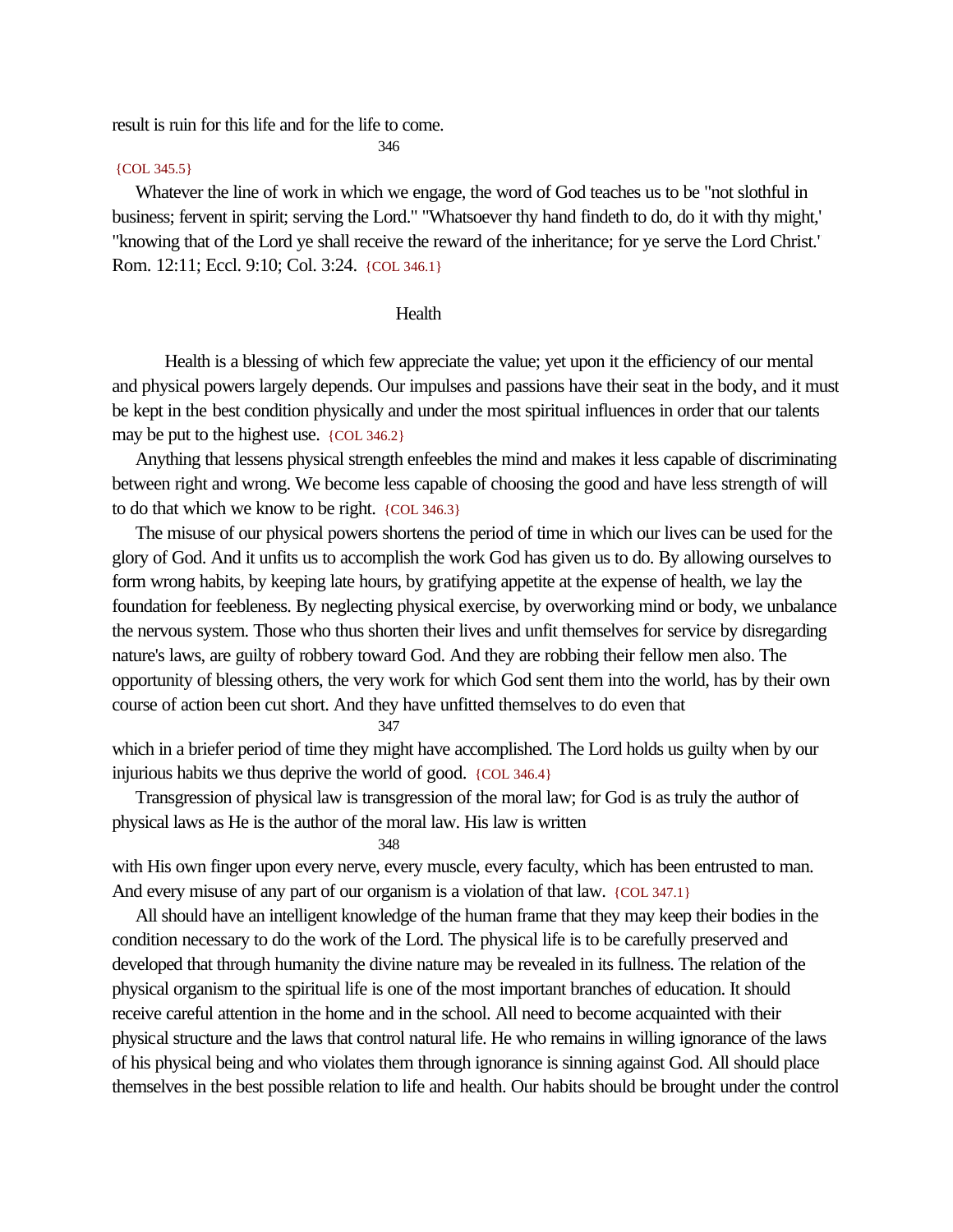of a mind that is itself under the control of God. {COL 348.1}

 "Know ye not," says the apostle Paul, "that your body is the temple of the Holy Ghost which is in you, which ye have of God, and ye are not your own? For ye are bought with a price; therefore glorify God in your body, and in your spirit, which are God's." 1 Cor. 6:19, 20. {COL 348.2}

## **Strength**

 We are to love God, not only with all the heart, mind, and soul, but with all the strength. This covers the full, intelligent use of the physical powers. {COL 348.3}

 Christ was a true worker in temporal as well as in spiritual things, and into all His work He brought a determination to do His Father's will. The things of heaven and earth are more closely connected and are more directly under the supervision of Christ than many realize.

#### 349

It was Christ who planned the arrangement for the first earthly tabernacle. He gave every specification in regard to the building of Solomon's temple. The One who in His earthly life worked as a carpenter in the village of Nazareth was the heavenly architect who marked out the plan for the sacred building where His name was to be honored. {COL 348.4}

 It was Christ who gave to the builders of the tabernacle wisdom to execute the most skillful and beautiful workmanship. He said, "See, I have called by name Bezaleel the son of Uri, the son of Hur, of the tribe of Judah; and I have filled him with the Spirit of God, in wisdom, and in understanding, and in knowledge, and in all manner of workmanship. . . . And I, behold, I have given with him Aholiab, the son of Ahisamach, of the tribe of Dan; and in the hearts of all that are wise hearted I have put wisdom, that they may make all that I have commanded thee." Ex. 31:2-6. {COL 349.1}

 God desires that His workers in every line shall look to Him as the Giver of all they possess. All right inventions and improvements have their source in Him who is wonderful in counsel and excellent in working. The skillful touch of the physician's hand, his power over nerve and muscle, his knowledge of the delicate organism of the body, is the wisdom of divine power, to be used in behalf of the suffering. The skill with which the carpenter uses the hammer, the strength with which the blacksmith makes the anvil ring, comes from God. He has entrusted men with talents, and He expects them to look to Him for counsel. Whatever we do, in whatever department of the work we are placed, He desires to control our minds that we may do perfect work. {COL 349.2}

 Religion and business are not two separate things; they are one. Bible religion is to be interwoven with all we do or say. Divine and human agencies are to combine in

350

temporal as well as in spiritual achievements. They are to be united in all human pursuits, in mechanical and agricultural labors, in mercantile and scientific enterprises. There must be co-operation in everything embraced in Christian activity. {COL 349.3}

 God has proclaimed the principles on which alone this co-operation is possible. His glory must be the motive of all who are laborers together with Him. All our work is to be done from love of God and in accordance with His will. {COL 350.1}

It is just as essential to do the will of God when erecting a building as when taking part in a religious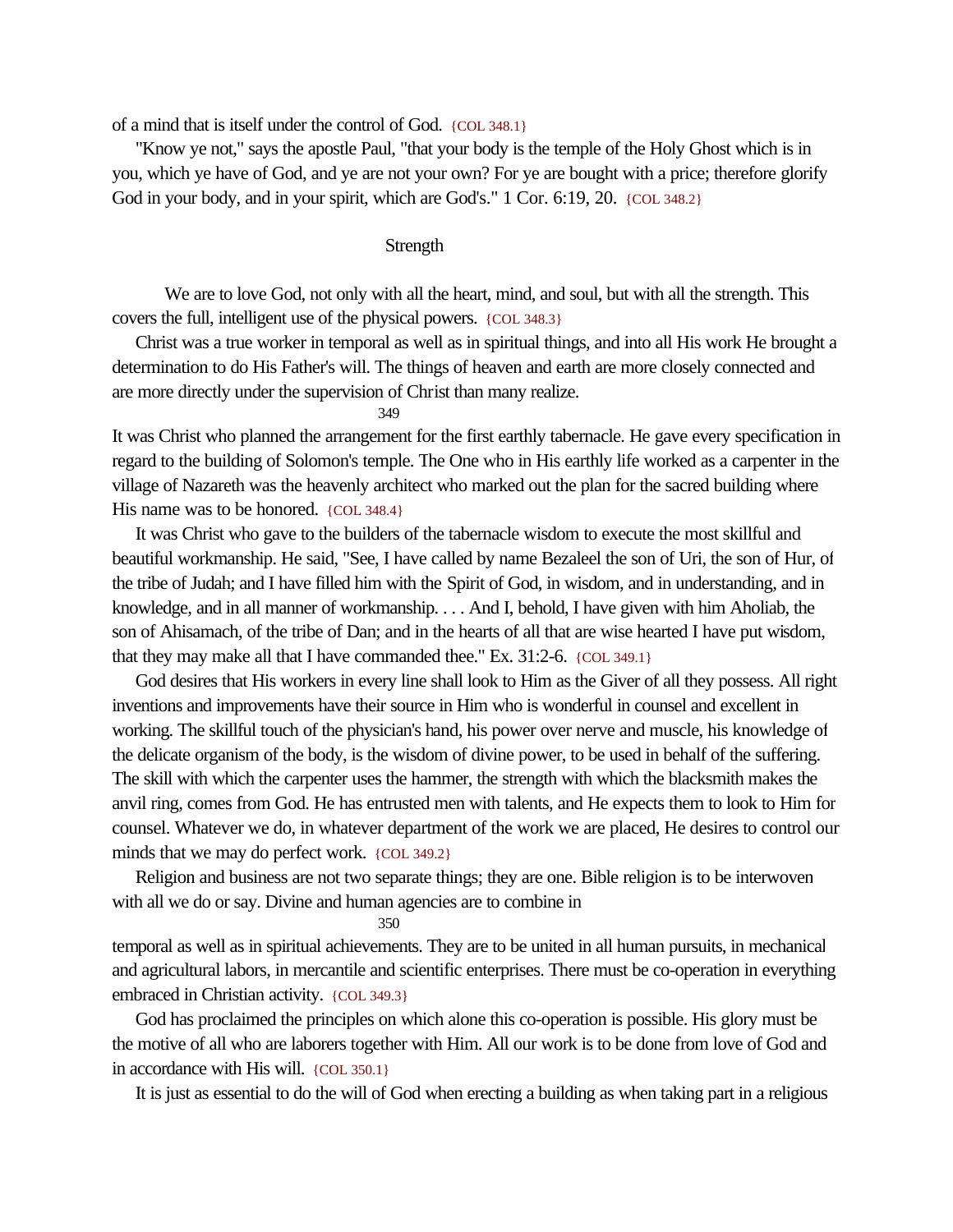service. And if the workers have brought the right principles into their own character making, then in the erection of every building they will grow in grace and knowledge. {COL 350.2}

 But God will not accept the greatest talents or the most splendid service unless self is laid upon the altar, a living, consuming sacrifice. The root must be holy, else there can be no fruit acceptable to God. {COL 350.3}

 The Lord made Daniel and Joseph shrewd managers. He could work through them because they did not live to please their own inclination but to please God. {COL 350.4}

 The case of Daniel has a lesson for us. It reveals the fact that a businessman is not necessarily a sharp, policy man. He can be instructed by God at every step. Daniel, while prime minister of the kingdom of Babylon, was a prophet of God, receiving the light of heavenly inspiration. Worldly, ambitious statesmen are represented in the word of God as the grass that groweth up and as the flower of the grass that fadeth. Yet the Lord desires to have in His service intelligent men, men qualified for various lines of work. There is need of businessmen who will weave the grand principles of truth into all their transactions. And their talents should be perfected by most thorough study and training. If men in any line of work need to

351

improve their opportunities to become wise and efficient, it is those who are using their ability in building up the kingdom of God in our world. Of Daniel we learn that in all his business transactions, when subjected to the closest scrutiny, not one fault or error could be found. He was a sample of what every businessman may be. His history shows what may be accomplished by one who consecrates the strength of brain and bone and muscle, of heart and life, to the service of God. {COL 350.5}

### Money

 God also entrusts men with means. He gives them power to get wealth. He waters the earth with the dews of heaven and with the showers of refreshing rain. He gives the sunlight, which warms the earth, awakening to life the things of nature and causing them to flourish and bear fruit. And He asks for a return of His own. {COL 351.1}

 Our money has not been given us that we might honor and glorify ourselves. As faithful stewards we are to use it for the honor and glory of God. Some think that only a portion of their means is the Lord's. When they have set apart a portion for religious and charitable purposes, they regard the remainder as their own, to be used as they see fit. But in this they mistake. All we possess is the Lord's, and we are accountable to Him for the use we make of it. In the use of every penny, it will be seen whether we love God supremely and our neighbor as ourselves. {COL 351.2}

 Money has great value, because it can do great good. In the hands of God's children it is food for the hungry, drink for the thirsty, and clothing for the naked. It is a defense for the oppressed, and a means of help to the sick. But money is of no more value than sand, only as it is put to use in providing for the necessities of life, in blessing others, and advancing the cause of Christ.

### {COL 351.3}

352

Hoarded wealth is not merely useless, it is a curse. In this life it is a snare to the soul, drawing the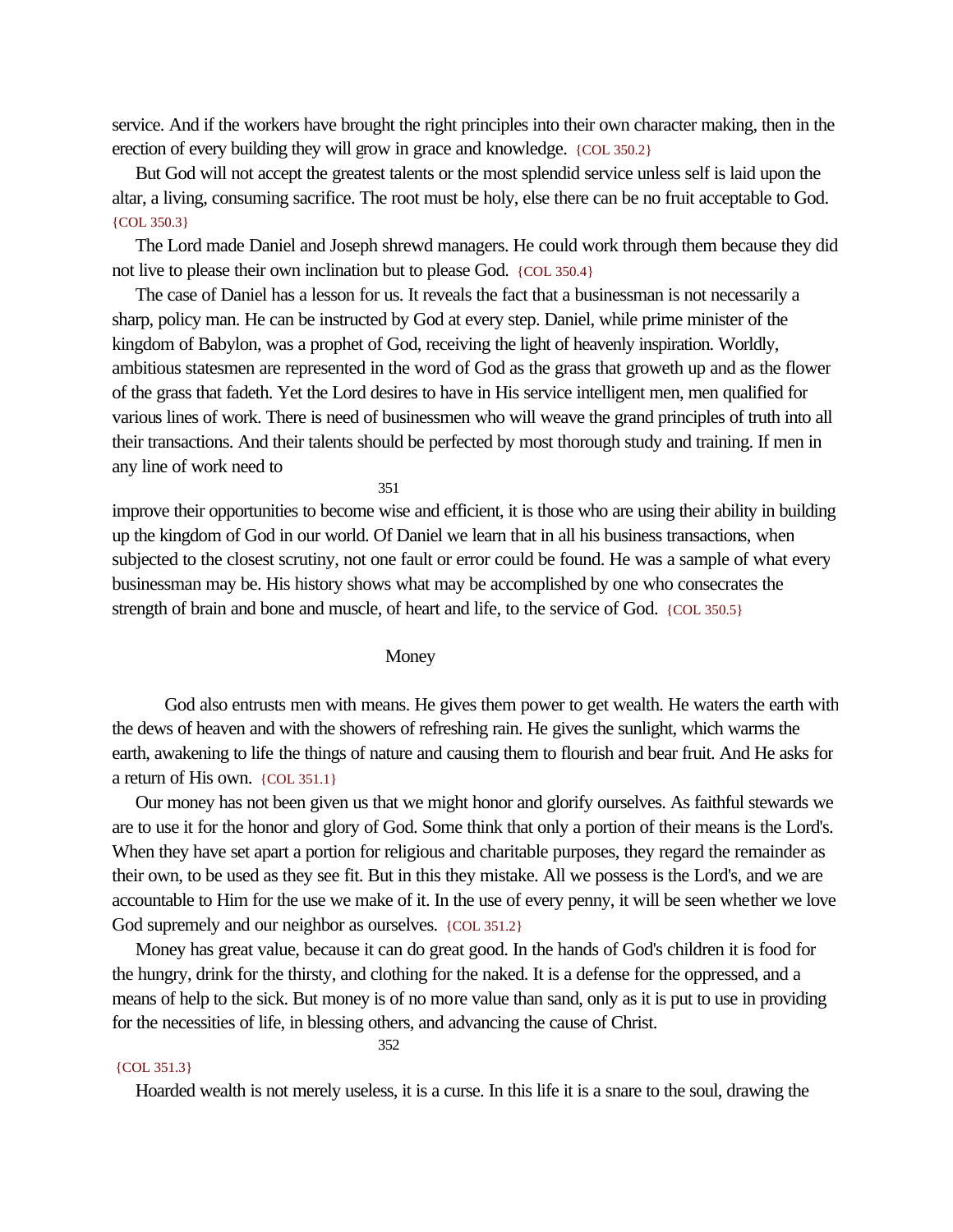affections away from the heavenly treasure. In the great day of God its witness to unused talents and neglected opportunities will condemn its possessor. The Scripture says, "Go to now, ye rich men, weep and howl for your miseries that shall come upon you. Your riches are corrupted, and your garments are motheaten. Your gold and silver is cankered; and the rust of them shall bear witness against you, and shall eat your flesh as it were fire. Ye have heaped treasure together for the last days. Behold, the hire of the labourers who have reaped down your fields, which is of you kept back by fraud, crieth; and the cries of them which have reaped are entered into the ears of the Lord of sabaoth." James 5:1-4. {COL 352.1}

 But Christ sanctions no lavish or careless use of means. His lesson in economy, "Gather up the fragments that remain, that nothing be lost," is for all His followers. (John 6:12.) He who realizes that his money is a talent from God will use it economically, and will feel it a duty to save that he may give. {COL 352.2}

 The more means we expend in display and self-indulgence, the less we can have to feed the hungry and clothe the naked. Every penny used unnecessarily deprives the spender of a precious opportunity of doing good. It is robbing God of the honor and glory which should flow back to Him through the improvement of His entrusted talents. {COL 352.3}

## Kindly Impulses and Affections

 Kindly affections, generous impulses, and a quick apprehension of spiritual things are precious talents, and lay their possessor under a weighty responsibility. All are to be used in God's service. But here many err. Satisfied with the possession of these qualities, they fail to bring

### 353

them into active service for others. They flatter themselves that if they had opportunity, if circumstances were favorable, they would do a great and good work. But they are awaiting the opportunity. They despise the narrowness of the poor niggard who grudges even a pittance to the needy. They see that he is living for self, and that he is responsible for his misused talents. With much complacency they draw the contrast between themselves and such narrow-minded ones, feeling that their own condition is much more favorable than that of their mean-souled neighbors. But they are deceiving themselves. The mere possession of unused qualities only increases their responsibility. Those who possess large affections are under obligation to God to bestow them, not merely on their friends, but on all who need their help. Social advantages are talents, and are to be used for the benefit of all within reach of our influence. The love that gives kindness to only a few is not love, but selfishness. It will not in any way work for the good of souls or the glory of God. Those who thus leave their Master's talents unimproved are even more guilty than are the ones for whom they feel such contempt. To them it will be said, Ye knew your Master's will, but did it not. {COL 352.4}

### Talents Multiplied by Use

 Talents used are talents multiplied. Success is not the result of chance or of destiny; it is the outworking of God's own providence, the reward of faith and discretion, of virtue and persevering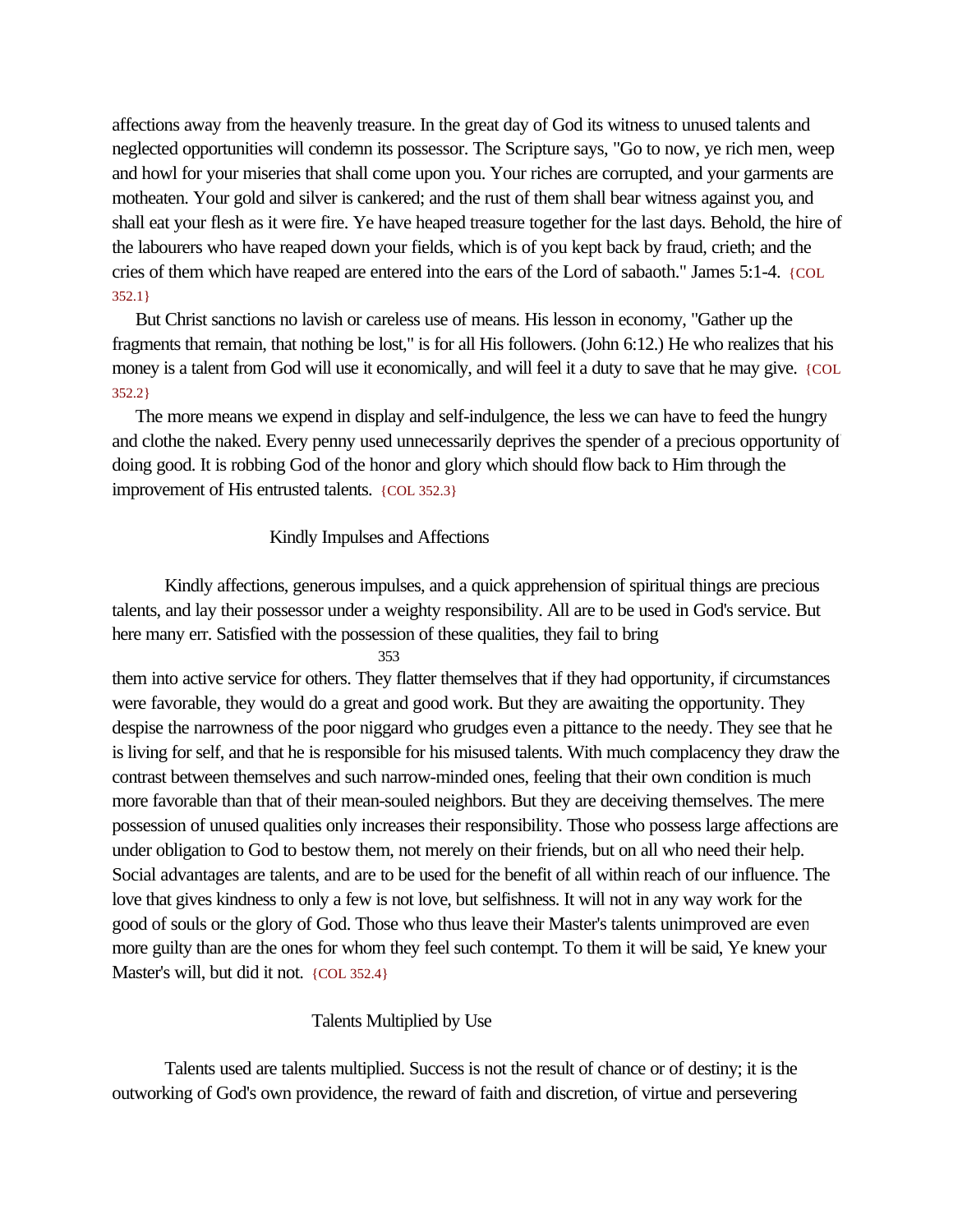effort. The Lord desires us to use every gift we have; and if we do this, we shall have greater gifts to use. He does not supernaturally endow us with the qualifications we lack; but while we use that which we have, He will work with us to increase and strengthen

354

every faculty. By every wholehearted, earnest sacrifice for the Master's service our powers will increase. While we yield ourselves as instruments for the Holy Spirit's working, the grace of God works in us to deny old inclinations, to overcome powerful propensities, and to form new habits. As we cherish and obey the promptings of the Spirit, our hearts are enlarged to receive more and more of His power, and to do more and better work. Dormant energies are aroused, and palsied faculties receive new life. {COL 353.1}

 The humble worker who obediently responds to the call of God may be sure of receiving divine assistance. To accept so great and holy a responsibility is itself elevating to the character. It calls into action the highest mental and spiritual powers, and strengthens and purifies the mind and heart. Through faith in the power of God, it is wonderful how strong a weak man may become, how decided his efforts, how prolific of great results. He who begins with a little knowledge, in a humble way, and tells what he knows, while seeking diligently for further knowledge, will find the whole heavenly treasure awaiting his demand. The more he seeks to impart light, the more light he will receive. The more one tries to explain the word of God to others, with a love for souls, the plainer it becomes to himself. The more we use our knowledge and exercise our powers, the more knowledge and power we shall have. {COL 354.1}

 Every effort made for Christ will react in blessing upon ourselves. If we use our means for His glory, He will give us more. As we seek to win others to Christ, bearing the burden of souls in our prayers, our own hearts will throb with the quickening influence of God's grace; our own affections will glow with more divine fervor; our whole Christian life will be more of a reality, more earnest, more prayerful. {COL} 354.2}

The value of man is estimated in heaven according to

355

the capacity of the heart to know God. This knowledge is the spring from which flows all power. God created man that every faculty might be the faculty of the divine mind; and He is ever seeking to bring the human mind into association with the divine. He offers us the privilege of co-operation with Christ in revealing His grace to the world, that we may receive increased knowledge of heavenly things. {COL 354.3}

 Looking unto Jesus we obtain brighter and more distinct views of God, and by beholding we become changed. Goodness, love for our fellow men, becomes our natural instinct. We develop a character which is the counterpart of the divine character. Growing into His likeness, we enlarge our capacity for knowing God. More and more we enter into fellowship with the heavenly world, and we have continually increasing power to receive the riches of the knowledge and wisdom of eternity. {COL 355.1}

## The One Talent

The man who received the one talent "went and digged in the earth, and hid his lord's money."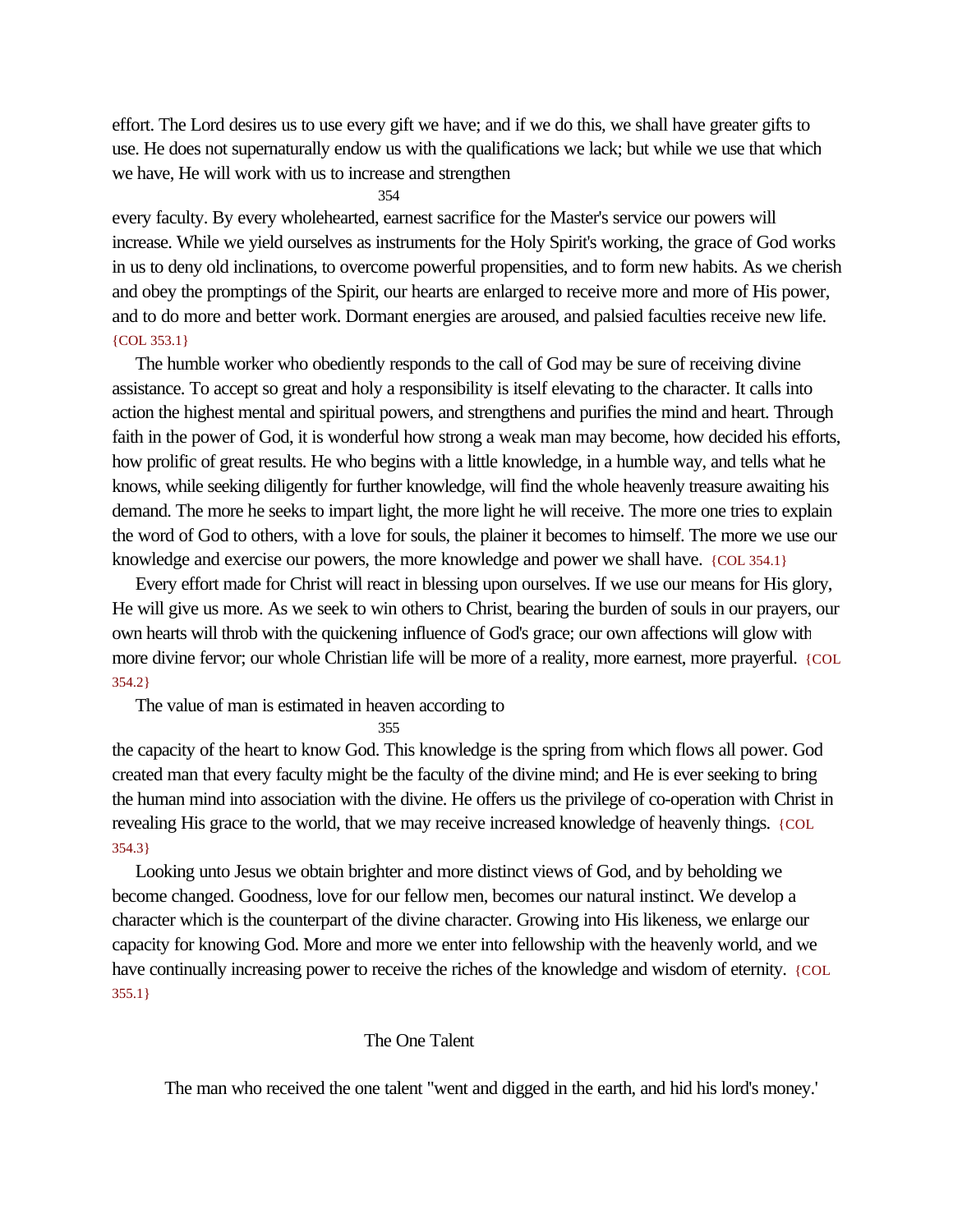### {COL 355.2}

 It was the one with the smallest gift who left his talent unimproved. In this is given a warning to all who feel that the smallness of their endowments excuses them from service for Christ. If they could do some great thing, how gladly would they undertake it; but because they can serve only in little things, they think themselves justified in doing nothing. In this they err. The Lord in His distribution of gifts is testing character. The man who neglected to improve his talent proved himself an unfaithful servant. Had he received five talents, he would have buried them as he buried the one. His misuse of the one talent showed that he despised the gifts of heaven.

356

### {COL 355.3}

 "He that is faithful in that which is least is faithful also in much." Luke 16:10. The importance of the little things is often underrated because they are small; but they supply much of the actual discipline of life. There are really no nonessentials in the Christian's life. Our character building will be full of peril while we underrate the importance of the little things. {COL 356.1}}

 "He that is unjust in the least is unjust also in much." By unfaithfulness in even the smallest duties, man robs his Maker of the service which is His due. This unfaithfulness reacts upon himself. He fails of gaining the grace, the power, the force of character, which may be received through an unreserved surrender to God. Living apart from Christ he is subject to Satan's temptations, and he makes mistakes in his work for the Master. Because he is not guided by right principles in little things, he fails to obey God in the great matters which he regards as his special work. The defects cherished in dealing with life's minor details pass into more important affairs. He acts on the principles to which he has accustomed himself. Thus actions repeated form habits, habits form character, and by the character our destiny for time and for eternity is decided. {COL 356.2}

 Only by faithfulness in the little things can the soul be trained to act with fidelity under larger responsibilities. God brought Daniel and his fellows into connection with the great men of Babylon, that these heathen men might become acquainted with the principles of true religion. In the midst of a nation of idolaters, Daniel was to represent the character of God. How did he become fitted for a position of so great trust and honor? It was his faithfulness in the little things that gave complexion to his whole life. He honored God in the smallest duties, and the Lord co-operated with him. To Daniel and his companions God

357

gave "knowledge and skill in all learning and wisdom; and Daniel had understanding in all visions and dreams." Dan. 1:17. {COL 356.3}

 As God called Daniel to witness for Him in Babylon, so He calls us to be His witnesses in the world today. In the smallest as well as the largest affairs of life He desires us to reveal to men the principles of His kingdom. {COL 357.1}

 Christ in His life on earth taught the lesson of careful attention to the little things. The great work of redemption weighed continually upon His soul. As He was teaching and healing, all the energies of mind and body were taxed to the utmost; yet He noticed the most simple things in life and in nature. His most instructive lessons were those in which by the simple things of nature He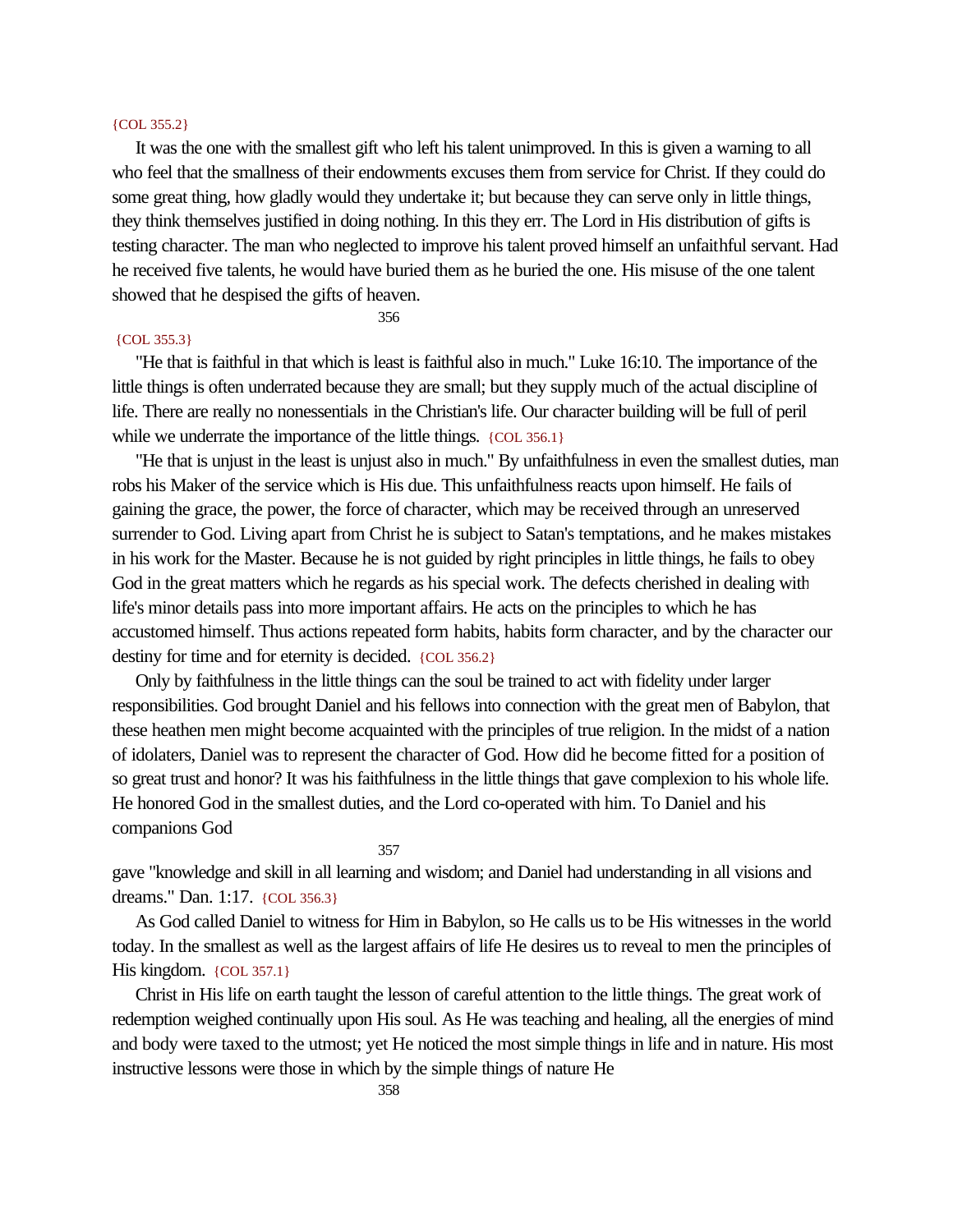illustrated the great truths of the kingdom of God. He did not overlook the necessities of the humblest of His servants. His ear heard every cry of need. He was awake to the touch of the afflicted woman in the crowd; the very slightest touch of faith brought a response. When He raised from the dead the daughter of Jairus, He reminded her parents that she must have something to eat. When by His own mighty power He rose from the tomb, He did not disdain to fold and put carefully in the proper place the graveclothes in which He had been laid away. {COL 357.2}

 The work to which as Christians we are called is to co-operate with Christ for the salvation of souls. This work we have entered into covenant with Him to do. To neglect the work is to prove disloyal to Christ. But in order to accomplish this work we must follow His example of faithful, conscientious attention to the little things. This is the secret of success in every line of Christian effort and influence. {COL 358.1}

 The Lord desires His people to reach the highest round of the ladder that they may glorify Him by possessing the ability He is willing to bestow. Through the grace of God every provision has been made for us to reveal that we act upon better plans than those upon which the world acts. We are to show a superiority in intellect, in understanding, in skill and knowledge, because we believe in God and in His power to work upon human hearts. {COL 358.2}

 But those who have not a large endowment of gifts need not become discouraged. Let them use what they have, faithfully guarding every weak point in their characters, seeking by divine grace to make it strong. Into every action of life we are to weave faithfulness and loyalty, cultivating the attributes that will enable us to accomplish the work. {COL 358.3}

Habits of negligence should be resolutely overcome.

359

Many think it a sufficient excuse for the grossest errors to plead forgetfulness. But do they not, as well as others, possess intellectual faculties? Then they should discipline their minds to be retentive. It is a sin to forget, a sin to be negligent. If you form a habit of negligence, you may neglect your own soul's salvation and at last find that you are unready for the kingdom of God. {COL 358.4}

 Great truths must be brought into little things. Practical religion is to be carried into the lowly duties of daily life. The greatest qualification for any man is to obey implicitly the word of the Lord. {COL 359.1}

 Because they are not connected with some directly religious work, many feel that their lives are useless; that they are doing nothing for the advancement of God's kingdom. But this is a mistake. If their work is that which someone must do, they should not accuse themselves of uselessness in the great household of God. The humblest duties are not to be ignored. Any honest work is a blessing, and faithfulness in it may prove a training for higher trusts. {COL 359.2}

 However lowly, any work done for God with a full surrender of self is as acceptable to Him as the highest service. No offering is small that is given with true-heartedness and gladness of soul. {COL 359.3}

 Wherever we may be, Christ bids us take up the duty that presents itself. If this is in the home, take hold willingly and earnestly to make home a pleasant place. If you are a mother, train your children for Christ. This is as verily a work for God as is that of the minister in the pulpit. If your duty is in the kitchen, seek to be a perfect cook. Prepare food that will be healthful, nourishing, and appetizing. And as you employ the best ingredients in preparing food remember that you are to give your mind the best thoughts. If it is your work to till the soil or to engage in any other trade or occupation, make a success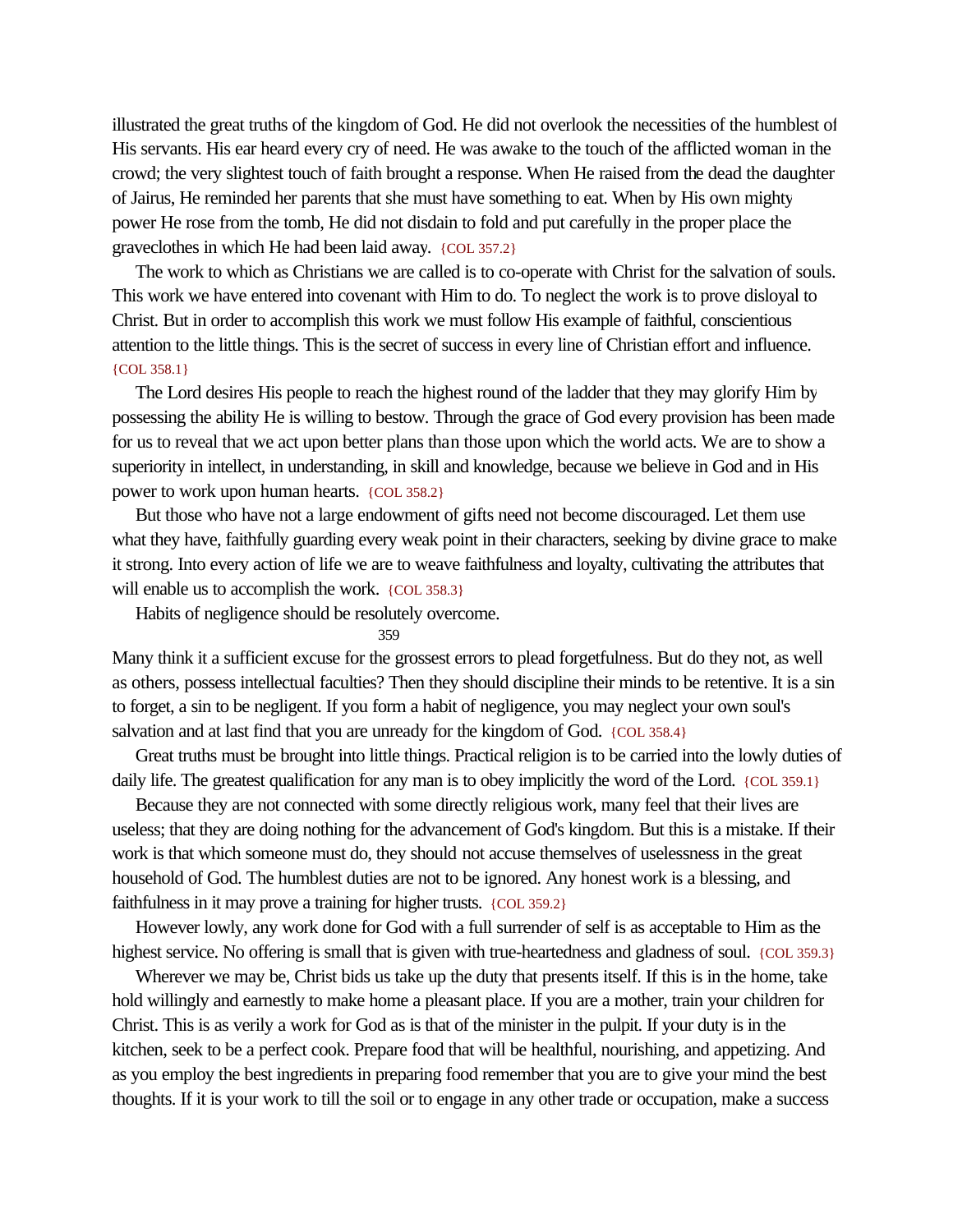of the present duty. Put your mind on what you are doing. In all your work represent Christ. Do as He would do in your place. {COL 359.4}

 However small your talent, God has a place for it. That one talent, wisely used, will accomplish its appointed work. By faithfulness in little duties, we are to work on the plan of addition, and God will work for us on the plan of multiplication. These littles will become the most precious influences in His work. {COL 360.1}

Let a living faith run like threads of gold through the performance of even the smallest duties. Then all the daily work will promote Christian growth. There will be a continual looking unto Jesus. Love for Him will give vital force to everything that is undertaken. Thus through the right use of our talents, we may link ourselves by a golden chain to the higher world. This is true sanctification; for sanctification consists in the cheerful performance of daily duties in perfect obedience to the will of God. {COL 360.2}

 But many Christians are waiting for some great work to be brought to them. Because they cannot find a place large enough to satisfy their ambition, they fail to perform faithfully the common duties of life. These seem to them uninteresting. Day by day they let slip opportunities for showing their faithfulness to God. While they are waiting for some great work, life passes away, its purposes unfulfilled, its work unaccomplished. {COL 360.3}

### The Talents Returned

 "After a long time the lord of those servants cometh, and reckoneth with them." When the Lord takes account of His servants, the return from every talent will be scrutinized. The work done reveals the character of the worker. {COL 360.4}

 Those who have received the five and the two talents return to the Lord the entrusted gifts with their increase.

361

In doing this they claim no merit for themselves. Their talents are those that have been delivered to them; they have gained other talents, but there could have been no gain without the deposit. They see that they have done only their duty. The capital was the Lord's; the improvement is His. Had not the Saviour bestowed upon them His love and grace, they would have been bankrupt for eternity. {COL 360.5}

 But when the Master receives the talents, He approves and rewards the workers as though the merit were all their own. His countenance is full of joy and satisfaction. He is filled with delight that He can bestow blessings upon them. For every service and every sacrifice He requites them, not because it is a debt He owes, but because His heart is overflowing with love and tenderness. {COL 361.1}

 "Well done, thou good and faithful servant," He says; "thou hast been faithful over a few things, I will make thee ruler over many things; enter thou into the joy of thy Lord." {COL 361.2}

 It is the faithfulness, the loyalty to God, the loving service, that wins the divine approval. Every impulse of the Holy Spirit leading men to goodness and to God, is noted in the books of heaven, and in the day of God the workers through whom He has wrought will be commended. {COL 361.3}

 They will enter into the joy of the Lord as they see in His kingdom those who have been redeemed through their instrumentality. And they are privileged to participate in His work there, because they have

360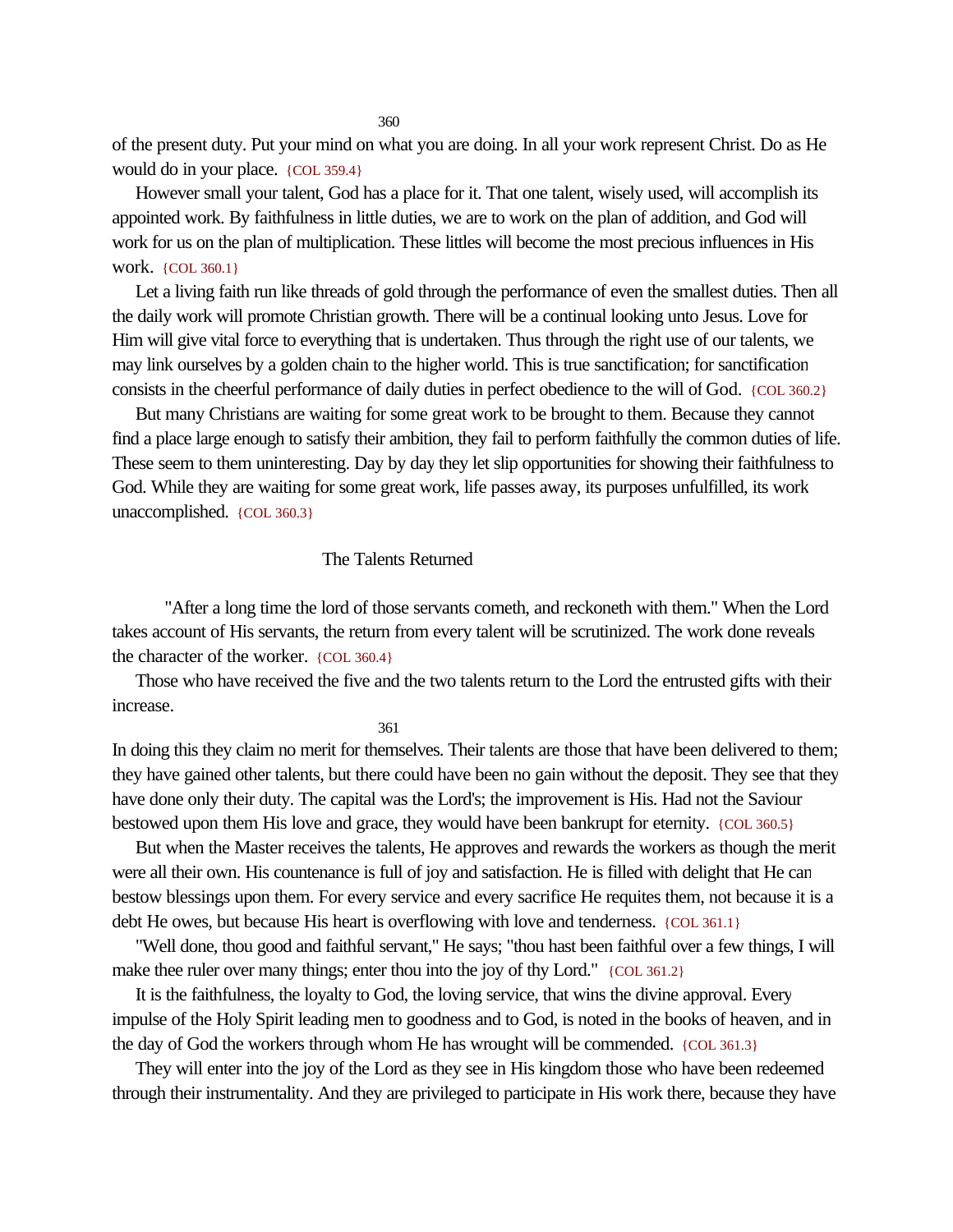gained a fitness for it by participation in His work here. What we shall be in heaven is the reflection of what we are now in character and holy service. Christ said of Himself, "The Son of man came not to be ministered unto, but to minister." Matt. 20:28. This, His work on earth, is His work in heaven. And our reward for working with Christ in this world is the greater power and wider privilege of working with Him in the world to come.

362

### {COL 361.4}

 "Then he which had received the one talent came and said, Lord, I knew thee that thou art an hard man, reaping where thou hast not sown, and gathering where thou hast not strewed; and I was afraid, and went and hid thy talent in the earth; lo, there thou hast that is thine."  $\{COL\ 362.1\}$ 

 Thus men excuse their neglect of God's gifts. They look upon God as severe and tyrannical, as watching to spy out their mistakes and visit them with judgments. They charge Him with demanding what He has never given, with reaping where He has not sown. {COL 362.2}

 There are many who in their hearts charge God with being a hard master because He claims their possessions and their service. But we can bring to God nothing that is not already His. "All things come of Thee," said King David; "and of Thine own have we given Thee." 1 Chron. 29:14. All things are God's, not only by creation, but by redemption. All the blessings of this life and of the life to come are delivered to us stamped with the cross of Calvary. Therefore the charge that God is a hard master, reaping where He has not sown, is false. {COL 362.3}

 The master does not deny the charge of the wicked servant, unjust as it is; but taking him on his own ground he shows that his conduct is without excuse. Ways and means had been provided whereby the talent might have been improved to the owner's profit. "Thou oughtest," he said, "to have put my money to the exchangers, and then at my coming I should have received mine own with usury." {COL 362.4}

 Our heavenly Father requires no more nor less than He has given us ability to do. He lays upon His servants no burdens that they are not able to bear. "He knoweth our frame; He remembereth that we are dust." Ps. 103:14. All that He claims from us we through divine grace can render. {COL 362.5}

"Unto whomsoever much is given, of him shall be much

363

required." Luke 12:48. We shall individually be held responsible for doing one jot less than we have ability to do. The Lord measures with exactness every possibility for service. The unused capabilities are as much brought into account as are those that are improved. For all that we might become through the right use of our talents God holds us responsible. We shall be judged according to what we ought to have done, but did not accomplish because we did not use our powers to glorify God. Even if we do not lose our souls, we shall realize in eternity the result of our unused talents. For all the knowledge and ability that we might have gained and did not, there will be an eternal loss. {COL 362.6}

 But when we give ourselves wholly to God and in our work follow His directions, He makes Himself responsible for its accomplishment. He would not have us conjecture as to the success of our honest endeavors. Not once should we even think of failure. We are to co-operate with One who knows no failure. {COL 363.1}

 We should not talk of our own weakness and inability. This is a manifest distrust of God, a denial of His word. When we murmur because of our burdens, or refuse the responsibilities He calls upon us to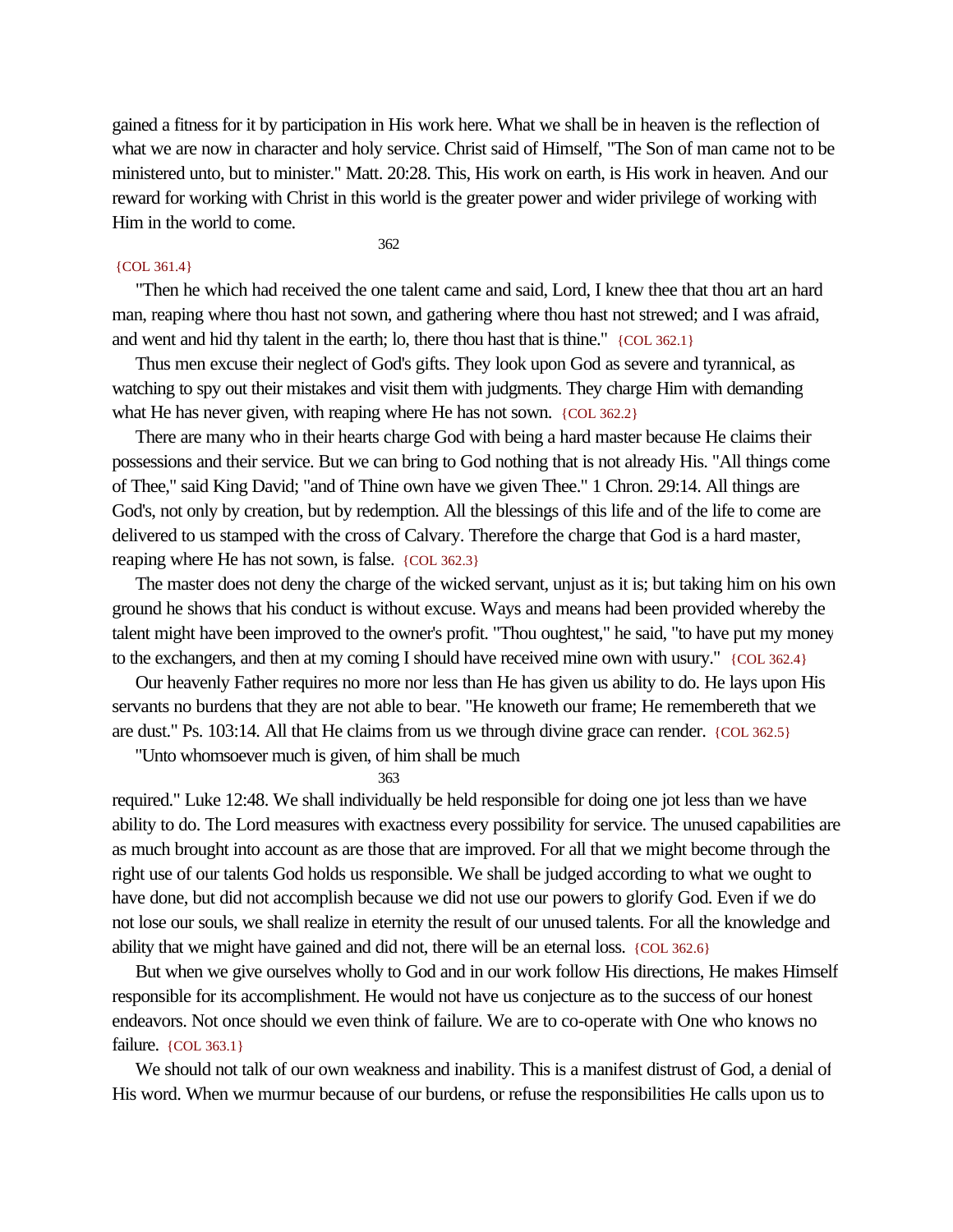bear, we are virtually saying that He is a hard master, that He requires what He has not given us power to do. {COL 363.2}

 The spirit of the slothful servant we are often fain to call humility. But true humility is widely different. To be clothed with humility does not mean that we are to be dwarfs in intellect, deficient in aspiration, and cowardly in our lives, shunning burdens lest we fail to carry them successfully. Real humility fulfills God's purposes by depending upon His strength. {COL 363.3}

 God works by whom He will. He sometimes selects the humblest instrument to do the greatest work, for His

364

power is revealed through the weakness of men. We have our standard, and by it we pronounce one thing great and another small; but God does not estimate according to our rule. We are not to suppose that what is great to us must be great to God, or that what is small to us must be small to Him. It does not rest with us to pass judgment on our talents or to choose our work. We are to take up the burdens that God appoints, bearing them for His sake, and ever going to Him for rest. Whatever our work, God is honored by wholehearted, cheerful service. He is pleased when we take up our duties with gratitude, rejoicing that we are accounted worthy to be co-laborers with Him. {COL 363.4}

## The Talent Removed

 Upon the slothful servant the sentence was, "Take therefore the talent from him, and give it unto him which hath ten talents." Here, as in the reward of the faithful worker, is indicated not merely the reward at the final judgment but the gradual process of retribution in this life. As in the natural, so in the spiritual world: every power unused will weaken and decay. Activity is the law of life; idleness is death. "The manifestation of the Spirit is given to every man to profit withal." 1 Cor. 12:7. Employed to bless others, his gifts increase. Shut up to self-serving they diminish, and are finally withdrawn. He who refuses to impart that which he has received will at last find that he has nothing to give. He is consenting to a process that surely dwarfs and finally destroys the faculties of the soul. {COL 364.1}

 Let none suppose that they can live a life of selfishness, and then, having served their own interests, enter into the joy of their Lord. In the joy of unselfish love they could not participate. They would not be fitted for the heavenly

365

courts. They could not appreciate the pure atmosphere of love that pervades heaven. The voices of the angels and the music of their harps would not satisfy them. To their minds the science of heaven would be as an enigma. {COL 364.2}

 In the great judgment day those who have not worked for Christ, those who have drifted along, carrying no responsibility, thinking of themselves, pleasing themselves, will be placed by the Judge of all the earth with those who did evil. They receive the same condemnation. {COL 365.1}

 Many who profess to be Christians neglect the claims of God, and yet they do not feel that in this there is any wrong. They know that the blasphemer, the murderer, the adulterer, deserves punishment; but as for them, they enjoy the services of religion. They love to hear the gospel preached, and therefore they think themselves Christians. Though they have spent their lives in caring for themselves, they will be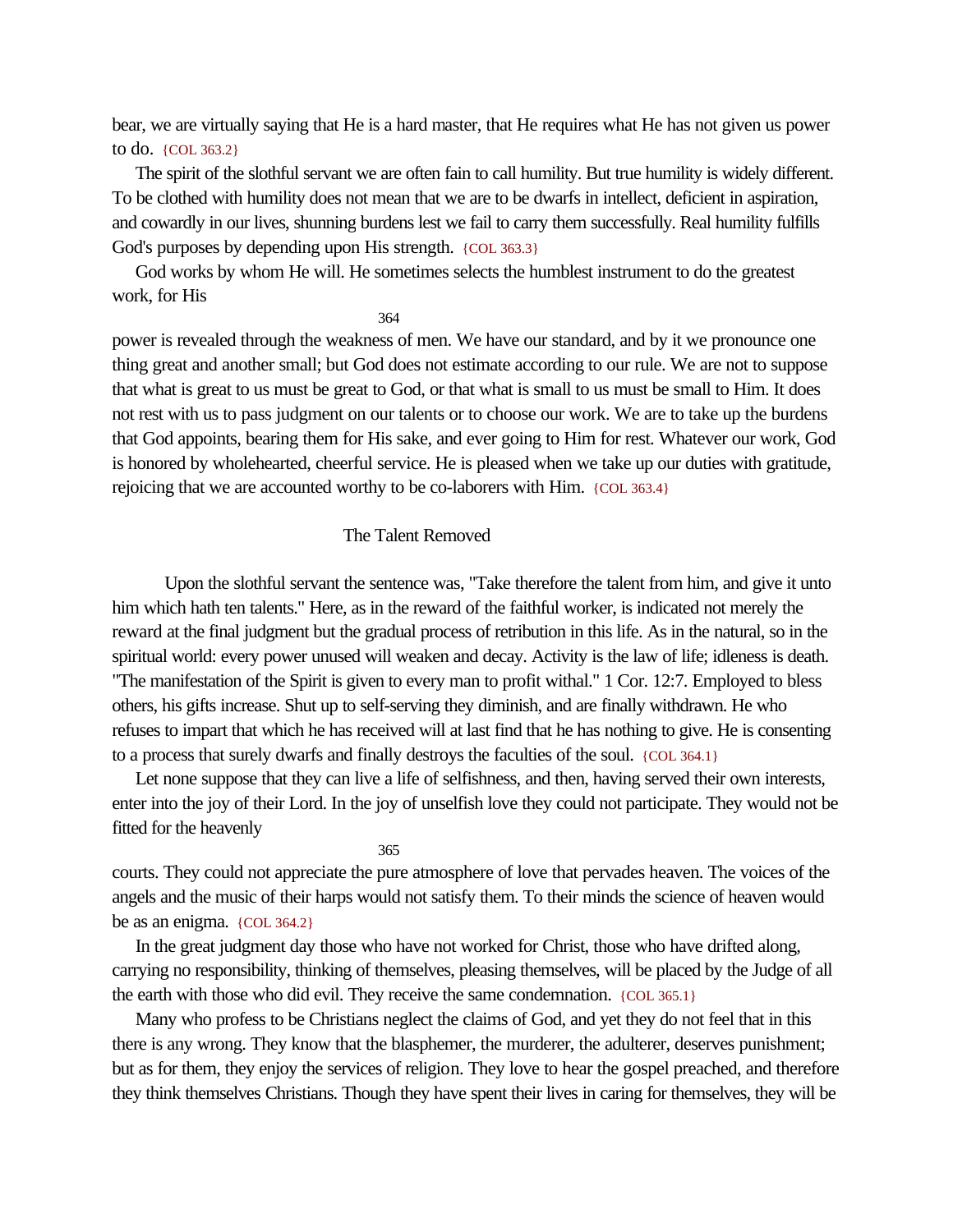as much surprised as was the unfaithful servant in the parable to hear the sentence, "Take the talent from him." Like the Jews, they mistake the enjoyment of their blessings for the use they should make of them. {COL 365.2}

 Many who excuse themselves from Christian effort plead their inability for the work. But did God make them so incapable? No, never. This inability has been produced by their own inactivity and perpetuated by their deliberate choice. Already, in their own characters, they are realizing the result of the sentence, "Take the talent from him." The continual misuse of their talents will effectually quench for them the Holy Spirit, which is the only light. The sentence, "Cast ye the unprofitable servant into outer darkness," sets Heaven's seal to the choice which they themselves have made for eternity. {COL 365.3}

## **BOOKS / COL - Christ's Object Lessons (1900) / Chap. 26 - "Friends by the Mammon of Unrighteousness"**

**Chap. 26 - "Friends by the Mammon of Unrighteousness"**

 Christ's coming was at a time of intense worldliness. Men were subordinating the eternal to the temporal, the claims of the future to the affairs of the present. They were mistaking phantoms for realities, and realities for phantoms. They did not by faith behold the unseen world. Satan presented before them the things of this life as all-attractive and all-absorbing, and they gave heed to his temptations. {COL 366.1}

 Christ came to change this order of things. He sought to break the spell by which men were infatuated and ensnared. In His teaching He sought to adjust the claims of heaven and earth, to turn men's thoughts from the present to the future. From their pursuit of the things of time, He called them to make provision for eternity. {COL 366.2}

 "There was a certain rich man," He said, "which had a steward; and the same was accused unto him that he had wasted his goods." The rich man had left all his possessions in the hands of this servant; but the servant was unfaithful, and the master was convinced that he was being

367

systematically robbed. He determined to retain him no longer in his service, and he called for an investigation of his accounts. "How is it," he said, "that I hear this of thee? Give an account of thy stewardship; for thou mayest be no longer steward." {COL 366.3}

 With the prospect of discharge before him, the steward saw three paths open to his choice. He must labor, beg, or starve. And he said within himself, "What shall I do? for my lord taketh away from me the stewardship: I cannot dig; to beg I am ashamed. I am resolved what to do, that, when I am put out of the stewardship, they may receive me into their houses. So he called every one of his lord's debtors unto him, and said unto the first, How much owest thou unto my lord? And he said, An hundred measures of oil. And he said unto him, Take thy bill, and sit down quickly, and write fifty. Then said he to another, And how much owest thou? And he said, An hundred measures of wheat. And he said unto him, Take thy bill, and write fourscore." {COL 367.1}

 This unfaithful servant made others sharers with him in his dishonesty. He defrauded his master to advantage them, and by accepting this advantage they placed themselves under obligation to receive him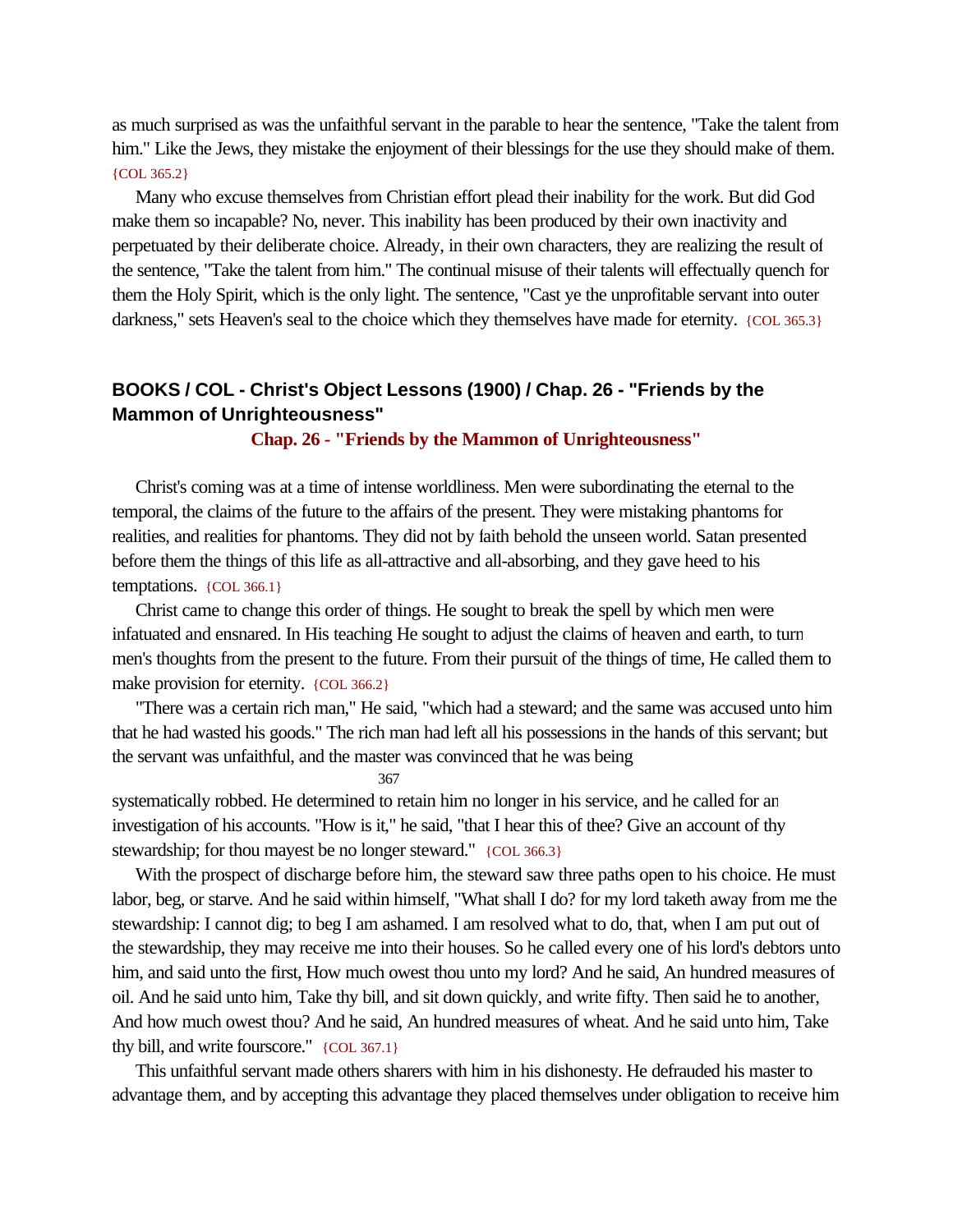as a friend into their homes. {COL 367.2}

 "And the lord commended the unjust steward, because he had done wisely." The worldly man praised the sharpness of the man who had defrauded him. But the rich man's commendation was not the commendation of God. {COL 367.3}

 Christ did not commend the unjust steward, but He made use of a well-known occurrence to illustrate the lesson He desired to teach. "Make to yourselves friends by means of the mammon of unrighteousness," He said, "that when it shall fail, they may receive you into the eternal tabernacles." R.V.

368

### {COL 367.4}

 The Saviour had been censured by the Pharisees for mingling with publicans and sinners. But His interest in them was not lessened, nor did His efforts for them cease. He saw that their employment brought them into temptation. They were surrounded by enticements to evil. The first wrong step was easy, and the descent was rapid to greater dishonesty and increased crimes. Christ was seeking by every means to win them to higher aims and nobler principles. This purpose He had in mind in the story of the unfaithful steward. There had been among the publicans just such a case as that represented in the parable, and in Christ's description they recognized their own practices. Their attention was arrested, and from the picture of their own dishonest practices many of them learned a lesson of spiritual truth. {COL 368.1}

 The parable was, however, spoken directly to the disciples. To them first the leaven of truth was imparted, and through them it was to reach others. Much of Christ's teaching the disciples did not at first understand, and often His lessons seemed to be almost forgotten. But under the influence of the Holy Spirit these truths were afterward

369

revived with distinctness, and through the disciples they were brought vividly before the new converts who were added to the church. {COL 368.2}

 And the Saviour was speaking also to the Pharisees. He did not relinquish the hope that they would perceive the force of His words. Many had been deeply convicted, and as they should hear the truth under the dictation of the Holy Spirit, not a few would become believers in Christ. {COL 369.1}

 The Pharisees had tried to bring Christ into disrepute by accusing Him of mingling with publicans and sinners. Now He turns the rebuke on these accusers. The scene known to have taken place among the publicans He holds up before the Pharisees both as representing their course of action and as showing the only way in which they can redeem their errors. {COL 369.2}

 To the unfaithful steward his lord's goods had been entrusted for benevolent purposes; but he had used them for himself. So with Israel. God had chosen the seed of Abraham. With a high arm He had delivered them from bondage in Egypt. He had made them the depositaries of sacred truth for the blessing of the world. He had entrusted to them the living oracles that they might communicate the light to others. But His stewards had used these gifts to enrich and exalt themselves. {COL 369.3}

 The Pharisees, filled with self-importance and self-righteousness, were misapplying the goods lent them by God to use for His glory. {COL 369.4}

The servant in the parable had made no provision for the future. The goods entrusted to him for the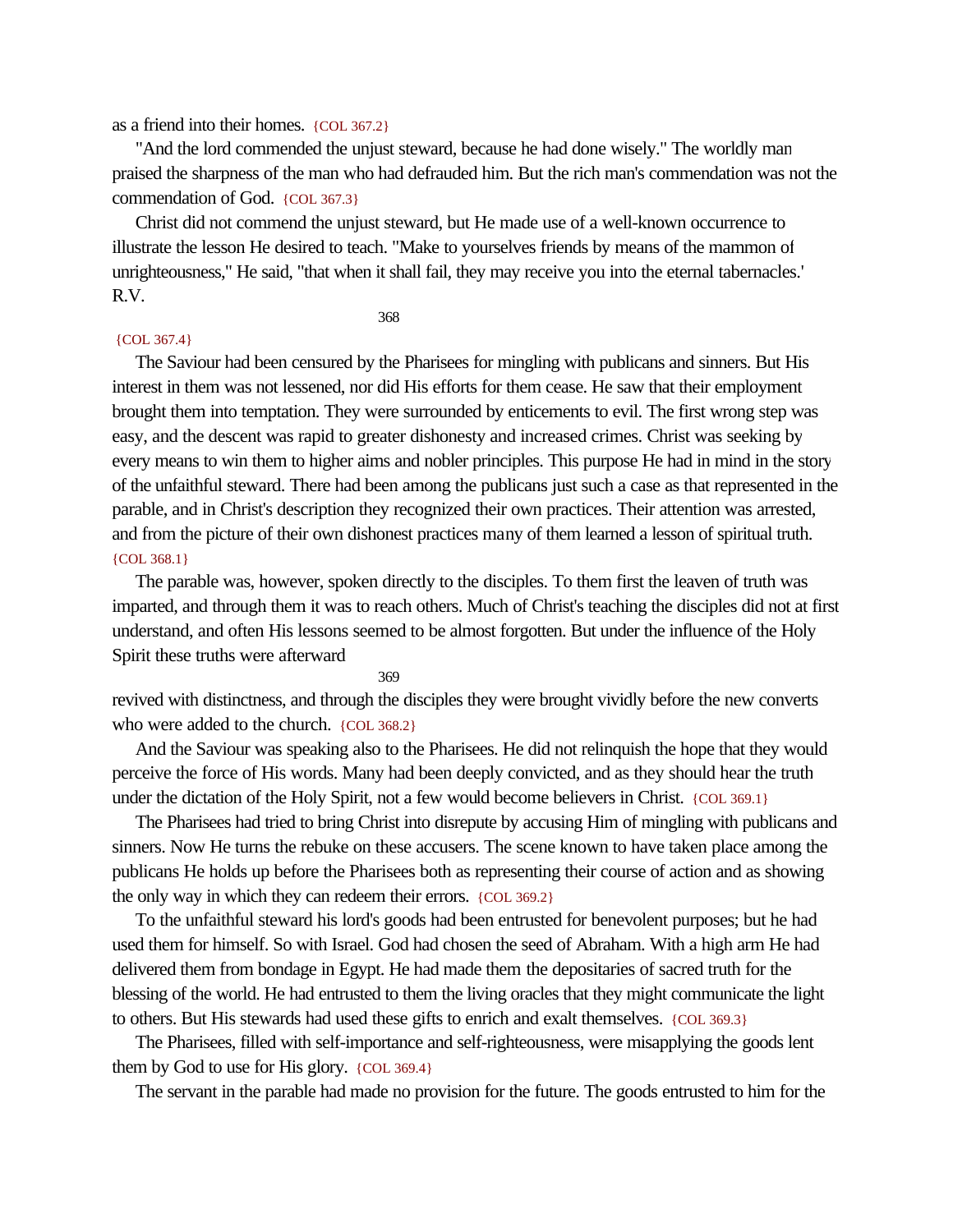benefit of others he had used for himself; but he had thought only of the present. When the stewardship should be taken from him, he would have nothing to call his own. But his master's goods were still in his hands, and he determined

370

to use them so as to secure himself against future want. To accomplish this he must work on a new plan. Instead of gathering for himself, he must impart to others. Thus he might secure friends, who, when he should be cast out, would receive him. So with the Pharisees. The stewardship was soon to be taken from them, and they were called upon to provide for the future. Only by seeking the good of others could they benefit themselves. Only by imparting God's gifts in the present life could they provide for eternity. {COL 369.5}

 After relating the parable, Christ said, "The children of this world are in their generation wiser than the children of light." That is, worldly-wise men display more wisdom and earnestness in serving themselves than do the professed children of God in their service to Him. So it was in Christ's day. So it is now. Look at the life of many who claim to be Christians. The Lord has endowed them with capabilities, and power, and influence; He has entrusted them with money, that they may be co-workers with Him in the great redemption. All His gifts are to be used in blessing humanity, in relieving the suffering and the needy. We are to feed the hungry, to clothe the naked, to care for the widow and the fatherless, to minister to the distressed and downtrodden. God never meant that the widespread misery in the world should exist. He never meant that one man should have an abundance of the luxuries of life, while the children of others should cry for bread. The means over and above the actual necessities of life are entrusted to man to do good, to bless humanity. The Lord says, "Sell that ye have, and give alms." Luke 12:33. Be "ready to distribute, willing to communicate." 1 Tim. 6:18. "When thou makest a feast, call the poor, the maimed, the lame, the blind." Luke 14:13. "Loose the bands of wickedness," "undo the heavy burdens," "let the oppressed go free,"

371

"break every yoke." "Deal thy bread to the hungry," "bring the poor that are cast out to thy house." "When thou seest the naked, . . . cover him." "Satisfy the afflicted soul." Isa. 58:6, 7, 10. "Go ye into all the world, and preach the gospel to every creature." Mark 16:15. These are the Lord's commands. Are the great body of professed Christians doing this work? {COL 370.1}

 Alas, how many are appropriating to themselves the gifts of God! How many are adding house to house and land to land. How many are spending their money for pleasure, for the gratification of appetite, for extravagant houses, furniture, and dress. Their fellow beings are left to misery and crime, to disease and death. Multitudes are perishing without one pitying look, one word or deed of sympathy. {COL 371.1}

 Men are guilty of robbery toward God. Their selfish use of means robs the Lord of the glory that should be reflected back to Him in the relief of suffering humanity and the salvation of souls. They are embezzling His

372

entrusted goods. The Lord declares, "I will come near to you to judgment; and I will be a swift witness against . . . those that oppress the hireling in his wages, the widow, and the fatherless, and that turn aside the stranger from his right." "Will a man rob God? Yet ye have robbed Me. But ye say, Wherein have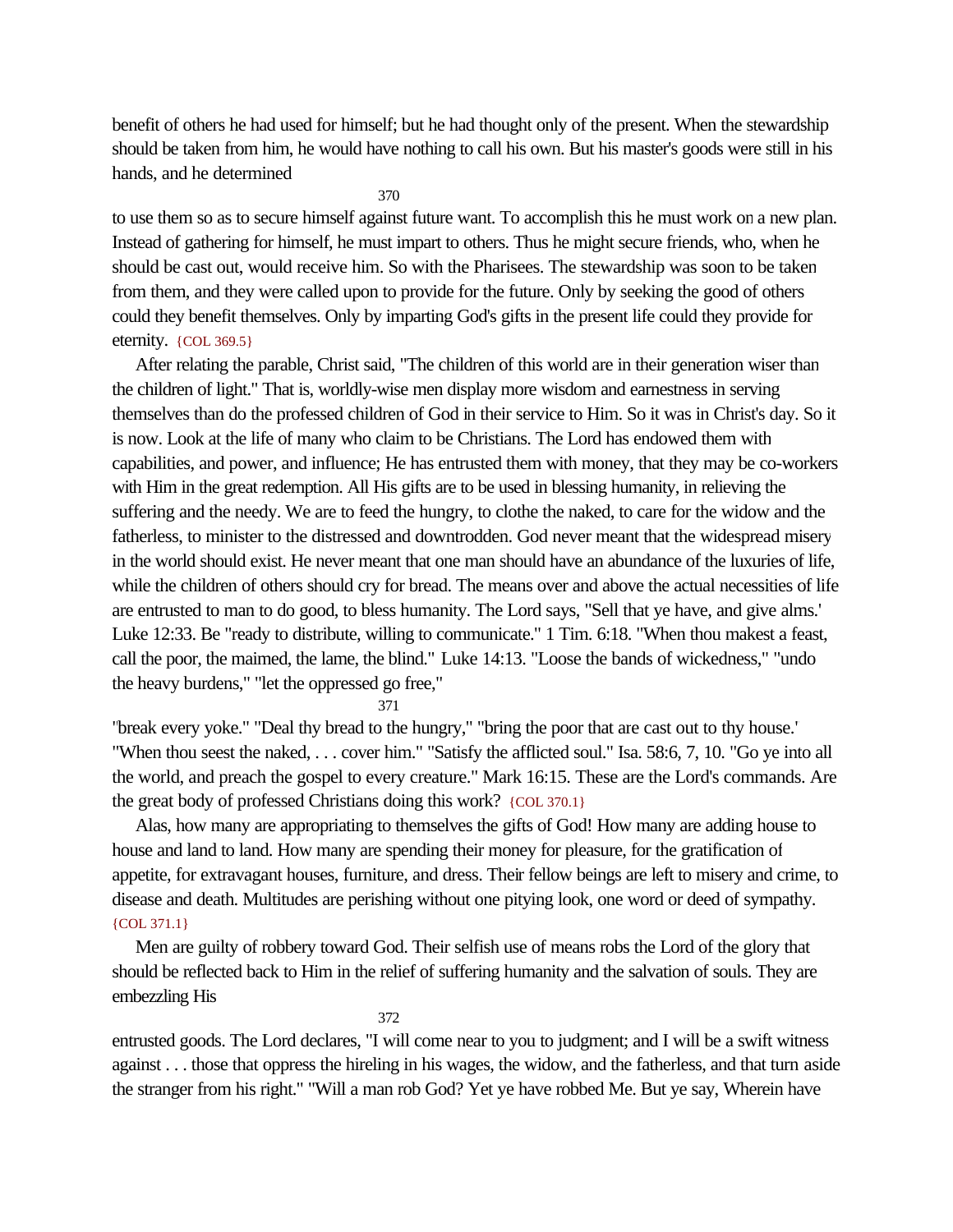we robbed Thee? In tithes and offerings. Ye are cursed with a curse; for ye have robbed Me, even this whole nation." Mal. 3:5, 8, 9. "Go to now, ye rich men, . . . your riches are corrupted, and your garments are motheaten. Your gold and silver is cankered, and the rust of them shall be a witness against you. . . . Ye have heaped treasure together for the last days." "Ye have lived in pleasure on the earth, and been wanton." "Behold, the hire of the laborers who have reaped down your fields, which is of you kept back by fraud, crieth: and the cries of them which have reaped are entered into the ears of the Lord of sabaoth." James 5:1-3, 5, 4. {COL 371.2}

 Everyone will be required to render up his entrusted gifts. In the day of final judgment men's hoarded wealth will be worthless to them. They have nothing they can call their own. {COL 372.1}

 Those who spend their lives in laying up worldly treasure show less wisdom, less thought and care for their eternal well-being, than did the unjust steward for his earthly support. Less wise than the children of this world in their generation are these professed children of the light. These are they of whom the prophet declared, in his vision of the great judgment day, "A man shall cast the idols of his silver, and the idols of his gold [margin]; which they made each one for himself to worship, to the moles and to the bats; to go into the clefts of the rocks, and into the tops of the ragged rocks, for fear of the Lord, and for the glory of His majesty, when He ariseth to shake terribly the earth." Isa. 2:20, 21.

### {COL 372.2}

373

 "Make to yourselves friends by means of the mammon of unrighteousness," Christ says, "that when it shall fail, they may receive you into the eternal tabernacles." R.V. God and Christ and angels are all ministering to the afflicted, the suffering, and the sinful. Give yourself to God for this work, use His gifts for this purpose, and you enter into partnership with heavenly beings. Your heart will throb in sympathy with theirs. You will be assimilated to them in character. To you these dwellers in the eternal tabernacles will not be strangers. When earthly things shall have passed away, the watchers at heaven's gates will bid you welcome. {COL 373.1}

 And the means used to bless others will bring returns. Riches rightly employed will accomplish great good. Souls will be won to Christ. He who follows Christ's plan of life will see in the courts of God those for whom he has labored and sacrificed on earth. Gratefully will the ransomed ones remember those who have been instrumental in their salvation. Precious will heaven be to those who have been faithful in the work of saving souls. {COL 373.2}

 The lesson of this parable is for all. Everyone will be held responsible for the grace given him through Christ. Life is too solemn to be absorbed in temporal or earthly matters. The Lord desires that we shall communicate to others that which the eternal and unseen communicates to us. {COL 373.3}

 Every year millions upon millions of human souls are passing into eternity unwarned and unsaved. From hour to hour in our varied life opportunities to reach and save souls are opened to us. These opportunities are continually coming and going. God desires us to make the most of them. Days, weeks, and months are passing; we have one day, one week, one month less in which to do our work. A few more years at the longest, and the voice which we

374

cannot refuse to answer will be heard saying, "Give an account of thy stewardship." {COL 373.4}

Christ calls upon every one to consider. Make an honest reckoning. Put into one scale Jesus, which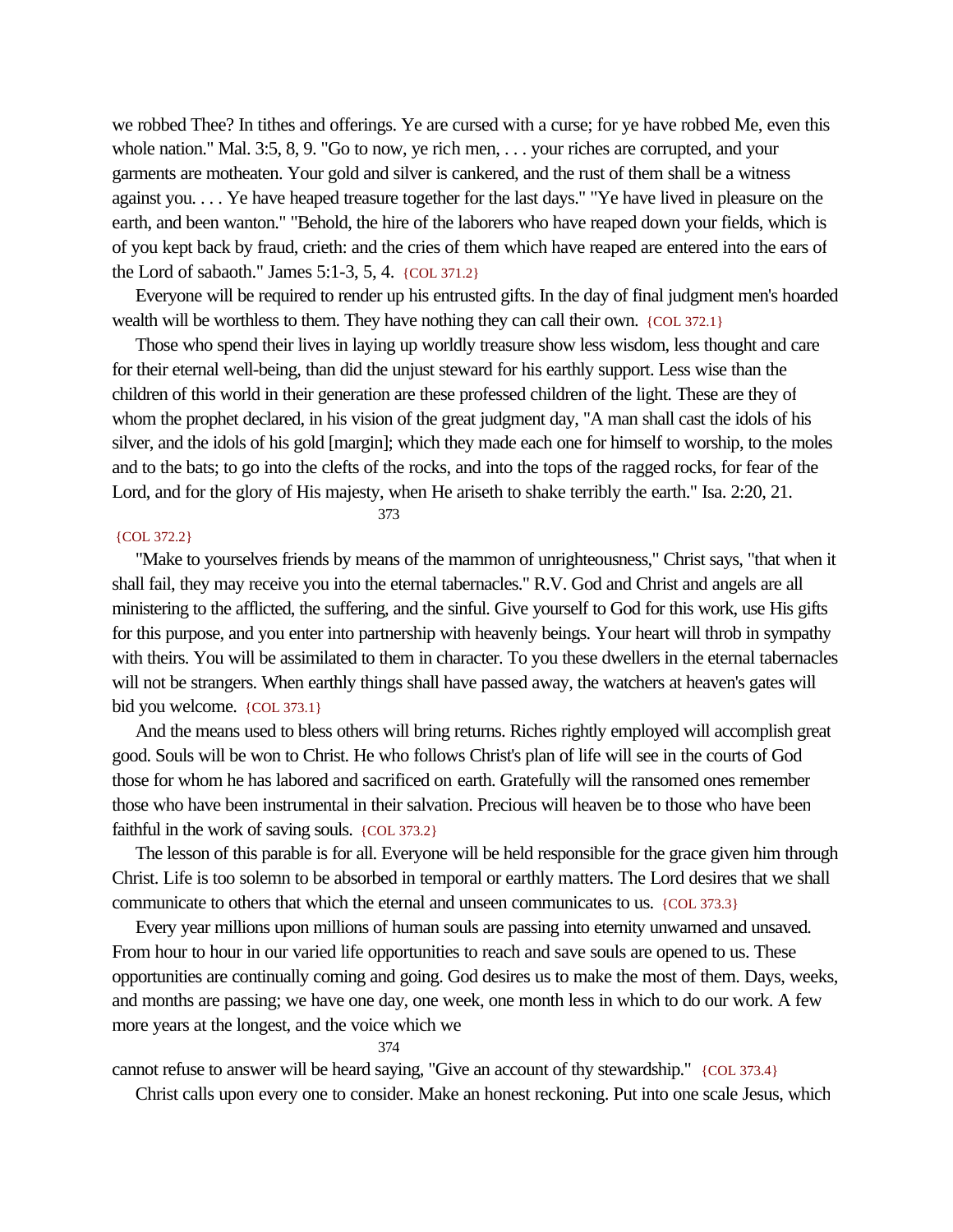means eternal treasure, life, truth, heaven, and the joy of Christ in souls redeemed; put into the other every attraction the world can offer. Into one scale put the loss of your own soul, and the souls of those whom you might have been instrumental in saving; into the other, for yourself and for them, a life that measures with the life of God. Weigh for time and for eternity. While you are thus engaged, Christ speaks: "What shall it profit a man, if he shall gain the whole world, and lose his own soul?" Mark 8:36. {COL 374.1}

 God desires us to choose the heavenly in place of the earthly. He opens before us the possibilities of a heavenly investment. He would give encouragement to our loftiest aims, security to our choicest treasure. He declares, "I will make a man more precious than fine gold; even a man than the golden wedge of Ophir." Isa. 13:12. When the riches that moth devours and rust corrupts shall be swept away, Christ's followers can rejoice in their heavenly treasure, the riches that are imperishable. {COL 374.2}

 Better than all the friendship of the world is the friendship of Christ's redeemed. Better than a title to the noblest palace on earth is a title to the mansions our Lord has gone to prepare. And better than all the words of earthly praise will be the Saviour's words to His faithful servants, "Come, ye blessed of My Father, inherit the kingdom prepared for you from the foundation of the world." Matt. 25:34. {COL 374.3}

 To those who have squandered His goods, Christ still gives opportunity to secure lasting riches. He says, "Give, and it shall be given unto you." "Provide yourselves bags which wax not old, a treasure in the heavens that faileth

375

not, where no thief approacheth, neither moth corrupteth." Luke 6:38; 12:33. "Charge them that are rich in this world, . . . that they do good, that they be rich in good works, ready to distribute, willing to communicate; laying up in store for themselves a good foundation against the time to come, that they may lay hold on eternal life." 1 Tim. 6:17-19. {COL 374.4}

 Then let your property go beforehand to heaven. Lay up your treasures beside the throne of God. Make sure your title to the unsearchable riches of Christ. "Make to yourselves friends by means of the mammon of unrighteousness, that when it shall fail, they may receive you into the eternal tabernacles." R.V. {COL 375.1}

# **BOOKS / COL - Christ's Object Lessons (1900) / Chap. 27 - "Who is My Neighbour?"**

### **Chap. 27 - "Who is My Neighbour?"**

 Among the Jews the question, "Who is my neighbour?" caused endless dispute. They had no doubt as to the heathen and the Samaritans. These were strangers and enemies. But where should the distinction be made among the people of their own nation and among the different classes of society? Whom should the priest, the rabbi, the elder, regard as neighbor? They spent their lives in a round of ceremonies to make themselves pure. Contact with the ignorant and careless multitude, they taught, would cause defilement that would require wearisome effort to remove. Were they to regard the "unclean" as neighbors? {COL 376.1}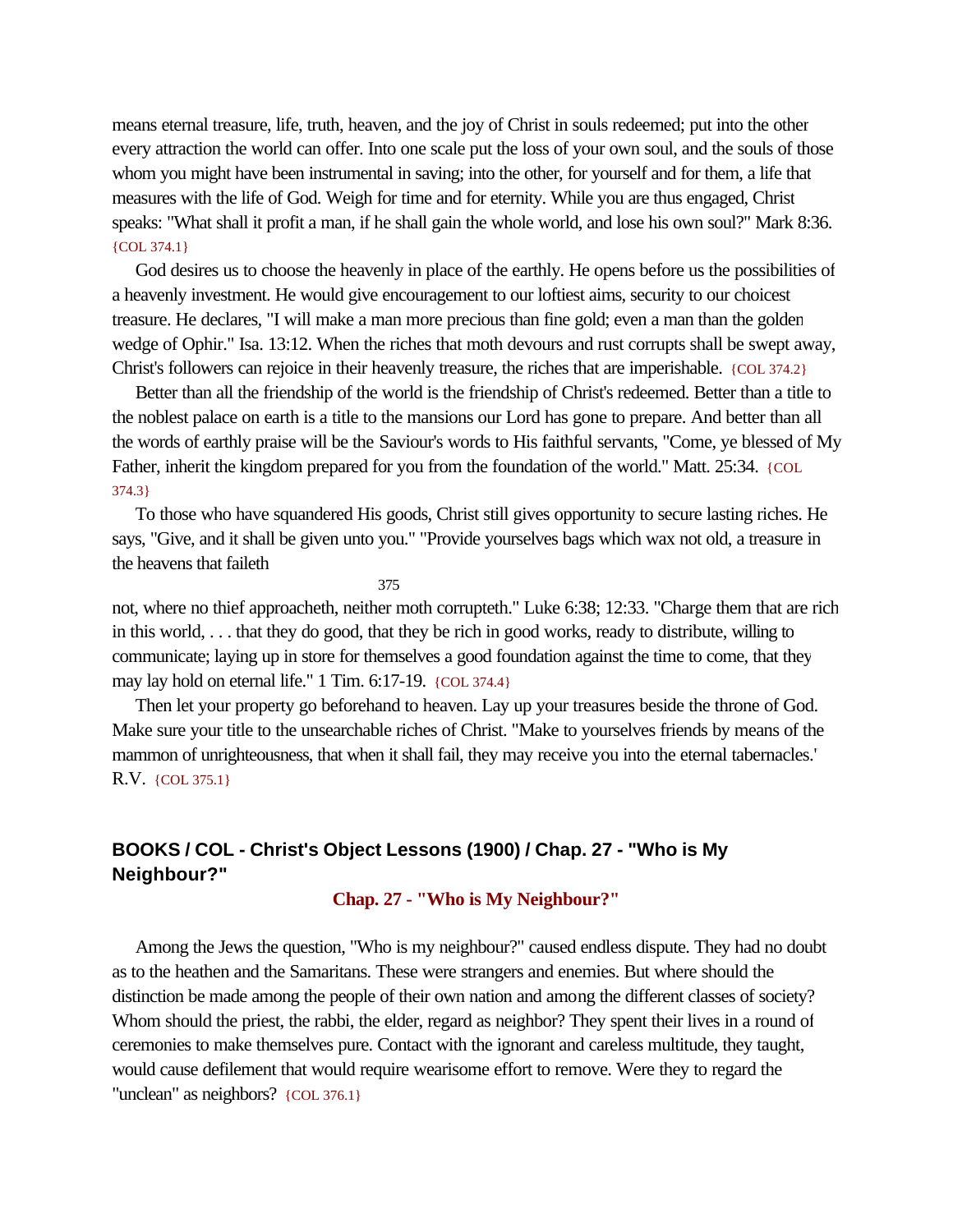This question Christ answered in the parable of the good Samaritan. He showed that our neighbor does not mean merely one of the church or faith to which we belong. It has no reference to race, color, or class distinction. Our neighbor is every person who needs our help. Our neighbor is every soul who is wounded and bruised by the adversary. Our neighbor is every one who is the property of God.

#### 377

### {COL 376.2}

 The parable of the good Samaritan was called forth by a question put to Christ by a doctor of the law. As the Saviour was teaching, "a certain lawyer stood up, and tempted Him, saying, Master, what shall I do to inherit eternal life?" The Pharisees had suggested this question to the lawyer in the hope that they might entrap Christ in His words, and they listened eagerly for His answer. But the Saviour entered into no controversy. He required the answer from the questioner himself. "What is written in the law?" He asked, "How readest thou?" The Jews still accused Jesus of lightly regarding the law given from Sinai, but He turned the question of salvation upon the keeping of God's commandments. {COL 377.1}

 The lawyer said, "Thou shalt love the Lord thy God with all thy heart, and with all thy soul, and with all thy strength, and with all thy mind; and thy neighbour as thyself." "Thou hast answered right," Christ said; "this do, and thou shalt live." {COL 377.2}

 The lawyer was not satisfied with the position and works of the Pharisees. He had been studying the scriptures with a desire to learn their real meaning. He had a vital interest in the matter, and he asked in sincerity, "What shall I do?" In his answer as to the requirements of the law, he passed by all the mass of ceremonial and ritualistic precepts. For these he claimed no value, but presented the two great principles on which hang all the law and the prophets. The Saviour's commendation of this answer placed Him on vantage ground with the rabbis. They could not condemn Him for sanctioning that which had been advanced by an expositor of the law. {COL 377.3}

 "This do, and thou shalt live," Christ said. In His teaching He ever presented the law as a divine unity, showing that it is impossible to keep one precept and break another; for the same principle runs through all. Man's

378

destiny will be determined by his obedience to the whole law. {COL 377.4}

 Christ knew that no one could obey the law in his own strength. He desired to lead the lawyer to clearer and more critical research that he might find the truth. Only by accepting the virtue and grace of Christ can we keep the law. Belief in the propitiation for sin enables fallen man to love God with his whole heart and his neighbor as himself. {COL 378.1}

 The lawyer knew that he had kept neither the first four nor the last six commandments. He was convicted under Christ's searching words, but instead of confessing his sin he tried to excuse it. Rather than acknowledge the truth, he endeavored to show how difficult of fulfillment the 379

commandment is. Thus he hoped both to parry conviction and to vindicate himself in the eyes of the people. The Saviour's words had shown that his question was needless, since he was able to answer it himself. Yet he put another question, saying, "Who is my neighbour?" {COL 378.2}

 Again Christ refused to be drawn into controversy. He answered the question by relating an incident, the memory of which was fresh in the minds of His hearers. "A certain man," He said, "went down from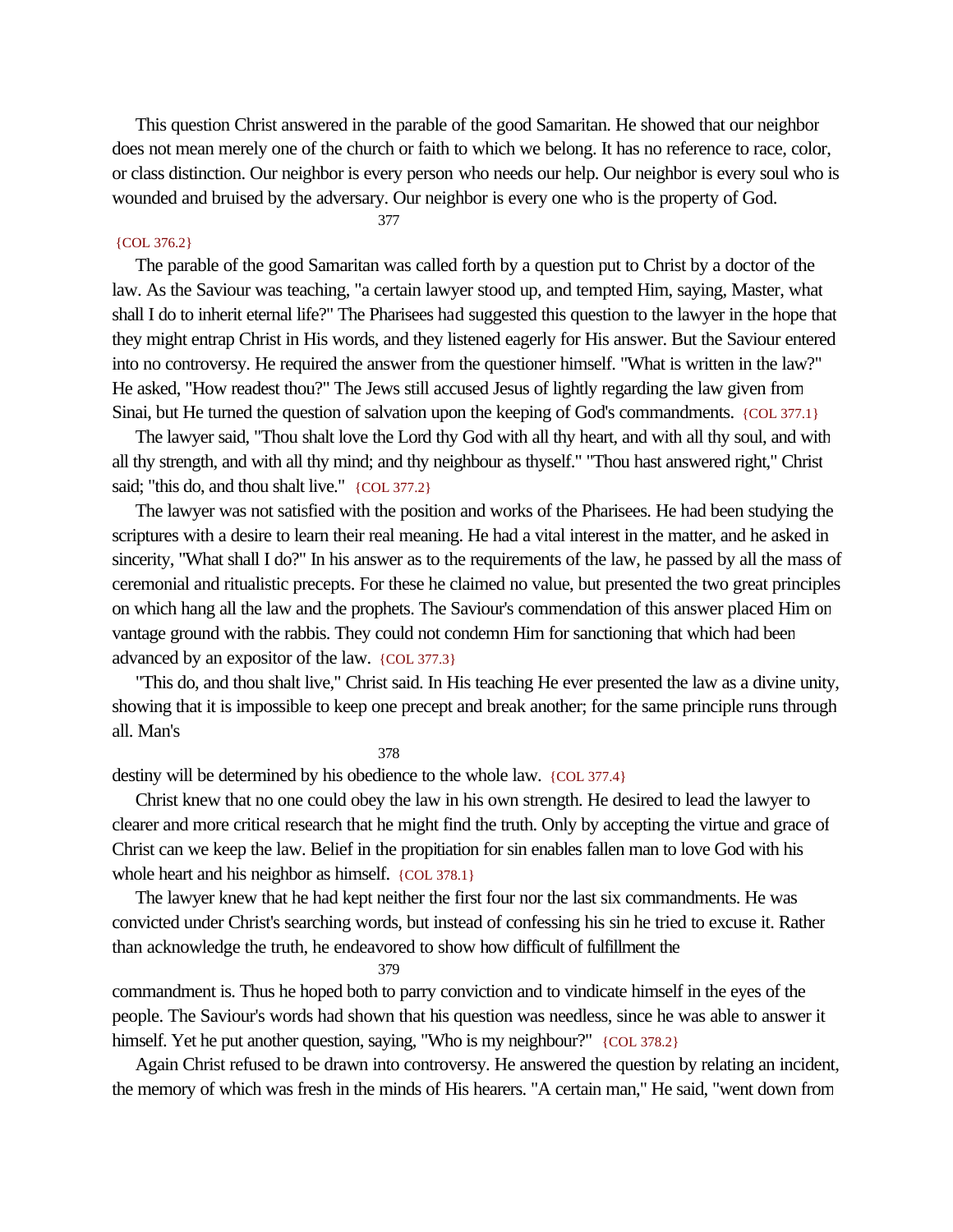Jerusalem to Jericho, and fell among thieves, which stripped him of his raiment, and wounded him, and departed, leaving him half dead." {COL 379.1}

 In journeying from Jerusalem to Jericho, the traveler had to pass through a portion of the wilderness of Judea. The road led down a wild, rocky ravine, which was infested with robbers, and was often the scene of violence. It was here that the traveler was attacked, stripped of all that was valuable, and left half dead by the wayside. As he lay thus, a priest came that way; he saw the man lying wounded and bruised, weltering in his own blood; but he left him without rendering any assistance. He "passed by on the other side." Then a Levite appeared. Curious to know what had happened, he stopped and looked at the sufferer. He was convicted of what he ought to do, but it was not an agreeable duty. He wished that he had not come that way so that he would not have seen the wounded man. He persuaded himself that the case was no concern of his, and he too "passed by on the other side." {COL 379.2}

 But a Samaritan, traveling the same road, saw the sufferer, and he did the work that the others had refused to do. With gentleness and kindness he ministered to the wounded man. "When he saw him, he had compassion on him, and went to him, and bound up his wounds, pouring in oil and wine, and set him on his own beast, and brought

380

him to an inn, and took care of him. And on the morrow when he departed, he took out two pence, and gave them to the host, and said unto him, Take care of him; and whatsoever thou spendest more, when I come again, I will repay thee." The priest and the Levite both professed piety, but the Samaritan showed that he was truly converted. It was no more agreeable for him to do the work than for the priest and the Levite, but in spirit and works he proved himself to be in harmony with God. {COL 379.3}

 In giving this lesson, Christ presented the principles of the law in a direct, forcible way, showing His hearers that they had neglected to carry out these principles. His words were so definite and pointed that the listeners could find no opportunity to cavil. The lawyer found in the lesson nothing that he could criticize. His prejudice in regard to Christ was removed. But he had not overcome his national dislike sufficiently to give credit to the Samaritan by name. When Christ asked, "Which now of these three, thinkest thou, was neighbour unto him that fell among the thieves?" he answered, "He that showed mercy on him." {COL 380.1}

 "Then said Jesus unto him, Go, and do thou likewise." Show the same tender kindness to those in need. Thus you will give evidence that you keep the whole law. {COL 380.2}

 The great difference between the Jews and the Samaritans was a difference in religious belief, a question as to what constitutes true worship. The Pharisees would say nothing good of the Samaritans, but poured their bitterest curses upon them. So strong was the antipathy between the Jews and the Samaritans that to the Samaritan woman it seemed a strange thing for Christ to ask her for a drink. "How is it," she said, "that Thou, being a Jew, askest drink of me, which am a woman of Samaria?" "For," adds the evangelist, "the Jews have no dealings with the Samaritans."

381

John 4:9. And when the Jews were so filled with murderous hatred against Christ that they rose up in the temple to stone Him, they could find no better words by which to express their hatred than, "Say we not well that Thou art a Samaritan, and hast a devil?" John 8:48. Yet the priest and Levite neglected the very work the Lord had enjoined on them, leaving a hated and despised Samaritan to minister to one of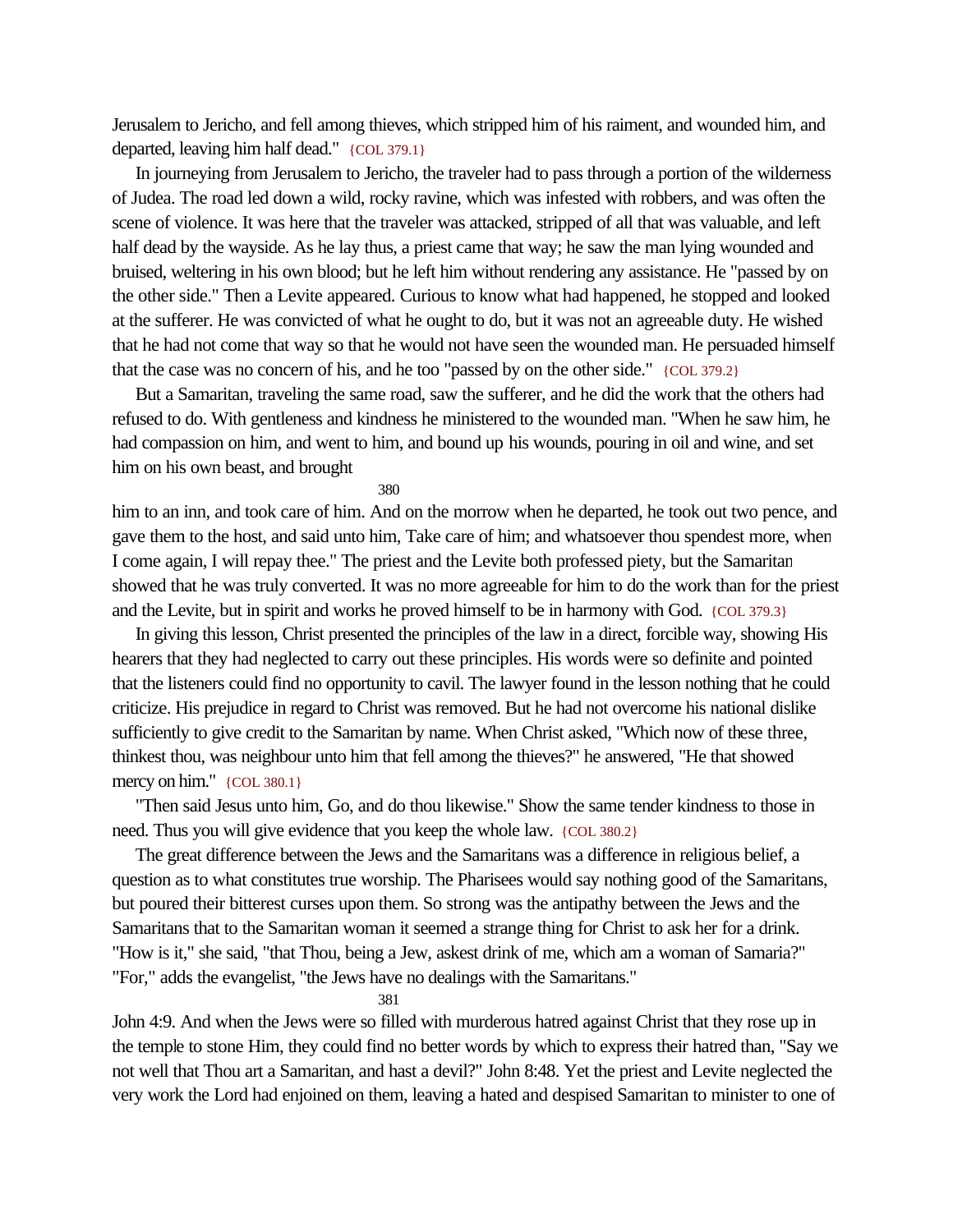their own countrymen. {COL 380.3}

 The Samaritan had fulfilled the command, "Thou shalt love thy neighbour as thyself," thus showing that he was more righteous than those by whom he was denounced. Risking his own life, he had treated the wounded man as his brother. This Samaritan represents Christ. Our Saviour

382

manifested for us a love that the love of man can never equal. When we were bruised and dying, He had pity upon us. He did not pass us by on the other side, and leave us, helpless and hopeless, to perish. He did not remain in His holy, happy home, where He was beloved by all the heavenly host. He beheld our sore need, He undertook our case, and identified His interests with those of humanity. He died to save His enemies. He prayed for His murderers. Pointing to His own example, He says to His followers, "These things I command you, that ye love one another"; "as I have loved you, that ye also love one another." John 15:17; 13:34. {COL 381.1}

 The priest and the Levite had been for worship to the temple whose service was appointed by God Himself. To participate in that service was a great and exalted privilege, and the priest and Levite felt that having been thus honored, it was beneath them to minister to an unknown sufferer by the wayside. Thus they neglected the special opportunity which God had offered them as His agents to bless a fellow being. {COL 382.1}

 Many today are making a similar mistake. They separate their duties into two distinct classes. The one class is made up of great things, to be regulated by the law of God; the other class is made up of so-called little things, in which the command, "Thou shalt love thy neighbour as thyself," is ignored. This sphere of work is left to caprice, subject to inclination or impulse. Thus the character is marred, and the religion of Christ misrepresented. {COL 382.2}

 There are those who would think it lowering to their dignity to minister to suffering humanity. Many look with indifference and contempt upon those who have laid the temple of the soul in ruins. Others neglect the poor from a different motive. They are working, as they believe, in the cause of Christ, seeking to build up some worthy

383

enterprise. They feel that they are doing a great work, and they cannot stop to notice the wants of the needy and distressed. In advancing their supposedly great work they may even oppress the poor. They may place them in hard and trying circumstances, deprive them of their rights, or neglect their needs. Yet they feel that all this is justifiable because they are, as they think, advancing the cause of Christ. {COL 382.3}

 Many will allow a brother or a neighbor to struggle unaided under adverse circumstances. Because they profess to be Christians he may be led to think that in their cold selfishness they are representing Christ. Because the Lord's professed servants are not in co-operation with Him, the love of God, which should flow forth from them, is in great degree cut off from their fellow men. And a large revenue of praise and thanksgiving from human hearts and human lips is prevented from flowing back to God. He is robbed of the glory due to His holy name. He is robbed of the souls for whom Christ died, souls whom He longs to bring into His kingdom to dwell in His presence through endless ages. {COL 383.1}

 Divine truth exerts little influence upon the world, when it should exert much influence through our practice. The mere profession of religion abounds, but it has little weight. We may claim to be followers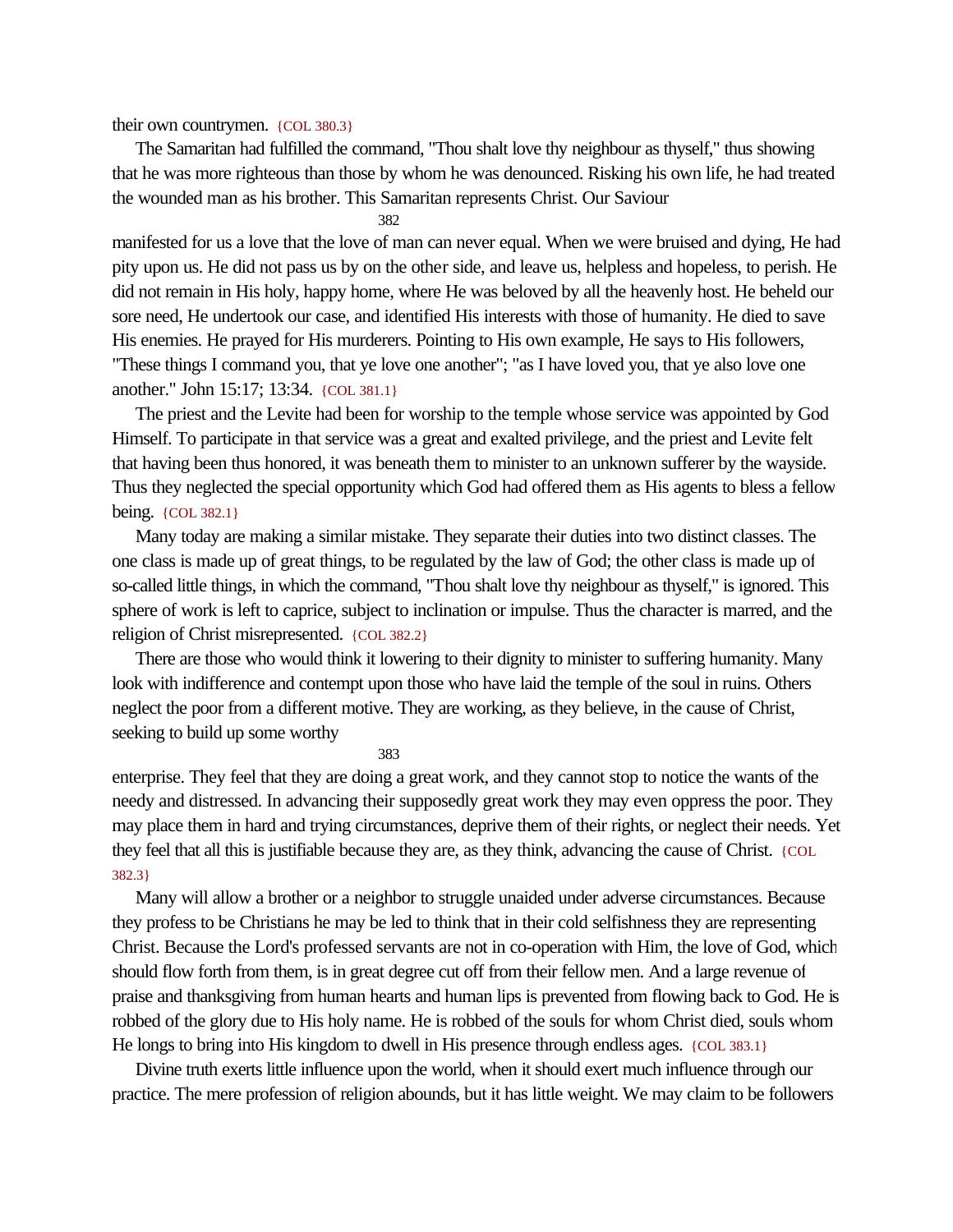of Christ, we may claim to believe every truth in the word of God; but this will do our neighbor no good unless our belief is carried into our daily life. Our profession may be as high as heaven, but it will save neither ourselves nor our fellow men unless we are Christians. A right example will do more to benefit the world than all our profession. {COL 383.2}

 By no selfish practices can the cause of Christ be served. His cause is the cause of the oppressed and the poor. In

384

the hearts of His professed followers there is need of the tender sympathy of Christ--a deeper love for those whom He has so valued as to give His own life for their salvation. These souls are precious, infinitely more precious than any other offering we can bring to God. To bend every energy toward some apparently great work, while we neglect the needy or turn the stranger from his right, is not a service that will meet His approval. {COL 383.3}

 The sanctification of the soul by the working of the Holy Spirit is the implanting of Christ's nature in humanity. Gospel religion is Christ in the life--a living, active principle. It is the grace of Christ revealed in character and wrought out in good works. The principles of the gospel cannot be disconnected from any department of practical life. Every line of Christian experience and labor is to be a representation of the life of Christ. {COL 384.1}

 Love is the basis of godliness. Whatever the profession, no man has pure love to God unless he has unselfish love for his brother. But we can never come into possession of this spirit by *trying* to love others. What is needed is the love of Christ in the heart. When self is merged in Christ, love springs forth spontaneously. The completeness of Christian character is attained when the impulse to help and bless others springs constantly from within--when the sunshine of heaven fills the heart and is revealed in the countenance. {COL 384.2}

 It is not possible for the heart in which Christ abides to be destitute of love. If we love God because He first loved us, we shall love all for whom Christ died. We cannot come in touch with divinity without coming in touch with humanity; for in Him who sits upon the throne of the universe, divinity and humanity are combined. Connected with Christ, we are connected with our fellow men by the

385

golden links of the chain of love. Then the pity and compassion of Christ will be manifest in our life. We shall not wait to have the needy and unfortunate brought to us. We shall not need to be entreated to feel for the woes of others. It will be as natural for us to minister to the needy and suffering as it was for Christ to go about doing good. {COL 384.3}

 Wherever there is an impulse of love and sympathy, wherever the heart reaches out to bless and uplift others, there is revealed the working of God's Holy Spirit. In the depths of heathenism, men who have had no knowledge of the written law of God, who have never even heard the name of Christ, have been kind to His servants, protecting them at the risk of their own lives. Their acts show the working of a divine power. The Holy Spirit has implanted the grace of Christ in the heart of the savage, quickening his sympathies contrary to his nature, contrary to his education. The "Light which lighteth every man that cometh into the world" (John 1:9), is shining in his soul; and this light, if heeded, will guide his feet to the kingdom of God.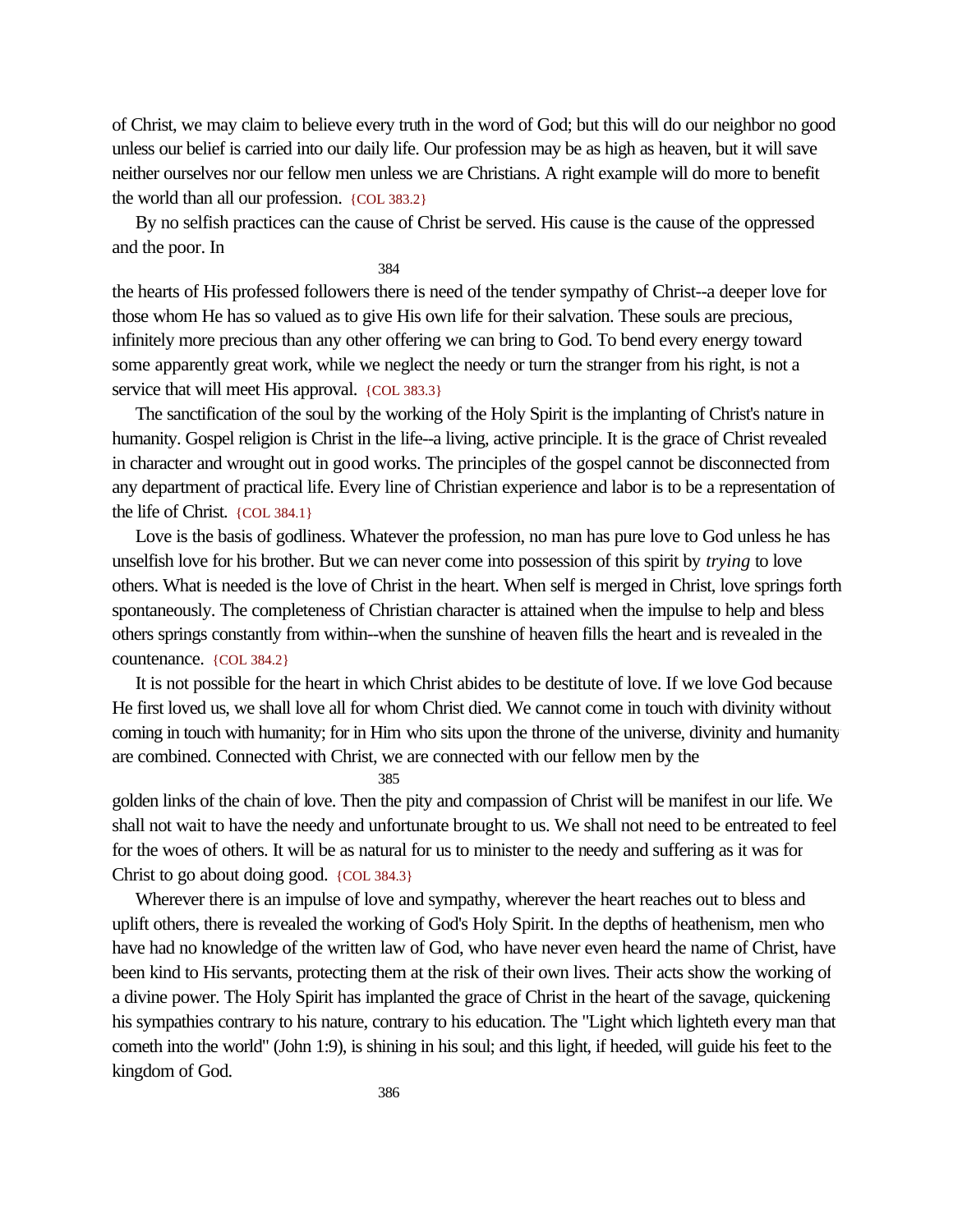### {COL 385.1}

 The glory of heaven is in lifting up the fallen, comforting the distressed. And wherever Christ abides in human hearts, He will be revealed in the same way. Wherever it acts, the religion of Christ will bless. Wherever it works, there is brightness. {COL 386.1}

 No distinction on account of nationality, race, or caste, is recognized by God. He is the Maker of all mankind. All men are of one family by creation, and all are one through redemption. Christ came to demolish every wall of partition, to throw open every compartment of the temple, that every soul may have free access to God. His love is so broad, so deep, so full, that it penetrates everywhere. It lifts out of Satan's circle the poor souls who have been deluded by his deceptions. It places them within reach of the throne of God, the throne encircled by the rainbow of promise. {COL 386.2}

 In Christ there is neither Jew nor Greek, bond nor free. All are brought nigh by His precious blood. (Gal. 3:28; Eph. 2:13.) {COL 386.3}

 Whatever the difference in religious belief, a call from suffering humanity must be heard and answered. Where bitterness of feeling exists because of difference in religion, much good may be done by personal service. Loving ministry will break down prejudice, and win souls to God. {COL 386.4}

 We should anticipate the sorrows, the difficulties, the troubles of others. We should enter into the joys and cares of both high and low, rich and poor. "Freely ye have received," Christ says, "freely give." Matt. 10:8. All around us are poor, tried souls that need sympathizing words and helpful deeds. There are widows who need sympathy and assistance. There are orphans whom Christ has bidden His followers receive as a trust from God. Too often these are passed by with neglect. They may be ragged, uncouth, and seemingly in every way unattractive; yet they are God's property. They have been bought with a

#### 387

price, and they are as precious in His sight as we are. They are members of God's great household, and Christians as His stewards are responsible for them. "Their souls," He says, "will I require at thine hand." {COL 386.5}

 Sin is the greatest of all evils, and it is ours to pity and help the sinner. But not all can be reached in the same way. There are many who hide their soul hunger. These would be greatly helped by a tender word or a kind remembrance. There are others who are in the greatest need, yet they know it not. They do not realize the terrible destitution of the soul. Multitudes are so sunken in sin that they have lost the sense of eternal realities, lost the similitude of God, and they hardly know whether they have souls to be saved or not. They have neither faith in God nor confidence in man. Many of these can be reached only through acts of disinterested kindness. Their physical wants must first be cared for. They must be fed, cleansed, and decently clothed. As they see the evidence of your unselfish love, it will be easier for them to believe in the love of Christ. {COL 387.1}

 There are many who err, and who feel their shame and their folly. They look upon their mistakes and errors until they are driven almost to desperation. These souls we are not to neglect. When one has to swim against the stream, there is all the force of the current driving him back. Let a helping hand then be held out to him as was the Elder Brother's hand to the sinking Peter. Speak to him hopeful words, words that will establish confidence and awaken love. {COL 387.2}

Thy brother, sick in spirit, needs thee, as thou thyself hast needed a brother's love. He needs the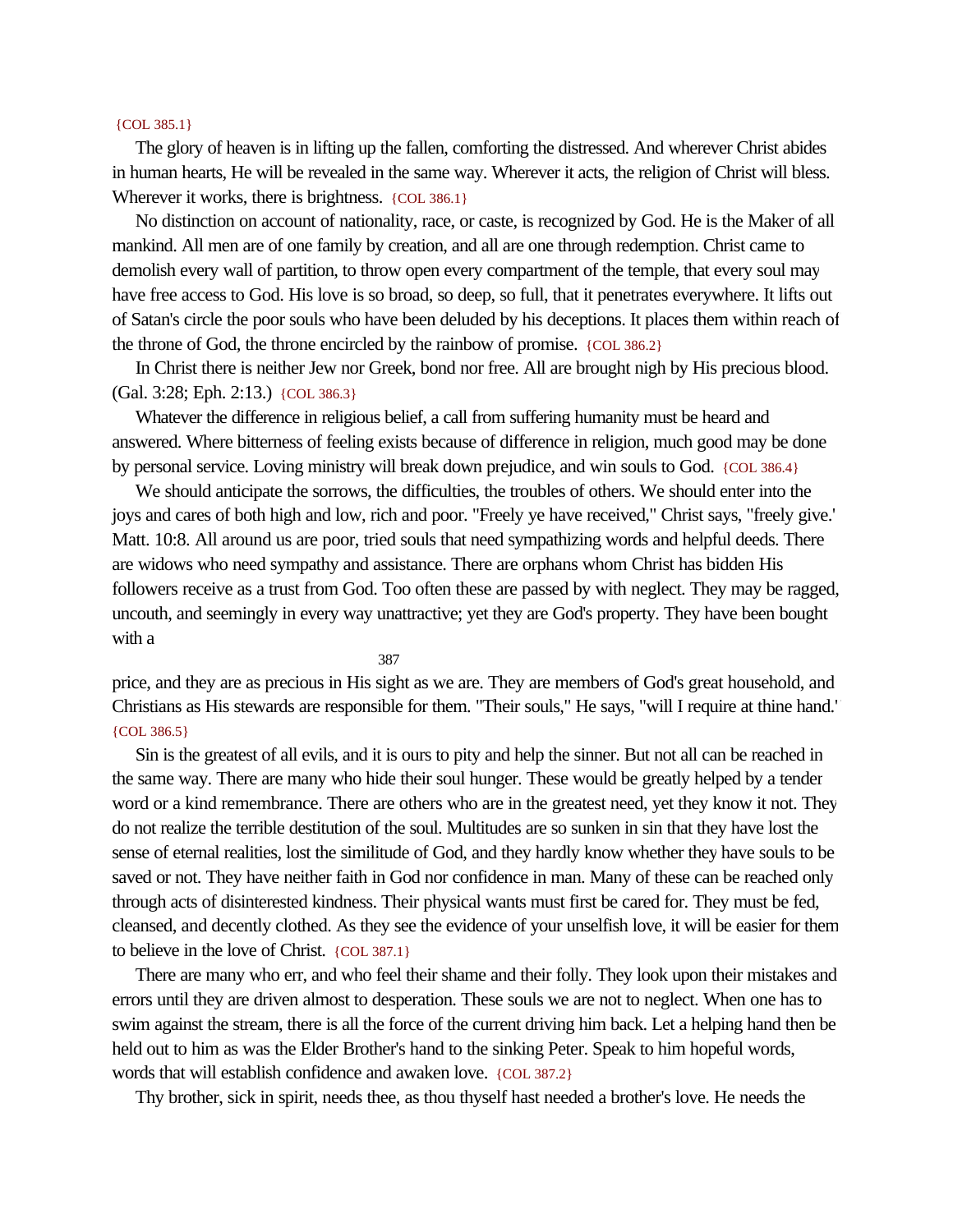experience of one who has been as weak as he, one who can sympathize with him and help him. The knowledge of our own weakness should help us to help another in his bitter need.

388

Never should we pass by one suffering soul without seeking to impart to him the comfort wherewith we are comforted of God. {COL 387.3}

 It is fellowship with Christ, personal contact with a living Saviour, that enables the mind and heart and soul to triumph over the lower nature. Tell the wanderer of an almighty hand that will hold him up, of an infinite humanity in Christ that pities him. It is not enough for him to believe in law and force, things that have no pity, and never hear the cry for help. He needs to clasp a hand that is warm, to trust in a heart full of tenderness. Keep his mind stayed upon the thought of a divine presence ever beside him, ever looking upon him with pitying love. Bid him think of a Father's heart that ever grieves over sin, of a Father's hand stretched out still, of a Father's voice saying, "Let him take hold of My strength, that he may make peace with Me, and he shall make peace." Isa. 27:5. {COL 388.1}

 As you engage in this work, you have companions unseen by human eyes. Angels of heaven were beside the Samaritan who cared for the wounded stranger. Angels from the heavenly courts stand by all who do God's service in ministering to their fellow men. And you have the co-operation of Christ Himself. He is the Restorer, and as you work under His supervision, you will see great results. {COL} 388.2}

 Upon your faithfulness in this work not only the well-being of others but your own eternal destiny depends. Christ is seeking to uplift all who will be lifted to companionship with Himself, that we may be one with Him as He is one with the Father. He permits us to come in contact with suffering and calamity in order to call us out of our selfishness; He seeks to develop in us the attributes of His character--compassion, tenderness, and love. By accepting this work of ministry we place ourselves in His

389

school, to be fitted for the courts of God. By rejecting it, we reject His instruction, and choose eternal separation from His presence. {COL 388.3}

 "If thou wilt keep My charge," the Lord declares, "I will give thee places to walk among these that stand by"--even among the angels that surround His throne. (Zech. 3:7.) By co-operating with heavenly beings in their work on earth, we are preparing for their companionship in heaven. "Ministering spirits, sent forth to minister for them who shall be heirs of salvation" (Heb. 1:14), angels in heaven will welcome those who on earth have lived "not to be ministered unto, but to minister" (Matt. 20:28). In this blessed companionship we shall learn, to our eternal joy, all that is wrapped up in the question, "Who is my neighbour?" {COL 389.1}

# **BOOKS / COL - Christ's Object Lessons (1900) / Chap. 28 - The Reward of Grace Chap. 28 - The Reward of Grace**

 The truth of God's free grace had been almost lost sight of by the Jews. The rabbis taught that God's favor must be earned. The reward of the righteous they hoped to gain by their own works. Thus their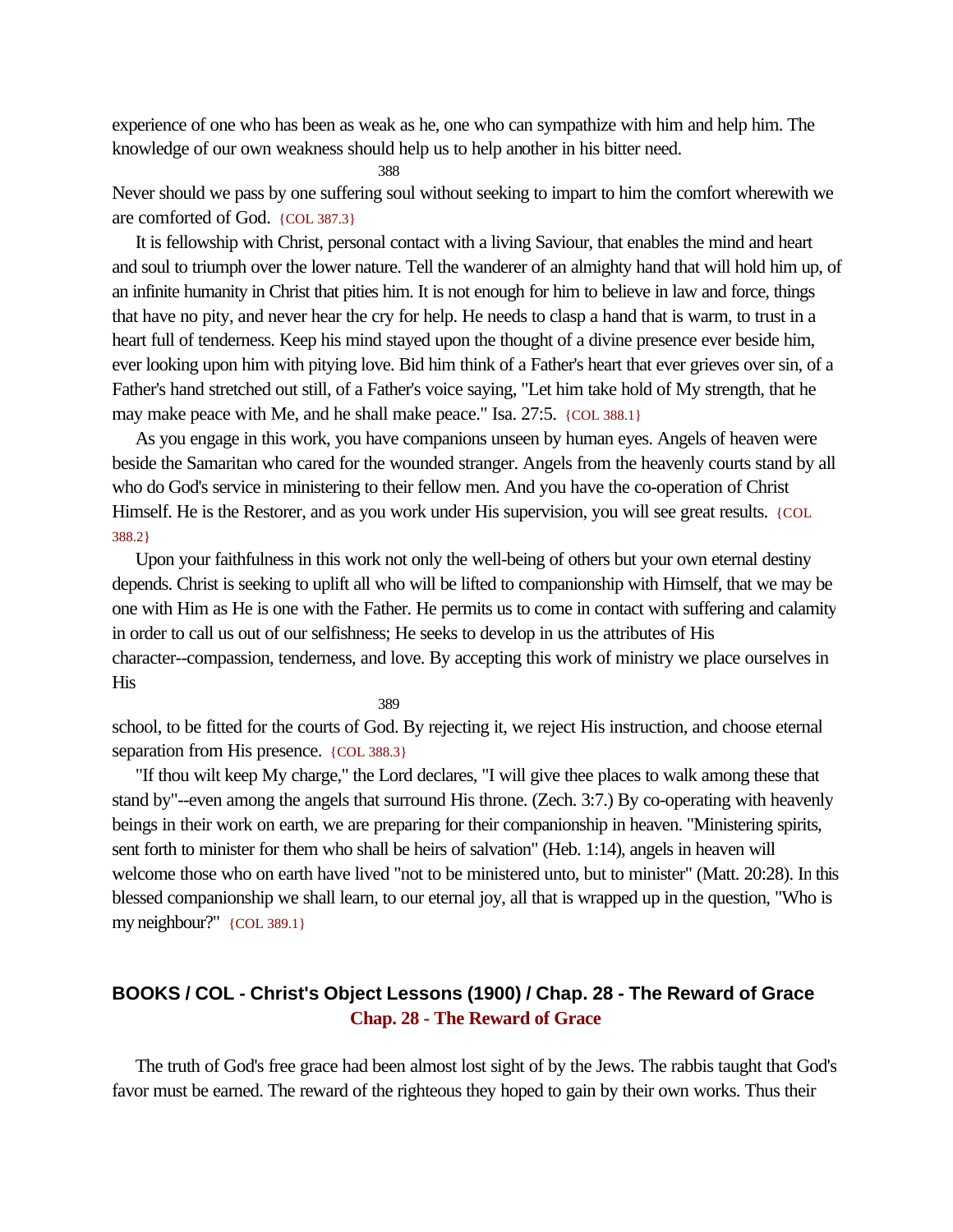worship was prompted by a grasping, mercenary spirit. From this spirit even the disciples of Christ were not wholly free, and the Saviour sought every opportunity of showing them their error. Just before He gave the parable of the laborers, an event occurred that opened the way for Him to present the right principles. {COL 390.1}

 As He was walking by the way, a young ruler came running to Him, and kneeling, reverently saluted Him. "Good Master," he said, "what good thing shall I do, that I may have eternal life?" {COL 390.2}

 The ruler had addressed Christ merely as an honored rabbi, not discerning in Him the Son of God. The Saviour said, "Why callest thou Me good? There is none good but one, that is, God." On what ground do you call *Me*

391

good? God is the one good. If you recognize Me as such, you must receive Me as His Son and representative. {COL 390.3}

 "If thou wilt enter into life," He added, "keep the commandments." The character of God is expressed in His law; and in order for you to be in harmony with God, the principles of His law must be the spring of your every action. {COL 391.1}

 Christ does not lessen the claims of the law. In unmistakable language He presents obedience to it as the condition of eternal life--the same condition that was required of Adam before his fall. The Lord expects no less of the soul now than He expected of man in Paradise, perfect obedience, unblemished righteousness. The requirement under the covenant of grace is just as broad as the requirement made in Eden--harmony with God's law, which is holy, just, and good. {COL 391.2}

 To the words, "Keep the commandments," the young man answered, "Which?" He supposed that some ceremonial precept was meant, but Christ was speaking of the law given from Sinai. He mentioned several commandments from the second table of the Decalogue, then summed them all up in the precept, "Thou shalt love thy neighbour as thyself." {COL 391.3}

 The young man answered without hesitation, "All these things have I kept from my youth up; what lack I yet?" His conception of the law was external and superficial. Judged by a human standard, he had preserved an unblemished character. To a great degree his outward life had been free from guilt; he verily thought that his obedience had been without a flaw. Yet he had a secret fear that all was not right between his soul and God. This prompted the question, "What lack I yet?" {COL 391.4}

 "If thou wilt be perfect," Christ said, "go and sell that thou hast, and give to the poor, and thou shalt have treasure

392

in heaven, and come and follow Me. But when the young man heard that saying, he went away sorrowful; for he had great possessions." {COL 391.5}

 The lover of self is a transgressor of the law. This Jesus desired to reveal to the young man, and He gave him a test that would make manifest the selfishness of his heart. He showed him the plague spot in his character. The young man desired no further enlightenment. He had cherished an idol in the soul; the world was his god. He professed to have kept the commandments, but he was destitute of the principle which is the very spirit and life of them all. He did not possess true love for God or man. This want was the want of everything that would qualify him to enter the kingdom of heaven. In his love of self and worldly gain he was out of harmony with the principles of heaven. {COL 392.1}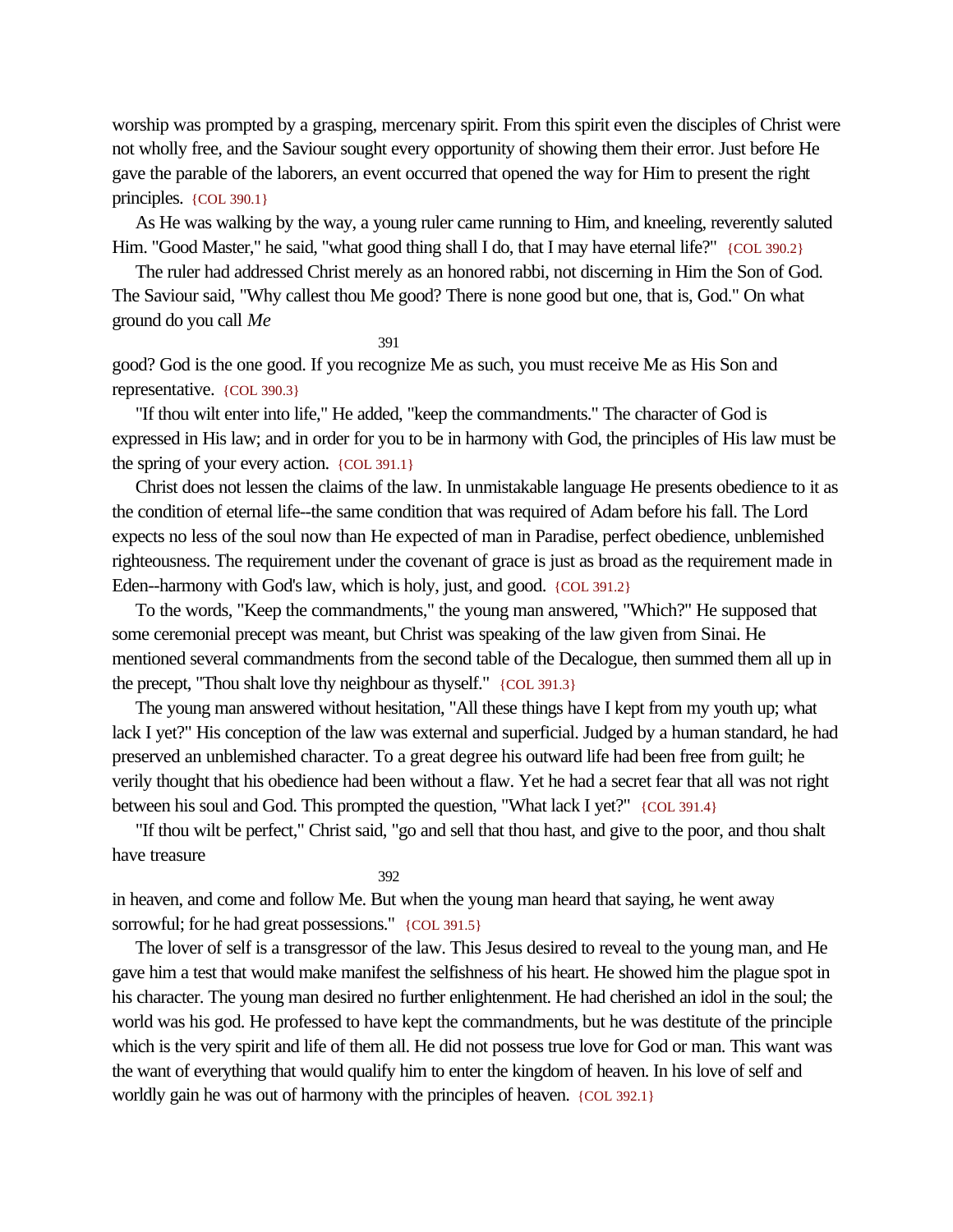When this young ruler came to Jesus, his sincerity and

393

earnestness won the Saviour's heart. He "beholding him loved him." In this young man He saw one who might do service as a preacher of righteousness. He would have received this talented and noble youth as readily as He received the poor fishermen who followed Him. Had the young man devoted his ability to the work of saving souls, he might have become a diligent and successful laborer for Christ. {COL 392.2}

 But first he must accept the conditions of discipleship. He must give himself unreservedly to God. At the Saviour's call, John, Peter, Matthew, and their companions "left all, rose up, and followed Him." Luke 5:28. The same consecration was required of the young ruler. And in this Christ did not ask a greater sacrifice than He Himself had made. "He was rich, yet for your sakes He became poor, that ye through His poverty might be rich." 2 Cor. 8:9. The young man had only to follow where Christ led the way. {COL 393.1}

 Christ looked upon the young man and longed after his soul. He longed to send him forth as a messenger of blessing to men. In the place of that which He called upon him to surrender, Christ offered him the privilege of companionship with Himself. "Follow Me," He said. This privilege had been counted a joy by Peter, James, and John. The young man himself looked upon Christ with admiration. His heart was drawn toward the Saviour. But he was not ready to accept the Saviour's principle of self-sacrifice. He chose his riches before Jesus. He wanted eternal life, but would not receive into the soul that unselfish love which alone is life, and with a sorrowful heart he turned away from Christ. {COL 393.2}

 As the young man turned away, Jesus said to His disciples, "How hardly shall they that have riches enter into the kingdom of God." These words astonished the

394

disciples. They had been taught to look upon the rich as the favorites of heaven; worldly power and riches they themselves hoped to receive in the Messiah's kingdom; if the rich were to fail of entering the kingdom, what hope could there be for the rest of men? {COL 393.3}

 "Jesus answereth again, and saith unto them, Children, how hard is it for them that trust in riches to enter into the kingdom of God! It is easier for a camel to go through the eye of a needle, than for a rich man to enter into the kingdom of God. And they were astonished out of measure." Now they realized that they themselves were included in the solemn warning. In the light of the Saviour's words, their own secret longing for power and riches was revealed. With misgivings for themselves they exclaimed, "Who then can be saved?" {COL 394.1}

 "Jesus looking upon them saith, With men it is impossible, but not with God; for with God all things are possible." {COL 394.2}

 A rich man, as such, cannot enter heaven. His wealth gives him no title to the inheritance of the saints in light. It is only through the unmerited grace of Christ that any man can find entrance into the city of God. {COL 394.3}

 To the rich no less than to the poor are the words of the Holy Spirit spoken, "Ye are not your own; for ye are bought with a price." 1 Cor. 6:19, 20. When men believe this, their possessions will be held as a trust, to be used as God shall direct, for the saving of the lost, and the comfort of the suffering and the poor. With man this is impossible, for the heart clings to its earthly treasure. The soul that is bound in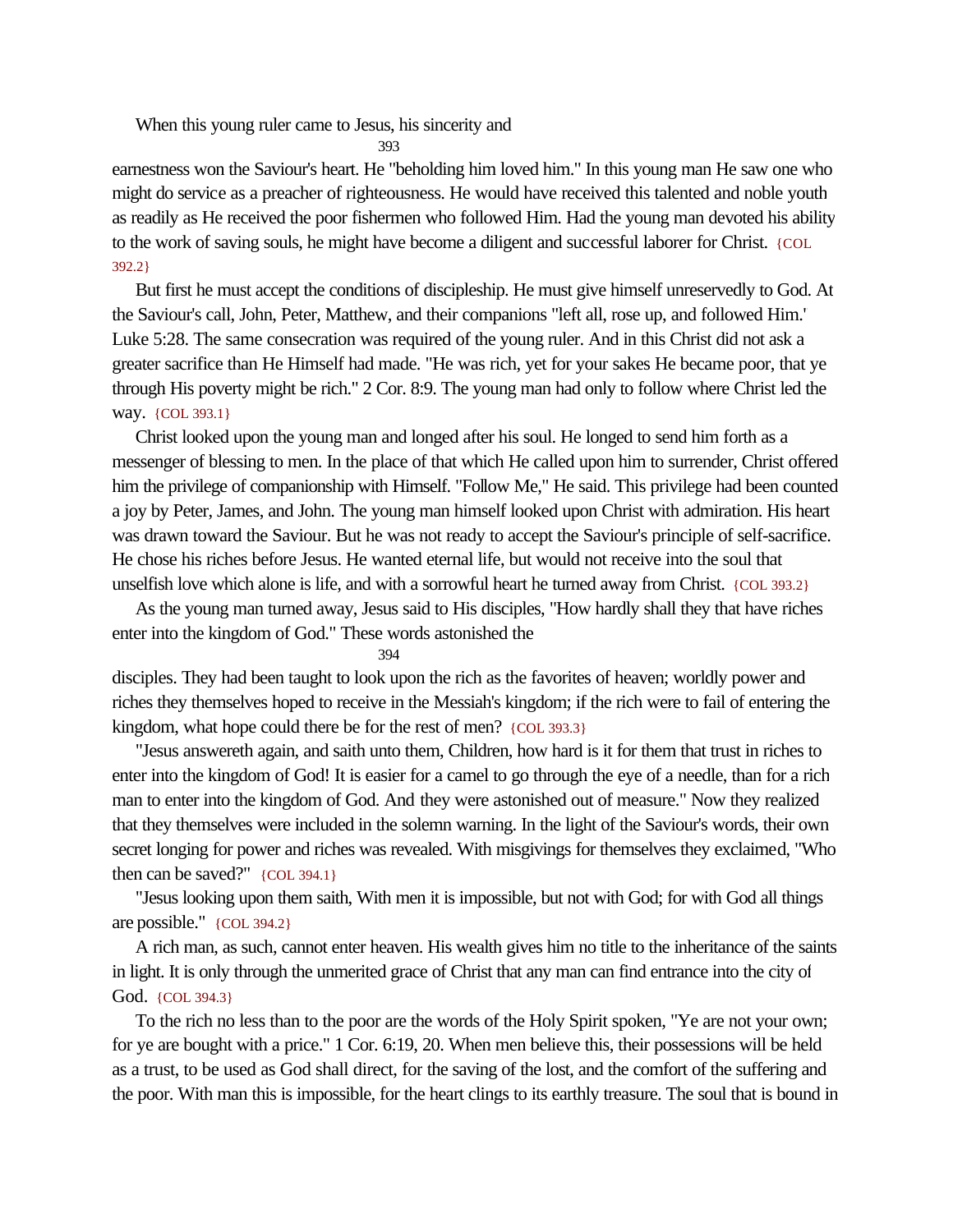service to mammon is deaf to the cry of human need. But with God all things are possible. By beholding the matchless love of Christ, the selfish heart will be melted and subdued. The rich man will be led, as was Saul the Pharisee, to say, "What things were gain

395

to me, those I counted loss for Christ. Yea doubtless, and I count all things but loss for the excellency of the knowledge of Christ Jesus my Lord." Phil. 3:7, 8. Then they will not count anything their own. They will joy to regard themselves as stewards of the manifold grace of God, and for His sake servants of all men. {COL 394.4}

 Peter was the first to rally from the secret conviction wrought by the Saviour's words. He thought with satisfaction of what he and his brethren had given up for Christ. "Behold," he said, "we have forsaken all, and followed Thee." Remembering the conditional promise to the young ruler, "Thou shalt have treasure in heaven," he now asked what he and his companions were to receive as a reward for their sacrifices. {COL 395.1}

 The Saviour's answer thrilled the hearts of those Galilean fishermen. It pictured honors that fulfilled their highest dreams: "Verily I say unto you, That ye which have followed Me, in the regeneration when the Son of man shall sit in the throne of His glory, ye also shall sit upon twelve thrones, judging the twelve tribes of Israel." And He added, "There is no man that hath left house, or brethren, or sisters, or father, or mother, or wife, or children, or lands, for My sake, and the gospel's, but he shall receive an hundredfold now in this time, houses, and brethren, and

396

sisters, and mothers, and children, and lands, with persecutions; and in the world to come eternal life." {COL 395.2}

 But Peter's question, "What shall we have therefore?" had revealed a spirit that uncorrected would unfit the disciples to be messengers for Christ; for it was the spirit of a hireling. While they had been attracted by the love of Jesus, the disciples were not wholly free from Pharisaism. They still worked with the thought of meriting a reward in proportion to their labor. They cherished a spirit of self-exaltation and self-complacency, and made comparisons among themselves. When one of them failed in any particular, the others indulged feelings of superiority. {COL 396.1}

 Lest the disciples should lose sight of the principles of the gospel, Christ related to them a parable illustrating the manner in which God deals with His servants, and the spirit in which He desires them to labor for Him. {COL 396.2}

 "The kingdom of heaven," He said, "is like unto a man that is an householder, which went out early in the morning to hire labourers into his vineyard." It was the custom for men seeking employment to wait in the market places, and thither the employers went to find servants. The man in the parable is represented as going out at different hours to engage workmen. Those who are hired at the earliest hours agree to work for a stated sum; those hired later leave their wages to the discretion of the householder. {COL 396.3}

 "So when even was come, the lord of the vineyard saith unto his steward, Call the labourers, and give them their hire, beginning from the last unto the first. And when they came that were hired about the eleventh hour, they received every man a penny. But when the first came, they supposed that they should have received more; and they likewise received every man a penny." {COL 396.4}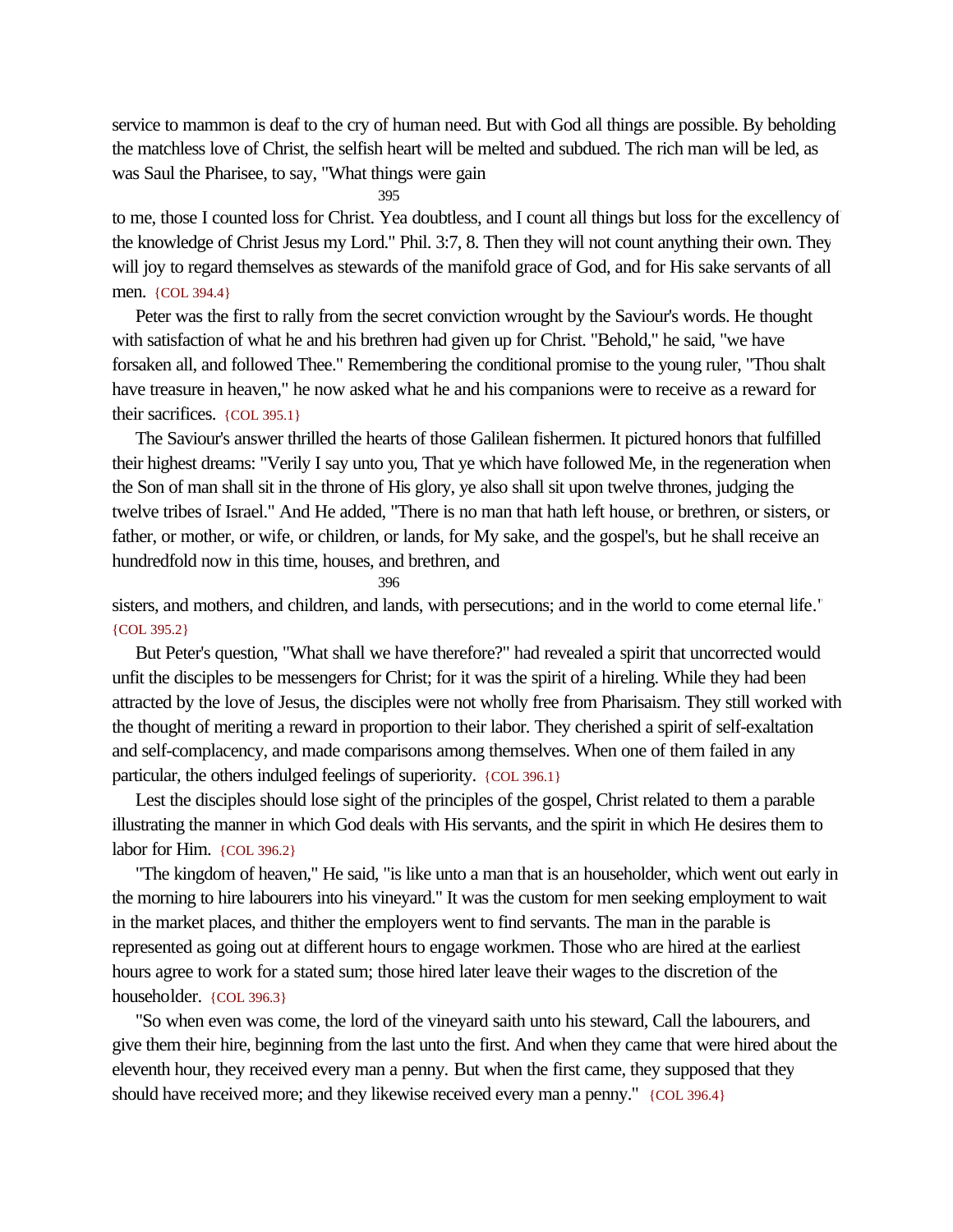The householder's dealing with the workers in his

397

vineyard represents God's dealing with the human family. It is contrary to the customs that prevail among men. In worldly business, compensation is given according to the work accomplished. The laborer expects to be paid only that which he earns. But in the parable, Christ was illustrating the principles of His kingdom--a kingdom not of this world. He is not controlled by any human standard. The Lord says, "My thoughts are not your thoughts, neither are your ways My ways. . . . For as the heavens are higher than the earth, so are My ways higher than your ways, and My thoughts than your thoughts." Isa. 55:8, 9. {COL 396.5}

 In the parable the first laborers agreed to work for a stipulated sum, and they received the amount specified, nothing more. Those later hired believed the master's promise, "Whatsoever is right, that shall ye receive." They showed their confidence in him by asking no question in regard to wages. They trusted to his justice and equity. They were rewarded, not according to the amount of their labor, but according to the generosity of his purpose. {COL 397.1}

 So God desires us to trust in Him who justifieth the ungodly. His reward is given not according to our merit but according to His own purpose, "which He purposed in Christ Jesus our Lord." Eph. 3:11. "Not by works of righteousness which we have done, but according to His mercy He saved us." Titus 3:5. And for those who trust in Him He will do "exceeding abundantly above all that we ask or think." Eph. 3:20. {COL 397.2}

 Not the amount of labor performed or its visible results but the spirit in which the work is done makes it of value with God. Those who came into the vineyard at the eleventh hour were thankful for an opportunity to work. Their hearts were full of gratitude to the one who had accepted them; and when at the close of the day the householder paid them for a full day's work, they were

398

greatly surprised. They knew they had not earned such wages. And the kindness expressed in the countenance of their employer filled them with joy. They never forgot the goodness of the householder or the generous compensation they had received. Thus it is with the sinner who, knowing his unworthiness, has entered the Master's vineyard at the eleventh hour. His time of service seems so short, he feels that he is undeserving of reward; but he is filled with joy that God has accepted him at all. He works with a humble, trusting spirit, thankful for the privilege of being a co-worker with Christ. This spirit God delights to honor. {COL 397.3}

 The Lord desires us to rest in Him without a question as to our measure of reward. When Christ abides in the soul, the thought of reward is not uppermost. This is not the motive that actuates our service. It is true that in a subordinate sense we should have respect to the recompense of reward. God desires us to appreciate His promised blessings. But He would not have us eager for rewards nor feel that for every duty we must receive compensation. We should not be so anxious to gain the 399

reward as to do what is right, irrespective of all gain. Love to God and to our fellow men should be our motive. {COL 398.1}

 This parable does not excuse those who hear the first call to labor but who neglect to enter the Lord's vineyard. When the householder went to the market place at the eleventh hour and found men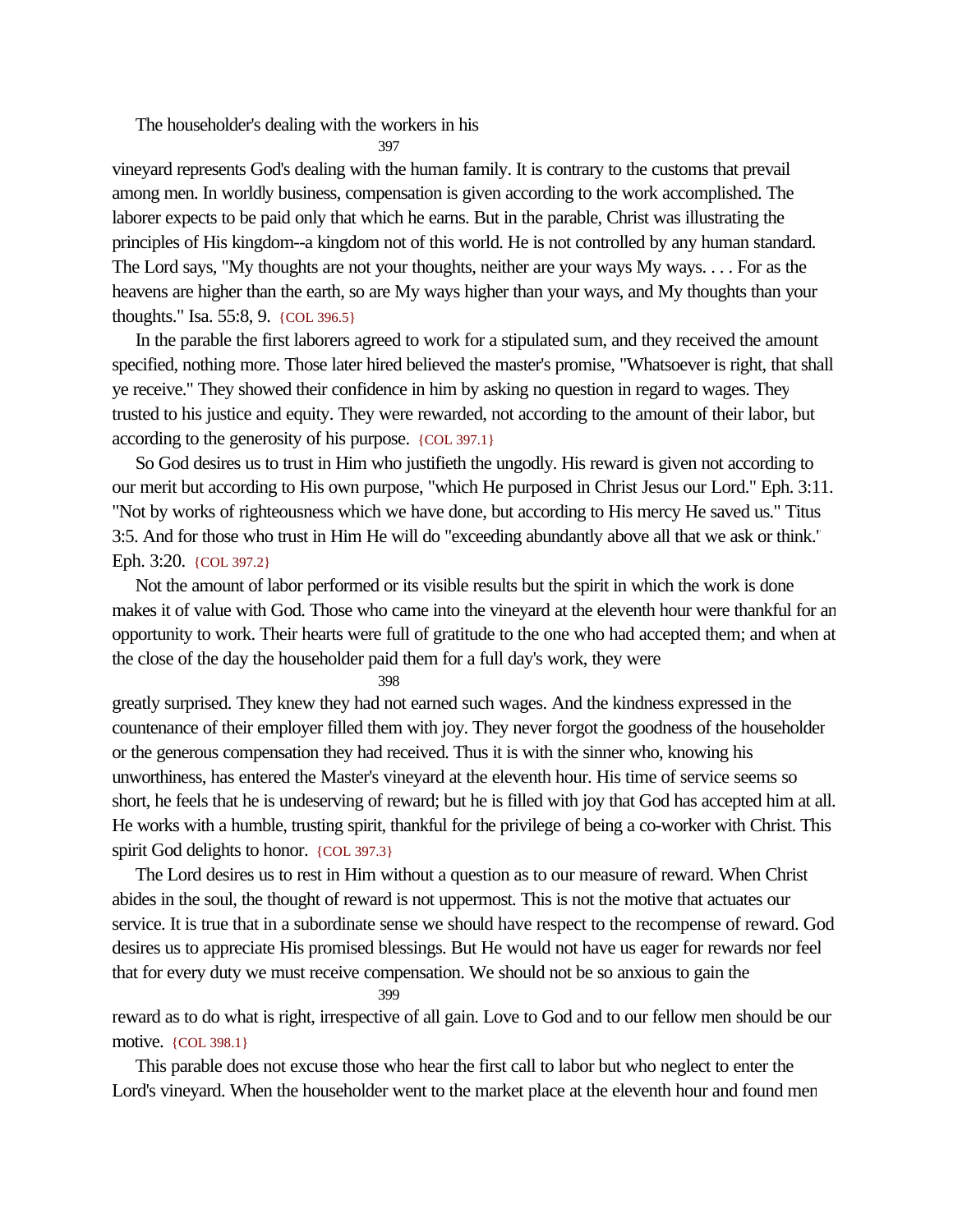unemployed he said, "Why stand ye here all the day idle?" The answer was, "Because no man hath hired us." None of those called later in the day were there in the morning. They had not refused the call. Those who refuse and afterward repent, do well to repent; but it is not safe to trifle with the first call of mercy. {COL 399.1}

 When the laborers in the vineyard received "every man a penny," those who had begun work early in the day were offended. Had they not worked for twelve hours? they reasoned, and was it not right that they should receive more than those who had worked for only one hour in the cooler part of the day? "These last have wrought but one hour," they said, "and thou hast made them equal unto us, which have borne the burden and heat of the day." {COL 399.2}

 "Friend," the householder replied to one of them, "I do thee no wrong; didst not thou agree with me for a penny? Take that thine is, and go thy way; I will give unto this last, even as unto thee. Is it not lawful for me to do what I will with mine own? Is thine eye evil, because I am good? {COL 399.3}

"So the last shall be first, and the first last; for many be called, but few chosen." {COL 399.4}

 The first laborers of the parable represent those who, because of their services, claim preference above others. They take up their work in a self-gratulatory spirit, and do not bring into it self-denial and sacrifice. They may have professed to serve God all their lives; they may have been

400

foremost in enduring hardship, privation, and trial, and they therefore think themselves entitled to a large reward. They think more of the reward than of the privilege of being servants of Christ. In their view their labors and sacrifices entitle them to receive honor above others, and because this claim is not recognized, they are offended. Did they bring into their work a loving, trusting spirit, they would continue to be first; but their querulous, complaining disposition is un-Christlike, and proves them to be untrustworthy. It reveals their desire for self-advancement, their distrust of God, and their jealous, grudging spirit toward their brethren. The Lord's goodness and liberality is to them only an occasion of murmuring. Thus they show that there is no connection between their souls and God. They do not know the joy of co-operation with the Master Worker. {COL 399.5}

 There is nothing more offensive to God than this narrow, self-caring spirit. He cannot work with any who manifest these attributes. They are insensible to the working of His Spirit. {COL 400.1}

 The Jews had been first called into the Lord's vineyard, and because of this they were proud and self-righteous. Their long years of service they regarded as entitling them to receive a larger reward than others. Nothing was more exasperating to them than an intimation that the Gentiles were to be admitted to equal privileges with themselves in the things of God. {COL 400.2}

 Christ warned the disciples who had been first called to follow Him, lest the same evil should be cherished among them. He saw that the weakness, the curse of the church, would be a spirit of self-righteousness. Men would think they could do something toward earning a place in the kingdom of heaven. They would imagine that when they had made certain advancement, the Lord would come in to 401

help them. Thus there would be an abundance of self and little of Jesus. Many who had made a little advancement would be puffed up and think themselves superior to others. They would be eager for flattery, jealous if not thought most important. Against this danger Christ seeks to guard His disciples. {COL 400.3}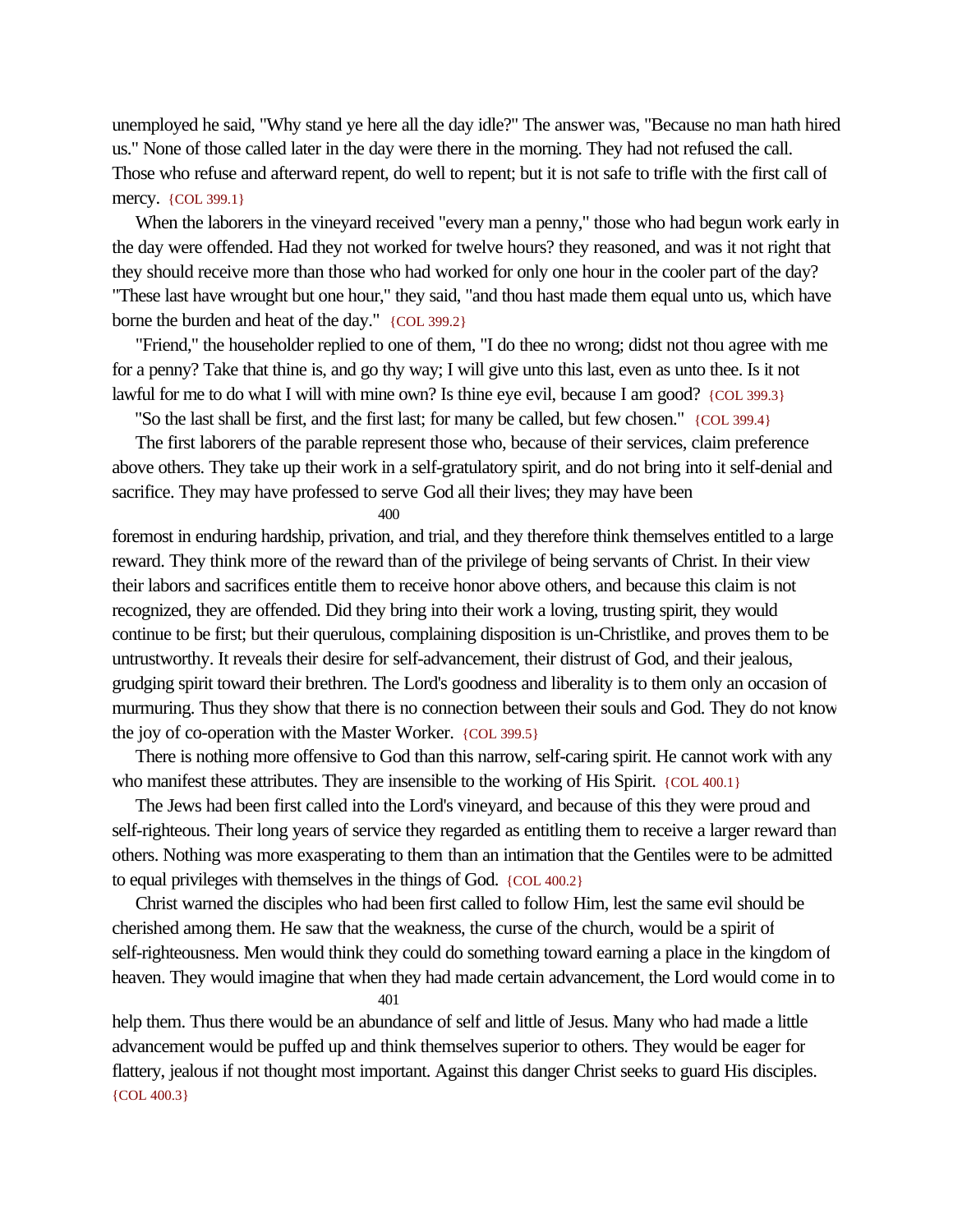All boasting of merit in ourselves is out of place. "Let not the wise man glory in his wisdom, neither let the mighty man glory in his might, let not the rich man glory in his riches; but let him that glorieth, glory in this, that he understandeth and knoweth Me, that I am the Lord which exercise loving kindness, judgment, and righteousness in the earth; for in these things I delight, saith the Lord." Jer. 9:23, 24. {COL 401.1}

 The reward is not of works, lest any man should boast; but it is all of grace. "What shall we say then that Abraham our father, as pertaining to the flesh, hath found? For if Abraham were justified by works, he hath whereof to glory; but not before God. For what saith the scripture? Abraham believed God, and it was counted unto him for righteousness. Now to him that worketh is the reward not reckoned of grace, but of debt. But to him that worketh not, but believeth on Him that justifieth the ungodly, his faith is counted for righteousness." Rom. 4:1-5. Therefore there is no occasion for one to glory over 402

another or to grudge against another. No one is privileged above another, nor can anyone claim the reward as a right. {COL 401.2}

 The first and the last are to be sharers in the great, eternal reward, and the first should gladly welcome the last. He who grudges the reward to another forgets that he himself is saved by grace alone. The parable of the laborers rebukes all jealousy and suspicion. Love rejoices in the truth and institutes no envious comparisons. He who possesses love compares only the loveliness of Christ and his own imperfect character. {COL 402.1}

 This parable is a warning to all laborers, however long their service, however abundant their labors, that without love to their brethren, without humility before God, they are nothing. There is no religion in the enthronement of self. He who makes self-glorification his aim will find himself destitute of that grace which alone can make him efficient in Christ's service. Whenever pride and self-complacency are indulged, the work is marred. {COL 402.2}

 It is not the length of time we labor but our willingness and fidelity in the work that makes it acceptable to God. In all our service a full surrender of self is demanded. The smallest duty done in sincerity and self-forgetfulness is more pleasing to God than the greatest work when marred with self-seeking. He looks to see how much of the spirit of Christ we cherish, and how much of the likeness of Christ our work reveals. He regards more the love and faithfulness with which we work than the amount we do. {COL 402.3}

 Only when selfishness is dead, when strife for supremacy is banished, when gratitude fills the heart, and love makes fragrant the life--it is only then that Christ is abiding in the soul, and we are recognized as laborers together with God. {COL 402.4}

 However trying their labor, the true workers do not regard it as drudgery. They are ready to spend and to be

403

spent; but it is a cheerful work, done with a glad heart. Joy in God is expressed through Jesus Christ. Their joy is the joy set before Christ--"to do the will of Him that sent Me, and to finish His work." John 4:34. They are in co-operation with the Lord of glory. This thought sweetens all toil, it braces the will, it nerves the spirit for whatever may befall. Working with unselfish heart, ennobled by being partakers of Christ's sufferings, sharing His sympathies, and co-operating with Him in His labor, they help to swell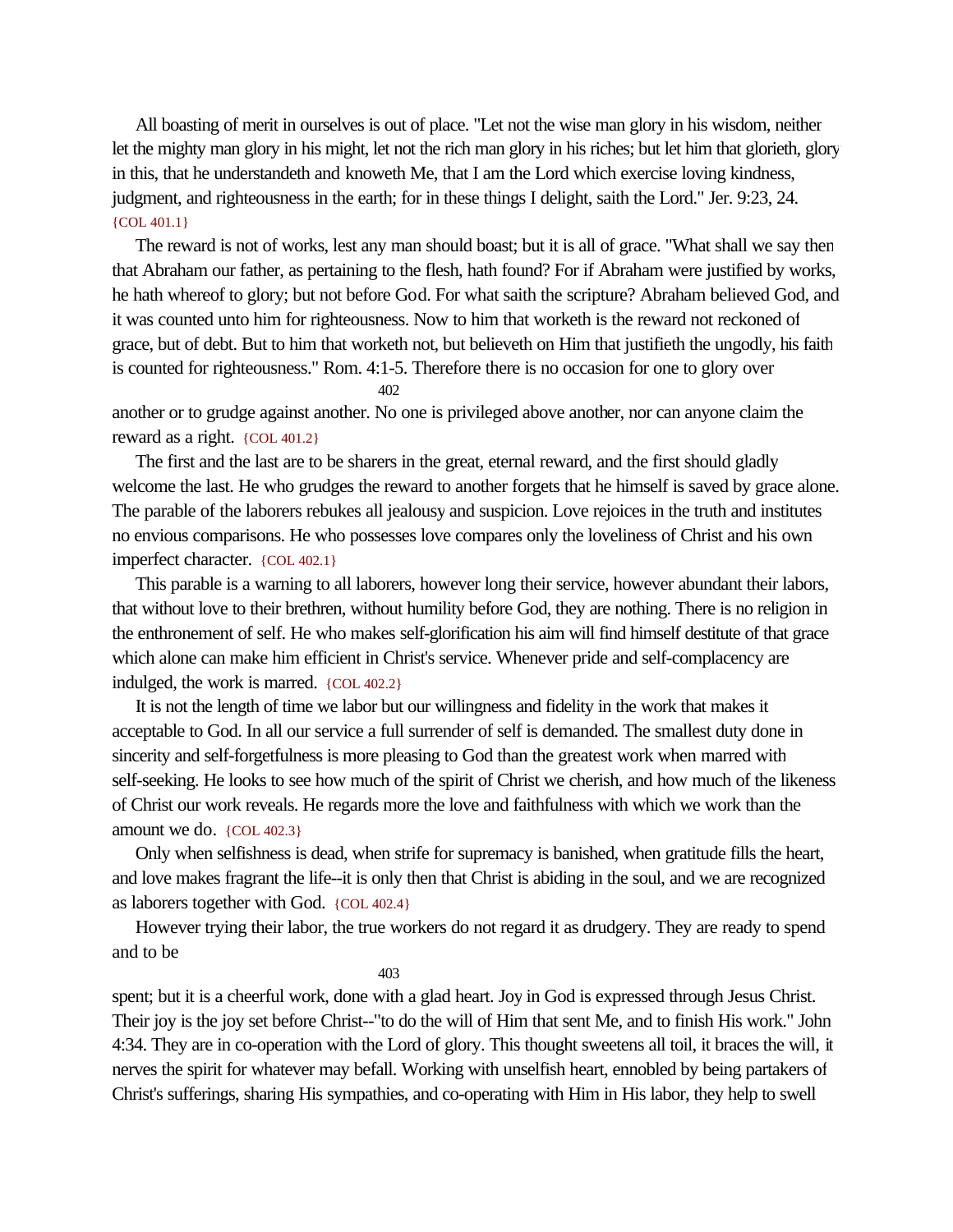the tide of His joy and bring honor and praise to His exalted name. {COL 402.5}

 This is the spirit of all true service for God. Through a lack of this spirit, many who appear to be first will become last, while those who possess it, though accounted last, will become first. {COL 403.1}}

 There are many who have given themselves to Christ, yet who see no opportunity of doing a large work or making great sacrifices in His service. These may find comfort in the thought that it is not necessarily the martyr's self-surrender which is most acceptable to God; it may not be the missionary who has daily faced danger and death that stands highest in heaven's records. The Christian who is such in his private life, in the daily surrender of self, in sincerity of purpose and purity of thought, in meekness under provocation, in faith and piety, in fidelity in that which is least, the one who in the home life represents the character of Christ--such a one may in the sight of God be more precious than even the world-renowned missionary or martyr. {COL 403.2}

 Oh, how different are the standards by which God and men measure character. God sees many temptations resisted of which the world and even near friends never know--temptations in the home, in the heart. He sees the soul's humility in view of its own weakness; the

404

sincere repentance over even a thought that is evil. He sees the wholehearted devotion to His service. He has noted the hours of hard battle with self--battle that won the victory. All this God and angels know. A book of remembrance is written before Him for them that fear the Lord and that think upon His name. {COL 403.3}

 Not in our learning, not in our position, not in our numbers or entrusted talents, not in the will of man, is to be found the secret of success. Feeling our inefficiency we are to contemplate Christ, and through Him who is the strength of all strength, the thought of all thought, the willing and obedient will gain victory after victory. {COL 404.1}

 And however short our service or humble our work, if in simple faith we follow Christ, we shall not be disappointed of the reward. That which even the greatest and wisest cannot earn, the weakest and most humble may receive. Heaven's golden gate opens not to the self-exalted. It is not lifted up to the proud in spirit. But the everlasting portals will open wide to the trembling touch of a little child. Blessed will be the recompense of grace to those who have wrought for God in the simplicity of faith and love. {COL 404.2}

# **BOOKS / COL - Christ's Object Lessons (1900) / Chap. 29 - "To Meet the Bridegroom"**

## **Chap. 29 - "To Meet the Bridegroom"**

 Christ with His disciples is seated upon the Mount of Olives. The sun has set behind the mountains, and the heavens are curtained with the shades of evening. In full view is a dwelling house lighted up brilliantly as if for some festive scene. The light streams from the openings, and an expectant company wait around, indicating that a marriage procession is soon to appear. In many parts of the East, wedding festivities are held in the evening. The bridegroom goes forth to meet his bride and bring her to his home. By torchlight the bridal party proceed from her father's house to his own, where a feast is provided for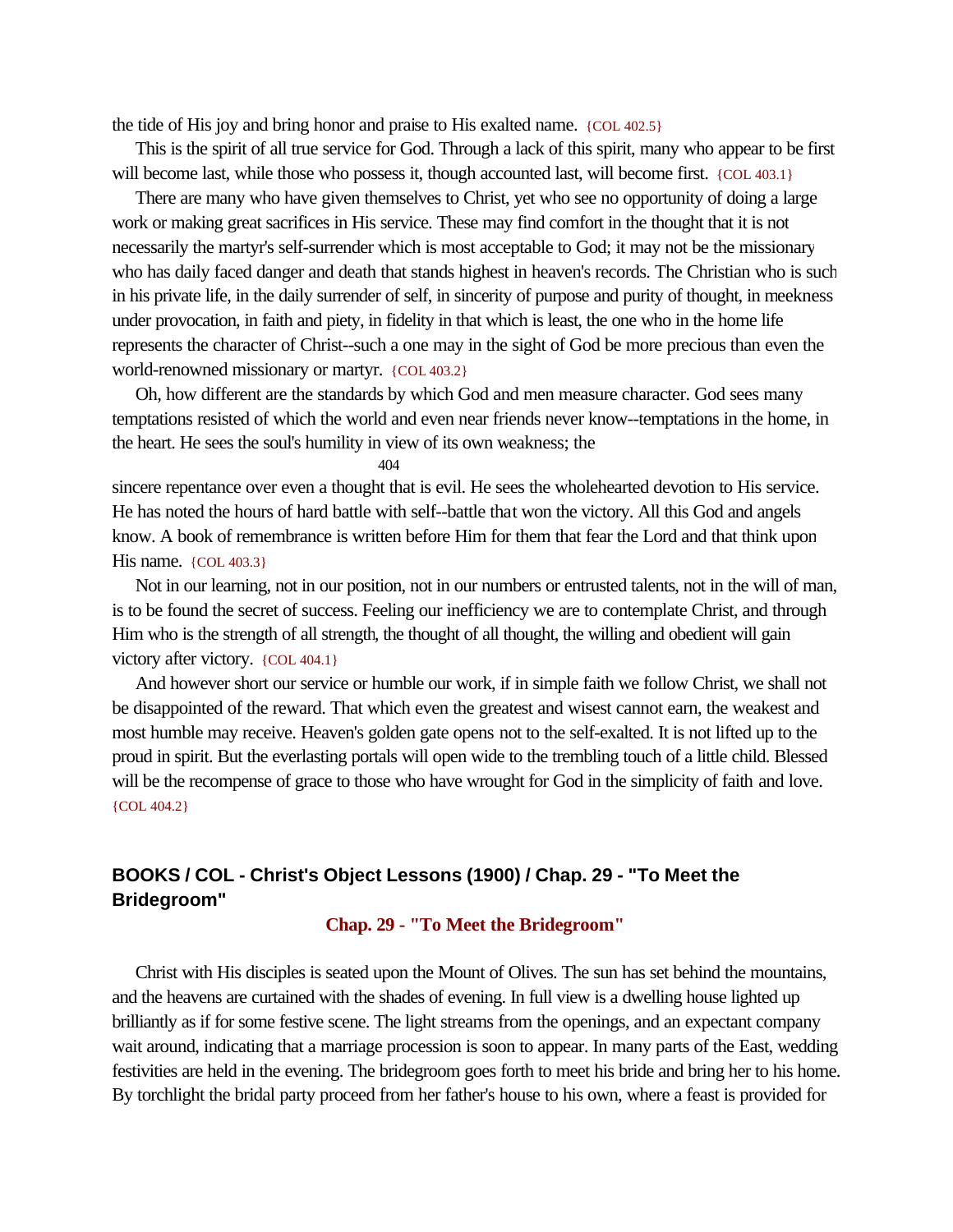the invited guests. In the scene upon which Christ looks, a company are awaiting the appearance of the bridal party, intending to join the procession. {COL 405.1}

 Lingering near the bride's house are ten young women robed in white. Each carries a lighted lamp and a small flagon for oil. All are anxiously watching for the appearance

#### 406

of the bridegroom. But there is a delay. Hour after hour passes; the watchers become weary and fall asleep. At midnight the cry is heard, "Behold, the bridegroom cometh; go ye out to meet him." The sleepers, suddenly awaking, spring to their feet. They see the procession moving on, bright with torches and glad with music. They hear the voice of the bridegroom and the voice of the bride. The ten maidens seize their lamps and begin to trim them, in haste to go forth. But five have neglected to fill their flasks with oil. They did not anticipate so long a delay, and they have not prepared for the emergency. In distress they appeal to their wiser companions saying, "Give us of your oil; for our lamps are going out." (Margin.) But the waiting five, with their freshly trimmed lamps, have emptied their flagons. They have no oil to spare, and they answer, "Not so; lest there be not enough for us and you: but go ye rather to them that sell, and buy for yourselves." {COL 405.2}

 While they went to buy, the procession moved on, and left them behind. The five with lighted lamps joined the throng and entered the house with the bridal train, and the door was shut. When the foolish virgins reached the banqueting hall, they received an unexpected denial. The master of the feast declared, "I know you not." They were left standing without, in the empty street, in the blackness of the night.  ${COL 406.1}$ 

 As Christ sat looking upon the party that waited for the bridegroom, He told His disciples the story of the ten virgins, by their experience illustrating the experience of the church that shall live just before His second coming. {COL 406.2}

 The two classes of watchers represent the two classes who profess to be waiting for their Lord. They are called virgins because they profess a pure faith. By the lamps is represented the word of God. The psalmist says, "Thy word is a lamp unto my feet, and a light unto may path."

407

Ps. 119:105. The oil is a symbol of the Holy Spirit. Thus the Spirit is represented in the prophecy of Zechariah. "The angel that talked with me came again," he says, "and waked me, as a man that is wakened out of his sleep, and said unto me, What seest thou? And I said, I have looked, and behold a candlestick all of gold, with a bowl upon the top of it, and his seven lamps thereon, and seven pipes to the seven lamps, which are upon the top thereof; and two olive trees by it, one upon the right side of the bowl, and the other upon the left side thereof. So I answered and spake to the angel that talked with me, saying, What are these, my lord? . . . Then he answered and spake unto me, saying, This is the word of the Lord unto Zerubbabel, saying, Not by might, nor by power, but by My Spirit, saith the Lord of hosts. . . . And I answered again, and said unto him, What be these two olive branches which 408

through the two golden pipes empty the golden oil out of themselves? . . . Then said he, These are the two anointed ones, that stand by the Lord of the whole earth." Zech. 4:1-14. {COL 406.3}

 From the two olive trees the golden oil was emptied through the golden pipes into the bowl of the candlestick, and thence into the golden lamps that gave light to the sanctuary. So from the holy ones that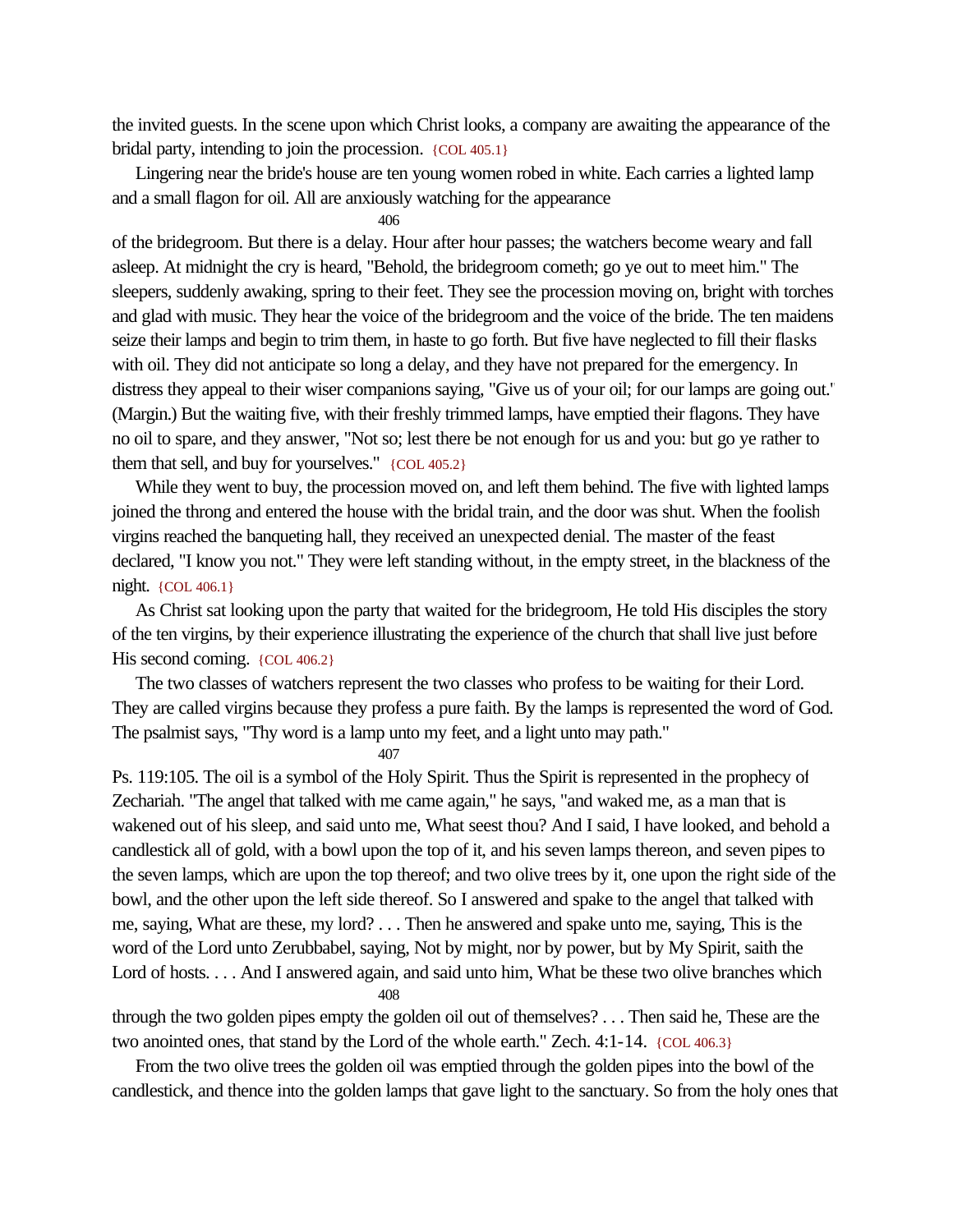stand in God's presence His Spirit is imparted to the human instrumentalities who are consecrated to His service. The mission of the two anointed ones is to communicate to God's people that heavenly grace which alone can make His word a lamp to the feet and a light to the path. "Not by might, nor by power, but by My Spirit, saith the Lord of hosts." Zech. 4:6. {COL 408.1}

 In the parable, all the ten virgins went out to meet the bridegroom. All had lamps and vessels for oil. For a time there was seen no difference between them. So with the church that lives just before Christ's second coming. All have a knowledge of the Scriptures. All have heard the message of Christ's near approach, and confidently expect His appearing. But as in the parable, so it is now. A time of waiting intervenes, faith is tried; and when the cry is heard, "Behold, the Bridegroom cometh; go ye out to meet Him," many are unready. They have no oil in their vessels with their lamps. They are destitute of the Holy Spirit. {COL 408.2}

 Without the Spirit of God a knowledge of His word is of no avail. The theory of truth, unaccompanied by the Holy Spirit, cannot quicken the soul or sanctify the heart. One may be familiar with the commands and promises of the Bible; but unless the Spirit of God sets the truth home, the character will not be transformed. Without the enlightenment of the Spirit, men will not be able to 411

distinguish truth from error, and they will fall under the masterful temptations of Satan. {COL 408.3}

 The class represented by the foolish virgins are not hypocrites. They have a regard for the truth, they have advocated the truth, they are attracted to those who believe the truth; but they have not yielded themselves to the Holy Spirit's working. They have not fallen upon the Rock, Christ Jesus, and permitted their old nature to be broken up. This class are represented also by the stony-ground hearers. They receive the word with readiness, but they fail of assimilating its principles. Its influence is not abiding. The Spirit works upon man's heart, according to his desire and consent implanting in him a new nature; but the class represented by the foolish virgins have been content with a superficial work. They do not know God. They have not studied His character; they have not held communion with Him; therefore they do not know how to trust, how to look and live. Their service to God degenerates into a form. "They come unto thee as the people cometh, and they sit before thee as My people, and they hear thy words, but they will not do them; for with their mouth they show much love, but their heart goeth after their covetousness." Eze. 33:31. The apostle Paul points out that this will be the special characteristic of those who live just before Christ's second coming. He says, "In the last days perilous times shall come: for men shall be lovers of their own selves; . . . lovers of pleasures more than lovers of God; having a form of godliness, but denying the power thereof." 2 Tim. 3:1-5. {COL 411.1}

 This is the class that in time of peril are found crying, Peace and safety. They lull their hearts into security, and dream not of danger. When startled from their lethargy, they discern their destitution, and entreat others to supply their lack; but in spiritual things no man can make up

412

another's deficiency. The grace of God has been freely offered to every soul. The message of the gospel has been heralded, "Let him that is athirst come. And whosoever will, let him take the water of life freely." Rev. 22:17. But character is not transferable. No man can believe for another. No man can receive the Spirit for another. No man can impart to another the character which is the fruit of the Spirit's working. "Though Noah, Daniel, and Job were in it [the land], as I live, saith the Lord God, they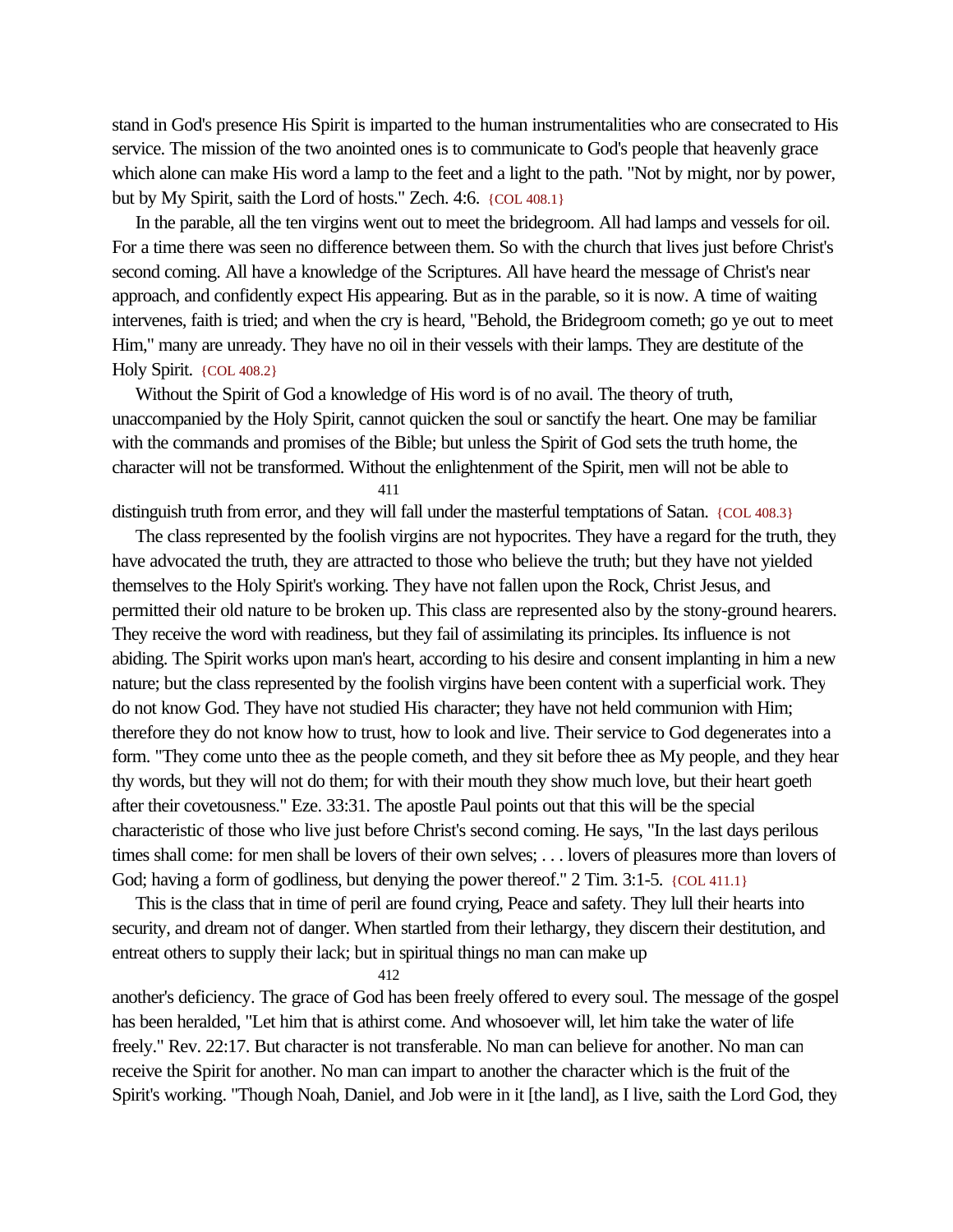shall deliver neither son nor daughter; they shall but deliver their own souls by their righteousness." Eze. 14:20. {COL 411.2}

 It is in a crisis that character is revealed. When the earnest voice proclaimed at midnight, "Behold, the bridegroom cometh; go ye out to meet him," and the sleeping virgins were roused from their slumbers, it was seen who had made preparation for the event. Both parties were taken unawares; but one was prepared for the emergency, and the other was found without preparation. So now, a sudden and unlooked-for calamity, something that brings the soul face to face with death, will show whether there is any real faith in the promises of God. It will show whether the soul is sustained by grace. The great final test comes at the close of human probation, when it will be too late for the soul's need to be supplied.  $\{COL\ 412.1\}$ 

 The ten virgins are watching in the evening of this earth's history. All claim to be Christians. All have a call, a name, a lamp, and all profess to be doing God's service. All apparently wait for Christ's appearing. But five are unready. Five will be found surprised, dismayed, outside the banquet hall. {COL 412.2}

 At the final day, many will claim admission to Christ's kingdom, saying, "We have eaten and drunk in Thy presence, and Thou hast taught in our streets." "Lord, Lord,

413

have we not prophesied in Thy name? and in Thy name have cast out devils? and in Thy name done many wonderful works?" But the answer is, "I tell you, I know you not whence ye are; depart from Me." Luke 13:26; Matt. 7:22; Luke 13:27. In this life they have not entered into fellowship with Christ; therefore they know not the language of heaven, they are strangers to its joy. "What man knoweth the things of a man, save the spirit of man which is in him? even so the things of God knoweth no man, but the Spirit of God." 1 Cor. 2:11. {COL 412.3}

 Saddest of all words that ever fell on mortal ear are those words of doom, "I know you not." The fellowship of the Spirit, which you have slighted, could alone make you one with the joyous throng at the marriage feast. In that scene you cannot participate. Its light would fall on blinded eyes, its melody upon deaf ears. Its love and joy could awake no chord of gladness in the world-benumbed heart. You are shut out from heaven by your own unfitness for its companionship. {COL 413.1}

We cannot be ready to meet the Lord by waking when

414

the cry is heard, "Behold, the Bridegroom!" and then gathering up our empty lamps to have them replenished. We cannot keep Christ apart from our lives here, and yet be fitted for His companionship in heaven. {COL 413.2}

 In the parable the wise virgins had oil in their vessels with their lamps. Their light burned with undimmed flame through the night of watching. It helped to swell the illumination for the bridegroom's honor. Shining out in the darkness, it helped to illuminate the way to the home of the bridegroom, to the marriage feast. {COL 414.1}

 So the followers of Christ are to shed light into the darkness of the world. Through the Holy Spirit, God's word is a light as it becomes a transforming power in the life of the receiver. By implanting in their hearts the principles of His word, the Holy Spirit develops in men the attributes of God. The light of His glory--His character--is to shine forth in His followers. Thus they are to glorify God, to lighten the path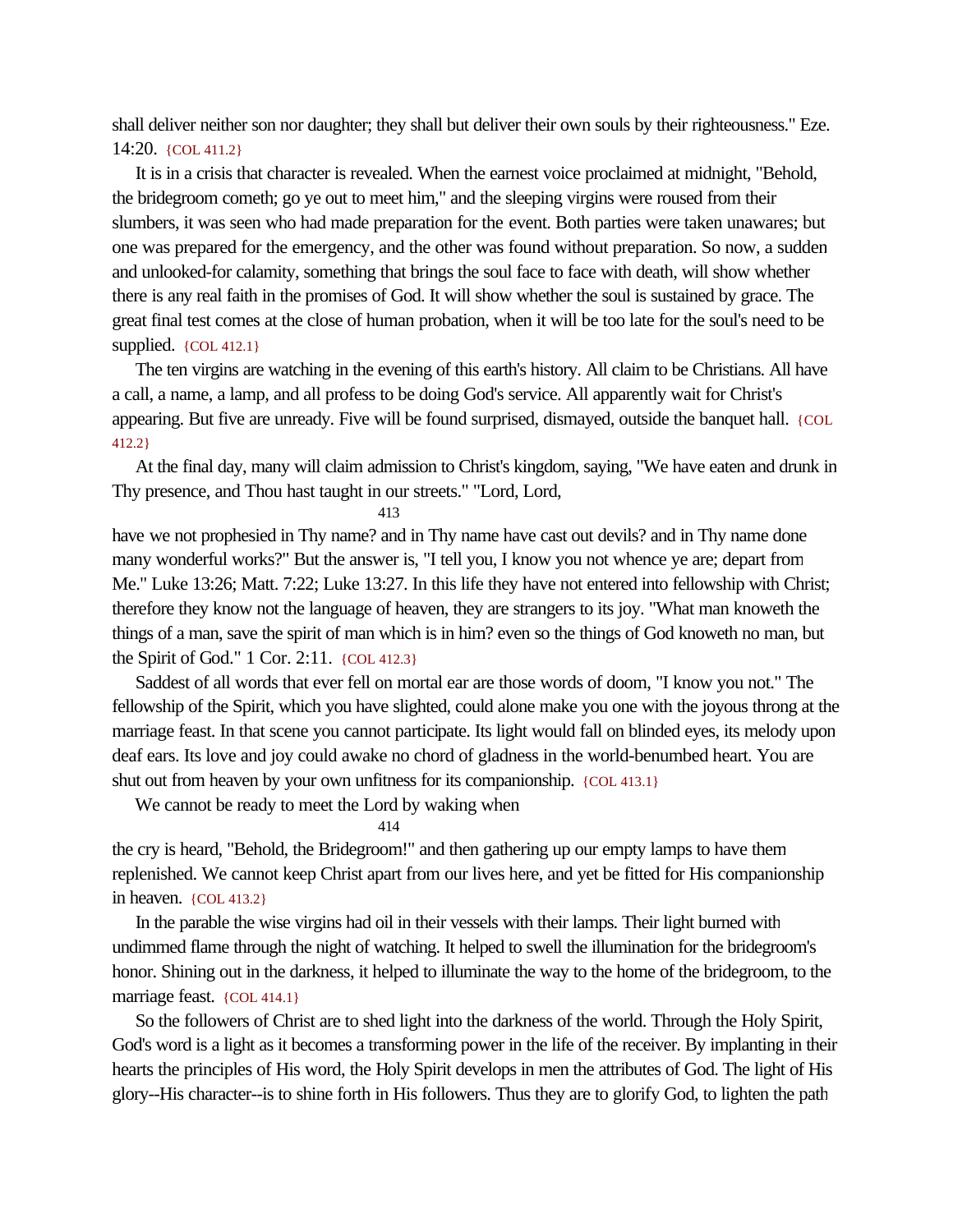to the Bridegroom's home, to the city of God, to the marriage supper of the Lamb. {COL 414.2}

 The coming of the bridegroom was at midnight--the darkest hour. So the coming of Christ will take place in the darkest period of this earth's history. The days of Noah and Lot pictured the condition of the world just before the coming of the Son of man. The Scriptures pointing forward to this time declare that Satan will work with all power and "with all deceivableness of unrighteousness." 2 Thess. 2:9, 10. His working is plainly revealed by the rapidly increasing darkness, the multitudinous errors, heresies, and delusions of these last days. Not only is Satan leading the world captive, but his deceptions are leavening the professed churches of our Lord Jesus Christ. The great apostasy will develop into darkness deep as midnight, impenetrable as sackcloth of hair. To God's people it will

415

be a night of trial, a night of weeping, a night of persecution for the truth's sake. But out of that night of darkness God's light will shine. {COL 414.3}

 He causes "the light to shine out of darkness." 2 Cor. 4:6. When "the earth was without form, and void, and darkness was upon the face of the deep," "the Spirit of God moved upon the face of the waters. And God said, Let there be light; and there was light." Gen. 1: 2, 3. So in the night of spiritual darkness, God's word goes forth, "Let there be light." To His people He says, "Arise, shine; for thy light is come, and the glory of the Lord is risen upon thee." Isa. 60:1. {COL 415.1}

 "Behold," says the Scripture, "the darkness shall cover the earth, and gross darkness the people; but the Lord shall arise upon thee, and His glory shall be seen upon thee." Isa.  $60:2.$  {COL 415.2}

 It is the darkness of misapprehension of God that is enshrouding the world. Men are losing their knowledge of His character. It has been misunderstood and misinterpreted. At this time a message from God is to be proclaimed, a message illuminating in its influence and saving in its power. His character is to be made known. Into the darkness of the world is to be shed the light of His glory, the light of His goodness, mercy, and truth. {COL 415.3}

 This is the work outlined by the prophet Isaiah in the words, "O Jerusalem, that bringest good tidings, lift up thy voice with strength; lift it up, be not afraid; say unto the cities of Judah, Behold your God! Behold, the Lord God will come with strong hand, and His arm shall rule for Him; behold, His reward is with Him, and His work before Him." Isa. 40:9,10. {COL 415.4}

 Those who wait for the Bridegroom's coming are to say to the people, "Behold your God." The last rays of merciful light, the last message of mercy to be given to the world, is a revelation of His character of love. The children

416

of God are to manifest His glory. In their own life and character they are to reveal what the grace of God has done for them. {COL 415.5}

 The light of the Sun of Righteousness is to shine forth in good works--in words of truth and deeds of holiness. {COL 416.1}

 Christ, the outshining of the Father's glory, came to the world as its light. He came to represent God to men, and

417

of Him it is written that He was anointed "with the Holy Ghost and with power," and "went about doing good." Acts 10:38. In the synagogue at Nazareth He said, "The Spirit of the Lord is upon Me, because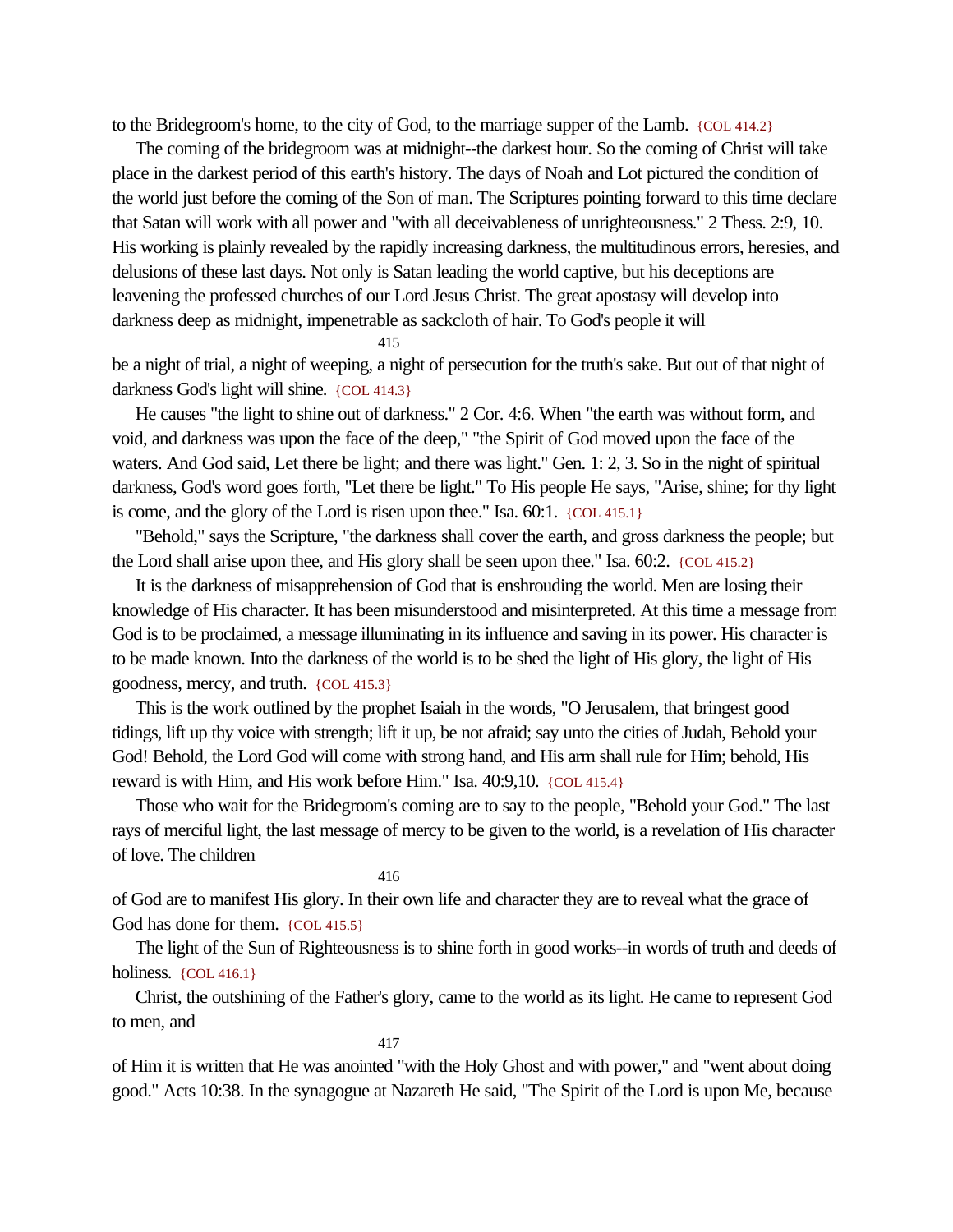He hath anointed Me to preach the gospel to the poor; He hath sent Me to heal the brokenhearted, to preach deliverance to the captives, and recovering of sight to the blind, to set at liberty them that are bruised, to preach the acceptable year of the Lord." Luke 4:18, 19. This was the work He commissioned His disciples to do. "Ye are the light of the world," He said. "Let your light so shine before men, that they may see your good works, and glorify your Father which is in heaven." Matt. 5:14, 16. {COL 416.2}

 This is the work which the prophet Isaiah describes when he says, "Is it not to deal thy bread to the hungry, and that thou bring the poor that are cast out to thy house? when thou seest the naked, that thou cover him; and that thou hide not thyself from thine own flesh? Then shall thy light break forth as the morning, and thine health shall spring forth speedily; and thy righteousness shall go before thee; the glory of the Lord shall be thy rereward." Isa. 58:7, 8. {COL 417.1}

 Thus in the night of spiritual darkness God's glory is to shine forth through His church in lifting up the bowed down and comforting those that mourn. {COL 417.2}

 All around us are heard the wails of a world's sorrow. On every hand are the needy and distressed. It is ours to aid in relieving and softening life's hardships and misery. {COL 417.3}

 Practical work will have far more effect than mere sermonizing. We are to give food to the hungry, clothing to the naked, and shelter to the homeless. And we are called to do more than this. The wants of the soul, only the love of Christ can satisfy. If Christ is abiding in us, our hearts will be full of divine sympathy. The sealed fountains of earnest, Christlike love will be unsealed.

### {COL 417.4}

418

 God calls not only for our gifts for the needy, but for our cheerful countenance, our hopeful words, our kindly handclasp. When Christ healed the sick, He laid His hands upon them. So should we come in close touch with those whom we seek to benefit.  ${COL}$  418.1}

 There are many from whom hope has departed. Bring back the sunshine to them. Many have lost their courage. Speak to them words of cheer. Pray for them. There are those who need the bread of life. Read to them from the word of God. Upon many is a soul sickness which no earthly balm can reach nor physician heal. Pray for these souls, bring them to Jesus. Tell them that there is a balm in Gilead and a Physician there. {COL 418.2}

 Light is a blessing, a universal blessing, pouring forth its treasures on a world unthankful, unholy, demoralized. So it is with the light of the Sun of Righteousness. The whole earth, wrapped as it is in the darkness of sin, and sorrow, and pain, is to be lighted with the knowledge of God's love. From no sect, rank, or class of people is the light shining from heaven's throne to be excluded. {COL 418.3}

 The message of hope and mercy is to be carried to the ends of the earth. Whosoever will, may reach forth and take hold of God's strength and make peace with Him, and he shall make peace. No longer are the heathen to be wrapped in midnight darkness. The gloom is to disappear before the bright beams of the Sun of Righteousness. The power of hell has been overcome. {COL 418.4}

 But no man can impart that which he himself has not received. In the work of God, humanity can originate nothing. No man can by his own effort make himself a light bearer for God. It was the golden oil emptied by the heavenly messengers into the golden tubes, to be conducted from the golden bowl into the lamps of the sanctuary, that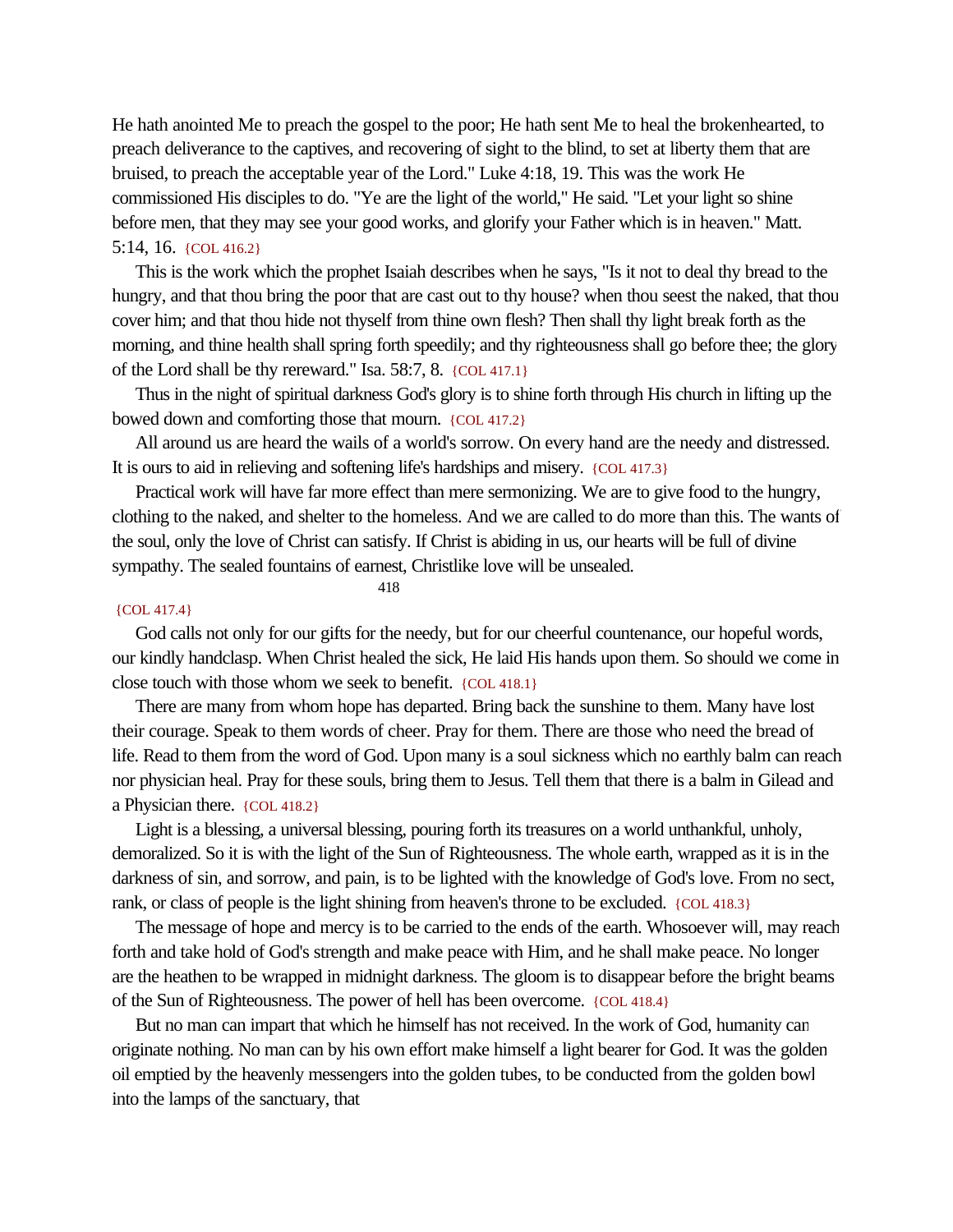produced a continuous bright and shining light. It is the love of God continually transferred to man that enables him to impart light. Into the hearts of all who are united to God by faith the golden oil of love flows freely, to shine out again in good works, in real, heartfelt service for God. {COL 418.5}

 In the great and measureless gift of the Holy Spirit are contained all of heaven's resources. It is not because of any restriction on the part of God that the riches of His grace do not flow earthward to men. If all were willing to receive, all would become filled with His Spirit. {COL 419.1}

 It is the privilege of every soul to be a living channel through which God can communicate to the world the treasures of His grace, the unsearchable riches of Christ. There is nothing that Christ desires so much as agents who will represent to the world His Spirit and character. There is nothing that the world needs so much as the manifestation through humanity of the Saviour's love. All heaven is waiting for channels through which can be poured the holy oil to be a joy and blessing to human hearts. {COL 419.2}

 Christ has made every provision that His church shall be a transformed body, illumined with the Light of the world, possessing the glory of Emmanuel. It is His purpose that every Christian shall be surrounded with a spiritual atmosphere of light and peace. He desires that we shall reveal His own joy in our lives. {COL 419.3}

 The indwelling of the Spirit will be shown by the outflowing of heavenly love. The divine fullness will flow through the consecrated human agent, to be given forth to others. {COL 419.4}

 The Sun of Righteousness has "healing in His wings." Mal. 4:2. So from every true disciple is to be diffused an influence for life, courage, helpfulness, and true healing. {COL 419.5}

The religion of Christ means more than the forgiveness

### 420

of sin; it means taking away our sins, and filling the vacuum with the graces of the Holy Spirit. It means divine illumination, rejoicing in God. It means a heart emptied of self, and blessed with the abiding presence of Christ. When Christ reigns in the soul, there is purity, freedom from sin. The glory, the fullness, the completeness of the gospel plan is fulfilled in the life. The acceptance of the Saviour brings a glow of perfect peace, perfect love, perfect assurance. The beauty and fragrance of the character of Christ revealed in the life testifies that God has indeed sent His Son into the world to be its Saviour. {COL 419.6}

 Christ does not bid His followers strive to shine. He says, *Let* your light shine. If you have received the grace of God, the light is in you. Remove the obstructions, and the Lord's glory will be revealed. The light will shine forth to penetrate and dispel the darkness. You cannot help shining within the range of your influence. {COL 420.1}

 The revelation of His own glory in the form of humanity will bring heaven so near to men that the beauty adorning the inner temple will be seen in every soul in whom the Saviour dwells. Men will be captivated by the glory of an abiding Christ. And in currents of praise and thanksgiving from the many souls thus won to God, glory will flow back to the great Giver. {COL 420.2}

 "Arise, shine; for thy light is come, and the glory of the Lord is risen upon thee." Isa. 60:1. To those who go out to meet the Bridegroom is this message given. Christ is coming with power and great glory. He is coming with His own glory and with the glory of the Father. He is coming with all the holy angels